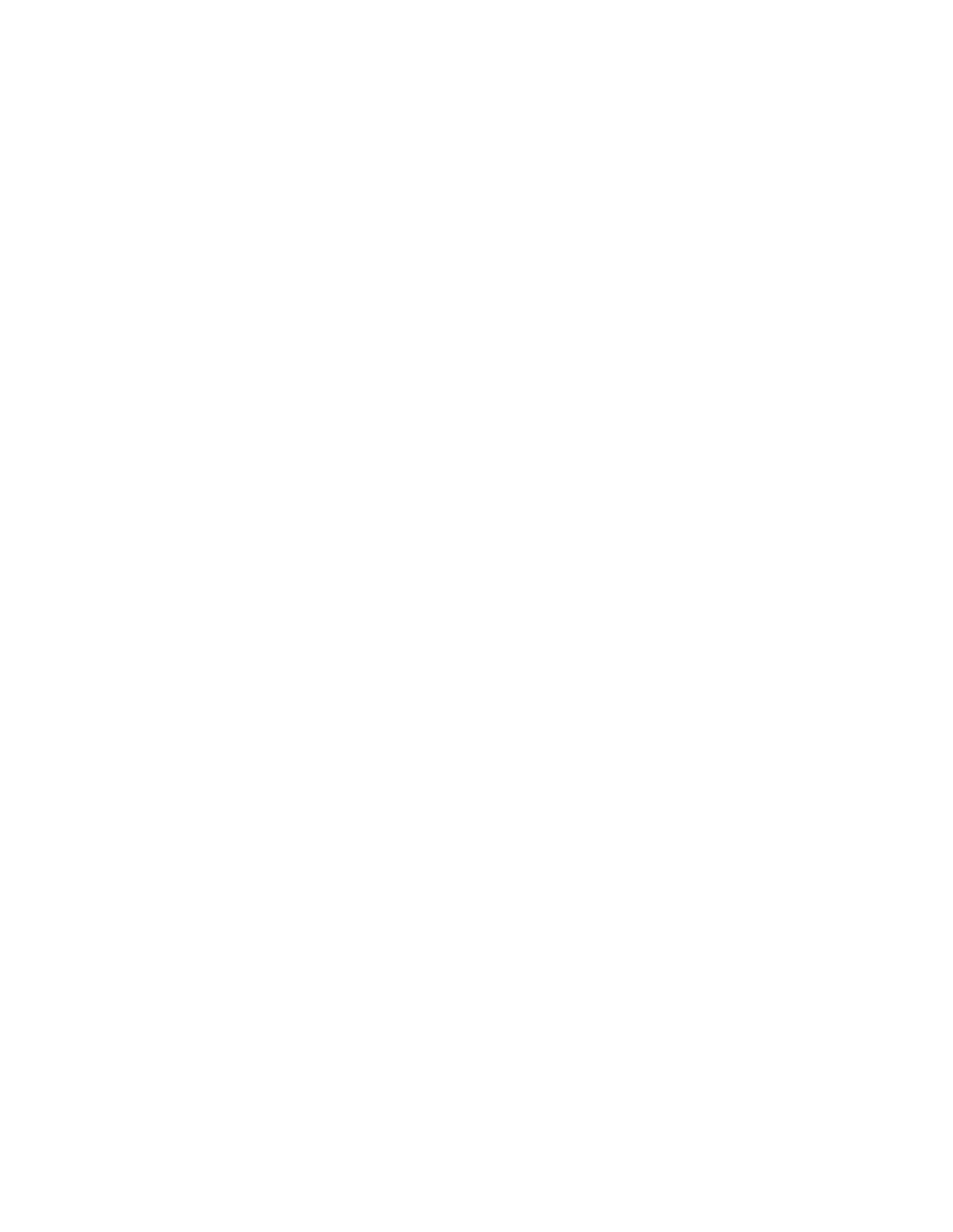# **Table of Contents**

| Poem: THE MIDNIGHT MESSENGER; OR, A SUDDEN CALL FROM AN EARTHLY GLORY         |  |
|-------------------------------------------------------------------------------|--|
|                                                                               |  |
|                                                                               |  |
| Poem: THE MESSENGER OF MORTALITY; OR LIFE AND DEATH CONTRASTED IN A           |  |
|                                                                               |  |
| Poem: ENGLAND'S ALARM; OR THE PIOUS CHRISTIAN'S SPEEDY CALL TO                |  |
|                                                                               |  |
|                                                                               |  |
|                                                                               |  |
| Poem: GOD SPEED THE PLOW, AND BLESS THE CORN-MOW. A DIALOGUE BETWEEN          |  |
|                                                                               |  |
| Poem: A DIALOGUE BETWEEN THE HUSBANDMAN AND THE SERVINGMAN38                  |  |
|                                                                               |  |
| Poem: THE BLIND BEGGAR OF BEDNALL GREEN. SHOWING HOW HIS DAUGHTER WAS         |  |
| MARRIED TO A KNIGHT, AND HAD THREE THOUSAND POUND TO HER PORTION42            |  |
|                                                                               |  |
|                                                                               |  |
|                                                                               |  |
|                                                                               |  |
|                                                                               |  |
|                                                                               |  |
|                                                                               |  |
|                                                                               |  |
|                                                                               |  |
|                                                                               |  |
|                                                                               |  |
| Ballad: THE BERKSHIRE LADY'S GARLAND. IN FOUR PARTS. To the tune of The Royal |  |
|                                                                               |  |
|                                                                               |  |
|                                                                               |  |
|                                                                               |  |
|                                                                               |  |
|                                                                               |  |
|                                                                               |  |
| Ballad: THE BRAVE EARL BRAND AND THE KING OF ENGLAND'S DAUGHTER.              |  |
|                                                                               |  |
| Ballad: THE JOVIAL HUNTER OF BROMSGROVE; OR, THE OLD MAN AND HIS THREE        |  |
|                                                                               |  |
|                                                                               |  |
| Ballad: THE FELON SEWE OF ROKEBY AND THE FREERES OF RICHMOND 103              |  |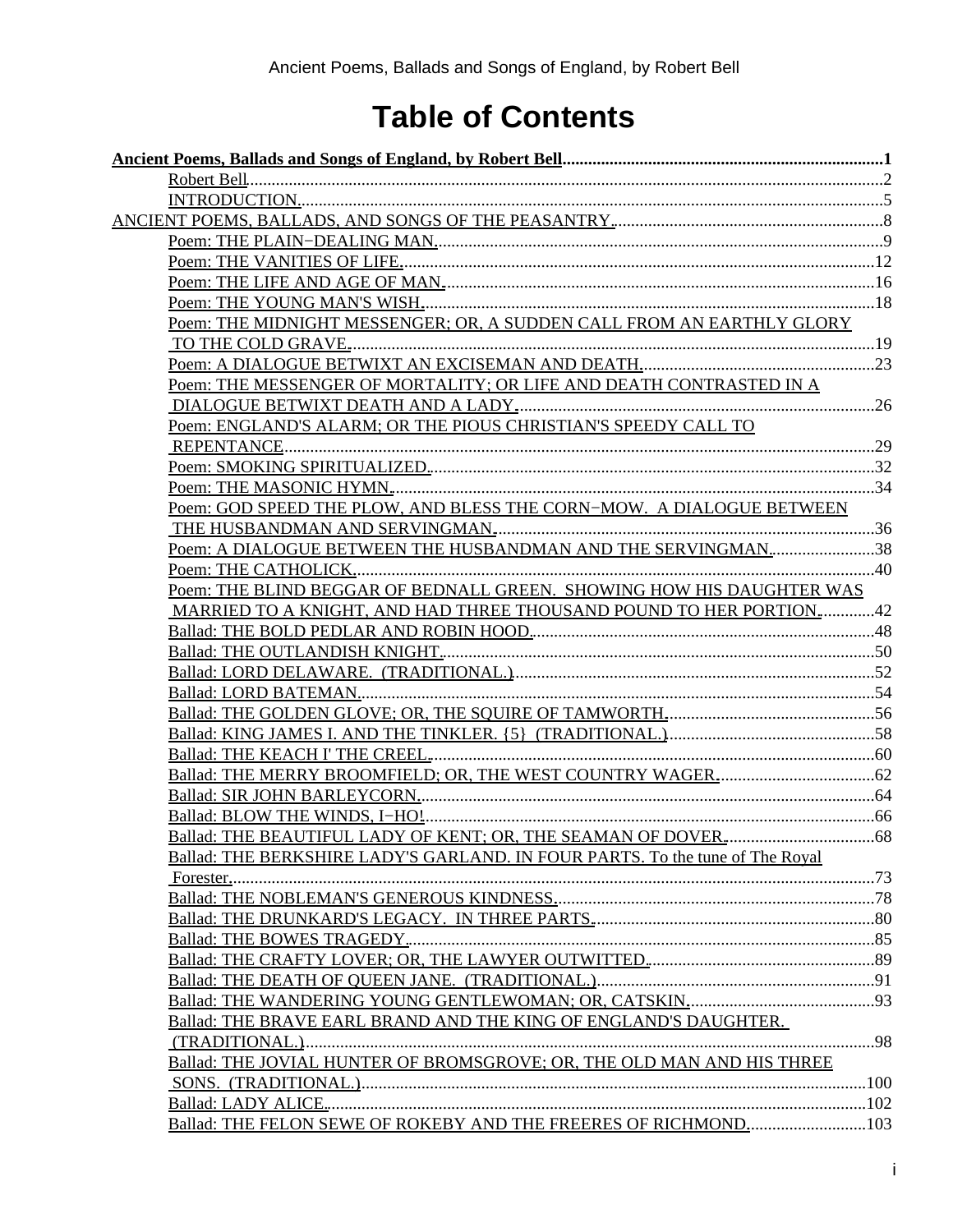# **Table of Contents**

| <b>Ancient Poems, Ballads and Songs of England, by Robert Bell</b> |  |
|--------------------------------------------------------------------|--|
|                                                                    |  |
|                                                                    |  |
|                                                                    |  |
|                                                                    |  |
|                                                                    |  |
|                                                                    |  |
|                                                                    |  |
|                                                                    |  |
|                                                                    |  |
|                                                                    |  |
|                                                                    |  |
|                                                                    |  |
|                                                                    |  |
|                                                                    |  |
|                                                                    |  |
|                                                                    |  |
|                                                                    |  |
|                                                                    |  |
|                                                                    |  |
|                                                                    |  |
|                                                                    |  |
|                                                                    |  |
|                                                                    |  |
|                                                                    |  |
|                                                                    |  |
|                                                                    |  |
|                                                                    |  |
|                                                                    |  |
|                                                                    |  |
|                                                                    |  |
|                                                                    |  |
|                                                                    |  |
|                                                                    |  |
|                                                                    |  |
|                                                                    |  |
|                                                                    |  |
|                                                                    |  |
|                                                                    |  |
|                                                                    |  |
| Ballad: THORNEHAGH-MOOR WOODS. A CELEBRATED NOTTINGHAMSHIRE        |  |
|                                                                    |  |
|                                                                    |  |
|                                                                    |  |
|                                                                    |  |
|                                                                    |  |
|                                                                    |  |
|                                                                    |  |
|                                                                    |  |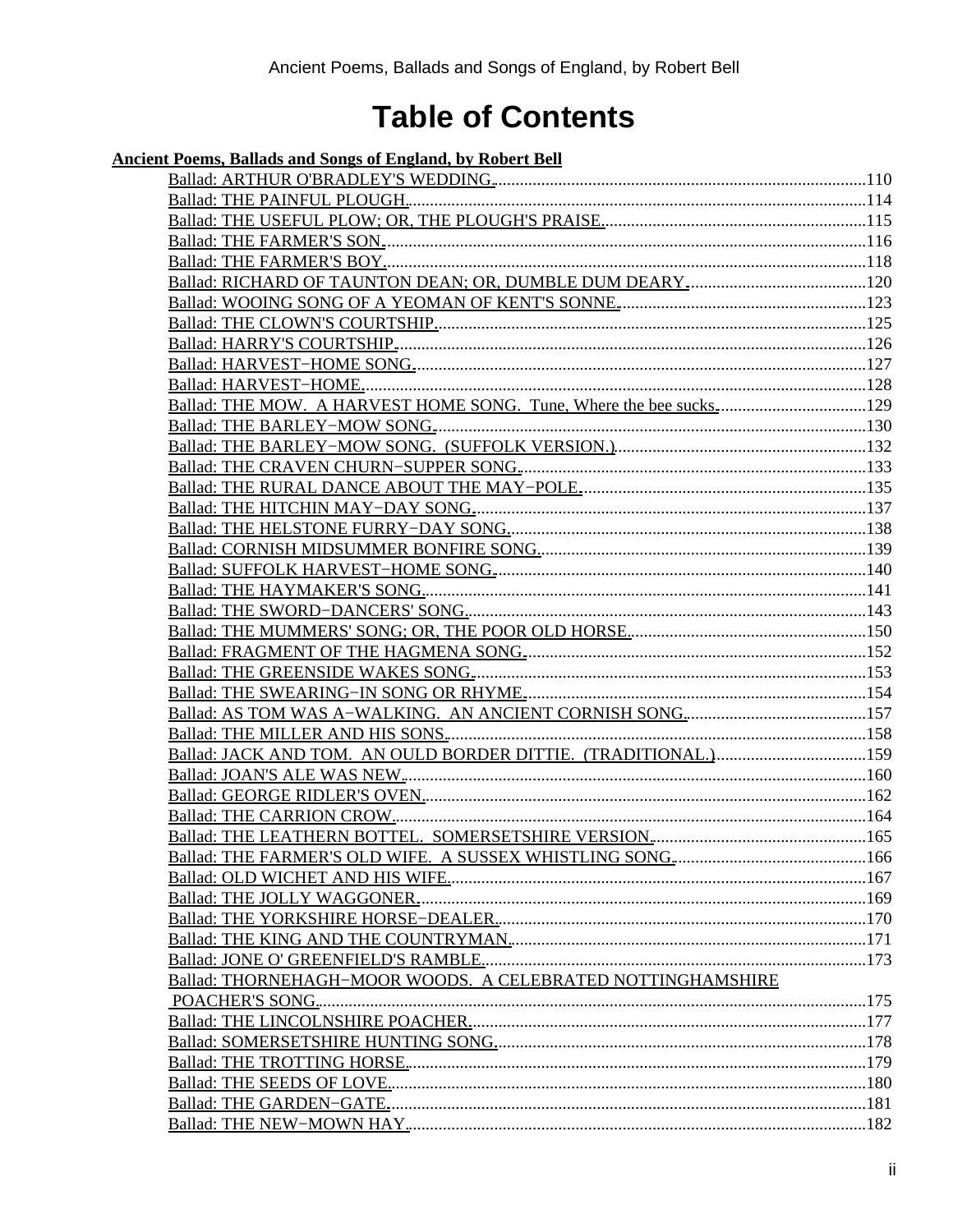# **Table of Contents**

## **Ancient Poems, Ballads and Songs of England, by Robert Bell**

| Ballad: THE MERRY FELLOWS; OR, HE THAT WILL NOT MERRY, MERRY BE196 |     |
|--------------------------------------------------------------------|-----|
|                                                                    |     |
|                                                                    |     |
|                                                                    |     |
|                                                                    |     |
|                                                                    |     |
|                                                                    |     |
| Ballad: THE SWEET NIGHTINGALE; OR, DOWN IN THOSE VALLEYS BELOW. AN |     |
|                                                                    |     |
|                                                                    |     |
|                                                                    | 207 |
|                                                                    |     |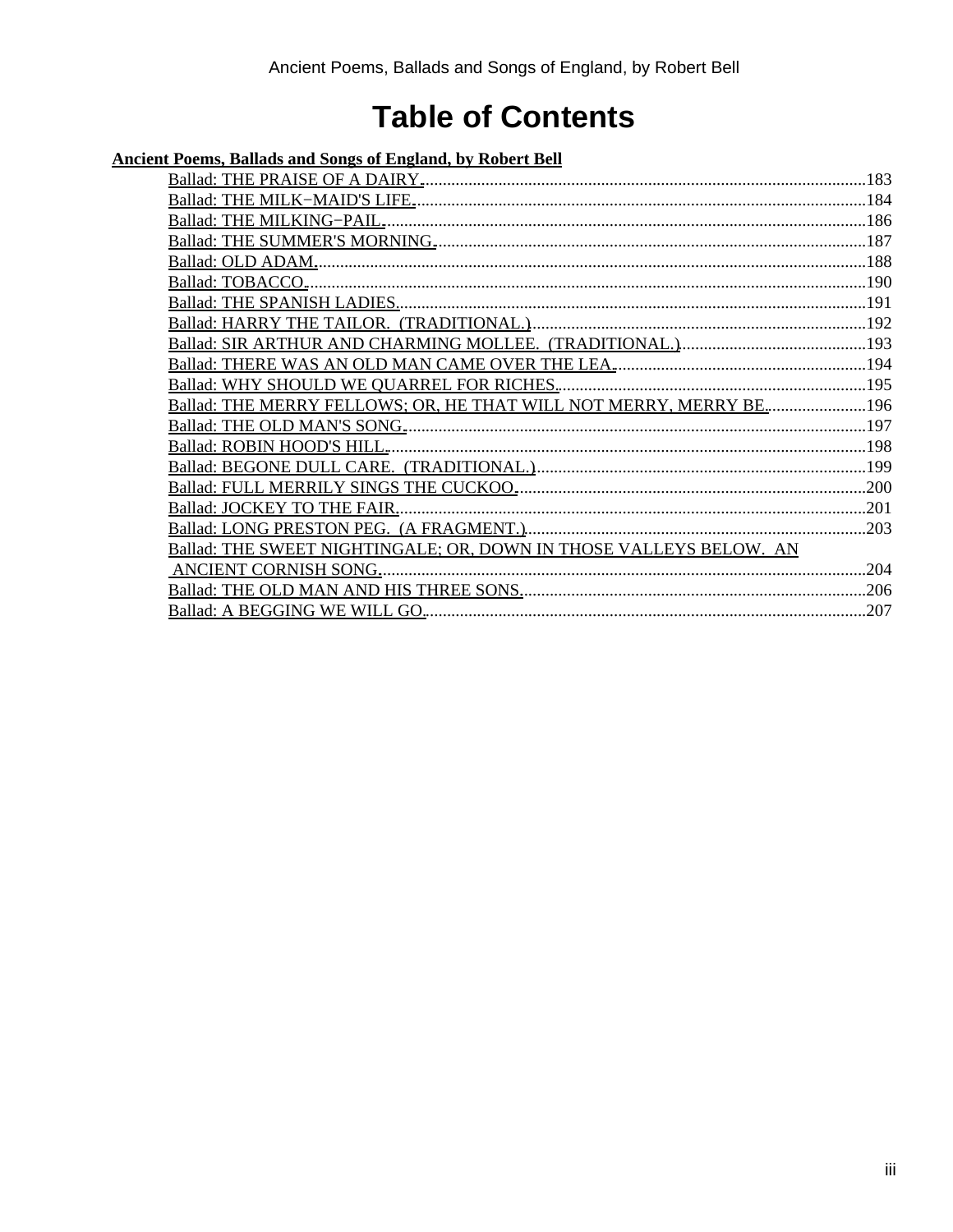# <span id="page-5-0"></span>**Ancient Poems, Ballads and Songs of England, by Robert Bell**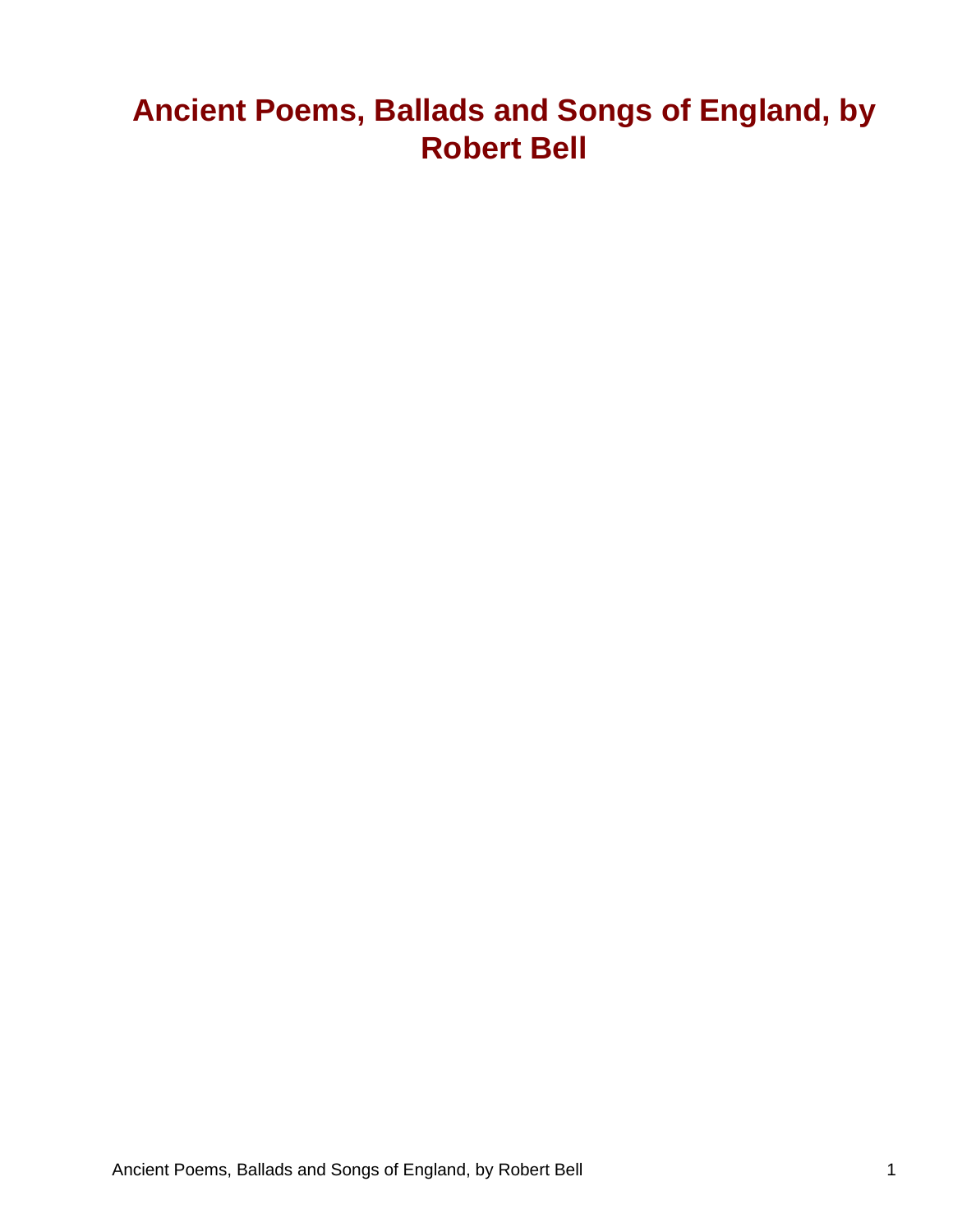# **Robert Bell**

<span id="page-6-0"></span> This page copyright © 2002 Blackmask Online. http://www.blackmask.com

• [INTRODUCTION.](#page-9-0)

• [ANCIENT POEMS, BALLADS, AND SONGS OF THE PEASANTRY.](#page-12-0)

- [Poem: THE PLAIN−DEALING MAN.](#page-13-0)
- [Poem: THE VANITIES OF LIFE.](#page-16-0)
- [Poem: THE LIFE AND AGE OF MAN.](#page-20-0)
- [Poem: THE YOUNG MAN'S WISH.](#page-22-0)
- **[Poem: THE MIDNIGHT MESSENGER; OR, A SUDDEN CALL FROM AN EARTHLY GLORY TO](#page-23-0)** [THE COLD GRAVE.](#page-23-0)
- [Poem: A DIALOGUE BETWIXT AN EXCISEMAN AND DEATH.](#page-27-0)
- **[Poem: THE MESSENGER OF MORTALITY; OR LIFE AND DEATH CONTRASTED IN A](#page-30-0)** [DIALOGUE BETWIXT DEATH AND A LADY.](#page-30-0)
- [Poem: ENGLAND'S ALARM; OR THE PIOUS CHRISTIAN'S SPEEDY CALL TO REPENTANCE](#page-33-0)
- [Poem: SMOKING SPIRITUALIZED.](#page-36-0)
- [Poem: THE MASONIC HYMN.](#page-38-0)
- Poem: GOD SPEED THE PLOW, AND BLESS THE CORN-MOW. A DIALOGUE BETWEEN THE [HUSBANDMAN AND SERVINGMAN.](#page-40-0)
- [Poem: A DIALOGUE BETWEEN THE HUSBANDMAN AND THE SERVINGMAN.](#page-42-0)
- [Poem: THE CATHOLICK.](#page-44-0)
- **[Poem: THE BLIND BEGGAR OF BEDNALL GREEN. SHOWING HOW HIS DAUGHTER WAS](#page-46-0)** [MARRIED TO A KNIGHT, AND HAD THREE THOUSAND POUND TO HER PORTION.](#page-46-0)
- [Ballad: THE BOLD PEDLAR AND ROBIN HOOD.](#page-52-0)
- [Ballad: THE OUTLANDISH KNIGHT.](#page-54-0)
- [Ballad: LORD DELAWARE. \(TRADITIONAL.\)](#page-56-0)
- [Ballad: LORD BATEMAN.](#page-58-0)
- · Ballad: THE GOLDEN GLOVE; OR, THE SOUIRE OF TAMWORTH.
- [Ballad: KING JAMES I. AND THE TINKLER. {5} \(TRADITIONAL.\)](#page-62-1)
- [Ballad: THE KEACH I' THE CREEL.](#page-64-0)
- [Ballad: THE MERRY BROOMFIELD; OR, THE WEST COUNTRY WAGER.](#page-66-0)
- [Ballad: SIR JOHN BARLEYCORN.](#page-68-0)
- [Ballad: BLOW THE WINDS, I−HO!](#page-70-0)
- [Ballad: THE BEAUTIFUL LADY OF KENT; OR, THE SEAMAN OF DOVER.](#page-72-0)
- [Ballad: THE BERKSHIRE LADY'S GARLAND. IN FOUR PARTS. To the tune of The Royal Forester.](#page-77-0)
- [Ballad: THE NOBLEMAN'S GENEROUS KINDNESS.](#page-82-0)
- [Ballad: THE DRUNKARD'S LEGACY. IN THREE PARTS.](#page-84-0)
- [Ballad: THE BOWES TRAGEDY.](#page-89-0)
- [Ballad: THE CRAFTY LOVER; OR, THE LAWYER OUTWITTED.](#page-93-1)
- [Ballad: THE DEATH OF QUEEN JANE. \(TRADITIONAL.\)](#page-95-0)
- [Ballad: THE WANDERING YOUNG GENTLEWOMAN; OR, CATSKIN.](#page-97-0)
- **Ballad: THE BRAVE EARL BRAND AND THE KING OF ENGLAND'S DAUGHTER.** [\(TRADITIONAL.\)](#page-102-0)
- [Ballad: THE JOVIAL HUNTER OF BROMSGROVE; OR, THE OLD MAN AND HIS THREE SONS.](#page-104-0)  [\(TRADITIONAL.\)](#page-104-0)
- [Ballad: LADY ALICE.](#page-106-0)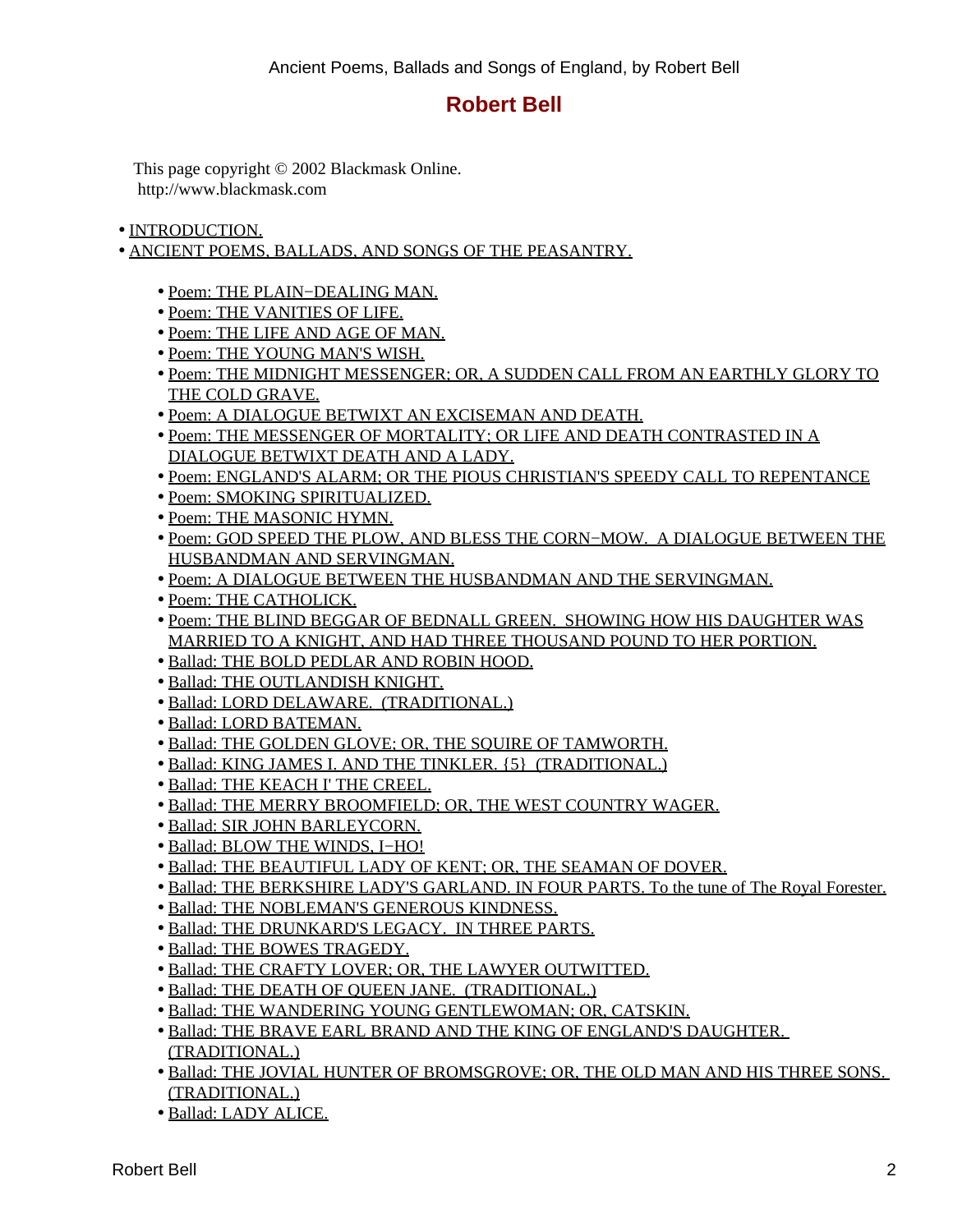- [Ballad: THE FELON SEWE OF ROKEBY AND THE FREERES OF RICHMOND.](#page-107-0)
- [Ballad: ARTHUR O'BRADLEY'S WEDDING.](#page-114-0)
- [Ballad: THE PAINFUL PLOUGH.](#page-118-0)
- [Ballad: THE USEFUL PLOW; OR, THE PLOUGH'S PRAISE.](#page-119-0)
- [Ballad: THE FARMER'S SON.](#page-120-0)
- [Ballad: THE FARMER'S BOY.](#page-122-0)
- [Ballad: RICHARD OF TAUNTON DEAN; OR, DUMBLE DUM DEARY.](#page-124-0)
- [Ballad: WOOING SONG OF A YEOMAN OF KENT'S SONNE.](#page-127-0)
- [Ballad: THE CLOWN'S COURTSHIP.](#page-129-0)
- [Ballad: HARRY'S COURTSHIP.](#page-130-0)
- [Ballad: HARVEST−HOME SONG.](#page-131-0)
- [Ballad: HARVEST−HOME.](#page-132-0)
- [Ballad: THE MOW. A HARVEST HOME SONG. Tune, Where the bee sucks.](#page-133-0)
- [Ballad: THE BARLEY−MOW SONG.](#page-134-0)
- [Ballad: THE BARLEY−MOW SONG. \(SUFFOLK VERSION.\)](#page-136-0)
- [Ballad: THE CRAVEN CHURN−SUPPER SONG.](#page-137-0)
- [Ballad: THE RURAL DANCE ABOUT THE MAY−POLE.](#page-139-1)
- [Ballad: THE HITCHIN MAY−DAY SONG.](#page-141-0)
- [Ballad: THE HELSTONE FURRY−DAY SONG.](#page-142-1)
- [Ballad: CORNISH MIDSUMMER BONFIRE SONG.](#page-143-0)
- [Ballad: SUFFOLK HARVEST−HOME SONG.](#page-144-1)
- [Ballad: THE HAYMAKER'S SONG.](#page-145-0)
- [Ballad: THE SWORD−DANCERS' SONG.](#page-147-0)
- [Ballad: THE MUMMERS' SONG; OR, THE POOR OLD HORSE.](#page-154-0)
- [Ballad: FRAGMENT OF THE HAGMENA SONG.](#page-156-0)
- [Ballad: THE GREENSIDE WAKES SONG.](#page-157-0)
- [Ballad: THE SWEARING−IN SONG OR RHYME.](#page-158-0)
- [Ballad: AS TOM WAS A−WALKING. AN ANCIENT CORNISH SONG.](#page-161-1)
- [Ballad: THE MILLER AND HIS SONS.](#page-162-0)
- [Ballad: JACK AND TOM. AN OULD BORDER DITTIE. \(TRADITIONAL.\)](#page-163-0)
- [Ballad: JOAN'S ALE WAS NEW.](#page-164-0)
- [Ballad: GEORGE RIDLER'S OVEN.](#page-166-0)
- [Ballad: THE CARRION CROW.](#page-168-0)
- [Ballad: THE LEATHERN BOTTEL. SOMERSETSHIRE VERSION.](#page-169-0)
- [Ballad: THE FARMER'S OLD WIFE. A SUSSEX WHISTLING SONG.](#page-170-0)
- [Ballad: OLD WICHET AND HIS WIFE.](#page-171-1)
- [Ballad: THE JOLLY WAGGONER.](#page-173-1)
- [Ballad: THE YORKSHIRE HORSE−DEALER.](#page-174-1)
- [Ballad: THE KING AND THE COUNTRYMAN.](#page-175-0)
- [Ballad: JONE O' GREENFIELD'S RAMBLE.](#page-177-1)
- [Ballad: THORNEHAGH−MOOR WOODS. A CELEBRATED NOTTINGHAMSHIRE POACHER'S](#page-179-0) [SONG.](#page-179-0)
- [Ballad: THE LINCOLNSHIRE POACHER.](#page-181-1)
- [Ballad: SOMERSETSHIRE HUNTING SONG.](#page-182-0)
- [Ballad: THE TROTTING HORSE.](#page-183-0)
- [Ballad: THE SEEDS OF LOVE.](#page-184-1)
- [Ballad: THE GARDEN−GATE.](#page-185-1)
- [Ballad: THE NEW−MOWN HAY.](#page-186-0)
- [Ballad: THE PRAISE OF A DAIRY.](#page-187-1)
- [Ballad: THE MILK−MAID'S LIFE.](#page-188-0)
- [Ballad: THE MILKING−PAIL.](#page-190-0)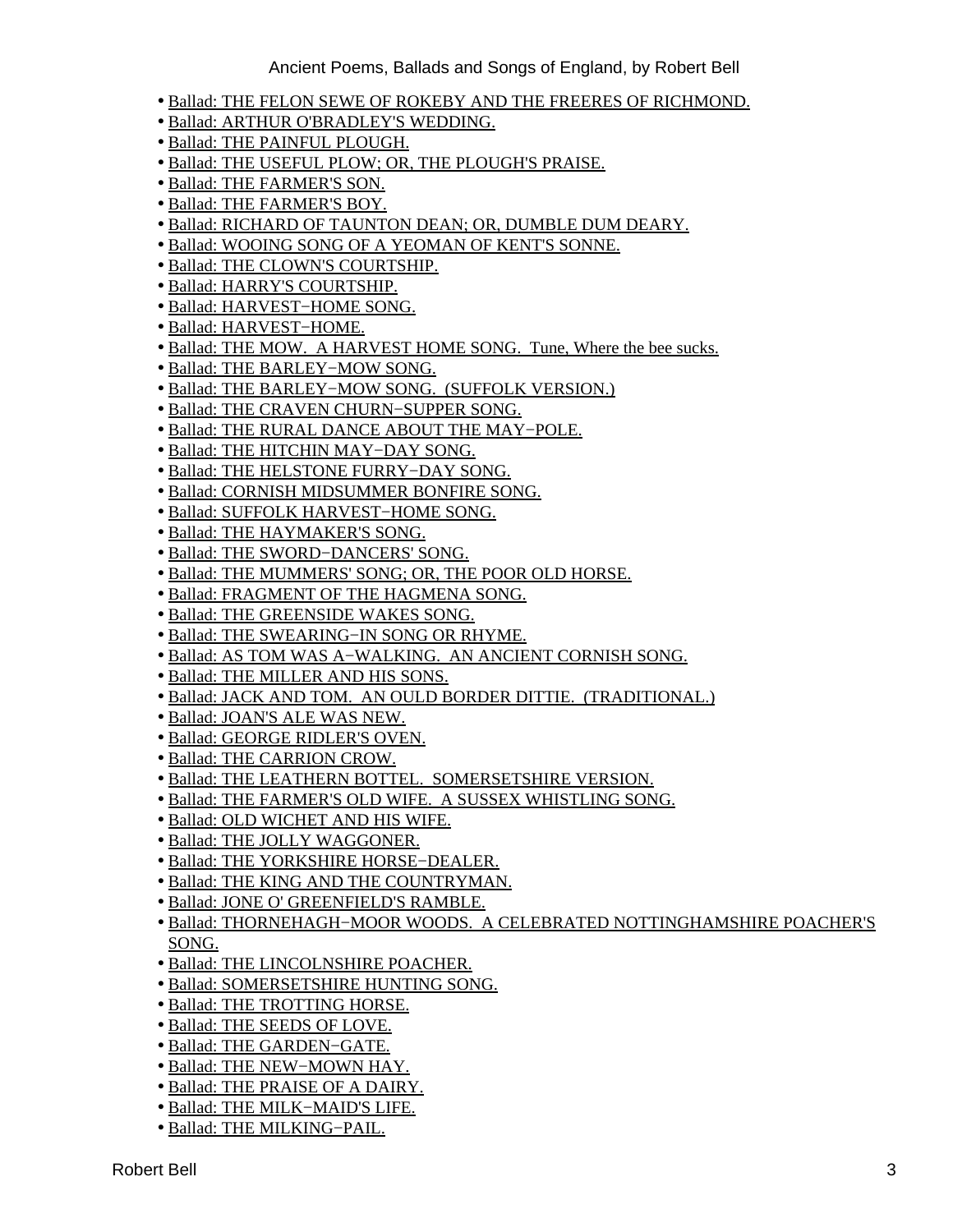- [Ballad: THE SUMMER'S MORNING.](#page-191-0)
- [Ballad: OLD ADAM.](#page-192-0)
- [Ballad: TOBACCO.](#page-194-0)
- [Ballad: THE SPANISH LADIES.](#page-195-1)
- [Ballad: HARRY THE TAILOR. \(TRADITIONAL.\)](#page-196-0)
- [Ballad: SIR ARTHUR AND CHARMING MOLLEE. \(TRADITIONAL.\)](#page-197-0)
- [Ballad: THERE WAS AN OLD MAN CAME OVER THE LEA.](#page-198-1)
- [Ballad: WHY SHOULD WE QUARREL FOR RICHES.](#page-199-0)
- [Ballad: THE MERRY FELLOWS; OR, HE THAT WILL NOT MERRY, MERRY BE.](#page-200-0)
- [Ballad: THE OLD MAN'S SONG.](#page-201-0)
- [Ballad: ROBIN HOOD'S HILL.](#page-202-0)
- [Ballad: BEGONE DULL CARE. \(TRADITIONAL.\)](#page-203-1)
- [Ballad: FULL MERRILY SINGS THE CUCKOO.](#page-204-0)
- [Ballad: JOCKEY TO THE FAIR.](#page-205-0)
- [Ballad: LONG PRESTON PEG. \(A FRAGMENT.\)](#page-207-1)
- [Ballad: THE SWEET NIGHTINGALE; OR, DOWN IN THOSE VALLEYS BELOW. AN ANCIENT](#page-208-0) [CORNISH SONG.](#page-208-0)
- [Ballad: THE OLD MAN AND HIS THREE SONS.](#page-210-1)
- [Ballad: A BEGGING WE WILL GO.](#page-211-0)

Transcribed from the 1857 John W. Parker and Son edition by David Price, email ccx074@coventry.ac.uk

 ANCIENT POEMS, BALLADS AND SONGS OF THE PEASANTRY OF ENGLAND. TAKEN DOWN FROM ORAL RECITATION AND TRANSCRIBED FROM PRIVATE MANUSCRIPTS, RARE BROADSIDES AND SCARCE PUBLICATIONS.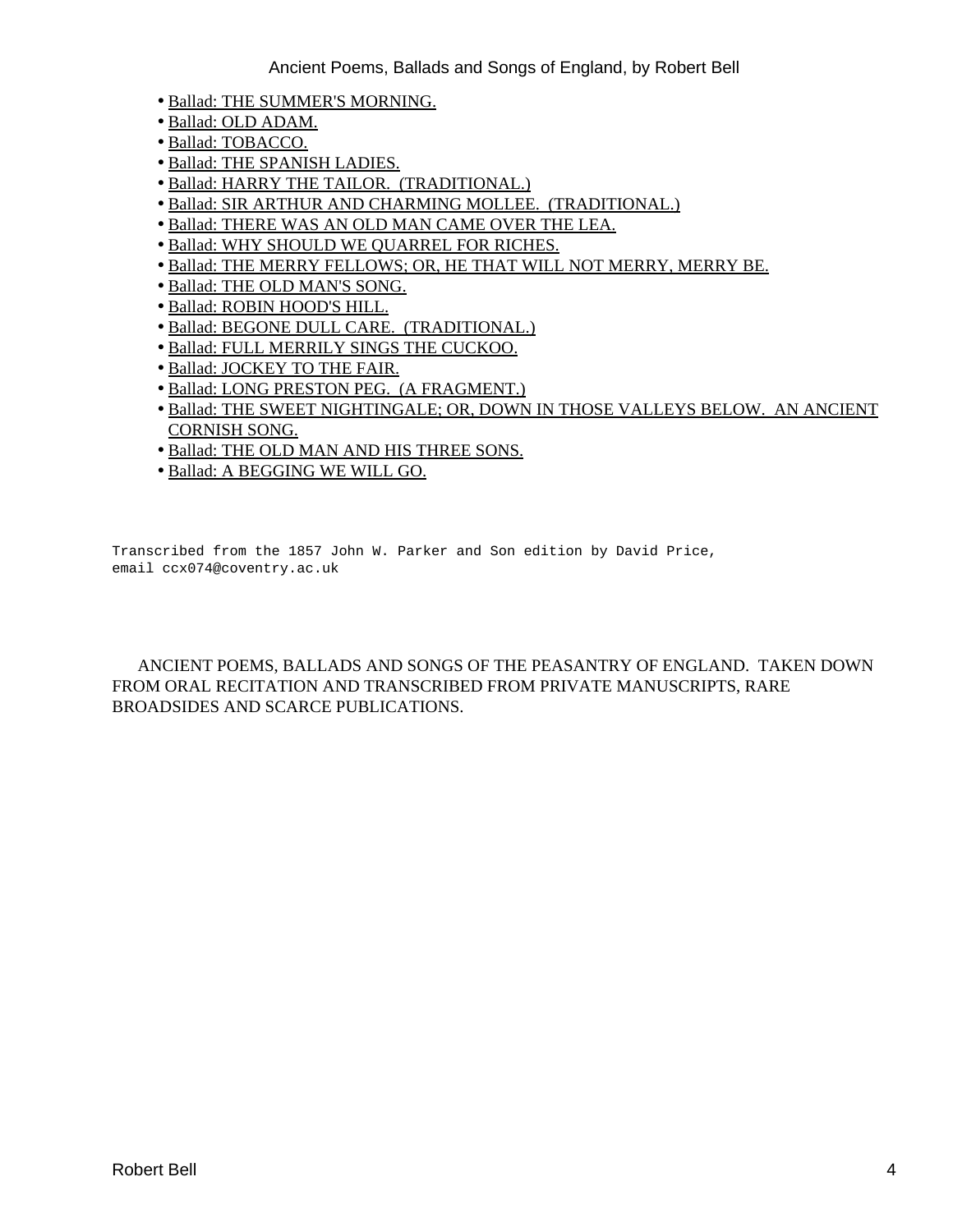## **INTRODUCTION.**

<span id="page-9-0"></span>In 1846, the Percy Society issued to its members a volume entitled *Ancient Poems, Ballads, and Songs of the Peasantry of England* , edited by Mr. James Henry Dixon. The sources drawn upon by Mr. Dixon are intimated in the following extract from his preface:−

He who, in travelling through the rural districts of England, has made the road−side inn his resting−place, who has visited the lowly dwellings of the villagers and yeomanry, and been present at their feasts and festivals, must have observed that there are certain old poems, ballads, and songs, which are favourites with the masses, and have been said and sung from generation to generation.

This traditional, and, for the most part, unprinted literature,— cherished in remote villages, resisting everywhere the invasion of modern namby−pamby verse and jaunty melody, and possessing, in an historical point of view, especial value as a faithful record of the feeling, usages, and modes of life of the rural population,—had been almost wholly passed over amongst the antiquarian revivals which constitute one of the distinguishing features of the present age. While attention was successfully drawn to other forms of our early poetry, this peasant minstrelsy was scarcely touched, and might be considered unexplored ground. There was great difficulty in collecting materials which lay scattered so widely, and which could be procured in their genuine simplicity only from the people amongst whom they originated, and with whom they are as 'familiar as household words.' It was even still more difficult to find an editor who combined genial literary taste with the local knowledge of character, customs, and dialect, indispensable to the collation of such reliques; and thus, although their national interest was universally recognised, they were silently permitted to fall into comparative oblivion. To supply this manifest *desideratum*, Mr. Dixon compiled his volume for the Percy Society; and its pages, embracing only a selection from the rich stores he had gathered, abundantly exemplified that gentleman's remarkable qualifications for the labour he had undertaken. After stating in his preface that contributions from various quarters had accumulated so largely on his hands as to compel him to omit many pieces he was desirous of preserving, he thus describes generally the contents of the work:−

In what we have retained will be found every variety,

'From grave to gay, from lively to severe,'

from the moral poem and the religious dialogue, −

'The scrolls that teach us to live and to die,' −

 to the legendary, the historical, or the domestic ballad; from the strains that enliven the harvest−home and festival, to the love−ditties which the country lass warbles, or the comic song with which the rustic sets the village hostel in a roar. In our collection are several pieces exceedingly scarce, and hitherto to be met with only in broadsides and chap−books of the utmost rarity; in addition to which we have given several others never before in print, and obtained by the editor and his friends, either from the oral recitation of the peasantry, or from manuscripts in the possession of private individuals.

The novelty of the matter, and the copious resources disclosed by the editor, acquired for the volume a popularity extending far beyond the limited circle to which it was addressed; and although the edition was necessarily restricted to the members of the Percy Society, the book was quoted not only by English writers, but by some of the most distinguished archaeologists on the continent.

 It had always been my intention to form a collection of local songs, illustrative of popular festivals, customs, manners, and dialects. As the merit of having anticipated, and, in a great measure, accomplished this project belongs exclusively to Mr. Dixon, so to that gentleman I have now the pleasure of tendering my acknowledgments for the means of enriching the Annotated Edition of the English Poets with a volume which, in some respects, is the most curious and interesting of the series.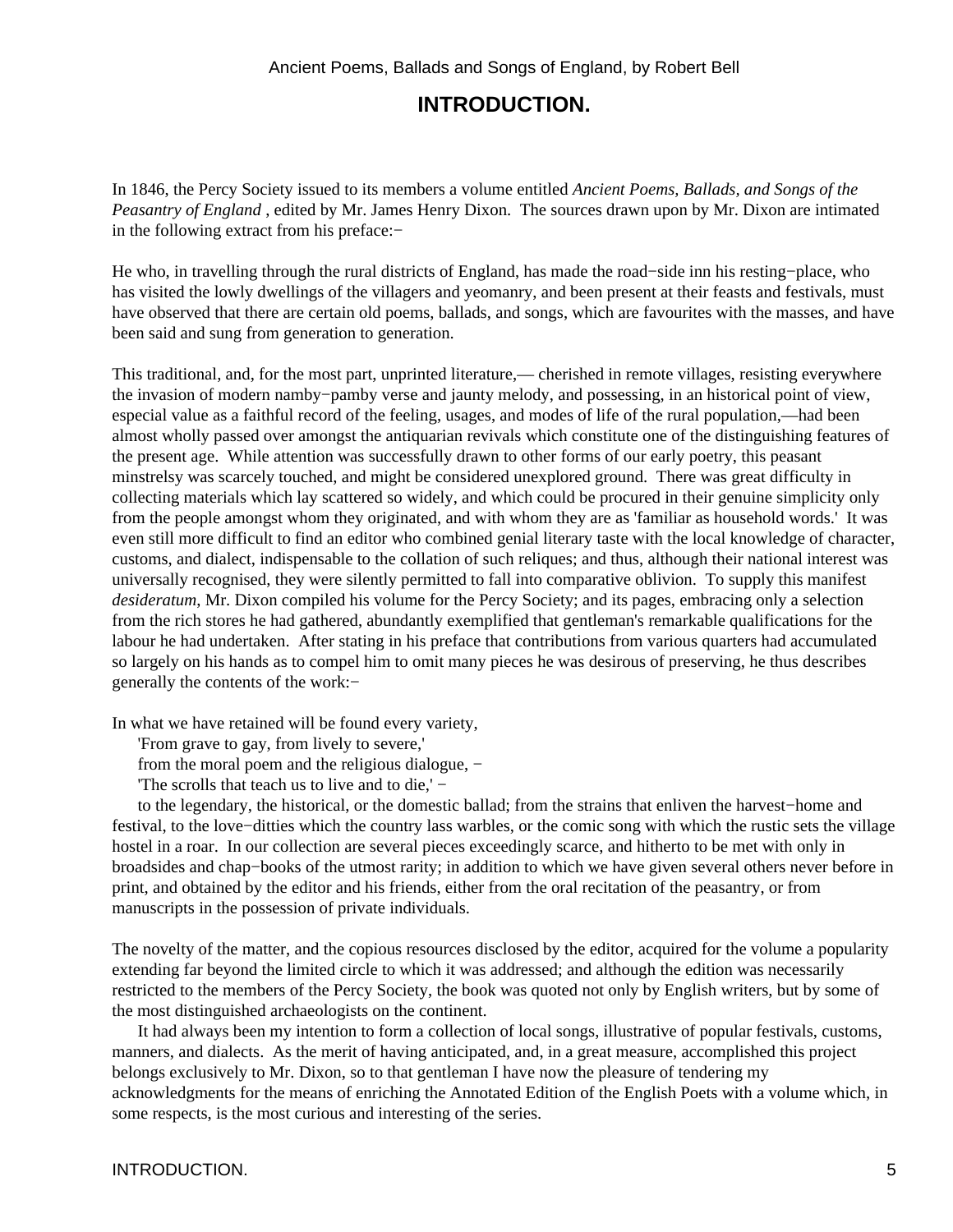#### Ancient Poems, Ballads and Songs of England, by Robert Bell

 Subsequently to the publication of his collection by the Percy Society, Mr. Dixon had amassed additional materials of great value; and, conscious that the work admitted of considerable improvement, both in the way of omission and augmentation, he resolved upon the preparation of a new edition. His reasons for rejecting certain portions of the former volume are stated in the following extract from a communication with which he has obliged me, and which may be considered as his own introduction to the ensuing pages.

The editor had passed his earliest years in a romantic mountain−district in the North of England, where old customs and manners, and old songs and ballads still linger. Under the influence of these associations, he imbibed a passionate love for peasant rhymes; having little notion at that time that the simple minstrelsy which afforded him so much delight could yield hardly less pleasure to those who cultivated more artificial modes of poetry, and who knew little of the life of the peasantry. His collection was not issued without diffidence; but the result dissipated all apprehension as to the estimate in which these essentially popular productions are held. The reception of the book, indeed, far exceeded its merits; for he is bound in candour to say that it was neither so complete nor so judiciously selected as it might have been. Like almost all books issued by societies, it was got up in haste, and hurried through the press. It contained some things which were out of place in such a work, but which were inserted upon solicitations that could not have been very easily refused; and even where the matter was unexceptionable, it sometimes happened that it was printed from comparatively modern broadsides, for want of time to consult earlier editions. In the interval which has since elapsed, all these defects and short−comings have been remedied. Several pieces, which had no legitimate claims to the places they occupied, have been removed; others have been collated with more ancient copies than the editor had had access to previously; and the whole work has been considerably enlarged. In its present form it is strictly what its title−page implies—a collection of poems, ballads, and songs preserved by tradition, and in actual circulation, amongst the peasantry.

 *Bex, Canton de Vaud. Switzerland.*

The present volume differs in many important particulars from the former, of the deficiencies of which Mr. Dixon makes so frank an avowal. It has not only undergone a careful revision, but has received additions to an extent which renders it almost a new work. Many of there accessions are taken from extremely rare originals, and others are here printed for the first time, including amongst the latter the ballad of *Earl Brand*, a traditional lyric of great antiquity, long familiar to the dales of the North of England; and the *Death of Queen Jane*, a relic of more than ordinary intesest. Nearly forty songs, noted down from recitation, or gathered from sources not generally accessible, have been added to the former collection, illustrative, for the most part, of historical events, country pastimes, and local customs. Not the least suggestive feature in this department are the political songs it contains, which have long outlived the occasions that gave them birth, and which still retain their popularity, although their allusions are no longer understood. Amongst this class of songs may be specially indicated *Jack and Tom, Joan's Ale was New, George Ridler's Oven*, and *The Carrion Crow* . The songs of a strictly rural character, having reference to the occupations and intercourse of the people, possess an interest which cannot be adequately measured by their poetical pretensions. The very defects of art with which they are chargeable, constitute their highest claim to consideration as authentic specimens of country lore. The songs in praise of the dairy, or the plough; or in celebration of the harvest−home, or the churn−supper; or descriptive of the pleasures of the milk−maid, or the courtship in the farm−house; or those that give us glimpses of the ways of life of the waggoner, the poacher, the horse−dealer, and the boon companion of the road−side hostelrie, are no less curious for their idiomatic and primitive forms of expression, than for their pictures of rustic modes and manners. Of special interest, too, are the songs which relate to festival and customs; such as the *Sword Dancer's Song and Interlude*, the *Swearing−in Song, or Rhyme, at Highgate*, the *Cornish Midsummer Bonfire Song* , and the *Fairlop Fair Song.*

 In the arrangement of so multifarious an anthology, gathered from nearly all parts of the kingdom, the observance of chronological order, for obvious reasons, has not been attempted; but pieces which possess any kind of affinity to each other have been kept together as nearly as other considerations would permit.

 The value of this volume consists in the genuineness of its contents, and the healthiness of its tone. While fashionable life was masquerading in imaginary Arcadias, and deluging theatres and concert rooms with shams, the English peasant remained true to the realities of his own experience, and produced and sang songs which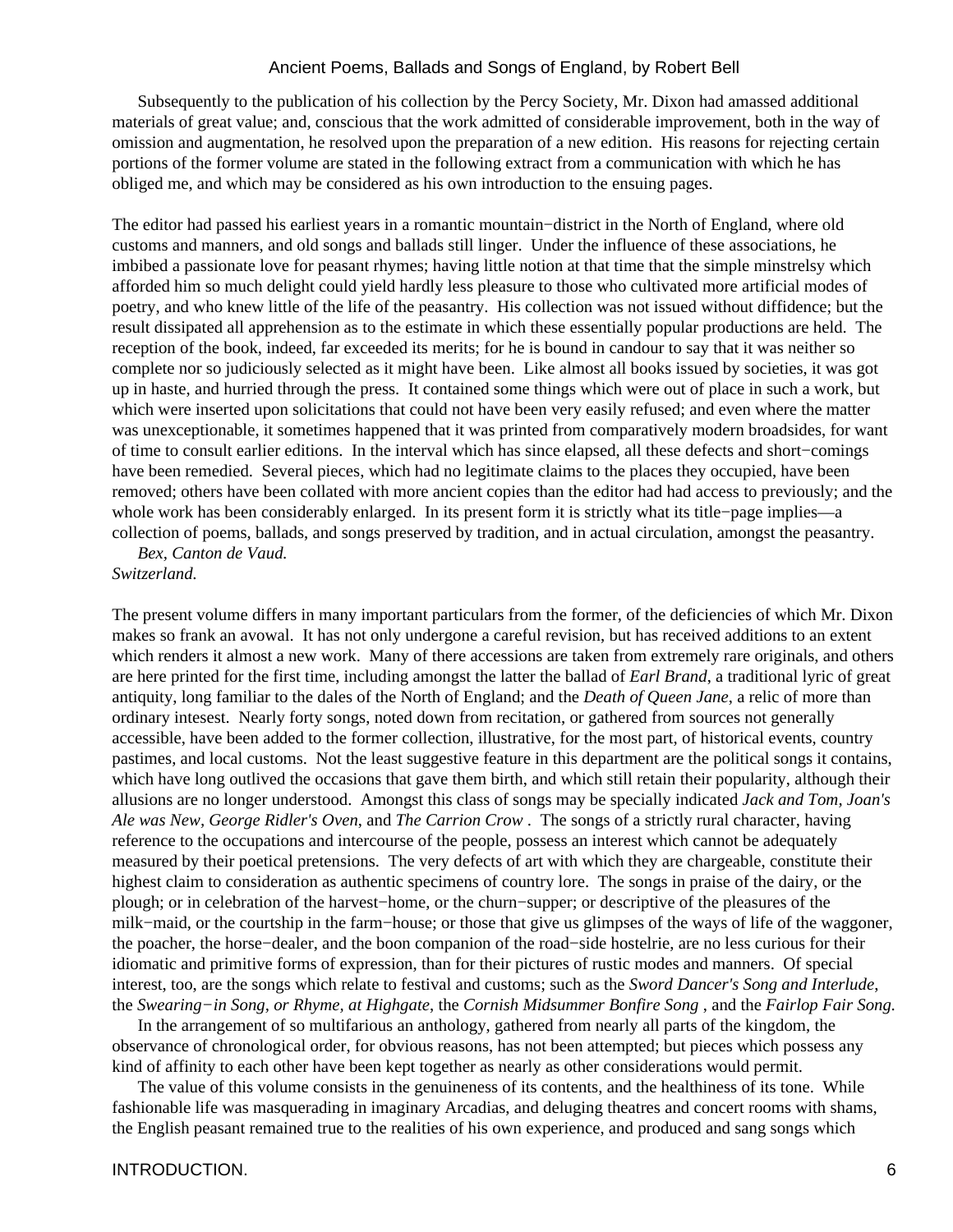## Ancient Poems, Ballads and Songs of England, by Robert Bell

faithfully reflected the actual life around him. Whatever these songs describe is true to that life. There are no fictitious raptures in them. Love here never dresses its emotions in artificial images, nor disguises itself in the mask of a Strephon or a Daphne. It is in this particular aspect that the poetry of the country possesses a permanent and moral interest.

R. B.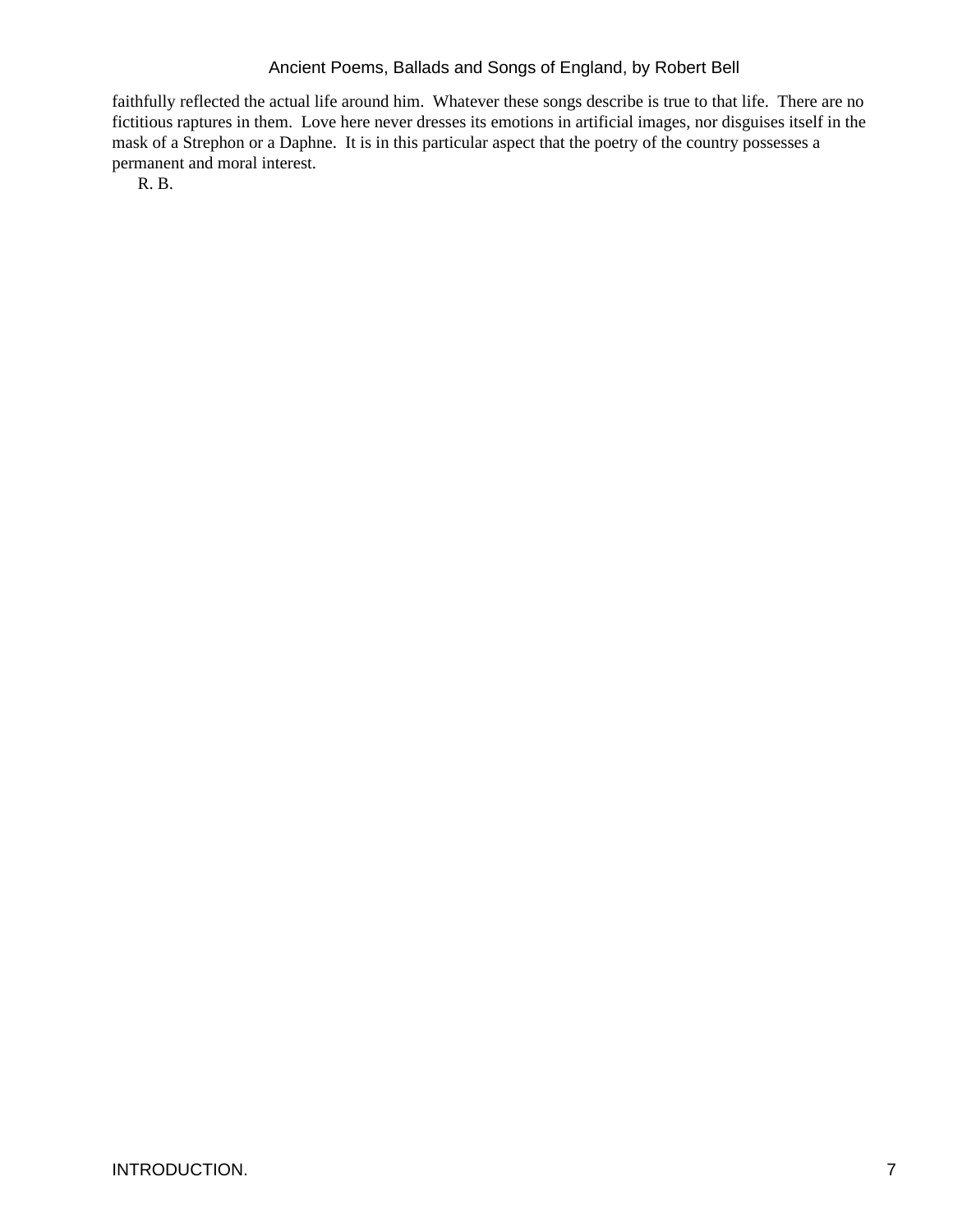# <span id="page-12-0"></span>**ANCIENT POEMS, BALLADS, AND SONGS OF THE PEASANTRY.**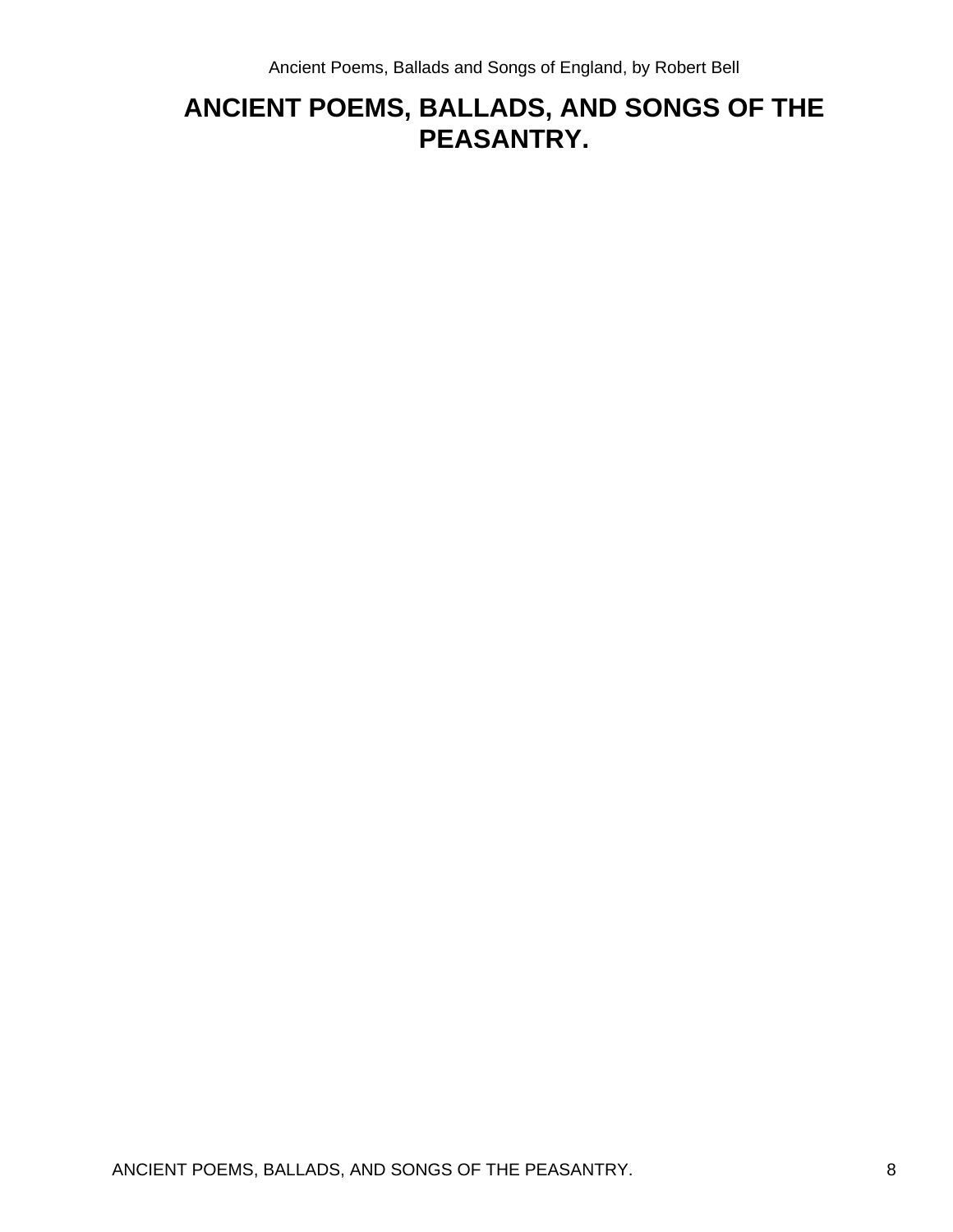## **Poem: THE PLAIN−DEALING MAN.**

<span id="page-13-0"></span> [The oldest copy of the *Plain Dealing Man* with which we have been able to meet is in black letter, printed by T. Vere at the sign 'Of the Angel without Newgate.' Vere was living in 1609.]

 A crotchet comes into my mind Concerning a proverb of old, Plain dealing's a jewel most rare, And more precious than silver or gold: And therefore with patience give ear, And listen to what here is penned, These verses were written on purpose The honest man's cause to defend. For this I will make it appear, And prove by experience I can, 'Tis the excellen'st thing in the world To be a plain−dealing man.

 Yet some are so impudent grown, They'll domineer, vapour, and swagger, And say that the plain−dealing man Was born to die a beggar: But men that are honestly given Do such evil actions detest, And every one that is well−minded Will say that plain dealing is best. For this I will make it appear, And prove by experience I can, 'Tis the excellen'st thing in the world To be a plain−dealing man.

 For my part I am a poor man, And sometimes scarce muster a shilling, Yet to live upright in the world, Heaven knows I am wondrous willing. Although that my clothes be threadbare, And my calling be simple and poor, Yet will I endeavour myself To keep off the wolf from the door. For this I will make it appear, And prove by experience I can, 'Tis the excellen'st thing in the world To be a plain−dealing man.

 And now, to be brief in discourse, In plain terms I'll tell you my mind; My qualities you shall all know, And to what my humour's inclined: I hate all dissembling base knaves And pickthanks whoever they be, And for painted−faced drabs, and such like, They shall never get penny of me.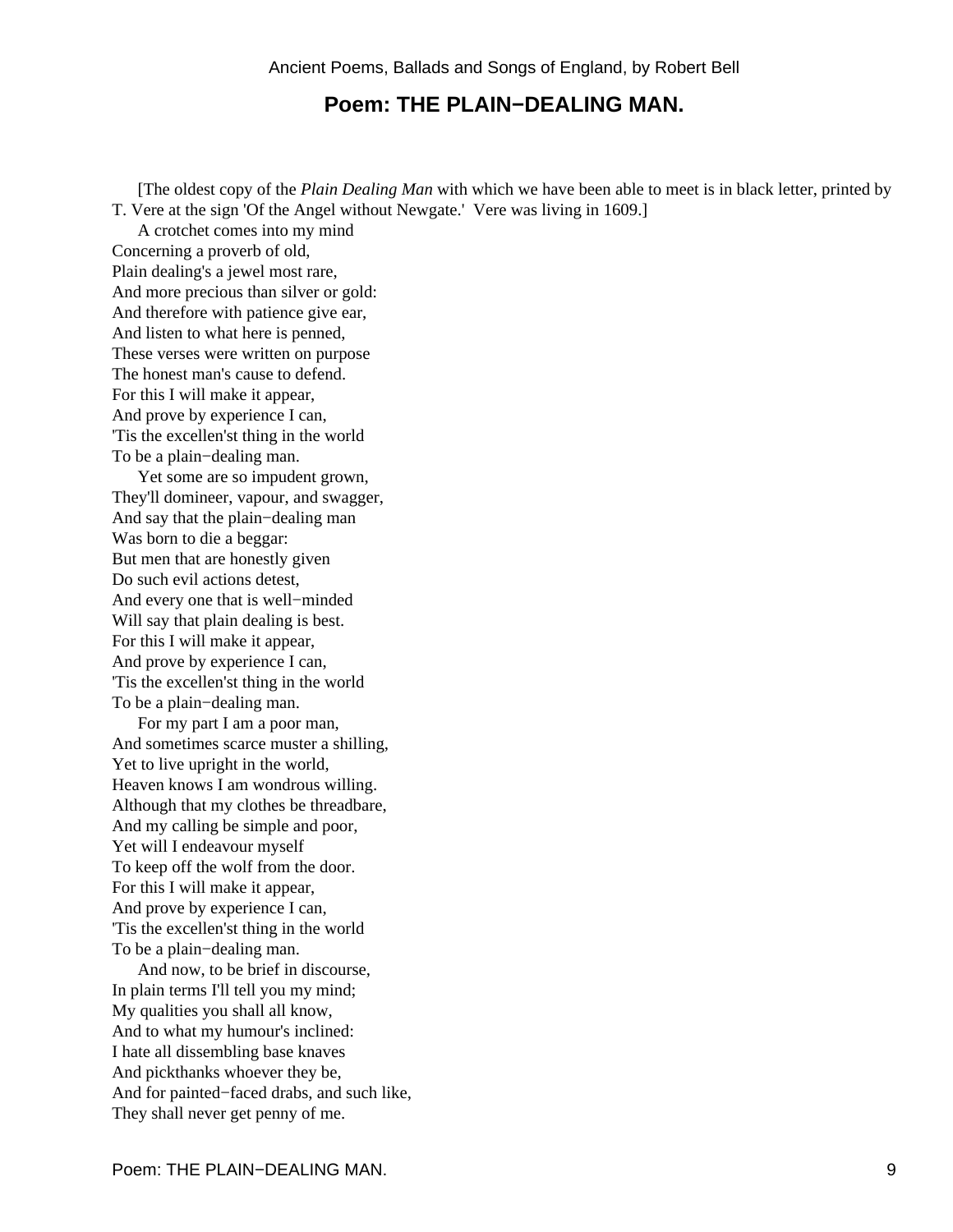For this I will make it appear, And prove by experience I can, 'Tis the excellen'st thing in the world To be a plain−dealing man.

 Nor can I abide any tongues That will prattle and prate against reason, About that which doth not concern them; Which thing is no better than treason. Wherefore I'd wish all that do hear me Not to meddle with matters of state, Lest they be in question called for it, And repent them when it is too late. For this I will make it appear, And prove by experience I can, 'Tis the excellen'st thing in the world To be a plain−dealing man.

 O fie upon spiteful neighbours, Whose malicious humours are bent, And do practise and strive every day To wrong the poor innocent. By means of such persons as they, There hath many a good mother's son Been utterly brought to decay, Their wives and their children undone. For this I will make it appear, And prove by experience I can, 'Tis the excellen'st thing in the world To be a plain−dealing man.

 O fie upon forsworn knaves, That do no conscience make To swear and forswear themselves At every third word they do speak: So they may get profit and gain, They care not what lies they do tell; Such cursed dissemblers as they Are worse than the devils of hell. For this I will make it appear, And prove by experience I can, 'Tis the excellen'st thing in the world To be a plain−dealing man.

 O fie upon greedy bribe takers, 'Tis pity they ever drew breath, For they, like to base caterpillars, Devour up the fruits of the earth. They're apt to take money with both hands, On one side and also the other, And care not what men they undo, Though it be their own father or brother. Therefore I will make it appear, And show very good reasons I can, 'Tis the excellen'st thing in the world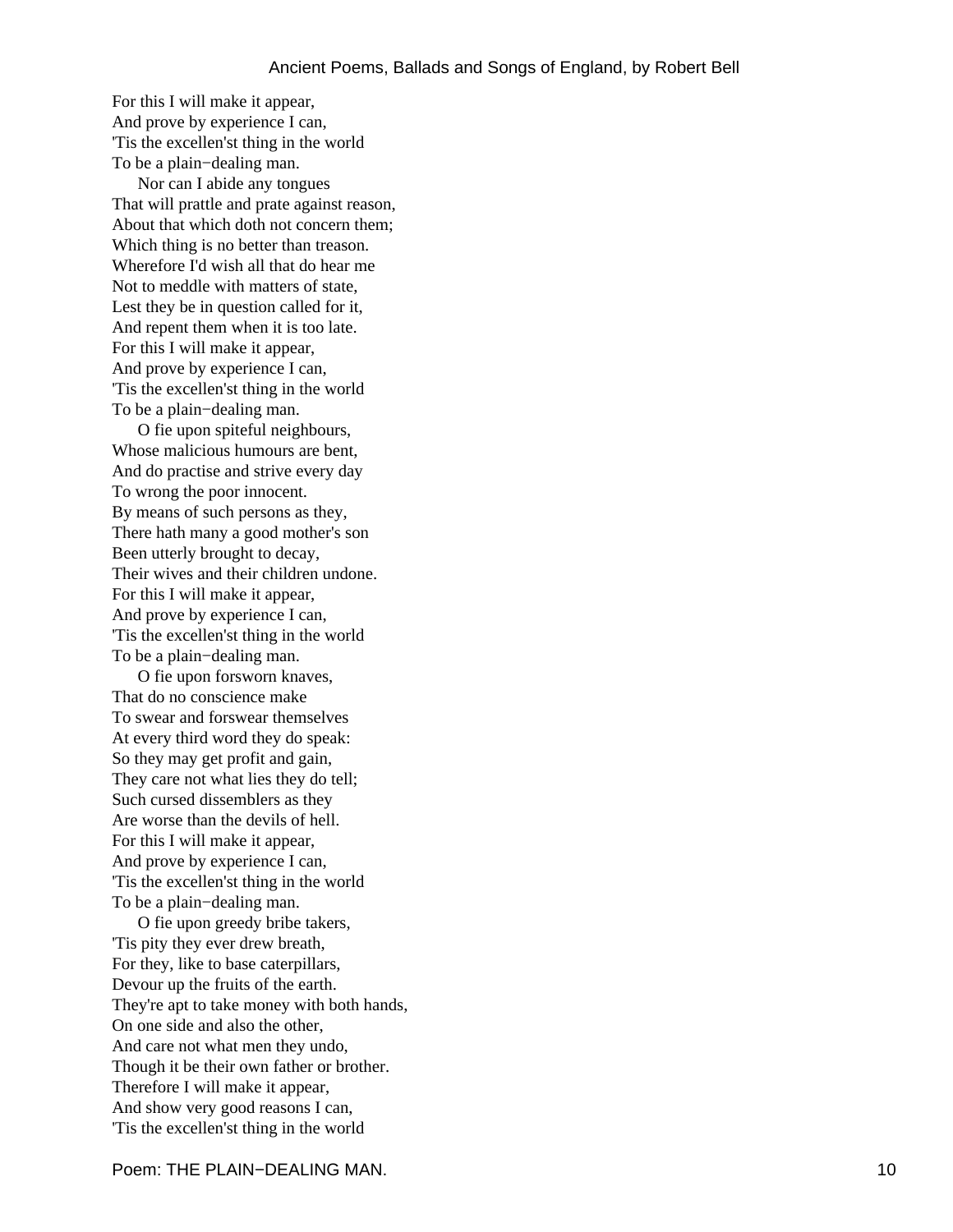To be a plain−dealing man.

 O fie upon cheaters and thieves, That liveth by fraud and deceit; The gallows do for such blades groan, And the hangmen do for their clothes wait. Though poverty be a disgrace, And want is a pitiful grief, 'Tis better to go like a beggar Than to ride in a cart like a thief. For this I will make it appear, And prove by experience I can, 'Tis the excellen'st thing in the world To be a plain−dealing man.

 And now let all honest men judge, If such men as I have here named For their wicked and impudent dealings, Deserveth not much to be blamed. And now here, before I conclude, One item to the world I will give, Which may direct some the right way, And teach them the better to live. For now I have made it appear, And many men witness it can, 'Tis the excellen'st thing in the world To be a plain−dealing man.

 1. I' th' first place I'd wish you beware What company you come in, For those that are wicked themselves May quickly tempt others to sin.

 2. If youths be inducèd with wealth, And have plenty of silver and gold, I'd wish them keep something in store, To comfort them when they are old.

 3. I have known many young prodigals, Which have wasted their money so fast, That they have been driven in want, And were forcèd to beg at the last.

 4. I'd wish all men bear a good conscience, And in all their actions be just; For he's a false varlet indeed That will not be true to his trust.

 And now to conclude my new song, And draw to a perfect conclusion, I have told you what is in my mind, And what is my [firm] resolution. For this I have made it appear, And prove by experience I can, 'Tis the excellen'st thing in the world To be a plain−dealing man.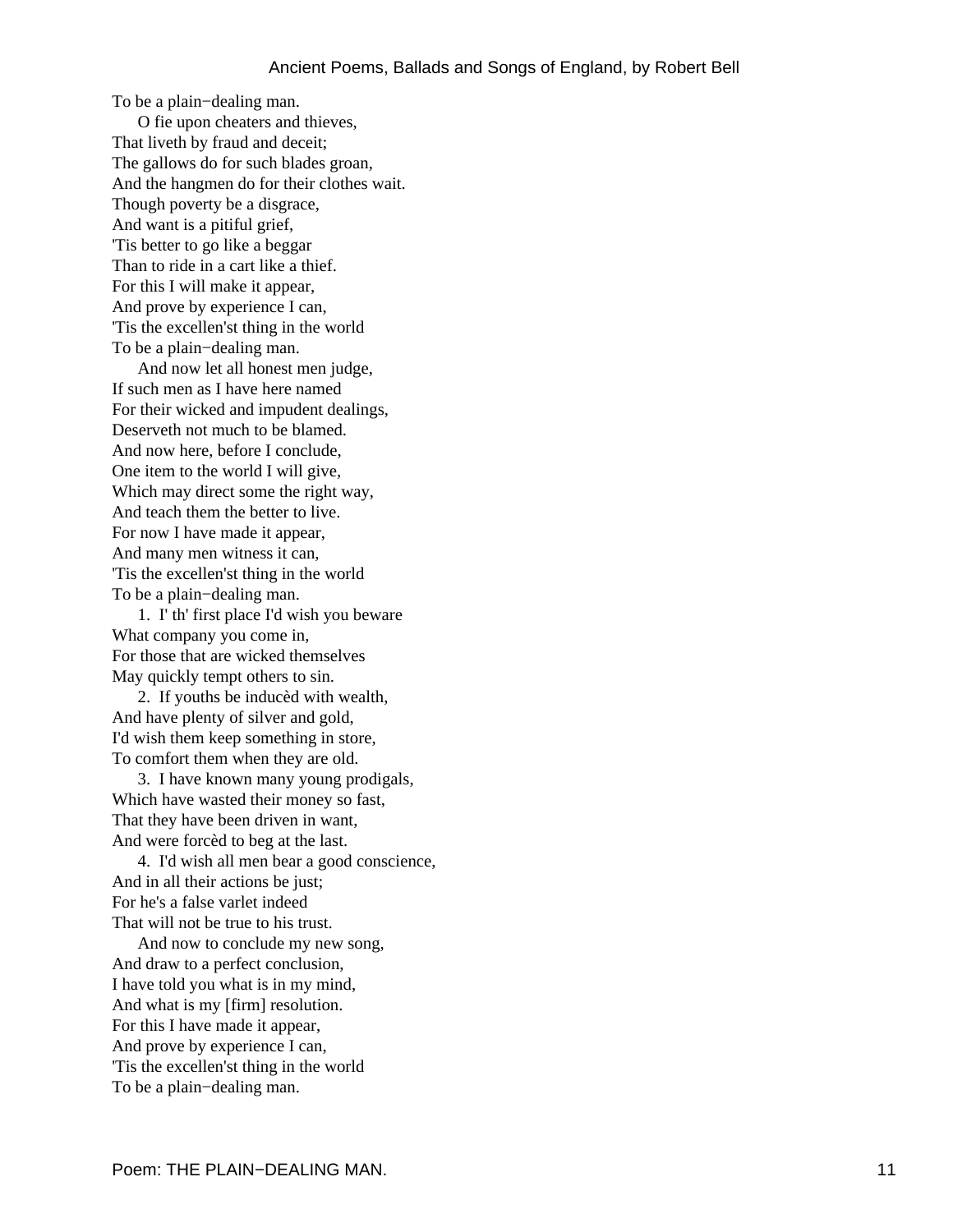## **Poem: THE VANITIES OF LIFE.**

<span id="page-16-0"></span> [The following verses were copied by John Clare, the Northamptonshire peasant, from a MS. on the fly−leaves of an old book in the possession of a poor man, entitled *The World's best Wealth*; *a Collection of choice Councils in Verse and Prose* . *Printed for A. Bettesworth, at the Red Lion in Paternoster−row*, 1720. They were written in a 'crabbed, quaint hand, and difficult to decipher.' Clare remitted the poem (along with the original MS.) to Montgomery, the author of *The World before the Flood*, &c. &c., by whom it was published in the *Sheffield Iris* . Montgomery's criticism is as follows:− 'Long as the poem appears to the eye, it will abundantly repay the trouble of perusal, being full of condensed and admirable thought, as well as diversified with exuberant imagery, and embellished with peculiar felicity of language: the moral points in the closing couplets of the stanzas are often powerfully enforced.' Most readers will agree in the justice of these remarks. The poem was, probably, as Clare supposes, written about the commencement of the 18th century; and the unknown author appears to have been deeply imbued with the spirit of the popular devotional writers of the preceding century, as Herbert, Quarles, &c., but seems to have modelled his smoother and more elegant versification after that of the poetic school of his own times.]

'Vanity of vanities, all is vanity.'—SOLOMON.

What are life's joys and gains? What pleasures crowd its ways, That man should take such pains To seek them all his days? Sift this untoward strife On which thy mind is bent, See if this chaff of life Is worth the trouble spent.

 Is pride thy heart's desire? Is power thy climbing aim? Is love thy folly's fire? Is wealth thy restless game? Pride, power, love, wealth and all, Time's touchstone shall destroy, And, like base coin, prove all Vain substitutes for joy.

 Dost think that pride exalts Thyself in other's eyes, And hides thy folly's faults, Which reason will despise? Dost strut, and turn, and stride, Like walking weathercocks? The shadow by thy side Becomes thy ape, and mocks.

 Dost think that power's disguise Can make thee mighty seem? It may in folly's eyes, But not in worth's esteem: When all that thou canst ask, And all that she can give, Is but a paltry mask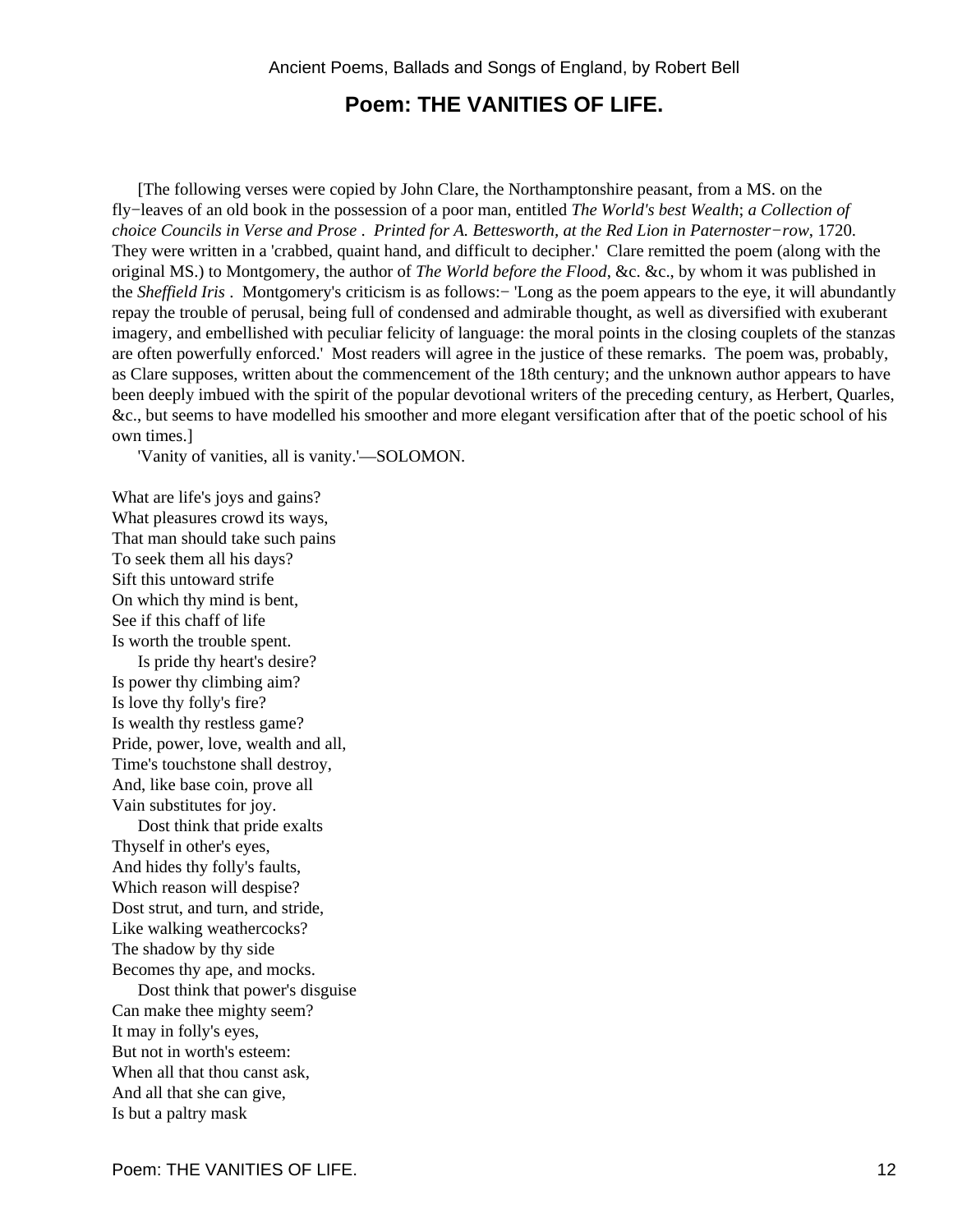Which tyants wear and live.

 Go, let thy fancies range And ramble where they may; View power in every change, And what is the display? —The country magistrate, The lowest shade in power, To rulers of the state, The meteors of an hour: −

 View all, and mark the end Of every proud extreme, Where flattery turns a friend, And counterfeits esteem; Where worth is aped in show, That doth her name purloin, Like toys of golden glow That's sold for copper coin.

 Ambition's haughty nod, With fancies may deceive, Nay, tell thee thou'rt a god, – And wilt thou such believe? Go, bid the seas be dry, Go, hold earth like a ball, Or throw her fancies by, For God can do it all.

 Dost thou possess the dower Of laws to spare or kill? Call it not heav'nly power When but a tyrant's will; Know what a God will do, And know thyself a fool, Nor tyrant−like pursue Where He alone should rule.

 Dost think, when wealth is won, Thy heart has its desire? Hold ice up to the sun, And wax before the fire; Nor triumph o'er the reign Which they so soon resign; In this world weigh the gain, Insurance safe is thine.

 Dost think life's peace secure In houses and in land? Go, read the fairy lure To twist a cord of sand; Lodge stones upon the sky, Hold water in a sieve, Nor give such tales the lie, And still thine own believe. Whoso with riches deals, And thinks peace bought and sold,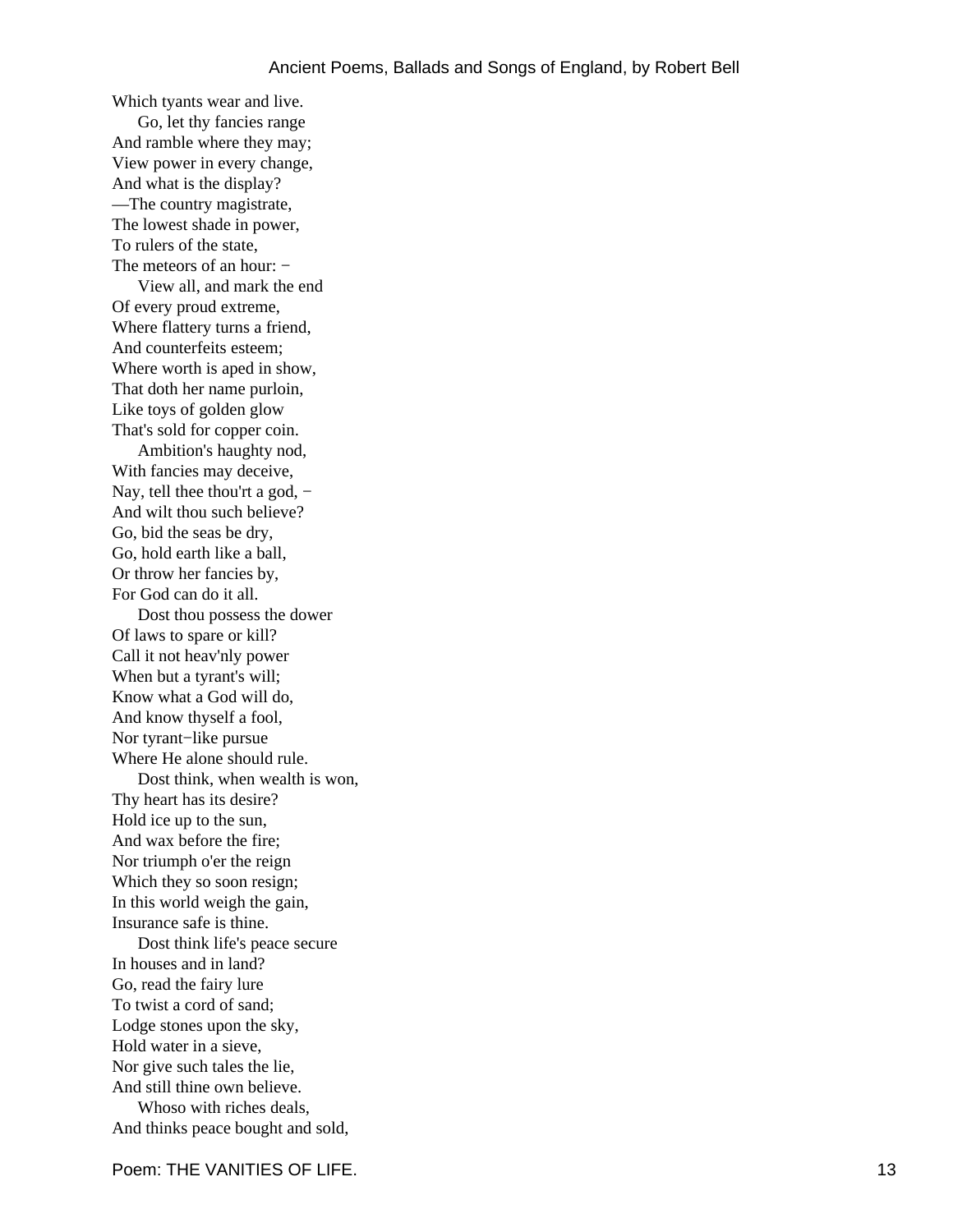Will find them slippery eels, That slide the firmest hold: Though sweet as sleep with health, Thy lulling luck may be, Pride may o'erstride thy wealth, And check prosperity.

 Dost think that beauty's power, Life's sweetest pleasure gives? Go, pluck the summer flower, And see how long it lives: Behold, the rays glide on, Along the summer plain, Ere thou canst say, they're gone, − And measure beauty's reign.

 Look on the brightest eye, Nor teach it to be proud, But view the clearest sky And thou shalt find a cloud; Nor call each face ye meet An angel's, 'cause it's fair, But look beneath your feet, And think of what ye are.

 Who thinks that love doth live In beauty's tempting show, Shall find his hopes ungive, And melt in reason's thaw; Who thinks that pleasure lies In every fairy bower, Shall oft, to his surprise, Find poison in the flower.

 Dost lawless pleasures grasp? Judge not thou deal'st in joy; Its flowers but hide the asp, Thy revels to destroy: Who trusts a harlot's smile, And by her wiles is led, Plays with a sword the while, Hung dropping o'er his head.

 Dost doubt my warning song? Then doubt the sun gives light, Doubt truth to teach thee wrong, And wrong alone as right; And live as lives the knave, Intrigue's deceiving guest, Be tyrant, or be slave, As suits thy ends the best.

 Or pause amid thy toils, For visions won and lost, And count the fancied spoils, If e'er they quit the cost; And if they still possess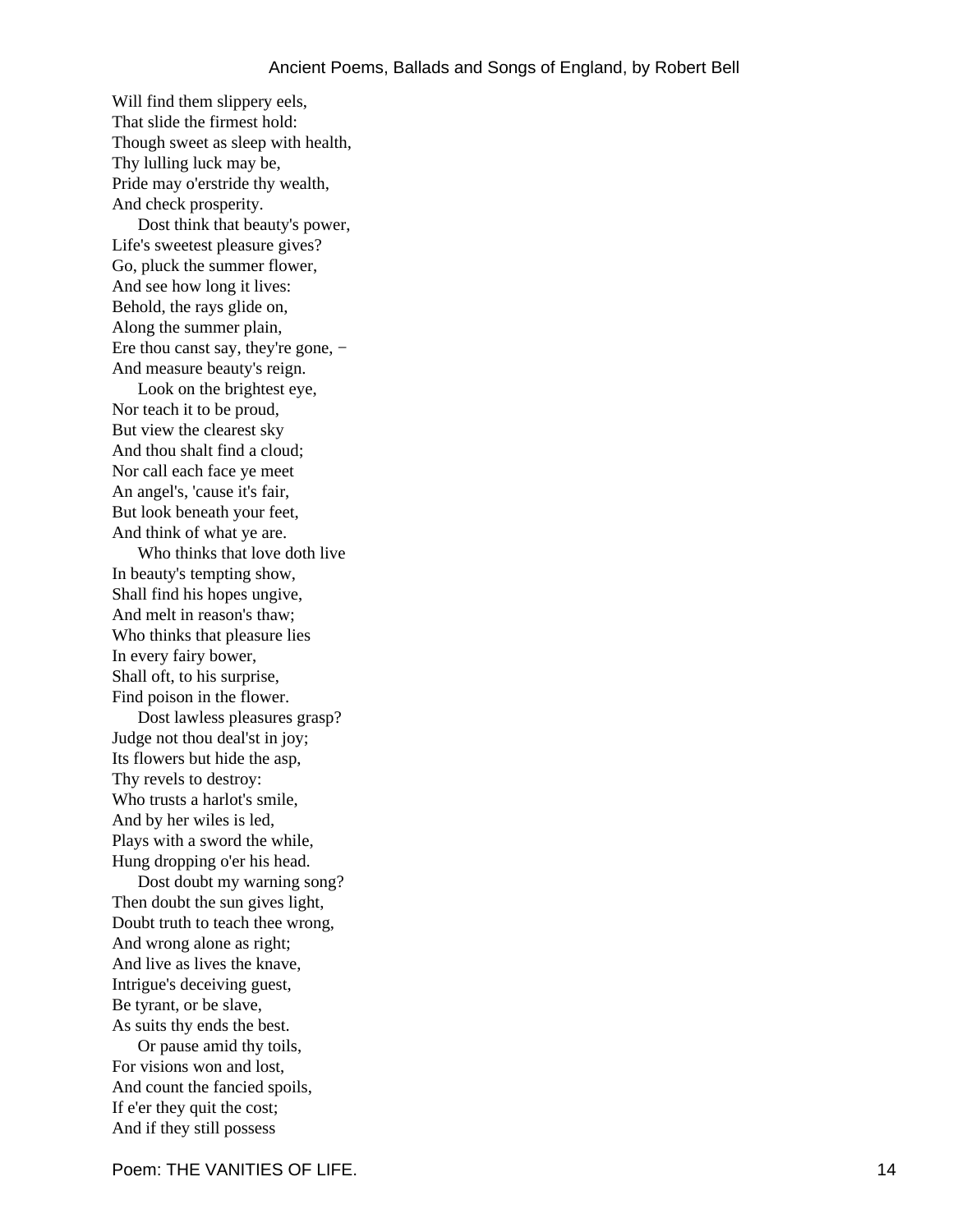Thy mind, as worthy things, Pick straws with Bedlam Bess, And call them diamond rings.

 Thy folly's past advice, Thy heart's already won, Thy fall's above all price, So go, and be undone; For all who thus prefer The seeming great for small, Shall make wine vinegar, And sweetest honey gall. Wouldst heed the truths I sing,

To profit wherewithal, Clip folly's wanton wing, And keep her within call: I've little else to give, What thou canst easy try, The lesson how to live, Is but to learn to die.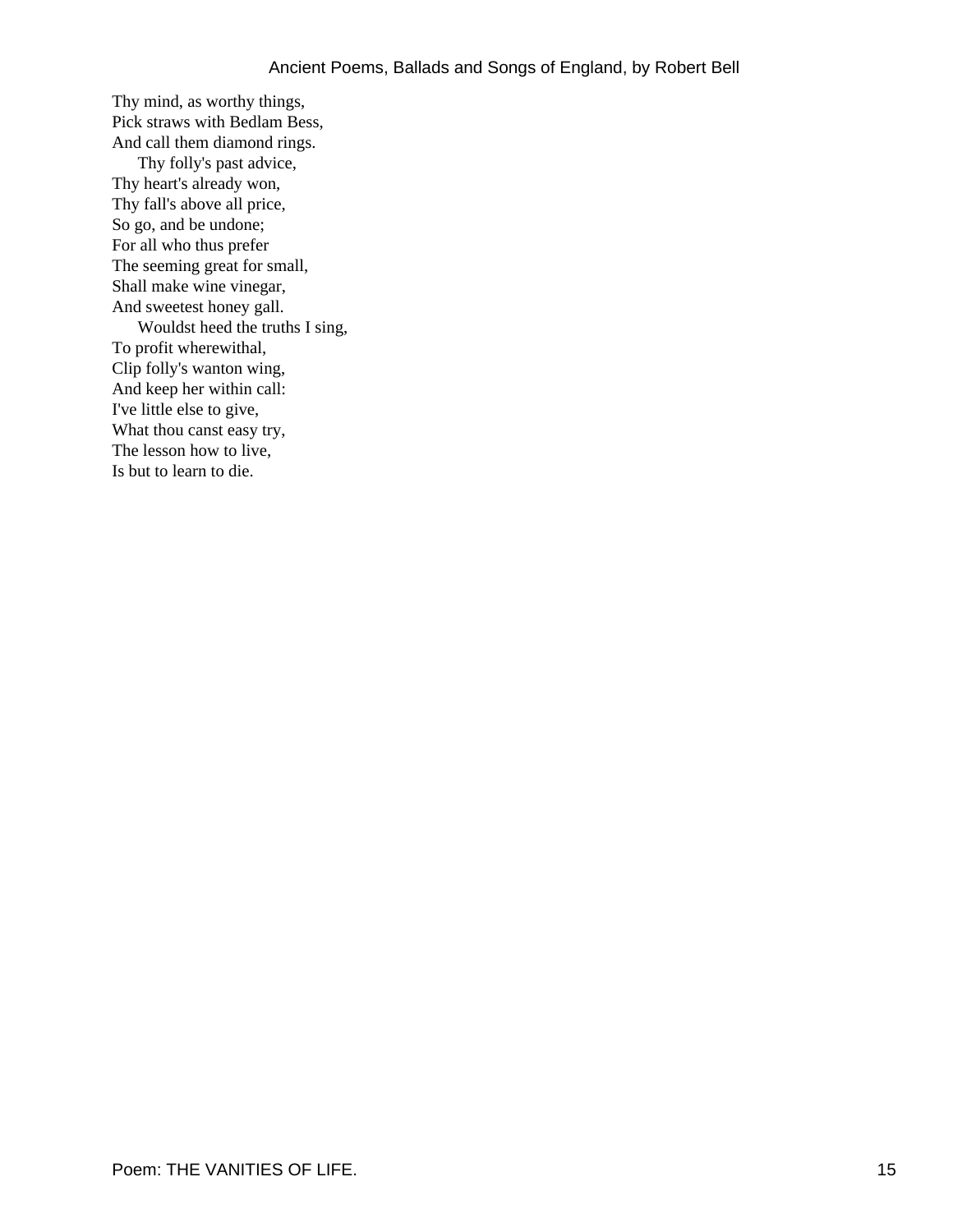## **Poem: THE LIFE AND AGE OF MAN.**

<span id="page-20-0"></span> [From one of Thackeray's Catalogues, preserved in the British Museum, it appears that *The Life and Age of Man* was one of the productions printed by him at the 'Angel in Duck Lane, London.' Thackeray's imprint is found attached to broadsides published between 1672 and 1688, and he probably commenced printing soon after the accession of Charles II. The present reprint, the correctness of which is very questionable, is taken from a modern broadside, the editor not having been fortunate enough to meet with any earlier edition. This old poem is said to have been a great favourite with the father of Robert Burns.]

In prime of years, when I was young, I took delight in youthful ways, Not knowing then what did belong Unto the pleasures of those days. At seven years old I was a child, And subject then to be beguiled.

 At two times seven I went to learn What discipline is taught at school: When good from ill I could discern, I thought myself no more a fool: My parents were contriving than, How I might live when I were man.

 At three times seven I waxèd wild, When manhood led me to be bold; I thought myself no more a child, My own conceit it so me told: Then did I venture far and near, To buy delight at price full dear.

 At four times seven I take a wife, And leave off all my wanton ways, Thinking thereby perhaps to thrive, And save myself from sad disgrace. So farewell my companions all, For other business doth me call.

 At five times seven I must hard strive, What I could gain by mighty skill; But still against the stream I drive, And bowl up stones against the hill; The more I laboured might and main, The more I strove against the stream.

 At six times seven all covetise Began to harbour in my breast; My mind still then contriving was How I might gain this worldly wealth; To purchase lands and live on them, So make my children mighty men.

 At seven times seven all worldly thought Began to harbour in my brain; Then did I drink a heavy draught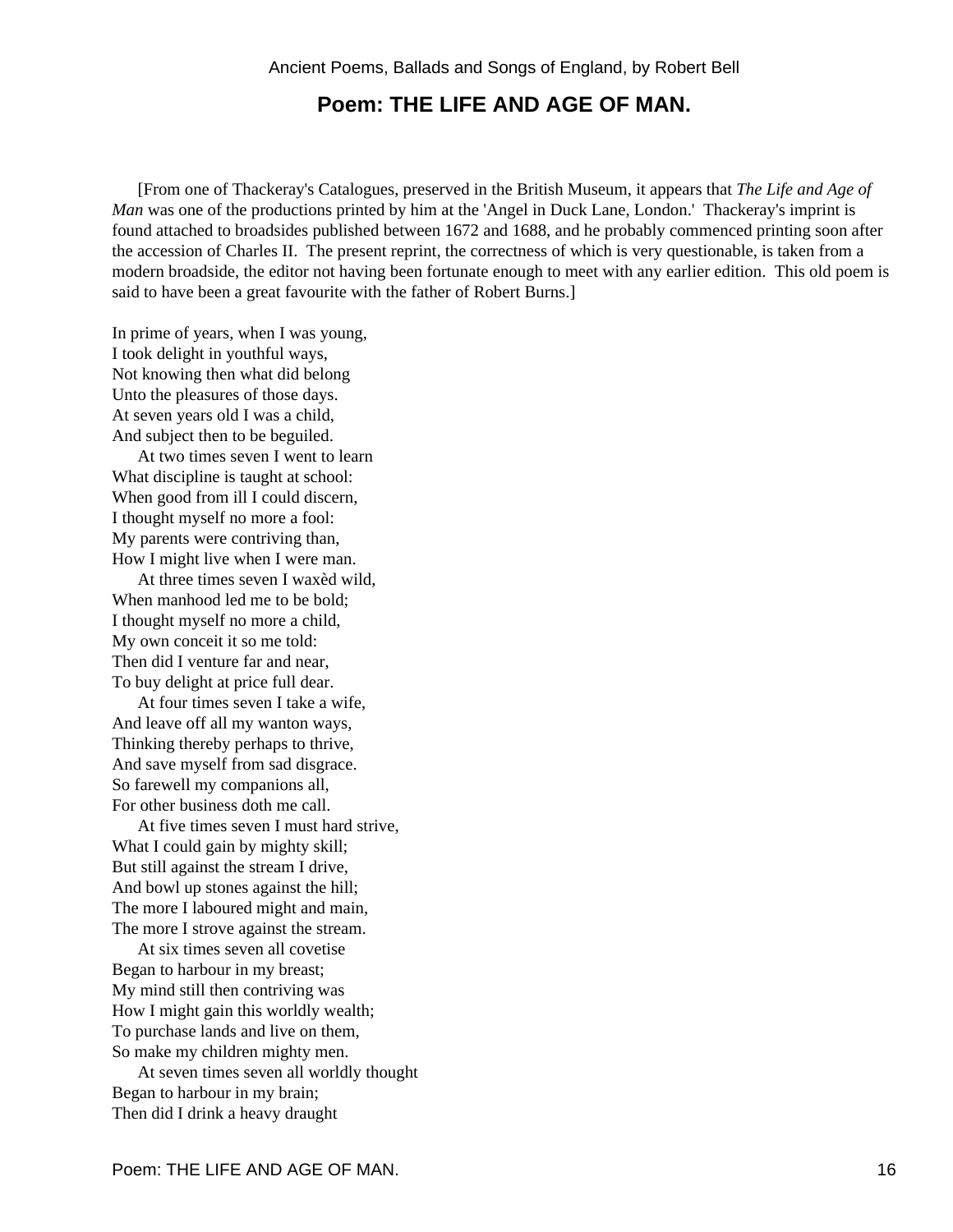Of water of experience plain; There none so ready was as I, To purchase bargains, sell, or buy.

 At eight times seven I waxèd old, And took myself unto my rest, Neighbours then sought my counsel bold, And I was held in great request; But age did so abate my strength, That I was forced to yield at length.

 At nine times seven take my leave Of former vain delights must I; It then full sorely did me grieve − I fetchèd many a heavy sigh; To rise up early, and sit up late, My former life, I loathe and hate.

 At ten times seven my glass is run, And I poor silly man must die; I lookèd up, and saw the sun Had overcome the crystal sky. So now I must this world forsake, Another man my place must take.

 Now you may see, as in a glass, The whole estate of mortal men; How they from seven to seven do pass, Until they are threescore and ten; And when their glass is fully run, They must leave off as they begun.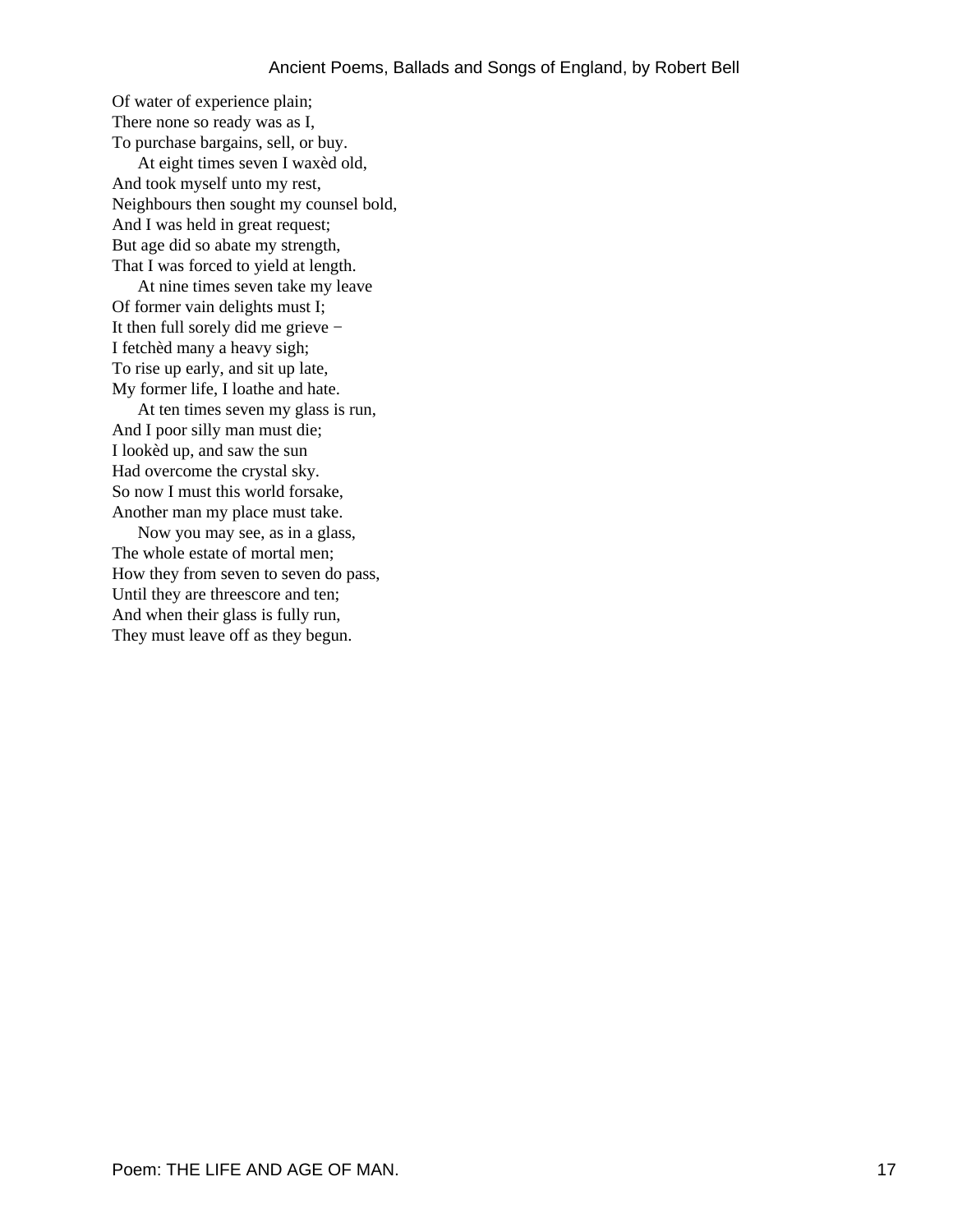## **Poem: THE YOUNG MAN'S WISH.**

<span id="page-22-0"></span> [From an old copy, without printer's name; probably one from the Aldermary Church−yard press. Poems in triplets were very popular during the reign of Charles I., and are frequently to be met with during the Interregnum, and the reign of Charles II.]

If I could but attain my wish, I'd have each day one wholesome dish, Of plain meat, or fowl, or fish. A glass of port, with good old beer, In winter time a fire burnt clear, Tobacco, pipes, an easy chair. In some clean town a snug retreat, A little garden 'fore my gate, With thousand pounds a year estate. After my house expense was clear, Whatever I could have to spare, The neighbouring poor should freely share. To keep content and peace through life, I'd have a prudent cleanly wife, Stranger to noise, and eke to strife. Then I, when blest with such estate, With such a house, and such a mate, Would envy not the worldly great. Let them for noisy honours try, Let them seek worldly praise, while I Unnoticèd would live and die. But since dame Fortune's not thought fit To place me in affluence, yet I'll be content with what I get. He's happiest far whose humble mind, Is unto Providence resigned, And thinketh fortune always kind. Then I will strive to bound my wish, And take, instead of fowl and fish, Whate'er is thrown into my dish. Instead of wealth and fortune great, Garden and house and loving mate, I'll rest content in servile state. I'll from each folly strive to fly, Each virtue to attain I'll try, And live as I would wish to die.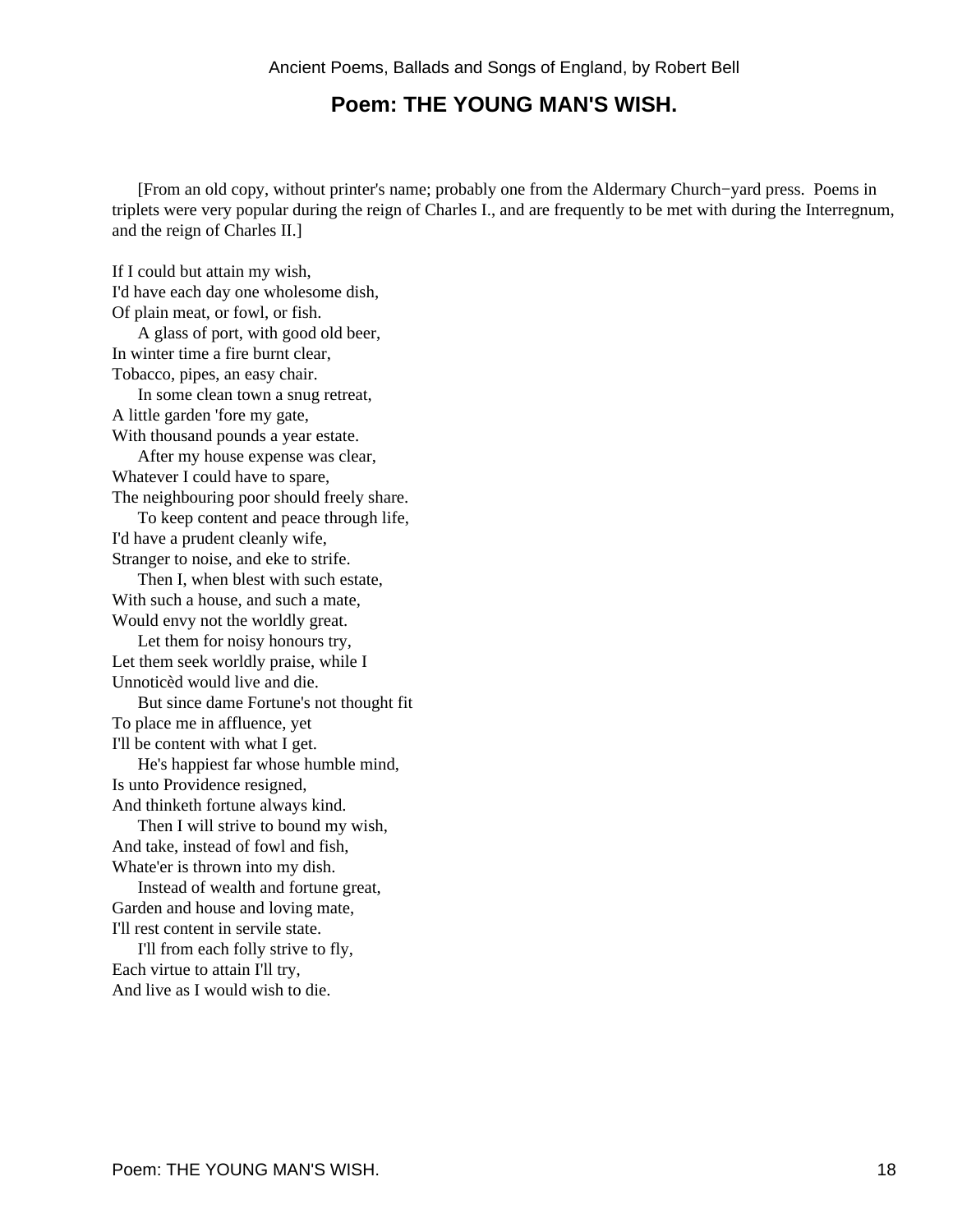## <span id="page-23-0"></span>**Poem: THE MIDNIGHT MESSENGER; OR, A SUDDEN CALL FROM AN EARTHLY GLORY TO THE COLD GRAVE.**

<span id="page-23-1"></span> In a Dialogue between Death and a Rich Man; who, in the midst of all his Wealth, received the tidings of his Last Day, to his unspeakable and sorrowful Lamentation.

To the tune of *Aim not too high*, [{1}](#page-212-0) &c.

 [The following poem, and the two that immediately follow, belong to a class of publications which have always been peculiar favourites with the peasantry, in whose cottages they may be frequently seen, neatly framed and glazed, and suspended from the white−washed walls. They belong to the school of Quarles, and can be traced to the time when that writer was in the height of his popularity. These religious dialogues are numerous, but the majority of them are very namby−pamby productions, and unworthy of a reprint. The modern editions preserve the old form of the broadside of the seventeenth century, and are adorned with rude woodcuts, probably copies of ruder originals −

#### —'wooden cuts

Strange, and uncouth; dire faces, figures dire, Sharp−kneed, sharp−elbowed, and lean−ankled too, With long and ghostly shanks, forms which once seen, Can never be forgotten!'—WORDSWORTH'S *Excursion*.]

#### DEATH.

 Thou wealthy man of large possessions here, Amounting to some thousand pounds a year, Extorted by oppression from the poor, The time is come that thou shalt be no more; Thy house therefore in order set with speed, And call to mind how you your life do lead. Let true repentance be thy chiefest care, And for another world now, *now* prepare. For notwithstanding all your heaps of gold, Your lands and lofty buildings manifold, Take notice you must die this very day; And therefore kiss your bags and come away.

## RICH MAN.

 [He started straight and turned his head aside, Where seeing pale−faced Death, aloud he cried], Lean famished slave! why do you threaten so, Whence come you, pray, and whither must I go?

### DEATH.

 I come from ranging round the universe, Through courts and kingdoms far and near I pass, Where rich and poor, distressèd, bond and free, Fall soon or late a sacrifice to me. From crownèd kings to captives bound in chains My power reaches, sir; the longest reigns That ever were, I put a period to; And now I'm come in fine to conquer you. RICH MAN.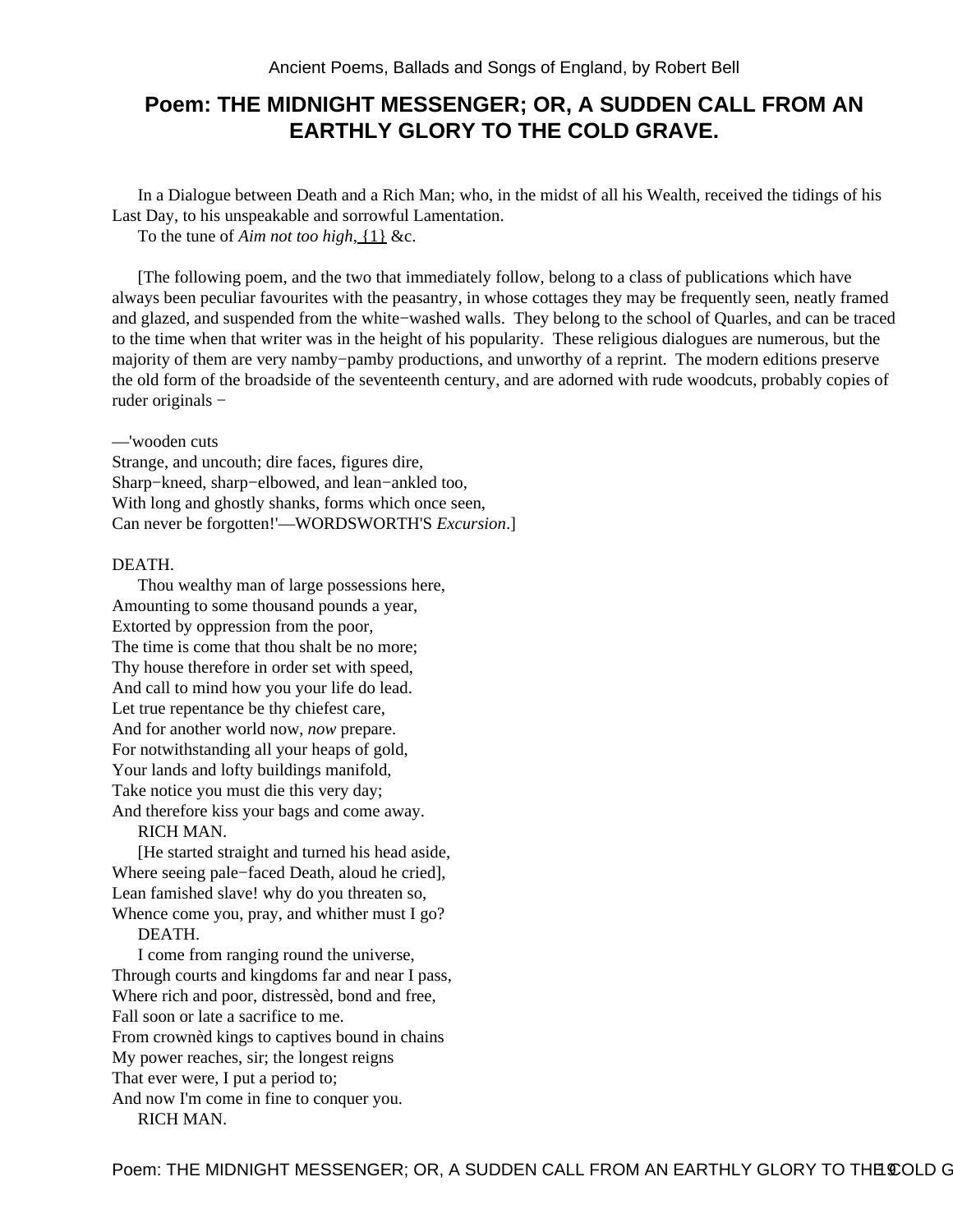I can't nor won't believe that you, pale Death, Were sent this day to stop my vital breath, By reason I in perfect health remain, Free from diseases, sorrow, grief, and pain; No heavy heart, nor fainting fits have I, And do you say that I am drawing nigh The latter minute? sure it cannot be; Depart, therefore, you are not sent for me!

DEATH.

 Yes, yes, I am, for did you never know, The tender grass and pleasant flowers that grow Perhaps one minute, are the next cut down? And so is man, though famed with high renown. Have you not heard the doleful passing bell Ring out for those that were alive and well The other day, in health and pleasure too, And had as little thoughts of death as you? For let me tell you, when my warrant's sealed, The sweetest beauty that the earth doth yield At my approach shall turn as pale as lead; 'Tis I that lay them on their dying bed.

 I kill with dropsy, phthisic, stone, and gout; But when my raging fevers fly about, I strike the man, perhaps, but over−night, Who hardly lives to see the morning light; I'm sent each hour, like to a nimble page, To infant, hoary heads, and middle age; Time after time I sweep the world quite through; Then it's in vain to think I'll favour you.

RICH MAN.

 Proud Death, you see what awful sway I bear, For when I frown none of my servants dare Approach my presence, but in corners hide Until I am appeased and pacified. Nay, men of greater rank I keep in awe Nor did I ever fear the force of law, But ever did my enemies subdue, And must I after all submit to you? DEATH.

 'Tis very true, for why thy daring soul, Which never could endure the least control, I'll thrust thee from this earthly tenement, And thou shalt to another world be sent.

### RICH MAN.

 What! must I die and leave a vast estate, Which, with my gold, I purchased but of late? Besides what I had many years ago? – What! must my wealth and I be parted so? If you your darts and arrows must let fly, Go search the jails, where mourning debtors lie; Release them from their sorrow, grief, and woe,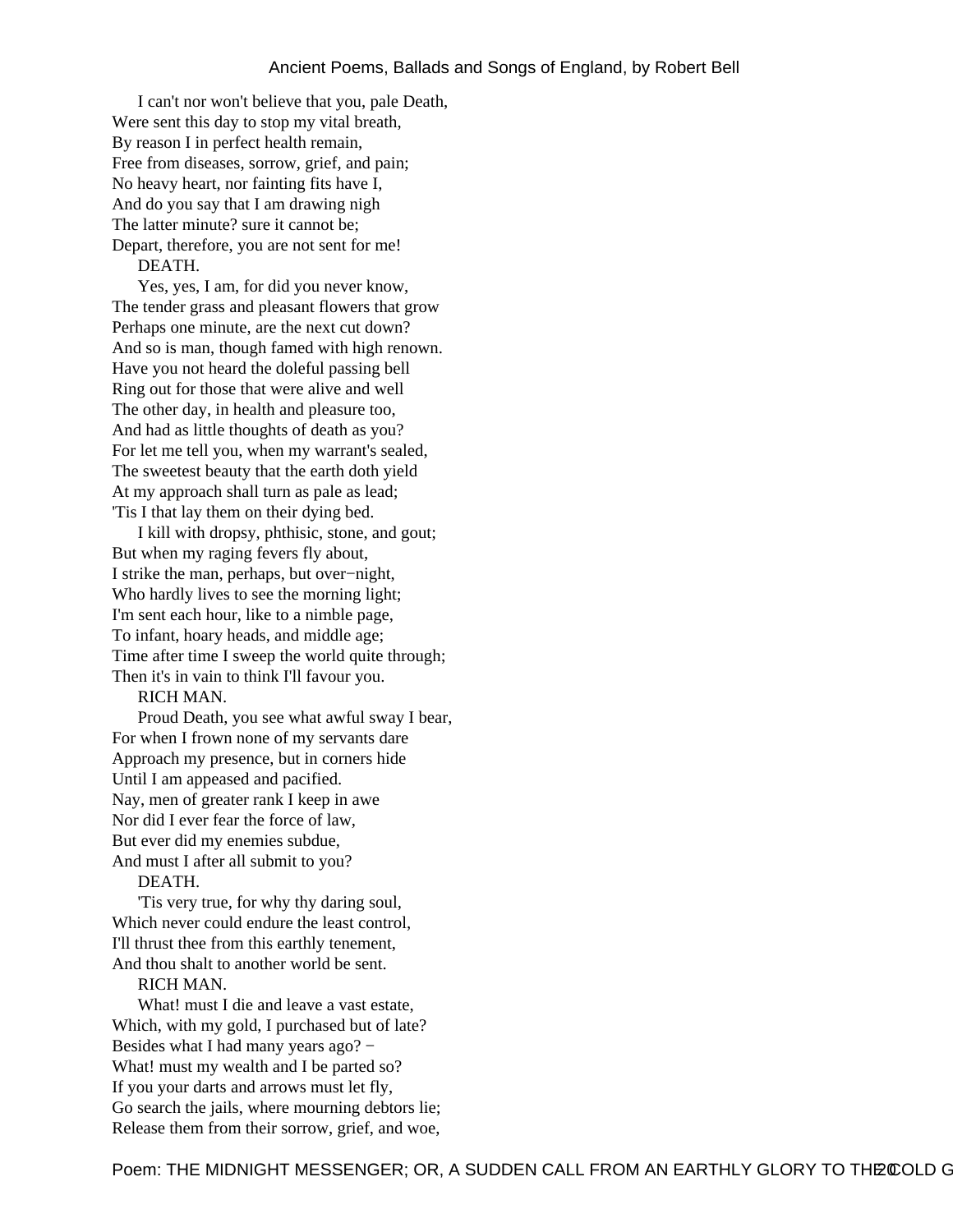For I am rich and therefore loth to go.

#### DEATH.

 I'll search no jails, but the right mark I'll hit; And though you are unwilling to submit, Yet die you must, no other friend can do, − Prepare yourself to go, I'm come for you. If you had all the world and ten times more, Yet die you must,—there's millions gone before; The greatest kings on earth yield and obey, And at my feet their crowns and sceptres lay: If crownèd heads and right renownèd peers Die in the prime and blossoms of their years, Can you suppose to gain a longer space? No! I will send you to another place.

RICH MAN.

 Oh! stay thy hand and be not so severe, I have a hopeful son and daughter dear, All that I beg is but to let me live That I may them in lawful marriage give: They being young when I am laid in the grave, I fear they will be wronged of what they have: Although of me you will no pity take, Yet spare me for my little infants' sake.

#### DEATH.

 If such a vain excuse as this might do, It would be long ere mortals would go through The shades of death; for every man would find Something to say that he might stay behind. Yet, if ten thousand arguments they'd use, The destiny of dying to excuse, They'll find it is in vain with me to strive, For why, I part the dearest friends alive; Poor parents die, and leave their children small With nothing to support them here withal, But the kind hand of gracious Providence, Who is their father, friend, and sole defence. Though I have held you long in disrepute, Yet after all here with a sharp salute I'll put a period to your days and years, Causing your eyes to flow with dying tears.

## RICH MAN.

 [Then with a groan he made this sad complaint]: My heart is dying, and my spirits faint; To my close chamber let me be conveyed; Farewell, false world, for thou hast me betrayed. Would I had never wronged the fatherless, Nor mourning widows when in sad distress; Would I had ne'er been guilty of that sin, Would I had never known what gold had been; For by the same my heart was drawn away To search for gold: but now this very day,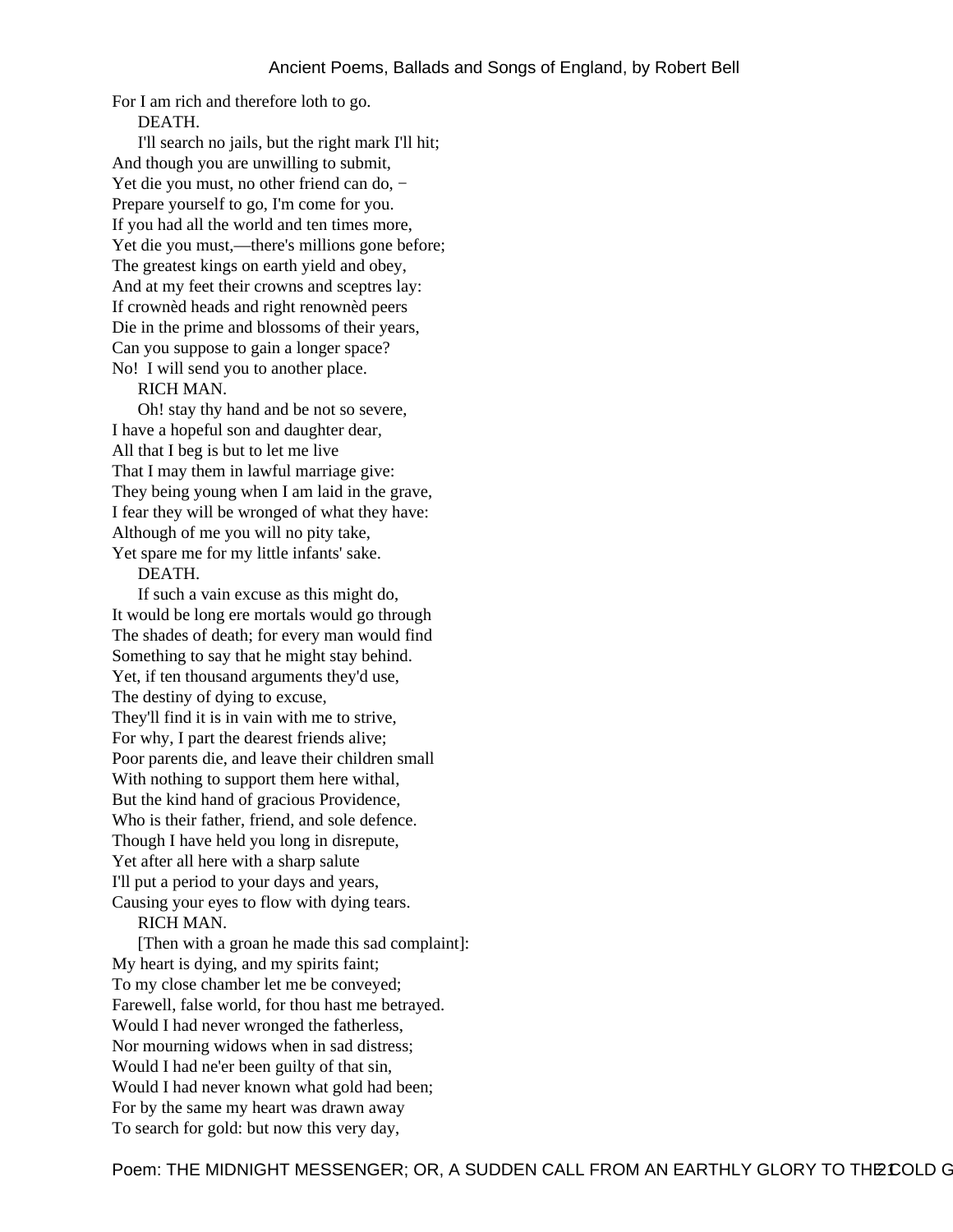I find it is but like a slender reed, Which fails me most when most I stand in need; For, woe is me! the time is come at last, Now I am on a bed of sorrow cast, Where in lamenting tears I weeping lie, Because my sins make me afraid to die: Oh! Death, be pleased to spare me yet awhile, That I to God myself may reconcile, For true repentance some small time allow; I never feared a future state till now! My bags of gold and land I'd freely give, For to obtain the favour here to live, Until I have a sure foundation laid. Let me not die before my peace be made! DEATH.

 Thou hast not many minutes here to stay, Lift up your heart to God without delay, Implore his pardon now for what is past, Who knows but He may save your soul at last?

RICH MAN.

 I'll water now with tears my dying bed, Before the Lord my sad complaint I'll spread, And if He will vouchsafe to pardon me, To die and leave this world I could be free. False world! false world, farewell! farewell! adieu! I find, I find, there is no trust in you! For when upon a dying bed we lie, Your gilded baits are nought but misery. My youthful son and loving daughter dear, Take warning by your dying father here; Let not the world deceive you at this rate, For fear a sad repentance comes too late. Sweet babes, I little thought the other day, I should so suddenly be snatched away By Death, and leave you weeping here behind; But life's a most uncertain thing, I find. When in the grave my head is lain full low, Pray let not folly prove your overthrow; Serve ye the Lord, obey his holy will, That he may have a blessing for you still. [Having saluted them, he turned aside, These were the very words before he died]:

 A painful life I ready am to leave, Wherefore, in mercy, Lord, my soul receive.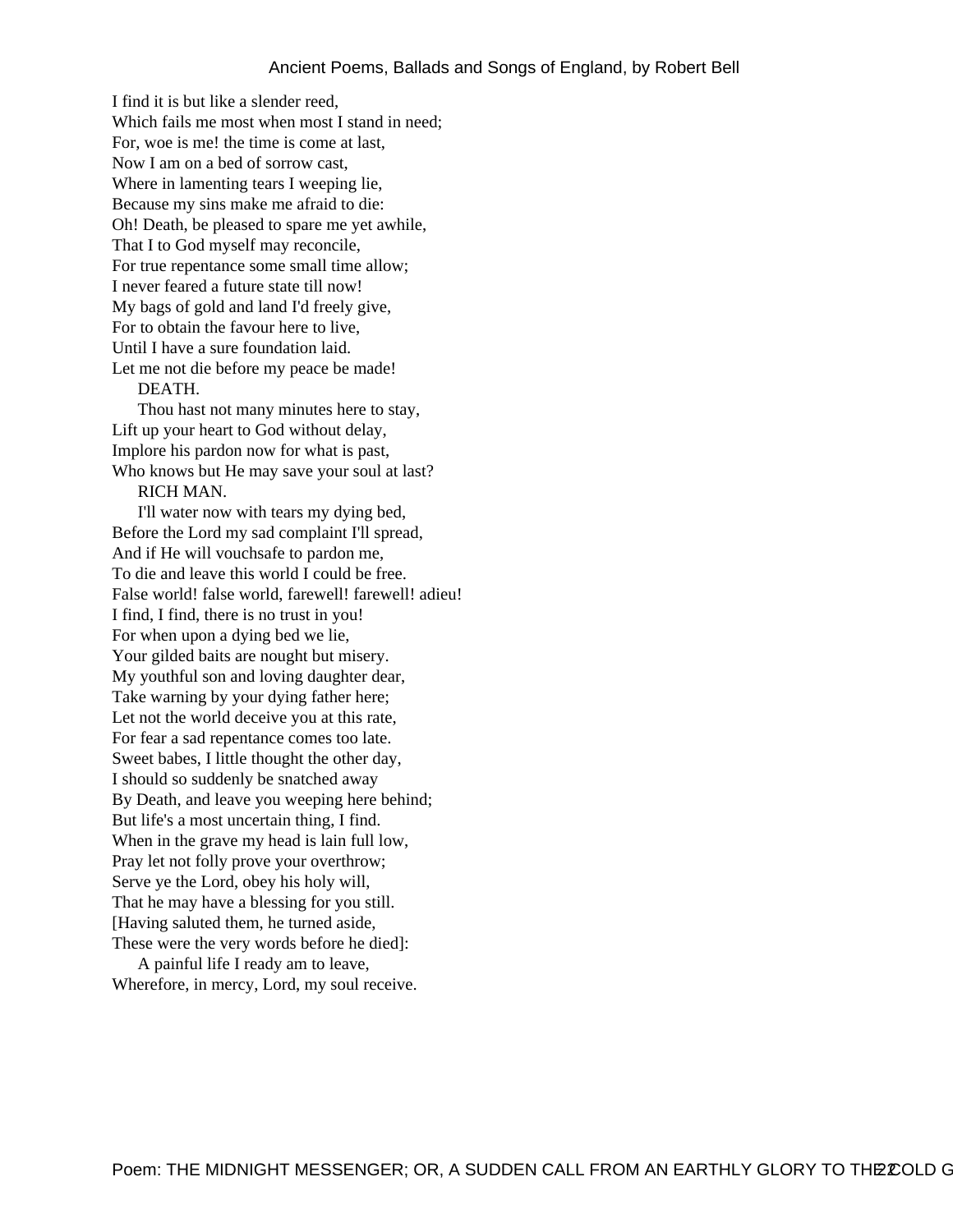#### Ancient Poems, Ballads and Songs of England, by Robert Bell

## **Poem: A DIALOGUE BETWIXT AN EXCISEMAN AND DEATH.**

<span id="page-27-0"></span> [Transcribed from a copy in the British Museum, printed in London by J. C[larke]., 1659. The idea of Death being employed to execute a writ, recalls an epitaph which we remember to have seen in a village church−yard at the foot of the Wrekin, in Shropshire, commencing thus:−

 'The King of Heaven a warrant got, And sealèd it without delay, And he did give the same to Death, For him to serve straightway,' &c.]

Upon a time when Titan's steeds were driven To drench themselves beneath the western heaven; And sable Morpheus had his curtains spread, And silent night had laid the world to bed; 'Mongst other night−birds which did seek for prey, A blunt exciseman, which abhorred the day, Was rambling forth to seek himself a booty 'Mongst merchant's goods which had not paid the duty; But walking all alone, Death chanced to meet him, And in this manner did begin to greet him.

#### DEATH.

 Stand, who comes here? what means this knave to peep And skulk abroad, when honest men should sleep? Speak, what's thy name? and quickly tell me this, Whither thou goest, and what thy business is?

### EXCISEMAN.

 Whate'er my business is, thou foul−mouthed scold, I'd have you know I scorn to be controlled By any man that lives; much less by thou, Who blurtest out thou know'st not what, nor how; I go about my lawful business; and

I'll make you smart for bidding of me stand. DEATH.

 Imperious coxcomb! is your stomach vexed? Pray slack your rage, and hearken what comes next: I have a writ to take you up; therefore, To chafe your blood, I bid you stand, once more. EXCISEMAN. A writ to take *me* up! excuse me, sir, You do mistake, I am an officer In public service, for my private wealth; My business is, if any seek by stealth

To undermine the state, I do discover

Their falsehood; therefore hold your hand,—give over.

DEATH.

Nay, fair and soft! 'tis not so quickly done

As you conceive it is: I am not gone

A jot the sooner for your hasty chat,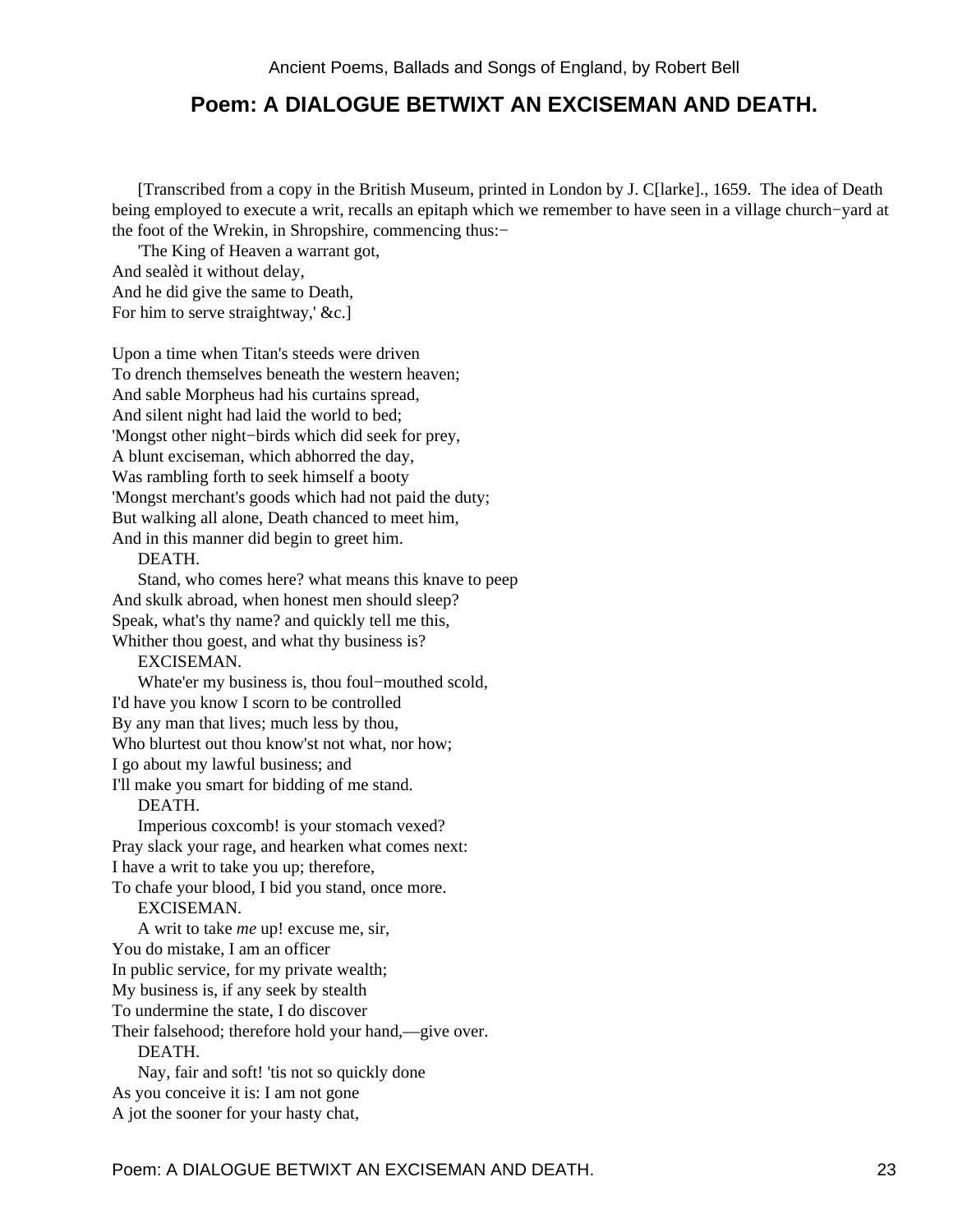Nor bragging language; for I tell you flat 'Tis more than so, though fortune seem to thwart us, Such easy terms I don't intend shall part us. With this impartial arm I'll make you feel My fingers first, and with this shaft of steel I'll peck thy bones! *as thou alive wert hated, So dead, to dogs thou shalt be segregated.* EXCISEMAN.

 I'd laugh at that; I would thou didst but dare To lay thy fingers on me; I'd not spare To hack thy carcass till my sword was broken, I'd make thee eat the words which thou hast spoken; All men should warning take by thy transgression, How they molested men of my profession. My service to the State is so well known, That should I but complain, they'd quickly own My public grievances; and give me right To cut your ears, before tomorrow night.

#### DEATH.

 Well said, indeed! but bootless all, for I Am well acquainted with thy villany; I know thy office, and thy trade is such, Thy service little, and thy gains are much: Thy brags are many; but 'tis vain to swagger, And think to fight me with thy gilded dagger: *As I abhor thy person, place, and threat,* So now I'll bring thee to the judgment−seat.

EXCISEMAN.

 The judgment−seat! I must confess that word Doth cut my heart, like any sharpened sword: What! come t' account! methinks the dreadful sound Of every word doth make a mortal wound, Which sticks not only in my outward skin, But penetrates my very soul within. 'Twas least of all my thoughts that ever Death Would once attempt to stop excisemen's breath. But since 'tis so, that now I do perceive You are in earnest, then I must relieve Myself another way: come, we'll be friends; If I have wrongèd thee, I'll make th' amends. Let's join together; I'll pass my word this night Shall yield us grub, before the morning light. Or otherwise (to mitigate my sorrow), Stay here, I'll bring you gold enough to−morrow. DEATH.

 To−morrow's gold I will not have; and thou Shalt have no gold upon to−morrow: now My final writ shall to th' execution have thee, All earthly treasure cannot help or save thee. EXCISEMAN. Then woe is me! ah! how was I befooled!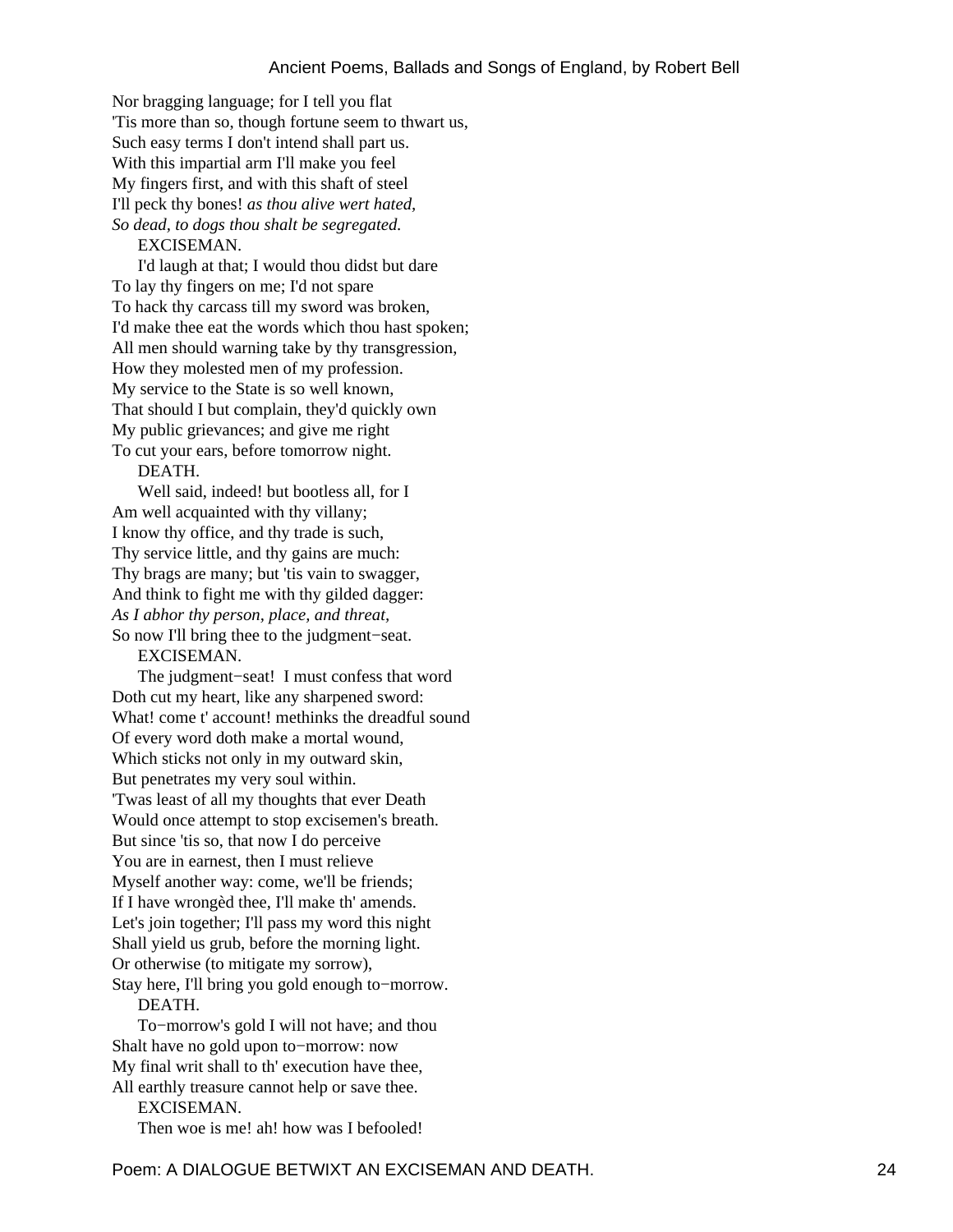I thought that gold (which answereth all things) could Have stood my friend at any time to bail me! But grief grows great, and now my trust doth fail me. Oh! that my conscience were but clear within, Which now is rackèd with my former sin; With horror I behold my secret stealing, My bribes, oppression, and my graceless dealing; My office−sins, which I had clean forgotten, Will gnaw my soul when all my bones are rotten: I must confess it, very grief doth force me, Dead or alive, both God and man doth curse me. *Let all Excisemen* hereby warning take, To shun their practice for their conscience sake.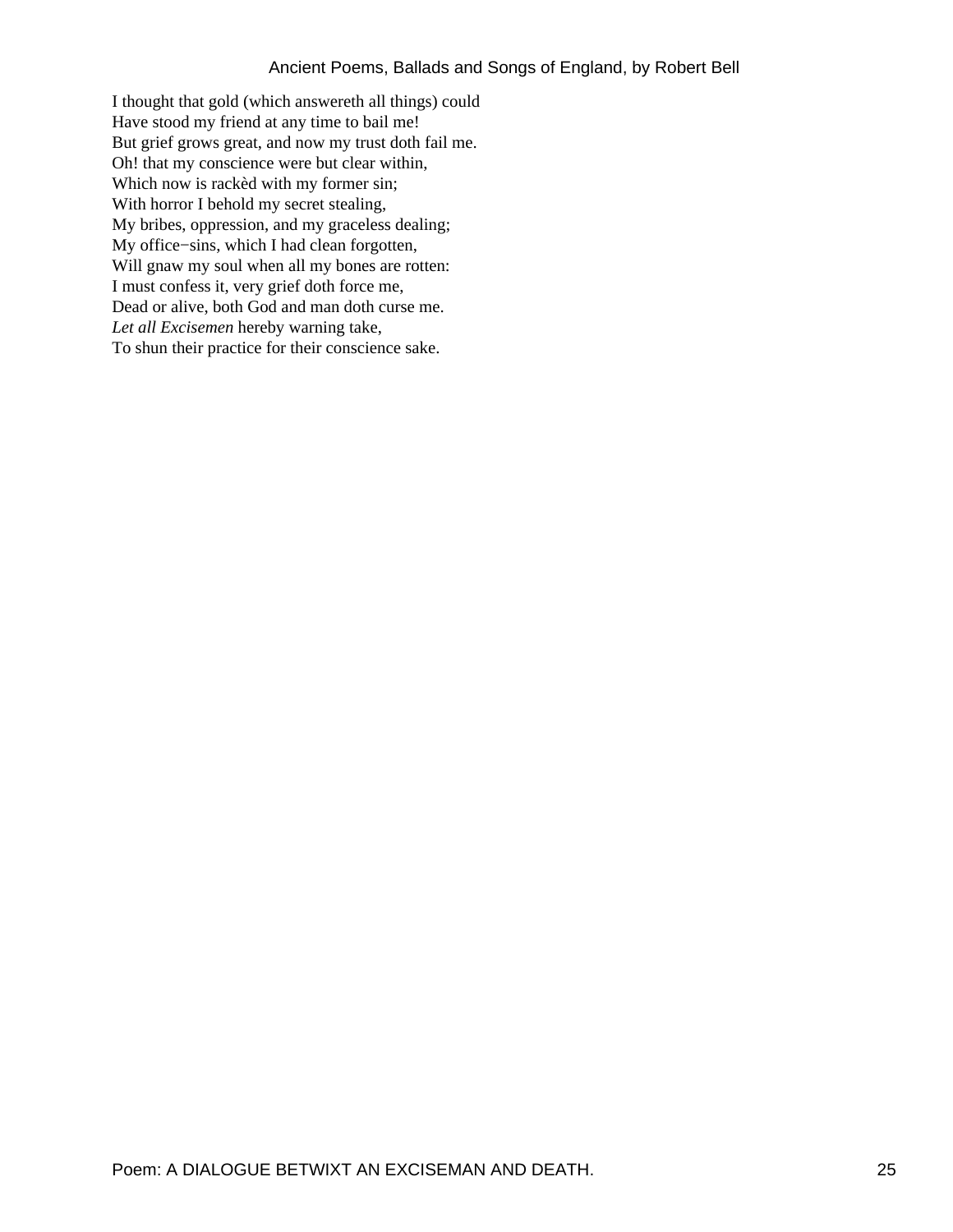# **Poem: THE MESSENGER OF MORTALITY; OR LIFE AND DEATH CONTRASTED IN A DIALOGUE BETWIXT DEATH AND A LADY.**

<span id="page-30-0"></span> [One of Charles Lamb's most beautiful and plaintive poems was suggested by this old dialogue. The tune is given in Chappell's *Popular Music*, p. 167. In Carey's *Musical Century*, 1738, it is called the 'Old tune of *Death and the Lady*.' The four concluding lines of the present copy of *Death and the Lady* are found inscribed on tomb−stones in village church−yards in every part of England. They are not contained, however, in the broadside with which our reprint has been carefully collated.]

#### DEATH.

Take leave of all your carnal vain delight, I'm come to summon you away this night! LADY. What bold attempt is this? pray let me know From whence you come, and whither I must go? Must I, who am a lady, stoop or bow To such a pale−faced visage? Who art thou? DEATH. Do you not know me? well! I tell thee, then, It's I that conquer all the sons of men! No pitch of honour from my dart is free; My name is Death! have you not heard of me? LADY. Yes! I have heard of thee time after time, But being in the glory of my prime, I did not think you would have called so soon. Why must my morning sun go down at noon? DEATH. Talk not of noon! you may as well be mute; This is no time at all for to dispute: Your riches, garments, gold, and jewels brave, Houses and lands must all new owners have; Though thy vain heart to riches was inclined, Yet thou must die and leave them all behind. LADY. My heart is cold; I tremble at the news; There's bags of gold, if thou wilt me excuse, And seize on them, and finish thou the strife Of those that are aweary of their life. Are there not many bound in prison strong, In bitter grief of soul have languished long, Who could but find the grave a place of rest, From all the grief in which they are oppressed? Besides, there's many with a hoary head, And palsy joints, by which their joys are fled; Release thou them whose sorrows are so great,

 Fair lady, lay your costly robes aside, No longer may you glory in your pride;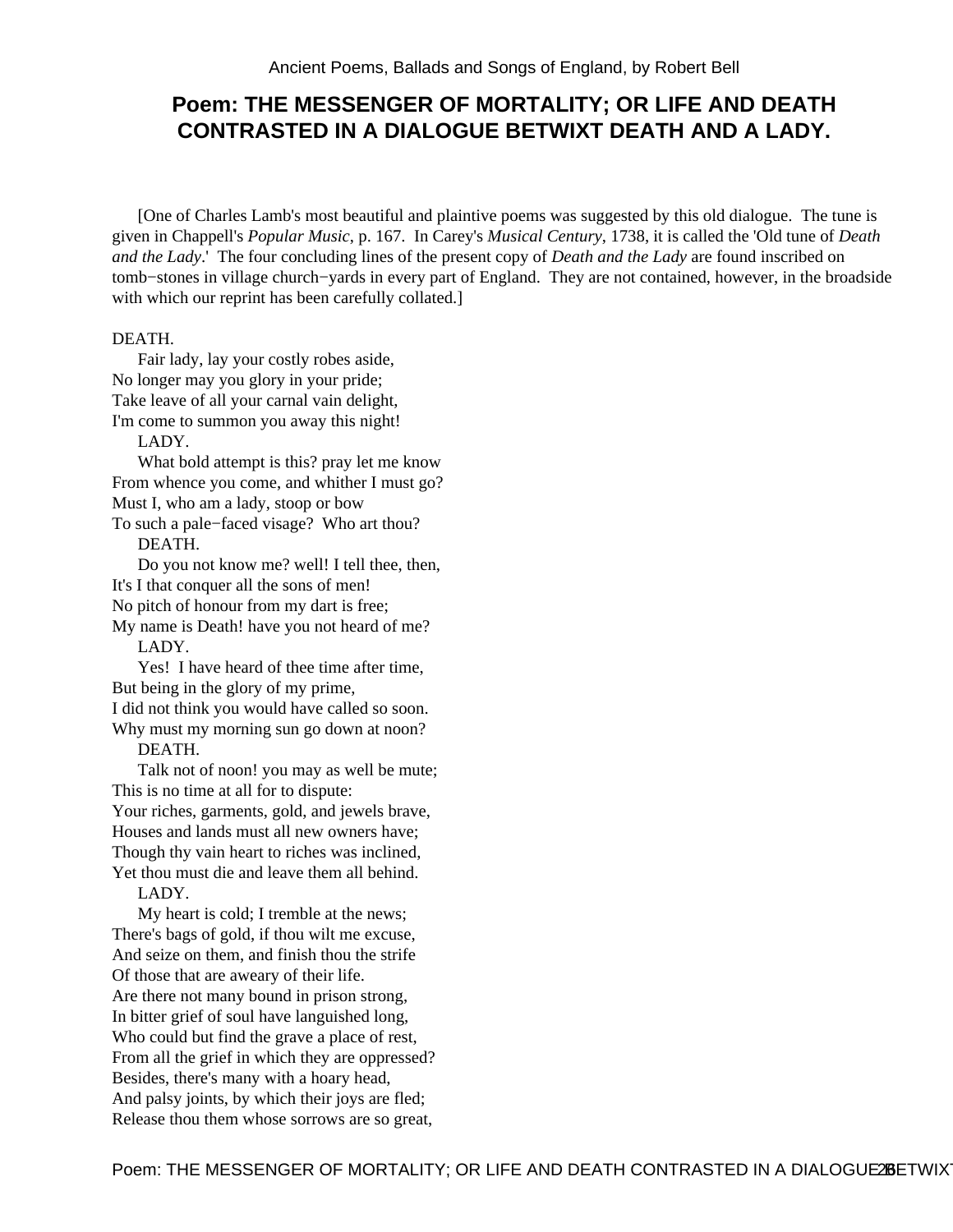But spare my life to have a longer date.

#### DEATH.

 Though some by age be full of grief and pain, Yet their appointed time they must remain: I come to none before their warrant's sealed, And when it is, they must submit and yield. I take no bribe, believe me, this is true; Prepare yourself to go; I'm come for you.

LADY.

 Death, be not so severe, let me obtain A little longer time to live and reign! Fain would I stay if thou my life will spare; I have a daughter beautiful and fair, I'd live to see her wed whom I adore: Grant me but this and I will ask no more.

### DEATH.

 This is a slender frivolous excuse; I have you fast, and will not let you loose; Leave her to Providence, for you must go Along with me, whether you will or no; I, Death, command the King to leave his crown, And at my feet he lays his sceptre down! Then if to kings I don't this favour give, But cut them off, can you expect to live Beyond the limits of your time and space! No! I must send you to another place.

#### LADY.

 You learnèd doctors, now express your skill, And let not Death of me obtain his will; Prepare your cordials, let me comfort find, My gold shall fly like chaff before the wind.

### DEATH.

 Forbear to call, their skill will never do, They are but mortals here as well as you: I give the fatal wound, my dart is sure, And far beyond the doctor's skill to cure. How freely can you let your riches fly To purchase life, rather than yield to die! But while you flourish here with all your store, You will not give one penny to the poor; Though in God's name their suit to you they make, You would not spare one penny for His sake! The Lord beheld wherein you did amiss, And calls you hence to give account for this!

### LADY.

 Oh! heavy news! must I no longer stay? How shall I stand in the great judgment−day? [Down from her eyes the crystal tears did flow: She said], None knows what I do undergo: Upon my bed of sorrow here I lie; My carnal life makes me afraid to die.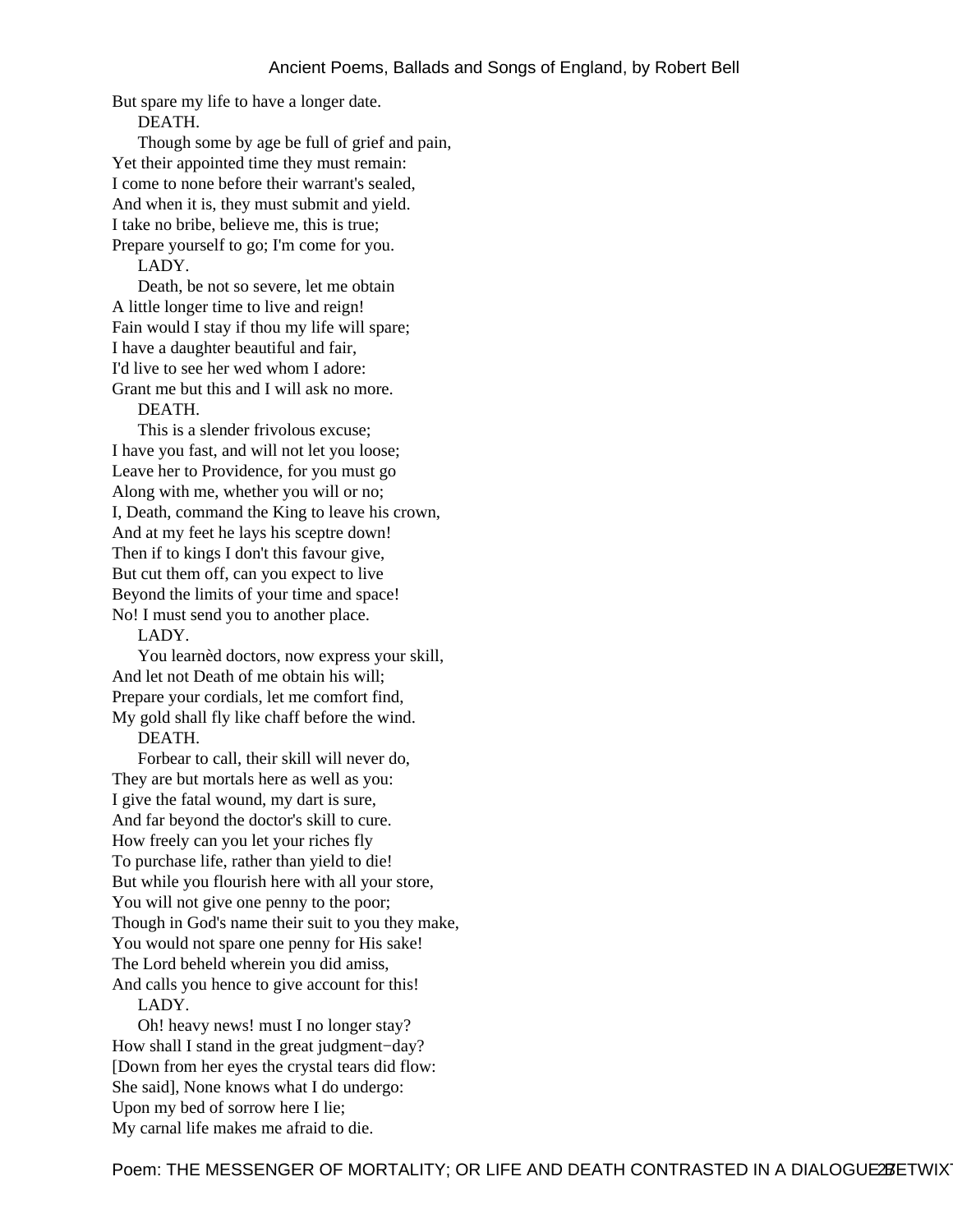My sins, alas! are many, gross and foul, Oh, righteous Lord! have mercy on my soul! And though I do deserve thy righteous frown, Yet pardon, Lord, and pour a blessing down. [Then with a dying sigh her heart did break, And did the pleasures of this world forsake.]

Thus may we see the high and mighty fall, For cruel Death shows no respect at all To any one of high or low degree Great men submit to Death as well as we. Though they are gay, their life is but a span  $-$ A lump of clay—so vile a creature's man. Then happy those whom Christ has made his care, Who die in the Lord, and ever blessèd are. The grave's the market−place where all men meet, Both rich and poor, as well as small and great. If life were merchandise that gold could buy, The rich would live, the poor alone would die.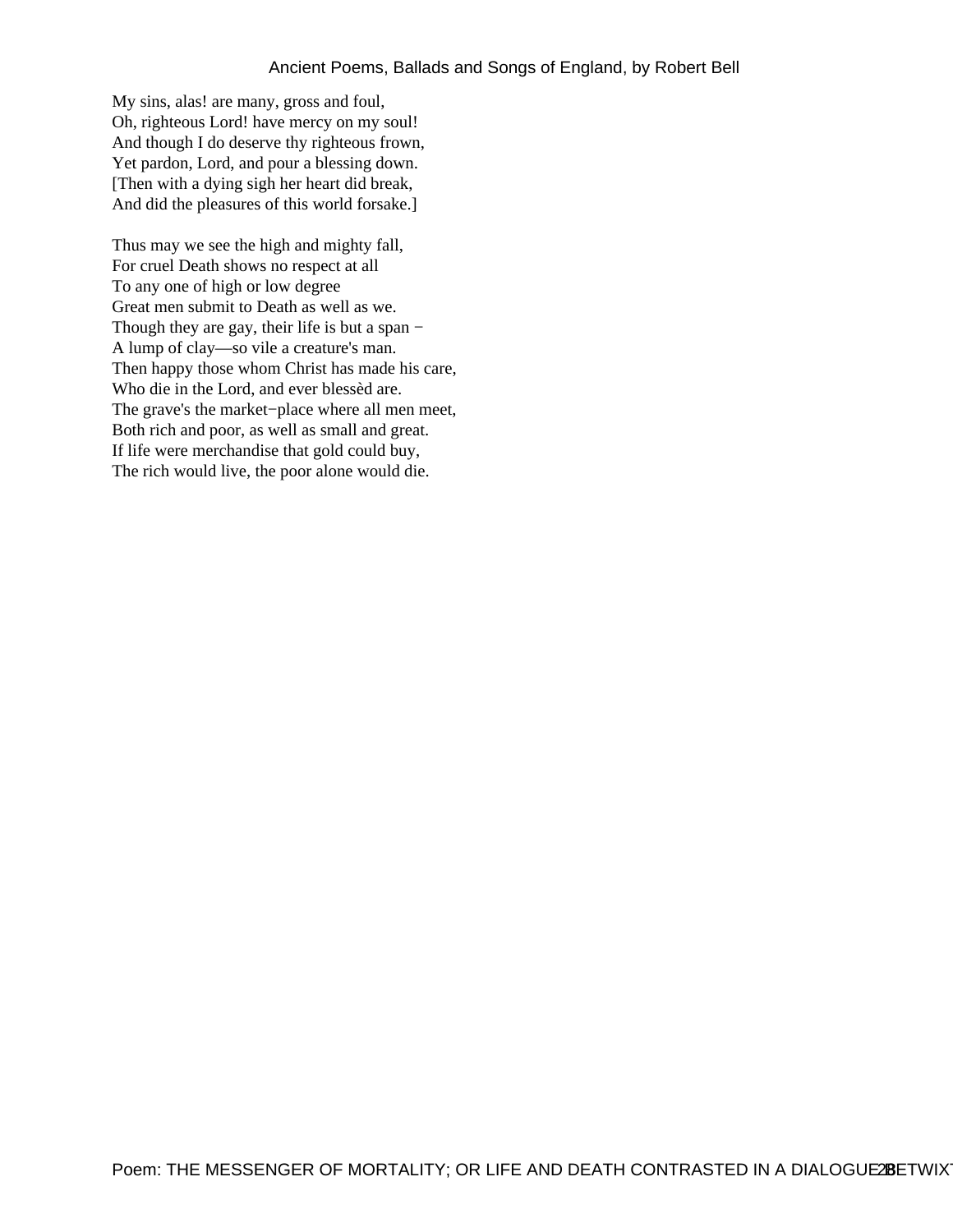## <span id="page-33-0"></span>**Poem: ENGLAND'S ALARM; OR THE PIOUS CHRISTIAN'S SPEEDY CALL TO REPENTANCE**

 For the many aggravating sins too much practised in our present mournful times: as Pride, Drunkenness, Blasphemous Swearing, together with the Profanation of the Sabbath; concluding with the sin of wantonness and disobedience; that upon our hearty sorrow and forsaking the same the Lord may save us for his mercy's sake.

 [From the cluster of 'ornaments' alluded to in the ninth verse of the following poem, we are inclined to fix the date about 1653. The present reprint is from an old broadside, without printer's name or date, in possession of Mr. J. R. Smith.]

You sober−minded christians now draw near, Labour to learn these pious lessons here; For by the same you will be taught to know What is the cause of all our grief and woe.

 We have a God who sits enthroned above; He sends us many tokens of his love: Yet we, like disobedient children, still Deny to yield submission to His will.

 The just command which He upon us lays, We must confess we have ten thousand ways Transgressed; for see how men their sins pursue, As if they did not fear what God could do.

 Behold the wretched sinner void of shame, He values not how he blasphemes the name Of that good God who gave him life and breath, And who can strike him with the darts of death!

 The very little children which we meet, Amongst the sports and pastimes in the street, We very often hear them curse and swear, Before they've learned a word of any prayer.

 'Tis much to be lamented, for I fear The same they learn from what they daily hear; Be careful then, and don't instruct them so, For fear you prove their dismal overthrow.

 Both young and old, that dreadful sin forbear; The tongue of man was never made to swear, But to adore and praise the blessèd name, By whom alone our dear salvation came.

 Pride is another reigning sin likewise; Let us behold in what a strange disguise Young damsels do appear, both rich and poor; The like was ne'er in any age before.

 What artificial ornaments they wear, Black patches, paint, and locks of powdered hair; Likewise in lofty hoops they are arrayed, As if they would correct what God had made.

 Yet let 'em know, for all those youthful charms, They must lie down in death's cold frozen arms!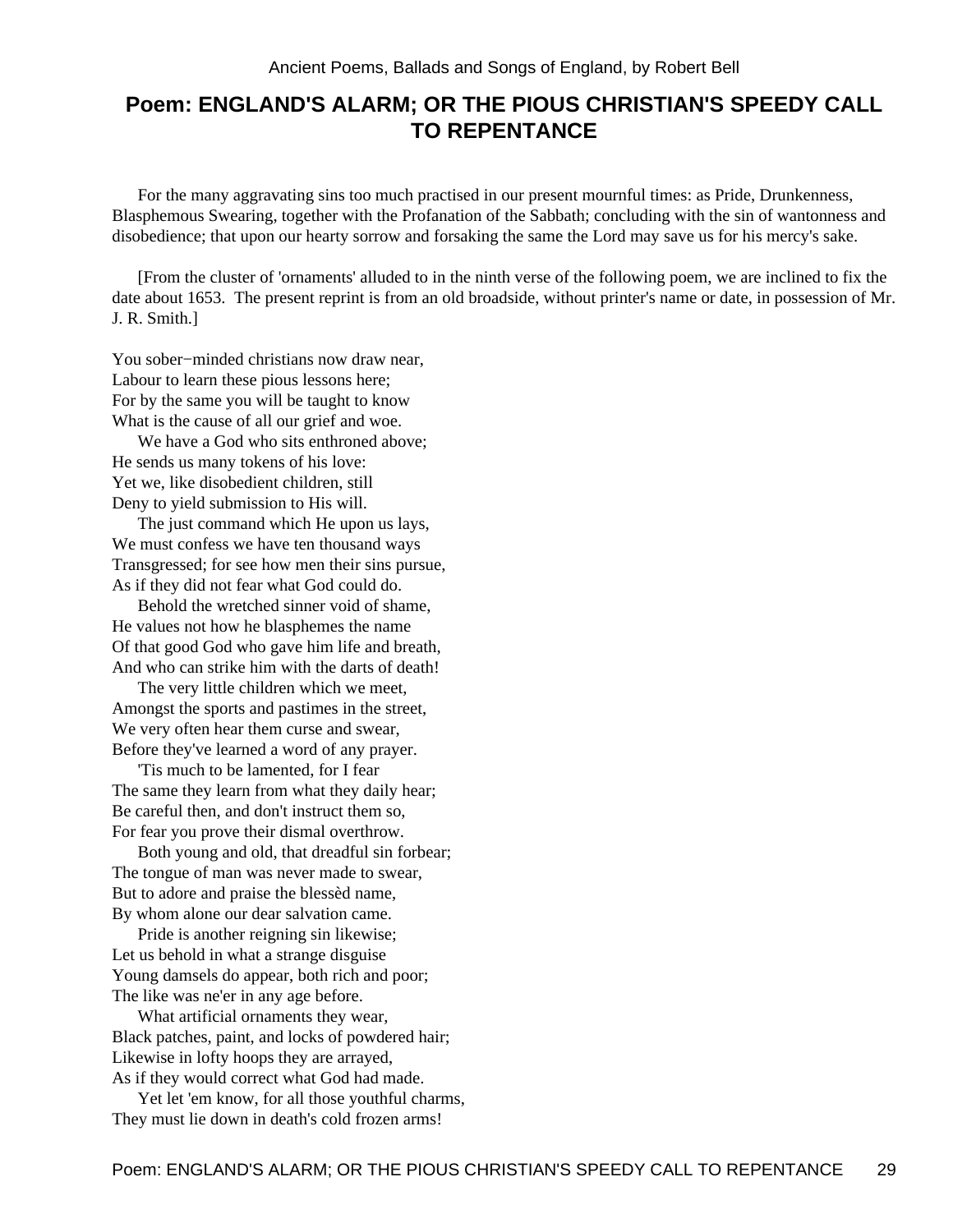Oh think on this, and raise your thoughts above The sin of pride, which you so dearly love.

 Likewise, the wilful sinners that transgress The righteous laws of God by drunkenness, They do abuse the creatures which were sent Purely for man's refreshing nourishment.

 Many diseases doth that sin attend, But what is worst of all, the fatal end: Let not the pleasures of a quaffing bowl Destroy and stupify thy active soul.

 Perhaps the jovial drunkard over night, May seem to reap the pleasures of delight, While for his wine he doth in plenty call; But oh! the sting of conscience, after all,

 Is like a gnawing worm upon the mind. Then if you would the peace of conscience find, A sober conversation learn with speed, For that's the sweetest life that man can lead.

 Be careful that thou art not drawn away, By foolishness, to break the Sabbath−day; Be constant at the pious house of prayer, That thou mayst learn the christian duties there.

 For tell me, wherefore should we carp and care For what we eat and drink, and what we wear; And the meanwhile our fainting souls exclude From that refreshing sweet celestial food?

 Yet so it is, we, by experience, find Many young wanton gallants seldom mind The church of God, but scornfully deride That sacred word by which they must be tried.

 A tavern, or an alehouse, they adore, And will not come within the church before They're brought to lodge under a silent tomb, And then who knows how dismal is their doom!

 Though for awhile, perhaps, they flourish here, And seem to scorn the very thoughts of fear, Yet when they're summoned to resign their breath, They can't outbrave the bitter stroke of death!

 Consider this, young gallants, whilst you may, Swift−wingèd time and tide for none will stay; And therefore let it be your christian care, To serve the Lord, and for your death prepare.

 There is another crying sin likewise: Behold young gallants cast their wanton eyes On painted harlots, which they often meet At every creek and corner of the street,

 By whom they are like dismal captives led To their destruction; grace and fear is fled, Till at the length they find themselves betrayed, And for that sin most sad examples made.

Then, then, perhaps, in bitter tears they'll cry,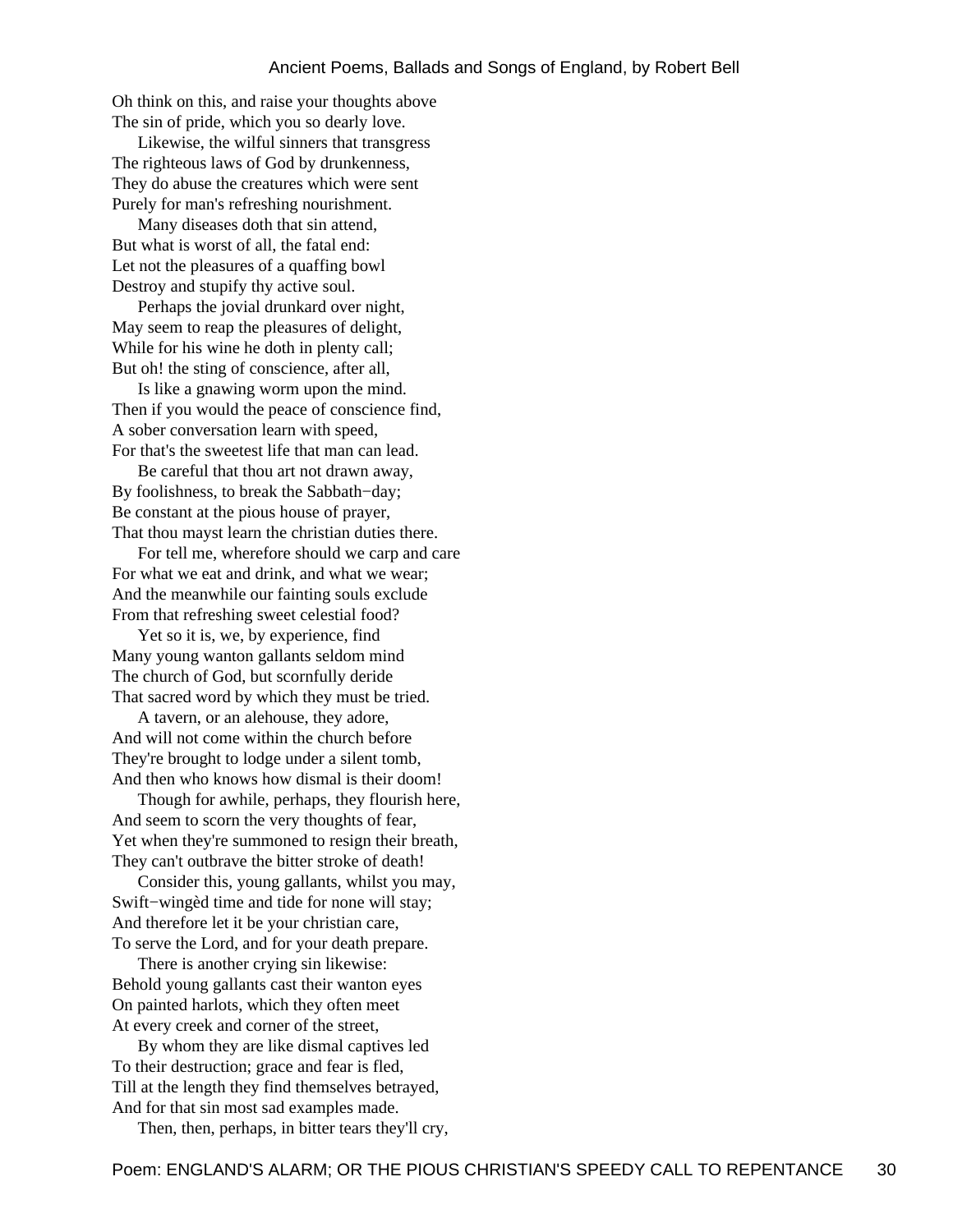With wringing hands, against their company, Which did betray them to that dismal state! Consider this before it is too late.

 Likewise, sons and daughters, far and near, Honour your loving friends, and parents dear; Let not your disobedience grieve them so, Nor cause their agèd eyes with tears to flow.

 What a heart−breaking sorrow it must be, To dear indulgent parents, when they see Their stubborn children wilfully run on Against the wholesome laws of God and man!

 Oh! let these things a deep impression make Upon your hearts, with speed your sins forsake; For, true it is, the Lord will never bless Those children that do wilfully transgress.

 Now, to conclude, both young and old I pray, Reform your sinful lives this very day, That God in mercy may his love extend, And bring the nation's troubles to an end.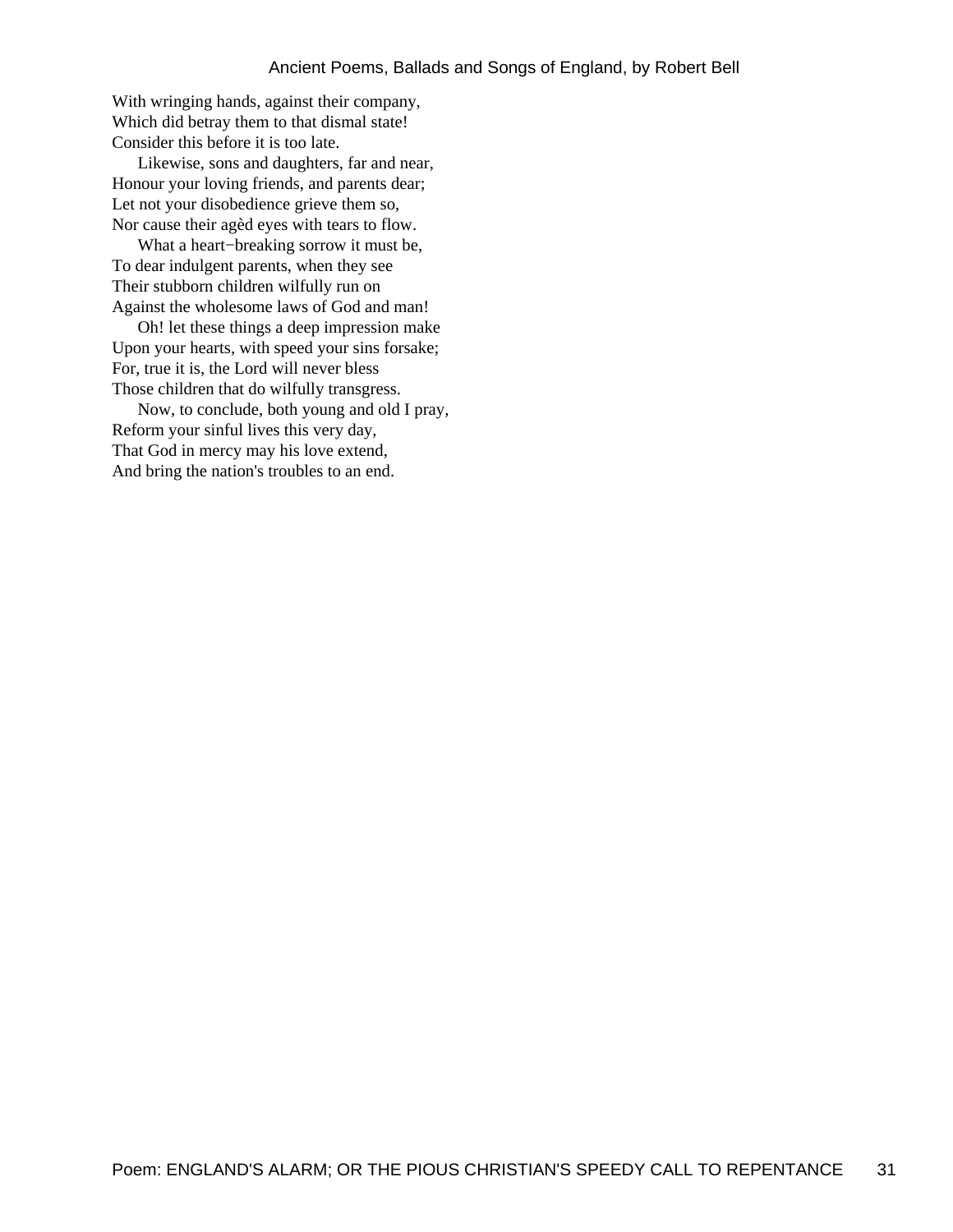### **Poem: SMOKING SPIRITUALIZED.**

 [The following old poem was long ascribed, on apparently sufficient grounds, to the Rev. Ralph Erskine, or, as he designated himself, 'Ralph Erskine, V.D.M.' The peasantry throughout the north of England always call it 'Erskine's song,' and not only is his name given as the author in numerous chap−books, but in his own volume of *Gospel Sonnets*, from an early copy of which our version is transcribed. The discovery however, by Mr. Collier, of the First Part in a MS. temp. Jac. I., with the initials G. W. affixed to it, has disposed of Erskine's claim to the honour of the entire authorship. G. W. is supposed to be George Withers; but this is purely conjectural; and it is not at all improbable that G. W. really stands for W. G., as it was a common practice amongst anonymous writers to reverse their initials. The history, then, of the poem, seems to be this: that the First Part, as it is now printed, originally constituted the whole production, being complete in itself; that the Second Part was afterwards added by the Rev. Ralph Erskine; and that both parts came subsequently to be ascribed to him, as his was the only name published in connexion with the song. The Rev. Ralph Erskine was born at Monilaws, Northumberland, on the 15th March, 1685. He was one of the thirty−three children of Ralph Erskine of Shieldfield, a family of repute descended from the ancient house of Marr. He was educated at the college in Edinburgh, obtained his licence to preach in June, 1709, and was ordained, on an unanimous invitation, over the church at Dunfermline in August, 1711. He was twice married: in 1714 to Margaret Dewar, daughter of the Laird of Lassodie, by whom he had five sons and five daughters, all of whom died in the prime of life; and in 1732 to Margaret, daughter of Mr. Simson of Edinburgh, by whom he had four sons, one of whom, with his wife, survived him. He died in November, 1752. Erskine was the author of a great number of *Sermons*; *a Paraphrase on the Canticles*; *Scripture Songs*; *a Treatise on Mental Images* ; and *Gospel Sonnets.*

 Smoking Spiritualized is, at the present day, a standard publication with modern ballad−printers, but their copies are exceedingly corrupt. Many versions and paraphrases of the song exist. Several are referred to in *Notes and Queries*, and, amongst them, a broadside of the date of 1670, and another dated 1672 (both printed before Erskine was born), presenting different readings of the First Part, or original poem. In both these the burthen, or refrain, differs from that of our copy by the employment of the expression '*drink* tobacco,' instead of '*smoke* tobacco.' The former was the ancient term for drawing in the smoke, swallowing it, and emitting it through the nostrils. A correspondent of *Notes and Queries* says, that the natives of India to this day use the phrase 'hooka peue,' to *drink* the hooka.]

#### PART I.

 This Indian weed, now withered quite, Though green at noon, cut down at night, Shows thy decay; All flesh is hay: Thus think, and smoke tobacco. The pipe so lily−like and weak, Does thus thy mortal state bespeak; Thou art e'en such, − Gone with a touch: Thus think, and smoke tobacco. And when the smoke ascends on high, Then thou behold'st the vanity Of worldly stuff, Gone with a puff: Thus think, and smoke tobacco. And when the pipe grows foul within, Think on thy soul defiled with sin;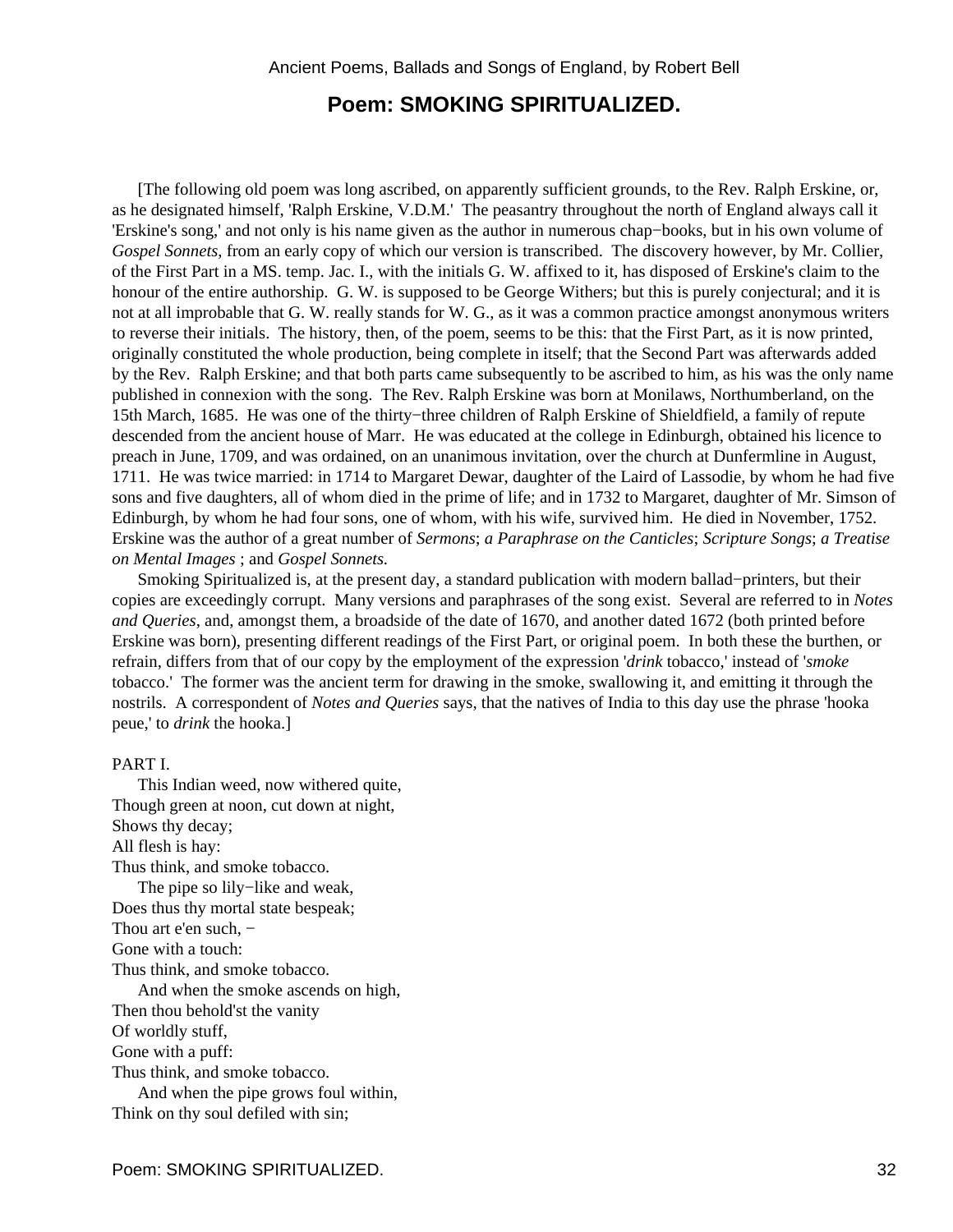For then the fire It does require: Thus think, and smoke tobacco. And seest the ashes cast away, Then to thyself thou mayest say, That to the dust Return thou must. Thus think, and smoke tobacco. PART II. Was this small plant for thee cut down? So was the plant of great renown, Which Mercy sends For nobler ends. Thus think, and smoke tobacco. Doth juice medicinal proceed From such a naughty foreign weed? Then what's the power Of Jesse's flower? Thus think, and smoke tobacco. The promise, like the pipe, inlays, And by the mouth of faith conveys, What virtue flows From Sharon's rose. Thus think, and smoke tobacco. In vain the unlighted pipe you blow, Your pains in outward means are so, Till heavenly fire Your heart inspire. Thus think, and smoke tobacco. The smoke, like burning incense, towers, So should a praying heart of yours, With ardent cries, Surmount the skies. Thus think, and smoke tobacco.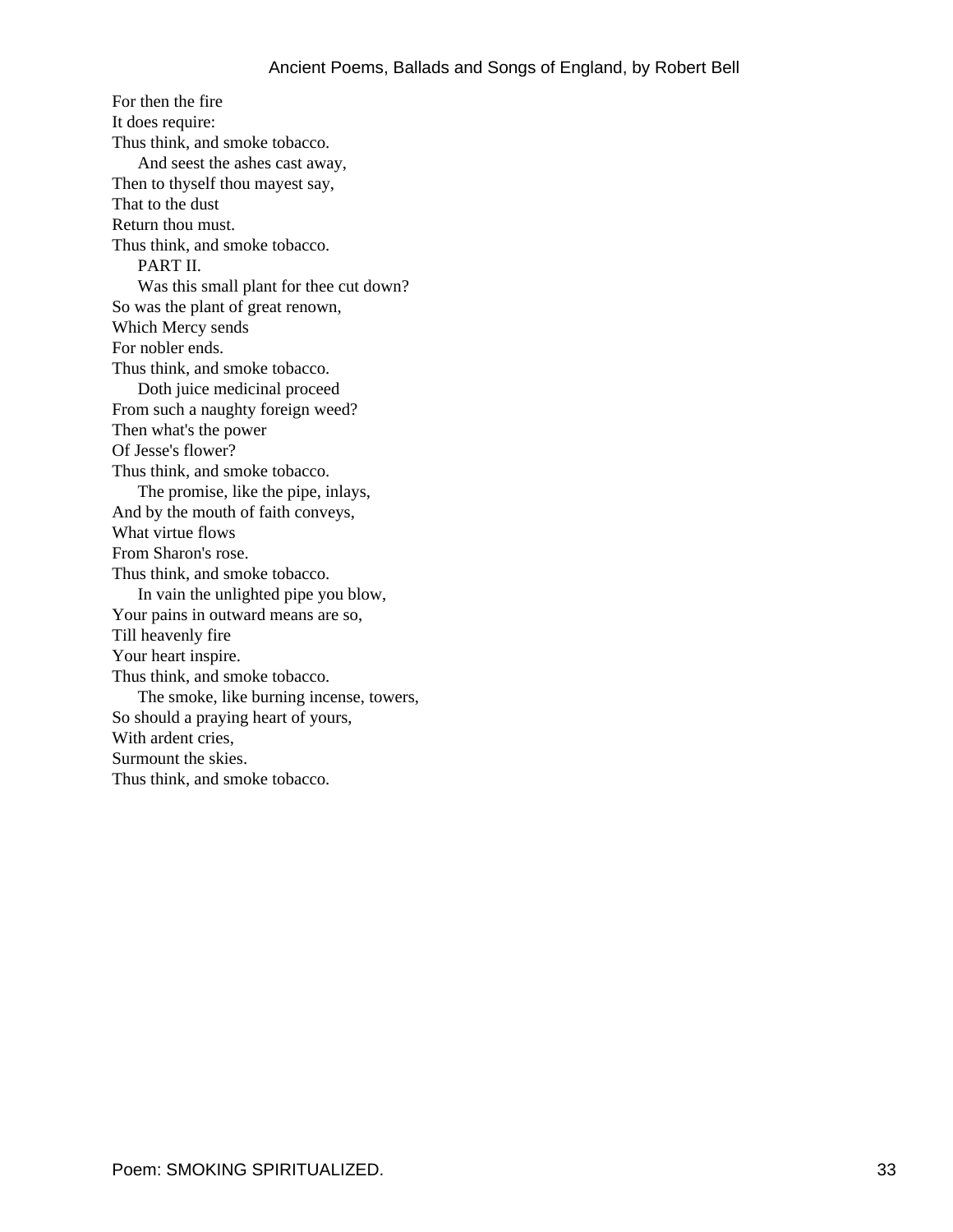### **Poem: THE MASONIC HYMN.**

 [This is a very ancient production, though given from a modern copy; it has always been popular amongst the poor 'brethren of the mystic tie.' The late Henry O'Brien, A.B., quotes the seventh verse in his essay *On the Round Towers of Ireland*. He generally had a common copy of the hymn in his pocket, and on meeting with any of his antiquarian friends who were not Masons, was in the habit of thrusting it into their hands, and telling them that if they understood the mystic allusions it contained, they would be in possession of a key which would unlock the pyramids of Egypt! The tune to the hymn is peculiar to it, and is of a plaintive and solemn character.]

Come all you freemasons that dwell around the globe, That wear the badge of innocence, I mean the royal robe, Which Noah he did wear when in the ark he stood, When the world was destroyed by a deluging flood.

 Noah he was virtuous in the sight of the Lord, He loved a freemason that kept the secret word; For he built the ark, and he planted the first vine, Now his soul in heaven like an angel doth shine.

 Once I was blind, and could not see the light, Then up to Jerusalem I took my flight, I was led by the evangelist through a wilderness of care, You may see by the sign and the badge that I wear.

 On the 13th rose the ark, let us join hand in hand, For the Lord spake to Moses by water and by land, Unto the pleasant river where by Eden it did rin, And Eve tempted Adam by the serpent of sin.

When I think of Moses it makes me to blush. All on mount Horeb where I saw the burning bush; My shoes I'll throw off, and my staff I'll cast away, And I'll wander like a pilgrim unto my dying day.

 When I think of Aaron it makes me to weep, Likewise of the Virgin Mary who lay at our Saviour's feet; 'Twas in the garden of Gethsemane where he had the bloody sweat; Repent, my dearest brethren, before it is too late.

 I thought I saw twelve dazzling lights, which put me in surprise, And gazing all around me I heard a dismal noise; The serpent passèd by me which fell unto the ground, With great joy and comfort the secret word I found.

 Some say it is lost, but surely it is found, And so is our Saviour, it is known to all around; Search all the Scriptures over, and there it will be shown; The tree that will bear no fruit must be cut down.

 Abraham was a man well belovèd by the Lord, He was true to be found in great Jehovah's word, He stretchèd forth his hand, and took a knife to slay his son, An angel appearing said, The Lord's will be done!

 O, Abraham! O, Abraham! lay no hand upon the lad, He sent him unto thee to make thy heart glad; Thy seed shall increase like stars in the sky,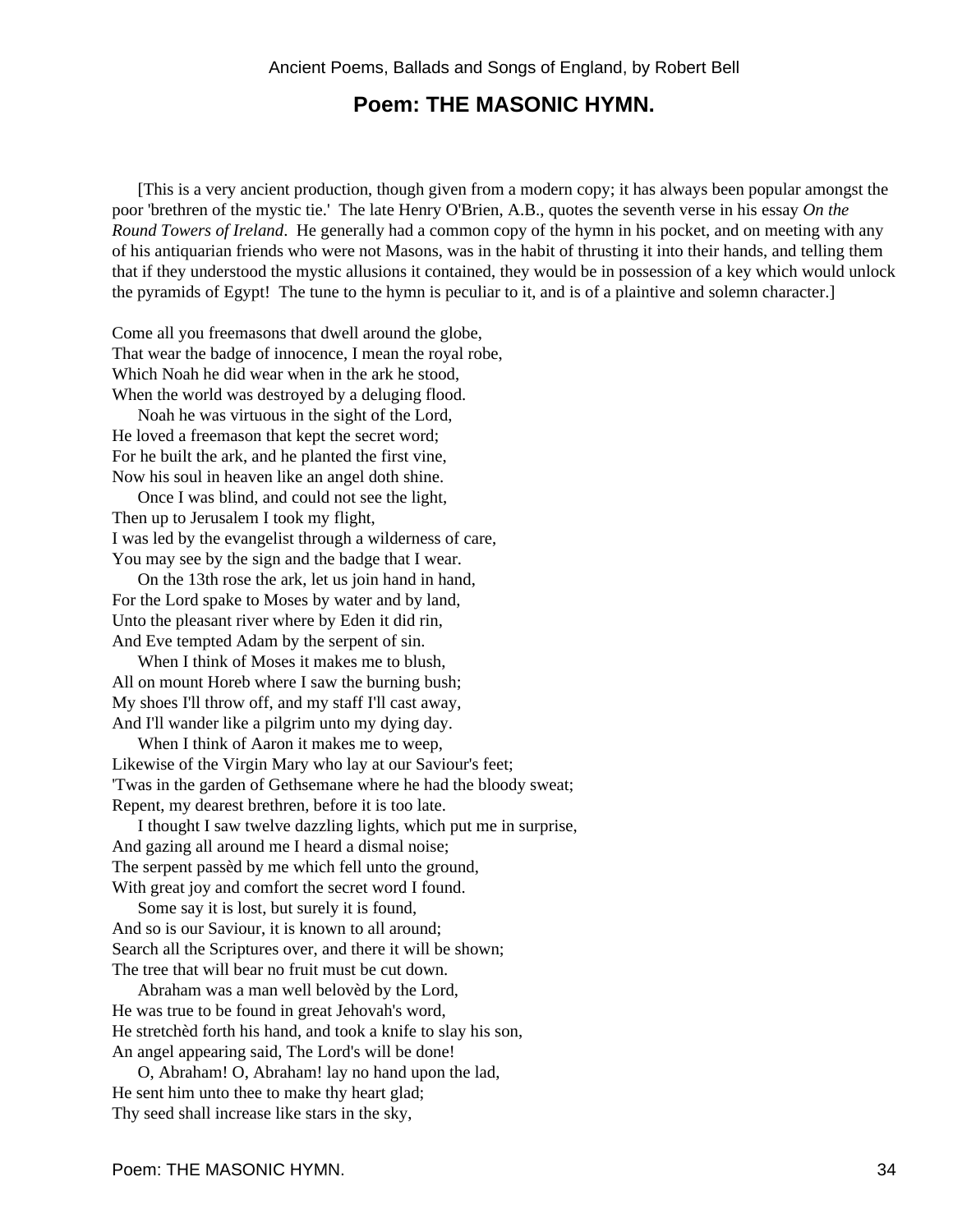And thy soul into heaven like Gabriel shall fly.

 O, never, O, never will I hear an orphan cry, Nor yet a gentle virgin until the day I die; You wandering Jews that travel the wide world round, May knock at the door where truth is to be found.

 Often against the Turks and Infidels we fight, To let the wandering world know we're in the right, For in heaven there's a lodge, and St. Peter keeps the door, And none can enter in but those that are pure.

 St. Peter he opened, and so we entered in, Into the holy seat secure, which is all free from sin; St. Peter he opened, and so we entered there, And the glory of the temple no man can compare.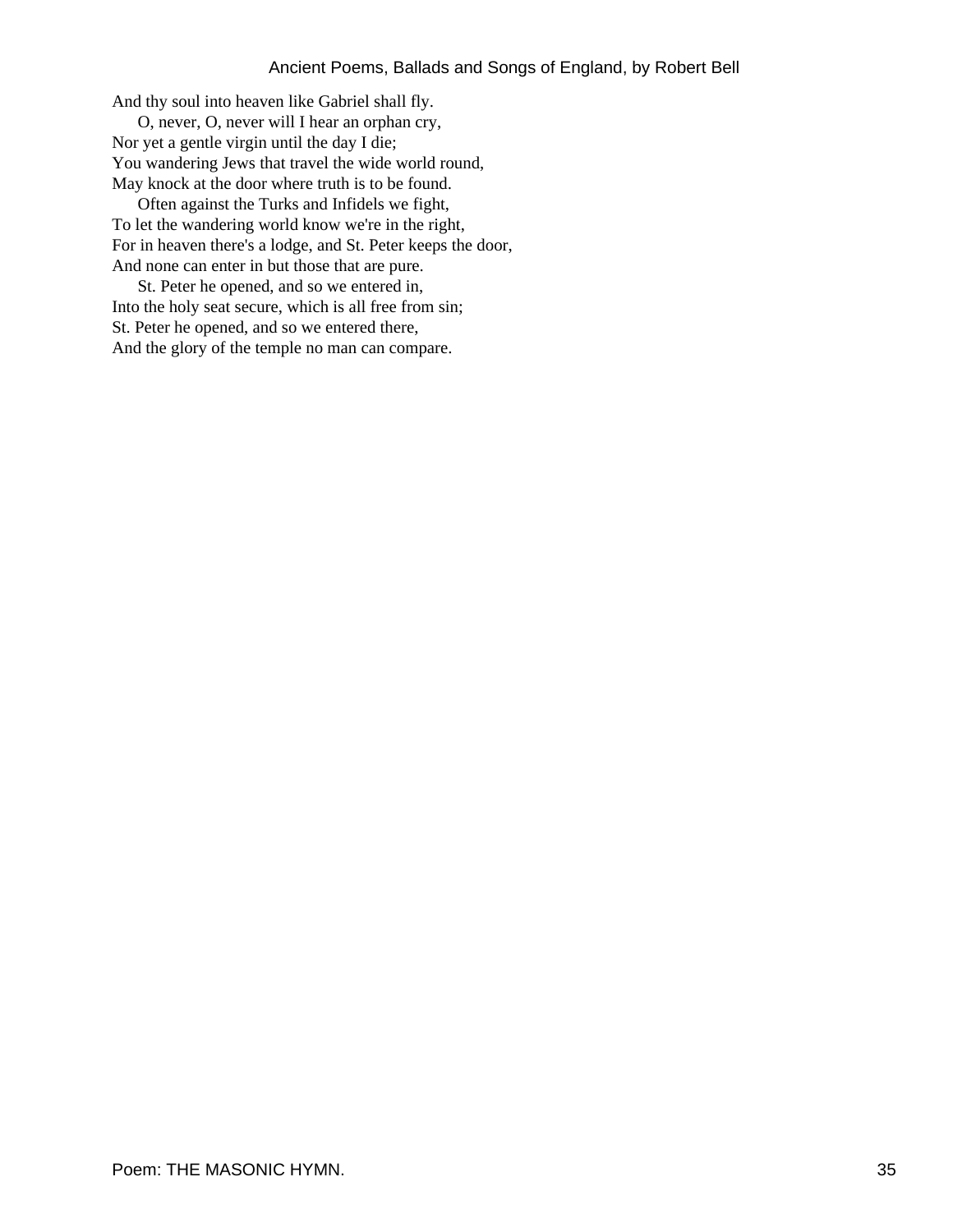# **Poem: GOD SPEED THE PLOW, AND BLESS THE CORN−MOW. A DIALOGUE BETWEEN THE HUSBANDMAN AND SERVINGMAN.**

The tune is, *I am the Duke of Norfolk.*

 [This ancient dialogue, though in a somewhat altered form (see the ensuing poem), has long been used at country merry−makings. It is transcribed from a black−letter copy in the third volume of the Roxburgh collection, apparently one of the imprints of Peter Brooksby, which would make the composition at least as old as the close of the fifteenth century. There are several dialogues of a similar character.]

#### ARGUMENT.

 The servingman the plowman would invite To leave his calling and to take delight; But he to that by no means will agree, Lest he thereby should come to beggary. He makes it plain appear a country life Doth far excel: and so they end the strife.

My noble friends give ear, if mirth you love to hear, I'll tell you as fast as I can, A story very true, then mark what doth ensue, Concerning of a husbandman. A servingman did meet a husbandman in the street, And thus unto him began: SERVINGMAN. I pray you tell to me of what calling you be, Or if you be a servingman? HUSBANDMAN. Quoth he, my brother dear, the coast I mean to clear, And the truth you shall understand: I do no one disdain, but this I tell you plain, I am an honest husbandman. SERVINGMAN. If a husbandman you be, then come along with me, I'll help you as soon as I can Unto a gallant place, where in a little space, You shall be a servingman. HUSBANDMAN. Sir, for your diligence I give you many thanks, These things I receive at your hand; I pray you to me show, whereby that I might know, What pleasures hath a servingman? SERVINGMAN. A servingman hath pleasure, which passeth time and measure, When the hawk on his fist doth stand; His hood, and his verrils brave, and other things, we have, Which yield joy to a servingman. HUSBANDMAN. My pleasure's more than that to see my oxen fat,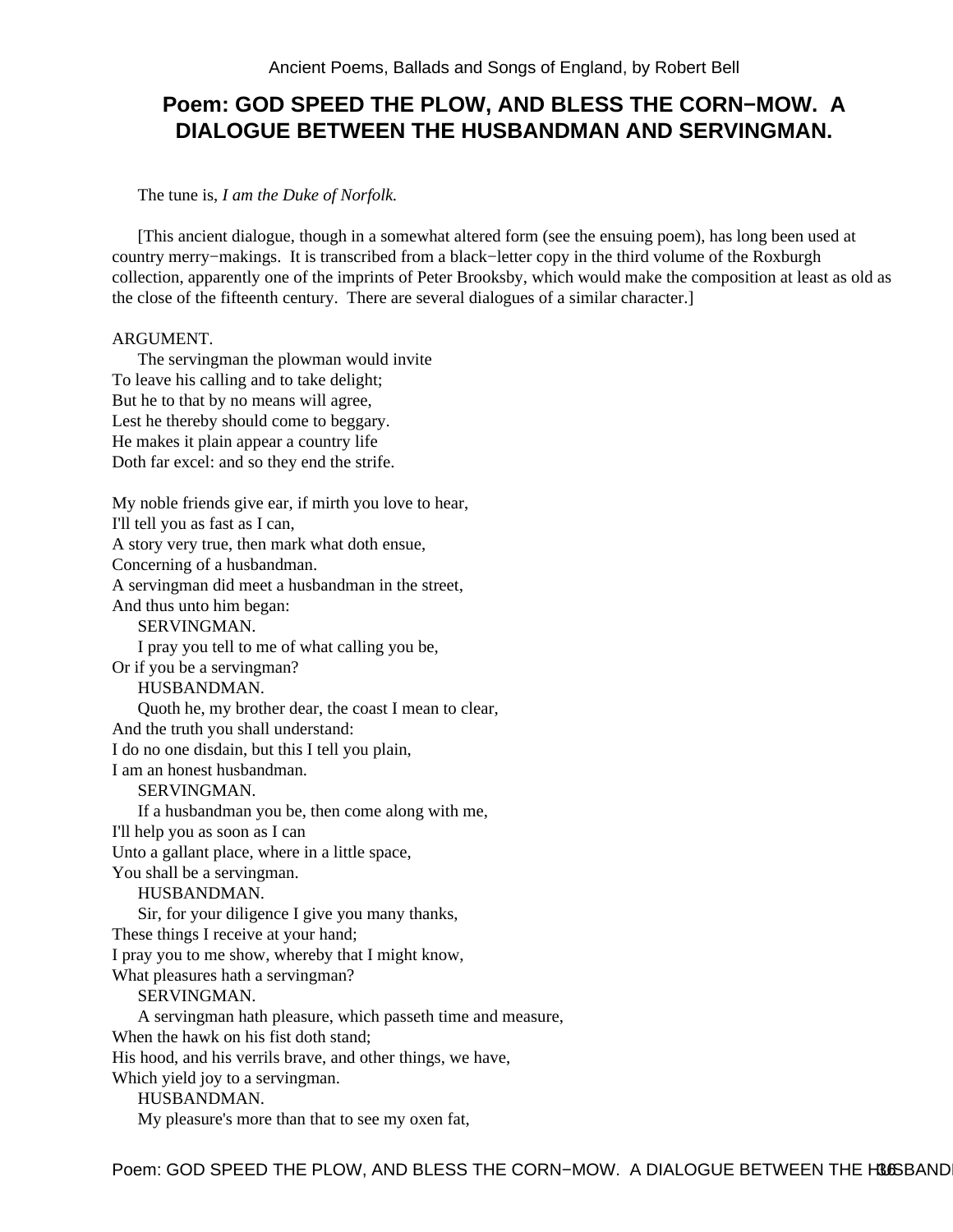And to prosper well under my hand;

And therefore I do mean, with my horse, and with my team,

To keep myself a husbandman.

#### SERVINGMAN.

O 'tis a gallant thing in the prime time of the spring,

To hear the huntsman now and than

His bugle for to blow, and the hounds run all a row:

This is pleasure for a servingman!

To hear the beagle cry, and to see the falcon fly,

And the hare trip over the plain,

And the huntsmen and the hound make hill and dale rebound:

This is pleasure for a servingman!

#### HUSBANDMAN.

'Tis pleasure, too, you know, to see the corn to grow,

And to grow so well on the land;

The plowing and the sowing, the reaping and the mowing,

Yield pleasure to the husbandman.

SERVINGMAN.

At our table you may eat all sorts of dainty meat,

Pig, cony, goose, capon, and swan;

And with lords and ladies fine, you may drink beer, ale, and wine!

This is pleasure for a servingman.

HUSBANDMAN.

While you eat goose and capon, I'll feed on beef and bacon,

And piece of hard cheese now and than;

We pudding have, and souse, always ready in the house,

Which contents the honest husbandman.

SERVINGMAN.

At the court you may have your garments fine and brave,

And cloak with gold lace laid upon,

A shirt as white as milk, and wrought with finest silk:

That's pleasure for a servingman!

HUSBANDMAN.

Such proud and costly gear is not for us to wear;

Amongst the briers and brambles many a one,

A good strong russet coat, and at your need a groat,

Will suffice the husbandman.

A proverb here I tell, which likes my humour well,

And remember it well I can,

If a courtier be too bold, he'll want when he is old.

Then farewell the servingman.

SERVINGMAN.

It needs must be confest that your calling is the best,

No longer discourse with you I can;

But henceforth I will pray, by night and by day,

Heaven bless the honest husbandman.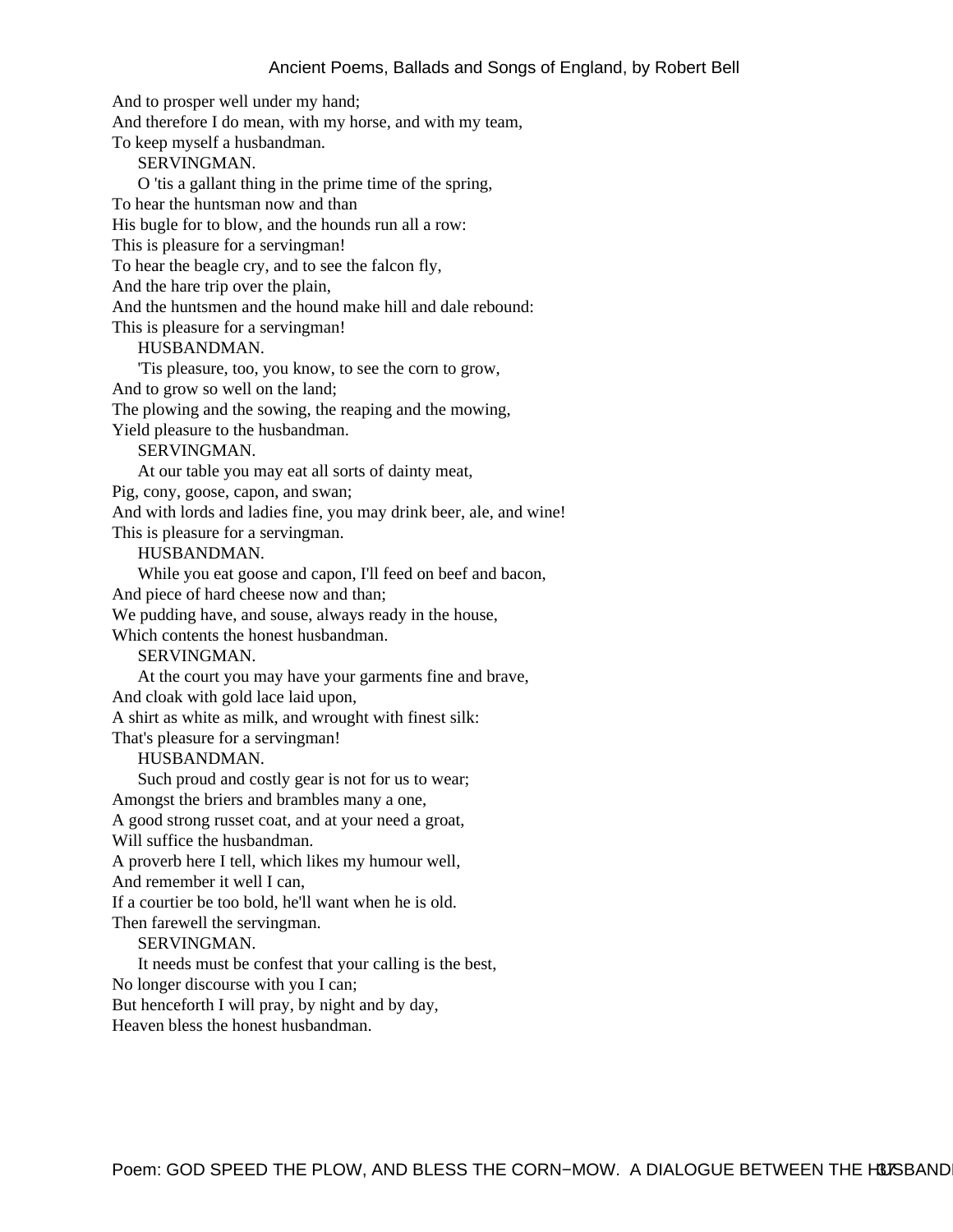# **Poem: A DIALOGUE BETWEEN THE HUSBANDMAN AND THE SERVINGMAN.**

 [This traditional version of the preceding ancient dialogue has long been popular at country festivals. At a harvest−home feast at Selborne, in Hampshire, in 1836, we heard it recited by two countrymen, who gave it with considerable humour, and dramatic effect. It was delivered in a sort of chant, or recitative. Davies Gilbert published a very similar copy in his *Ancient Christmas Carols*. In the modern printed editions, which are almost identical with ours, the term 'servantman' has been substituted for the more ancient designation.]

#### SERVINGMAN.

 Well met, my brother friend, all at this highway end, So simple all alone, as you can, I pray you tell to me, what may your calling be, Are you not a servingman? HUSBANDMAN. No, no, my brother dear, what makes you to inquire Of any such a thing at my hand? Indeed I shall not feign, but I will tell you plain, I am a downright husbandman. SERVINGMAN. If a husbandman you be, then go along with me, And quickly you shall see out of hand, How in a little space I will help you to a place, Where you may be a servingman. HUSBANDMAN. Kind sir! I 'turn you thanks for your intelligence, These things I receive at your hand; But something pray now show, that first I may plainly know The pleasures of a servingman. SERVINGMAN. Why a servingman has pleasure beyond all sort of measure, With his hawk on his fist, as he does stand: For the game that he does kill, and the meat that does him fill, Are pleasures for the servingman. HUSBANDMAN. And my pleasure's more than that, to see my oxen fat, And a good stock of hay by them stand; My plowing and my sowing, my reaping and my mowing, Are pleasures for the husbandman. SERVINGMAN. Why it is a gallant thing to ride out with a king, With a lord, duke, or any such man; To hear the horns to blow, and see the hounds all in a row, That is pleasure for the servingman. HUSBANDMAN. But my pleasure's more I know, to see my corn to grow, So thriving all over my land;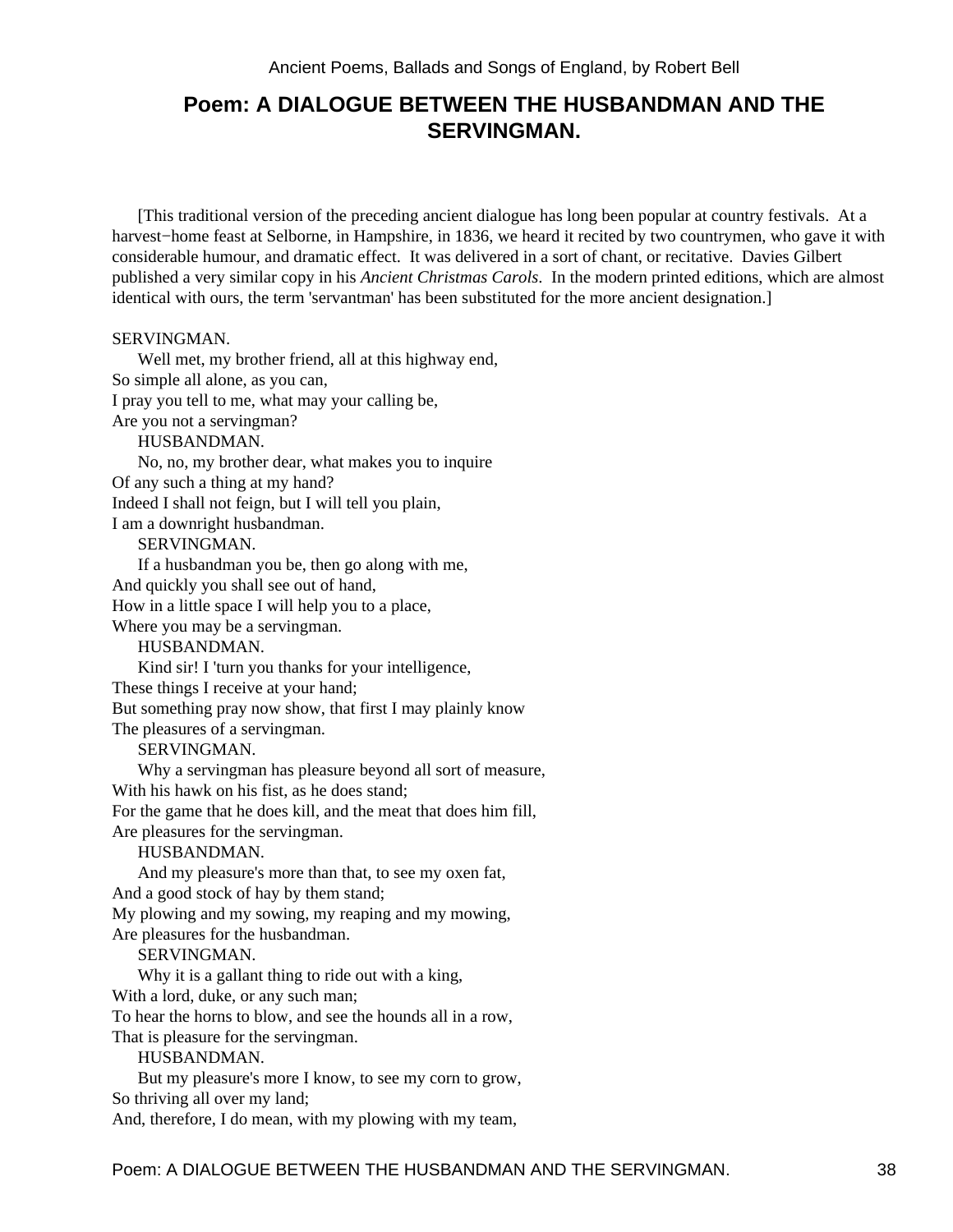To keep myself a husbandman. SERVINGMAN. Why the diet that we eat is the choicest of all meat, Such as pig, goose, capon, and swan; Our pastry is so fine, we drink sugar in our wine, That is living for the servingman. HUSBANDMAN. Talk not of goose nor capon, give me good beef or bacon, And good bread and cheese, now at hand; With pudding, brawn, and souse, all in a farmer's house, That is living for the husbandman. SERVINGMAN. Why the clothing that we wear is delicate and rare, With our coat, lace, buckles, and band; Our shirts are white as milk, and our stockings they are silk, That is clothing for a servingman. HUSBANDMAN. But I value not a hair your delicate fine wear, Such as gold is laced upon; Give me a good grey coat, and in my purse a groat, That is clothing for the husbandman. SERVINGMAN. Kind sir! it would be bad if none could be had Those tables for to wait upon; There is no lord, duke, nor squire, nor member for the shire, Can do without a servingman. HUSBANDMAN. But, Jack! it would be worse if there was none of us To follow the plowing of the land; There is neither king, lord, nor squire, nor member for the shire, Can do without the husbandman. SERVINGMAN. Kind sir! I must confess't, and I humbly protest I will give you the uppermost hand; Although your labour's painful, and mine it is so very gainful, I wish I were a husbandman. HUSBANDMAN. So come now, let us all, both great as well as small, Pray for the grain of our land; And let us, whatsoever, do all our best endeavour,

For to maintain the good husbandman.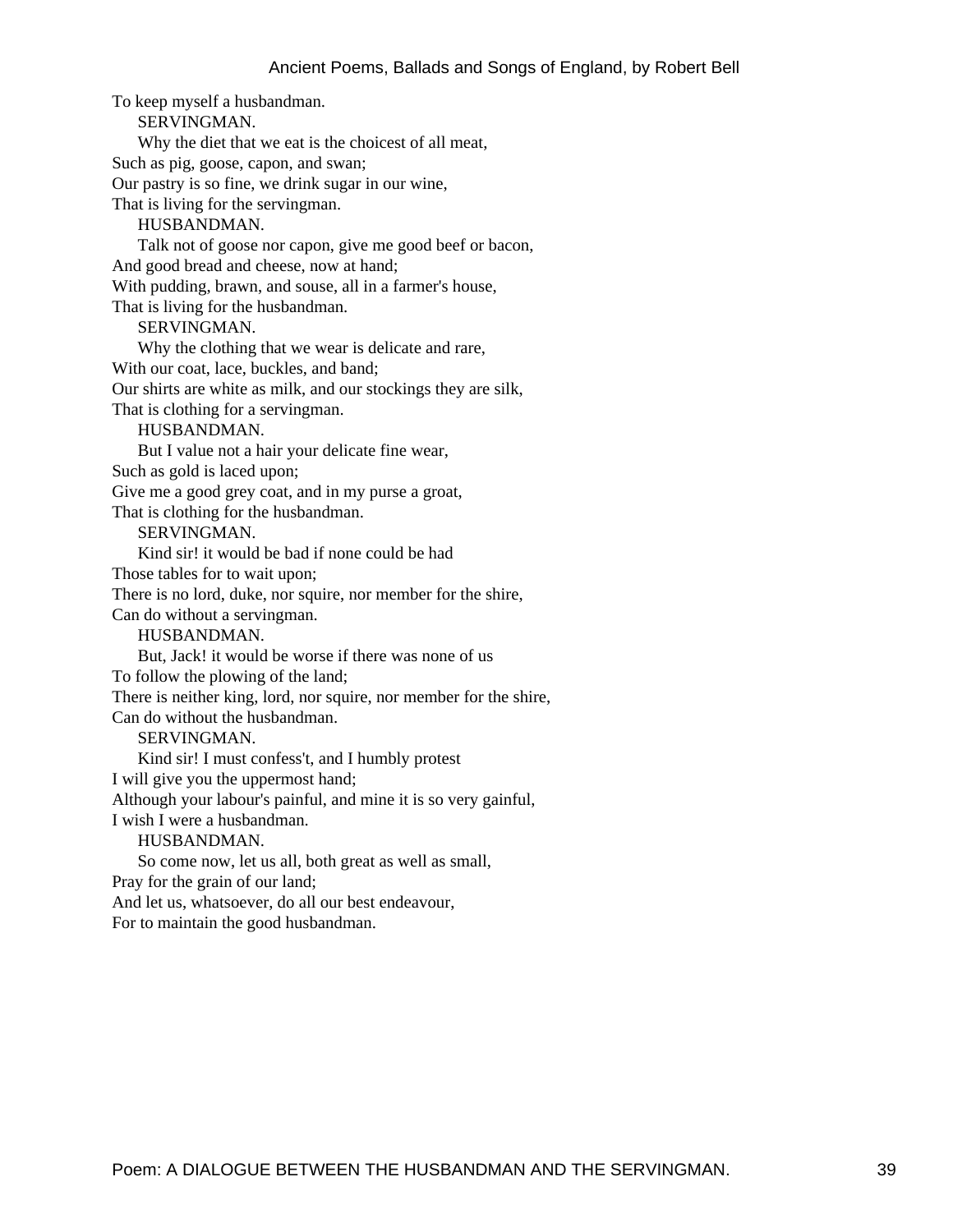## **Poem: THE CATHOLICK.**

 [The following ingenious production has been copied literally from a broadside posted against the 'parlour' wall of a country inn in Gloucestershire. The verses are susceptible of two interpretations, being Catholic if read in the columns, but Protestant if read across.]

| I HOLD as faith          | What England's church alows   |
|--------------------------|-------------------------------|
| What Rome's church saith | My conscience disavows        |
| Where the King's head    | That church can have no shame |
| The flocks misled        | That holds the Pope supreame. |
| Where the altars drest   | There's service scarce divine |
| The peoples blest        | With table, bread, and wine.  |
| He's but an asse         | Who the communion flies       |
| Who shuns the masse      | Is catholick and wise.        |

London: printed for George Eversden, at the signe of the Maidenhead, in St. Powle's Church−yard, 1655. *Cum privilegio.*

Ballad: THE THREE KNIGHTS. (TRADITIONAL.)

 [*The Three Knights* was first printed by the late Davies Gilbert, F.R.S., in the appendix to his work on *Christmas Carols* . Mr. Gilbert thought that some verses were wanting after the eighth stanza; but we entertain a different opinion. A conjectural emendation made in the ninth verse, viz., the substitution of *far* for *for* , seems to render the ballad perfect. The ballad is still popular amongst the peasantry in the West of England. The tune is given by Gilbert. The refrain, in the second and fourth lines, printed with the first verse, should be repeated in recitation in every verse.]

There did three Knights come from the west, With the high and the lily oh! And these three Knights courted one ladye, As the rose was so sweetly blown. The first Knight came was all in white, And asked of her if she'd be his delight. The next Knight came was all in green, And asked of her if she'd be his queen. The third Knight came was all in red, And asked of her if she would wed. 'Then have you asked of my father dear? Likewise of her who did me bear? 'And have you asked of my brother John? And also of my sister Anne?' 'Yes, I've asked of your father dear, Likewise of her who did you bear. 'And I've asked of your sister Anne, But I've not asked of your brother John.' Far on the road as they rode along, There did they meet with her brother John. She stoopèd low to kiss him sweet,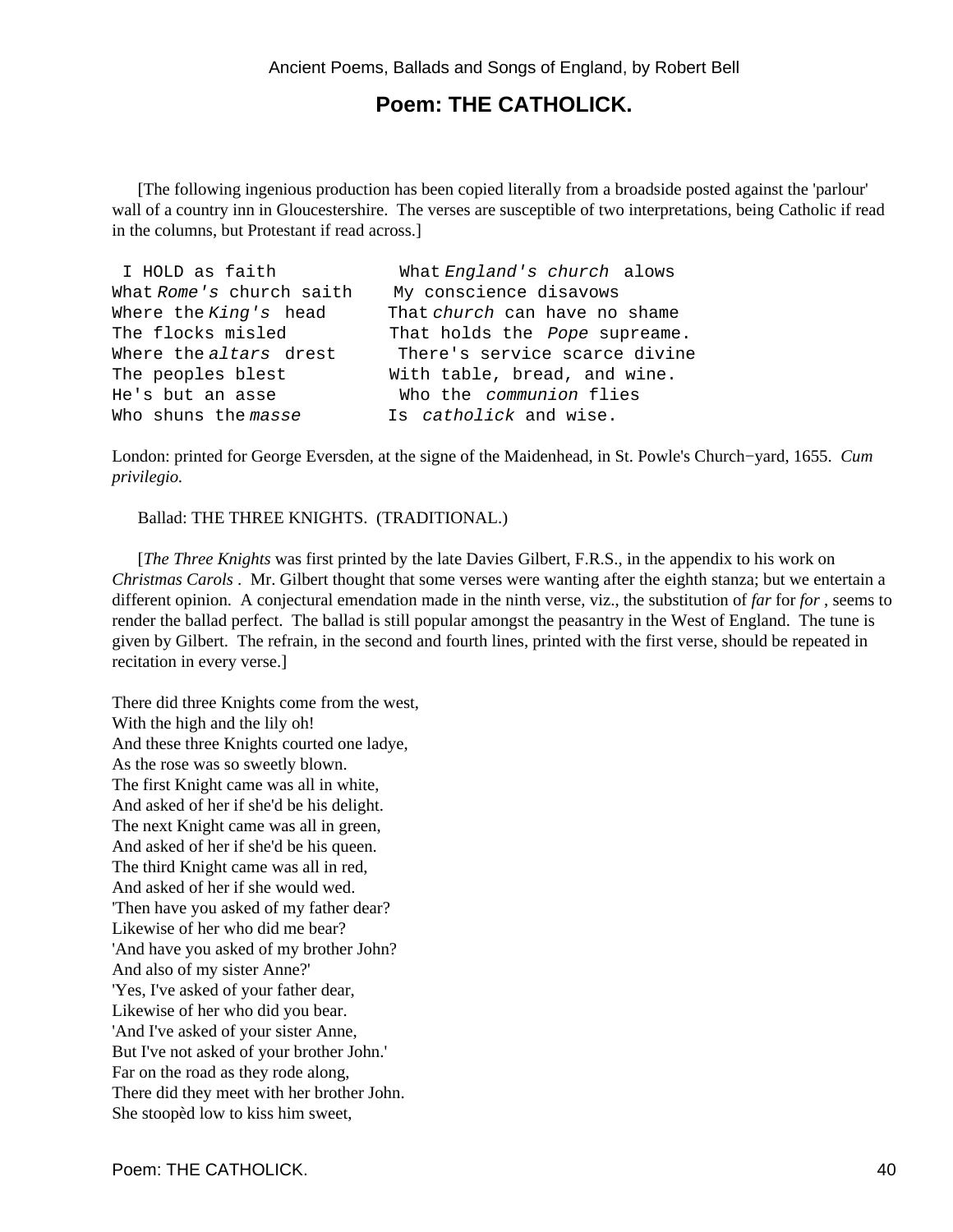He to her heart did a dagger meet.  $\{2\}$ 'Ride on, ride on,' cried the servingman, 'Methinks your bride she looks wondrous wan.' 'I wish I were on yonder stile, For there I would sit and bleed awhile. 'I wish I were on yonder hill, There I'd alight and make my will.' 'What would you give to your father dear?' 'The gallant steed which doth me bear.' 'What would you give to your mother dear?' 'My wedding shift which I do wear. 'But she must wash it very clean, For my heart's blood sticks in every seam.' 'What would you give to your sister Anne?' 'My gay gold ring, and my feathered fan.' 'What would you give to your brother John?' 'A rope, and a gallows to hang him on.' 'What would you give to your brother John's wife?' 'A widow's weeds, and a quiet life.'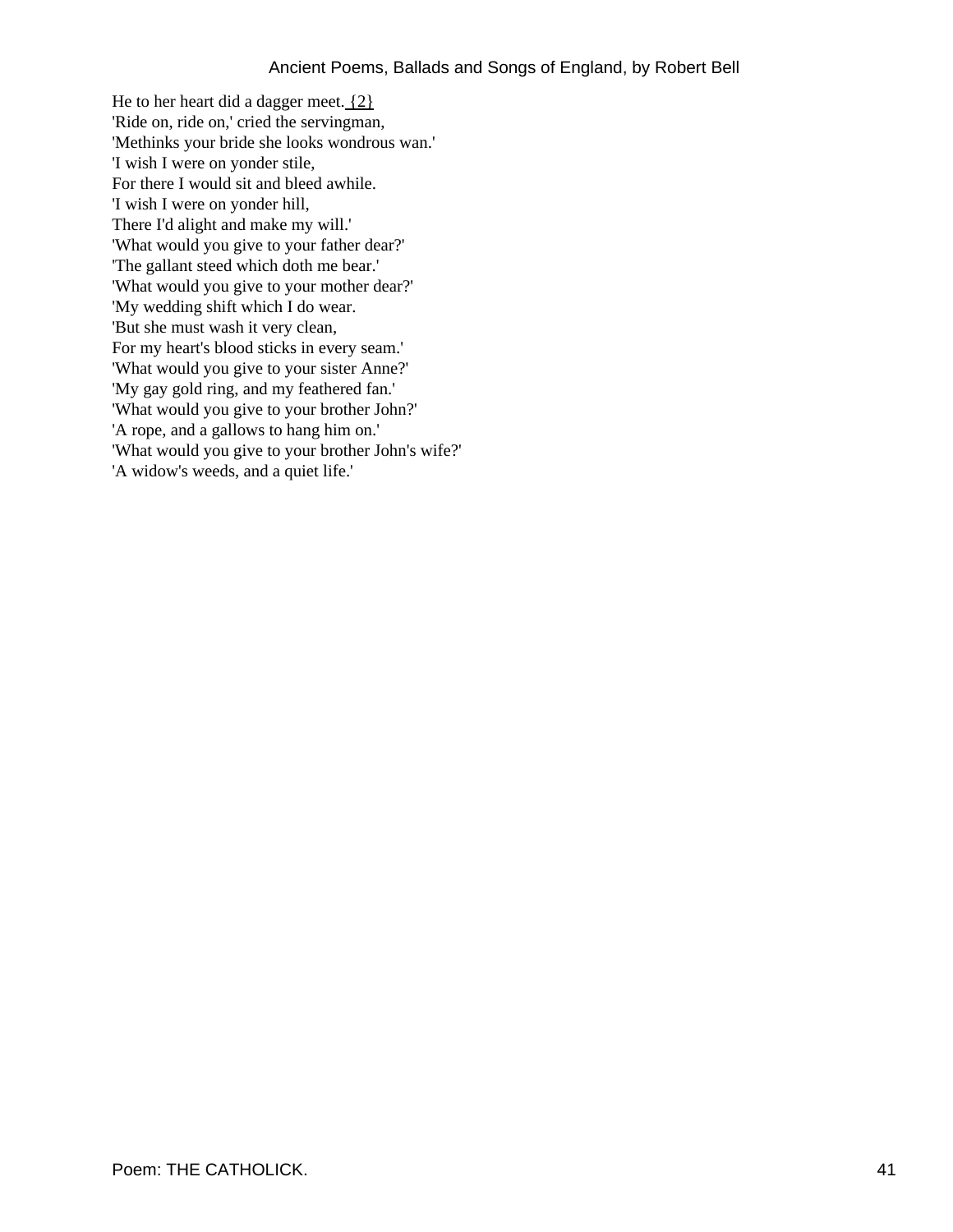# **Poem: THE BLIND BEGGAR OF BEDNALL GREEN. SHOWING HOW HIS DAUGHTER WAS MARRIED TO A KNIGHT, AND HAD THREE THOUSAND POUND TO HER PORTION.**

 [Percy's copy of *The Beggar's Daughter of Bednall Green* is known to be very incorrect: besides many alterations and improvements which it received at the hands of the Bishop, it contains no less than eight stanzas written by Robert Dodsley, the author of *The Economy of Human Life*. So far as poetry is concerned, there cannot be a question that the version in the *Reliques is* far superior to the original, which is still a popular favourite, and a correct copy of which is now given, as it appears in all the common broadside editions that have been printed from 1672 to the present time. Although the original copies have all perished, the ballad has been very satisfactorily proved by Percy to have been written in the reign of Elizabeth. The present reprint is from a modern copy, carefully collated with one in the Bagford Collection, entitled,

'The rarest ballad that ever was seen, Of the Blind Beggar's Daughter of Bednal Green.'

The imprint to it is, 'Printed by and for W. Onley; and are to be sold by C. Bates, at the sign of the Sun and Bible, in Pye Corner.' The very antiquated orthography adopted in some editions does not rest on any authority. For two tunes to *The Blind Beggar*, see *Popular Music*.]

#### PART I.

 This song's of a beggar who long lost his sight, And had a fair daughter, most pleasant and bright, And many a gallant brave suitor had she, And none was so comely as pretty Bessee.

 And though she was of complexion most fair, And seeing she was but a beggar his heir, Of ancient housekeepers despisèd was she, Whose sons came as suitors to pretty Bessee.

 Wherefore in great sorrow fair Bessee did say: 'Good father and mother, let me now go away, To seek out my fortune, whatever it be.' This suit then was granted to pretty Bessee.

 This Bessee, that was of a beauty most bright, They clad in grey russet; and late in the night From father and mother alone parted she, Who sighèd and sobbèd for pretty Bessee.

 She went till she came to Stratford−at−Bow, Then she know not whither or which way to go, With tears she lamented her sad destiny; So sad and so heavy was pretty Bessee.

 She kept on her journey until it was day, And went unto Rumford, along the highway; And at the King's Arms entertainèd was she, So fair and well favoured was pretty Bessee.

 She had not been there one month at an end, But master and mistress and all was her friend: And every brave gallant that once did her see, Was straightway in love with pretty Bessee.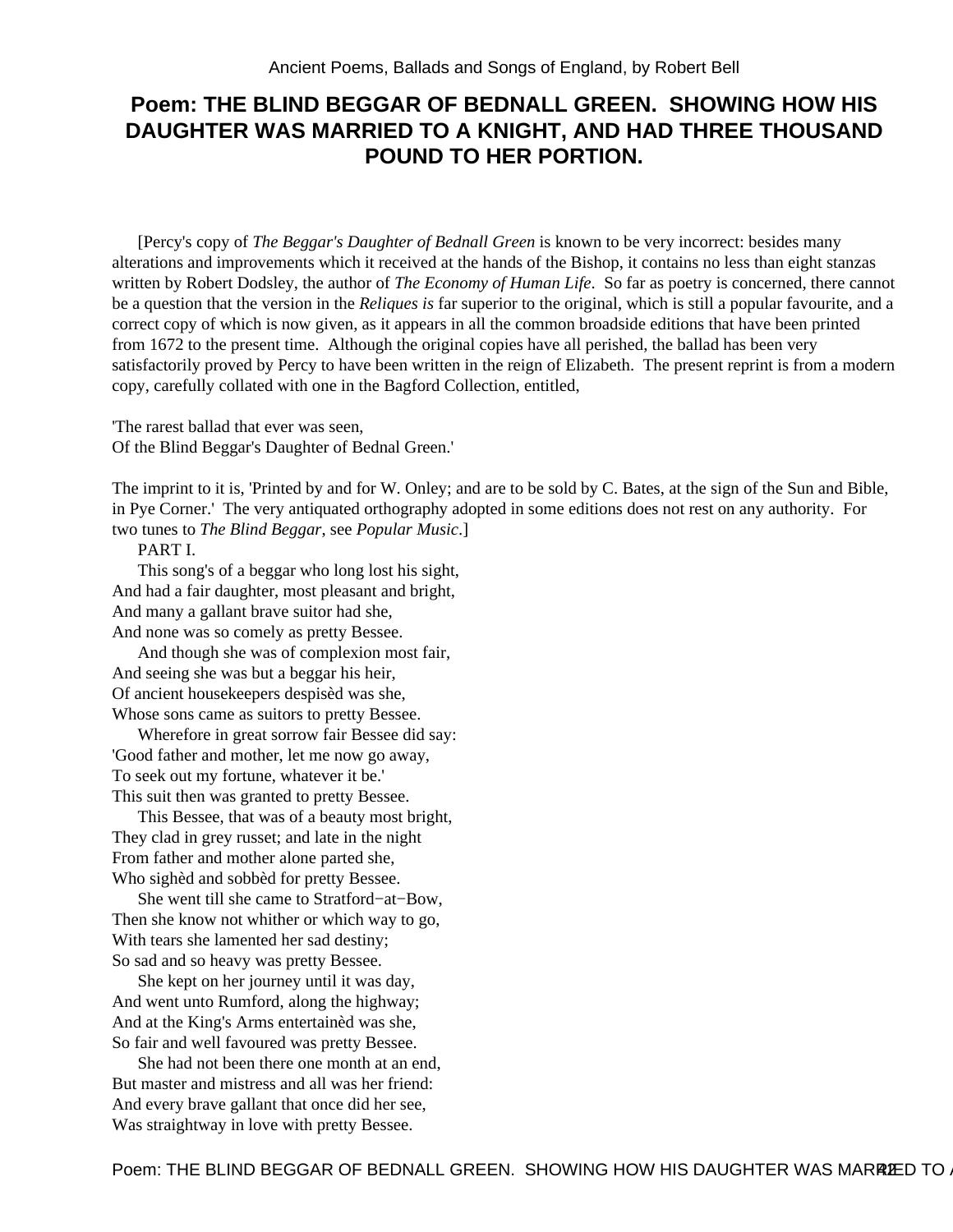Great gifts they did send her of silver and gold, And in their songs daily her love they extolled: Her beauty was blazèd in every decree, So fair and so comely was pretty Bessee.

 The young men of Rumford in her had their joy, She showed herself courteous, but never too coy, And at their commandment still she would be, So fair and so comely was pretty Bessee.

 Four suitors at once unto her did go, They cravèd her favour, but still she said no; I would not have gentlemen marry with me! Yet ever they honourèd pretty Bessee.

 Now one of them was a gallant young knight, And he came unto her disguised in the night; The second, a gentleman of high degree, Who wooèd and suèd for pretty Bessee.

 A merchant of London, whose wealth was not small, Was then the third suitor, and proper withal; Her master's own son the fourth man must be, Who swore he would die for pretty Bessee.

 'If that thou wilt marry with me,' quoth the knight, 'I'll make thee a lady with joy and delight; My heart is enthrallèd in thy fair beauty, Then grant me thy favour, my pretty Bessee.'

 The gentleman said, 'Come marry with me, In silks and in velvet my Bessee shall be; My heart lies distracted, oh! hear me,' quoth he, 'And grant me thy love, my dear pretty Bessee.'

 'Let me be thy husband,' the merchant did say, 'Thou shalt live in London most gallant and gay; My ships shall bring home rich jewels for thee, And I will for ever love pretty Bessee.'

 Then Bessee she sighèd and thus she did say: 'My father and mother I mean to obey; First get their good will, and be faithful to me, And you shall enjoy your dear pretty Bessee.'

 To every one of them that answer she made, Therefore unto her they joyfully said: 'This thing to fulfil we all now agree, But where dwells thy father, my pretty Bessee?'

 'My father,' quoth she, 'is soon to be seen: The silly blind beggar of Bednall Green, That daily sits begging for charity, He is the kind father of pretty Bessee.

 'His marks and his token are knowen full well, He always is led by a dog and a bell; A poor silly old man, God knoweth, is he, Yet he's the true father of pretty Bessee.'

 'Nay, nay,' quoth the merchant, 'thou art not for me.' 'She,' quoth the innholder, 'my wife shall not be.' 'I loathe,' said the gentleman, 'a beggar's degree,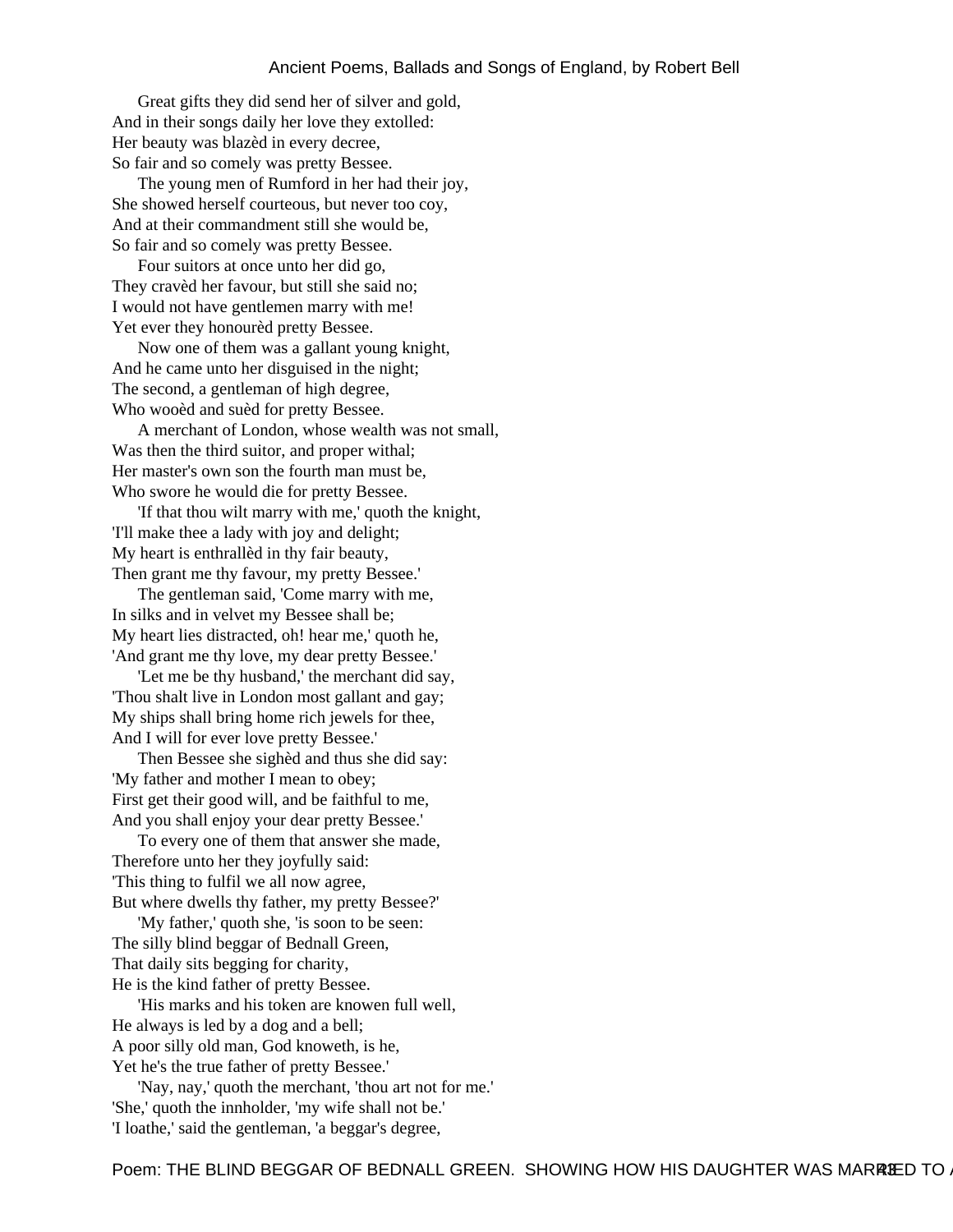Therefore, now farewell, my pretty Bessee.'

 'Why then,' quoth the knight, 'hap better or worse, I weigh not true love by the weight of the purse, And beauty is beauty in every degree, Then welcome to me, my dear pretty Bessee.

 'With thee to thy father forthwith I will go.' 'Nay, forbear,' quoth his kinsman, 'it must not be so: A poor beggar's daughter a lady shan't be; Then take thy adieu of thy pretty Bessee.'

 As soon then as it was break of the day, The knight had from Rumford stole Bessee away; The young men of Rumford, so sick as may be, Rode after to fetch again pretty Bessee.

 As swift as the wind to ride they were seen, Until they came near unto Bednall Green, And as the knight lighted most courteously, They fought against him for pretty Bessee.

 But rescue came presently over the plain, Or else the knight there for his love had been slain; The fray being ended, they straightway did see His kinsman come railing at pretty Bessee.

 Then bespoke the blind beggar, 'Although I be poor, Rail not against my child at my own door, Though she be not deckèd in velvet and pearl, Yet I will drop angels with thee for my girl;

 'And then if my gold should better her birth, And equal the gold you lay on the earth, Then neither rail you, nor grudge you to see The blind beggar's daughter a lady to be.

 'But first, I will hear, and have it well known, The gold that you drop it shall be all your own.' With that they replièd, 'Contented we be!' 'Then here's,' quoth the beggar, 'for pretty Bessee!'

 With that an angel he dropped on the ground, And droppèd, in angels, full three thousand pound; And oftentimes it proved most plain, For the gentleman's one, the beggar dropped twain;

 So that the whole place wherein they did sit, With gold was coverèd every whit. The gentleman having dropped all his store, Said, 'Beggar! your hand hold, for I have no more.'

 'Thou hast fulfillèd thy promise aright, Then marry my girl,' quoth he to the knight; 'And then,' quoth he, 'I will throw you down, An hundred pound more to buy her a gown.'

 The gentlemen all, who his treasure had seen, Admirèd the beggar of Bednall Green; And those that had been her suitors before, Their tender flesh for anger they tore.

 Thus was the fair Bessee matchèd to a knight, And made a lady in other's despite.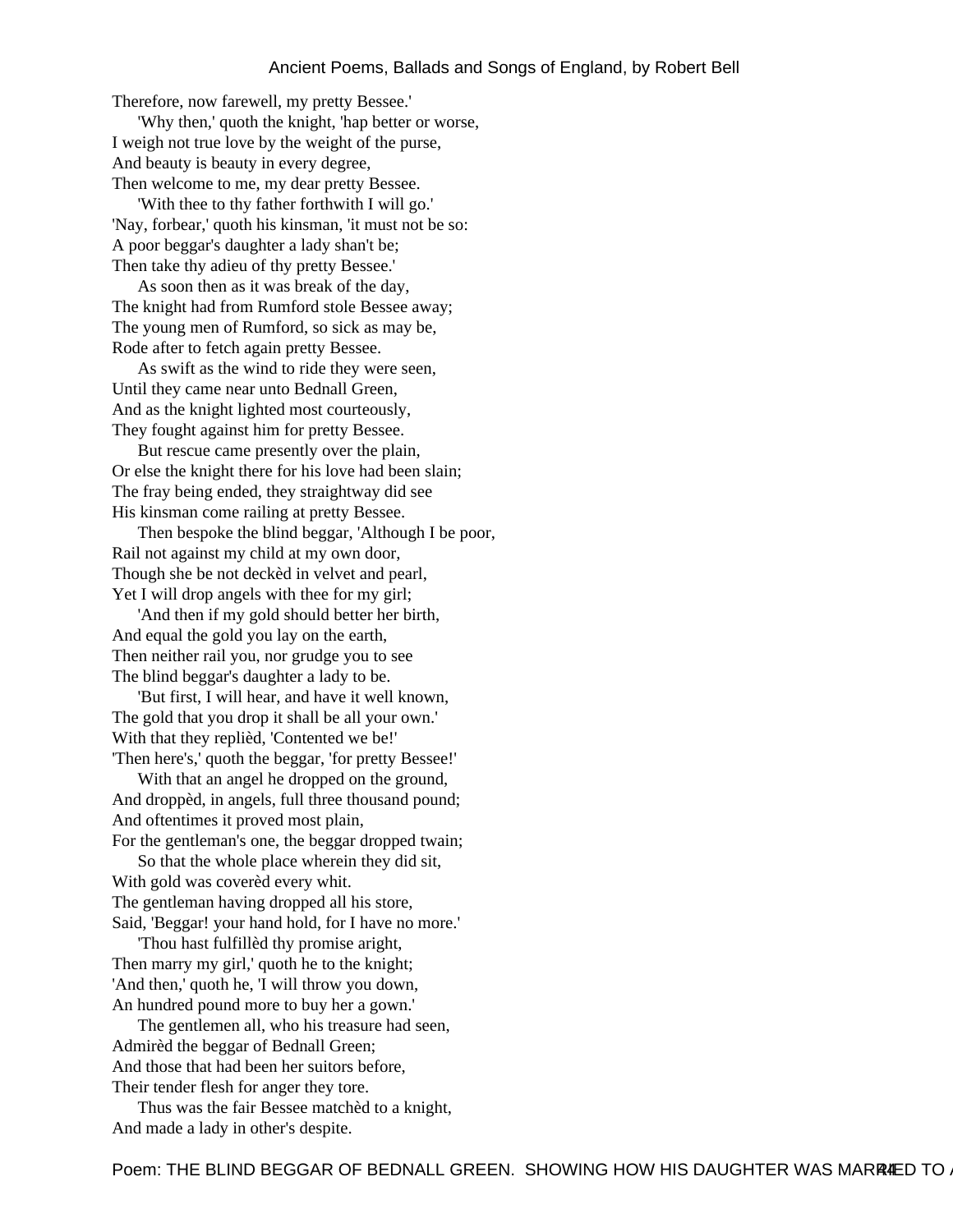A fairer lady there never was seen

Than the blind beggar's daughter of Bednall Green.

 But of her sumptuous marriage and feast, And what fine lords and ladies there prest, The second part shall set forth to your sight, With marvellous pleasure and wished−for delight.

 Of a blind beggar's daughter so bright, That late was betrothed to a young knight, All the whole discourse therefore you may see; But now comes the wedding of pretty Bessee.

PART II.

 It was in a gallant palace most brave, Adornèd with all the cost they could have, This wedding it was kept most sumptuously, And all for the love of pretty Bessee.

 And all kind of dainties and delicates sweet, Was brought to their banquet, as it was thought meet, Partridge, and plover, and venison most free, Against the brave wedding of pretty Bessee.

 The wedding through England was spread by report, So that a great number thereto did resort Of nobles and gentles of every degree, And all for the fame of pretty Bessee.

 To church then away went this gallant young knight, His bride followed after, an angel most bright, With troops of ladies, the like was ne'er seen, As went with sweet Bessee of Bednall Green.

 This wedding being solemnized then, With music performèd by skilfullest men, The nobles and gentlemen down at the side, Each one beholding the beautiful bride.

 But after the sumptuous dinner was done, To talk and to reason a number begun, And of the blind beggar's daughter most bright; And what with his daughter he gave to the knight.

 Then spoke the nobles, 'Much marvel have we This jolly blind beggar we cannot yet see!' 'My lords,' quoth the bride, 'my father so base Is loth with his presence these states to disgrace.'

 'The praise of a woman in question to bring, Before her own face is a flattering thing; But we think thy father's baseness,' quoth they, 'Might by thy beauty be clean put away.'

 They no sooner this pleasant word spoke, But in comes the beggar in a silken cloak, A velvet cap and a feather had he, And now a musician, forsooth, he would be.

 And being led in from catching of harm, He had a dainty lute under his arm, Said, 'Please you to hear any music of me, A song I will sing you of pretty Bessee.'

Poem: THE BLIND BEGGAR OF BEDNALL GREEN. SHOWING HOW HIS DAUGHTER WAS MARRIED TO .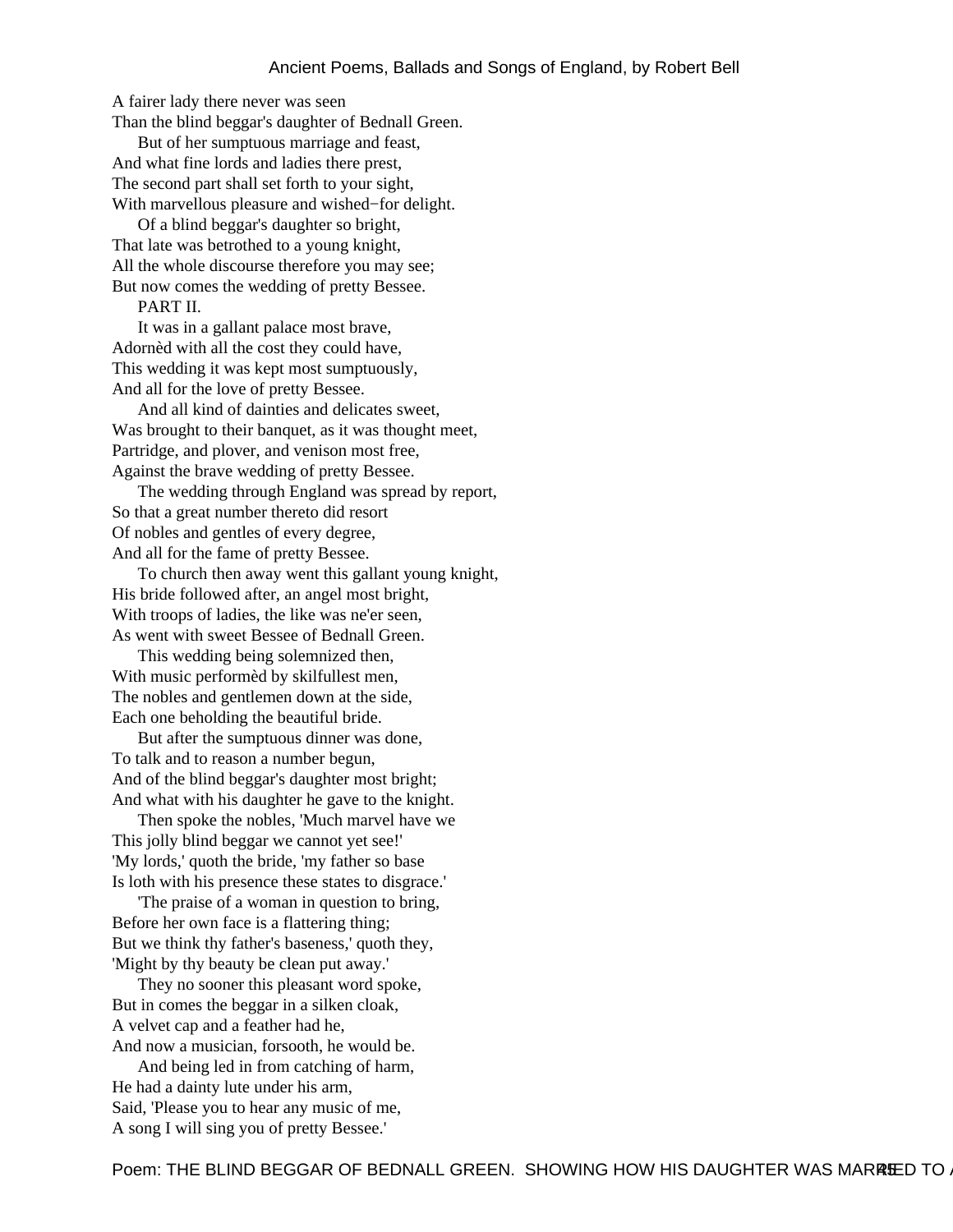With that his lute he twangèd straightway, And thereon began most sweetly to play, And after a lesson was played two or three, He strained out this song most delicately:−

 'A beggar's daughter did dwell on a green, Who for her beauty may well be a queen, A blithe bonny lass, and dainty was she, And many one callèd her pretty Bessee.

 'Her father he had no goods nor no lands, But begged for a penny all day with his hands, And yet for her marriage gave thousands three, Yet still he hath somewhat for pretty Bessee.

 'And here if any one do her disdain, Her father is ready with might and with main To prove she is come of noble degree, Therefore let none flout at my pretty Bessee.'

 With that the lords and the company round With a hearty laughter were ready to swound; At last said the lords, 'Full well we may see, The bride and the bridegroom's beholden to thee.'

 With that the fair bride all blushing did rise, With crystal water all in her bright eyes, 'Pardon my father, brave nobles,' quoth she, 'That through blind affection thus doats upon me.'

 'If this be thy father,' the nobles did say, 'Well may he be proud of this happy day, Yet by his countenance well may we see, His birth with his fortune could never agree;

 And therefore, blind beggar, we pray thee bewray, And look to us then the truth thou dost say, Thy birth and thy parentage what it may be, E'en for the love thou bearest pretty Bessee.'

 'Then give me leave, ye gentles each one, A song more to sing and then I'll begone, And if that I do not win good report, Then do not give me one groat for my sport:−

 'When first our king his fame did advance, And sought his title in delicate France, In many places great perils passed he; But then was not born my pretty Bessee.

 'And at those wars went over to fight, Many a brave duke, a lord, and a knight, And with them young Monford of courage so free; But then was not born my pretty Bessee.

 'And there did young Monford with a blow on the face Lose both his eyes in a very short space; His life had been gone away with his sight, Had not a young woman gone forth in the night.

 'Among the said men, her fancy did move, To search and to seek for her own true love, Who seeing young Monford there gasping to die,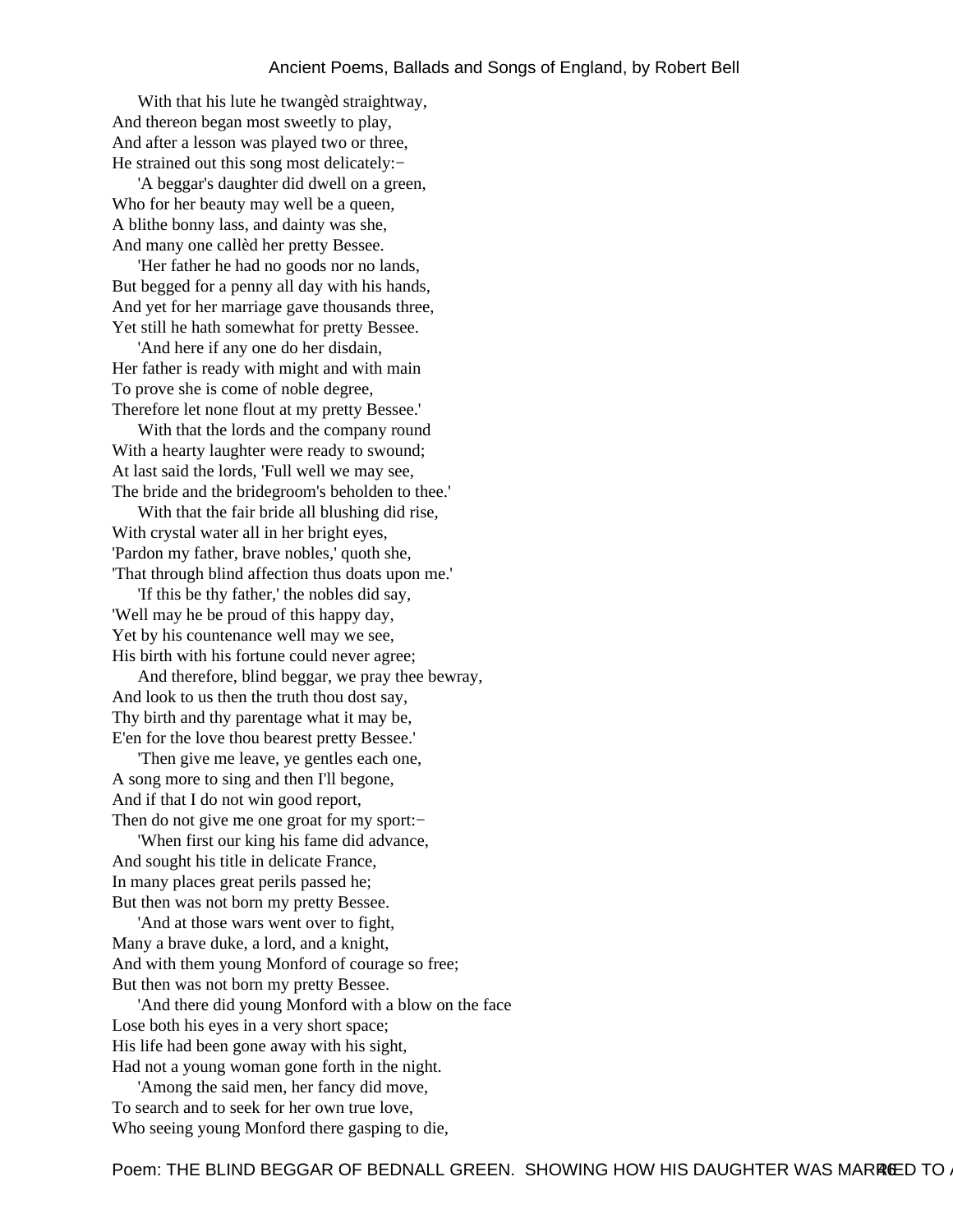She savèd his life through her charity.

 'And then all our victuals in beggar's attire, At the hands of good people we then did require; At last into England, as now it is seen, We came, and remainèd in Bednall Green.

 'And thus we have livèd in Fortune's despite, Though poor, yet contented with humble delight, And in my old years, a comfort to me, God sent me a daughter called pretty Bessee.

 And thus, ye nobles, my song I do end, Hoping by the same no man to offend; Full forty long winters thus I have been, A silly blind beggar of Bednall Green.'

 Now when the company every one, Did hear the strange tale he told in his song, They were amazèd, as well they might be, Both at the blind beggar and pretty Bessee.

 With that the fair bride they all did embrace, Saying, 'You are come of an honourable race, Thy father likewise is of high degree, And thou art right worthy a lady to be.'

 Thus was the feast ended with joy and delight, A happy bridegroom was made the young knight, Who lived in great joy and felicity, With his fair lady dear pretty Bessee.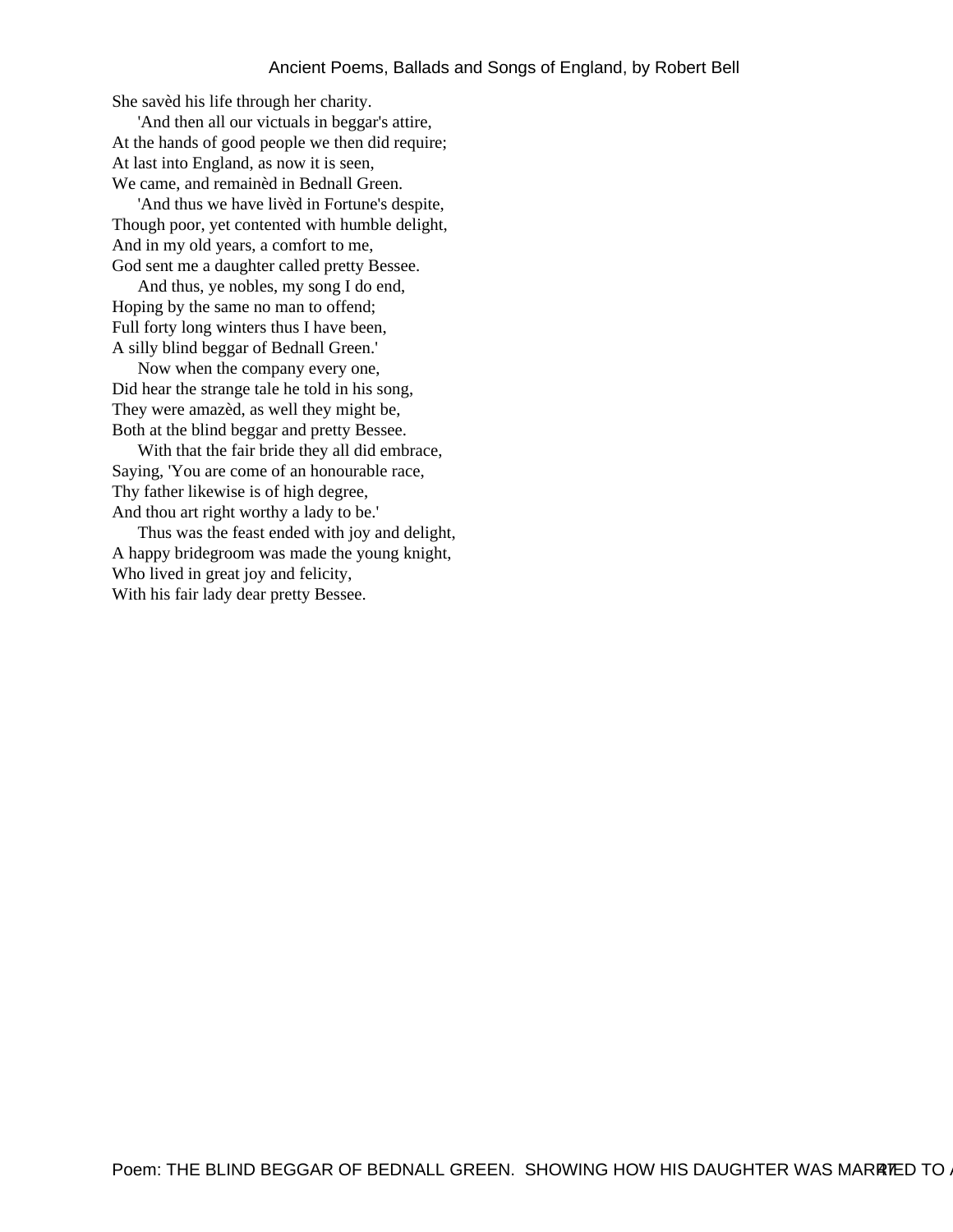### **Ballad: THE BOLD PEDLAR AND ROBIN HOOD.**

 [This ballad is of considerable antiquity, and no doubt much older than some of those inserted in the common Garlands. It appears to have escaped the notice of Ritson, Percy, and other collectors of Robin Hood ballads. The tune is given in *Popular Music*. An aged woman in Bermondsey, Surrey, from whose oral recitation the present version was taken down, said that she had often heard her grandmother sing it, and that it was never in print; but we have since met with several common stall copies. The subject is the same as that of the old ballad called *Robin Hood newly revived*; *or, the Meeting and Fighting with his Cousin Scarlett*.]

There chanced to be a pedlar bold, A pedlar bold he chanced to be; He rolled his pack all on his back, And he came tripping o'er the lee. Down, a down, a down, a down, Down, a down, a down. By chance he met two troublesome blades, Two troublesome blades they chanced to be; The one of them was bold Robin Hood, And the other was Little John, so free.

 'Oh! pedlar, pedlar, what is in thy pack, Come speedilie and tell to me?' 'I've several suits of the gay green silks, And silken bowstrings two or three.'

 'If you have several suits of the gay green silk, And silken bowstrings two or three, Then it's by my body,' cries *bittle* John, 'One half your pack shall belong to me.'

 Oh! nay, oh! nay,' says the pedlar bold, 'Oh! nay, oh! nay, that never can be, For there's never a man from fair Nottingham Can take one half my pack from me.'

 Then the pedlar he pulled off his pack, And put it a little below his knee, Saying, 'If you do move me one perch from this, My pack and all shall gang with thee.'

 Then Little John he drew his sword; The pedlar by his pack did stand; They fought until they both did sweat, Till he cried, 'Pedlar, pray hold your hand!'

 Then Robin Hood he was standing by, And he did laugh most heartilie, Saying, 'I could find a man of a smaller scale, Could thrash the pedlar, and also thee.'

 'Go, you try, master,' says Little John, 'Go, you try, master, most speedilie, Or by my body,' says Little John, 'I am sure this night you will not know me.' Then Robin Hood he drew his sword,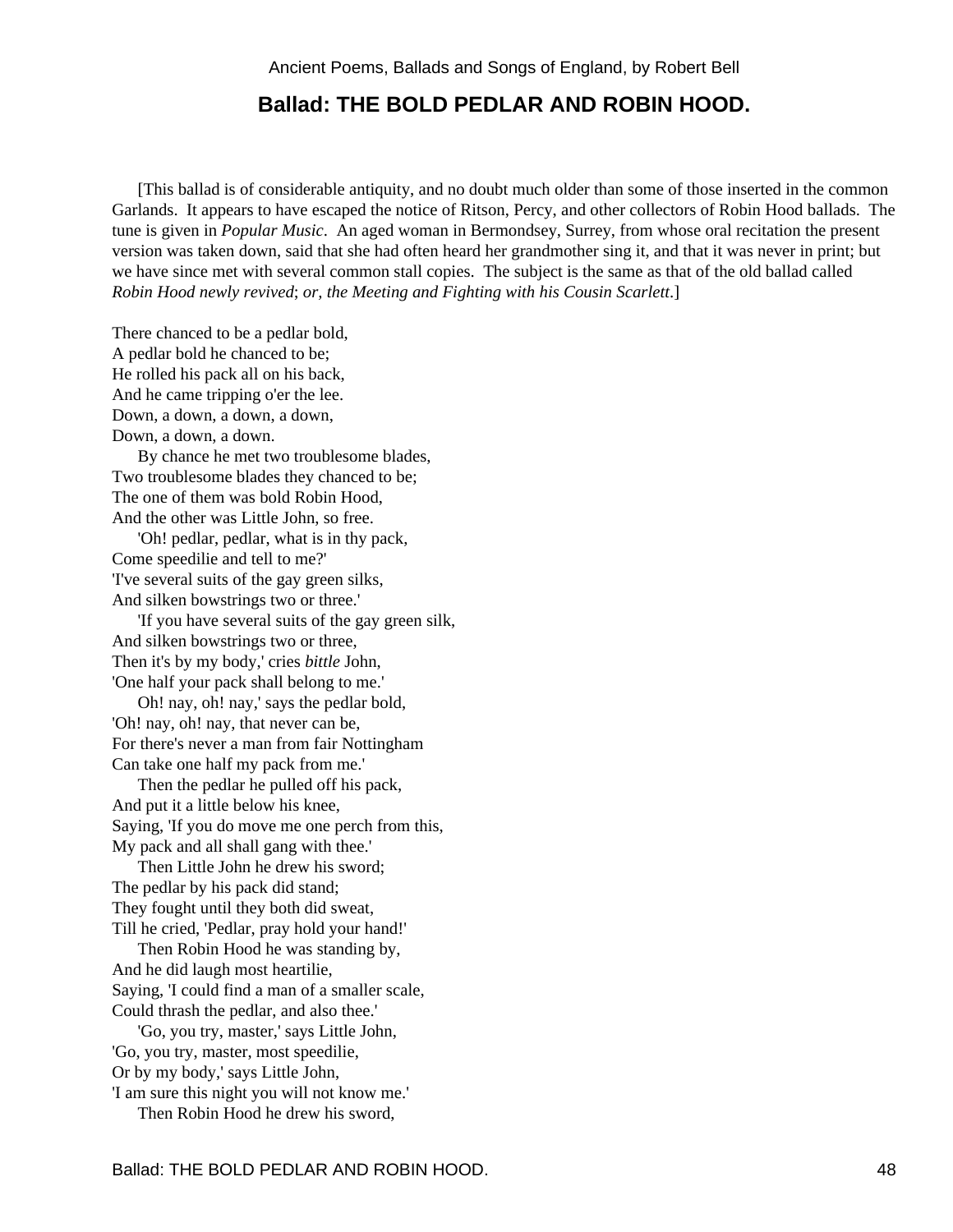And the pedlar by his pack did stand, They fought till the blood in streams did flow, Till he cried, 'Pedlar, pray hold your hand!' 'Pedlar, pedlar! what is thy name? Come speedilie and tell to me.' 'My name! my name, I ne'er will tell, Till both your names you have told to me.' 'The one of us is bold Robin Hood, And the other Little John, so free.' 'Now,' says the pedlar, 'it lays to my good will, Whether my name I chuse to tell to thee. 'I am Gamble Gold [{3}](#page-212-1) of the gay green woods, And travellèd far beyond the sea; For killing a man in my father's land, From my country I was forced to flee.' 'If you are Gamble Gold of the gay green woods, And travellèd far beyond the sea, You are my mother's own sister's son; What nearer cousins then can we be?' They sheathèd their swords with friendly words, So merrily they did agree; They went to a tavern and there they dined, And bottles cracked most merrilie.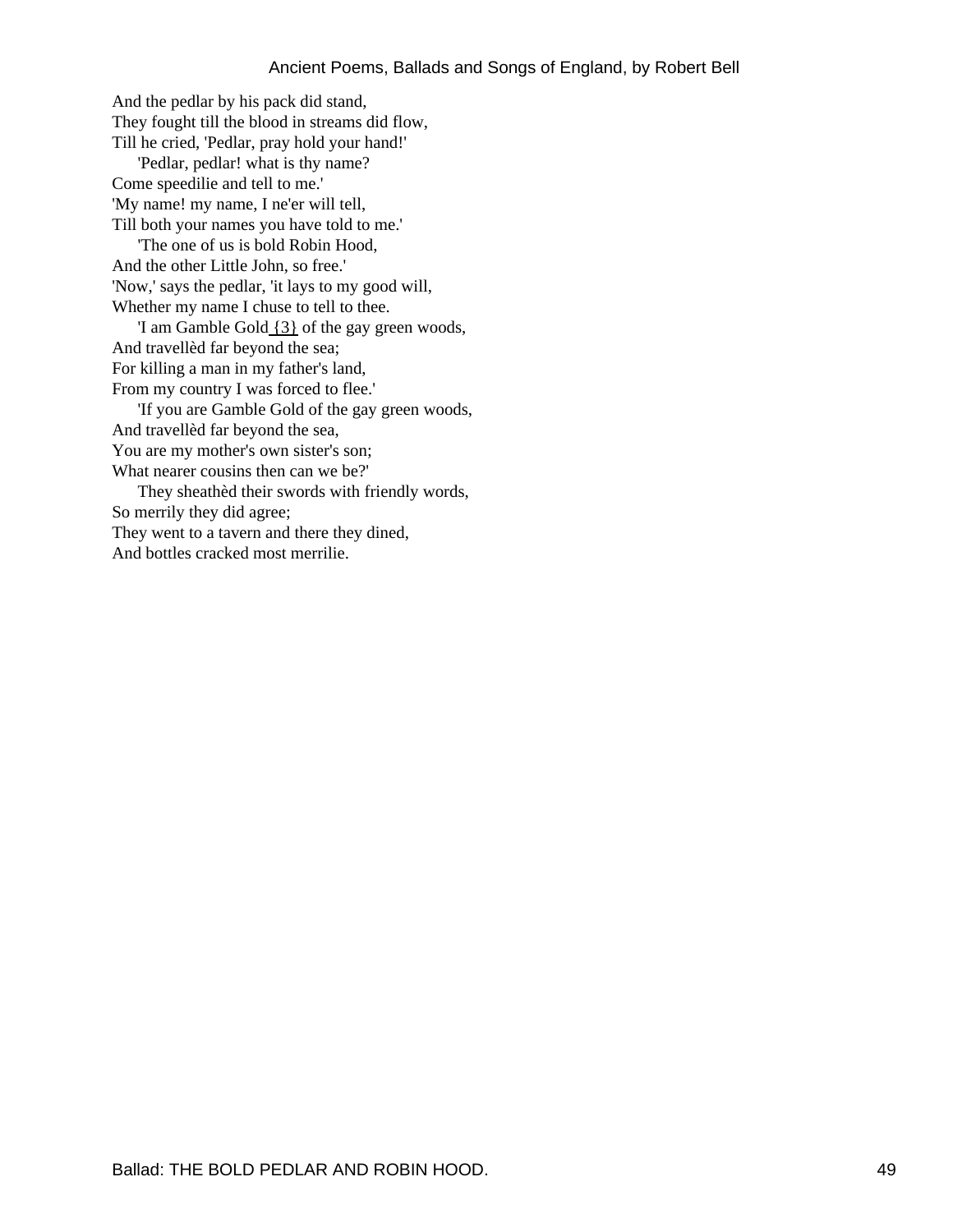## **Ballad: THE OUTLANDISH KNIGHT.**

 [This is the common English stall copy of a ballad of which there are a variety of versions, for an account of which, and of the presumed origin of the story, the reader is referred to the notes on the *Water o' Wearie's Well*, in the *Scottish Traditional Versions of Ancient Ballads*, published by the Percy Society. By the term 'outlandish' is signified an inhabitant of that portion of the border which was formerly known by the name of 'the Debateable Land,' a district which, though claimed by both England and Scotland, could not be said to belong to either country. The people on each side of the border applied the term 'outlandish' to the Debateable residents. The tune to *The Outlandish Knight* has never been printed; it is peculiar to the ballad, and, from its popularity, is well known.]

An Outlandish knight came from the North lands, And he came a wooing to me; He told me he'd take me unto the North lands, And there he would marry me. 'Come, fetch me some of your father's gold, And some of your mother's fee; And two of the best nags out of the stable, Where they stand thirty and three.' She fetched him some of her father's gold, And some of the mother's fee; And two of the best nags out of the stable, Where they stood thirty and three. She mounted her on her milk−white steed, He on the dapple grey; They rode till they came unto the sea side, Three hours before it was day. 'Light off, light off thy milk−white steed, And deliver it unto me; Six pretty maids have I drownèd here, And thou the seventh shall be. 'Pull off, pull off thy silken gown, And deliver it unto me, Methinks it looks too rich and too gay To rot in the salt sea. 'Pull off, pull of thy silken stays, And deliver them unto me; Methinks they are too fine and gay To rot in the salt sea. 'Pull off, pull off thy Holland smock, And deliver it unto me; Methinks it looks too rich and gay, To rot in the salt sea.' 'If I must pull off my Holland smock, Pray turn thy back unto me, For it is not fitting that such a ruffian A naked woman should see.' He turned his back towards her,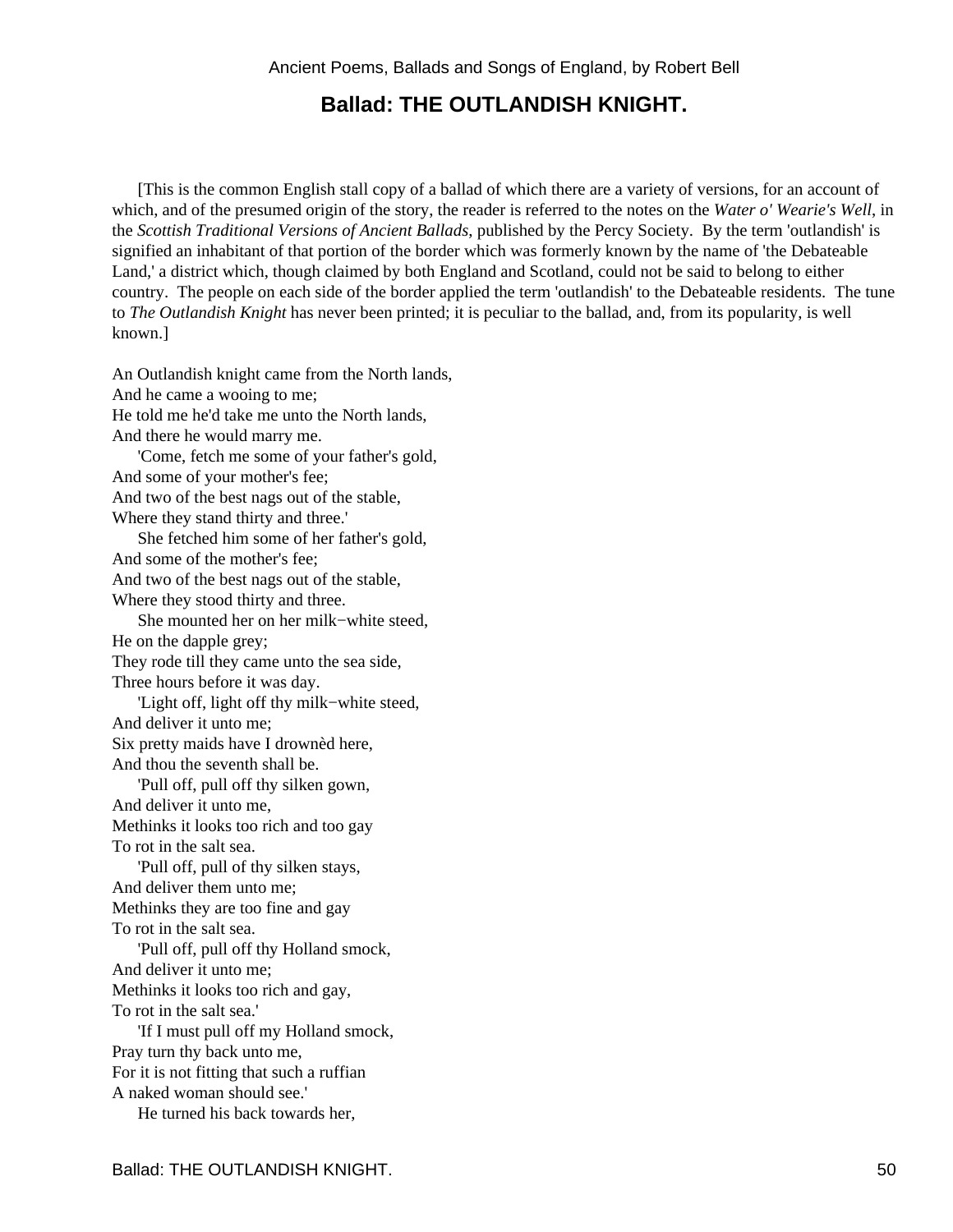And viewed the leaves so green; She catched him round the middle so small, And tumbled him into the stream.

 He droppèd high, and he droppèd low, Until he came to the side, – 'Catch hold of my hand, my pretty maiden, And I will make you my bride.'

 'Lie there, lie there, you false−hearted man, Lie there instead of me; Six pretty maids have you drownèd here, And the seventh has drownèd thee.'

 She mounted on her milk−white steed, And led the dapple grey, She rode till she came to her own father's hall, Three hours before it was day.

 The parrot being in the window so high, Hearing the lady, did say,

'I'm afraid that some ruffian has led you astray, That you have tarried so long away.'

 'Don't prittle nor prattle, my pretty parrot, Nor tell no tales of me; Thy cage shall be made of the glittering gold, Although it is made of a tree.'

 The king being in the chamber so high, And hearing the parrot, did say, 'What ails you, what ails you, my pretty parrot, That you prattle so long before day?'

 'It's no laughing matter,' the parrot did say, 'But so loudly I call unto thee; For the cats have got into the window so high, And I'm afraid they will have me.'

 'Well turned, well turned, my pretty parrot, Well turned, well turned for me; Thy cage shall be made of the glittering gold, And the door of the best ivory.'  $\{4\}$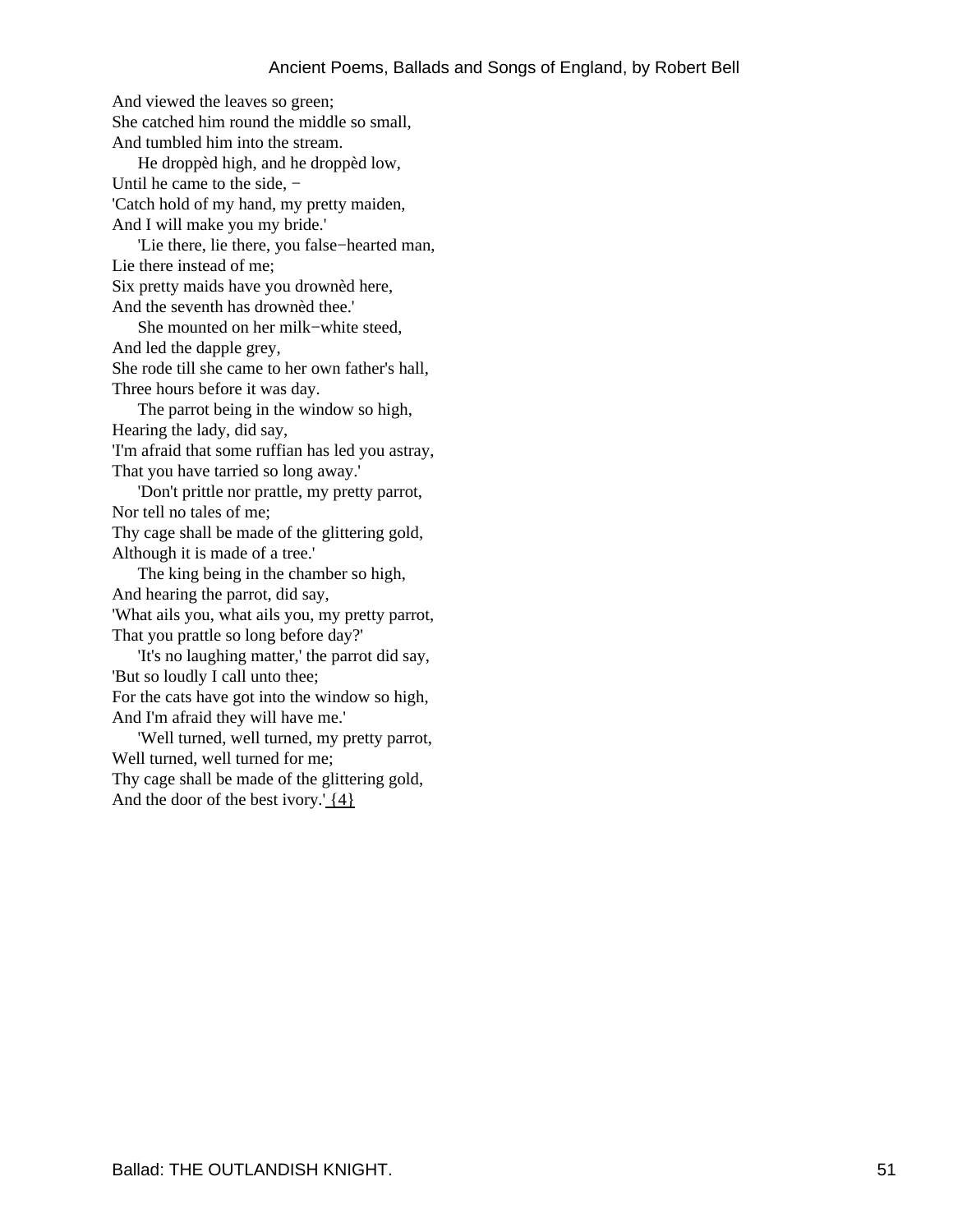#### Ancient Poems, Ballads and Songs of England, by Robert Bell

# **Ballad: LORD DELAWARE. (TRADITIONAL.)**

 [This interesting traditional ballad was first published by Mr. Thomas Lyle in his *Ancient Ballads and Songs*, London, 1827. 'We have not as yet,' says Mr. Lyle, 'been able to trace out the historical incident upon which this ballad appears to have been founded; yet those curious in such matters may consult, if they list, *Proceedings and Debates in the House of Commons*, for 1621 and 1662, where they will find that some stormy debating in these several years had been agitated in parliament regarding the corn laws, which bear pretty close upon the leading features of the ballad.' Does not the ballad, however, belong to a much earlier period? The description of the combat, the presence of heralds, the wearing of armour, &c., justify the conjecture. For De la Ware, ought we not to read De la Mare? and is not Sir Thomas De la Mare the hero? the De la Mare who in the reign of Edward III., A.D. 1377, was Speaker of the House of Commons. All historians are agreed in representing him as a person using 'great freedom of speach,' and which, indeed, he carried to such an extent as to endanger his personal liberty. As bearing somewhat upon the subject of the ballad, it may he observed that De la Mare was a great advocate of popular rights, and particularly protested against the inhabitants of England being subject to 'purveyance,' asserting that 'if the royal revenue was faithfully administered, there could be no necessity for laying burdens on the people.' In the subsequent reign of Richard II, De In Mare was a prominent character, and though history is silent on the subject, it is not improbable that such a man might, even in the royal presence, have defended the rights of the poor, and spoken in extenuation of the agrarian insurrectionary movements which were then so prevalent and so alarming. On the hypothesis of De la Mare being the hero, there are other incidents in the tale which cannot be reconciled with history, such as the title given to De la Mare, who certainly was never ennobled; nor can we ascertain that he was ever mixed up in any duel; nor does it appear clear who can be meant by the 'Welsh Lord, the brave Duke of Devonshire,' that dukedom not having been created till 1694 and no nobleman having derived any title whatever from Devonshire previously to 1618, when Baron Cavendish, of Hardwick, was created the first *Earl* of Devonshire. We may therefore presume that for 'Devonshire' ought to be inserted the name of some other county or place. Strict historical accuracy is, however, hardly to be expected in any ballad, particularly in one which, like the present, has evidently been corrupted in floating down the stream of time. There is only one quarrel recorded at the supposed period of our tale as having taken place betwixt two noblemen, and which resulted in a hostile meeting, viz., that wherein the belligerent parties were the Duke of Hereford (who might by a 'ballad−monger' be deemed a *Welsh* lord) and the Duke of Norfolk. This was in the reign of Richard II. No fight, however, took place, owing to the interference of the king. Our minstrel author may have had rather confused historical ideas, and so mixed up certain passages in De la Mare's history with this squabble; and we are strongly inclined to suspect that such is the case, and that it will be found the real clue to the story. Vide Hume's *History of England*, chap. XVII. A.D. 1398. Lyle acknowledges that he has taken some liberties with the oral version, but does not state what they were, beyond that they consisted merely in 'smoothing down.' Would that he had left it 'in the *rough*!' The last verse has every appearance of being apocryphal; it looks like one of those benedictory verses with which minstrels were, and still are, in the habit of concluding their songs. Lyle says the tune 'is pleasing, and peculiar to the ballad.' A homely version, presenting only trivial variations from that of Mr. Lyle, is still printed and sung.]

In the Parliament House, a great rout has been there, Betwixt our good King and the Lord Delaware: Says Lord Delaware to his Majesty full soon, 'Will it please you, my liege, to grant me a boon?'

 'What's your boon,' says the King, 'now let me understand?' 'It's, give me all the poor men we've starving in this land; And without delay, I'll hie me to Lincolnshire, To sow hemp−seed and flax−seed, and hang them all there.

'For with hempen cord it's better to stop each poor man's breath,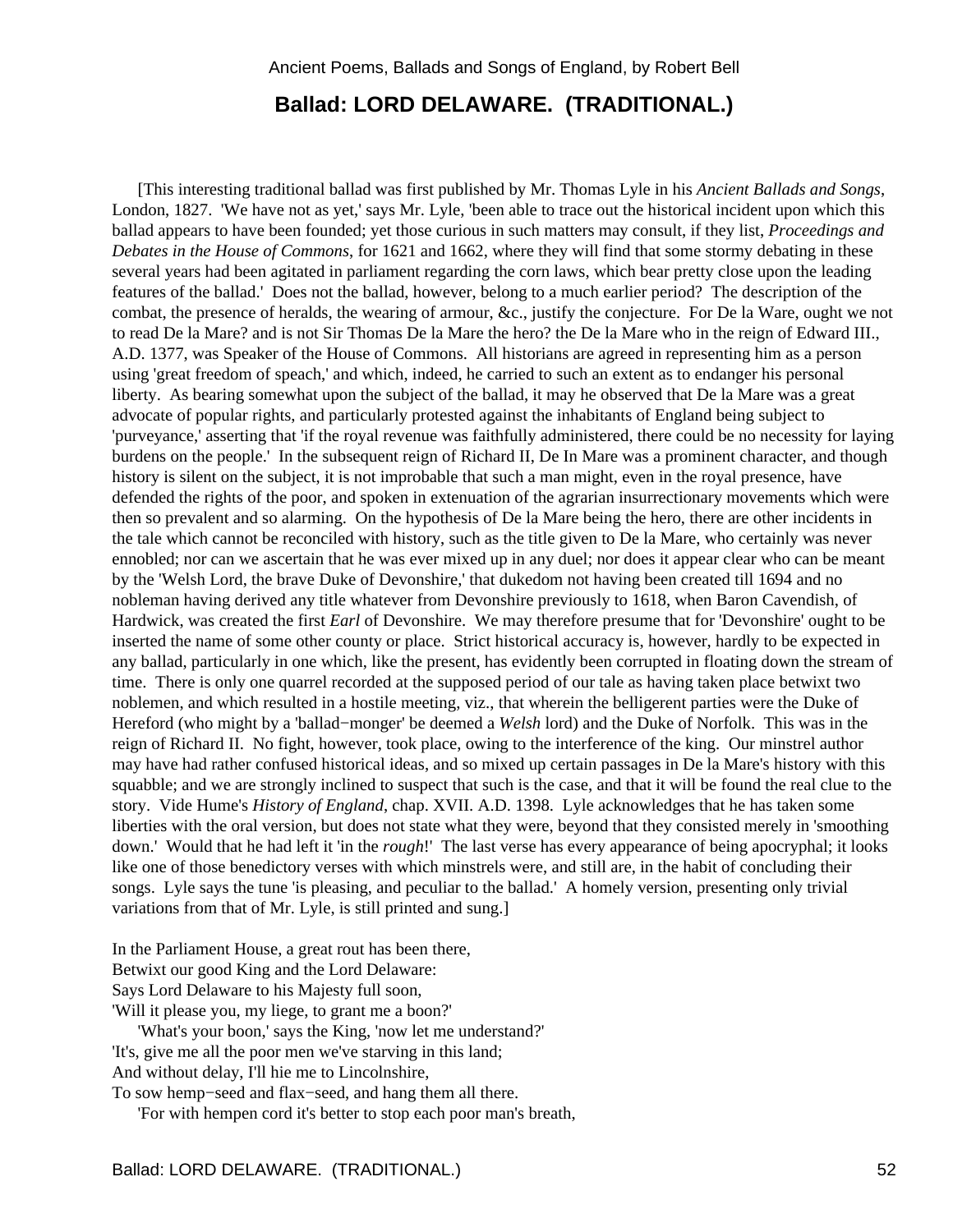Than with famine you should see your subjects starve to death.' Up starts a Dutch Lord, who to Delaware did say, 'Thou deserves to be stabbed!' then he turned himself away;

 'Thou deserves to be stabbed, and the dogs have thine ears, For insulting our King in this Parliament of peers.' Up sprang a Welsh Lord, the brave Duke of Devonshire, 'In young Delaware's defence, I'll fight this Dutch Lord, my sire;

 'For he is in the right, and I'll make it so appear: Him I dare to single combat, for insulting Delaware.' A stage was soon erected, and to combat they went, For to kill, or to be killed, it was either's full intent.

 But the very first flourish, when the heralds gave command, The sword of brave Devonshire bent backward on his hand; In suspense he paused awhile, scanned his foe before he strake, Then against the King's armour, his bent sword he brake.

 Then he sprang from the stage, to a soldier in the ring, Saying, 'Lend your sword, that to an end this tragedy we bring: Though he's fighting me in armour, while I am fighting bare, Even more than this I'd venture for young Lord Delaware.'

 Leaping back on the stage, sword to buckler now resounds, Till he left the Dutch Lord a bleeding in his wounds: This seeing, cries the King to his guards without delay, 'Call Devonshire down,—take the dead man away!'

 'No,' says brave Devonshire, 'I've fought him as a man, Since he's dead, I will keep the trophies I have won; For he fought me in your armour, while I fought him bare, And the same you must win back, my liege, if ever you them wear.'

 God bless the Church of England, may it prosper on each hand, And also every poor man now starving in this land; And while I pray success may crown our King upon his throne, I'll wish that every poor man may long enjoy his own.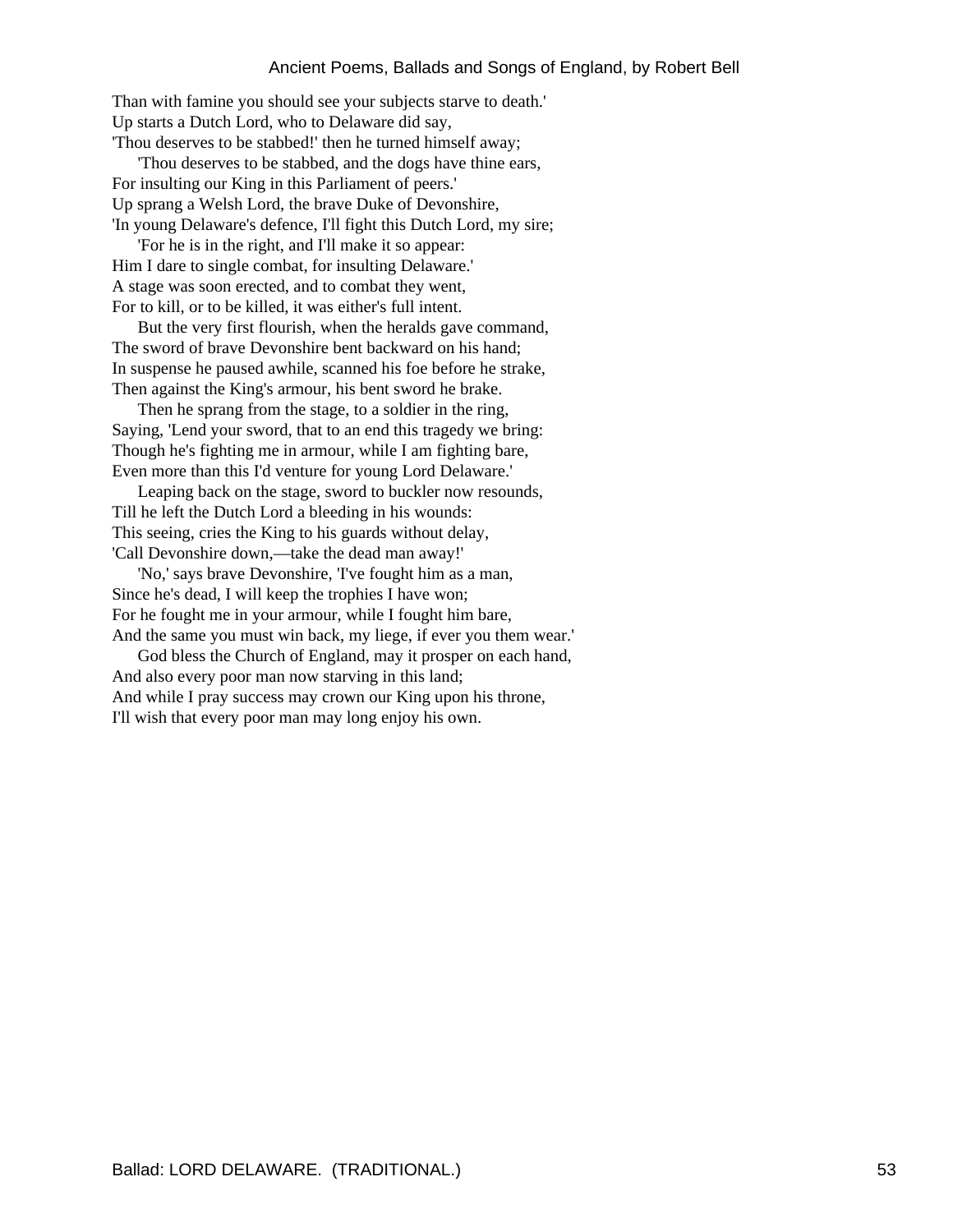### **Ballad: LORD BATEMAN.**

 [This is a ludicrously corrupt abridgment of the ballad of *Lord Beichan*, a copy of which will be found inserted amongst the *Early Ballads*, An. Ed. p. 144. The following grotesque version was published several years ago by Tilt, London, and also, according to the title−page, by Mustapha Syried, Constantinople! under the title of *The loving Ballad of Lord Bateman*. It is, however, the only ancient form in which the ballad has existed in print, and is one of the publications mentioned in Thackeray's Catalogue, see *ante*, p. 20. The air printed in Tilt's edition is the one to which the ballad is sung in the South of England, but it is totally different to the Northern tune, which has never been published.]

Lord Bateman he was a noble lord, A noble lord of high degree; He shipped himself on board a ship, Some foreign country he would go see.

 He sailèd east, and he sailèd west, Until he came to proud Turkèy; Where he was taken, and put to prison, Until his life was almost weary.

 And in this prison there grew a tree, It grew so stout, and grew so strong; Where he was chainèd by the middle, Until his life was almost gone.

 This Turk he had one only daughter, The fairest creature my eyes did see; She stole the keys of her father's prison, And swore Lord Bateman she would set free.

 'Have you got houses? have you got lands? Or does Northumberland belong to thee? What would you give to the fair young lady That out of prison would set you free?'

 'I have got houses, I have got lands, And half Northumberland belongs to me I'll give it all to the fair young lady That out of prison would set me free.'

 O! then she took him to her father's hall, And gave to him the best of wine; And every health she drank unto him, 'I wish, Lord Bateman, that you were mine!

 'Now in seven years I'll make a vow, And seven years I'll keep it strong, If you'll wed with no other woman, I will wed with no other man.'

 O! then she took him to her father's harbour, And gave to him a ship of fame; 'Farewell, farewell to you, Lord Bateman, I'm afraid I ne'er shall see you again.'

 Now seven long years are gone and past, And fourteen days, well known to thee;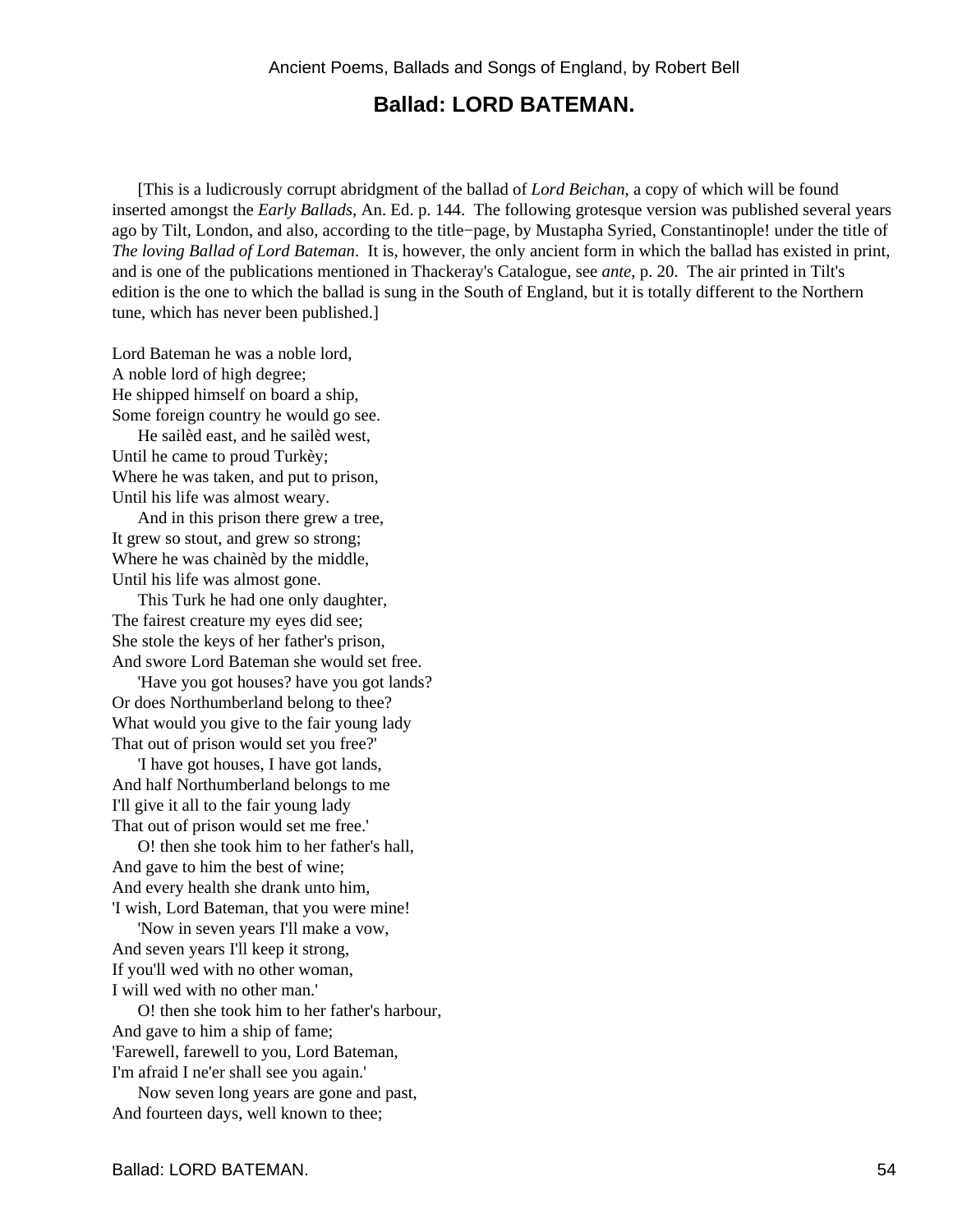She packed up all her gay clothing, And swore Lord Bateman she would go see. But when she came to Lord Bateman's castle, So boldly she rang the bell; 'Who's there? who's there?' cried the proud portèr, 'Who's there? unto me come tell.' 'O! is this Lord Bateman's castle? Or is his Lordship here within?' 'O, yes! O, yes!' cried the young portèr, 'He's just now taken his new bride in.' 'O! tell him to send me a slice of bread, And a bottle of the best wine; And not forgetting the fair young lady Who did release him when close confine.' Away, away went this proud young porter, Away, away, and away went he, Until he came to Lord Bateman's chamber, Down on his bended knees fell he. 'What news, what news, my proud young porter?

What news hast thou brought unto me?' 'There is the fairest of all young creatures That ever my two eyes did see!

 'She has got rings on every finger, And round one of them she has got three, And as much gay clothing round her middle As would buy all Northumberlea.

 'She bids you send her a slice of bread, And a bottle of the best wine; And not forgetting the fair young lady Who did release you when close confine.'

 Lord Bateman he then in a passion flew, And broke his sword in splinters three; Saying, 'I will give all my father's riches If Sophia has crossed the sea.'

 Then up spoke the young bride's mother, Who never was heard to speak so free, 'You'll not forget my only daughter, If Sophia has crossed the sea.'

 'I own I made a bride of your daughter, She's neither the better nor worse for me; She came to me with her horse and saddle, She may go back in her coach and three.'

 Lord Bateman prepared another marriage, And sang, with heart so full of glee, I'll range no more in foreign countries, Now since Sophia has crossed the sea.'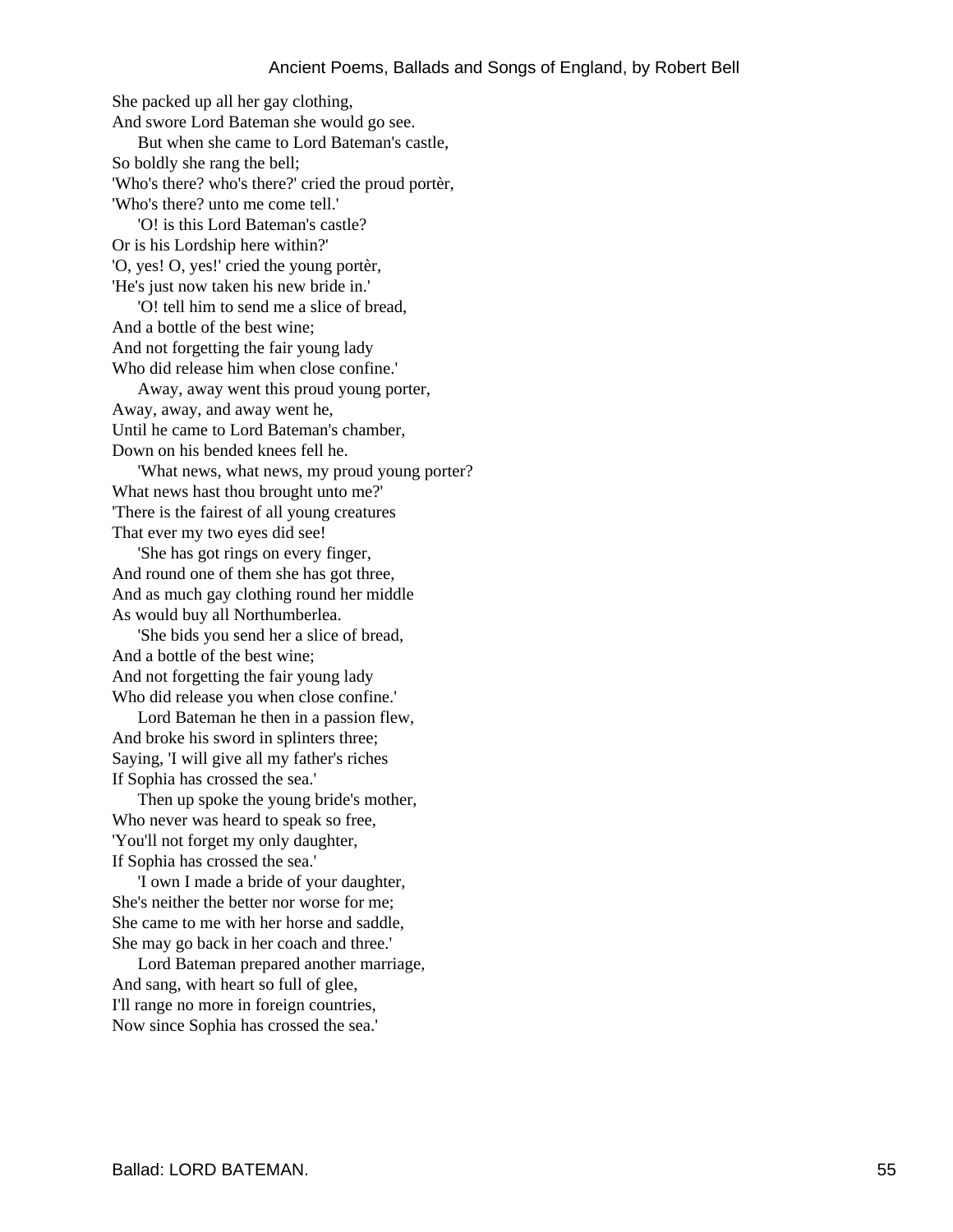#### Ancient Poems, Ballads and Songs of England, by Robert Bell

# **Ballad: THE GOLDEN GLOVE; OR, THE SQUIRE OF TAMWORTH.**

 [This is a very popular ballad, and sung in every part of England. It is traditionally reported to be founded on an incident which occurred in the reign of Elizabeth. It has been published in the broadside form from the commencement of the eighteenth century, but is no doubt much older. It does not appear to have been previously inserted in any collection.]

A wealthy young squire of Tamworth, we hear, He courted a nobleman's daughter so fair; And for to marry her it was his intent, All friends and relations gave their consent.

 The time was appointed for the wedding−day, A young farmer chosen to give her away; As soon as the farmer the young lady did spy, He inflamèd her heart; 'O, my heart!' she did cry.

 She turned from the squire, but nothing she said, Instead of being married she took to her bed; The thought of the farmer soon run in her mind, A way for to have him she quickly did find.

 Coat, waistcoat, and breeches she then did put on, And a hunting she went with her dog and her gun; She hunted all round where the farmer did dwell, Because in her heart she did love him full well:

 She oftentimes fired, but nothing she killed, At length the young farmer came into the field; And to discourse with him it was her intent, With her dog and her gun to meet him she went.

 'I thought you had been at the wedding,' she cried, 'To wait on the squire, and give him his bride.' 'No, sir,' said the farmer, 'if the truth I may tell, I'll not give her away, for I love her too well'

 'Suppose that the lady should grant you her love, You know that the squire your rival will prove.' 'Why, then,' says the farmer, 'I'll take sword in hand, By honour I'll gain her when she shall command.'

 It pleasèd the lady to find him so bold; She gave him a glove that was flowered with gold, And told him she found it when coming along, As she was a hunting with her dog and gun.

 The lady went home with a heart full of love, And gave out a notice that she'd lost a glove; And said, 'Who has found it, and brings it to me, Whoever he is, he my husband shall be.'

 The farmer was pleased when he heard of the news, With heart full of joy to the lady he goes: 'Dear, honoured lady, I've picked up your glove, And hope you'll be pleased to grant me your love.'

'It's already granted, I will be your bride;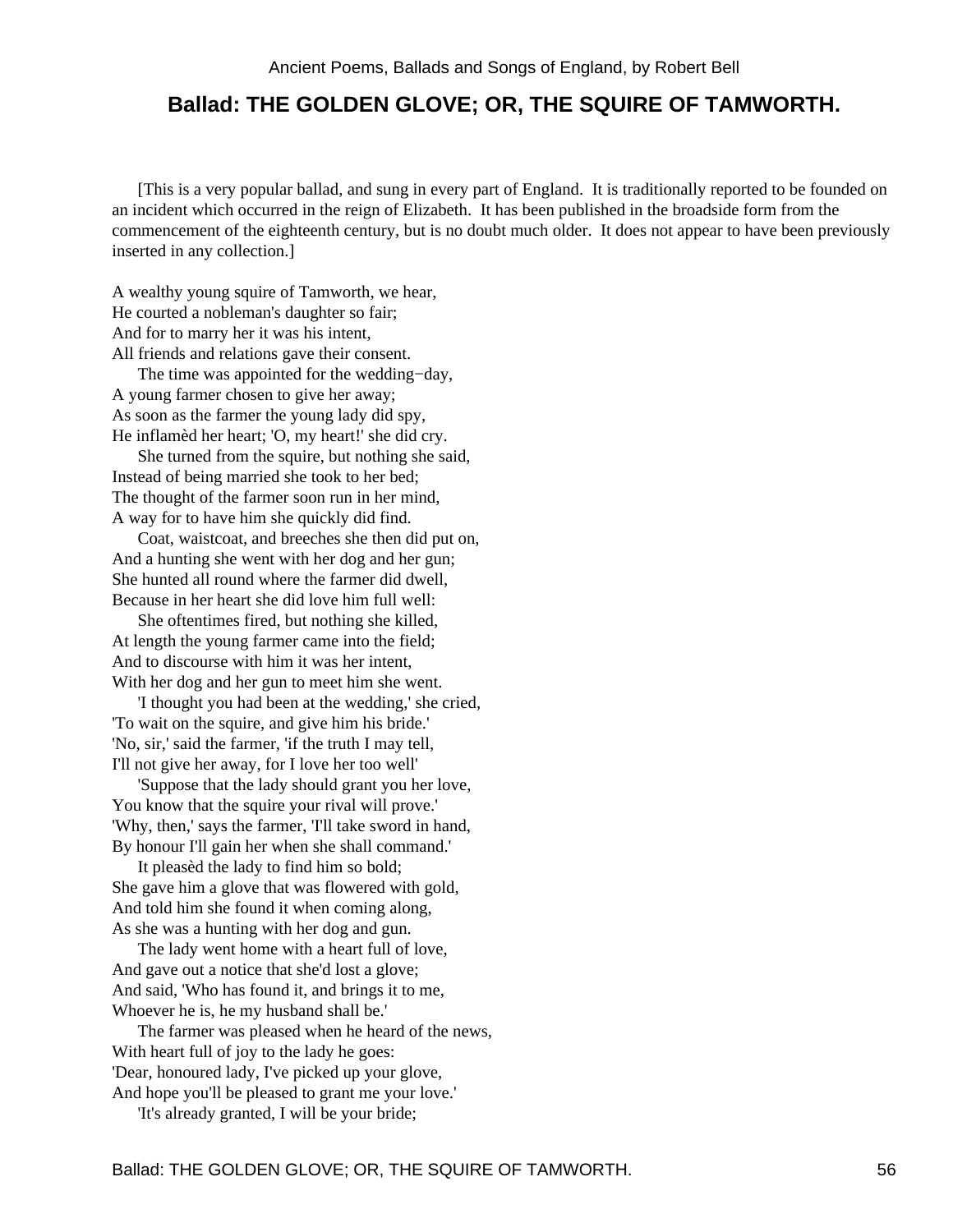I love the sweet breath of a farmer,' she cried. 'I'll be mistress of my dairy, and milking my cow, While my jolly brisk farmer is whistling at plough.'

 And when she was married she told of her fun, How she went a hunting with her dog and gun: 'And now I've got him so fast in my snare, I'll enjoy him for ever, I vow and declare!'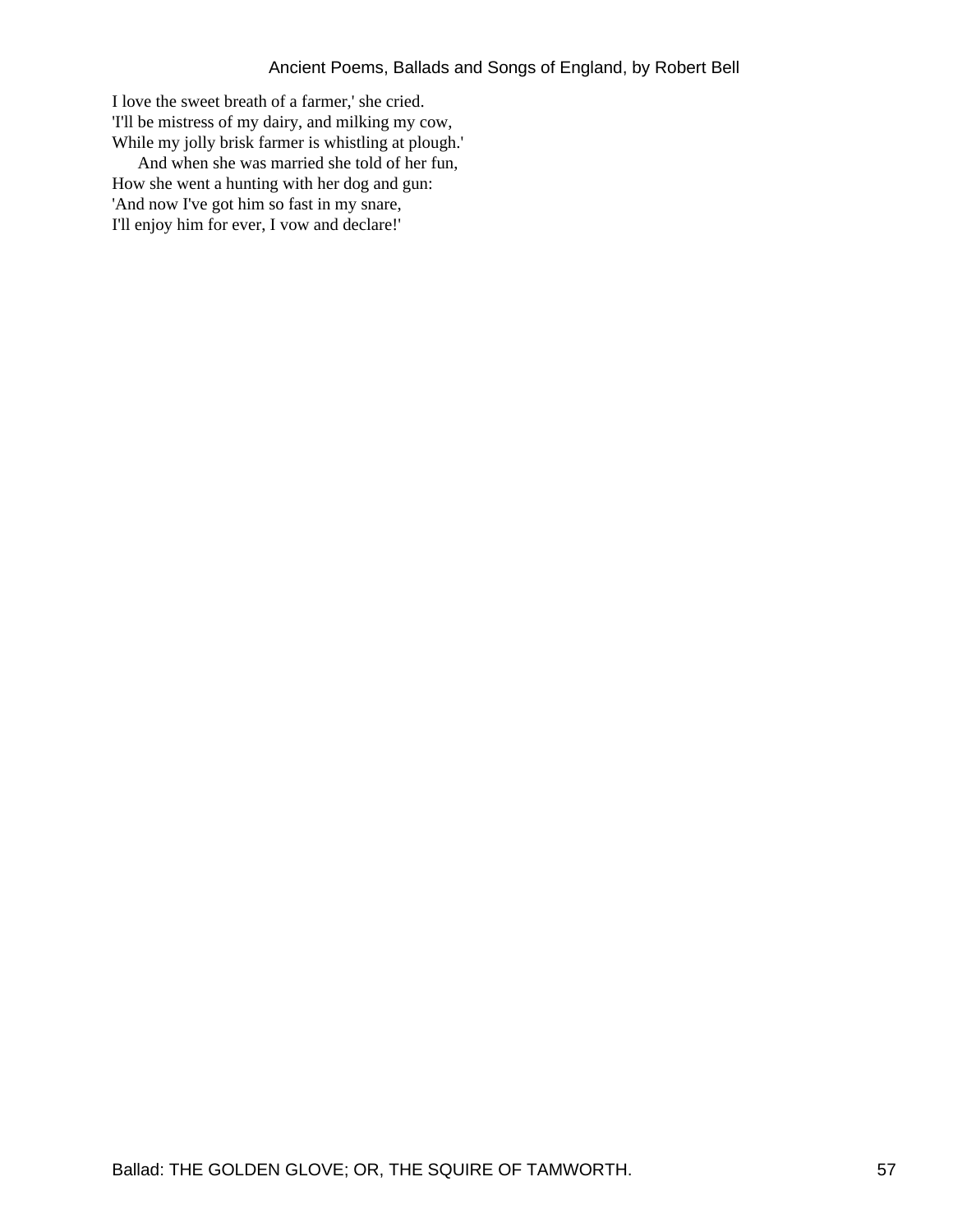# **Ballad: KING JAMES I. AND THE TINKLER. [{5}](#page-212-3) (TRADITIONAL.)**

 [This ballad of *King James I. and the Tinkler* was probably written either in, or shortly after, the reign of the monarch who is the hero. The incident recorded is said to be a fact, though the locality is doubtful. By some the scene is laid at Norwood, in Surrey; by others in some part of the English border. The ballad is alluded to by Percy, but is not inserted either in the *Reliques*, or in any other popular collection. It is to be found only in a few broadsides and chap−books of modern date. The present version is a traditional one, taken down, as here given, from the recital of the late Francis King[. {6}](#page-212-4) It is much superior to the common broadside edition with which it has been collated, and from which the thirteenth and fifteenth verses were obtained. The ballad is very popular on the Border, and in the dales of Cumberland, Westmoreland, and Craven. The late Robert Anderson, the Cumbrian bard, represents Deavie, in his song of the *Clay Daubin* , as singing *The King and the Tinkler*.]

And now, to be brief, let's pass over the rest, Who seldom or never were given to jest, And come to King Jamie, the first of our throne, A pleasanter monarch sure never was known.

 As he was a hunting the swift fallow−deer, He dropped all his nobles; and when he got clear, In hope of some pastime away he did ride, Till he came to an alehouse, hard by a wood−side.

 And there with a tinkler he happened to meet, And him in kind sort he so freely did greet: 'Pray thee, good fellow, what hast in thy jug, Which under thy arm thou dost lovingly hug?'

 'By the mass!' quoth the tinkler, 'it's nappy brown ale, And for to drink to thee, friend, I will not fail; For although thy jacket looks gallant and fine, I think that my twopence as good is as thine.'

 'By my soul! honest fellow, the truth thou hast spoke,' And straight he sat down with the tinkler to joke; They drank to the King, and they pledged to each other; Who'd seen 'em had thought they were brother and brother.

 As they were a−drinking the King pleased to say, 'What news, honest fellow? come tell me, I pray?' 'There's nothing of news, beyond that I hear The King's on the border a−chasing the deer.

 'And truly I wish I so happy may be Whilst he is a hunting the King I might see; For although I've travelled the land many ways I never have yet seen a King in my days.'

 The King, with a hearty brisk laughter, replied, 'I tell thee, good fellow, if thou canst but ride, Thou shalt get up behind me, and I will thee bring To the presence of Jamie, thy sovereign King.'

 'But he'll be surrounded with nobles so gay, And how shall we tell him from them, sir, I pray?' 'Thou'lt easily ken him when once thou art there; The King will be covered, his nobles all bare.'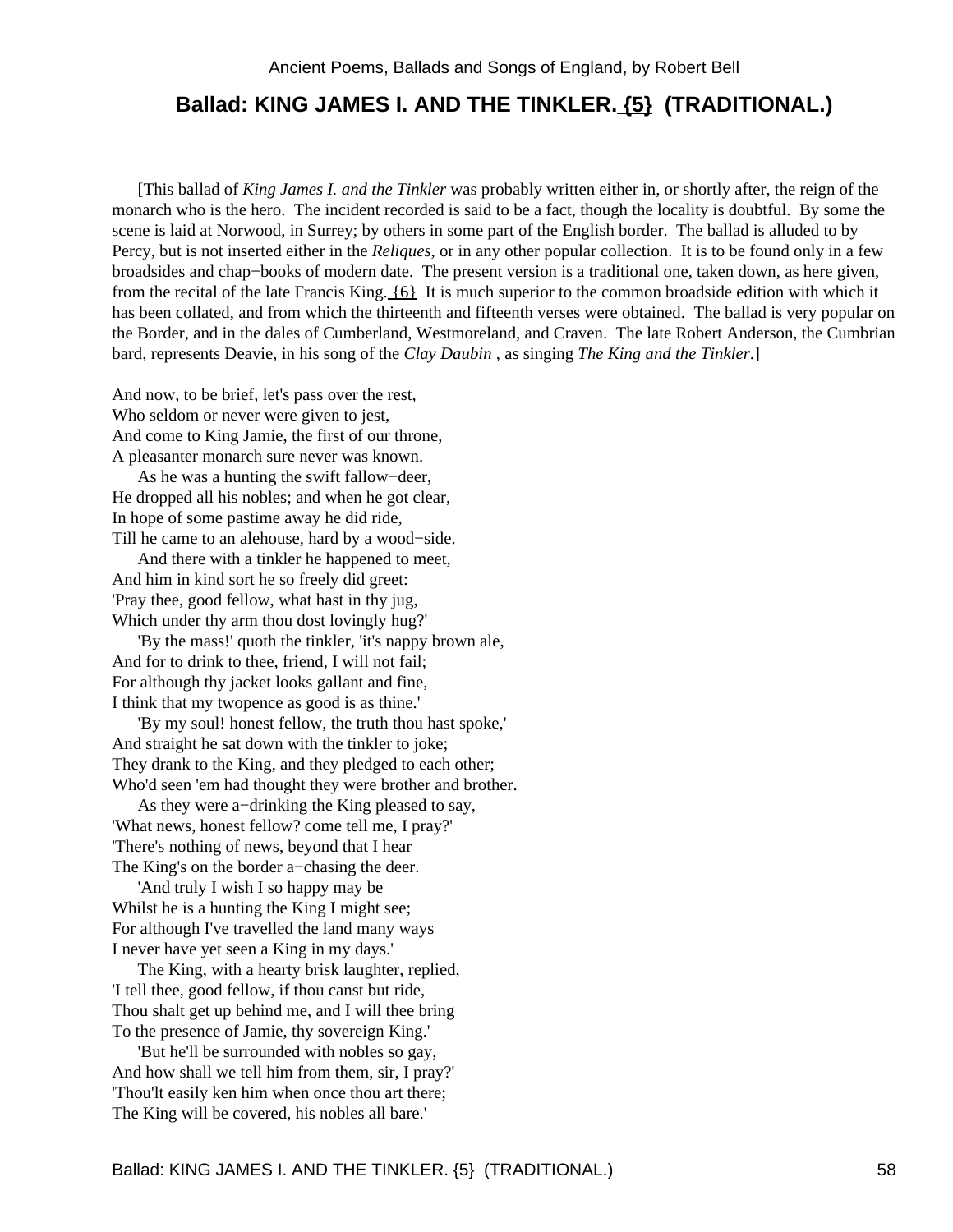He got up behind him and likewise his sack, His budget of leather, and tools at his back; They rode till they came to the merry greenwood, His nobles came round him, bareheaded they stood.

 The tinkler then seeing so many appear, He slily did whisper the King in his ear: Saying, 'They're all clothed so gloriously gay, But which amongst them is the King, sir, I pray?'

 The King did with hearty good laughter, reply, 'By my soul! my good fellow, it's thou or it's I! The rest are bareheaded, uncovered all round.' – With his bag and his budget he fell to the ground,

 Like one that was frightened quite out of his wits, Then on his knees he instantly gets, Beseeching for mercy; the King to him said, 'Thou art a good fellow, so be not afraid.

 'Come, tell thy name?' 'I am John of the Dale, A mender of kettles, a lover of ale.' 'Rise up, Sir John, I will honour thee here, − I make thee a knight of three thousand a year!'

 This was a good thing for the tinkler indeed; Then unto the court he was sent for with speed, Where great store of pleasure and pastime was seen, In the royal presence of King and of Queen.

 Sir John of the Dale he has land, he has fee, At the court of the king who so happy as he? Yet still in his hall hangs the tinkler's old sack, And the budget of tools which he bore at his back.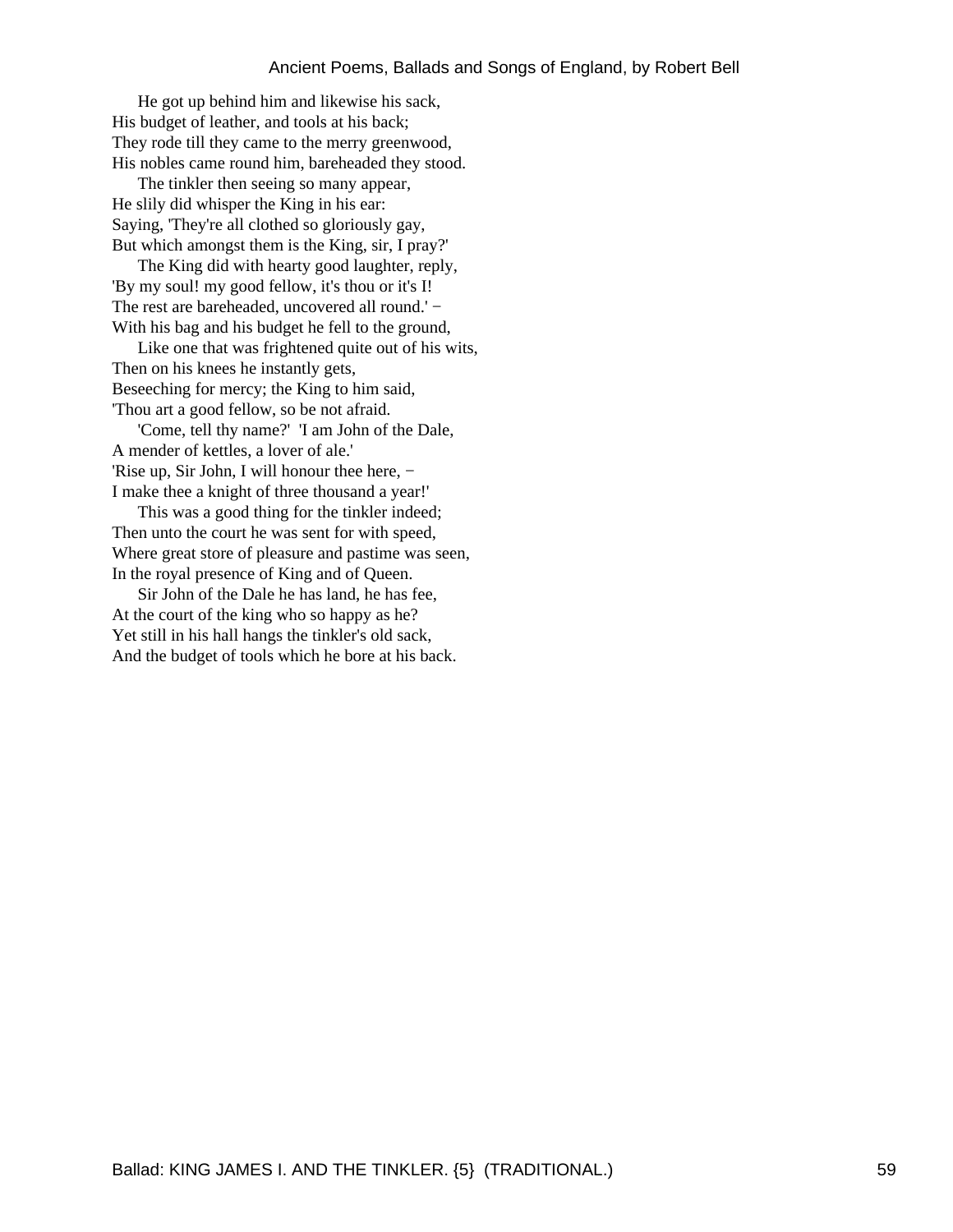## **Ballad: THE KEACH I' THE CREEL.**

 [This old and very humorous ballad has long been a favourite on both sides of the Border, but had never appeared in print till about 1845, when a Northumbrian gentleman printed a few copies for private circulation, from one of which the following is taken. In the present impression some trifling typographical mistakes are corrected, and the phraseology has been rendered uniform throughout. *Keach i' the Creel* means the catch in the basket.]

A fair young May went up the street, Some white fish for to buy; And a bonny clerk's fa'n i' luve wi' her, And he's followed her by and by, by, And he's followed her by and by. 'O! where live ye my bonny lass, I pray thee tell to me; For gin the nicht were ever sae mirk, I wad come and visit thee, thee; I wad come and visit thee.' 'O! my father he aye locks the door, My mither keeps the key; And gin ye were ever sic a wily wicht, Ye canna win in to me, me; Ye canna win in to me.' But the clerk he had ae true brother, And a wily wicht was he; And he has made a lang ladder, Was thirty steps and three, three; Was thirty steps and three. He has made a cleek but and a creel − A creel but and a pin; And he's away to the chimley−top, And he's letten the bonny clerk in, in; And he's letten the bonny clerk in. The auld wife, being not asleep, Tho' late, late was the hour; I'll lay my life,' quo' the silly auld wife, 'There's a man i' our dochter's bower, bower; There's a man i' our dochter's bower.' The auld man he gat owre the bed, To see if the thing was true; But she's ta'en the bonny clerk in her arms, And covered him owre wi' blue, blue; And covered him owre wi' blue. 'O! where are ye gaun now, father?' she says, 'And where are ye gaun sae late? Ye've disturbed me in my evening prayers, And O! but they were sweit, sweit;

And O! but they were sweit.'

Ballad: THE KEACH I' THE CREEL. 60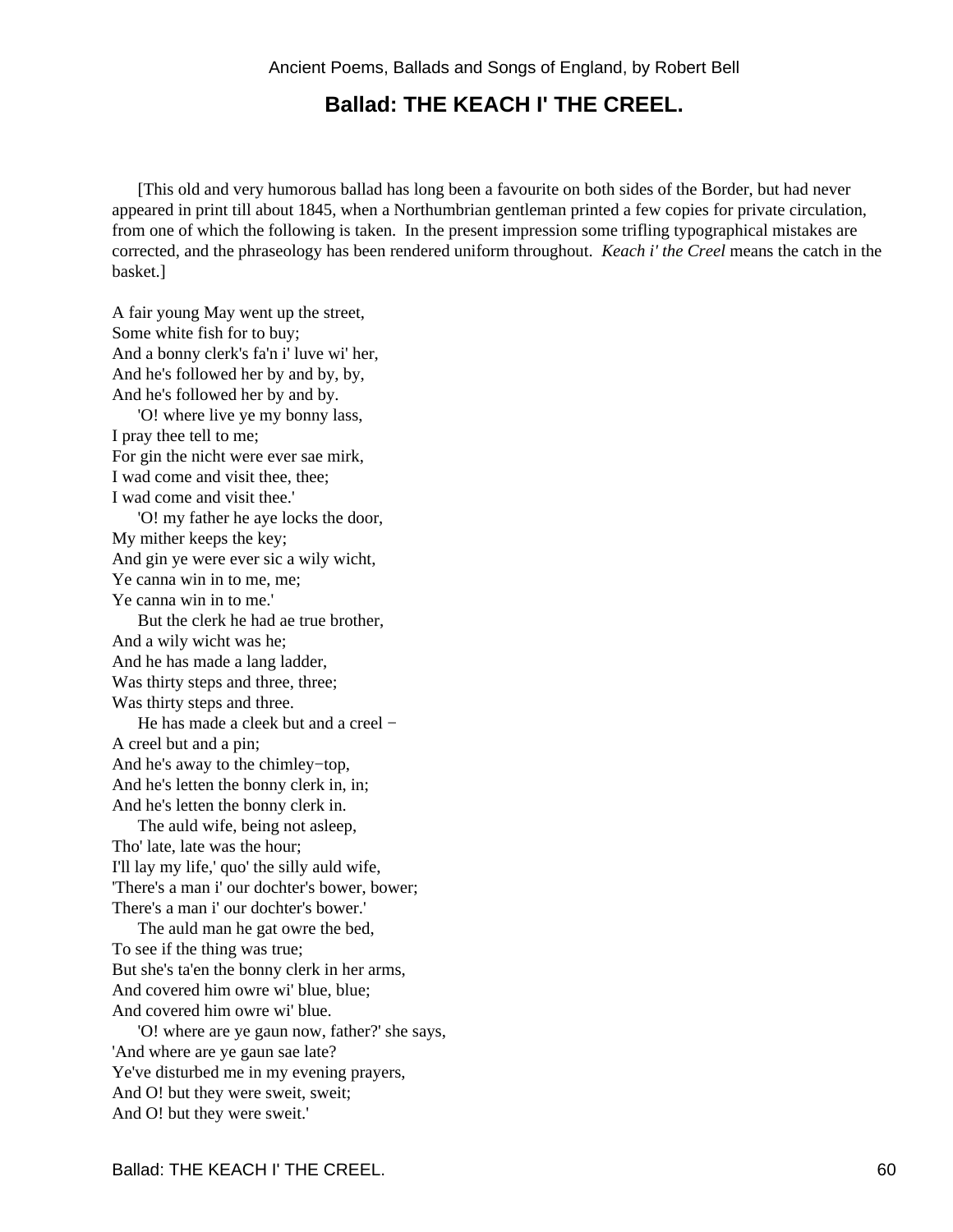'O! ill betide ye, silly auld wife, And an ill death may ye dee; She has the muckle buik in her arms, And she's prayin' for you and me, me; And she's prayin' for you and me.'

 The auld wife being not asleep, Then something mair was said; 'I'll lay my life,' quo' the silly auld wife, 'There's a man by our dochter's bed, bed; There's a man by our dochter's bed.'

 The auld wife she gat owre the bed, To see if the thing was true; But what the wrack took the auld wife's fit? For into the creel she flew, flew; For into the creel she flew.

 The man that was at the chimley−top, Finding the creel was fu', He wrappit the rape round his left shouther, And fast to him he drew, drew: And fast to him he drew.

 'O, help! O, help! O, hinny, noo, help! O, help! O, hinny, do! For *him* that ye aye wished me at, He's carryin' me off just noo, noo; He's carryin' me off just noo.'

 'O! if the foul thief's gotten ye, I wish he may keep his haud; For a' the lee lang winter nicht, Ye'll never lie in your bed, bed; Ye'll never lie in your bed.'

 He's towed her up, he's towed her down, He's towed her through an' through; 'O, Gude! assist,' quo' the silly auld wife, 'For I'm just departin' noo, noo; For I'm just departin' noo.'

 He's towed her up, he's towed her down, He's gien her a richt down fa', Till every rib i' the auld wife's side, Played nick nack on the wa', wa'; Played nick nack on the wa'.

 O! the blue, the bonny, bonny blue, And I wish the blue may do weel; And every auld wife that's sae jealous o' her dochter, May she get a good keach i' the creel, creel; May she get a good keach i' the creel!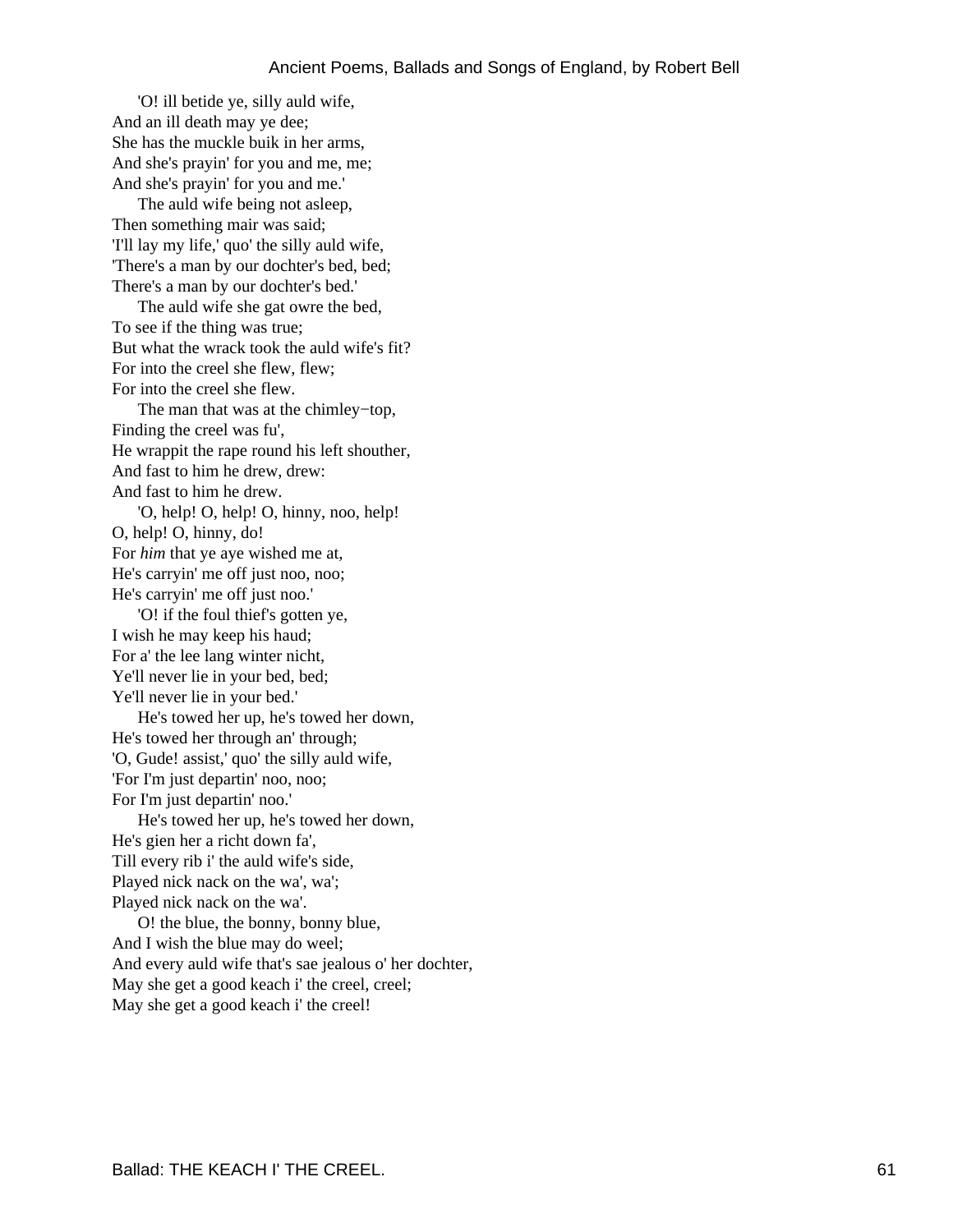#### Ancient Poems, Ballads and Songs of England, by Robert Bell

# **Ballad: THE MERRY BROOMFIELD; OR, THE WEST COUNTRY WAGER.**

 [This old West−country ballad was one of the broadsides printed at the Aldermary press. We have not met with any older impression, though we have been assured that there are black−letter copies. In Scott's *Minstrelsy of the Scottish Border* is a ballad called the *Broomfield Hill*; it is a mere fragment, but is evidently taken from the present ballad, and can be considered only as one of the many modern antiques to be found in that work.]

A noble young squire that lived in the West, He courted a young lady gay; And as he was merry he put forth a jest, A wager with her he would lay.

 'A wager with me,' the young lady replied, 'I pray about what must it be? If I like the humour you shan't be denied, I love to be merry and free.'

 Quoth he, 'I will lay you a hundred pounds, A hundred pounds, aye, and ten, That a maid if you go to the merry Broomfield, That a maid you return not again.'

 'I'll lay you that wager,' the lady she said, Then the money she flung down amain; 'To the merry Broomfield I'll go a pure maid, The same I'll return home again.'

 He covered her bet in the midst of the hall, With a hundred and ten jolly pounds; And then to his servant he straightway did call, For to bring forth his hawk and his hounds.

 A ready obedience the servant did yield, And all was made ready o'er night; Next morning he went to the merry Broomfield, To meet with his love and delight.

 Now when he came there, having waited a while, Among the green broom down he lies; The lady came to him, and could not but smile, For sleep then had closèd his eyes.

 Upon his right hand a gold ring she secured, Drawn from her own fingers so fair; That when he awakèd he might be assured His lady and love had been there.

 She left him a posie of pleasant perfume, Then stepped from the place where he lay, Then hid herself close in the besom of broom, To hear what her true love did say.

 He wakened and found the gold ring on his hand, Then sorrow of heart he was in; 'My love has been here, I do well understand, And this wager I now shall not win.

'Oh! where was you, my goodly goshawk,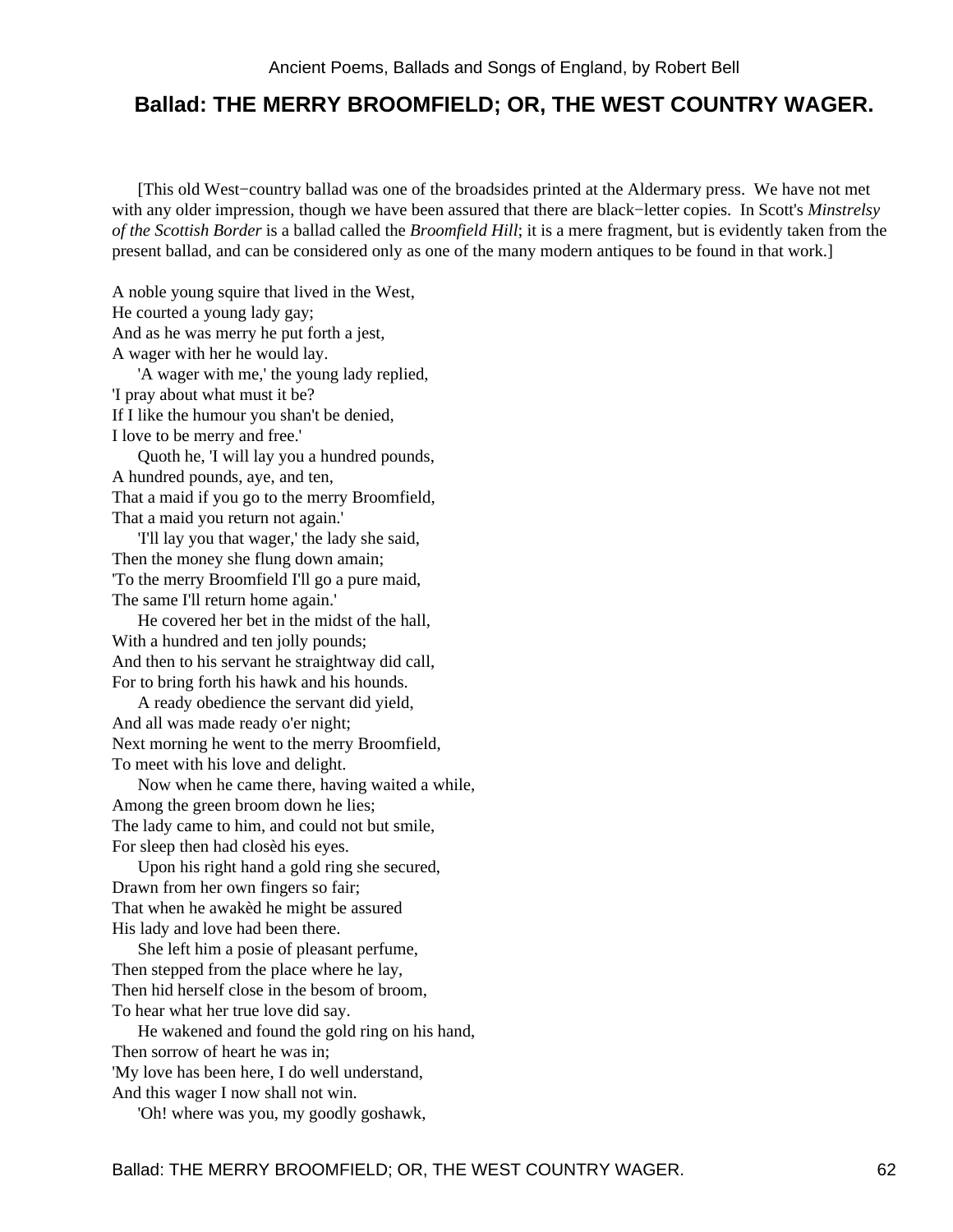The which I have purchased so dear, Why did you not waken me out of my sleep, When the lady, my love, was here?' 'O! with my bells did I ring, master, And eke with my feet did I run; And still did I cry, pray awake! master, She's here now, and soon will be gone.' 'O! where was you, my gallant greyhound, Whose collar is flourished with gold; Why hadst thou not wakened me out of my sleep, When thou didst my lady behold?' 'Dear master, I barked with my mouth when she came, And likewise my collar I shook; And told you that here was the beautiful dame, But no notice of me then you took.' 'O! where wast thou, my servingman, Whom I have clothèd so fine? If you had waked me when she was here, The wager then had been mine.' In the night you should have slept, master, And kept awake in the day; Had you not been sleeping when hither she came, Then a maid she had not gone away.' Then home he returned when the wager was lost, With sorrow of heart, I may say; The lady she laughed to find her love crost, – This was upon midsummer−day. 'O, squire! I laid in the bushes concealed, And heard you, when you did complain; And thus I have been to the merry Broomfield, And a maid returned back again.

 'Be cheerful! be cheerful! and do not repine, For now 'tis as clear as the sun, The money, the money, the money is mine, The wager I fairly have won.'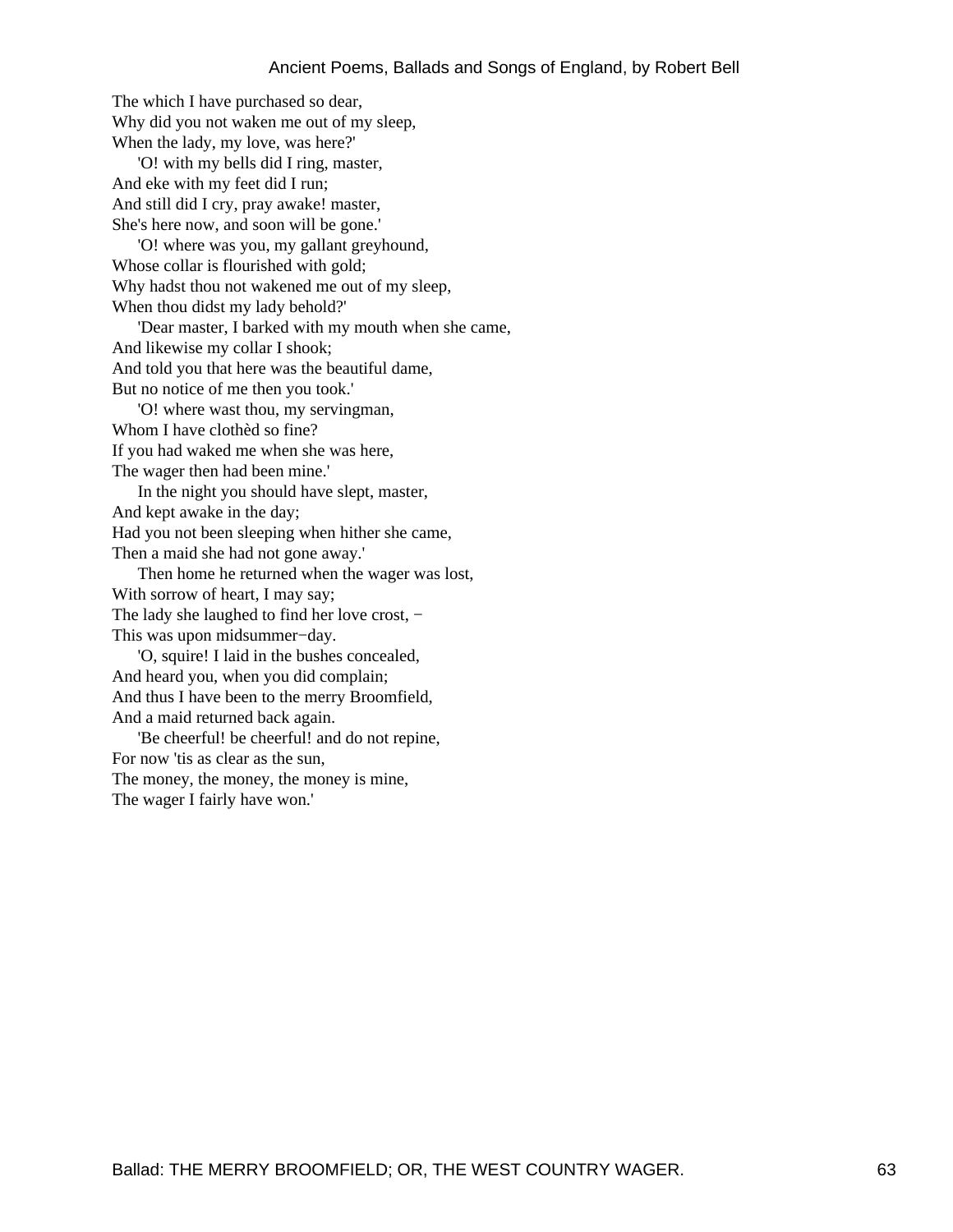### **Ballad: SIR JOHN BARLEYCORN.**

 [The West−country ballad of *Sir John Barleycorn* is very ancient, and being the only version that has ever been sung at English merry−makings and country feasts, can certainly set up a better claim to antiquity than any of the three ballads on the same subject to be found in Evans's *Old Ballads*; viz., *John Barleycorn*, *The Little Barleycorn*, and *Mas Mault*. Our west−country version bears the greatest resemblance to *The Little Barleycorn*, but it is very dissimilar to any of the three. Burns altered the old ditty, but on referring to his version it will be seen that his corrections and additions want the simplicity of the original, and certainly cannot be considered improvements. The common ballad does not appear to have been inserted in any of our popular collections. *Sir John Barleycorn* is very appropriately sung to the tune of *Stingo*. See *Popular Music*, p. 305.]

There came three men out of the West, Their victory to try; And they have taken a solemn oath, Poor Barleycorn should die.

 They took a plough and ploughed him in, And harrowed clods on his head; And then they took a solemn oath, Poor Barleycorn was dead.

 There he lay sleeping in the ground, Till rain from the sky did fall: Then Barleycorn sprung up his head, And so amazed them all.

 There he remained till Midsummer, And looked both pale and wan; Then Barleycorn he got a beard, And so became a man.

 Then they sent men with scythes so sharp, To cut him off at knee; And then poor little Barleycorn, They served him barbarously.

 Then they sent men with pitchforks strong To pierce him through the heart; And like a dreadful tragedy, They bound him to a cart.

 And then they brought him to a barn, A prisoner to endure; And so they fetched him out again, And laid him on the floor.

 Then they set men with holly clubs, To beat the flesh from his bones; But the miller he served him worse than that, For he ground him betwixt two stones.

 O! Barleycorn is the choicest grain That ever was sown on land; It will do more than any grain, By the turning of your hand. It will make a boy into a man,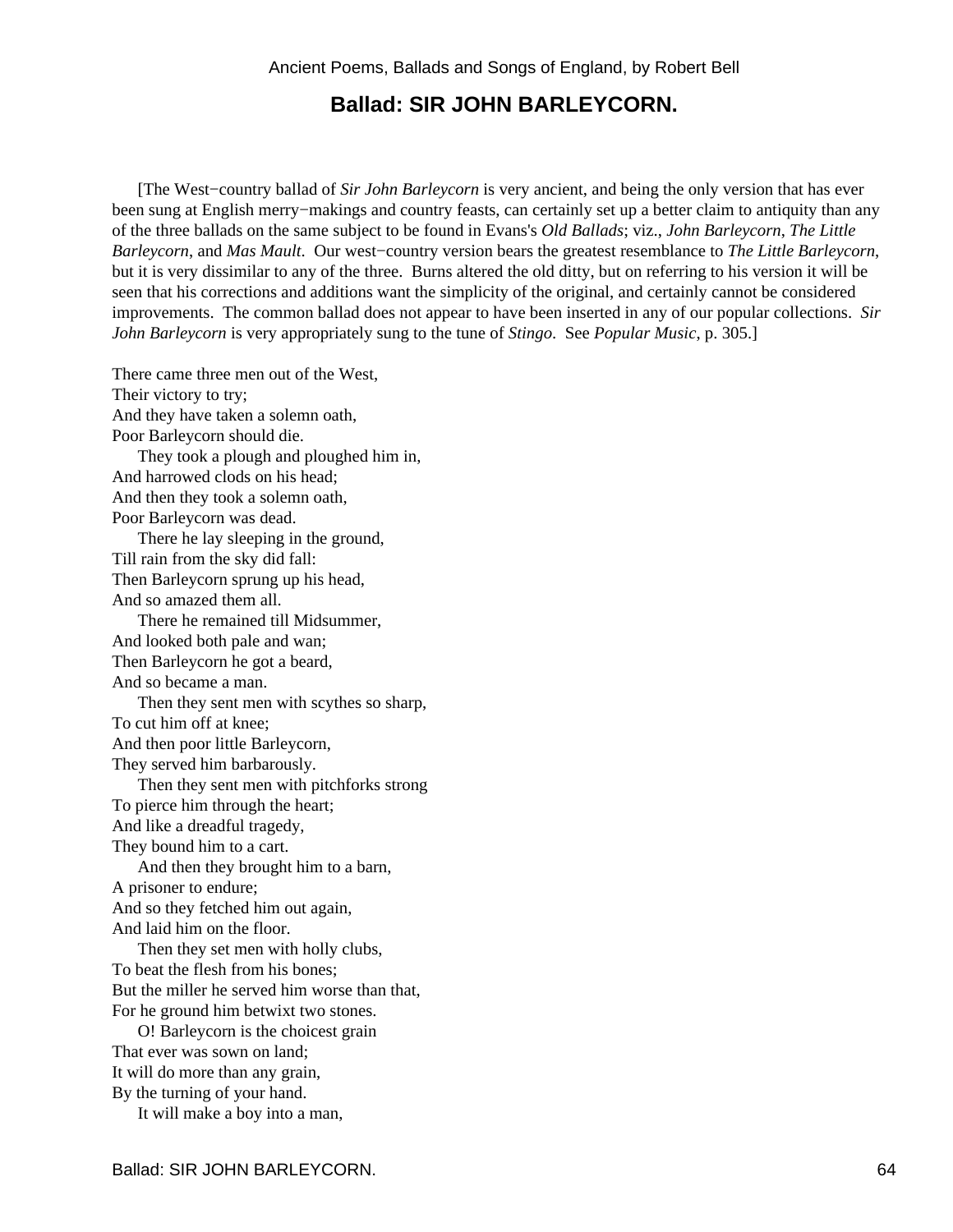And a man into an ass; It will change your gold into silver, And your silver into brass. It will make the huntsman hunt the fox, That never wound his horn; It will bring the tinker to the stocks, That people may him scorn. It will put sack into a glass, And claret in the can;

And it will cause a man to drink Till he neither can go nor stand.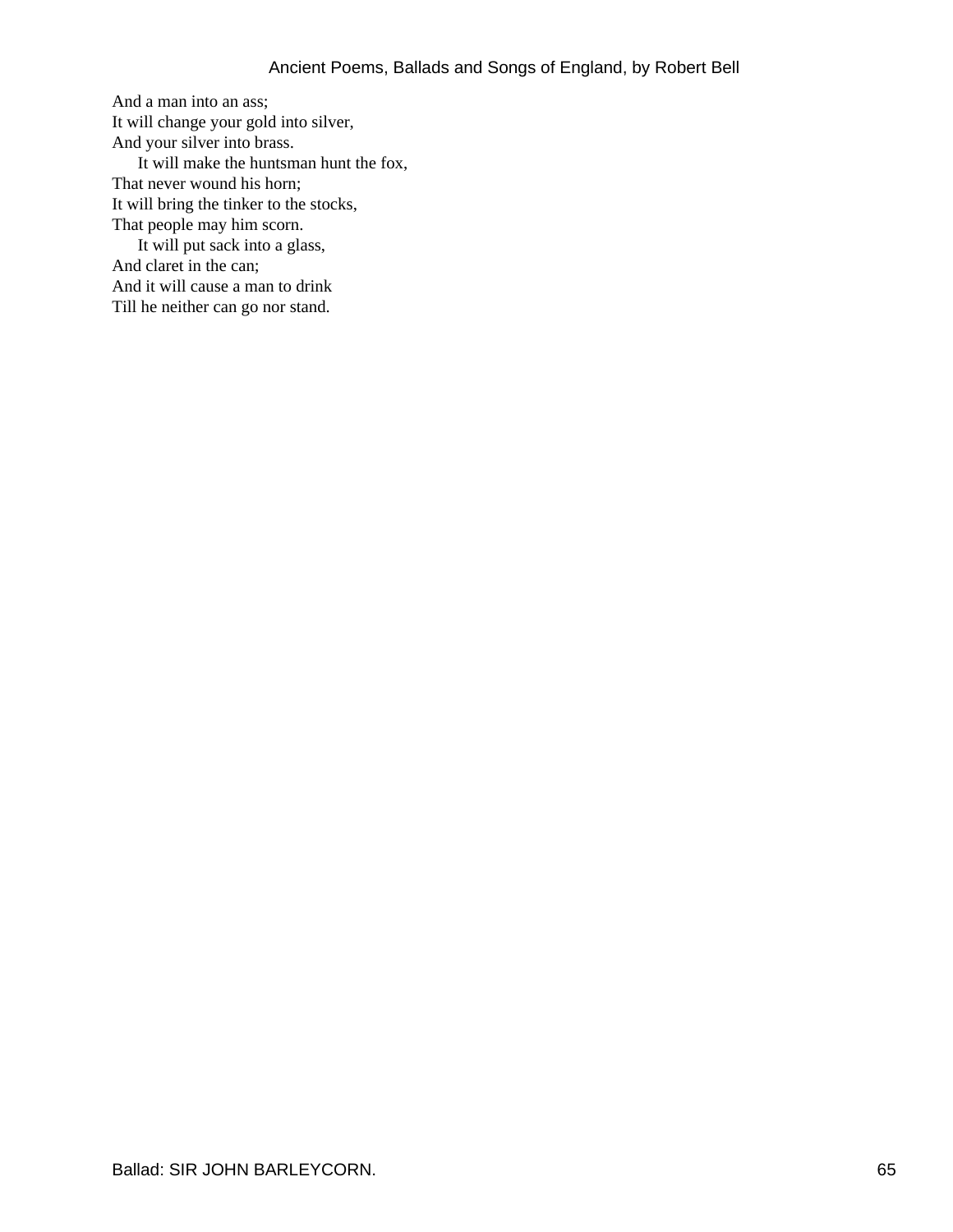### **Ballad: BLOW THE WINDS, I−HO!**

 [This Northumbrian ballad is of great antiquity, and bears considerable resemblance to *The Baffled Knight*; *or, Lady's Policy*, inserted in Percy's *Reliques*. It is not in any popular collection. In the broadside from which it is here printed, the title and chorus are given, *Blow the Winds, I−O*, a form common to many ballads and songs, but only to those of great antiquity. Chappell, in his *Popular Music*, has an example in a song as old as 1698:−

'Here's a health to jolly Bacchus,

I−ho! I−ho! I−ho!'

and in another well−known old catch the same form appears:−

'A pye sat on a pear−tree,

I−ho, I−ho, I−ho.'

 'Io!' or, as we find it given in these lyrics, 'I−ho!' was an ancient form of acclamation or triumph on joyful occasions and anniversaries. It is common, with slight variations, to different languages. In the Gothic, for example, Iola signifies to make merry. It has been supposed by some etymologists that the word 'yule' is a corruption of 'Io!']

There was a shepherd's son, He kept sheep on yonder hill; He laid his pipe and his crook aside, And there he slept his fill.

 And blow the winds, I−ho! Sing, blow the winds, I−ho! Clear away the morning dew, And blow the winds, I−ho!

He lookèd east, and he lookèd west,

He took another look,

And there he spied a lady gay, Was dipping in a brook.

She said, 'Sir, don't touch my mantle,

Come, let my clothes alone;

I will give you as much monèy

As you can carry home.'

 'I will not touch your mantle, I'll let your clothes alone; I'll take you out of the water clear,

My dear, to be my own.'

 He did not touch her mantle, He let her clothes alone; But he took her from the clear water, And all to be his own.

 He set her on a milk−white steed, Himself upon another; And there they rode along the road, Like sister, and like brother.

 And as they rode along the road, He spied some cocks of hay; 'Yonder,' he says, 'is a lovely place For men and maids to play!'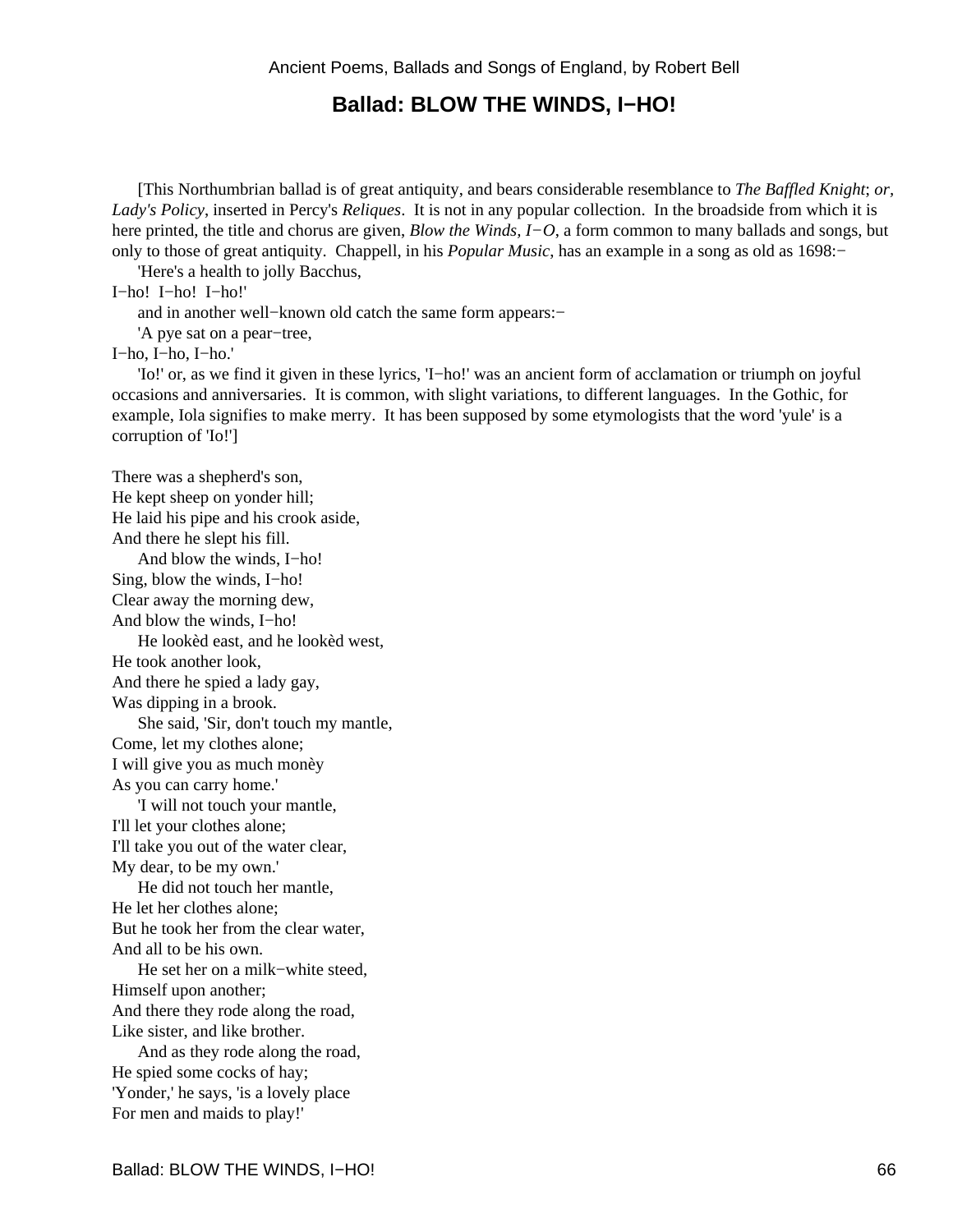And when they came to her father's gate, She pullèd at a ring; And ready was the proud portèr For to let the lady in. And when the gates were open, This lady jumpèd in; She says, 'You are a fool without, And I'm a maid within. 'Good morrow to you, modest boy, I thank you for your care; If you had been what you should have been, I would not have left you there. 'There is a horse in my father's stable, He stands beyond the thorn; He shakes his head above the trough, But dares not prie the corn. 'There is a bird in my father's flock, A double comb he wears; He flaps his wings, and crows full loud, But a capon's crest he bears. 'There is a flower in my father's garden, They call it marygold; The fool that will not when he may, He shall not when he wold.' Said the shepherd's son, as he doft his shoon, 'My feet they shall run bare, And if ever I meet another maid, I rede that maid beware.'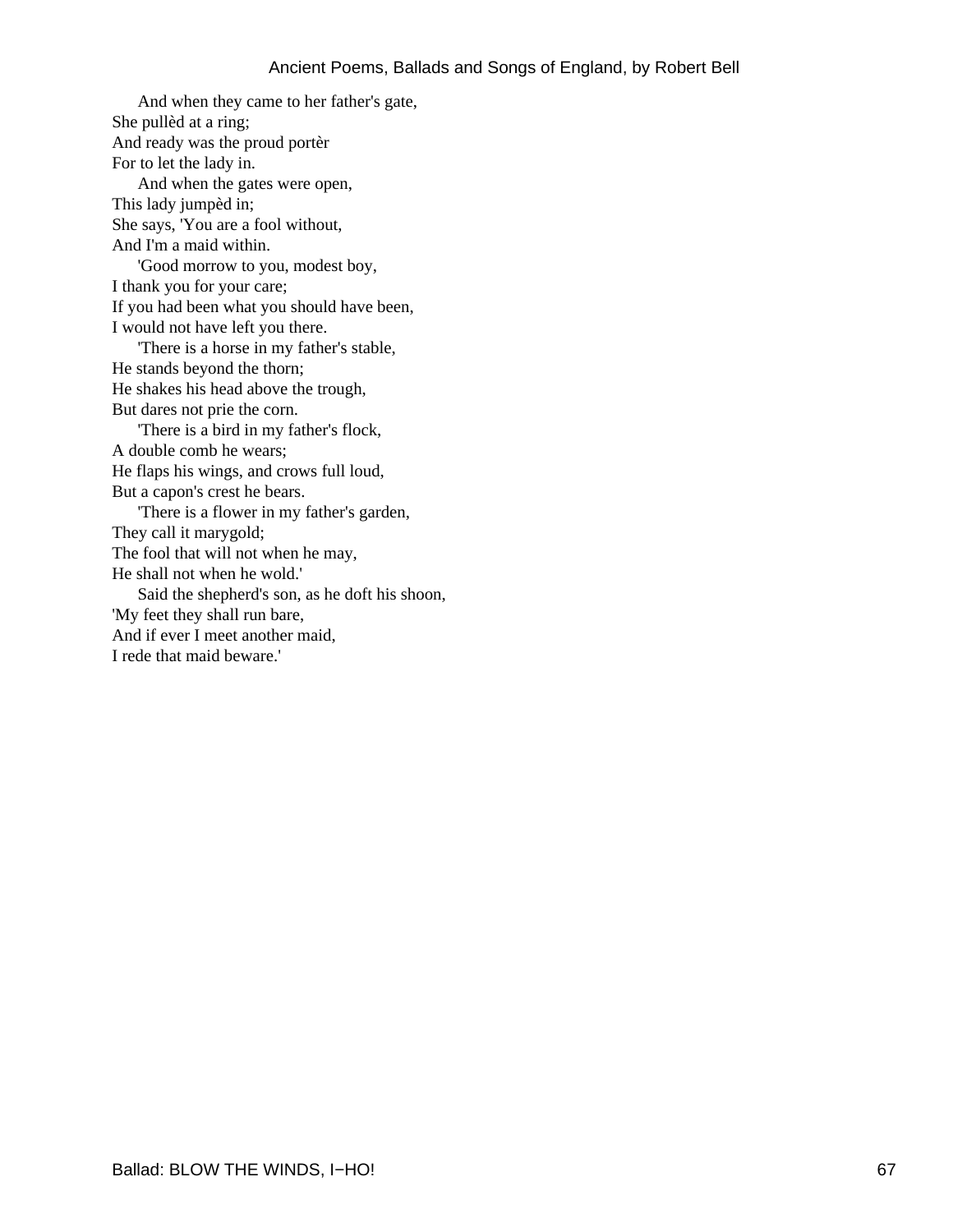#### Ancient Poems, Ballads and Songs of England, by Robert Bell

# **Ballad: THE BEAUTIFUL LADY OF KENT; OR, THE SEAMAN OF DOVER.**

 [We have met with two copies of this genuine English ballad; the older one is without printer's name, but from the appearance of the type and the paper, it must have been published about the middle of the last century. It is certainly not one of the original impressions, for the other copy, though of recent date, has evidently been taken from some still older and better edition. In the modern broadside the ballad is in four parts, whereas, in our older one, there is no such expressed division, but a word at the commencement of each part is printed in capital letters.]

#### PART I.

 A seaman of Dover, whose excellent parts, For wisdom and learning, had conquered the hearts Of many young damsels, of beauty so bright, Of him this new ditty in brief I shall write;

 And show of his turnings, and windings of fate, His passions and sorrows, so many and great: And how he was blessèd with true love at last, When all the rough storms of his troubles were past.

 Now, to be brief, I shall tell you the truth: A beautiful lady, whose name it was Ruth, A squire's young daughter, near Sandwich, in Kent, Proves all his heart's treasure, his joy and content.

 Unknown to their parents in private they meet, Where many love lessons they'd often repeat, With kisses, and many embraces likewise, She granted him love, and thus gainèd the prize.

 She said, 'I consent to be thy sweet bride, Whatever becomes of my fortune,' she cried. 'The frowns of my father I never will fear, But freely will go through the world with my dear.'

 A jewel he gave her, in token of love, And vowed, by the sacred powers above, To wed the next morning; but they were betrayed, And all by the means of a treacherous maid.

 She told her parents that they were agreed: With that they fell into a passion with speed, And said, ere a seaman their daughter should have, They rather would follow her corpse to the grave.

 The lady was straight to her chamber confined, Here long she continued in sorrow of mind, And so did her love, for the loss of his dear, − No sorrow was ever so sharp and severe.

 When long he had mourned for his love and delight, Close under the window he came in the night, And sung forth this ditty:– 'My dearest, farewell! Behold, in this nation no longer I dwell.

 'I am going from hence to the kingdom of Spain, Because I am willing that you should obtain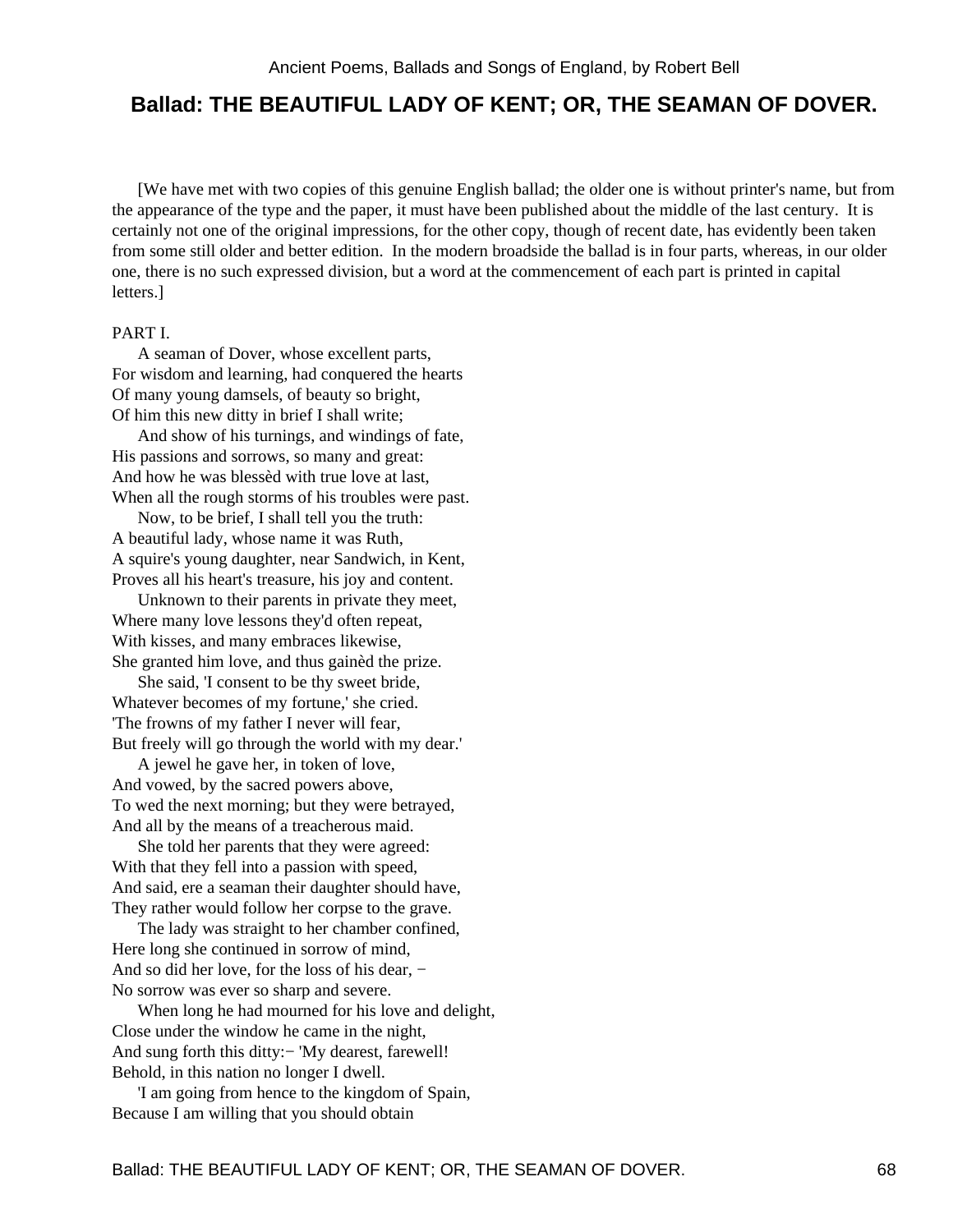Your freedom once more; for my heart it will break If longer thou liest confined for my sake.'

 The words which he uttered, they caused her to weep; Yet, nevertheless, she was forcèd to keep Deep silence that minute, that minute for fear Her honourèd father and mother should hear.

PART II.

 Soon after, bold Henry he entered on board, The heavens a prosperous gale did afford, And brought him with speed to the kingdom of Spain, There he with a merchant some time did remain;

 Who, finding that he was both faithful and just, Preferred him to places of honour and trust; He made him as great as his heart could request, Yet, wanting his Ruth, he with grief was oppressed.

 So great was his grief it could not be concealed, Both honour and riches no pleasure could yield; In private he often would weep and lament, For Ruth, the fair, beautiful lady of Kent.

 Now, while he lamented the loss of his dear, A lady of Spain did before him appear, Bedecked with rich jewels both costly and gay, Who earnestly sought for his favour that day.

 Said she, 'Gentle swain, I am wounded with love, And you are the person I honour above The greatest of nobles that ever was born; – Then pity my tears, and my sorrowful mourn!'

 'I pity thy sorrowful tears,' he replied, 'And wish I were worthy to make thee my bride; But, lady, thy grandeur is greater than mine, Therefore, I am fearful my heart to resign.'

 'O! never be doubtful of what will ensue, No manner of danger will happen to you; At my own disposal I am, I declare, Receive me with love, or destroy me with care.'

 'Dear madam, don't fix your affection on me, You are fit for some lord of a noble degree, That is able to keep up your honour and fame; I am but a poor sailor, from England who came.

 'A man of mean fortune, whose substance is small, I have not wherewith to maintain you withal, Sweet lady, according to honour and state; Now this is the truth, which I freely relate.'

 The lady she lovingly squeezèd his hand, And said with a smile, 'Ever blessed be the land That bred such a noble, brave seaman as thee; I value no honours, thou'rt welcome to me;

 'My parents are dead, I have jewels untold, Besides in possession a million of gold; And thou shalt be lord of whatever I have, Grant me but thy love, which I earnestly crave.'

Ballad: THE BEAUTIFUL LADY OF KENT; OR, THE SEAMAN OF DOVER.  $\qquad \qquad \qquad 69$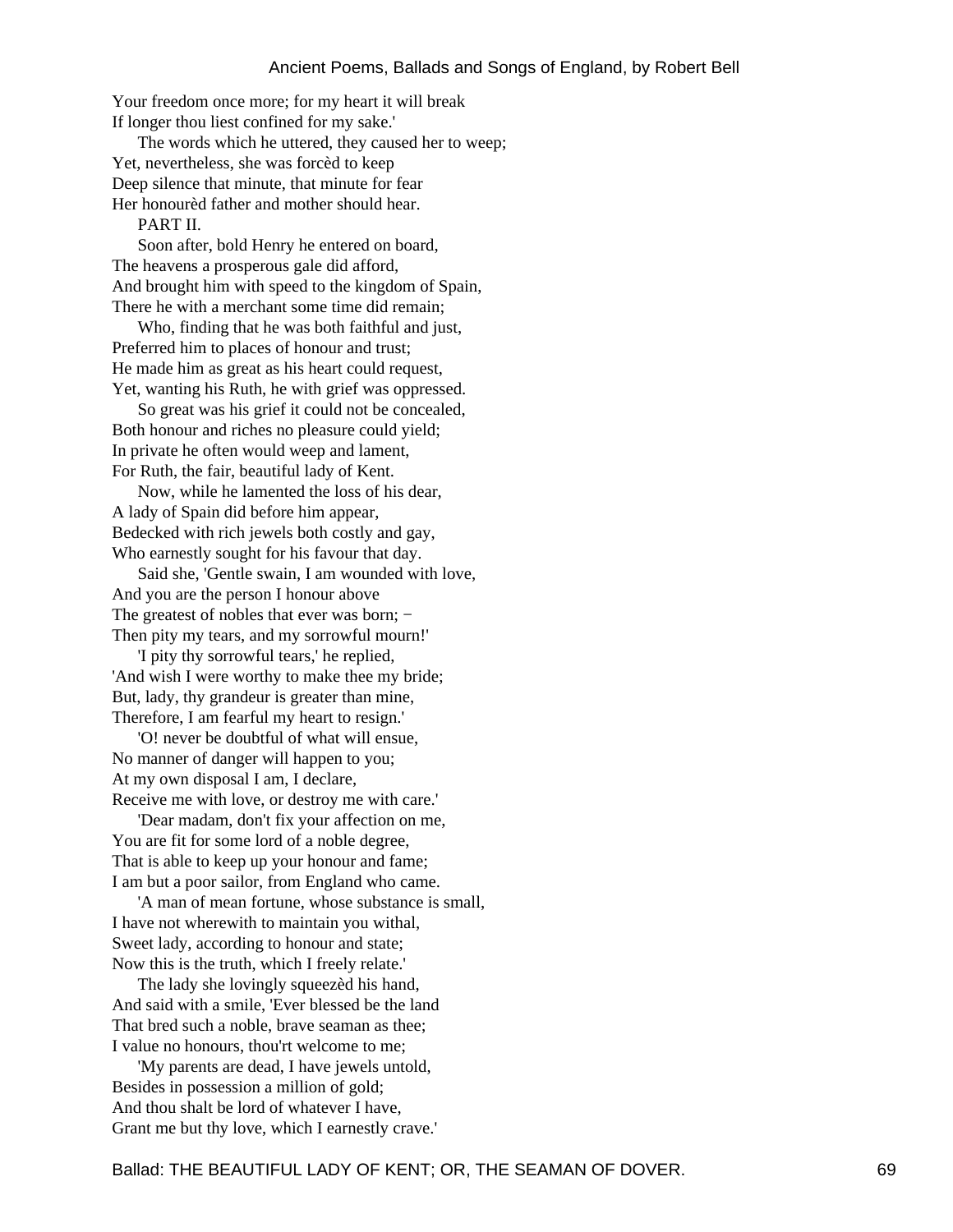Then, turning aside, to himself he replied, 'I am courted with riches and beauty beside; This love I may have, but my Ruth is denied.' Wherefore he consented to make her his bride.

 The lady she clothèd him costly and great; His noble deportment, both proper and straight, So charmèd the innocent eye of his dove, And added a second new flame to her love.

 Then married they were without longer delay; Now here we will leave them both glorious and gay, To speak of fair Ruth, who in sorrow was left At home with her parents, of comfort bereft.

PART III.

 When under the window with an aching heart, He told his fair Ruth he so soon must depart, Her parents they heard, and well pleasèd they were, But Ruth was afflicted with sorrow and care.

 Now, after her lover had quitted the shore, They kept her confined a fall twelvemonth or more, And then they were pleasèd to set her at large, With laying upon her a wonderful charge:

 To fly from a seaman as she would from death; She promised she would, with a faltering breath; Yet, nevertheless, the truth you shall hear, She found out a way for to follow her dear.

 Then, taking her gold and her silver alsò, In seaman's apparel away she did go, And found out a master, with whom she agreed, To carry her over the ocean with speed.

 Now, when she arrived at the kingdom of Spain, From city to city she travelled amain, Enquiring about everywhere for her love, Who now had been gone seven years and above.

 In Cadiz, as she walked along in the street, Her love and his lady she happened to meet, But in such a garb as she never had seen, − She looked like an angel, or beautiful queen.

 With sorrowful tears she turned her aside: 'My jewel is gone, I shall ne'er be his bride; But, nevertheless, though my hopes are in vain, I'll never return to old England again.

 'But here, in this place, I will now be confined; It will be a comfort and joy to my mind, To see him sometimes, though he thinks not of me, Since he has a lady of noble degree.'

 Now, while in the city fair Ruth did reside, Of a sudden this beautiful lady she died, And, though he was in the possession of all, Yet tears from his eyes in abundance did fall.

 As he was expressing his piteous moan, Fair Ruth came unto him, and made herself known;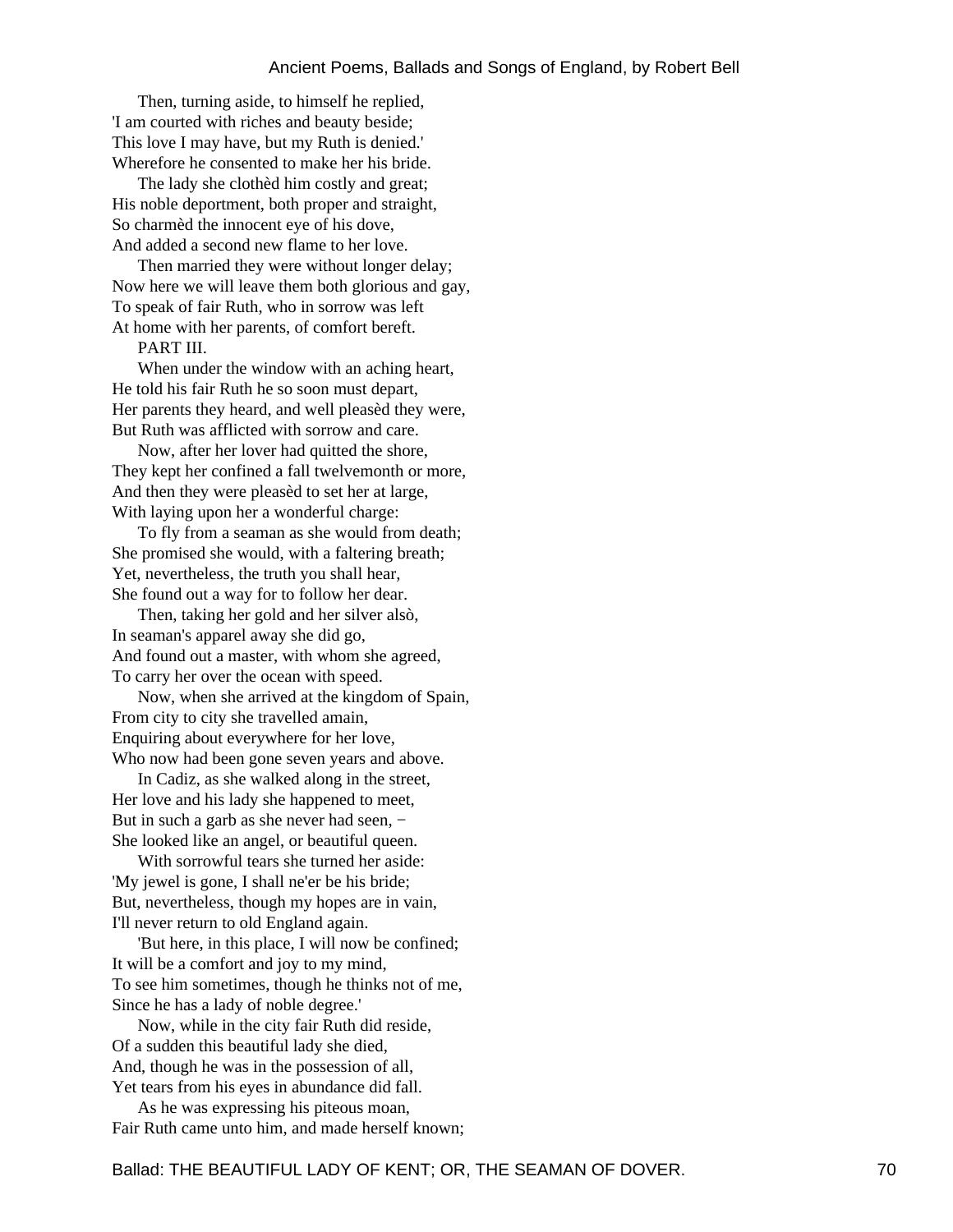He started to see her, but seemèd not coy, Said he, 'Now my sorrows are mingled with joy!'

 The time of the mourning he kept it in Spain, And then he came back to old England again, With thousands, and thousands, which he did possess; Then glorious and gay was sweet Ruth in her dress.

PART IV.

 When over the seas to fair Sandwich he came, With Ruth, and a number of persons of fame, Then all did appear most splendid and gay, As if it had been a great festival day.

 Now, when that they took up their lodgings, behold! He stripped off his coat of embroiderèd gold, And presently borrows a mariner's suit, That he with her parents might have some dispute,

 Before they were sensible he was so great; And when he came in and knocked at the gate, He soon saw her father, and mother likewise, Expressing their sorrow with tears in their eyes,

 To them, with obeisance, he modestly said, 'Pray where is my jewel, that innocent maid, Whose sweet lovely beauty doth thousands excel? I fear, by your weeping, that all is not well!'

 'No, no! she is gone, she is utterly lost; We have not heard of her a twelvemonth at most! Which makes us distracted with sorrow and care, And drowns us in tears at the point of despair.'

 'I'm grievèd to hear these sad tidings,' he cried. 'Alas! honest young man,' her father replied, 'I heartily wish she'd been wedded to you, For then we this sorrow had never gone through.'

 Sweet Henry he made them this answer again; 'I am newly come home from the kingdom of Spain, From whence I have brought me a beautiful bride, And am to be married to−morrow,' he cried;

 'And if you will go to my wedding,' said he, 'Both you and your lady right welcome shall be.' They promised they would, and accordingly came, Not thinking to meet with such persons of fame.

 All decked with their jewels of rubies and pearls, As equal companions of lords and of earls, Fair Ruth, with her love, was as gay as the rest, So they in their marriage were happily blessed.

 Now, as they returned from the church to an inn, The father and mother of Ruth did begin Their daughter to know, by a mole they behold, Although she was clothed in a garment of gold.

 With transports of joy they flew to the bride, 'O! where hast thou been, sweetest daughter?' they cried, 'Thy tedious absence has grievèd us sore, As fearing, alas! we should see thee no more.'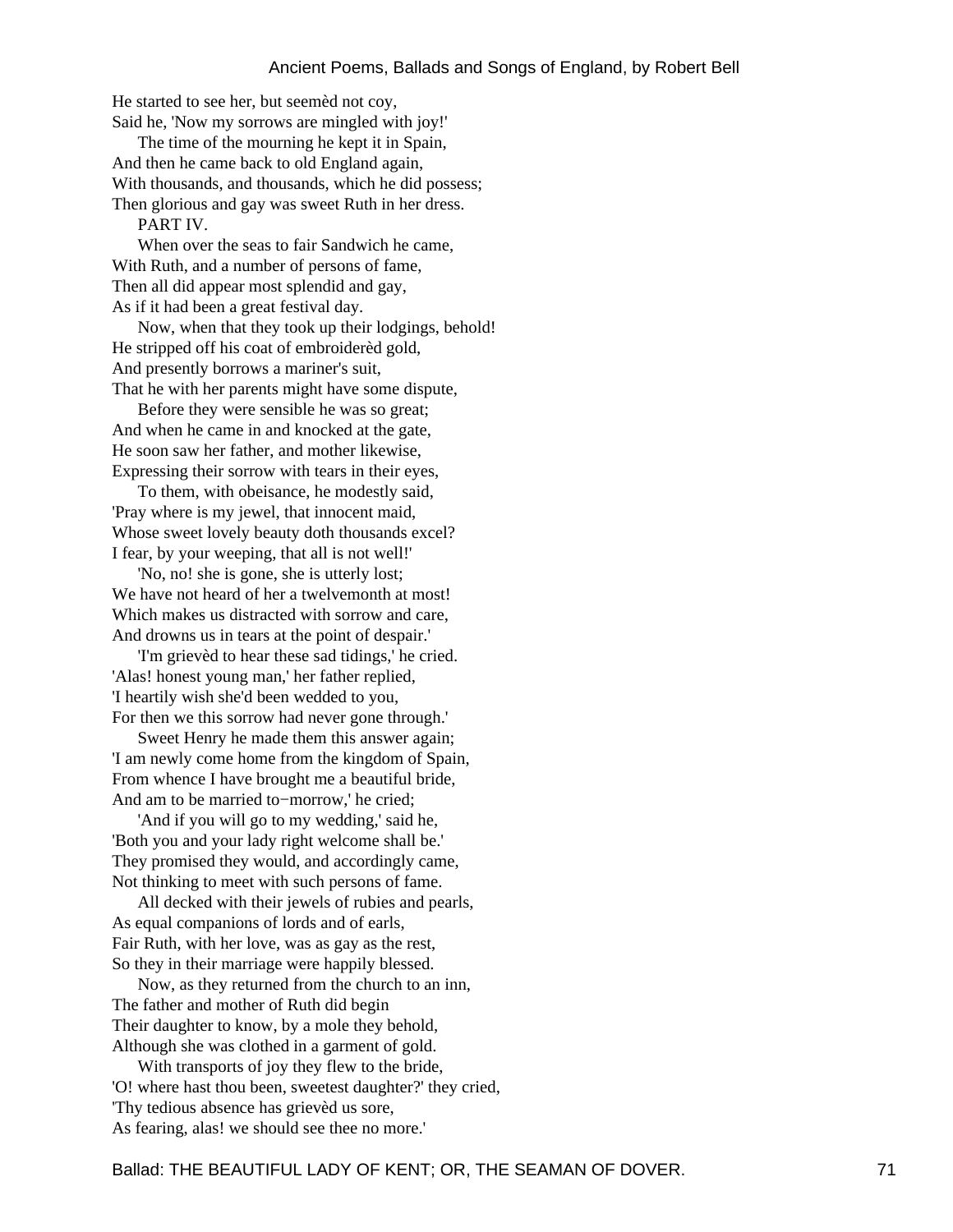'Dear parents,' said she, 'many hazards I run, To fetch home my love, and your dutiful son; Receive him with joy, for 'tis very well known, He seeks not your wealth, he's enough of his own.'

 Her father replied, and he merrily smiled, 'He's brought home enough, as he's brought home my child; A thousand times welcome you are, I declare, Whose presence disperses both sorrow and care.'

 Full seven long days in feasting they spent; The bells in the steeple they merrily went, And many fair pounds were bestowed on the poor, – The like of this wedding was never before!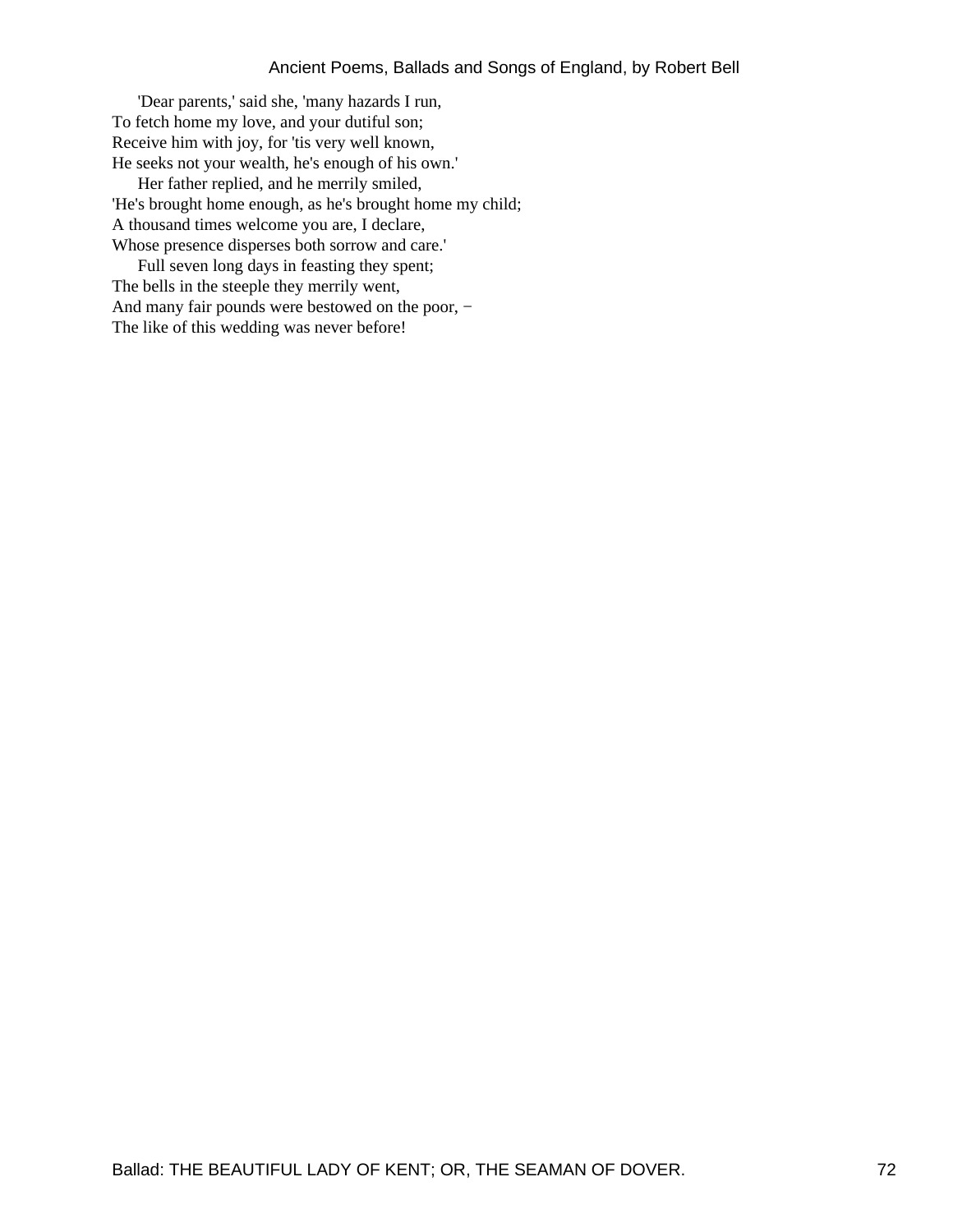# **Ballad: THE BERKSHIRE LADY'S GARLAND. IN FOUR PARTS. To the tune of The Royal Forester.**

 [When we first met with this very pleasing English ballad, we deemed the story to be wholly fictitious, but 'strange' as the 'relation' may appear, the incidents narrated are 'true' or at least founded on fact. The scene of the ballad is Whitley Park, near Reading, in Berkshire, and not, as some suppose, Calcot House, which was not built till 1759. Whitley is mentioned as 'the Abbot's Park, being at the entrance of Redding town.' At the Dissolution the estate passed to the crown, and the mansion seems, from time to time, to have been used as a royal 'palace' till the reign of Elizabeth, by whom it was granted, along with the estate, to Sir Francis Knollys; it was afterwards, by purchase, the property of the Kendricks, an ancient race, descended from the Saxon kings. William Kendrick, of Whitley, armr. was created a baronet in 1679, and died in 1685, leaving issue one son, Sir William Kendrick, of Whitley, Bart., who married Miss Mary House, of Reading, and died in 1699, without issue male, leaving an only daughter. It was this rich heiress, who possessed 'store of wealth and beauty bright,' that is the heroine of the ballad. She married Benjamin Child, Esq., a young and handsome, but very poor attorney of Reading, and the marriage is traditionally reported to have been brought about exactly as related in the ballad. We have not been able to ascertain the exact date of the marriage, which was celebrated in St. Mary's Church, Reading, the bride wearing a thick veil; but the ceremony must have taken place some time about 1705. In 1714, Mr. Child was high sheriff of Berkshire. As he was an humble and obscure personage previously to his espousing the heiress of Whitley, and, in fact, owed all his wealth and influence to his marriage, it cannot be supposed that *immediately* after his union he would be elevated to so important and dignified a post as the high−shrievalty of the very aristocratical county of Berks. We may, therefore, consider nine or ten years to have elapsed betwixt his marriage and his holding the office of high sheriff, which he filled when he was about thirty−two years of age. The author of the ballad is unknown: supposing him to have composed it shortly after the events which he records, we cannot be far wrong in fixing its date about 1706. The earliest broadside we have seen contains a rudely executed, but by no means bad likeness of Queen Anne, the reigning monarch at that period.]

#### PART I.

SHOWING CUPID'S CONQUEST OVER A COY LADY OF FIVE THOUSAND A YEAR.

 Bachelors of every station, Mark this strange and true relation,

Which in brief to you I bring, –

Never was a stranger thing!

 You shall find it worth the hearing; Loyal love is most endearing, When it takes the deepest root, Yielding charms and gold to boot.

 Some will wed for love of treasure; But the sweetest joy and pleasure Is in faithful love, you'll find, Gracèd with a noble mind.

 Such a noble disposition Had this lady, with submission, Of whom I this sonnet write, Store of wealth, and beauty bright.

 She had left, by a good grannum, Full five thousand pounds per annum, Which she held without control;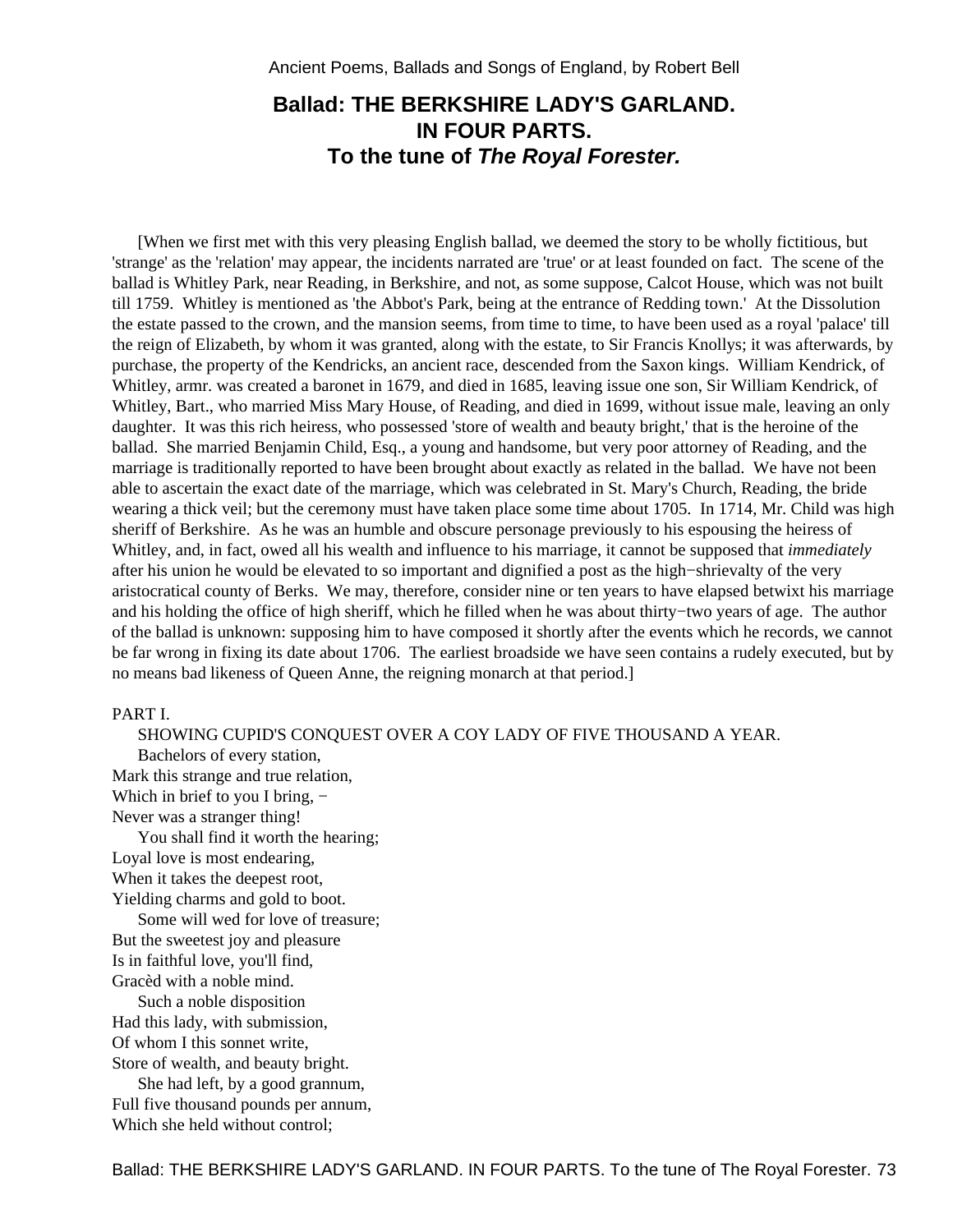Thus she did in riches roll.

 Though she had vast store of riches, Which some persons much bewitches, Yet she bore a virtuous mind, Not the least to pride inclined.

 Many noble persons courted This young lady, 'tis reported; But their labour proved in vain, They could not her favour gain.

 Though she made a strong resistance, Yet by Cupid's true assistance, She was conquered after all; How it was declare I shall.

 Being at a noble wedding, Near the famous town of Redding,  $\{7\}$ A young gentleman she saw, Who belongèd to the law.

 As she viewed his sweet behaviour, Every courteous carriage gave her New addition to her grief; Forced she was to seek relief.

 Privately she then enquired About him, so much admired; Both his name, and where he dwelt, − Such was the hot flame she felt.

 Then, at night, this youthful lady Called her coach, which being ready, Homewards straight she did return; But her heart with flames did burn.

PART II.

 SHOWING THE LADY'S LETTER OF A CHALLENGE TO FIGHT HIM UPON HIS REFUSING TO WED HER IN A MASK, WITHOUT KNOWING WHO SHE WAS.

 Night and morning, for a season, In her closet would she reason With herself, and often said, 'Why has love my heart betrayed?

 'I, that have so many slighted, Am at length so well requited; For my griefs are not a few!

Now I find what love can do.

 'He that has my heart in keeping, Though I for his sake be weeping, Little knows what grief I feel; But I'll try it out with steel.

 'For I will a challenge send him, And appoint where I'll attend him, In a grove, without delay, By the dawning of the day.

 'He shall not the least discover That I am a virgin lover, By the challenge which I send;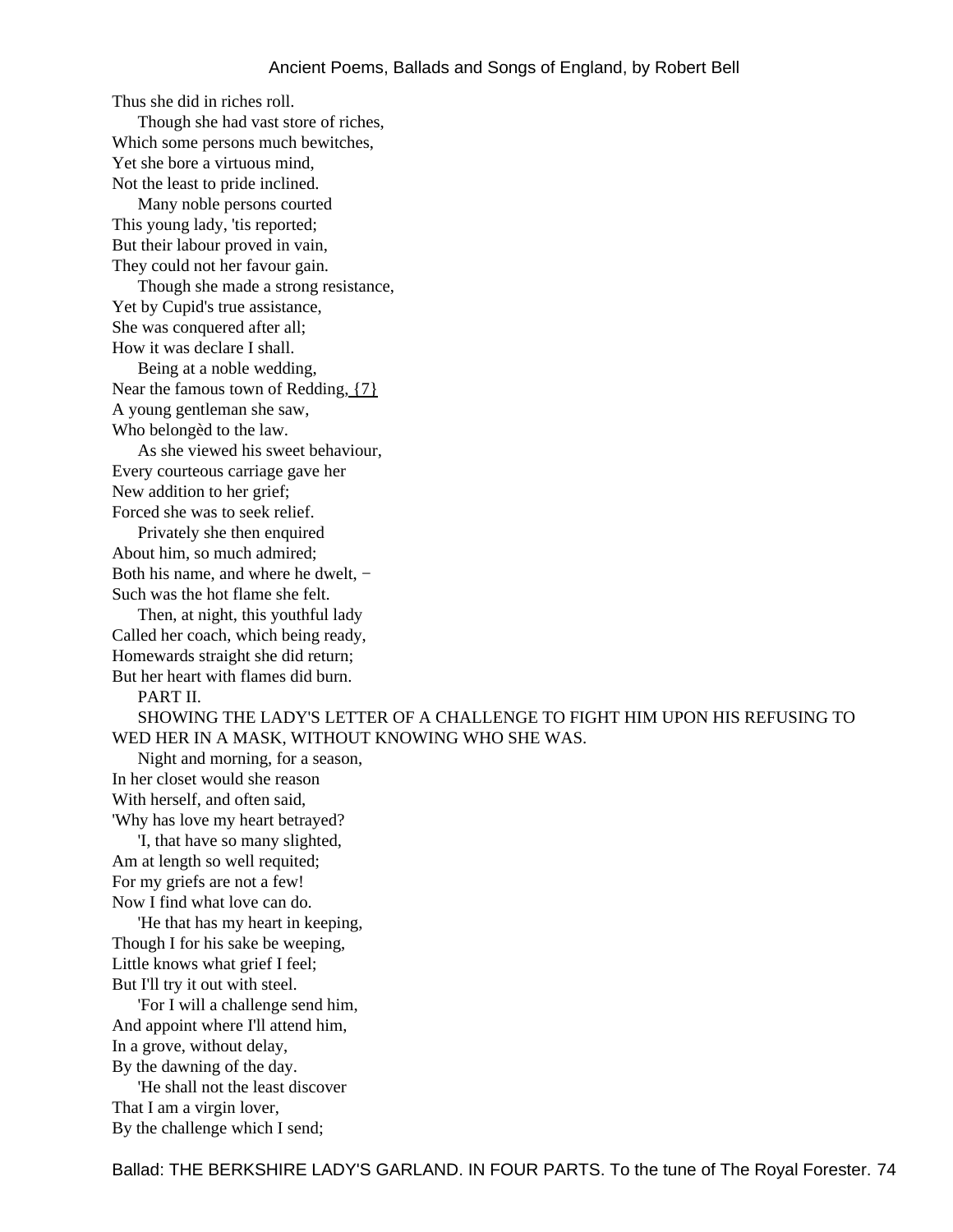But for justice I contend.

 'He has causèd sad distraction, And I come for satisfaction, Which if he denies to give, One of us shall cease to live.'

 Having thus her mind revealed, She her letter closed and sealed; Which, when it came to his hand, The young man was at a stand.

 In her letter she conjured him For to meet, and well assured him, Recompence he must afford, Or dispute it with the sword.

 Having read this strange relation, He was in a consternation; But, advising with his friend, He persuades him to attend.

 'Be of courage, and make ready, Faint heart never won fair lady; In regard it must be so, I along with you must go.'

PART III.

 SHOWING HOW THEY MET BY APPOINTMENT IN A GROVE, WHERE SHE OBLIGED HIM TO FIGHT OR WED HER.

 Early on a summer's morning, When bright Phoebus was adorning Every bower with his beams, The fair lady came, it seems.

 At the bottom of a mountain, Near a pleasant crystal fountain, There she left her gilded coach, While the grove she did approach.

 Covered with her mask, and walking, There she met her lover talking With a friend that he had brought; So she asked him whom he sought.

 'I am challenged by a gallant, Who resolves to try my talent; Who he is I cannot say, But I hope to show him play.'

 'It is I that did invite you, You shall wed me, or I'll fight you, Underneath those spreading trees; Therefore, choose you which you please.

 'You shall find I do not vapour, I have brought my trusty rapier; Therefore, take your choice,' said she, 'Either fight or marry me.'

 Said he, 'Madam, pray what mean you? In my life I've never seen you; Pray unmask, your visage show,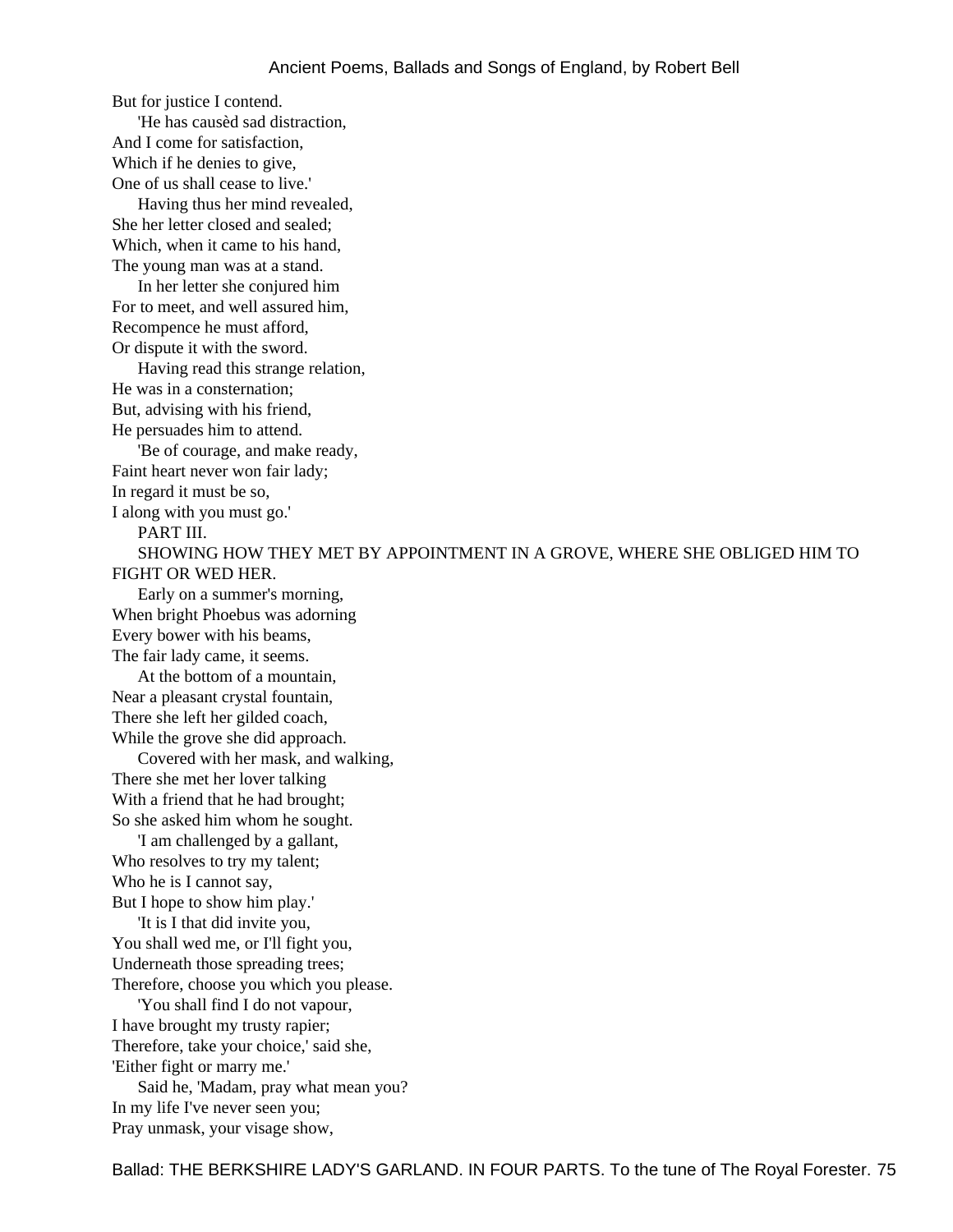Then I'll tell you aye or no.'

 'I will not my face uncover Till the marriage ties are over; Therefore, choose you which you will, Wed me, sir, or try your skill.

 'Step within that pleasant bower, With your friend one single hour; Strive your thoughts to reconcile, And I'll wander here the while.'

 While this beauteous lady waited, The young bachelors debated What was best for to be done: Quoth his friend, 'The hazard run.

 'If my judgment can be trusted, Wed her first, you can't be worsted; If she's rich, you'll rise to fame, If she's poor, why! you're the same.'

 He consented to be married; All three in a coach were carried To a church without delay, Where he weds the lady gay.

 Though sweet pretty Cupids hovered Round her eyes, her face was covered With a mask,—he took her thus, Just for better or for worse.

 With a courteous kind behaviour, She presents his friend a favour, And withal dismissed him straight, That he might no longer wait.

PART IV.

 SHOWING HOW THEY RODE TOGETHER IN HER GILDED COACH TO HER NOBLE SEAT, OR CASTLE, ETC.

 As the gilded coach stood ready, The young lawyer and his lady Rode together, till they came To her house of state and fame;

 Which appearèd like a castle, Where you might behold a parcel Of young cedars, tall and straight, Just before her palace gate.

 Hand in hand they walked together, To a hall, or parlour, rather, Which was beautiful and fair, – All alone she left him there.

 Two long hours there he waited Her return;—at length he fretted, And began to grieve at last, For he had not broke his fast.

 Still he sat like one amazed, Round a spacious room he gazed, Which was richly beautified;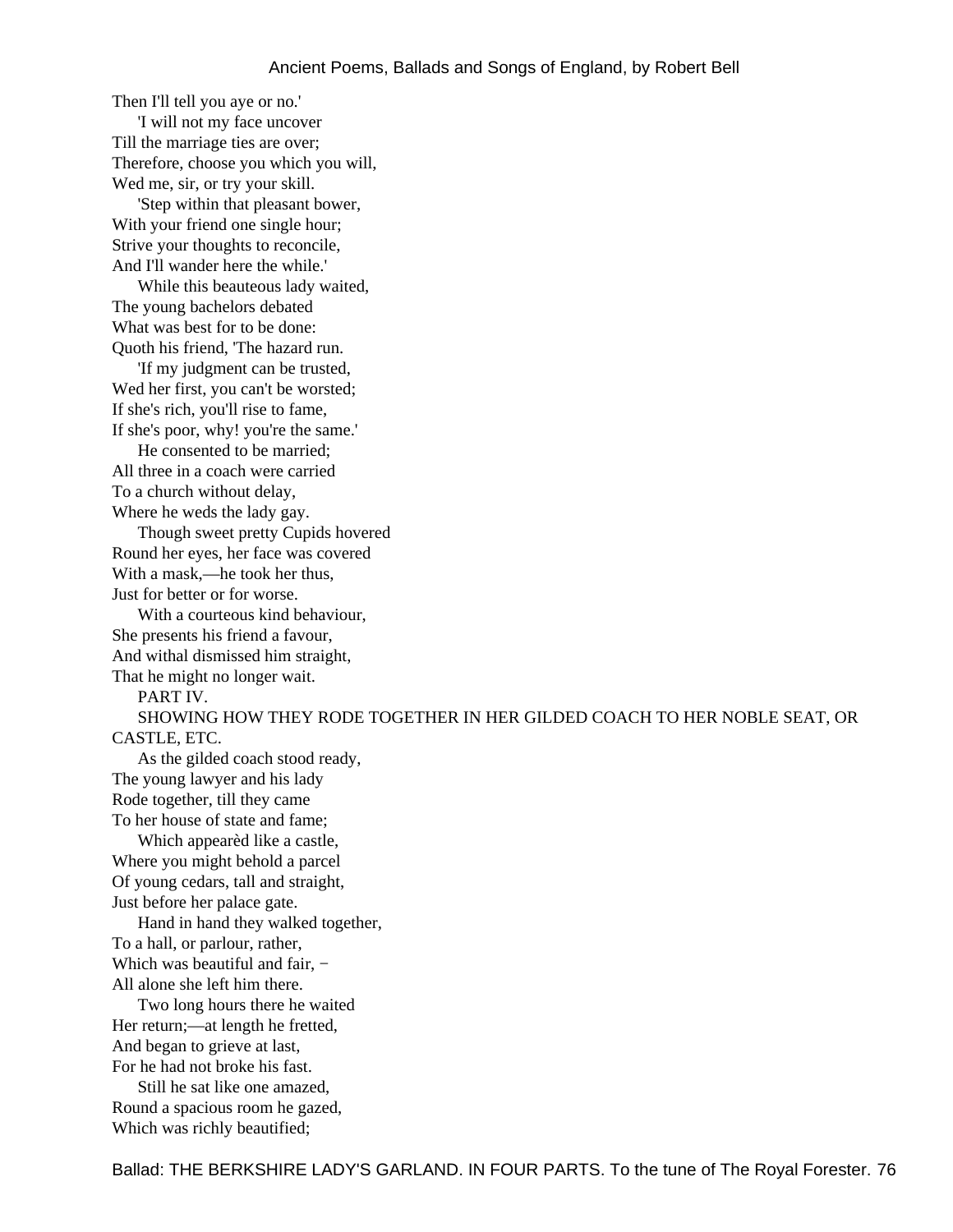But, alas! he lost his bride.

 There was peeping, laughing, sneering, All within the lawyer's hearing; But his bride he could not see; 'Would I were at home!' thought he.

 While his heart was melancholy, Said the steward, brisk and jolly, 'Tell me, friend, how came you here? You've some bad design, I fear.'

 He replied, 'Dear loving master, You shall meet with no disaster Through my means, in any case, – Madam brought me to this place.'

 Then the steward did retire, Saying, that he would enquire Whether it was true or no: Ne'er was lover hampered so.

 Now the lady who had filled him With those fears, full well beheld him From a window, as she dressed, Pleasèd at the merry jest.

 When she had herself attired In rich robes, to be admired, She appearèd in his sight, Like a moving angel bright.

 'Sir! my servants have related, How some hours you have waited In my parlour,—tell me who In my house you ever knew?'

 'Madam! if I have offended, It is more than I intended; A young lady brought me here:' − 'That is true,' said she, 'my dear.

 'I can be no longer cruel To my joy, and only jewel; Thou art mine, and I am thine, Hand and heart I do resign!

 'Once I was a wounded lover, Now these fears are fairly over; By receiving what I gave, Thou art lord of what I have.'

 Beauty, honour, love, and treasure, A rich golden stream of pleasure, With his lady he enjoys; Thanks to Cupid's kind decoys.

 Now he's clothed in rich attire, Not inferior to a squire; Beauty, honour, riches' store, What can man desire more?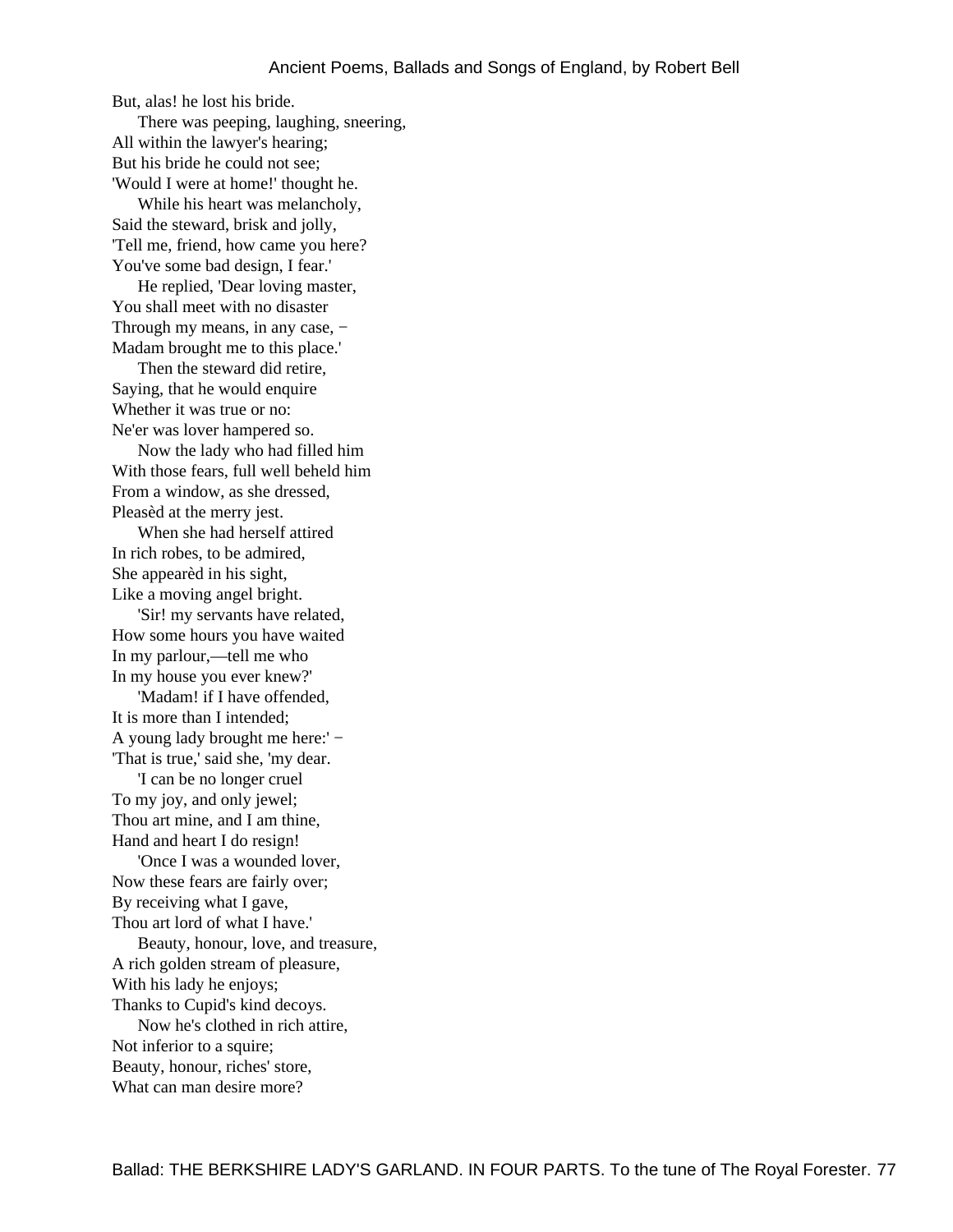#### **Ballad: THE NOBLEMAN'S GENEROUS KINDNESS.**

 Giving an account of a nobleman, who, taking notice of a poor man's industrious care and pains for the maintaining of his charge of seven small children, met him upon a day, and discoursing with him, invited him, and his wife and his children, home to his house, and bestowed upon them a farm of thirty acres of land, to be continued to him and his heirs for ever.

To the tune of *The Two English Travellers.*

 [This still popular ballad is entitled in the modern copies, *The Nobleman and Thrasher; or, the Generous Gift*. There is a copy preserved in the Roxburgh Collection, with which our version has been collated. It is taken from a broadside printed by Robert Marchbank, in the Custom−house Entry, Newcastle.]

A nobleman lived in a village of late, Hard by a poor thrasher, whose charge it was great; For he had seven children, and most of them small, And nought but his labour to support them withal.

 He never was given to idle and lurk, For this nobleman saw him go daily to work, With his flail and his bag, and his bottle of beer, As cheerful as those that have hundreds a year.

 Thus careful, and constant, each morning he went, Unto his daily labour with joy and content; So jocular and jolly he'd whistle and sing, As blithe and as brisk as the birds in the spring.

 One morning, this nobleman taking a walk, He met this poor man, and he freely did talk; He asked him [at first] many questions at large, And then began talking concerning his charge.

 'Thou hast many children, I very well know, Thy labour is hard, and thy wages are low, And yet thou art cheerful; I pray tell me true, How can you maintain them as well as you do?'

 'I carefully carry home what I do earn, My daily expenses by this I do learn; And find it is possible, though we be poor, To still keep the ravenous wolf from the door.

 'I reap and I mow, and I harrow and sow, Sometimes a hedging and ditching I go; No work comes amiss, for I thrash, and I plough, Thus my bread I do earn by the sweat of my brow.

 'My wife she is willing to pull in a yoke, We live like two lambs, nor each other provoke; We both of us strive, like the labouring ant, And do our endeavours to keep us from want.

 'And when I come home from my labour at night, To my wife and my children, in whom I delight; To see them come round me with prattling noise, – Now these are the riches a poor man enjoys.

'Though I am as weary as weary may be,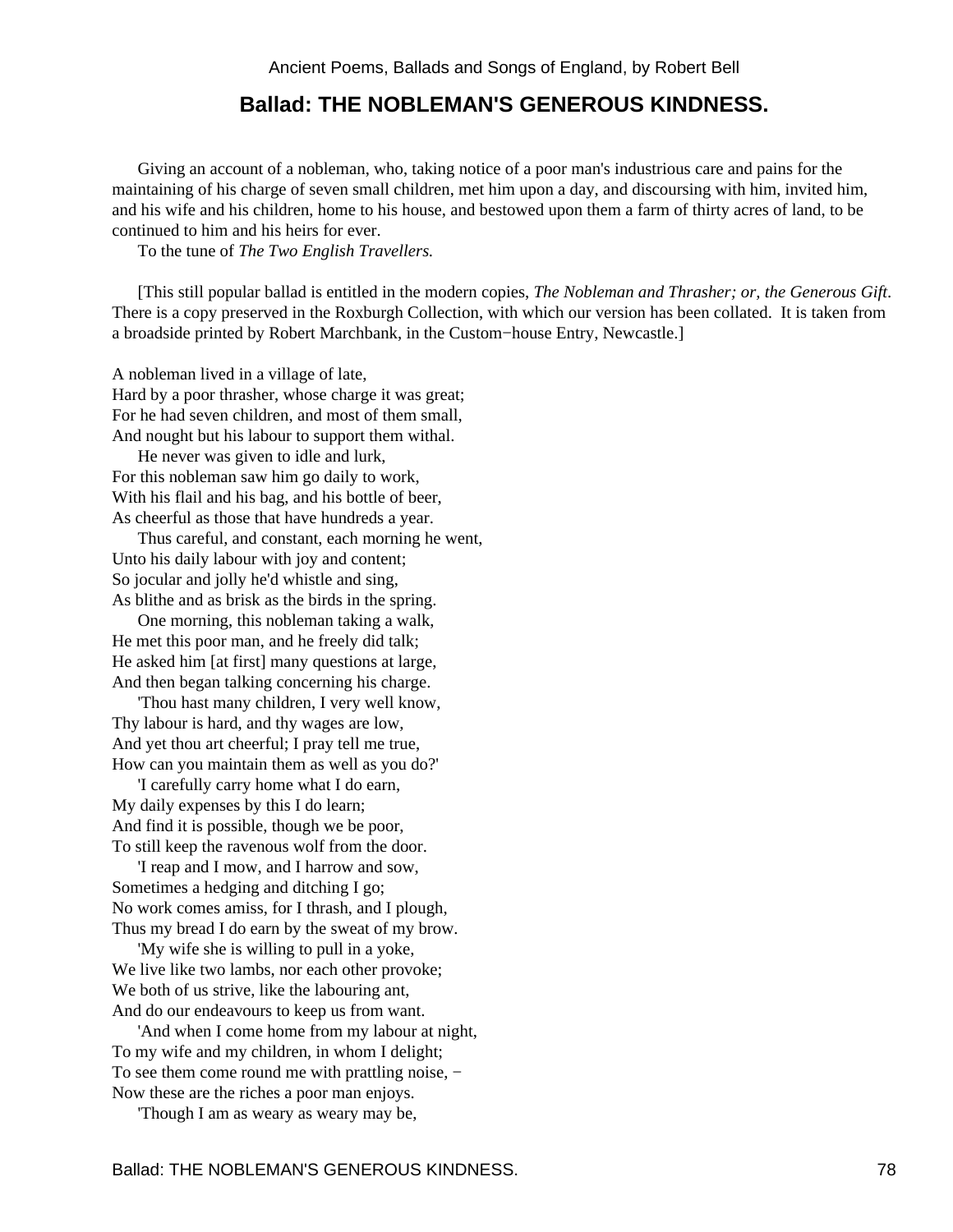The youngest I commonly dance on my knee; I find that content is a moderate feast, I never repine at my lot in the least.'

 Now the nobleman hearing what he did say, Was pleased, and invited him home the next day; His wife and his children he charged him to bring; In token of favour he gave him a ring.

 He thankèd his honour, and taking his leave, He went to his wife, who would hardly believe But this same story himself he might raise; Yet seeing the ring she was [lost] in amaze.

 Betimes in the morning the good wife she arose, And made them all fine, in the best of their clothes; The good man with his good wife, and children small, They all went to dine at the nobleman's hall.

 But when they came there, as truth does report, All things were prepared in a plentiful sort; And they at the nobleman's table did dine, With all kinds of dainties, and plenty of wine.

 The feast being over, he soon let them know, That he then intended on them to bestow A farm−house, with thirty good acres of land; And gave them the writings then, with his own hand.

 'Because thou art careful, and good to thy wife, I'll make thy days happy the rest of thy life; It shall be for ever, for thee and thy heirs, Because I beheld thy industrious cares.'

 No tongue then is able in full to express The depth of their joy, and true thankfulness; With many a curtsey, and bow to the ground, – Such noblemen there are but few to be found.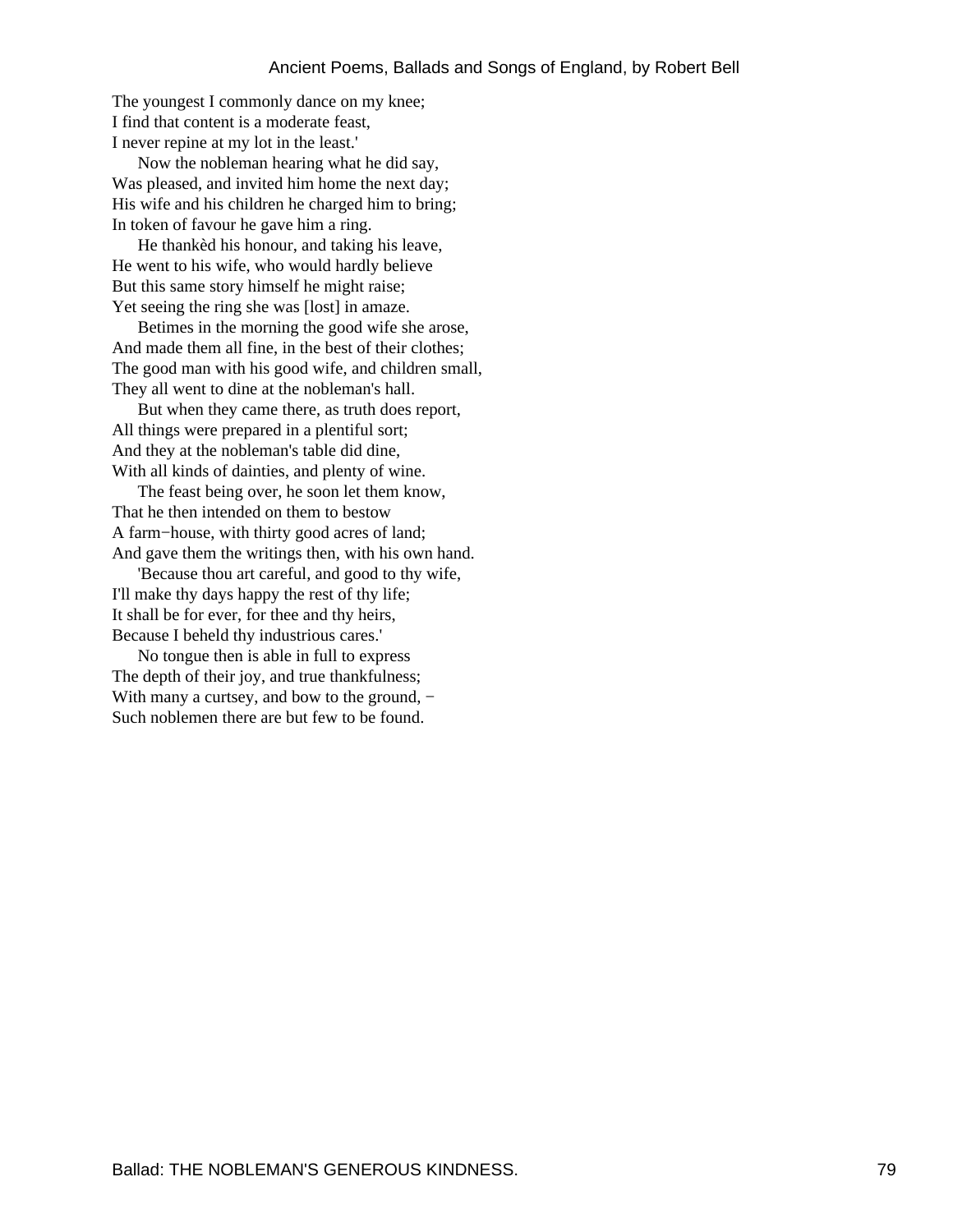### **Ballad: THE DRUNKARD'S LEGACY. IN THREE PARTS.**

 First, giving an account of a gentlemen a having a wild son, and who, foreseeing he would come to poverty, had a cottage built with one door to it, always kept fast; and how, on his dying bed, he charged him not to open it till he was poor and slighted, which the young man promised he would perform. Secondly, of the young man's pawning his estate to a vintner, who, when poor, kicked him out of doors; when thinking it time to see his legacy, he broke open the cottage door, where instead of money he found a gibbet and halter, which he put round his neck, and jumping off the stool, the gibbet broke, and a thousand pounds came down upon his head, which lay hid in the ceiling. Thirdly, of his redeeming his estate, and fooling the vintner out of two hundred pounds; who, for being jeered by his neighbours, cut his own throat. And lastly, of the young man's reformation. Very proper to be read by all who are given to drunkenness.

 [Percy, in the introductory remarks to the ballad of *The Heir of Linne*, says, 'the original of this ballad [*The Heir of Linne* ] is found in the editor's folio MS.; the breaches and defects of which rendered the insertion of supplemental stanzas necessary. These it is hoped the reader will pardon, as, indeed, the completion of the story was suggested by a modern ballad on a similar subject.' The ballad thus alluded to by Percy is *The Drunkard's Legacy*, which, it may be remarked, although styled by him a *modern* ballad, is only so comparatively speaking; for it must have been written long anterior to Percy's time, and, by his own admission, must be older than the latter portion of the *Heir of Linne*. Our copy is taken from an old chap−book, without date or printer's name, and which is decorated with three rudely executed wood−cuts.]

Young people all, I pray draw near, And listen to my ditty here; Which subject shows that drunkenness Brings many mortals to distress!

 As, for example, now I can Tell you of one, a gentleman, Who had a very good estate, His earthly travails they were great.

 We understand he had one son Who a lewd wicked race did run; He daily spent his father's store, When moneyless, he came for more.

 The father oftentimes with tears, Would this alarm sound in his ears; 'Son! thou dost all my comfort blast, And thou wilt come to want at last.'

 The son these words did little mind, To cards and dice he was inclined; Feeding his drunken appetite In taverns, which was his delight.

 The father, ere it was too late, He had a project in his pate, Before his agèd days were run, To make provision for his son.

 Near to his house, we understand, He had a waste plat of land, Which did but little profit yield, On which he did a cottage build.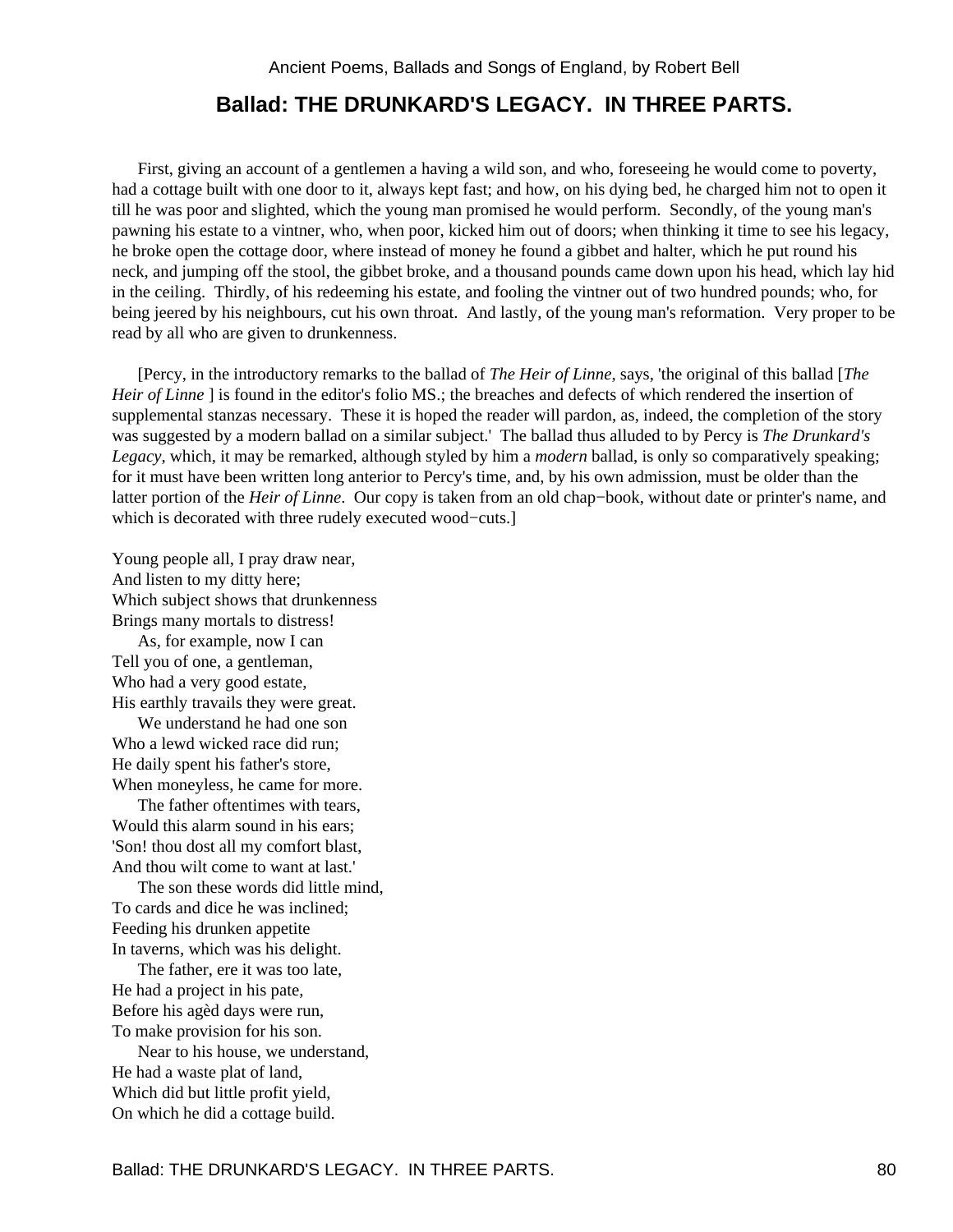The *Wise Man's Project* was its name; There were few windows in the same; Only one door, substantial thing, Shut by a lock, went by a spring.

 Soon after he had played this trick, It was his lot for to fall sick; As on his bed he did lament, Then for his drunken son he sent.

 He shortly came to his bedside; Seeing his son, he thus replied: 'I have sent for you to make my will, Which you must faithfully fulfil.

 'In such a cottage is one door, Ne'er open it, do thou be sure, Until thou art so poor, that all Do then despise you, great and small.

 'For, to my grief, I do perceive, When I am dead, this life you live Will soon melt all thou hast away; Do not forget these words, I pray.

 'When thou hast made thy friends thy foes, Pawned all thy lands, and sold thy clothes; Break ope the door, and there depend To find something thy griefs to end.'

 This being spoke, the son did say, 'Your dying words I will obey.' Soon after this his father dear Did die, and buried was, we hear.

PART II.

 Now, pray observe the second part, And you shall hear his sottish heart; He did the tavern so frequent, Till he three hundred pounds had spent.

 This being done, we understand He pawned the deeds of all his land Unto a tavern−keeper, who, When poor, did him no favour show.

 For, to fulfil his father's will, He did command this cottage still: At length great sorrow was his share, Quite moneyless, with garments bare.

 Being not able for to work, He in the tavern there did lurk; From box to box, among rich men, Who oftentimes reviled him then.

 To see him sneak so up and down, The vintner on him he did frown; And one night kicked him out of door, Charging him to come there no more.

 He in a stall did lie all night, In this most sad and wretched plight;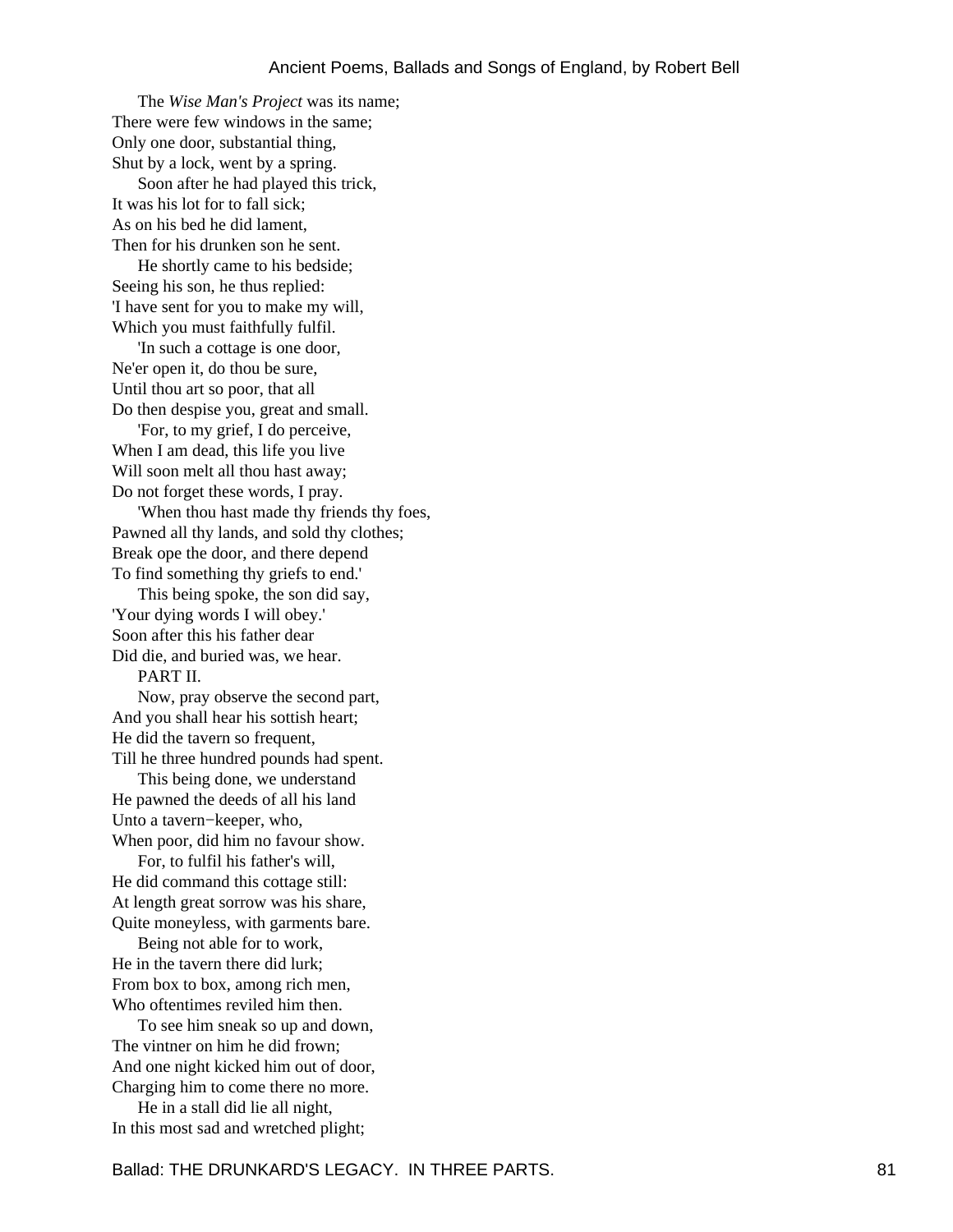Then thought it was high time to see His father's promised legacy.

 Next morning, then, oppressed with woe, This young man got an iron crow; And, as in tears he did lament, Unto this little cottage went.

 When he the door had open got, This poor, distressèd, drunken sot, Who did for store of money hope, He saw a gibbet and a rope.

 Under this rope was placed a stool, Which made him look just like a fool; Crying, 'Alas! what shall I do? Destruction now appears in view!

 'As my father foresaw this thing, What sottishness to me would bring; As moneyless, and free of grace, His legacy I will embrace.'

 So then, oppressed with discontent, Upon the stool he sighing went; And then, his precious life to check, Did place the rope about his neck.

 Crying, 'Thou, God, who sitt'st on high, And on my sorrow casts an eye; Thou knowest that I've not done well, – Preserve my precious soul from hell.

 ''Tis true the slighting of thy grace, Has brought me to this wretched case; And as through folly I'm undone, I'll now eclipse my morning sun.'

 When he with sighs these words had spoke, Jumped off, and down the gibbet broke; In falling, as it plain appears, Dropped down about this young man's ears,

 In shining gold, a thousand pound! Which made the blood his ears surround: Though in amaze, he cried, 'I'm sure This golden salve the sore will cure!

 'Blessed be my father, then,' he cried, 'Who did this part for me so hide; And while I do alive remain, I never will get drunk again.'

PART III.

 Now, by the third part you will hear, This young man, as it doth appear, With care he then secured his chink, And to the vintner's went to drink.

 When the proud vintner did him see, He frowned on him immediately, And said, 'Begone! or else with speed, I'll kick thee out of doors, indeed.'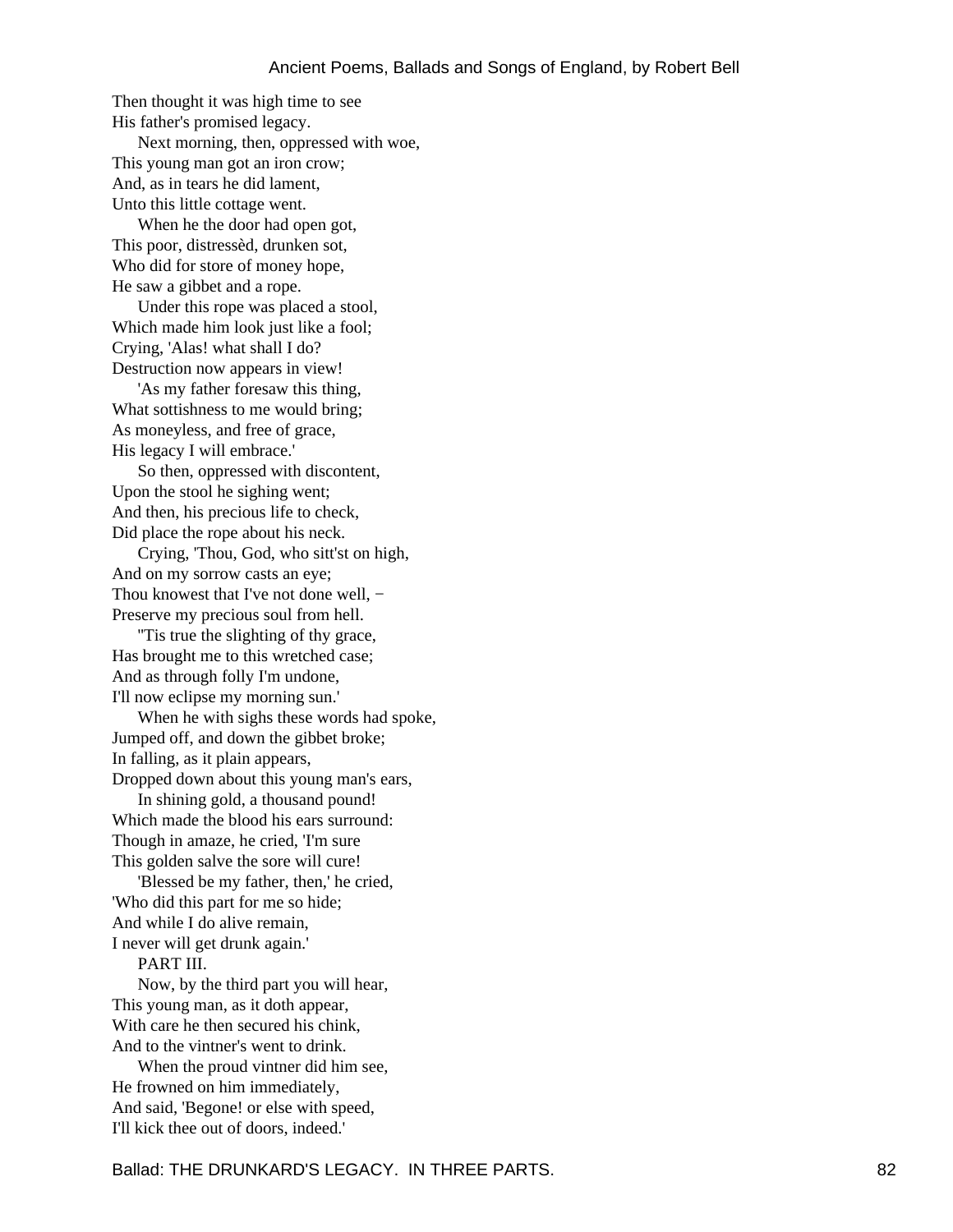Smiling, the young man he did say, 'Thou cruel knave! tell me, I pray, As I have here consumed my store, How durst thee kick me out of door?

 'To me thou hast been too severe; The deeds of eightscore pounds a−year, I pawned them for three hundred pounds, That I spent here;—what makes such frowns?'

 The vintner said unto him, 'Sirrah! Bring me one hundred pounds to−morrow By nine o'clock,—take them again; So get you out of doors till then.'

 He answered, 'If this chink I bring, I fear thou wilt do no such thing. He said, 'I'll give under my hand, A note, that I to this will stand.'

 Having the note, away he goes, And straightway went to one of those That made him drink when moneyless, And did the truth to him confess.

 They both went to this heap of gold, And in a bag he fairly told A thousand pounds, ill yellow−boys, And to the tavern went their ways.

 This bag they on the table set, Making the vintner for to fret; He said, 'Young man! this will not do, For I was but in jest with you.'

 So then bespoke the young man's friend: 'Vintner! thou mayest sure depend, In law this note it will you cast, And he must have his land at last.'

This made the vintner to comply, – He fetched the deeds immediately; He had one hundred pounds, and then The young man got his deeds again.

 At length the vintner 'gan to think How he was fooled out of his chink; Said, 'When 'tis found how I came off, My neighbours will me game and scoff.'

 So to prevent their noise and clatter The vintner he, to mend the matter, In two days after, it doth appear, Did cut his throat from ear to ear.

 Thus he untimely left the world, That to this young man proved a churl. Now he who followed drunkenness, Lives sober, and doth lands possess.

 Instead of wasting of his store, As formerly, resolves no more To act the same, but does indeed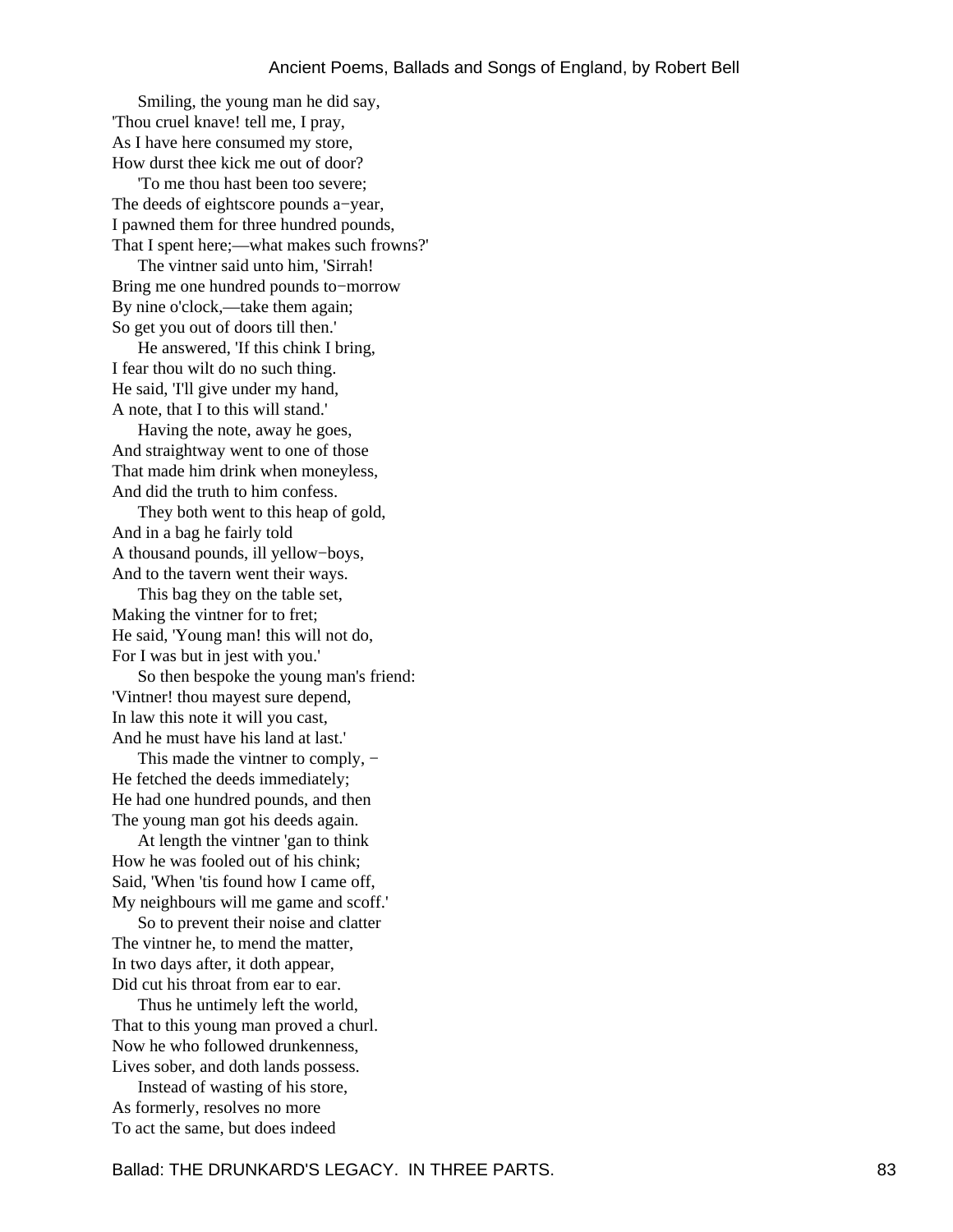Relieve all those that are in need. Let all young men now, for my sake, Take care how they such havoc make; For drunkenness, you plain may see, Had like his ruin for to be.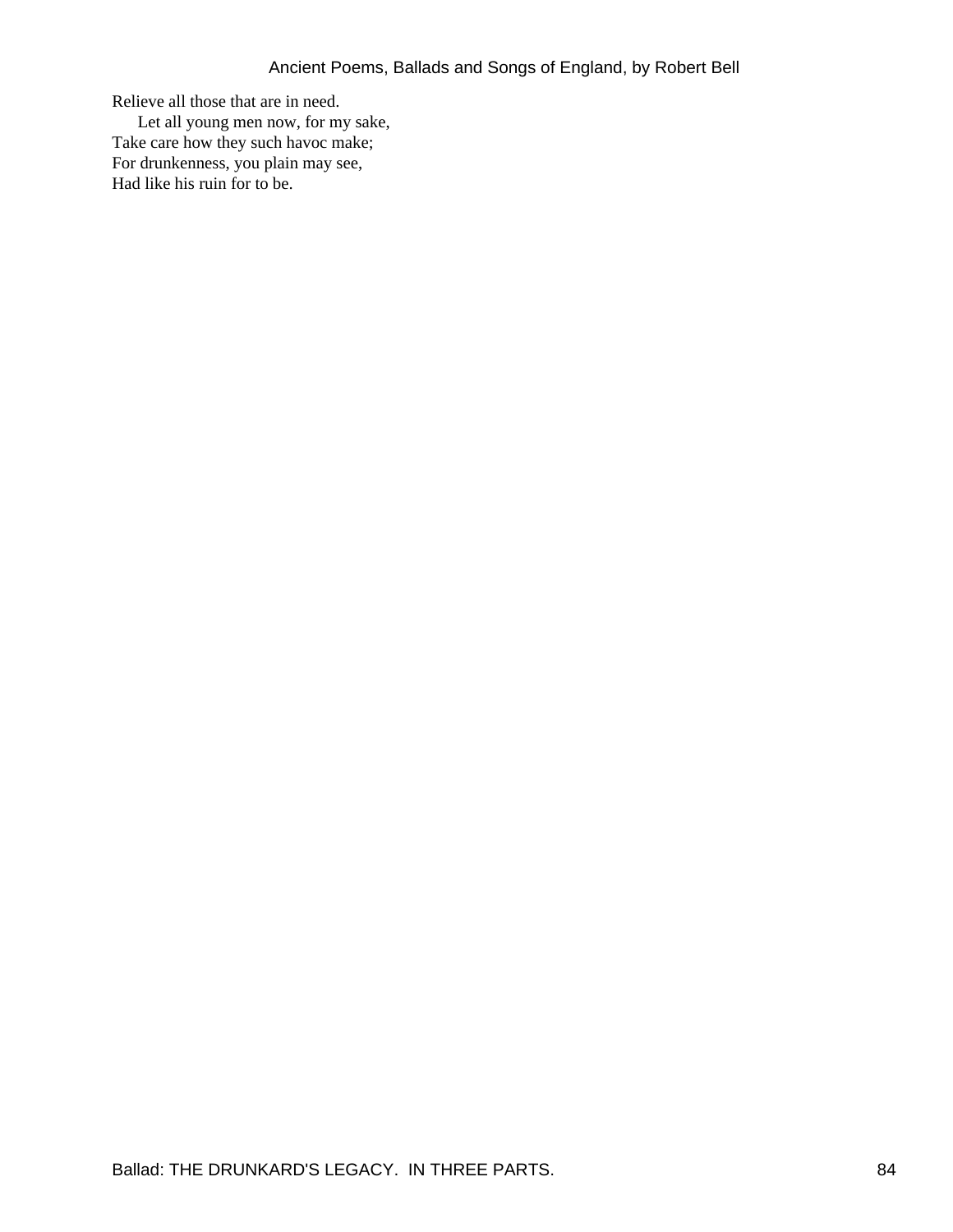### **Ballad: THE BOWES TRAGEDY.**

 Being a true relation of the Lives and Characters of ROGER WRIGHTSON and MARTHA RAILTON, of the Town of Bowes, in the County of York, who died for love of each other, in March, 1714/5 Tune of *Queen Dido.*

 [*The Bowes Tragedy* is the original of Mallet's *Edition and Emma*. In these verses are preserved the village record of the incident which suggested that poem. When Mallet published his ballad he subjoined an attestation of the facts, which may be found in Evans' *Old Ballads*, vol. ii. p. 237. Edit. 1784. Mallet alludes to the statement in the parish registry of Bowes, that 'they both died of love, and were buried in the same grave,' &c. The following is an exact copy of the entry, as transcribed by Mr. Denham, 17th April, 1847. The words which we have printed in brackets are found interlined in another and a later hand by some person who had inspected the register:−

 'Ro*d*ger Wrightson, Jun., and Martha Railton, both of Bowes, Buried in one grave: He *D*ied in a Fever, and upon tolling his passing Bell, she cry'd out My heart is broke, and in a *F*ew hours expir'd, purely [*or supposed*] thro' Love, March 15, 1714/5, aged about 20 years each.'

Mr. Denham says:−

 '*The Bowes Tragedy* was, I understand, written immediately after the death of the lovers, by the then master of Bowes Grammar School. His name I never heard. My father, who died a few years ago (aged nearly 80), knew a younger sister of Martha Railton's, who used to sing it to strangers passing through Bowes. She was a poor woman, advanced in years, and it brought her in many a piece of money.']

Let Carthage Queen be now no more The subject of our mournful song; Nor such old tales which, heretofore, Did so amuse the teeming throng; Since the sad story which I'll tell, All other tragedies excel.

 Remote in Yorkshire, near to Bowes, Of late did Roger Wrightson dwell; He courted Martha Railton, whose Repute for virtue did excel; Yet Roger's friends would not agree, That he to her should married be.

 Their love continued one whole year, Full sore against their parents' will; And when he found them so severe, His loyal heart began to chill: And last Shrove Tuesday, took his bed, With grief and woe encompassèd.

 Thus he continued twelve days' space, In anguish and in grief of mind; And no sweet peace in any case, This ardent lover's heart could find; But languished in a train of grief, Which pierced his heart beyond relief.

 Now anxious Martha sore distressed, A private message did him send, Lamenting that she could not rest,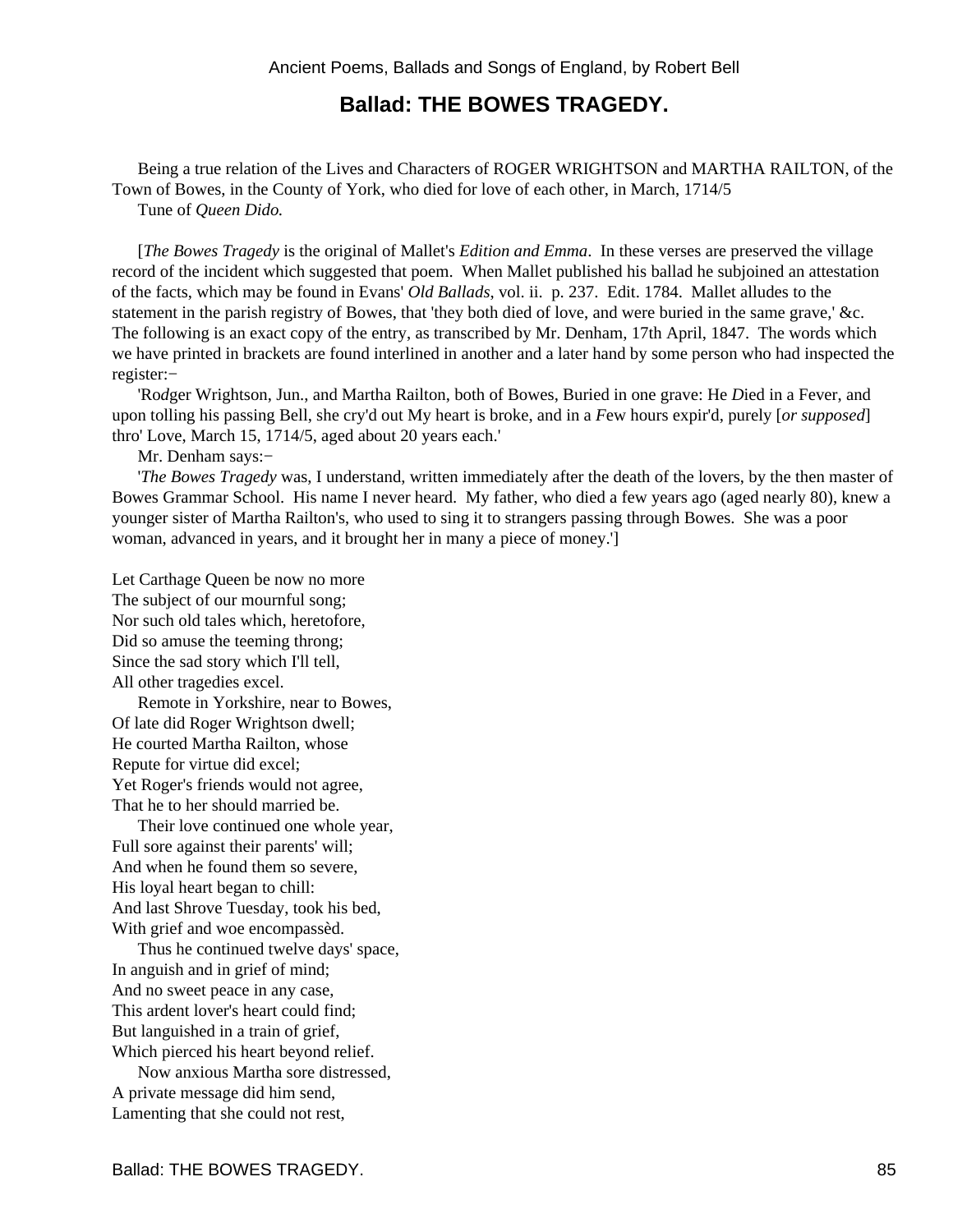Till she had seen her loving friend: His answer was, 'Nay, nay, my dear, Our folks will angry be I fear.'

 Full fraught with grief, she took no rest, But spent her time in pain and fear, Till a few days before his death She sent an orange to her dear; But's cruel mother in disdain, Did send the orange back again.

 Three days before her lover died, Poor Martha with a bleeding heart, To see her dying lover hied, In hopes to ease him of his smart; Where she's conducted to the bed, In which this faithful young man laid.

 Where she with doleful cries beheld, Her fainting lover in despair; At which her heart with sorrow filled, Small was the comfort she had there; Though's mother showed her great respect, His sister did her much reject.

 She stayed two hours with her dear, In hopes for to declare her mind; But Hannah Wrightso[n {8}](#page-212-1) stood so near, No time to do it she could find: So that being almost dead with grief, Away she went without relief.

 Tears from her eyes did flow amain, And she full oft would sighing say, 'My constant love, alas! is slain, And to pale death, become a prey: Oh, Hannah, Hannah thou art base; Thy pride will turn to foul disgrace!'

 She spent her time in godly prayers, And quiet rest did from her fly; She to her friends full oft declares, She could not live if he did die: Thus she continued till the bell, Began to sound his fatal knell.

 And when she heard the dismal sound, Her godly book she cast away, With bitter cries would pierce the ground. Her fainting heart 'gan to decay: She to her pensive mother said, 'I cannot live now he is dead.'

 Then after three short minutes' space, As she in sorrow groaning lay, A gentlema[n {9}](#page-212-2) did her embrace, And mildly unto her did say, 'Dear melting soul be not so sad, But let your passion be allayed.'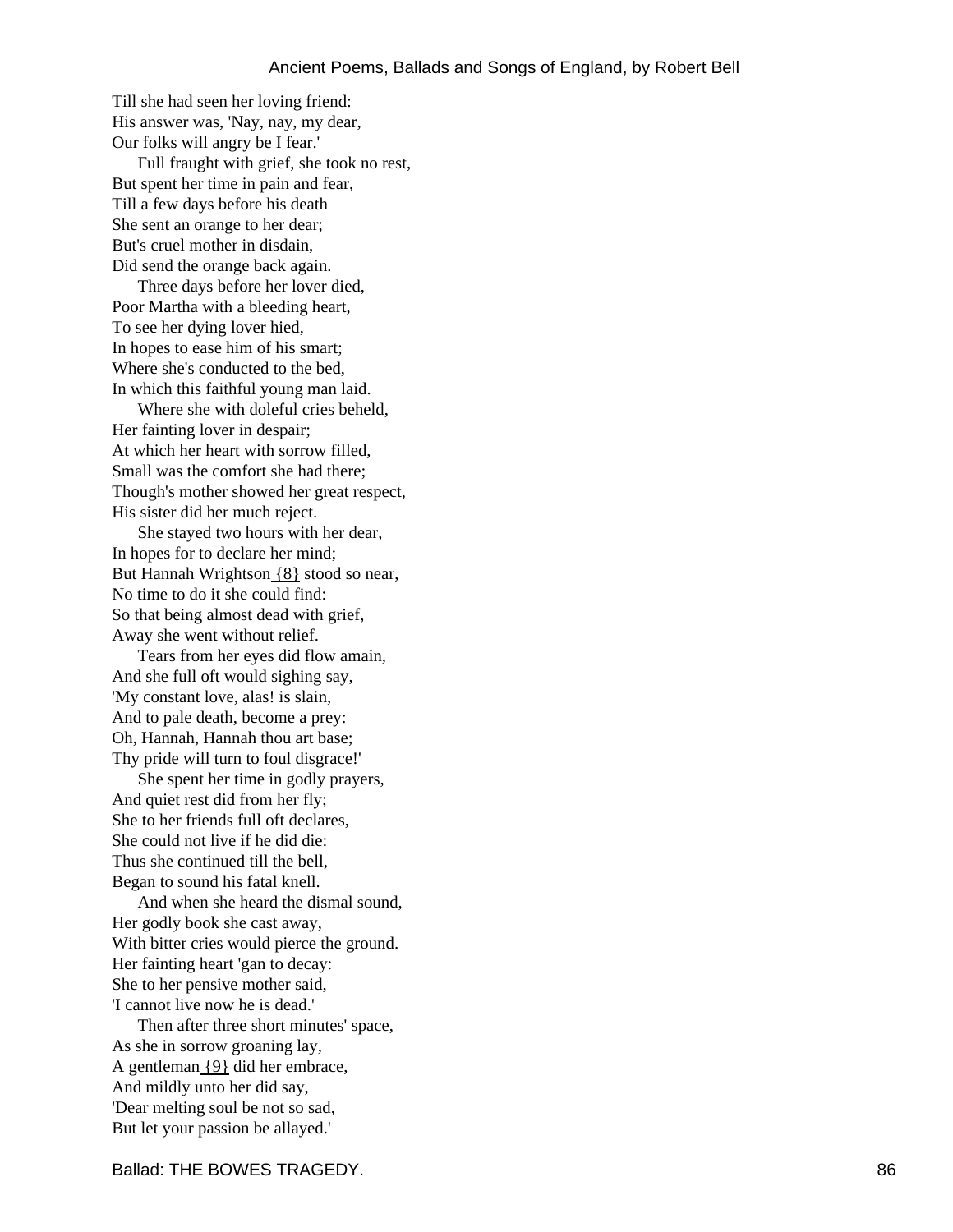Her answer was, 'My heart is burst, My span of life is near an end; My love from me by death is forced, My grief no soul can comprehend.' Then her poor heart it waxèd faint, When she had ended her complaint.

 For three hours' space, as in a trance, This broken−hearted creature lay, Her mother wailing her mischance, To pacify her did essay: But all in vain, for strength being past, She seemingly did breathe her last.

 Her mother, thinking she was dead, Began to shriek and cry amain; And heavy lamentations made, Which called her spirit back again; To be an object of hard fate, And give to grief a longer date.

 Distorted with convulsions, she, In dreadful manner gasping lay, Of twelve long hours no moment free, Her bitter groans did her dismay: Then her poor heart being sadly broke, Submitted to the fatal stroke.

 When things were to this issue brought, Both in one grave were to be laid: But flinty−hearted Hannah thought, By stubborn means for to persuade, Their friends and neighbours from the same, For which she surely was to blame.

 And being asked the reason why, Such base objections she did make, She answerèd thus scornfully, In words not fit for Billingsgate: 'She might have taken fairer on − Or else be hanged:' Oh heart of stone!

 What hell−born fury had possessed, Thy vile inhuman spirit thus? What swelling rage was in thy breast, That could occasion this disgust, And make thee show such spleen and rage, Which life can't cure nor death assuage?

 Sure some of Satan's minor imps, Ordainèd were to be thy guide; To act the part of sordid pimps, And fill thy heart with haughty pride; But take this caveat once for all, Such devilish pride must have a fall.

 But when to church the corpse was brought, And both of them met at the gate; What mournful tears by friends were shed,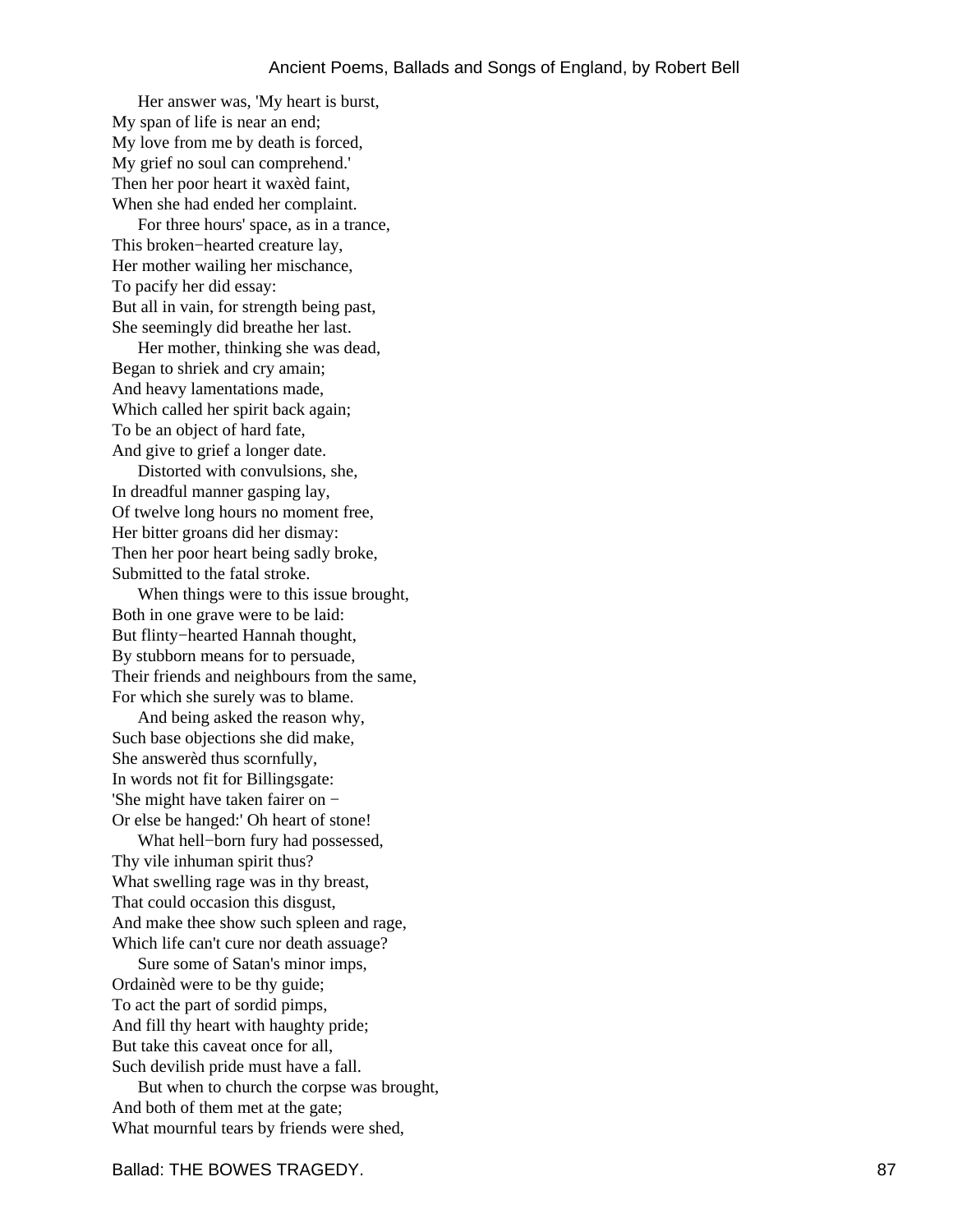When that alas it was too late, – When they in silent grave were laid, Instead of pleasing marriage−bed.

 You parents all both far and near, By this sad story warning take; Nor to your children be severe, When they their choice in love do make; Let not the love of cursèd gold, True lovers from their love withhold.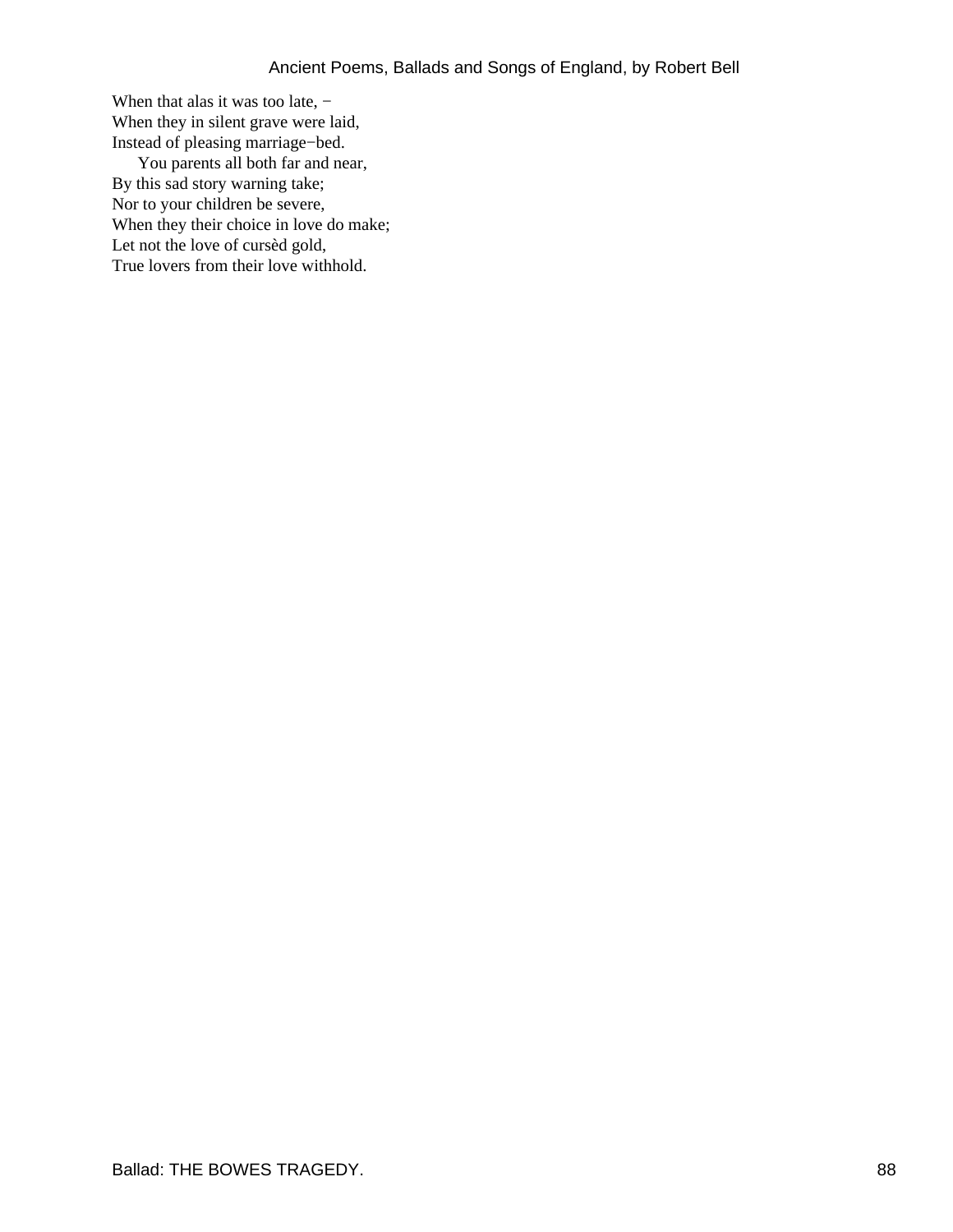## **Ballad: THE CRAFTY LOVER; OR, THE LAWYER OUTWITTED.**

Tune of *I love thee more and more*.

 [This excellent old ballad is transcribed from a copy printed in Aldermary church−yard. It still continues to be published in the old broadside form.]

Of a rich counsellor I write, Who had one only daughter, Who was of youthful beauty bright; Now mark what follows after[. {10}](#page-212-3) Her uncle left her, I declare, A sumptuous large possession; Her father he was to take care Of her at his discretion. She had ten thousand pounds a−year, And gold and silver ready, And courted was by many a peer, Yet none could gain this lady. At length a squire's youngest son In private came a−wooing, And when he had her favour won, He feared his utter ruin. The youthful lady straightway cried, 'I must confess I love thee, Though lords and knights I have denied, Yet none I prize above thee:

Thou art a jewel in my eye, But here,' said she, 'the care is, − I fear you will be doomed to die For stealing of an heiress.' The young man he replied to her

Like a true politician; 'Thy father is a counsellor, I'll tell him my condition. Ten guineas they shall be his fee, He'll think it is some stranger; Thus for the gold he'll counsel me, And keep me safe from danger.'

 Unto her father he did go, The very next day after; But did not let the lawyer know The lady was his daughter. Now when the lawyer saw the gold That he should be she gainer, A pleasant trick to him he told With safety to obtain her.

 'Let her provide a horse,' he cried, 'And take you up behind her;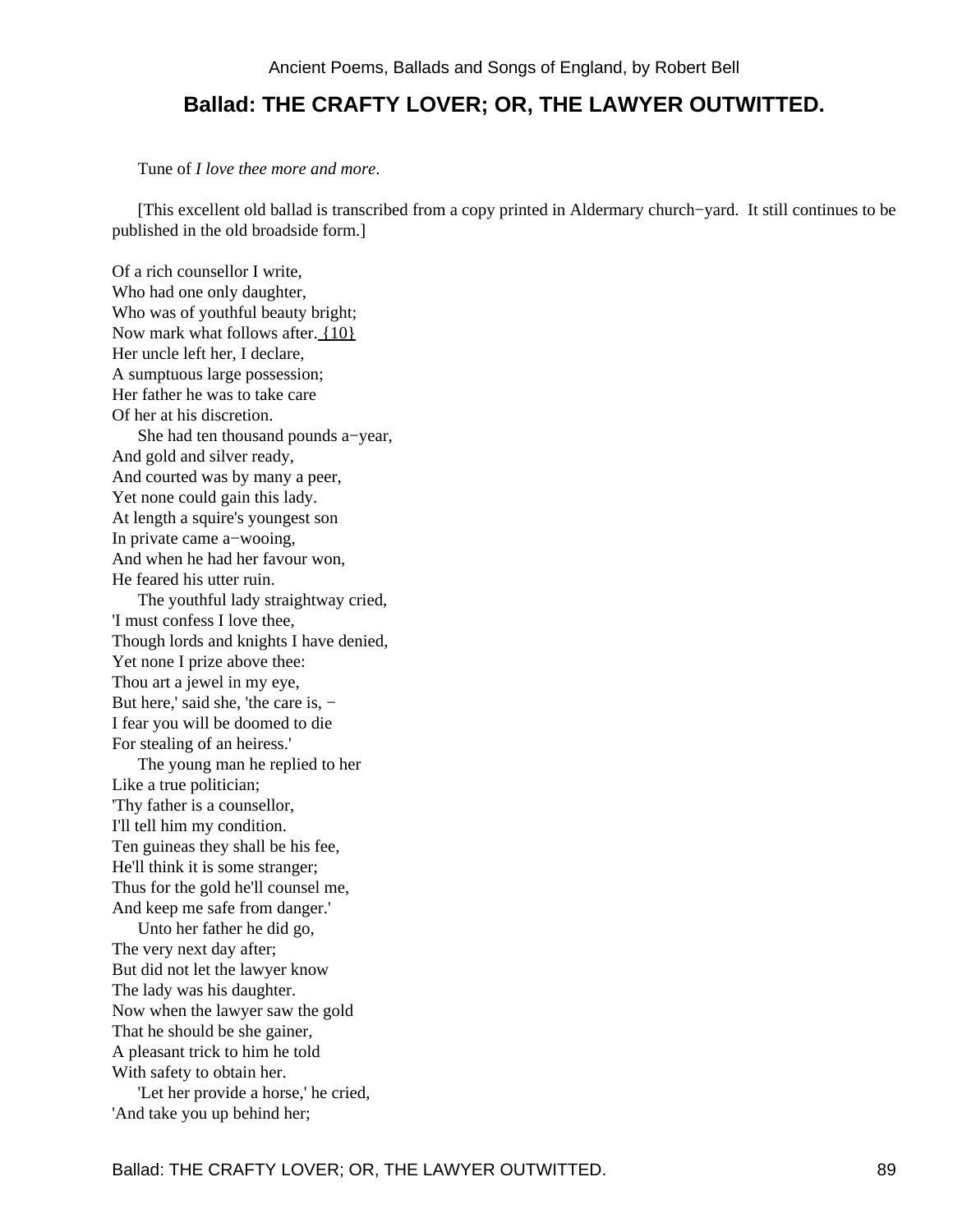Then with you to some parson ride Before her parents find her: That she steals you, you may complain, And so avoid their fury. Now this is law I will maintain Before or judge or jury.

 'Now take my writing and my seal, Which I cannot deny thee, And if you any trouble feel, In court I will stand by thee.' 'I give you thanks,' the young man cried, 'By you I am befriended, And to your house I'll bring my bride After the work is ended.'

 Next morning, ere the day did break, This news to her he carried; She did her father's counsel take And they were fairly married, And now they felt but ill at case, And, doubts and fears expressing, They home returned, and on their knees They asked their father's blessing,

 But when he had beheld them both, He seemed like one distracted, And vowed to be revenged on oath For what they now had acted. With that bespoke his new−made son − 'There can be no deceiving, That this is law which we have done Here is your hand and sealing!'

 The counsellor did then reply, Was ever man so fitted; 'My hand and seal I can't deny, By you I am outwitted. 'Ten thousand pounds a−year in store 'She was left by my brother, And when I die there will be more, For child I have no other.

 'She might have had a lord or knight, From royal loins descended; But, since thou art her heart's delight, I will not be offended; 'If I the gordian knot should part, 'Twere cruel out of measure; Enjoy thy love, with all my heart, In plenty, peace, and pleasure.'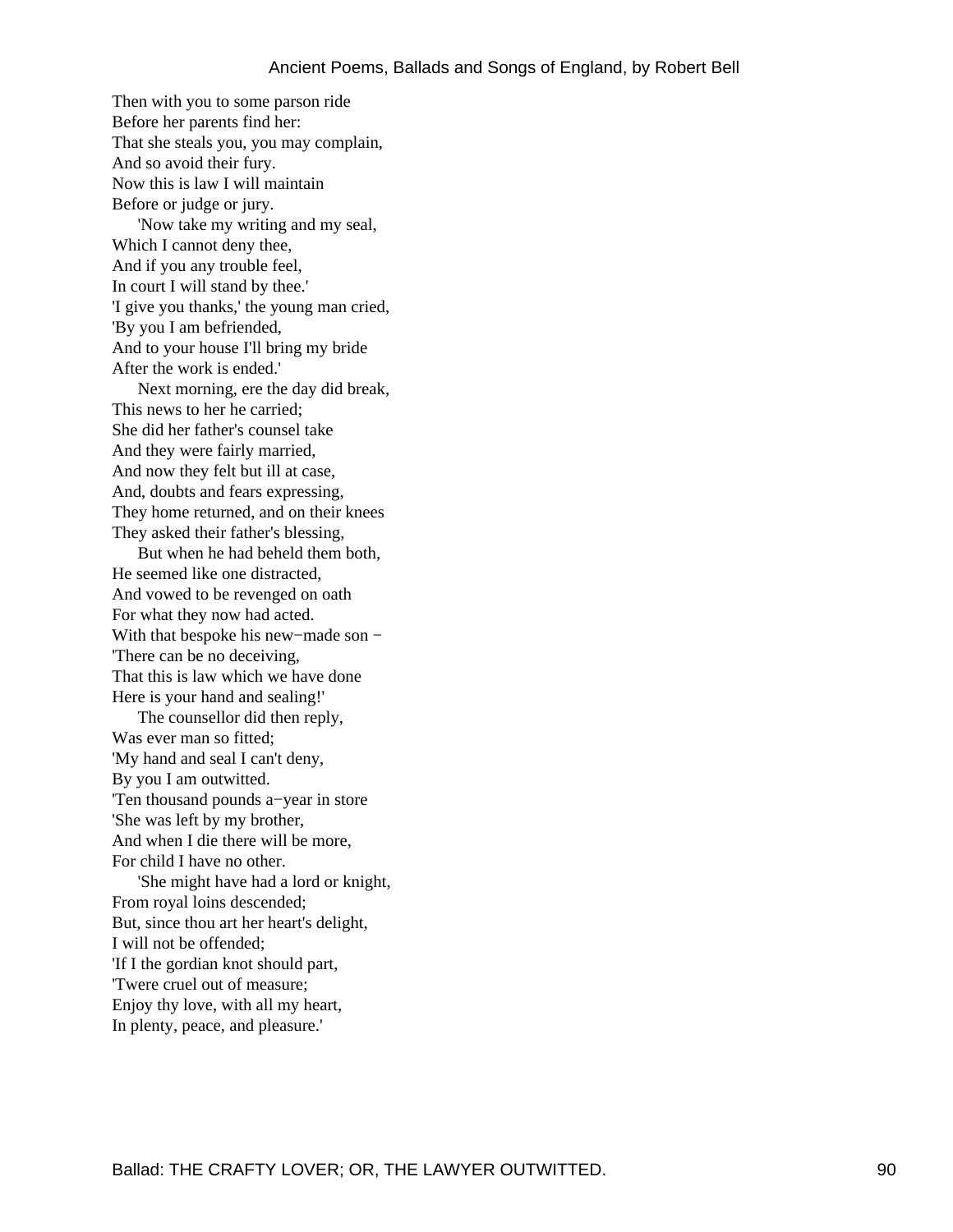# **Ballad: THE DEATH OF QUEEN JANE. (TRADITIONAL.)**

 [We have seen an old printed copy of this ballad, which was written probably about the date of the event it records, 1537. Our version was taken down from the singing of a young gipsy girl, to whom it had descended orally through two generations. She could not recollect the whole of it. In Miss Strickland's *Lives of the Queens of England* , we find the following passage: 'An English ballad is extant, which, dwelling on the elaborate mourning of Queen Jane's ladies, informs the world, in a line of pure bathos,

In black were her ladies, and black were their faces.'

 Miss Strickland does not appear to have seen the ballad to which she refers; and as we are not aware of the existence of any other ballad on the subject, we presume that her line of 'pure bathos' is merely a corruption of one of the ensuing verses.]

Queen Jane was in travail For six weeks or more, Till the women grew tired, And fain would give o'er. 'O women! O women! Good wives if ye be, Go, send for King Henrie, And bring him to me.'

 King Henrie was sent for, He came with all speed, In a gownd of green velvet From heel to the head. 'King Henrie! King Henrie! If kind Henrie you be, Send for a surgeon, And bring him to me.'

 The surgeon was sent for, He came with all speed, In a gownd of black velvet From heel to the head. He gave her rich caudle, But the death−sleep slept she. Then her right side was opened, And the babe was set free.

 The babe it was christened, And put out and nursed, While the royal Queen Jane She lay cold in the dust.

\* \* \* \* \*

 So black was the mourning, And white were the wands, Yellow, yellow the torches, They bore in their hands.

 The bells they were muffled, And mournful did play, While the royal Queen Jane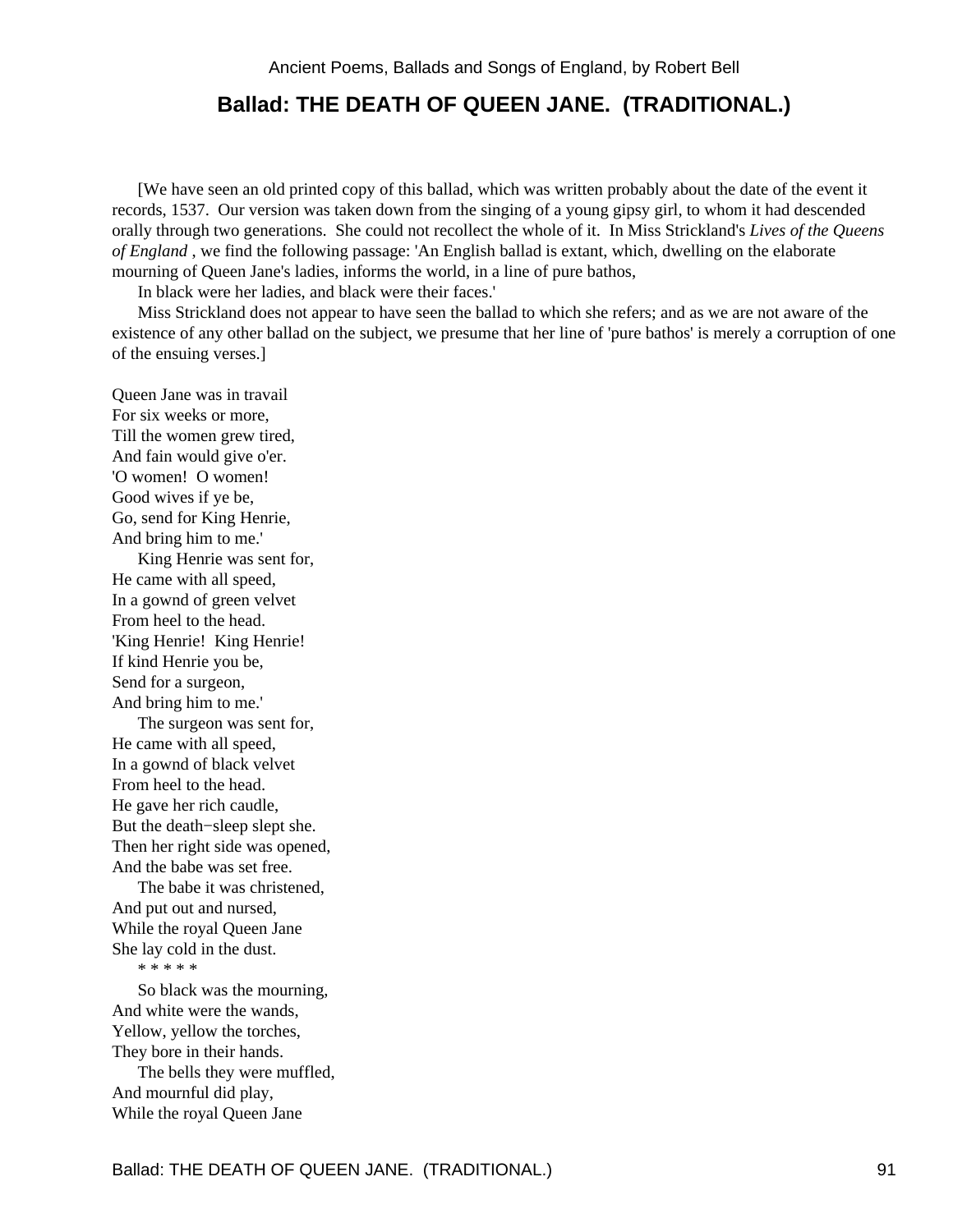She lay cold in the clay. Six knights and six lords Bore her corpse through the grounds; Six dukes followed after, In black mourning gownds. The flower of Old England Was laid in cold clay, Whilst the royal King Henrie Came weeping away.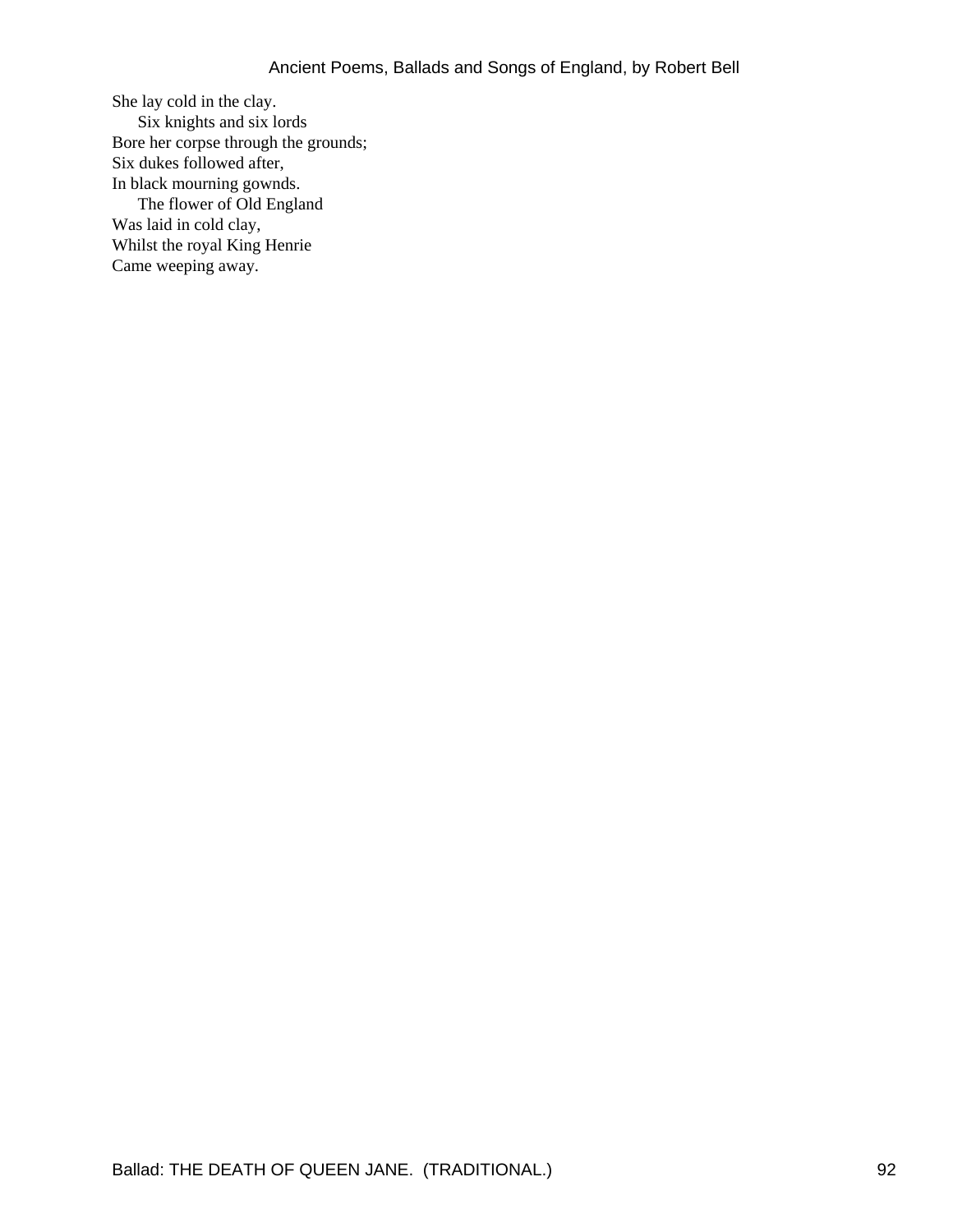### **Ballad: THE WANDERING YOUNG GENTLEWOMAN; OR, CATSKIN.**

 [The following version of this ancient English ballad has been collated with three copies. In some editions it is called *Catskin's Garland; or, the Wandering Young Gentlewoman*. The story has a close similarity to that of *Cinderella*, and is supposed to be of oriental origin. Several versions of it are current in Scandinavia, Germany, Italy, Poland, and Wales. For some account of it see *Pictorial Book of Ballads*, ii. 153, edited by Mr. J. S. Moore.]

#### PART 1.

 You fathers and mothers, and children also, Draw near unto me, and soon you shall know The sense of my ditty, and I dare to say, The like's not been heard of this many a day.

 The subject which to you I am to relate, It is of a young squire of vast estate; The first dear infant his wife did him bear, It was a young daughter of beauty most rare.

 He said to his wife, 'Had this child been a boy, 'Twould have pleased me better, and increased my joy, If the next be the same sort, I declare, Of what I'm possessèd it shall have no share.'

 In twelve months' time after, this woman, we hear, Had another daughter of beauty most clear; And when that he knew it was but a female, Into a bitter passion he presently fell,

 Saying, 'Since this is of the same sort as the first, In my habitation she shall not be nursed; Pray let her be sent into the countrie, For where I am, truly, this child shall not be.'

 With tears his dear wife unto him did say, 'Husband, be contented, I'll send her away.' Then to the countrie with speed her did send, For to be brought up by one was her friend.

 Although that her father he hated her so, He a good education on her did bestow; And with a gold locket, and robes of the best, This slighted young damsel was commonly dressed.

 And when unto stature this damsel was grown, And found from her father she had no love shown, She cried, 'Before I will lay under his frown, I'm resolvèd to travel the country around.'

PART II.

 But now mark, good people, the cream of the jest, In what sort of manner this creature was dressed; With cat−skins she made her a robe, I declare, The which for her covering she daily did wear.

 Her own rich attire, and jewels beside, Then up in a bundle by her they were tied,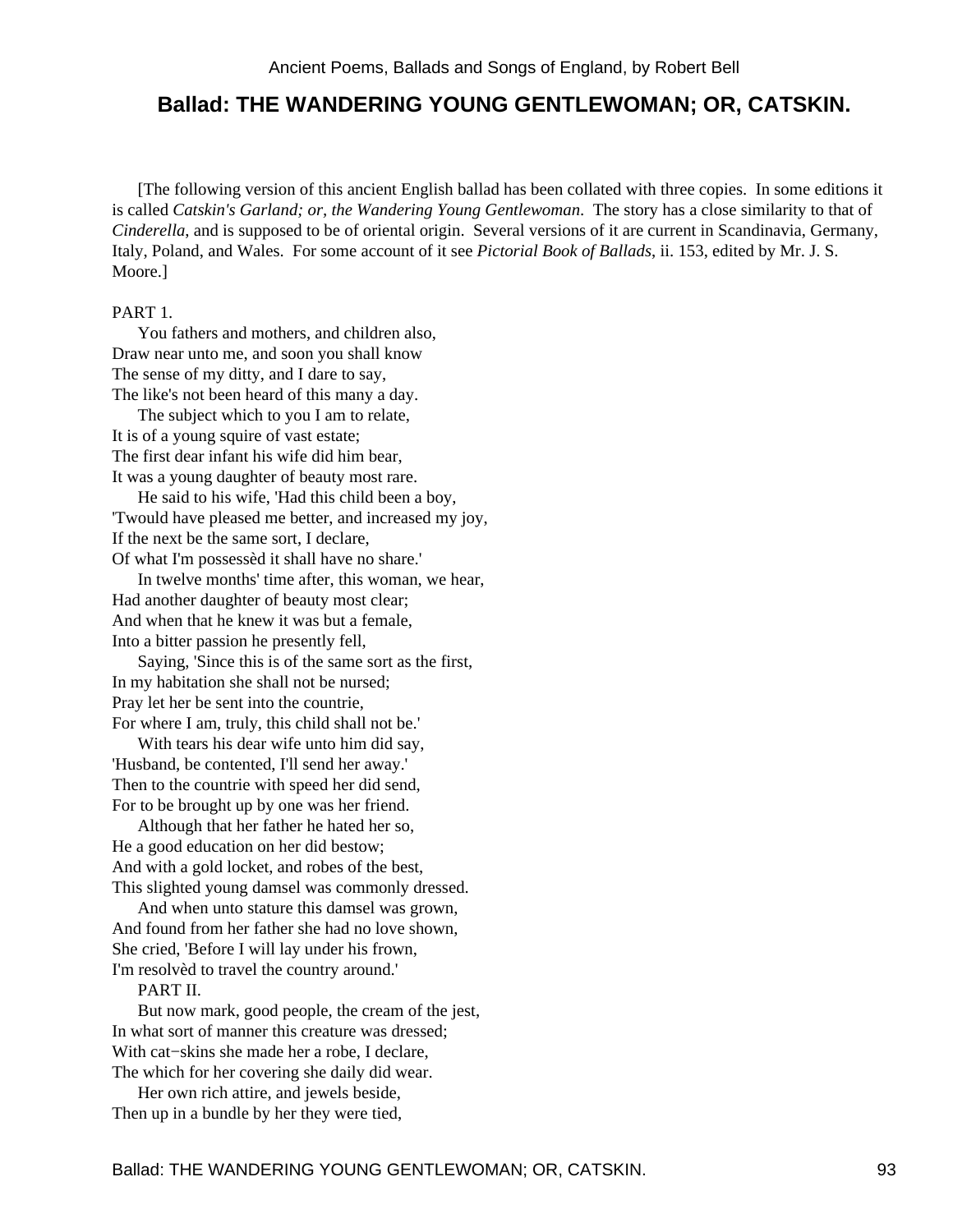And to seek her fortune she wandered away; And when she had travelled a cold winter's day,

 In the evening−tide she came to a town, Where at a knight's door she sat herself down, For to rest herself, who was tirèd sore; – This noble knight's lady then came to the door.

 This fair creature seeing in such sort of dress, The lady unto her these words did express: 'Whence camest thou, girl, and what wouldst thou have?' She said, 'A night's rest in your stable I crave.'

 The lady said to her, 'I'll grant thy desire, Come into the kitchen, and stand by the fire.' Then she thankèd the lady, and went in with haste; And there she was gazed on from highest to least.

 And, being well warmed, her hunger was great, They gave her a plate of good food for to eat, And then to an outhouse this creature was led, Where with fresh straw she soon made her a bed.

 And when in the morning the daylight she saw, Her riches and jewels she hid in the straw; And, being very cold, she then did retire Into the kitchen, and stood by the fire.

 The cook said, 'My lady hath promised that thee Shall be as a scullion to wait upon me; What say'st thou girl, art thou willing to bide?' 'With all my heart truly,' to him she replied.

 To work at her needle she could very well, And for raising of paste few could her excel; She being so handy, the cook's heart did win, And then she was called by the name of Catskin.

PART III.

 The lady a son had both comely and tall, Who oftentimes usèd to be at a ball A mile out of town; and one evening−tide, To dance at this ball away he did ride.

 Catskin said to his mother, 'Pray, madam, let me Go after your son now, this ball for to see.' With that in a passion this lady she grew, And struck her with the ladle, and broke it in two.

 On being thus servèd she quick got away, And in her rich garments herself did array; And then to this ball she with speed did retire, Where she dancèd so bravely that all did admire.

 The sport being done, the young squire did say, 'Young lady, where do you live? tell me, I pray.' Her answer was to him, 'Sir, that I will tell, – At the sign of the broken ladle I dwell.'

 She being very nimble, got home first, 'tis said, And in her catskin robes she soon was arrayed; And into the kitchen again she did go, But where she had been they did none of them know.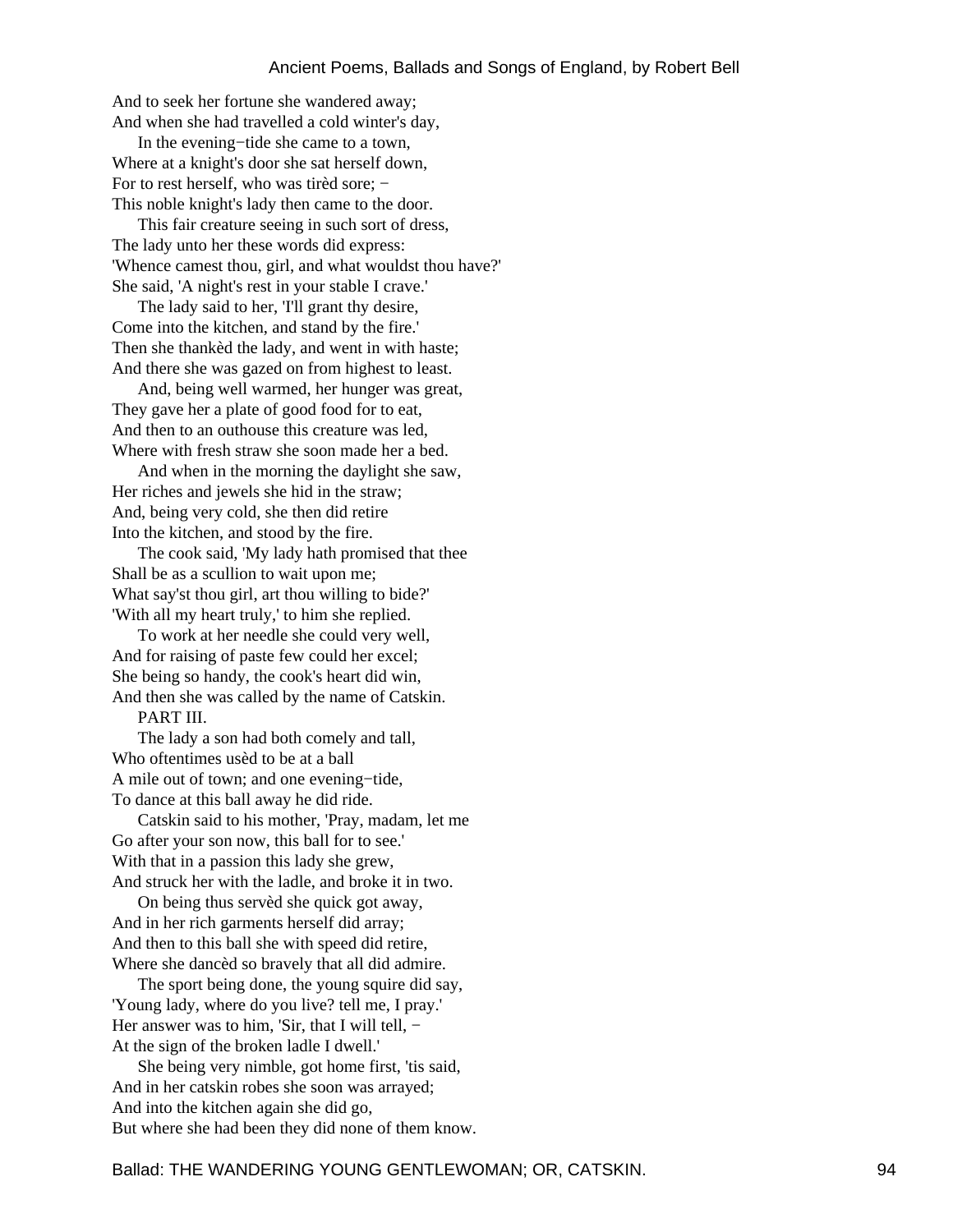Next night this young squire, to give him content, To dance at this ball again forth he went. She said, 'Pray let me go this ball for to view.' Then she struck with the skimmer, and broke it in two.

 Then out of the doors she ran full of heaviness, And in her rich garments herself soon did dress; And to this ball ran away with all speed, Where to see her dancing all wondered indeed.

 The ball being ended, the young squire said, 'Where is it you live?' She again answerèd, 'Sir, because you ask me, account I will give, At the sign of the broken skimmer I live.'

 Being dark when she left him, she homeward did hie, And in her catskin robes she was dressed presently, And into the kitchen amongst them she went, But where she had been they were all innocent.

 When the squire dame home, and found Catskin there, He was in amaze and began for to swear; 'For two nights at the ball has been a lady, The sweetest of beauties that ever I did see.

 'She was the best dancer in all the whole place, And very much like our Catskin in the face; Had she not been dressed in that costly degree, I should have swore it was Catskin's body.

 Next night to the ball he did go once more, And she askèd his mother to go as before, Who, having a basin of water in hand, She threw it at Catskin, as I understand.

 Shaking her wet ears, out of doors she did run, And dressèd herself when this thing she had done. To the ball once more she then went her ways; To see her fine dancing they all gave her praise.

 And having concluded, the young squire said he, 'From whence might you come, pray, lady, tell me?' Her answer was, 'Sir, you shall soon know the same, From the sign of the basin of water I came.'

 Then homeward she hurried, as fast as could be; This young squire then was resolvèd to see Whereto she belonged, and, following Catskin, Into an old straw house he saw her creep in.

 He said, 'O brave Catskin, I find it is thee, Who these three nights together has so charmèd me; Thou'rt the sweetest of creatures my eyes e'er beheld, With joy and content my heart now is filled.

 'Thou art our cook's scullion, but as I have life, Grant me but thy love, and I'll make thee my wife, And thou shalt have maids for to be at thy call.' 'Sir, that cannot be, I've no portion at all.'

 'Thy beauty's a portion, my joy and my dear, I prize it far better than thousands a year, And to have my friends' consent I have got a trick,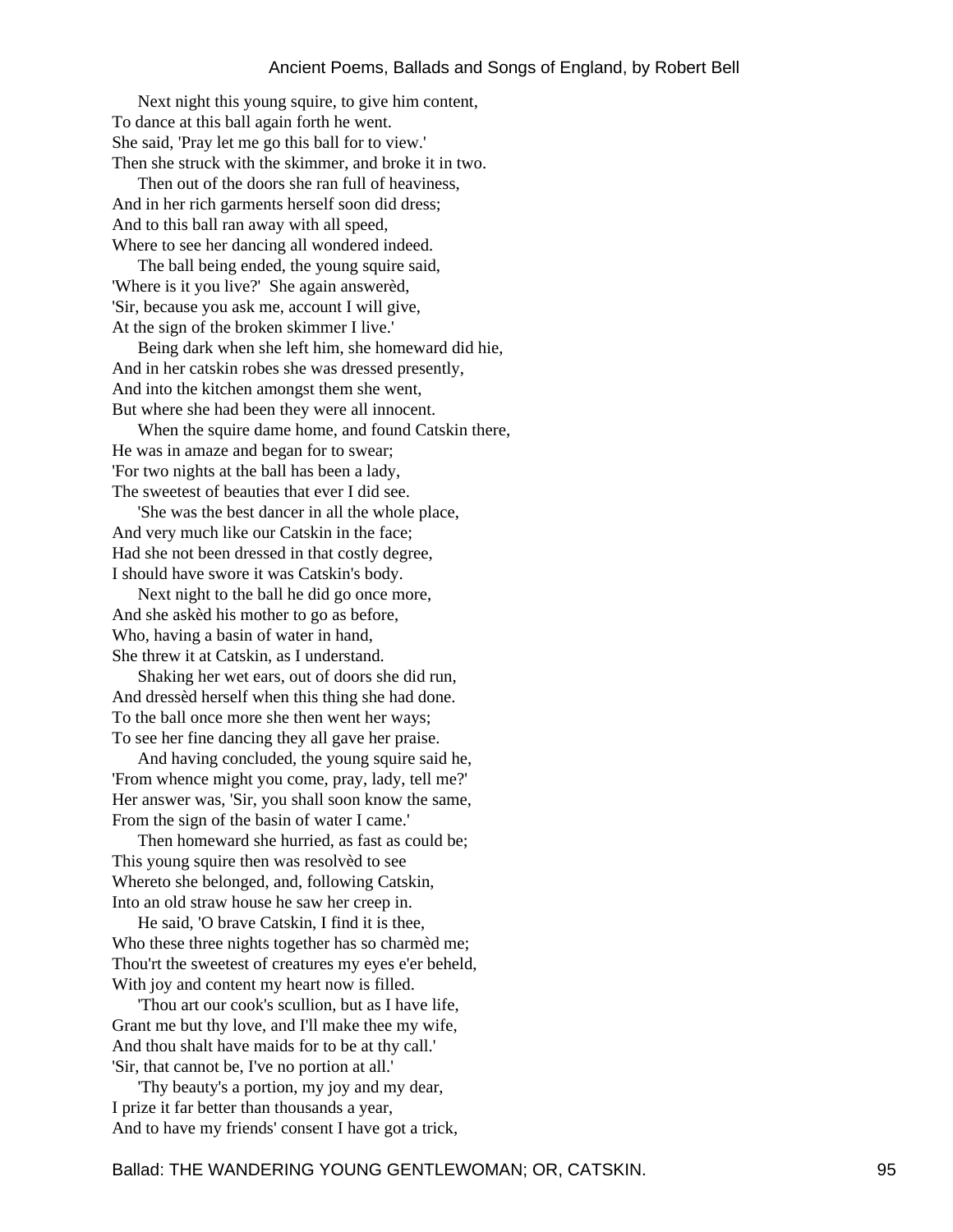I'll go to my bed, and feign myself sick.

 'There no one shall tend me but thee I profess; So one day or another in thy richest dress, Thou shalt be clad, and if my parents come nigh, I'll tell them 'tis for thee that sick I do lie.'

PART IV.

 Thus having consulted, this couple parted. Next day this young squire he took to his bed; And when his dear parents this thing both perceived, For fear of his death they were right sorely grieved.

 To tend him they send for a nurse speedily, He said, 'None but Catskin my nurse now shall be.' His parents said, 'No, son.' He said, 'But she shall, Or else I'll have none for to nurse me at all.'

 His parents both wondered to hear him say thus, That no one but Catskin must be his nurse; So then his dear parents their son to content, Up into his chamber poor Catskin they sent.

 Sweet cordials and other rich things were prepared, Which between this young couple were equally shared; And when all alone they in each other's arms, Enjoyed one another in love's pleasant charms.

 And at length on a time poor Catskin, 'tis said, In her rich attire again was arrayed, And when that his mother to the chamber drew near, Then much like a goddess did Catskin appear;

 Which caused her to stare, and thus for to say, 'What young lady is this, come tell me, I pray?' He said, 'It is Catskin for whom sick I lie, And except I do have her with speed I shall die.'

 His mother then hastened to call up the knight, Who ran up to see this amazing great sight; He said, 'Is this Catskin we held in such scorn? I ne'er saw a finer dame since I was born.'

 The old knight he said to her, 'I prithee tell me, From whence thou didst come and of what family?' Then who were her parents she gave them to know, And what was the cause of her wandering so.

 The young squire he cried, 'If you will save my life, Pray grant this young creature she may be my wife.' His father replied, 'Thy life for to save, If you have agreed, my consent you may have.'

 Next day, with great triumph and joy as we hear, There were many coaches came far and near; Then much like a goddess dressed in rich array, Catskin was married to the squire that day.

 For several days this wedding did last, Where was many a topping and gallant repast, And for joy the bells rung out all over the town, And bottles of canary rolled merrily round.

When Catskin was married, her fame for to raise,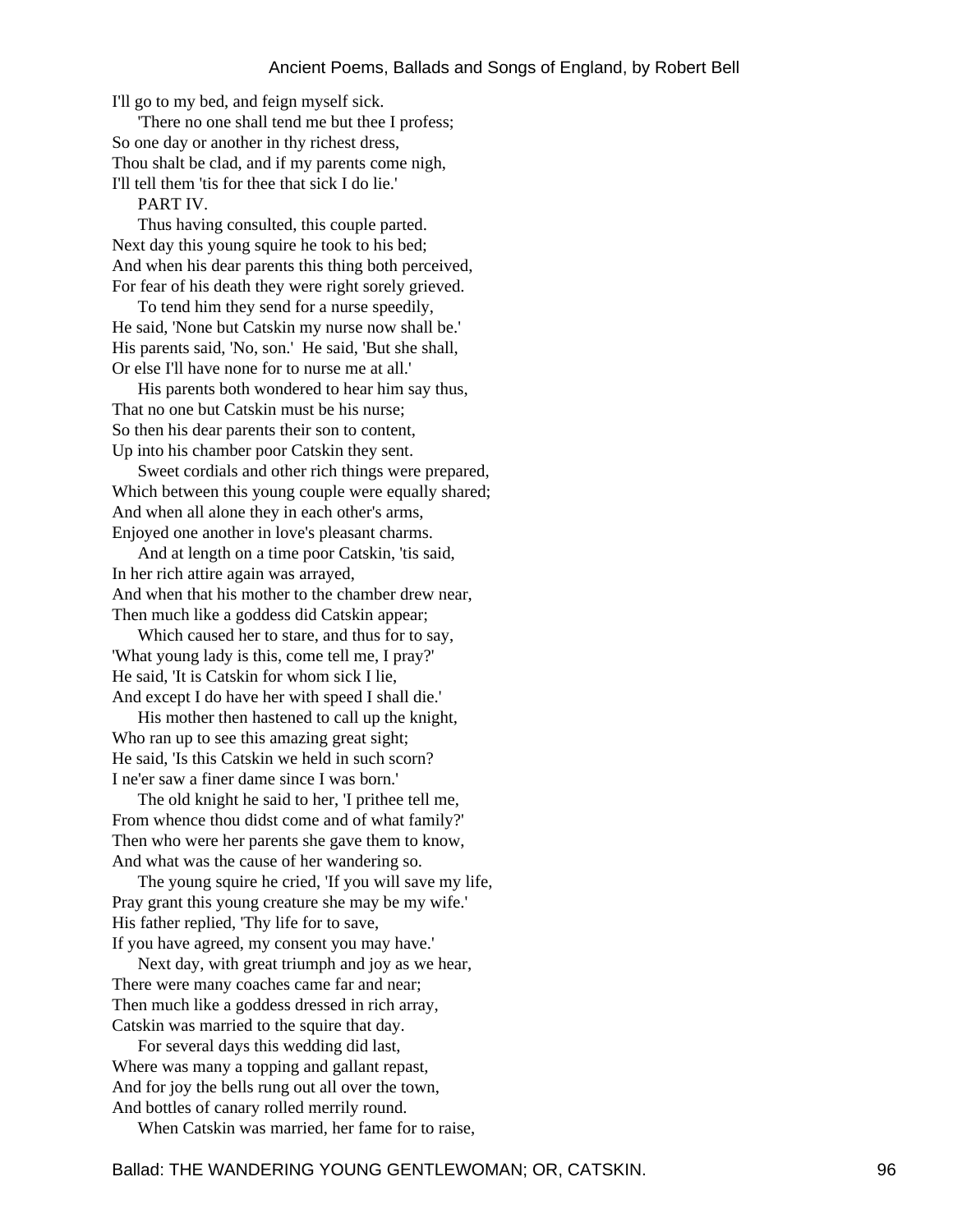Who saw her modest carriage they all gave her praise; Thus her charming beauty the squire did win; And who lives so great now as he and Catskin.

PART V.

 Now in the fifth part I'll endeavour to show, How things with her parents and sister did go; Her mother and sister of life are bereft, And now all alone the old squire is left.

 Who hearing his daughter was married so brave, He said, 'In my noddle a fancy I have; Dressed like a poor man now a journey I'll make, And see if she on me some pity will take.'

 Then dressed like a beggar he went to her gate, Where stood his daughter, who looked very great; He cried, 'Noble lady, a poor man I be, And am now forced to crave charity.'

 With a blush she asked him from whence that he came; And with that he told her, and likewise his name. She cried 'I'm your daughter, whom you slighted so, Yet, nevertheless, to you kindness I'll show.

 'Through mercy the Lord hath provided for me; Pray, father, come in and sit down then,' said she. Then the best provisions the house could afford, For to make him welcome was set on the board.

 She said, 'You are welcome, feed hearty, I pray, And, if you are willing, with me you shall stay, So long as you live.' Then he made this reply: 'I only am come now thy love for to try.

 'Through mercy, my dear child, I'm rich and not poor, I have gold and silver enough now in store; And for this love which at thy hands I have found, For thy portion I'll give thee ten thousand pound.'

 So in a few days after, as I understand, This man he went home, and sold off all his land, And ten thousand pounds to his daughter did give, And now altogether in love they do live.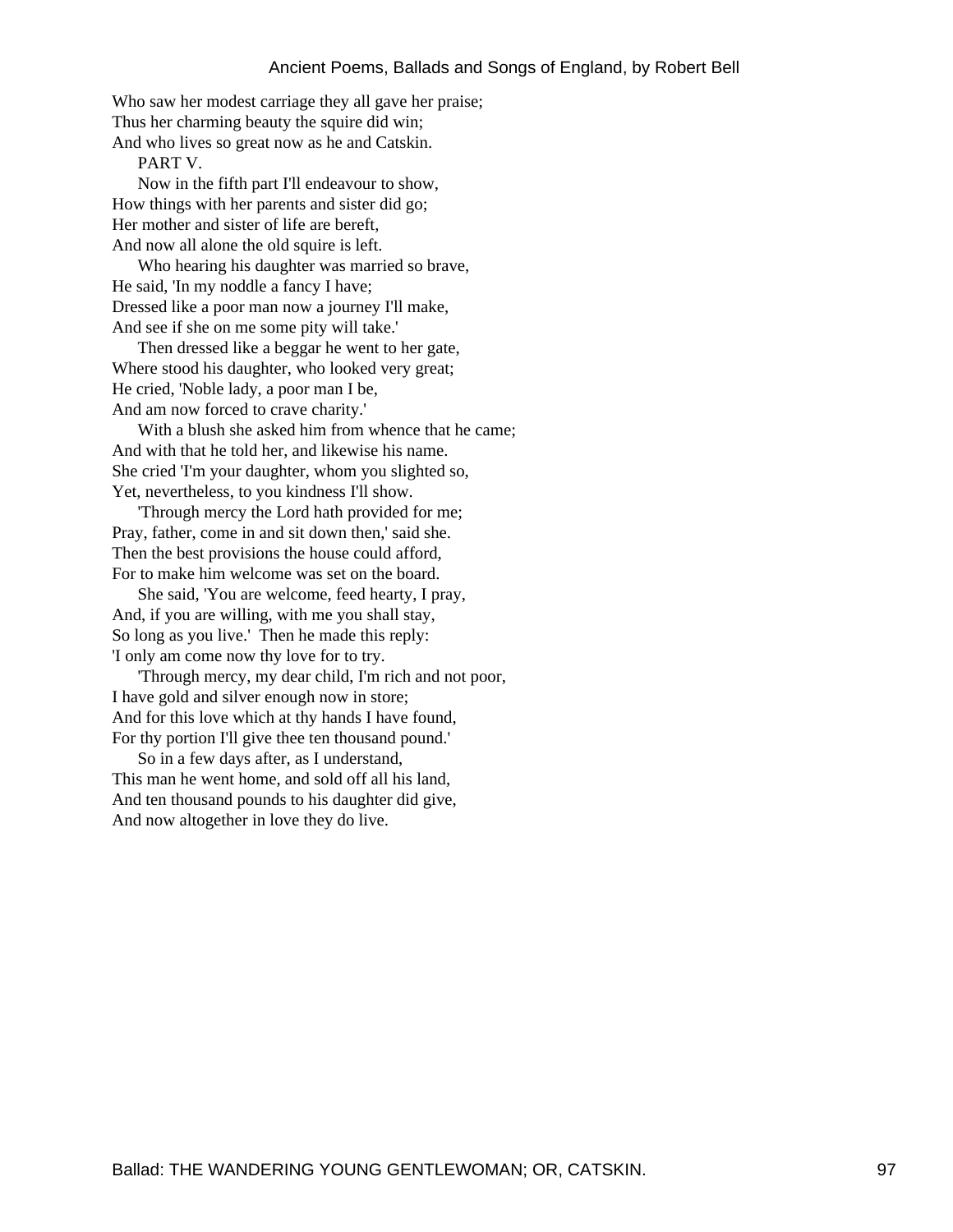## **Ballad: THE BRAVE EARL BRAND AND THE KING OF ENGLAND'S DAUGHTER. (TRADITIONAL.)**

 [This ballad, which resembles the Danish ballad of *Ribolt*, was taken down from the recitation of an old fiddler in Northumberland: in one verse there is an *hiatus*, owing to the failure of the reciter's memory. The refrain should be repeated in every verse.]

O did you ever hear of the brave Earl Brand, Hey lillie, ho lillie lallie; His courted the king's daughter o' fair England, I' the brave nights so early! She was scarcely fifteen years that tide, When sae boldly she came to his bed−side, 'O, Earl Brand, how fain wad I see A pack of hounds let loose on the lea.' 'O, lady fair, I have no steed but one, But thou shalt ride and I will run.' 'O, Earl Brand, but my father has two, And thou shalt have the best of tho'.' Now they have ridden o'er moss and moor, And they have met neither rich nor poor; Till at last they met with old Carl Hood, He's aye for ill, and never for good. 'Now Earl Brand, an ye love me, Slay this old Carl and gar him dee.' 'O, lady fair, but that would be sair, To slay an auld Carl that wears grey hair. 'My own lady fair, I'll not do that, I'll pay him his fee . . . . . . ' 'O, where have ye ridden this lee lang day, And where have ye stown this fair lady away?' 'I have not ridden this lee lang day, Nor yet have I stown this lady away; 'For she is, I trow, my sick sister, Whom I have been bringing fra' Winchester.' 'If she's been sick, and nigh to dead, What makes her wear the ribbon so red? 'If she's been sick, and like to die, What makes her wear the gold sae high?' When came the Carl to the lady's yett, He rudely, rudely rapped thereat. 'Now where is the lady of this hall?' 'She's out with her maids a playing at the ball.' 'Ha, ha, ha! ye are all mista'en, Ye may count your maidens owre again. 'I met her far beyond the lea With the young Earl Brand his leman to be.' Her father of his best men armed fifteen,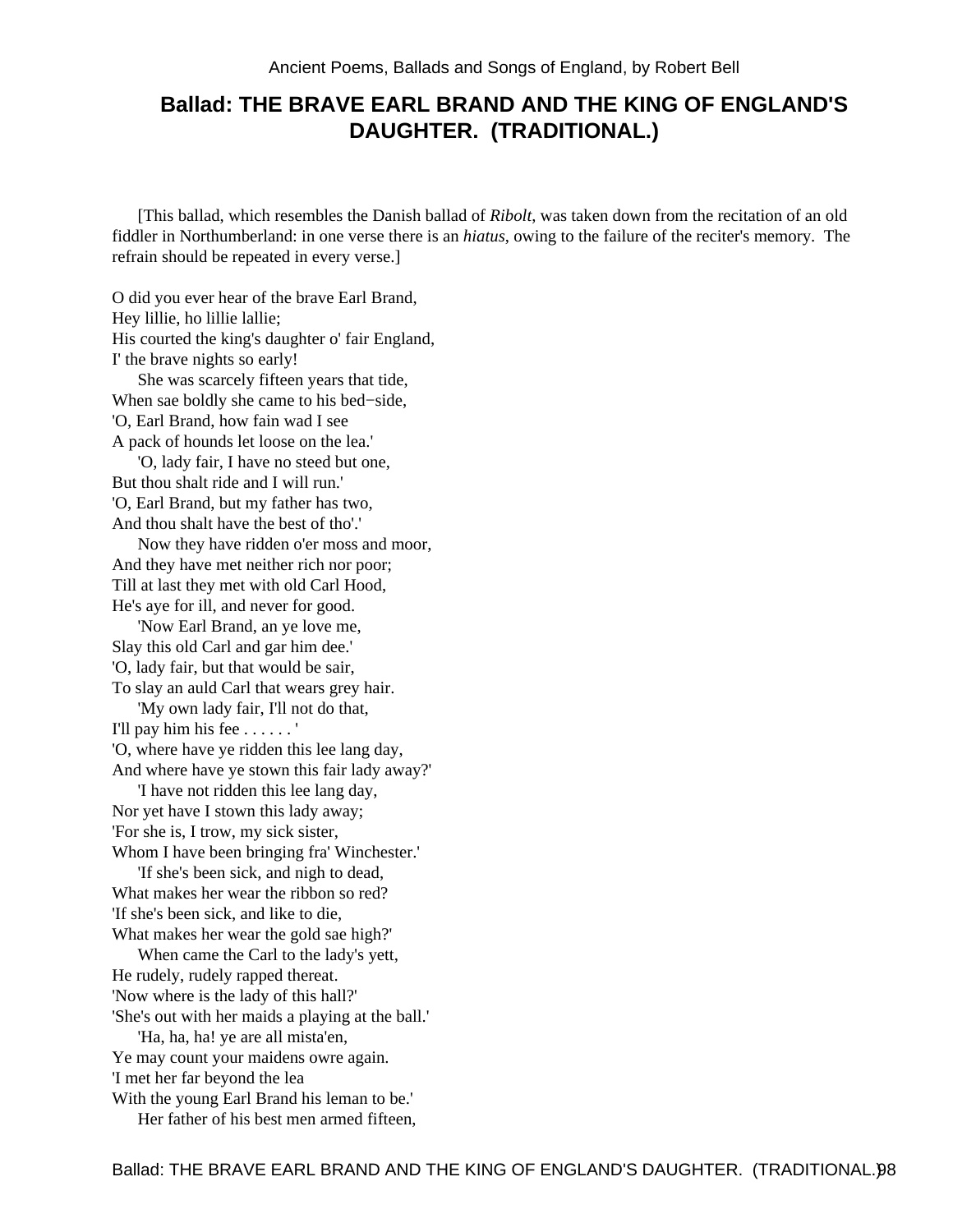And they're ridden after them bidene. The lady looked owre her left shoulder then, Says, 'O Earl Brand we are both of us ta'en.'

 'If they come on me one by one, You may stand by till the fights be done; 'But if they come on me one and all, You may stand by and see me fall.'

 They came upon him one by one, Till fourteen battles he has won; And fourteen men he has them slain, Each after each upon the plain.

 But the fifteenth man behind stole round, And dealt him a deep and a deadly wound. Though he was wounded to the deid, He set his lady on her steed.

 They rode till they came to the river Doune, And there they lighted to wash his wound. 'O, Earl Brand, I see your heart's blood!' 'It's nothing but the glent and my scarlet hood.'

 They rode till they came to his mother's yett, So faint and feebly he rapped thereat. 'O, my son's slain, he is falling to swoon, And it's all for the sake of an English loon.'

 'O, say not so, my dearest mother, But marry her to my youngest brother − 'To a maiden true he'll give his hand, Hey lillie, ho lillie lallie.

 To the king's daughter o' fair England, To a prize that was won by a slain brother's brand, I' the brave nights so early!'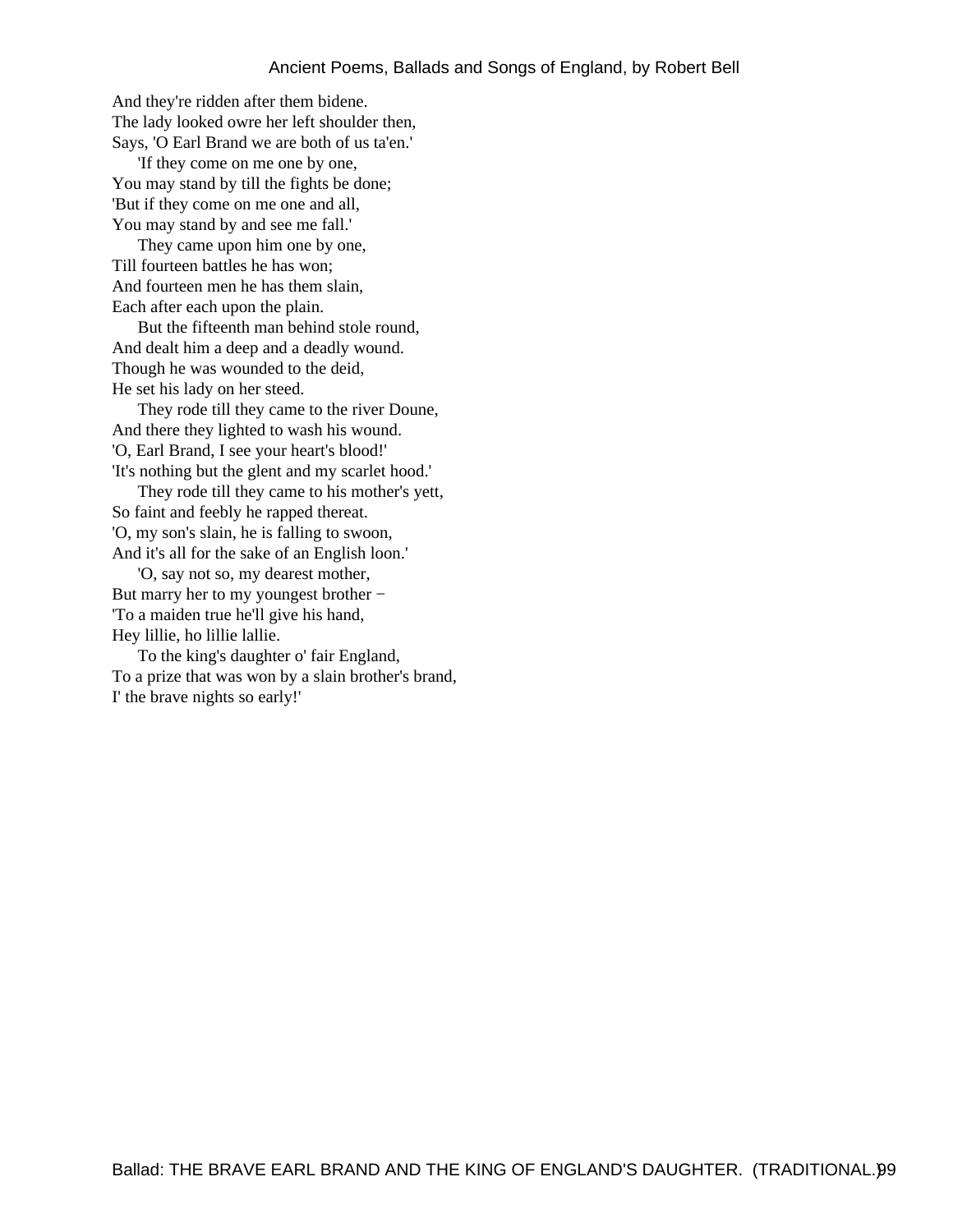# **Ballad: THE JOVIAL HUNTER OF BROMSGROVE; OR, THE OLD MAN AND HIS THREE SONS. (TRADITIONAL.)**

 [The following ballad has long been popular in Worcestershire and some of the adjoining counties. It was printed for the first time by Mr. Allies of Worcester, under the title of *The Jovial Hunter of Bromsgrove*; but amongst the peasantry of that county, and the adjoining county of Warwick, it has always been called *The Old Man and his Three Sons*—the name given to a fragment of the ballad still used as a nursery song in the north of England, the chorus of which slightly varies from that of the ballad. See post, p. 250. The title of *The Old Man and his Three Sons* is derived from the usage of calling a ballad after the first line—a practice that has descended to the present day. In Shakspeare's comedy of *As You Like It* there appears to be an allusion to this ballad. Le Beau says, −

There comes an old man and his three sons,

to which Celia replies,

I could match this beginning with an old tale.—i. 2.

Whether *The Jovial Hunter* belongs to either Worcestershire or Warwickshire is rather questionable. The probability is that it is a north country ballad connected with the family of Bolton, of Bolton, in Wensleydale. A tomb, said to be that of Sir Ryalas Bolton, the *Jovial Hunter*, is shown in Bromsgrove church, Worcestershire; but there is no evidence beyond tradition to connect it with the name or deeds of any 'Bolton;' indeed it is well known that the tomb belongs to a family of another name. In the following version are preserved some of the peculiarities of the Worcestershire dialect.]

Old Sir Robert Bolton had three sons, Wind well thy horn, good hunter; And one of them was Sir Ryalas, For he was a jovial hunter. He ranged all round down by the wood side, Wind well thy horn, good hunter, Till in a tree−top a gay lady he spied, For he was a jovial hunter. 'Oh, what dost thee mean, fair lady,' said he, Wind well thy horn, good hunter; 'The wild boar's killed my lord, and has thirty men gored, And thou beest a jovial hunter.' 'Oh, what shall I do this wild boar for to see?' Wind well thy horn, good hunter; 'Oh, thee blow a blast and he'll come unto thee, As thou beest a jovial hunter.' Then he blowed a blast, full north, east, west, and south, Wind well thy horn, good hunter; And the wild boar then heard him full in his den, As he was a jovial hunter. Then he made the best of his speed unto him, Wind well thy horn, good hunter; [Swift flew the boar, with his tusks smeared with [gore],  $\{11\}$ ]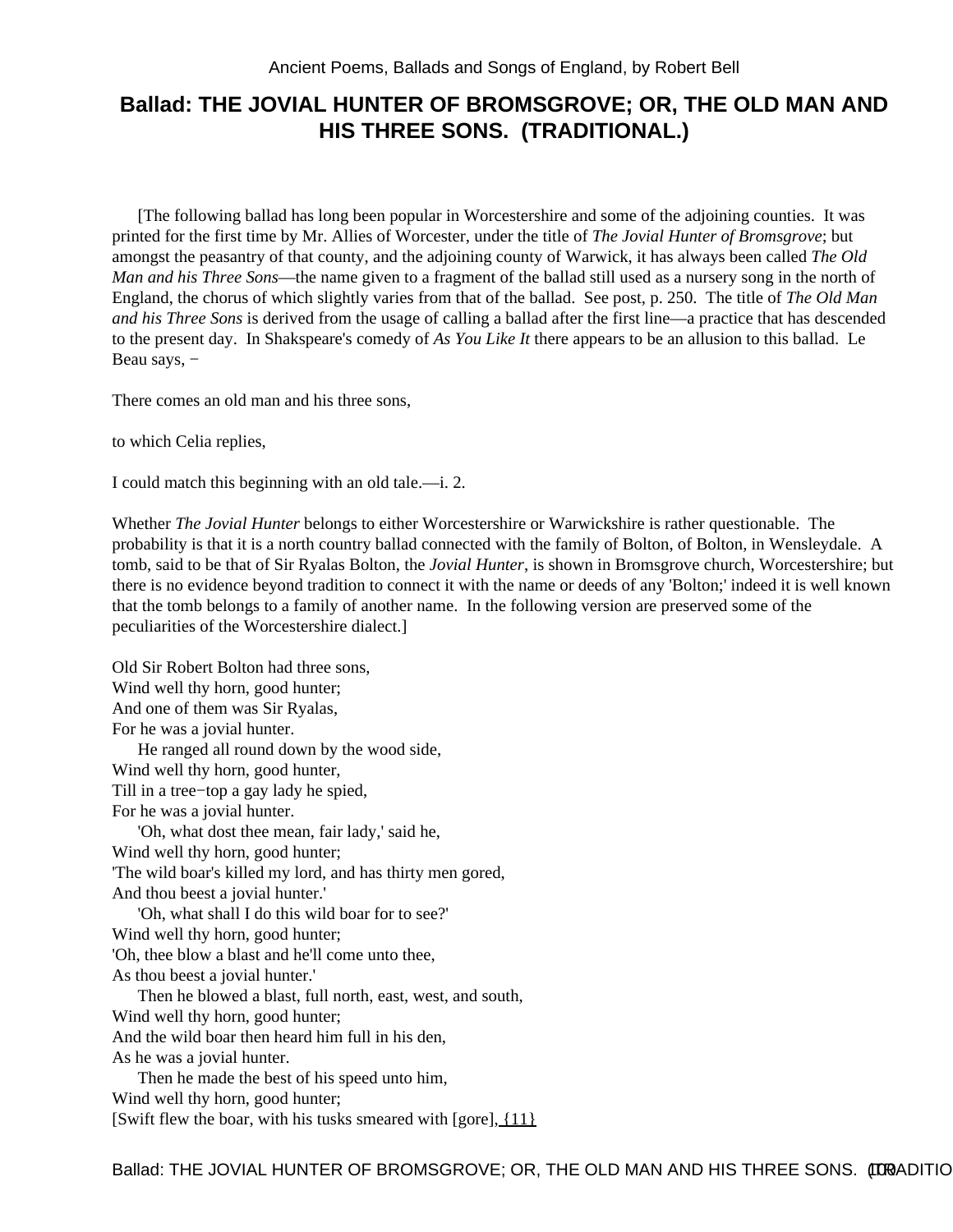To Sir Ryalas, the jovial hunter. Then the wild boar, being so stout and so strong, Wind well thy horn, good hunter; Thrashed down the trees as he ramped him along, To Sir Ryalas, the jovial hunter. 'Oh, what dost thee want of me?' wild boar, said he,  $\{12\}$ Wind well thy horn, good hunter; 'Oh, I think in my heart I can do enough for thee, For I am the jovial hunter.' Then they fought four hours in a long summer day, Wind well thy horn, good hunter; Till the wild boar fain would have got him away From Sir Ryalas, the jovial hunter. Then Sir Ryalas drawed his broad sword with might, Wind well thy horn, good hunter; And he fairly cut the boar's head off quite, For he was a jovial hunter. Then out of the wood the wild woman flew, Wind well thy horn, good hunter; 'Oh, my pretty spotted pig thou hast slew, For thou beest a jovial hunter. 'There are three things, I demand them of thee,' Wind well thy horn, good hunter; 'It's thy horn, and thy hound, and thy gay lady, As thou beest a jovial hunter.' 'If these three things thou dost ask of me,' Wind well thy horn, good hunter; 'It's just as my sword and thy neck can agree, For I am a jovial hunter.' Then into his long locks the wild woman flew, Wind well thy horn, good hunter; Till she thought in her heart to tear him through, Though he was a jovial hunter. Then Sir Ryalas drawed his broad sword again, Wind well thy horn, good hunter, And he fairly split her head into twain, For he was a jovial hunter. In Bromsgrove church, the knight he doth lie, Wind well thy horn, good hunter; And the wild boar's head is pictured thereby, Sir Ryalas, the jovial hunter.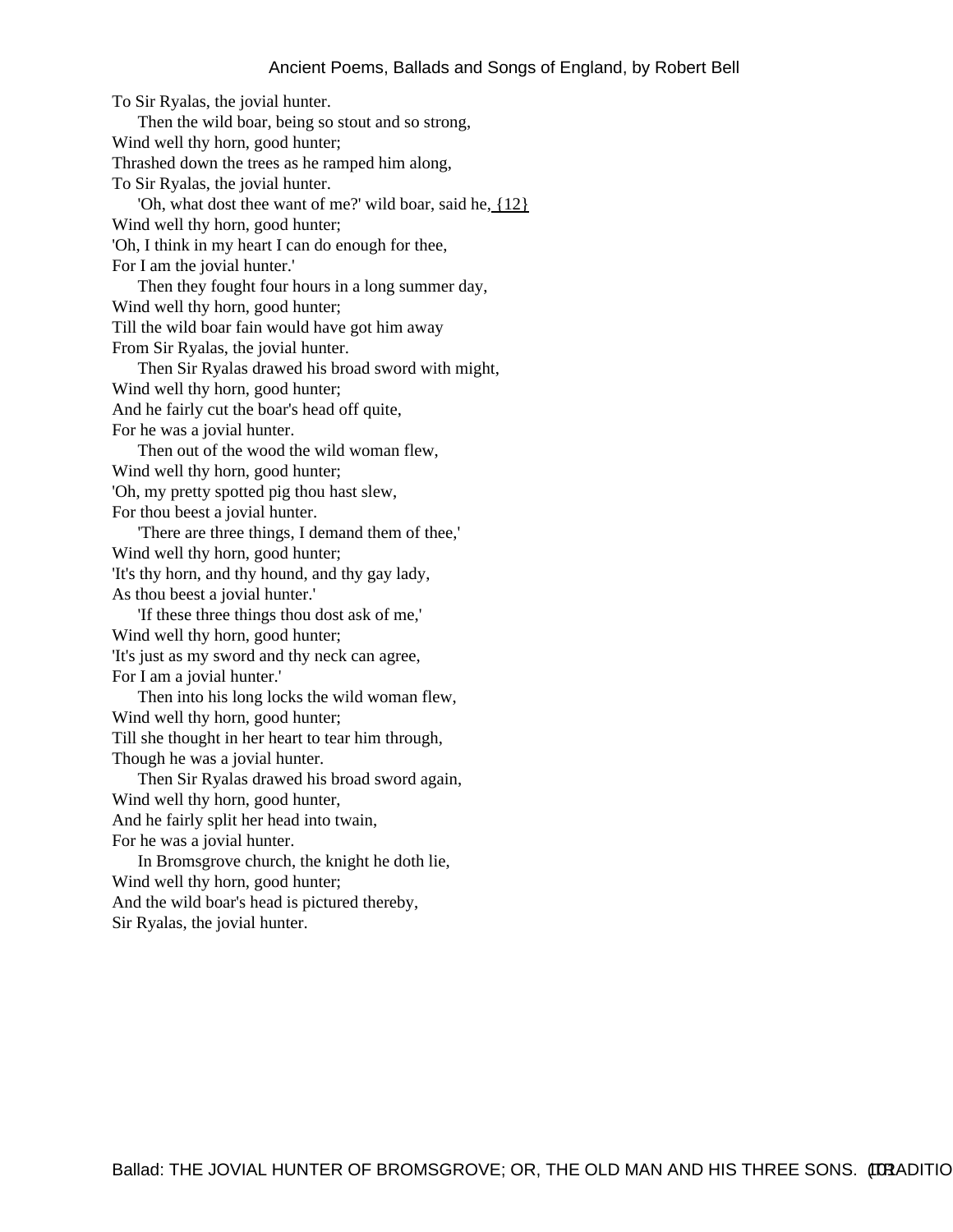### **Ballad: LADY ALICE.**

 [This old ballad is regularly published by the stall printers. The termination resembles that of *Lord Lovel* and other ballads. See *Early Ballads*, Ann. Ed. p. 134. An imperfect traditional copy was printed in *Notes and Queries*.]

Lady Alice was sitting in her bower window, At midnight mending her quoif; And there she saw as fine a corpse As ever she saw in her life. 'What bear ye, what bear ye, ye six men tall? What bear ye on your shouldèrs?' 'We bear the corpse of Giles Collins, An old and true lover of yours.' 'O, lay him down gently, ye six men tall, All on the grass so green, And to−morrow when the sun goes down, Lady Alice a corpse shall be seen. 'And bury me in Saint Mary's Church, All for my love so true; And make me a garland of marjoram, And of lemon thyme, and rue.' Giles Collins was buried all in the east, Lady Alice all in the west; And the roses that grew on Giles Collins's grave, They reached Lady Alice's breast. The priest of the parish he chancèd to pass, And he severed those roses in twain. Sure never were seen such true lovers before, Nor e'er will there be again.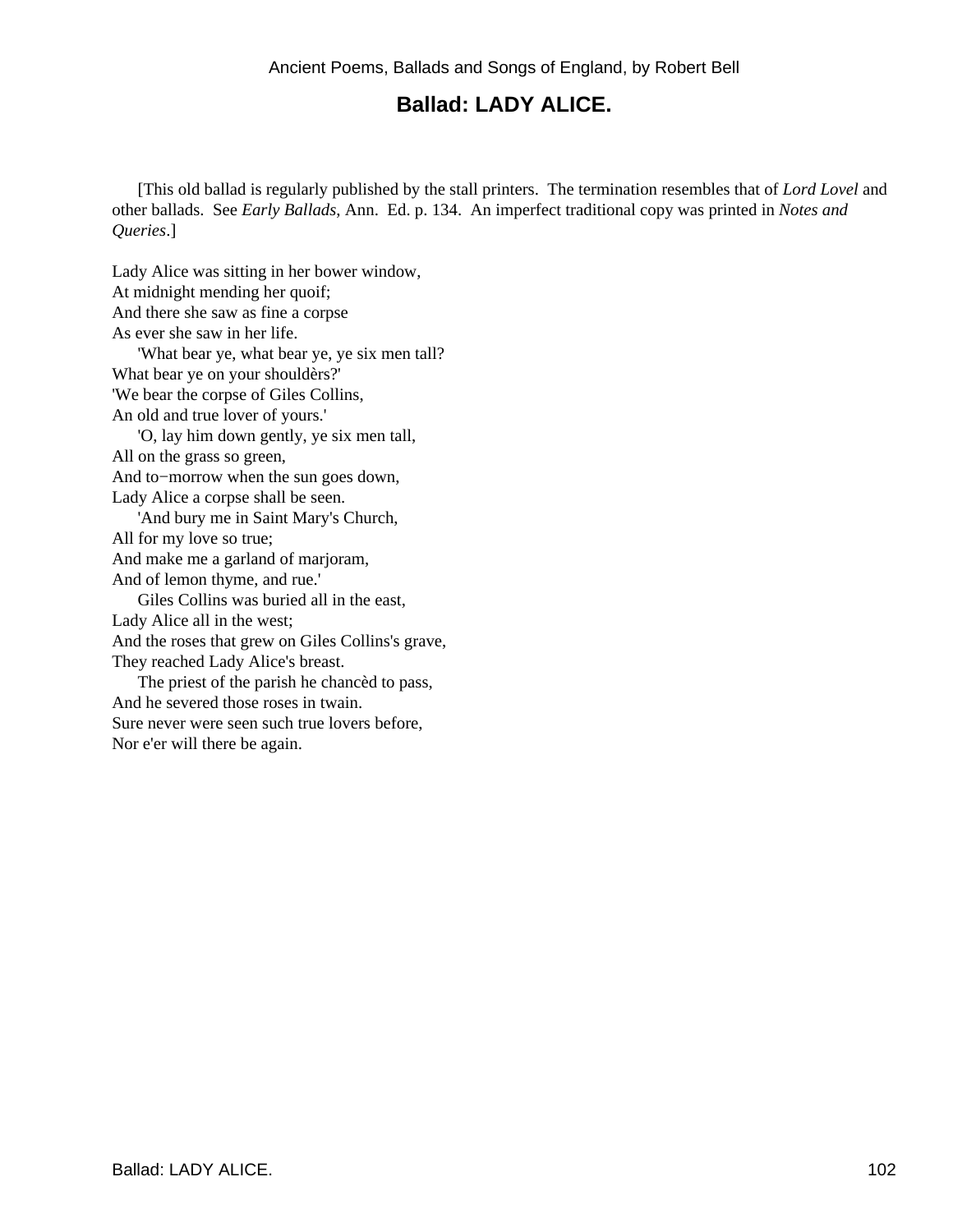## **Ballad: THE FELON SEWE OF ROKEBY AND THE FREERES OF RICHMOND.**

 [This very curious ballad, or, more properly, metrical romance, was originally published by the late Doctor Whitaker in his *History of Craven*, from an ancient MS., which was supposed to be unique. Whitaker's version was transferred to Evan's *Old Ballads*, the editor of which work introduced some judicious conjectural emendations. In reference to this republication, Dr. Whitaker inserted the following note in the second edition of his *History*:−

This tale, saith my MS., was known of old to a few families only, and by them held so precious, that it was never intrusted to the memory of the son till the father was on his death−bed. But times are altered, for since the first edition of this work, a certain bookseller [the late Mr. Evans] has printed it verbatim, with little acknowledgment to the first editor. He might have recollected that *The Felon Sewe* had been already reclaimed *property vested* . However, as he is an ingenious and deserving man, this hint shall suffice.—*History of Craven*, second edition, London, 1812.

When Sir Walter Scott published his poem of Rokeby, Doctor Whitaker discovered that *The Felon Sewe* was not of such 'exceeding rarity' as he had been led to suppose; for he was then made acquainted with the fact that another MS. of the 'unique' ballad was preserved in the archives of the Rokeby family. This version was published by Scott, who considered it superior to that printed by Whitaker; and it must undoubtedly be admitted to be more complete, and, in general, more correct. It has also the advantage of being authenticated by the traditions of an ardent family; while of Dr. Whitaker's version we know nothing more than that it was 'printed from a MS. in his possession.' The readings of the Rokeby MS., however, are not always to be preferred; and in order to produce as full and accurate a version as the materials would yield, the following text has been founded upon a careful collation of both MSS. A few alterations have been adopted, but only when the necessity for them appeared to be self−evident; and the orthography has been rendered tolerably uniform, for there is no good reason why we should have 'sewe,' 'scho,' and 'sike,' in some places, and the more modern forms of 'sow,' 'she,' and 'such,' in others. If the MSS. were correctly transcribed, which we have no ground for doubting, they must both be referred to a much later period than the era when the author flourished. The language of the poem is that of Craven, in Yorkshire; and, although the composition is acknowledged on all hands to be one of the reign of Henry VII., the provincialisms of that most interesting mountain district have been so little affected by the spread of education, that the *Felon Sewe* is at the present day perfectly comprehensible to any Craven peasant, and to such a reader neither note nor glossary is necessary. Dr. Whitaker's explanations are, therefore, few and brief, for he was thoroughly acquainted with the language and the district. Scott, on the contrary, who knew nothing of the dialect, and confounded its pure Saxon with his Lowland Scotch, gives numerous notes, which only display his want of the requisite local knowledge, and are, consequently, calculated to mislead.

 The *Felon Sewe* belongs to the same class of compositions as the *Hunting of the Hare*, reprinted by Weber, and the *Tournament of Tottenham*, in Percy's *Reliques*. Scott says that 'the comic romance was a sort of parody upon the usual subjects of minstrel poetry.' This idea may be extended, for the old comic romances were in many instances not merely 'sorts of parodies,' but real parodies on compositions which were popular in their day, although they have not descended to us. We certainly remember to have met with an old chivalric romance, in which the leading incidents were similar to those of the *Felon Sewe.*

 It may be observed, also, in reference to this poem, that the design is twofold, the ridicule being equally aimed at the minstrels and the clergy. The author was in all probability a follower of Wickliffe. There are many sly satirical allusions to the Romish faith and practices, in which no orthodox Catholic would have ventured to indulge.

 Ralph Rokeby, who gave the sow to the Franciscan Friars of Richmond, is believed to have been the Ralph who lived in the reign of Henry VII. Tradition represents the Baron as having been 'a fellow of infinite jest,' and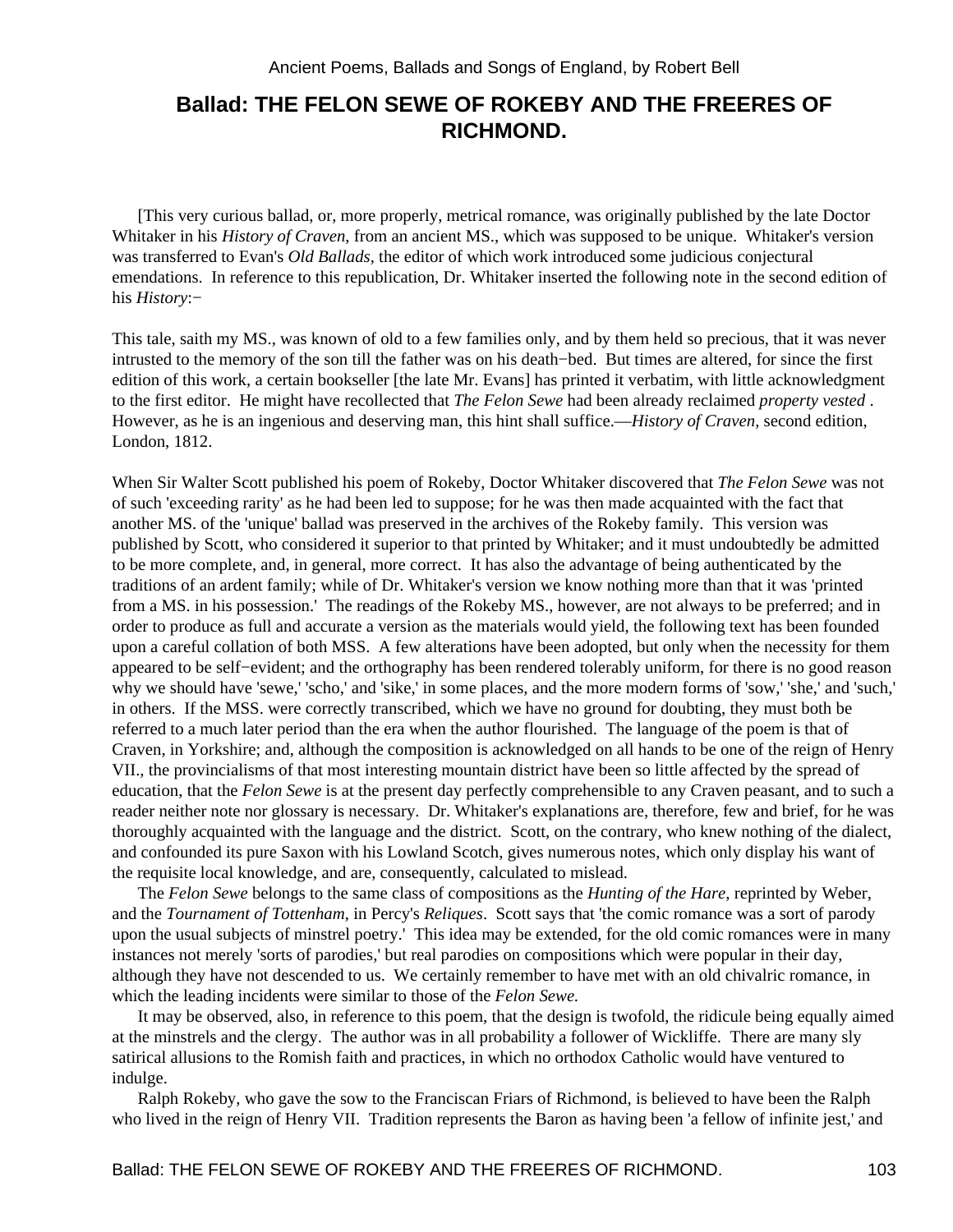### Ancient Poems, Ballads and Songs of England, by Robert Bell

the very man to bestow so valuable a gift on the convent! The Mistress Rokeby of the ballad was, according to the pedigree of the family, a daughter and heiress of Danby, of Yafforth. Friar Theobald cannot be traced, and therefore we may suppose that the monk had some other name; the minstrel author, albeit a Wickliffite, not thinking it quite prudent, perhaps, to introduce a priest *in propriâ personâ*. The story is told with spirit, and the verse is graceful and flowing.]

#### FITTE THE FIRSTE.

 Ye men that will of aunters wynne, That late within this lande hath bin, Of on I will yow telle; And of a sewe that was sea strang, Alas! that ever scho lived sea lang, For fell folk did scho wele[. {13}](#page-212-0)

 Scho was mare than other three, The grizeliest beast that ere mote bee Her hede was greate and graye; Scho was bred in Rokebye woode, Ther war few that thither yoode,  ${14}$ But cam belive awaye.

 Her walke was endlang Greta syde, Was no barne that colde her byde, That was fra heven or helle[; {15}](#page-213-1) Ne never man that had that myght, That ever durst com in her syght, Her force it was sea felle.

Raphe  ${16}$  of Rokebye, with full gode wyll, The freers of Richmonde gav her tyll, Full wele to gar thayme fare; Freer Myddeltone by name, Hee was sent to fetch her hame, Yt rewed him syne full sare.

 Wyth hym tooke hee wyght men two, Peter of Dale was on of tho, Tother was Bryan of Beare[; {17}](#page-213-3) Thatte wele durst strike wyth swerde and knife, And fyght full manlie for theyr lyfe, What tyme as musters were.  ${18}$ 

 These three men wended at theyr wyll, This wickede sewe gwhyl they cam tyll, Liggand under a tree; Rugg'd and rustic was her here, Scho rase up wyth a felon fere,  $\{19\}$ To fyght agen the three.

 Grizely was scho for to meete, Scho rave the earthe up wyth her feete, The barke cam fra' the tree: When Freer Myddeltone her saugh, Wete yow wele hee list not laugh, Full earnestful luik'd hee.

 These men of auncestors [{20}](#page-213-6) were so wight, They bound them bauldly for to fyght,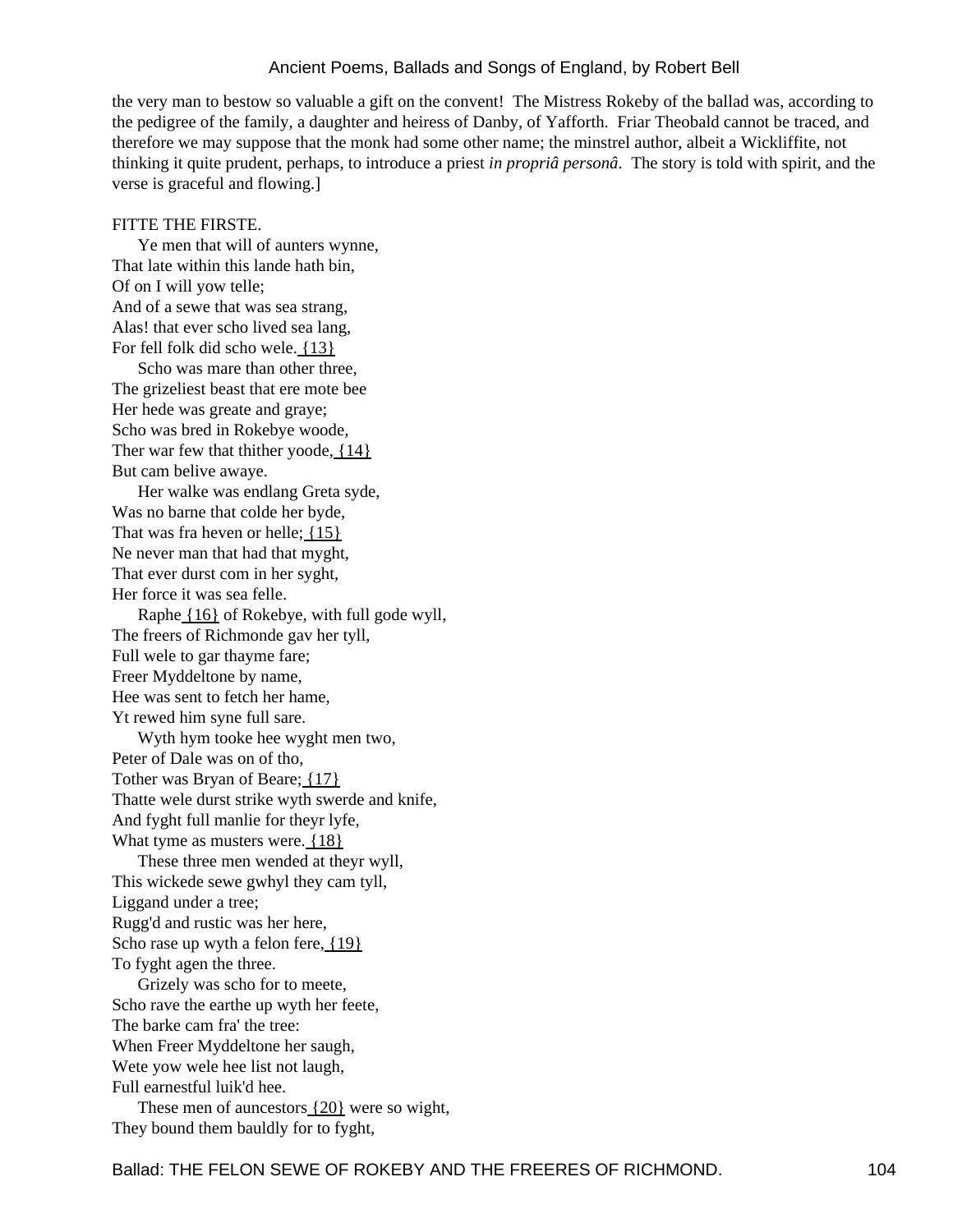And strake at her full sare; Until a kilne they garred her flee, Wolde God sende thayme the victorye, They wolde aske hym na maire.

 The sewe was in the kilne hoile doone, And they wer on the bawke aboone, For hurting of theyr feete; They wer sea sauted  $\{21\}$  wyth this sewe, That 'mang thayme was a stalwarth stewe, The kilne began to reeke!

 Durst noe man nighe her wyth his hande, But put a rape downe wyth a wande, And heltered her ful meete; They hauled her furth agen her wyll, Qunyl they cam until a hille, A little fra the streete[. {22}](#page-213-8)

 And ther scho made thayme sike a fray, As, had they lived until Domesday, They colde yt nere forgette: Scho brayded upon every syde, And ranne on thayme gapyng ful wyde, For nathing wolde scho lette.

 Scho gaf sike hard braydes at the bande That Peter of Dale had in his hande, Hee myght not holde hys feete; Scho chasèd thayme sea to and fro, The wight men never wer sea woe, Ther mesure was not mete.

 Scho bound her boldly to abide, To Peter of Dale scho cam aside, Wyth mony a hideous yelle; Scho gaped sea wide and cryed sea hee, The freer sayd, 'I conjure thee, Thou art a fiend of helle!

 'Thou art comed hider for sum trayne, I conjure thee to go agayne, Wher thou was wont to dwell.' He sainèd hym wyth crosse and creede, Tooke furth a booke, began to reade, In Ste Johan hys gospell.

 The sewe scho wolde not Latyne heare, But rudely rushèd at the freer, That blynkèd all his blee; [{23}](#page-213-9) And when scho wolde have takken holde, The freer leapt as I. H. S. wolde[, {24}](#page-213-10) And bealed hym wyth a tree.

 Scho was brim as anie beare, For all their meete to laboure there, To thayme yt was noe boote; On tree and bushe that by her stode, Scho vengèd her as scho wer woode,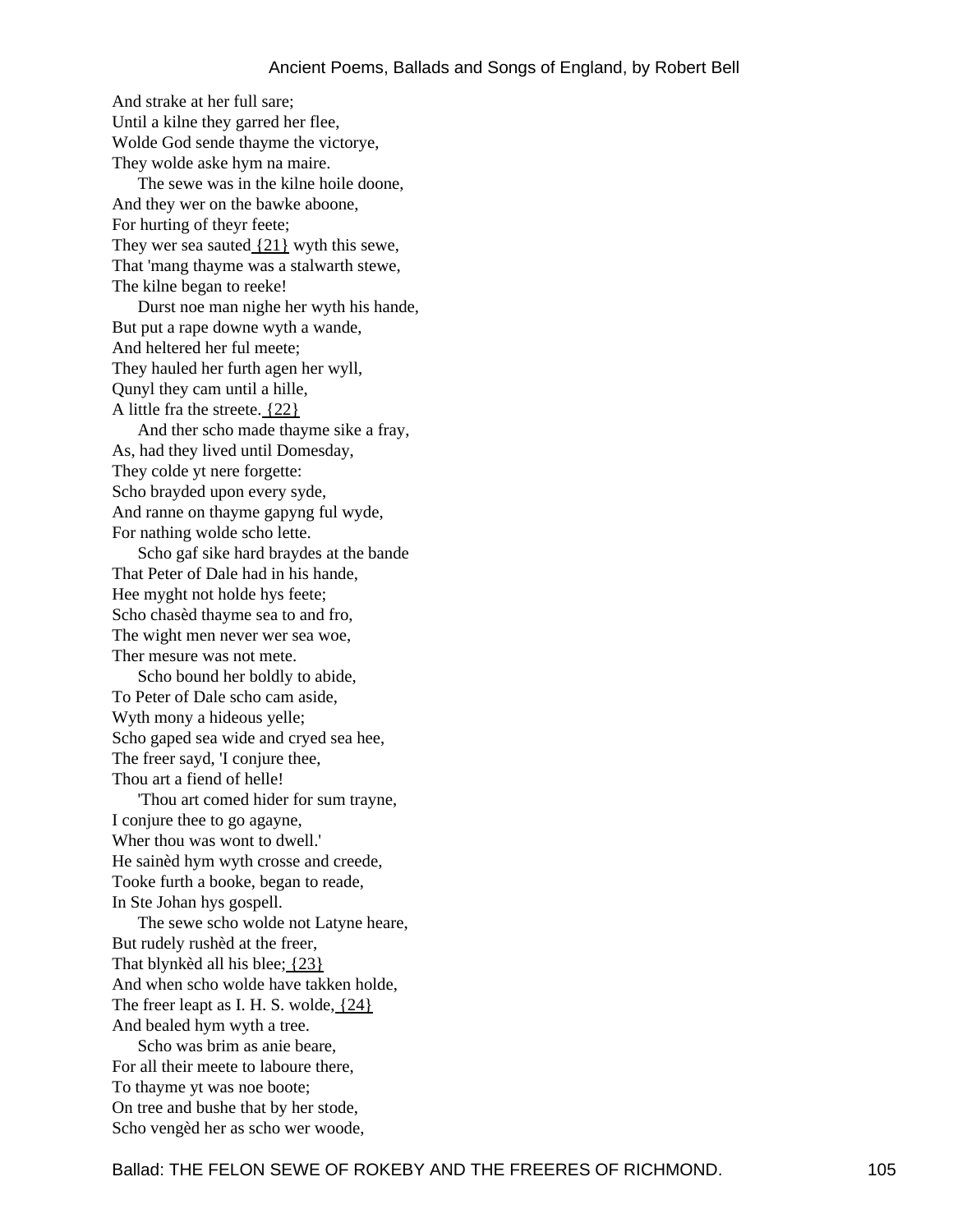And rave thayme up by roote. Hee sayd, 'Alas that I wer freer, I shal bee hugged asunder here, Hard is my destinie! Wiste my brederen, in this houre, That I was set in sike a stoure, They wolde pray for mee!'

 This wicked beaste thatte wrought the woe, Tooke that rape from the other two, And than they fledd all three; They fledd away by Watling streete, They had no succour but their feete, Yt was the maire pittye.

 The fielde it was both loste and wonne, The sewe wente hame, and thatte ful soone, To Morton−on−the−Greene. When Raphe of Rokeby saw the rape, He wist that there had bin debate, Whereat the sewe had beene.

 He bade thayme stand out of her waye, For scho had had a sudden fraye, − 'I saw never sewe sea keene, Some new thingis shall wee heare, Of her and Myddeltone the freer, Some battel hath ther beene.'

But all that servèd him for nought, – Had they not better succour sought,  $\{25\}$ They wer servèd therfore loe. Then Mistress Rokebye came anon, And for her brought scho meete ful soone, The sewe cam her untoe.

 Scho gav her meete upon the flower; [Scho made a bed beneath a bower, With moss and broom besprent; The sewe was gentle as mote be, Ne rage ne ire flashed fra her e'e, Scho seemèd wele content.]

FITTE THE SECONDE.

 When Freer Myddeltone com home, Hys breders war ful faine ilchone, And thanked God for hys lyfe; He told thayme all unto the ende, How hee had foughten wyth a fiende, And lived thro' mickle stryfe.

 'Wee gav her battel half a daye, And was faine to flee awaye For saving of oure lyfe; And Peter Dale wolde never blin, But ran as faste as he colde rinn, Till he cam till hys wyfe.' The Warden sayde, 'I am ful woe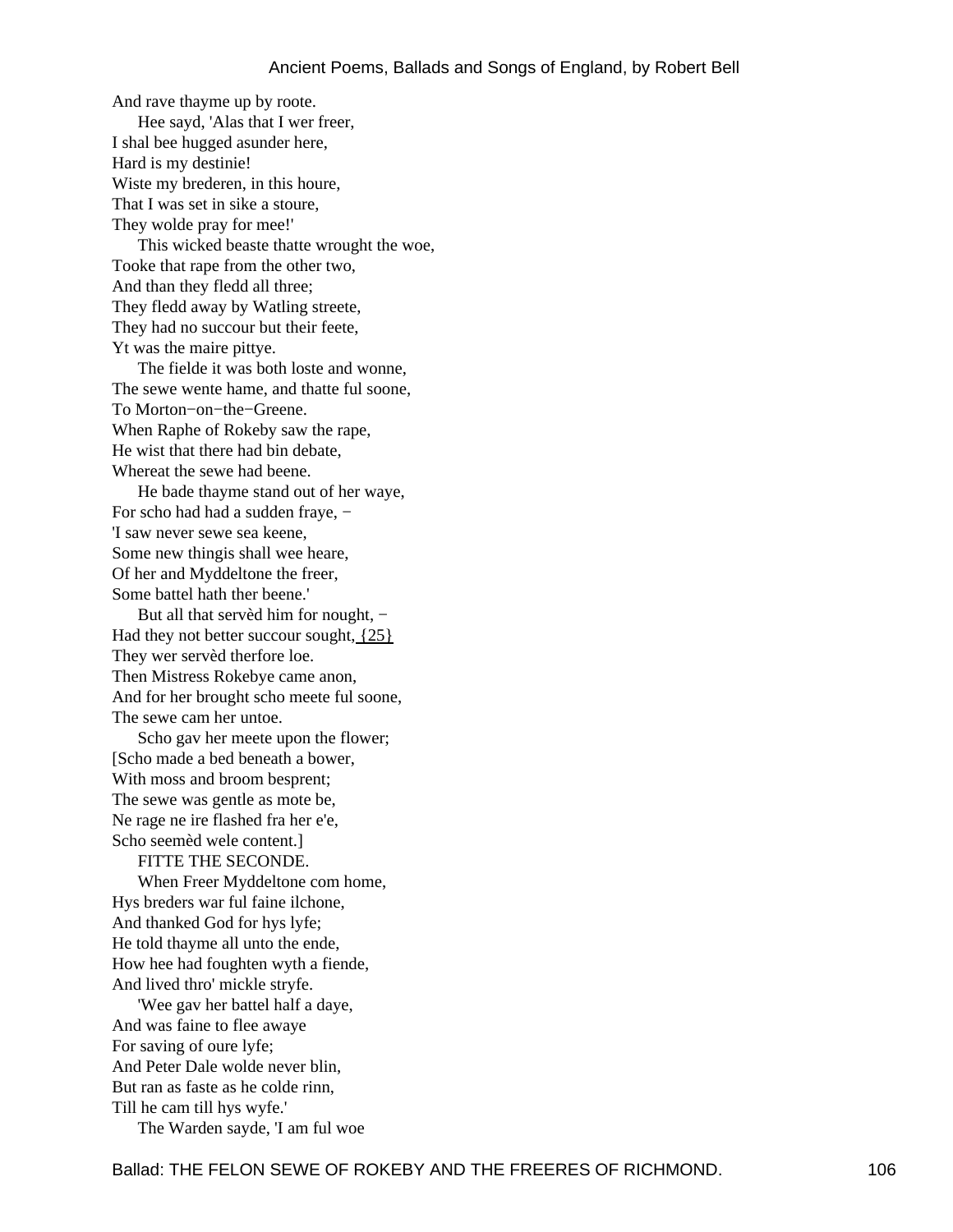That yow sholde bee torment soe, But wee had wyth yow beene! Had wee bene ther, yowr breders alle, Wee wolde hav garred the warlo  $\{26\}$  falle, That wrought yow all thys teene.'

 Freer Myddeltone, he sayde soon, 'Naye, In faythe ye wolde hav ren awaye, When moste misstirre had bin; Ye all can speke safte wordes at home, The fiend wolde ding yow doone ilk on, An yt bee als I wene,

 Hee luik'd sea grizely al that nyght.' The Warden sayde, 'Yon man wol fyght If ye saye ought but gode, Yon guest  $\{27\}$  hath grievèd hym sea sore; Holde your tongues, and speake ne more, Hee luiks als hee wer woode.'

The Warden waged  $\{28\}$  on the morne, Two boldest men that ever wer borne, I weyne, or ere shall bee: Tone was Gilbert Griffin sonne, Ful mickle worship hadde hee wonne, Both by land and sea.

 Tother a bastard sonne of Spaine, Mony a Sarazin hadde hee slaine; Hys dint hadde garred thayme dye. Theis men the battel undertoke Agen the sewe, as saythe the boke, And sealed securitye,

 That they shold boldly bide and fyghte, And scomfit her in maine and myghte, Or therfor sholde they dye. The Warden sealed toe thayme againe, And sayde, 'If ye in fielde be slaine, This condition make I:

 'Wee shall for yow praye, syng, and reade, Until Domesdaye wyth heartye speede, With al our progenie.' Then the lettres wer wele made, The bondes wer bounde wyth seales brade, As deeds of arms sholde bee.

 Theise men−at−arms thatte wer sea wight, And wyth theire armour burnished bryght, They went the sewe toe see. Scho made at thayme sike a roare, That for her they fear it sore, And almaiste bounde to flee.

 Scho cam runnyng thayme agayne, And saw the bastarde sonne of Spaine, Hee brayded owt hys brande; Ful spiteouslie at her hee strake,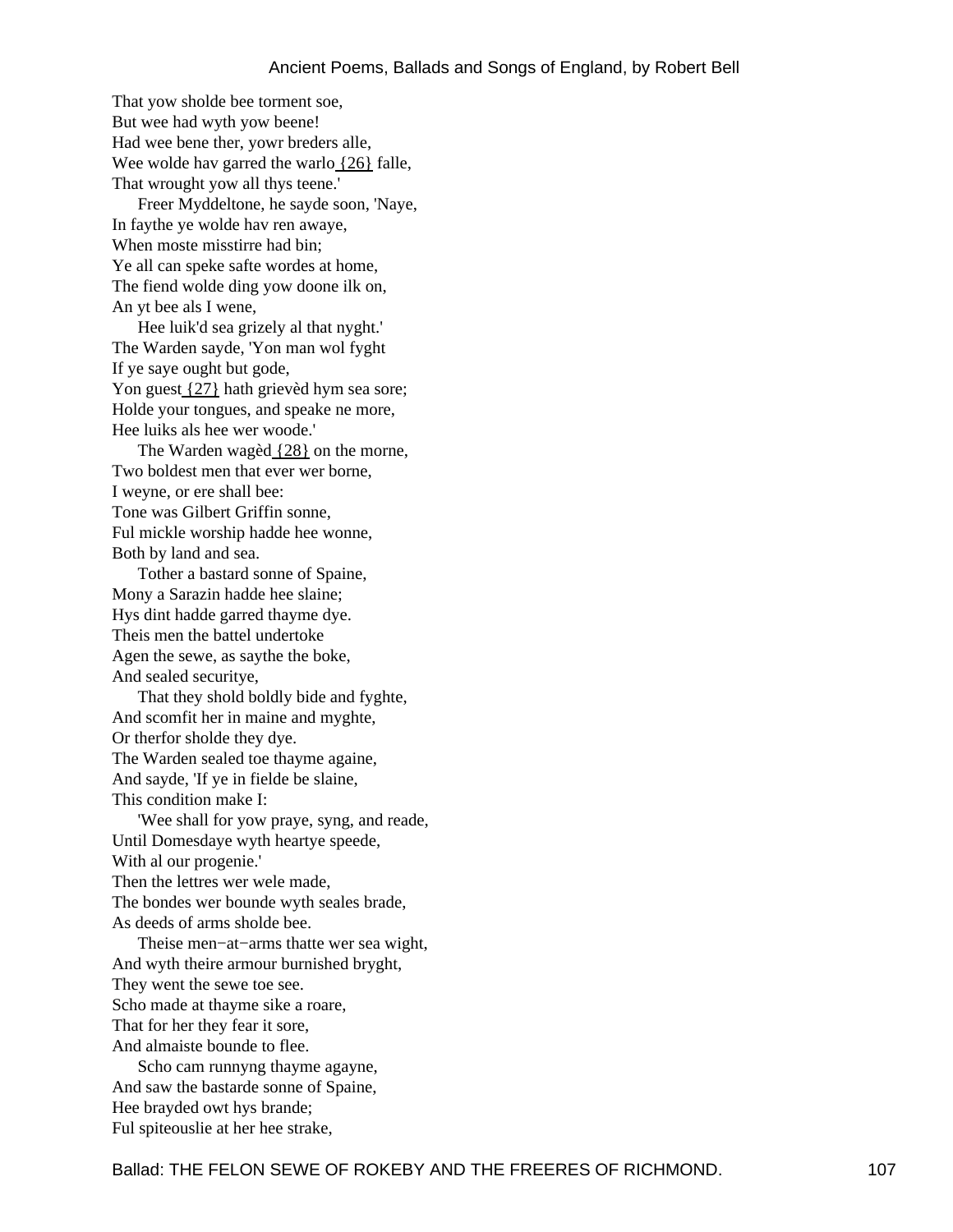Yet for the fence that he colde make, Scho strake it fro hys hande, And rave asander half hys sheelde, And bare hym backwerde in the fielde, Hee mought not her gainstande.

 Scho wolde hav riven hys privich geare, But Gilbert wyth hys swerde of warre, Hee strake at her ful strang. In her shouther hee held the swerde; Than was Gilbert sore afearde, When the blade brak in twang.

 And whan in hande hee had her ta'en, Scho toke hym by the shouther bane, And held her hold ful faste; Scho strave sea stifflie in thatte stoure, Scho byt thro' ale hys rich armoure, Till bloud cam owt at laste.

 Than Gilbert grievèd was sea sare, That hee rave off the hyde of haire; The flesh cam fra the bane, And wyth force hee held her ther, And wanne her worthilie in warre, And band her hym alane;

 And lifte her on a horse sea hee, Into two panyers made of a tree, And toe Richmond anon. When they sawe the felon come, They sange merrilye Te Deum! The freers evrich one.

 They thankyd God and Saynte Frauncis, That they had wonne the beaste of pris, And nere a man was sleyne: There never didde man more manlye, The Knyght Marone, or Sir Guye, Nor Louis of Lothraine.

 If yow wyl any more of thys, I' the fryarie at Richmond  $\{29\}$  written yt is, In parchment gude and fyne, How Freer Myddeltone sea hende, Att Greta Bridge conjured a fiende, In lykeness of a swyne.

 Yt is wel knowen toe manie a man, That Freer Theobald was warden than, And thys fel in hys tyme. And Chryst thayme bles both ferre and nere, Al that for solas this doe here, And hym that made the ryme. Raphe of Rokeby wid ful gode wyl,

The freers of Richmond gav her tyll, This sewe toe mende ther fare; Freer Myddeltone by name,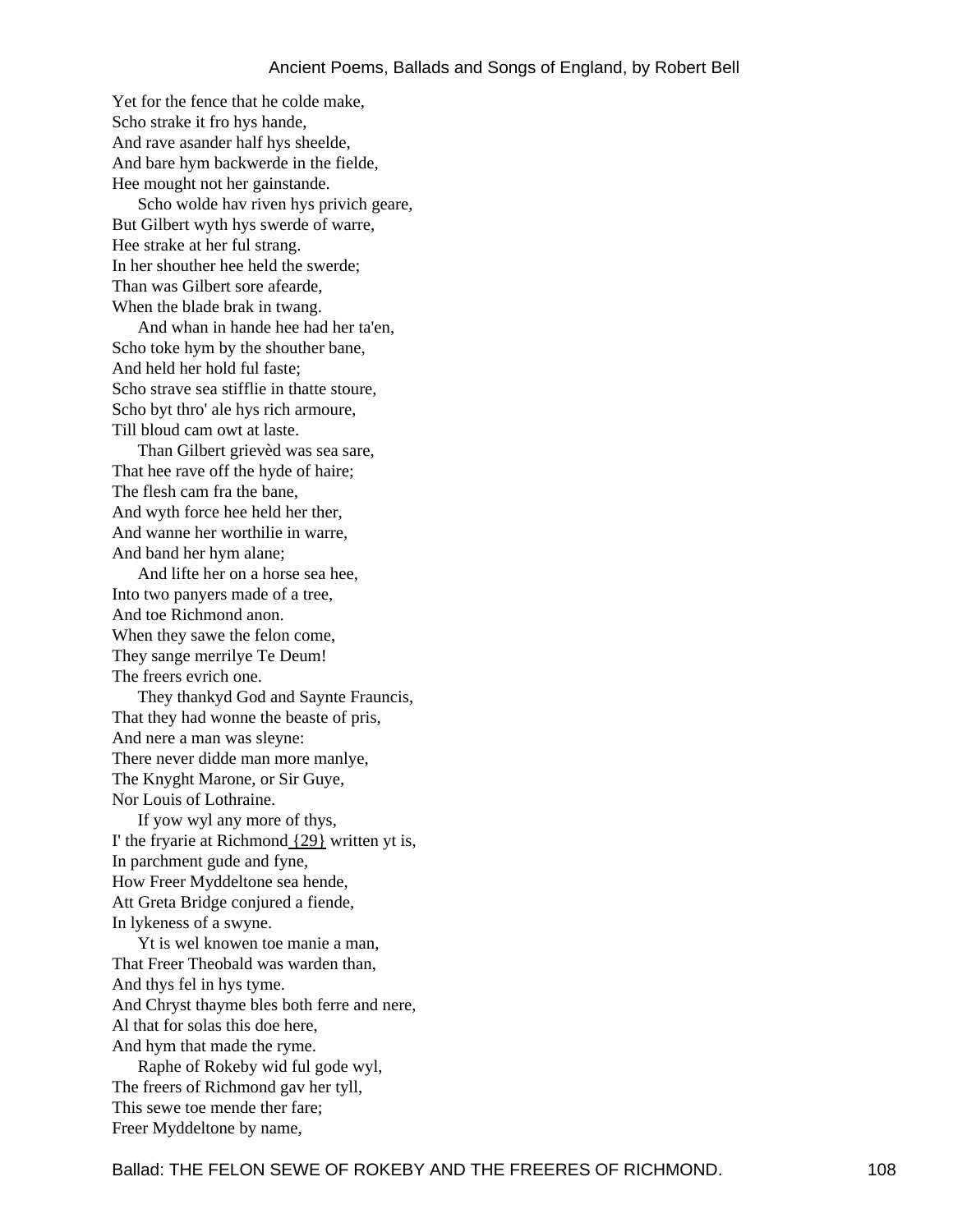He wold bring the felon hame, That rewed hym sine ful sare.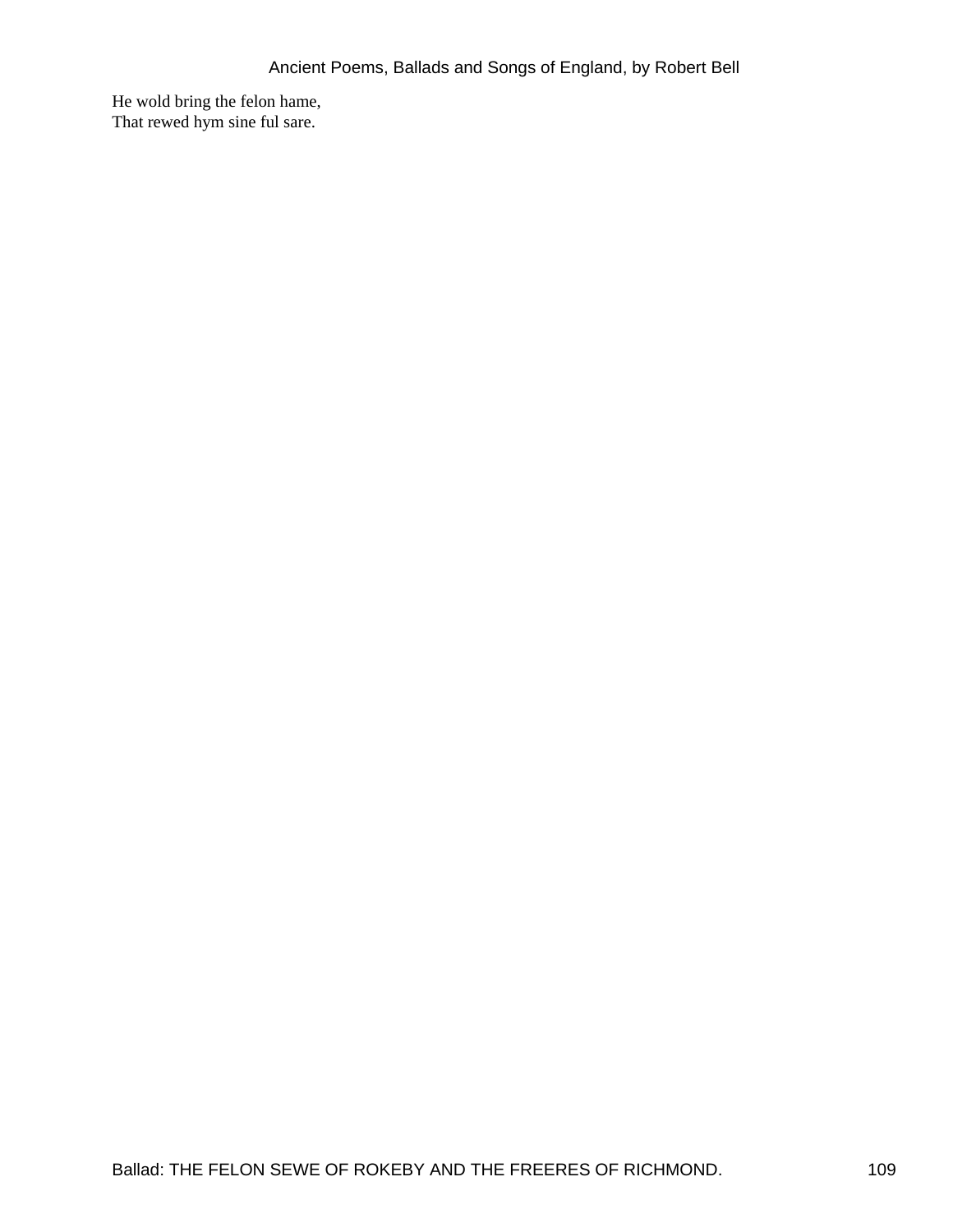# **Ballad: ARTHUR O'BRADLEY'S WEDDING.**

[In the ballad called *Robin Hood, his Birth, Breeding, Valour and Marriage*, occurs the following line:−

And some singing Arthur−a−Bradley.

Antiquaries are by no means agreed as to what is the song of *Arthur−a−Bradley*, there alluded to, for it so happens that there are no less than three different songs about this same Arthur−a−Bradley. Ritson gives one of them in his *Robin Hood*, commencing thus:−

See you not Pierce the piper.

He took it from a black–letter copy in a private collection, compared with, and very much corrected by, a copy contained in *An Antidote against Melancholy, made up in pills compounded of witty Ballads, jovial Songs, and merry Catches*, 1661. Ritson quotes another, and apparently much more modern song on the same subject, and to the same tune, beginning, −

All in the merry month of May.

It is a miserable composition, as may be seen by referring to a copy preserved in the third volume of the Roxburgh Ballads. There is another song, the one given by us, which appears to be as ancient as any of those of which Arthur O'Bradley is the hero, and from its subject being a wedding, as also from its being the only Arthur O'Bradley song that we have been enabled to trace in broadside and chap−books of the last century, we are induced to believe that it may be the song mentioned in the old ballad, which is supposed to have been written in the reign of Charles I. An obscure music publisher, who about thirty years ago resided in the Metropolis, brought out an edition of *Arthur O'Bradley's Wedding*, with the prefix 'Written by Mr. Taylor.' This Mr. Taylor was, however, only a low comedian of the day, and the ascribed authorship was a mere trick on the publisher's part to increase the sale of the song. We are not able to give any account of the hero, but from his being alluded to by so many of our old writers, he was, perhaps, not altogether a fictitious personage. Ben Jonson names him in one of his plays, and he is also mentioned in Dekker's *Honest Whore*. Of one of the tunes mentioned in the song, viz., *Hence, Melancholy!* we can give no account; the other, *− Mad Moll*, may be found in Playford's *Dancing−Master*, 1698: it is the same tune as the one known by the names of *Yellow Stockings* and the *Virgin Queen*, the latter title seeming to connect it with Queen Elizabeth, as the name of Mad Moll does with the history of Mary, who was subject to mental aberration. The words of *Mad Moll* are not known to exist, but probably consisted of some fulsome panegyric on the virgin queen, at the expense of her unpopular sister. From the mention of *Hence, Melancholy*, and *Mad Moll*, it is presumed that they were both popular favourites when *Arthur O'Bradley's Wedding* was written. A good deal of vulgar grossness has been at different times introduced into this song, which seems in this respect to be as elastic as the French chanson, *Cadet Rouselle*, which is always being altered, and of which there are no two copies alike. The tune of *Arthur O'Bradley* is given by Mr. Chappell in his *Popular Music* .]

Come, neighbours, and listen awhile, If ever you wished to smile, Or hear a true story of old, Attend to what I now unfold! 'Tis of a lad whose fame did resound Through every village and town around, For fun, for frolic, and for whim, None ever was to equal him,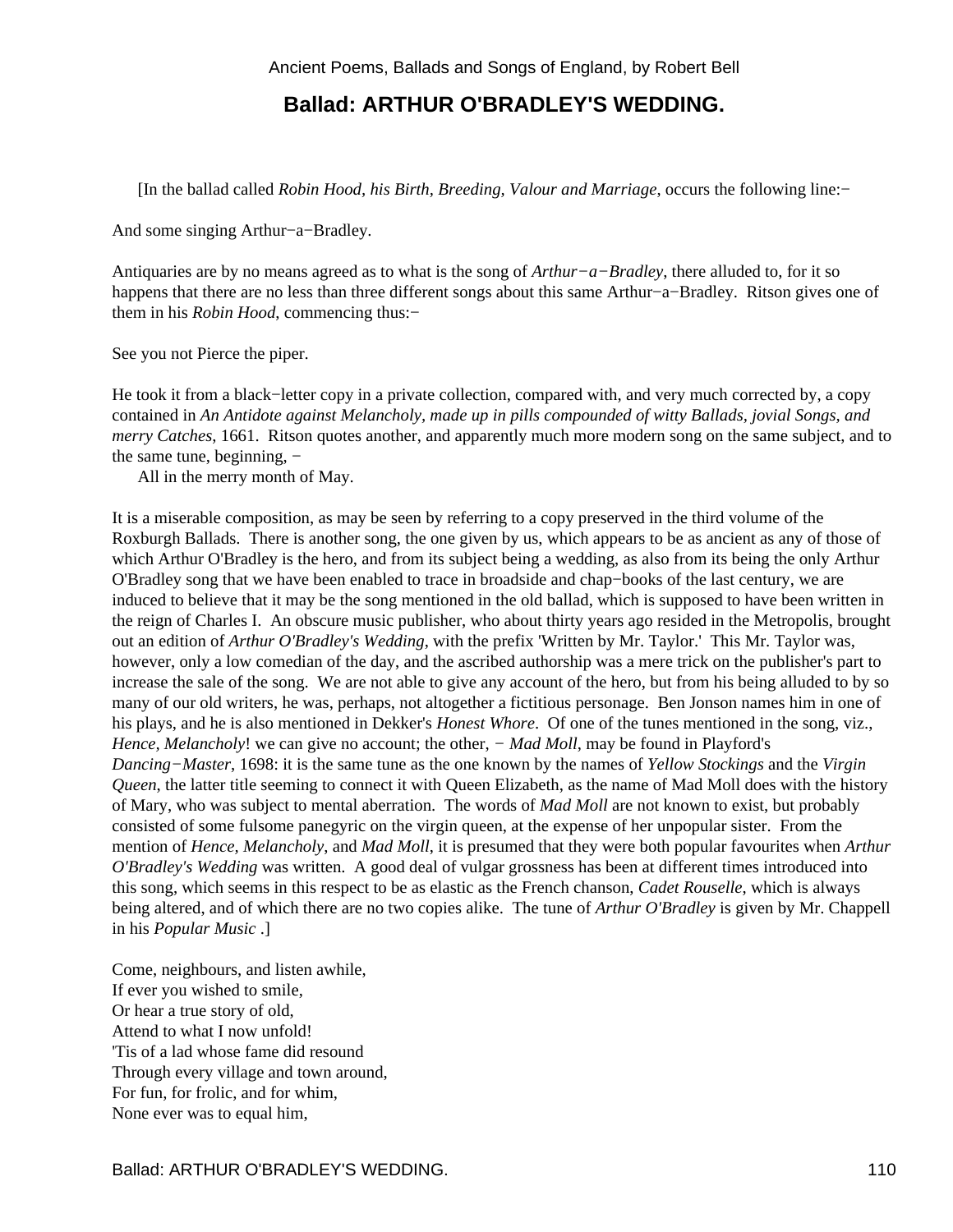And his name was Arthur O'Bradley! O! rare Arthur O'Bradley! wonderful Arthur O'Bradley! Sweet Arthur O'Bradley, O! Now, Arthur being stout and bold, And near upon thirty years old, He needs a wooing would go, To get him a helpmate, you know. So, gaining young Dolly's consent, Next to be married they went; And to make himself noble appear, He mounted the old padded mare; He chose her because she was blood, And the prime of his old daddy's stud. She was wind−galled, spavined, and blind, And had lost a near leg behind; She was cropped, and docked, and fired, And seldom, if ever, was tired, She had such an abundance of bone; So he called her his high−bred roan, A credit to Arthur O'Bradley! O! rare Arthur O'Bradley! wonderful Arthur O'Bradley! Sweet Arthur O'Bradley, O! Then he packed up his drudgery hose, And put on his holiday clothes; His coat was of scarlet so fine, Full trimmed with buttons behind; Two sleeves it had it is true, One yellow, the other was blue, And the cuffs and the capes were of green, And the longest that ever were seen; His hat, though greasy and tore, Cocked up with a feather before, And under his chin it was tied, With a strip from an old cow's hide; His breeches three times had been turned, And two holes through the left side were burned; Two boots he had, but not kin, One leather, the other was tin; And for stirrups he had two patten rings, Tied fast to the girth with two strings; Yet he wanted a good saddle cloth, Which long had been eat by the moth. 'Twas a sad misfortune, you'll say, But still he looked gallant and gay, And his name it was Arthur O'Bradley! O! rare Arthur O'Bradley! wonderful Arthur O'Bradley! Sweet Arthur O'Bradley, O! Thus accoutred, away he did ride, While Dolly she walked by his side; Till coming up to the church door,

In the midst of five thousand or more,

Ballad: ARTHUR O'BRADLEY'S WEDDING. The contract of the contract of the contract of the contract of the contract of the contract of the contract of the contract of the contract of the contract of the contract of the contra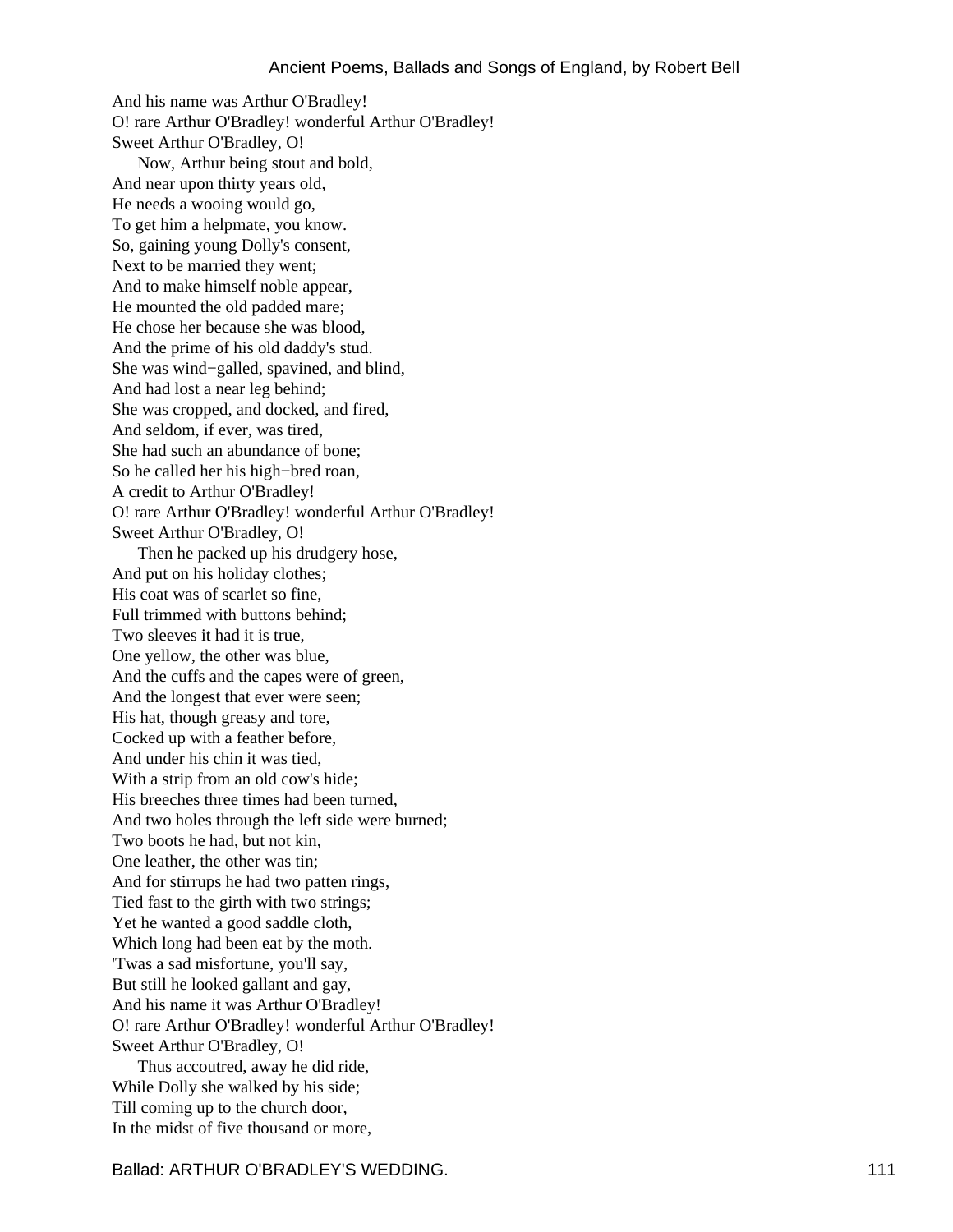Then from the old mare he did alight, Which put the clerk in a fright; And the parson so fumbled and shook, That presently down dropped his book. Then Arthur began for to sing, And made the whole church to ring; Crying, 'Dolly, my dear, come hither, And let us be tacked together; For the honour of Arthur O'Bradley!' O! rare Arthur O'Bradley! wonderful Arthur O'Bradley! Sweet Arthur O'Bradley, O! Then the vicar discharged his duty, Without either reward or fee, Declaring no money he'd have; And poor Arthur he'd none to give: So, to make him a little amends, He invited him home with his friends, To have a sweet kiss at the bride, And eat a good dinner beside. The dishes, though few, were good, And the sweetest of animal food: First, a roast guinea−pig and a bantam, A sheep's head stewed in a lanthorn, [{30}](#page-213-16) Two calves' feet, and a bull's trotter, The fore and hind leg of an otter, With craw−fish, cockles, and crabs, Lump−fish, limpets, and dabs, Red herrings and sprats, by dozens, To feast all their uncles and cousins; Who seemed well pleased with their treat, And heartily they did all eat, For the honour of Arthur O'Bradley! O! rare Arthur O'Bradley! wonderful Arthur O'Bradley! Sweet Arthur O'Bradley, O! Now, the guests being well satisfied, The fragments were laid on one side, When Arthur, to make their hearts merry, Brought ale, and parkin,  $\{31\}$  and perry; When Timothy Twig stept in, With his pipe, and a pipkin of gin. A lad that was pleasant and jolly, And scorned to meet melancholy; He would chant and pipe so well, No youth could him excel. Not Pan the god of the swains, Could ever produce such strains; But Arthur, being first in the throng, He swore he would sing the first song, And one that was pleasant and jolly: And that should be 'Hence, Melancholy!' 'Now give me a dance,' quoth Doll,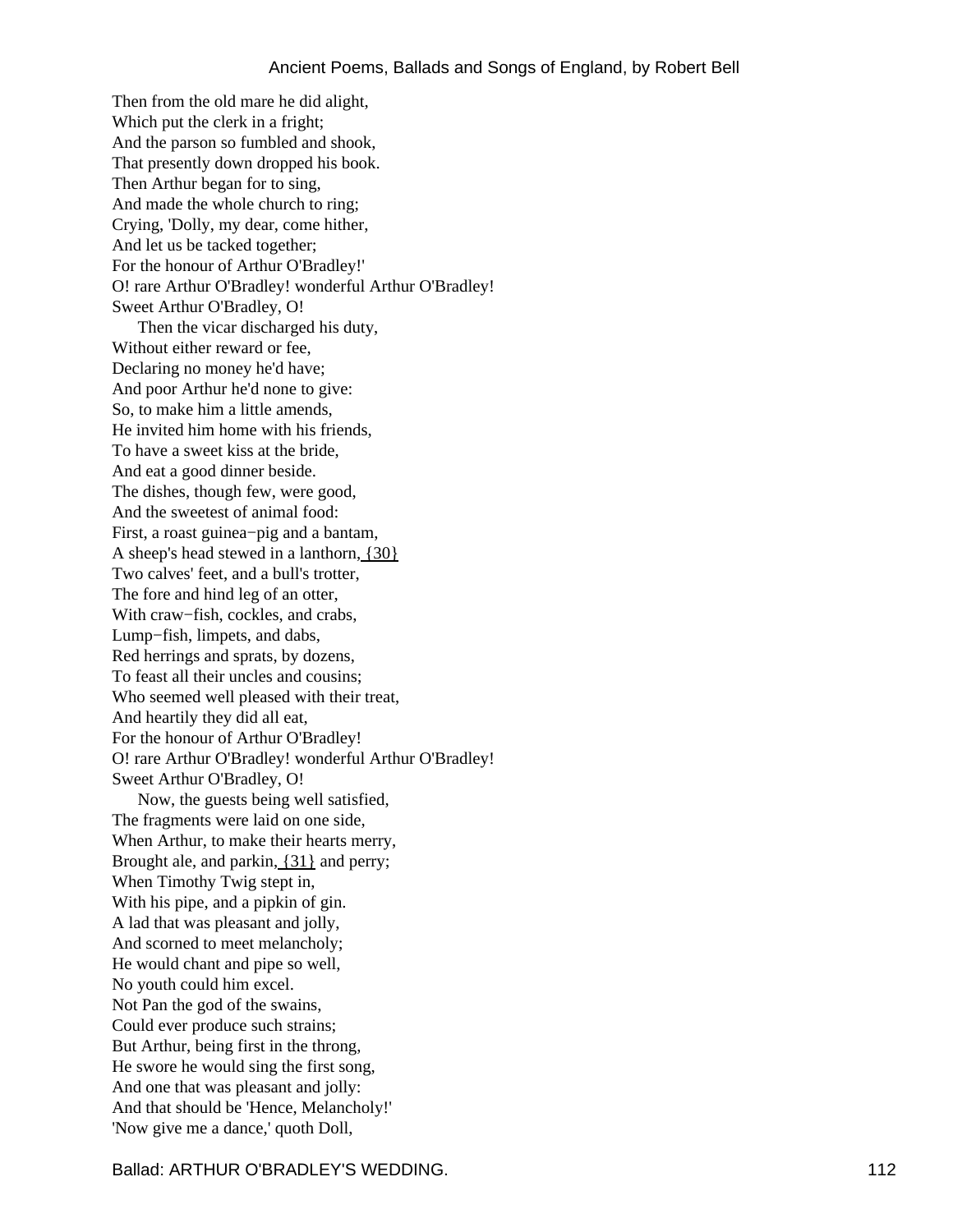'Come, Jeffrery, play up Mad Moll, 'Tis time to be merry and frisky, − But first I must have some more whiskey.' 'Oh! you're right,' says Arthur, 'my love! My daffy−down−dilly! my dove! My everything! my wife! I ne'er was so pleased in my life, Since my name it was Arthur O'Bradley!' O! rare Arthur O'Bradley! wonderful Arthur O'Bradley! Sweet Arthur O'Bradley, O! Then the piper he screwed up his bags, And the girls began shaking their rags; First up jumped old Mother Crewe, Two stockings, and never a shoe. Her nose was crookèd and long, Which she could easily reach with her tongue; And a hump on her back she did not lack, But you should take no notice of that; And her mouth stood all awry, And she never was heard to lie, For she had been dumb from her birth; So she nodded consent to the mirth, For honour of Arthur O'Bradley. O! rare Arthur O'Bradley! wonderful Arthur O'Bradley! Sweet Arthur O'Bradley, O! Then the parson led off at the top, Some danced, while others did hop; While some ran foul of the wall, And others down backwards did fall. There was lead up and down, figure in, Four hands across, then back again. So in dancing they spent the whole night, Till bright Phoebus appeared in their sight; When each had a kiss of the bride, And hopped home to his own fire−side: Well pleased was Arthur O'Bradley! O! rare Arthur O'Bradley! wonderful Arthur O'Bradley! Sweet Arthur O'Bradley, O!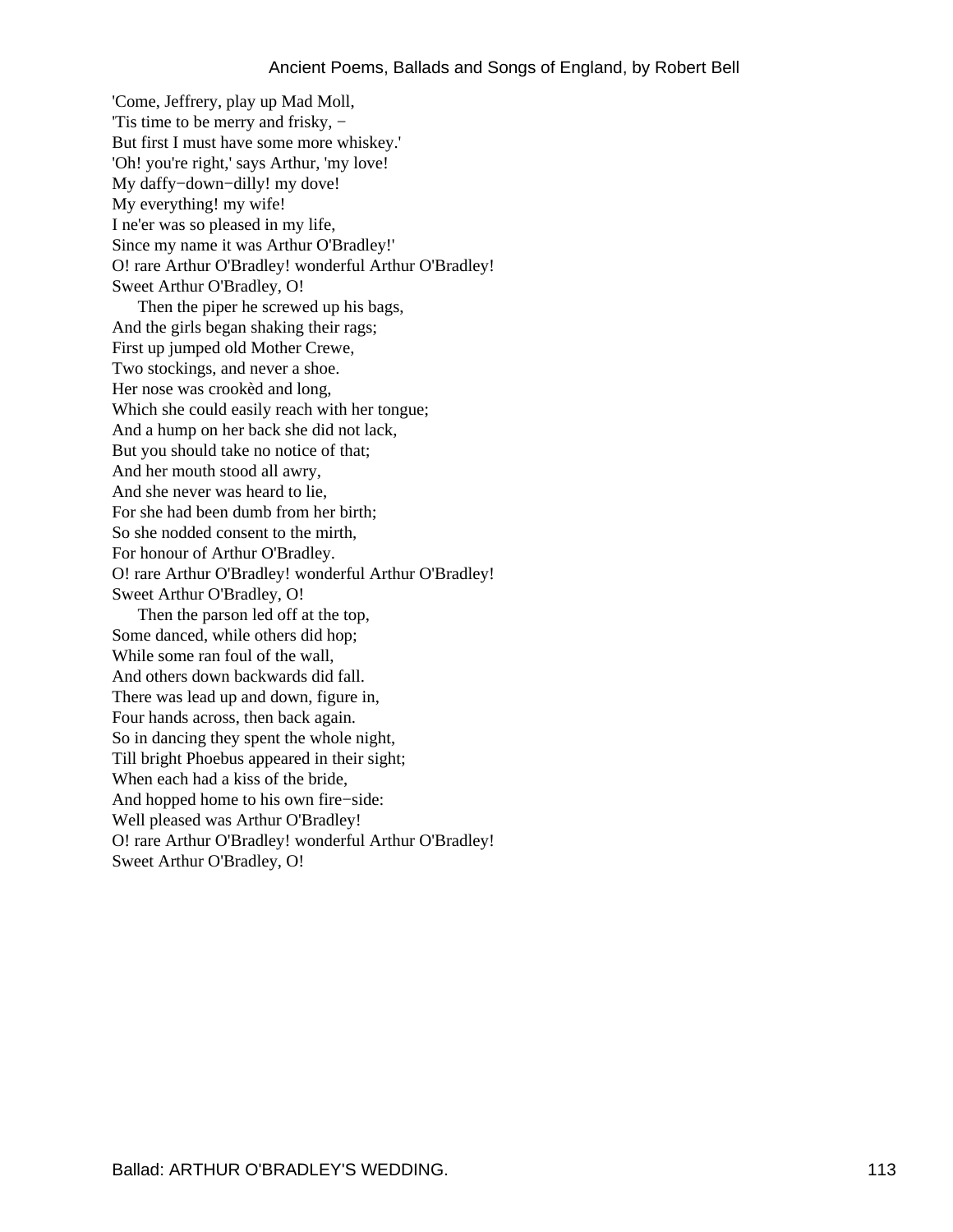## **Ballad: THE PAINFUL PLOUGH.**

 [This is one of our oldest agricultural ditties, and maintains its popularity to the present hour. It is called for at merry−makings and feasts in every part of the country. The tune is in the minor key, and of a pleasing character.]

'Come, all you jolly ploughmen, of courage stout and bold, That labour all the winter in stormy winds, and cold; To clothe the fields with plenty, your farm−yards to renew, To crown them with contentment, behold the painful plough!'

 'Hold! ploughman,' said the gardener, 'don't count your trade with ours, Walk through the garden, and view the early flowers; Also the curious border and pleasant walks go view, − There's none such peace and plenty performèd by the plough!'

 'Hold! gardener,' said the ploughman, 'my calling don't despise, Each man for his living upon his trade relies; Were it not for the ploughman, both rich and poor would rue, For we are all dependent upon the painful plough.

 'Adam in the garden was sent to keep it right, But the length of time he stayed there, I believe it was one night; Yet of his own labour, I call it not his due, Soon he lost his garden, and went to hold the plough.

 'For Adam was a ploughman when ploughing first begun, The next that did succeed him was Cain, the eldest son; Some of the generation this calling now pursue; That bread may not be wanting, remains the painful plough.

 Samson was the strongest man, and Solomon was wise, Alexander for to conquer 'twas all his daily prise; King David was valiant, and many thousands slew, Yet none of these brave heroes could live without the plough!

 Behold the wealthy merchant, that trades in foreign seas, And brings home gold and treasure for those who live at ease; With fine silks and spices, and fruits also, too, They are brought from the Indies by virtue of the plough.

 'For they must have bread, biscuit, rice pudding, flour and peas, To feed the jolly sailors as they sail o'er the seas; And the man that brings them will own to what is true, He cannot sail the ocean without the painful plough!

 'I hope there's none offended at me for singing this, For it is not intended for anything amiss. If you consider rightly, you'll find what I say is true, For all that you can mention depends upon the plough.'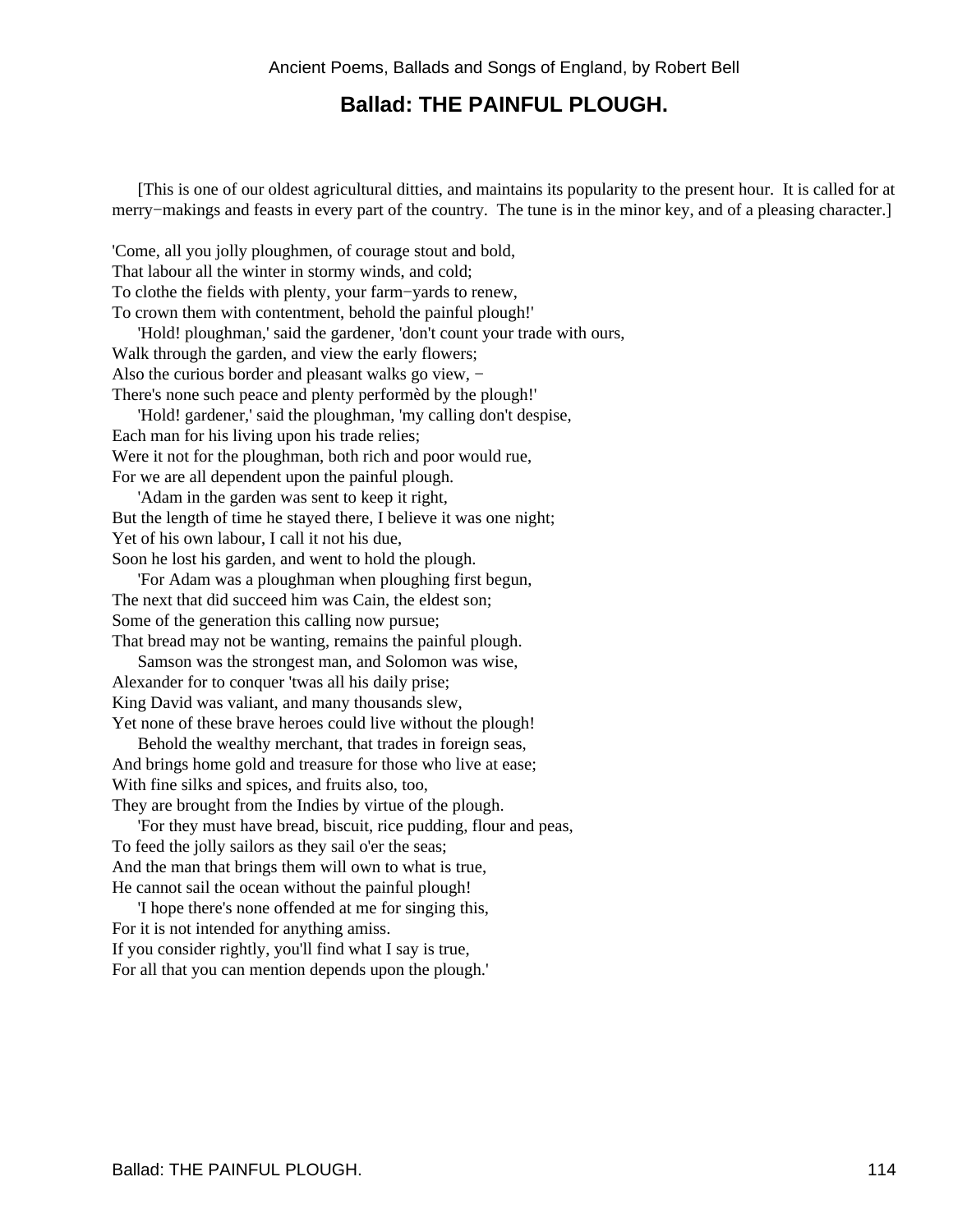### Ancient Poems, Ballads and Songs of England, by Robert Bell

# **Ballad: THE USEFUL PLOW; OR, THE PLOUGH'S PRAISE.**

 [The common editions of this popular song inform us that it is taken 'from an Old Ballad,' alluding probably to the dialogue given at page 44. This song is quoted by Farquhar.]

A country life is sweet! In moderate cold and heat, To walk in the air, how pleasant and fair! In every field of wheat, The fairest of flowers adorning the bowers, And every meadow's brow; To that I say, no courtier may Compare with they who clothe in grey, And follow the useful plow. They rise with the morning lark, And labour till almost dark; Then folding their sheep, they hasten to sleep; While every pleasant park Next morning is ringing with birds that are singing, On each green, tender bough. With what content, and merriment, Their days are spent, whose minds are bent To follow the useful plow. The gallant that dresses fine, And drinks his bottles of wine, Were he to be tried, his feathers of pride, Which deck and adorn his back, Are tailors' and mercers', and other men dressers, For which they do dun them now. But Ralph and Will no compters fill For tailor's bill, or garments still, But follow the useful plow. Their hundreds, without remorse, Some spend to keep dogs and horse, Who never would give, as long as they live, Not two−pence to help the poor; Their wives are neglected, and harlots respected; This grieves the nation now; But 'tis not so with us that go

Where pleasures flow, to reap and mow,

And follow the useful plow.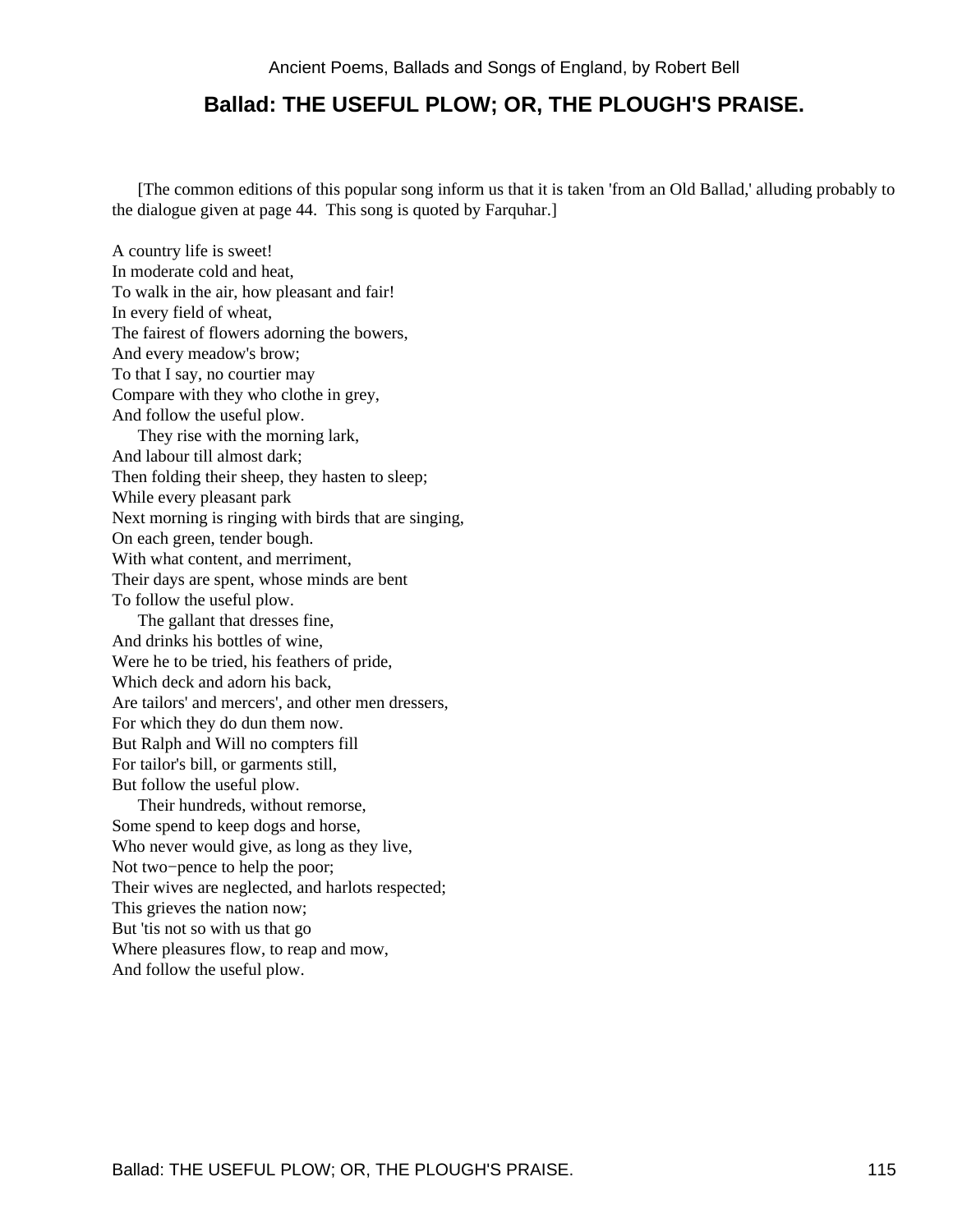# **Ballad: THE FARMER'S SON.**

 [This song, familiar to the dwellers in the dales of Yorkshire, was published in 1729, in the *Vocal Miscellany; a collection of about four hundred celebrated songs*. As the *Miscellany* was merely an anthology of songs already well known, the date of this song must have been sometime anterior to 1729. It was republished in the *British Musical Miscellany, or the Delightful Grove*, 1796, and in a few other old song books. It was evidently founded on an old black−letter dialogue preserved in the Roxburgh collection, called *A Mad Kinde of Wooing*; *or, a Dialogue between Will the Simple and Nan the Subtill, with their loving argument*. To the tune of the New Dance at the Red Bull Playhouse. Printed by the assignees of Thomas Symcock.]

'Sweet Nelly! my heart's delight! Be loving, and do not slight The proffer I make, for modesty's sake:− I honour your beauty bright. For love, I profess, I can do no less, Thou hast my favour won: And since I see your modesty, I pray agree, and fancy me, Though I'm but a farmer's son. 'No! I am a lady gay, 'Tis very well known I may Have men of renown, in country or town; So! Roger, without delay, Court Bridget or Sue, Kate, Nancy, or Prue, Their loves will soon be won; But don't you dare to speak me fair, As if I were at my last prayer, To marry a farmer's son.' 'My father has riches' store, Two hundred a year, and more; Beside sheep and cows, carts, harrows, and ploughs; His age is above threescore. And when he does die, then merrily I Shall have what he has won; Both land and kine, all shall be thine, If thou'lt incline, and wilt be mine, And marry a farmer's son.' 'A fig for your cattle and corn! Your proffered love I scorn! 'Tis known very well, my name is Nell, And you're but a bumpkin born.' 'Well! since it is so, away I will go, − And I hope no harm is done; Farewell, adieu!—I hope to woo As good as you,—and win her, too, Though I'm but a farmer's son.' 'Be not in such haste,' quoth she,

'Perhaps we may still agree;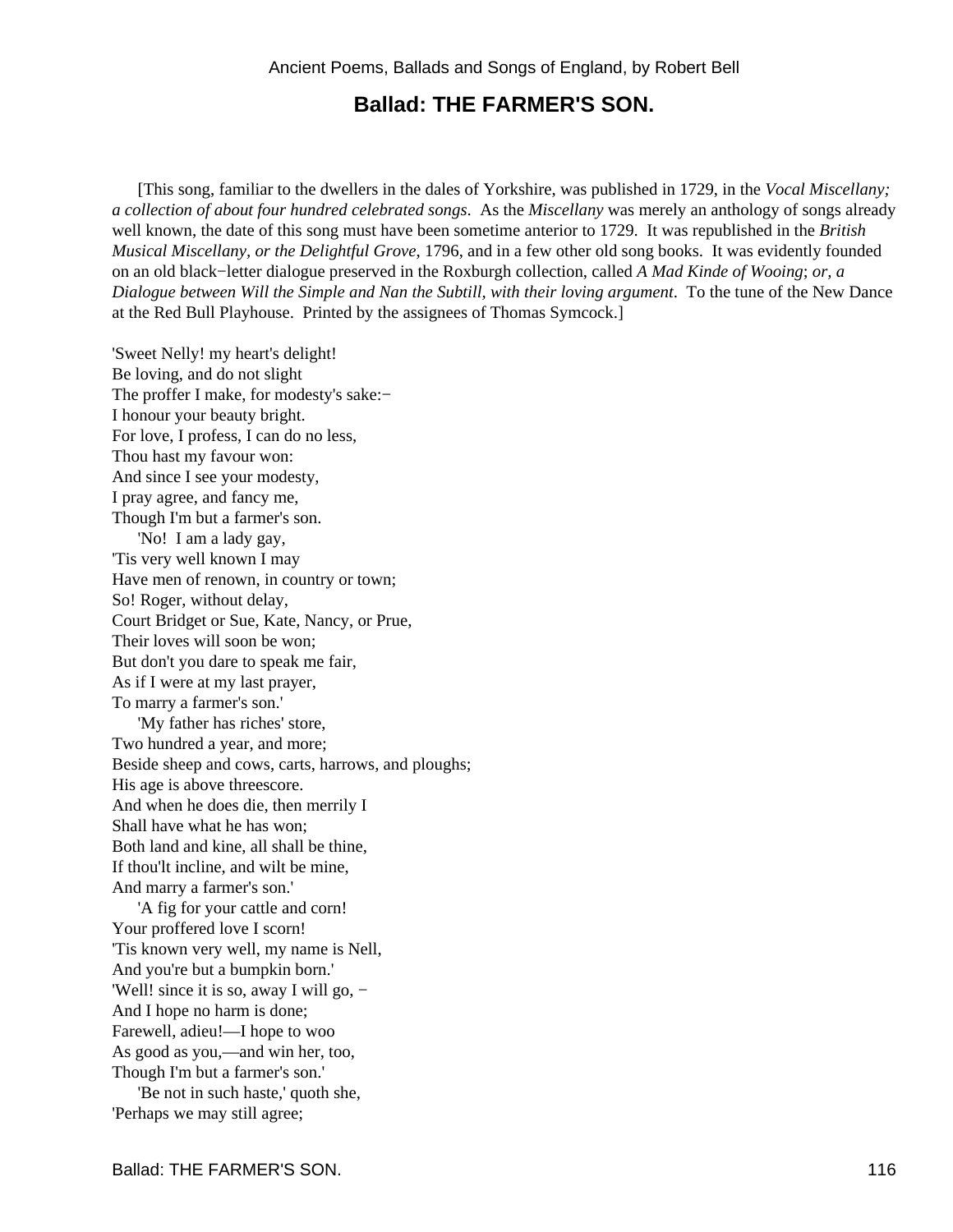For, man, I protest I was but in jest! Come, prythee sit down by me; For thou art the man that verily can Win me, if e'er I'm won; Both straight and tall, genteel withal; Therefore, I shall be at your call, To marry a farmer's son.' 'Dear lady! believe me now I solemnly swear and vow, No lords in their lives take pleasure in wives, Like fellows that drive the plough: For whatever they gain with labour and pain,

They don't with 't to harlots run, As courtiers do. I never knew

A London beau that could outdo

A country farmer's son.'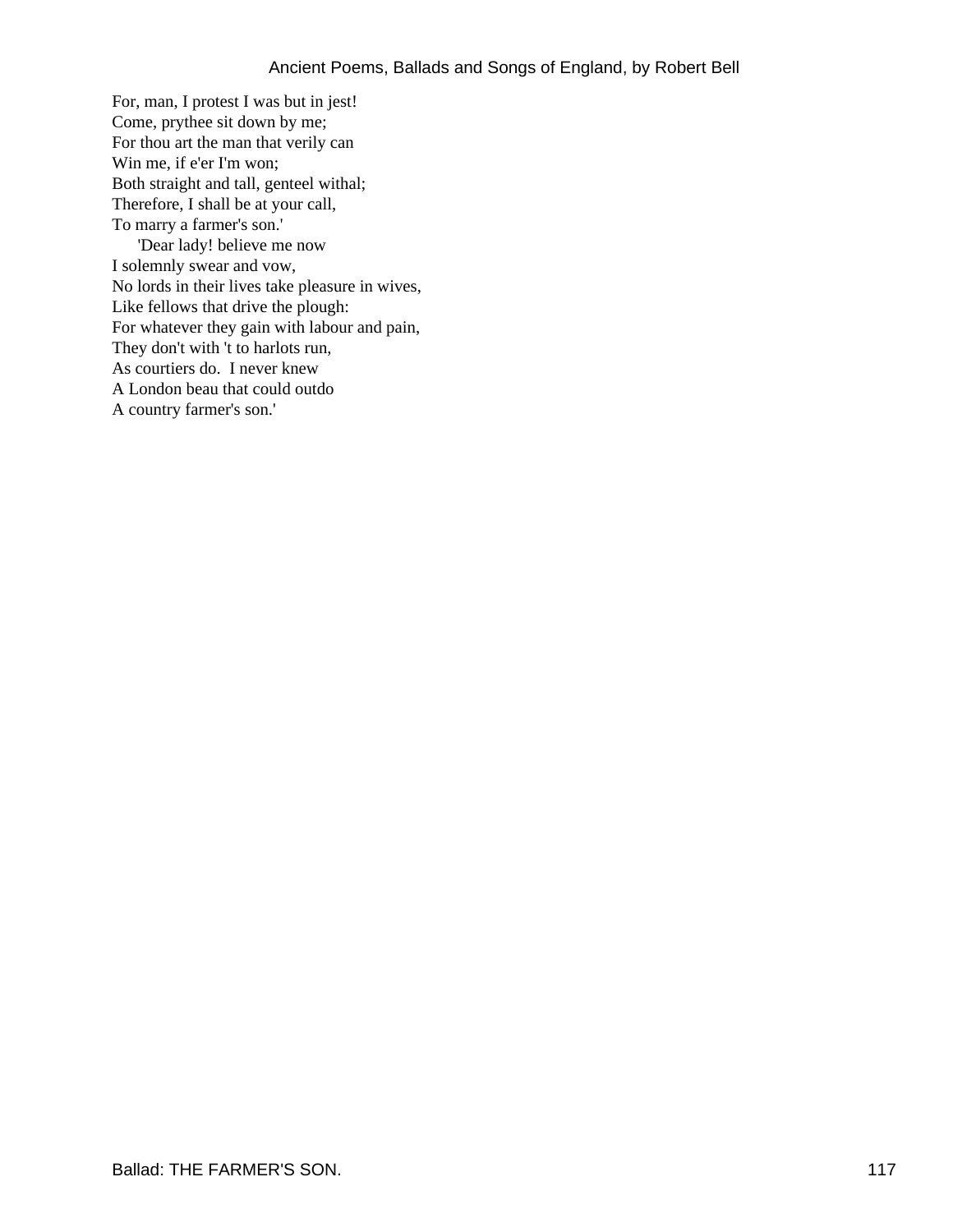# **Ballad: THE FARMER'S BOY.**

 [Mr Denham of Piersbridge, who communicates the following, says— 'there is no question that the *Farmer's Boy* is a very ancient song; it is highly popular amongst the north country lads and lasses.' The date of the composition may probably be referred to the commencement of the last century, when there prevailed amongst the ballad−mongers a great rage for *Farmers' Sons, Plough Boys, Milk Maids, Farmers' Boys*, &c. &c. The song is popular all over the country, and there are numerous printed copies, ancient and modern.]

The sun had set behind yon hills, Across yon dreary moor, Weary and lame, a boy there came Up to a farmer's door: 'Can you tell me if any there be That will give me employ, To plow and sow, and reap and mow, And be a farmer's boy? 'My father is dead, and mother is left With five children, great and small; And what is worse for mother still, I'm the oldest of them all. Though little, I'll work as hard as a Turk, If you'll give me employ, To plow and sow, and reap and mow, And be a farmer's boy. 'And if that you won't me employ, One favour I've to ask, – Will you shelter me, till break of day, From this cold winter's blast? At break of day, I'll trudge away Elsewhere to seek employ, To plow and sow, and reap and mow, And be a farmer's boy.' 'Come, try the lad,' the mistress said, 'Let him no further seek.' 'O, do, dear father!' the daughter cried, While tears ran down her cheek: 'He'd work if he could, so 'tis hard to want food, And wander for employ; Don't turn him away, but let him stay, And be a farmer's boy.' And when the lad became a man, The good old farmer died, And left the lad the farm he had, And his daughter for his bride. The lad that was, the farm now has, Oft smiles, and thinks with joy Of the lucky day he came that way, To be a farmer's boy.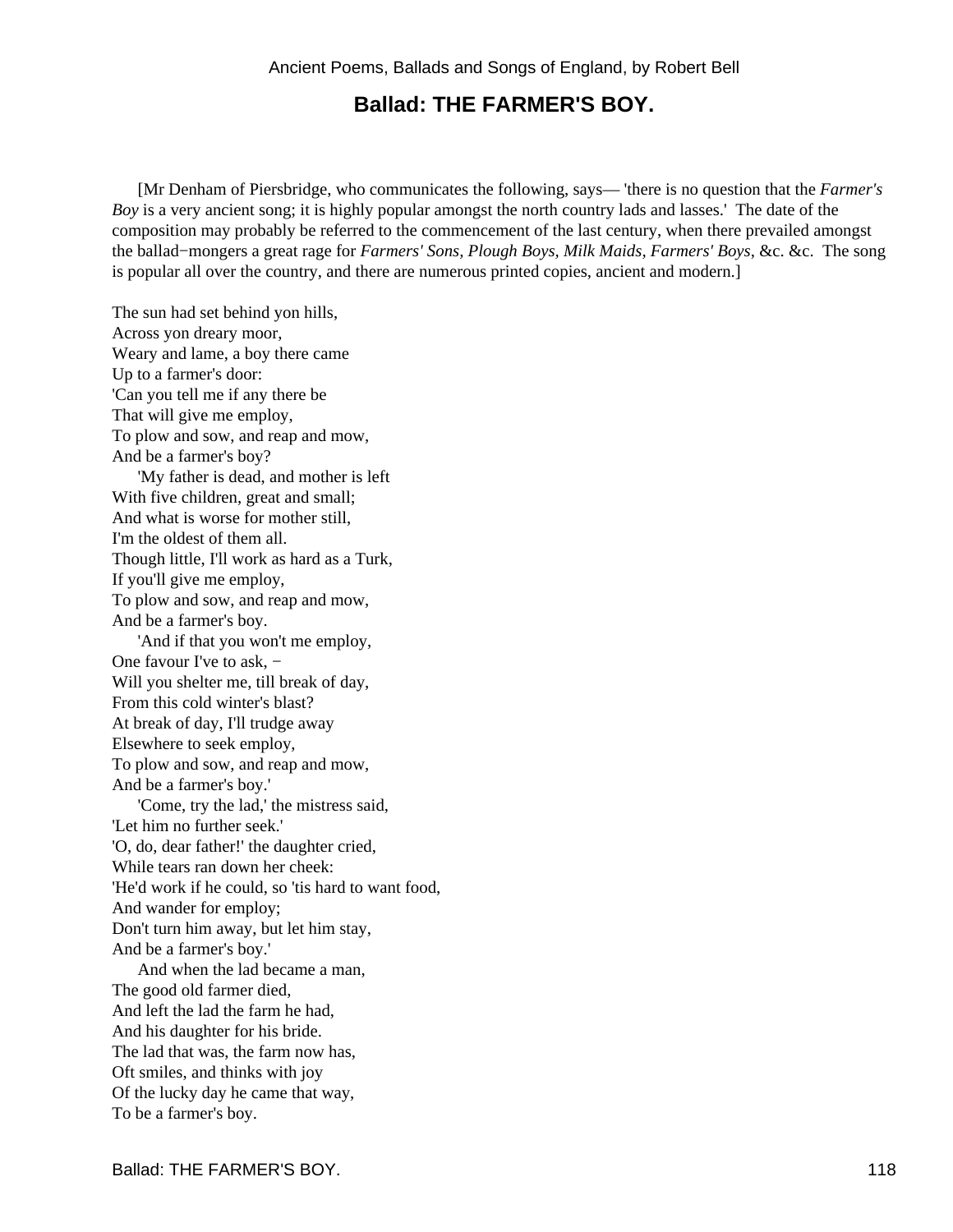Ballad: THE FARMER'S BOY. 119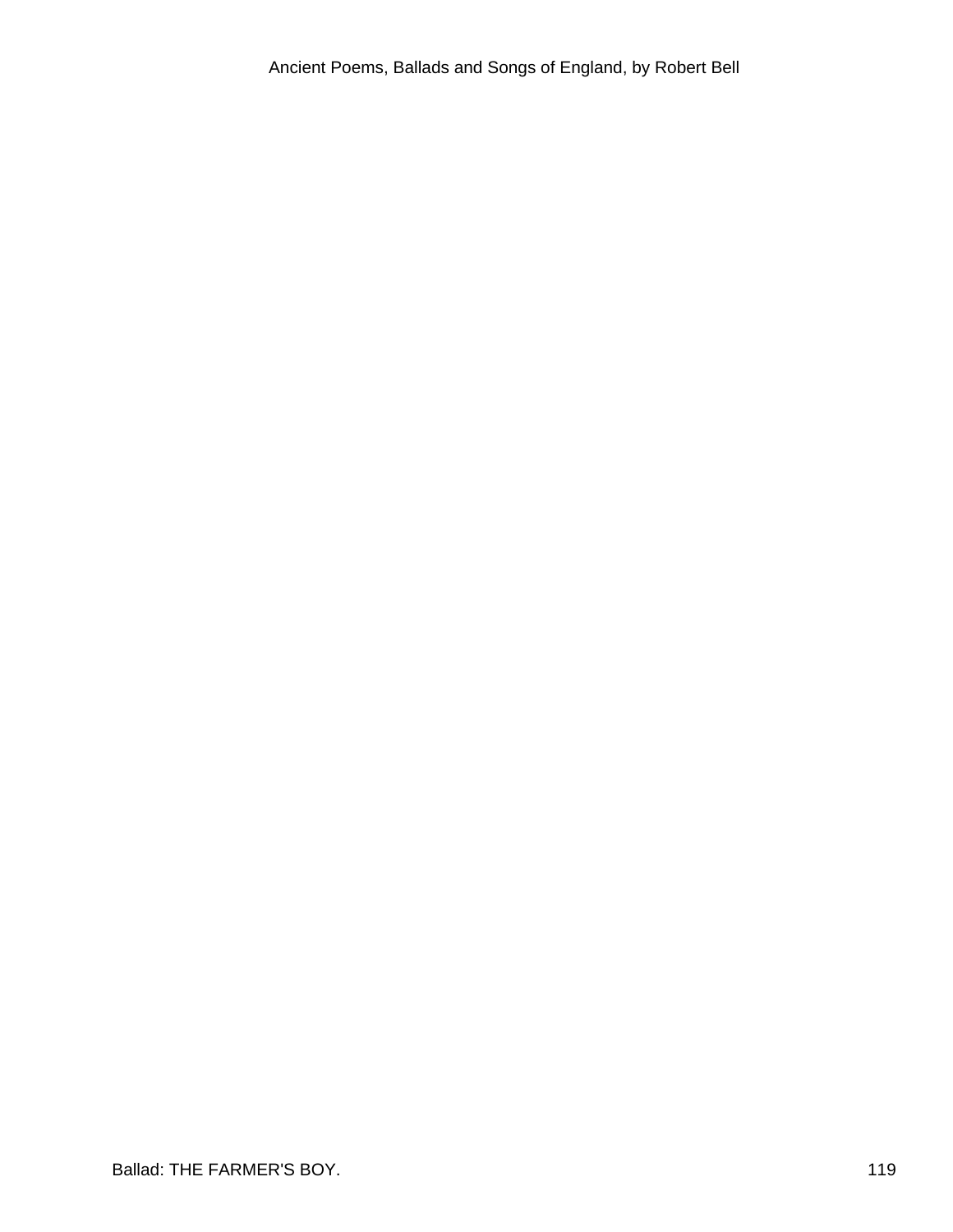### Ancient Poems, Ballads and Songs of England, by Robert Bell

# **Ballad: RICHARD OF TAUNTON DEAN; OR, DUMBLE DUM DEARY.**

 [This song is very popular with the country people in every part of England, but more particularly with the inhabitants of the counties of Somerset, Devon, and Cornwall. The chorus is peculiar to country songs of the West of England. There are many different versions. The following one, communicated by Mr. Sandys, was taken down from the singing of an old blind fiddler, 'who,' says Mr. Sandys, 'used to accompany it on his instrument in an original and humorous manner; a representative of the old minstrels!' The air is in *Popular Music* . In Halliwell's *Nursery Rhymes of England* there is a version of this song, called *Richard of Dalton Dale*.

The popularity of this West–country song has extended even to Ireland, as appears from two Irish versions, supplied by the late Mr. T. Crofton Croker. One of them is entitled *Last New−Year's Day*, and is printed by Haly, Hanover−street, Cork. It follows the English song almost verbatim, with the exception of the first and second verses, which we subjoin:−

'Last New−Year's day, as I heard say, Dick mounted on his dapple gray; He mounted high and he mounted low, Until he came to *sweet Raphoe*! Sing fal de dol de ree, Fol de dol, righ fol dee. 'My buckskin does I did put on, My spladdery clogs, *to save my brogues*! And in my pocket a lump of bread, And round my hat a ribbon red.'

The other version is entitled *Dicky of Ballyman*, and a note informs us that 'Dicky of Ballyman's sirname was Byrne!' As our readers may like to hear how the Somersetshire bumpkin behaved after he had located himself in the town of Ballyman, and taken the sirname of Byrne, we give the whole of his amatory adventures in the sister−island. We discover from them, *inter alia*, that he had found 'the best of friends' in his 'Uncle,'—that he had made a grand discovery in natural history, viz., that a rabbit is a *fowl*!— that he had taken the temperance pledge, which, however, his Mistress Ann had certainly not done; and, moreover, that he had become an enthusiast in potatoes!

### DICKY OF BALLYMAN.

'On New−Year's day, as I heard say, Dicky he saddled his dapple gray; He put on his Sunday clothes, His scarlet vest, and his new made hose. Diddle dum di, diddle dum do, Diddle dum di, diddle dum do.

 'He rode till he came to Wilson Hall, There he rapped, and loud did call; Mistress Ann came down straightway, And asked him what he had to say? ''Don't you know me, Mistress Ann? I am Dicky of Ballyman; An honest lad, though I am poor, −

I never was in love before.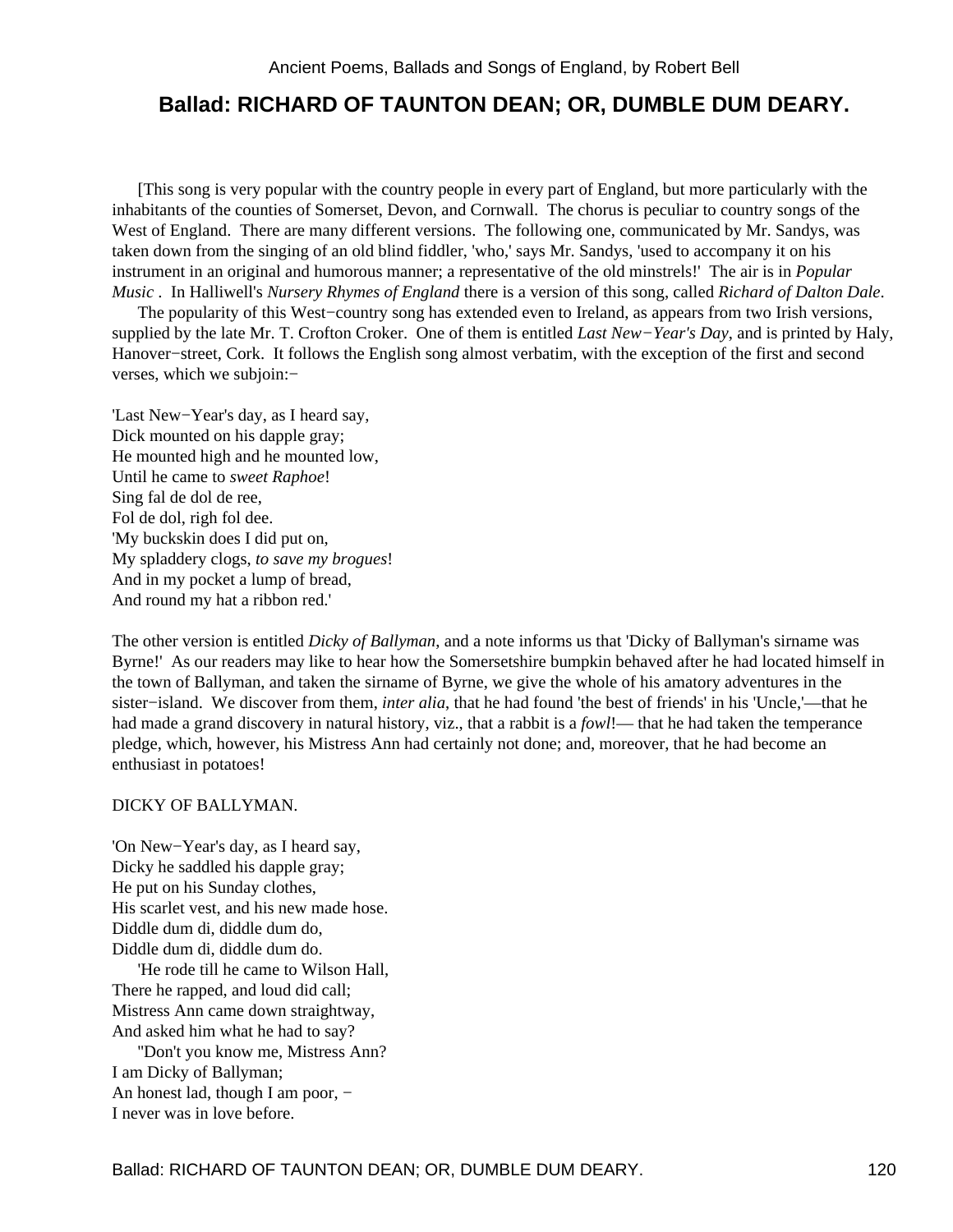''I have an uncle, the best of friends, Sometimes to me a fat rabbit he sends; And many other dainty fowl, To please my life, my joy, my soul. ''Sometimes I reap, sometimes I mow, And to the market I do go, To sell my father's corn and hay, − I earn my sixpence every day!' ''Oh, Dicky! you go beneath your mark, − You only wander in the dark; Sixpence a day will never do, I must have silks, and satins, too! ''Besides, Dicky, I must have tea For my breakfast, every day;

And after dinner a bottle of wine, – For without it I cannot dine.'

 ''If on fine clothes our money is spent, Pray how shall my lord be paid his rent? He'll expect it when 'tis due,  $-$ Believe me, what I say is true.

 ''As for tea, good stirabout Will do far better, I make no doubt; And spring water, when you dine, Is far wholesomer than wine.

 ''Potatoes, too, are very nice food, − I don't know any half so good: You may have them boiled or roast, Whichever way you like them most.'

 'This gave the company much delight, And made them all to laugh outright; So Dicky had no more to say, But saddled his dapple and rode away. Diddle dum di, &c.']

Last New−Year's day, as I've heerd say, [{32}](#page-213-18) Young Richard he mounted his dapple grey, And he trotted along to Taunton Dean, To court the parson's daughter, Jean. Dumble dum deary, dumble dum deary, Dumble dum deary, dumble dum dee.

 With buckskin breeches, shoes and hose, And Dicky put on his Sunday clothes; Likewise a hat upon his head, All bedaubed with ribbons red.

 Young Richard he rode without dread or fear, Till he came to the house where lived his sweet dear, When he knocked, and shouted, and bellowed, 'Hallo! Be the folks at home? say aye or no.'

 A trusty servant let him in, That he his courtship might begin; Young Richard he walked along the great hall,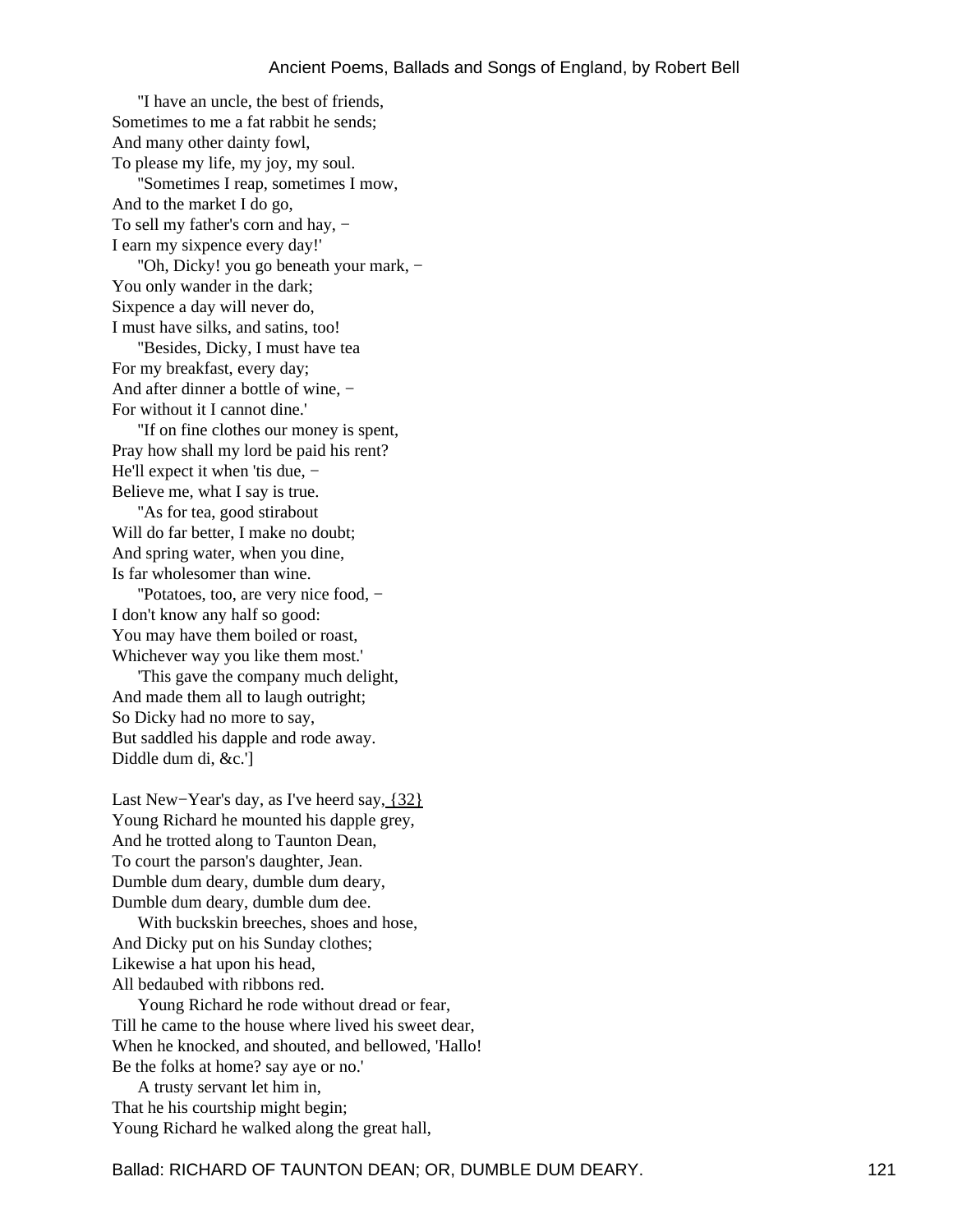And loudly for mistress Jean did call.

 Miss Jean she came without delay, To hear what Dicky had got to say; 'I s'pose you knaw me, mistress Jean, I'm honest Richard of Taunton Dean.

 'I'm an honest fellow, although I be poor, And I never was in love afore; My mother she bid me come here for to woo, And I can fancy none but you.'

 'Suppose that I would be your bride, Pray how would you for me provide? For I can neither sew nor spin; – Pray what will your day's work bring in?'

 'Why, I can plough, and I can zow, And zometimes to the market go With Gaffer Johnson's straw or hay, And yarn my ninepence every day!'

 'Ninepence a−day will never do, For I must have silks and satins too! Ninepence a day won't buy us meat!' 'Adzooks!' says Dick, 'I've a zack of wheat;

 'Besides, I have a house hard by, 'Tis all my awn, when mammy do die; If thee and I were married now,

Ods! I'd feed thee as fat as my feyther's old zow.' Dick's compliments did so delight, They made the family laugh outright; Young Richard took huff, and no more would say, He kicked up old Dobbin, and trotted away, Singing, dumble dum deary, &c.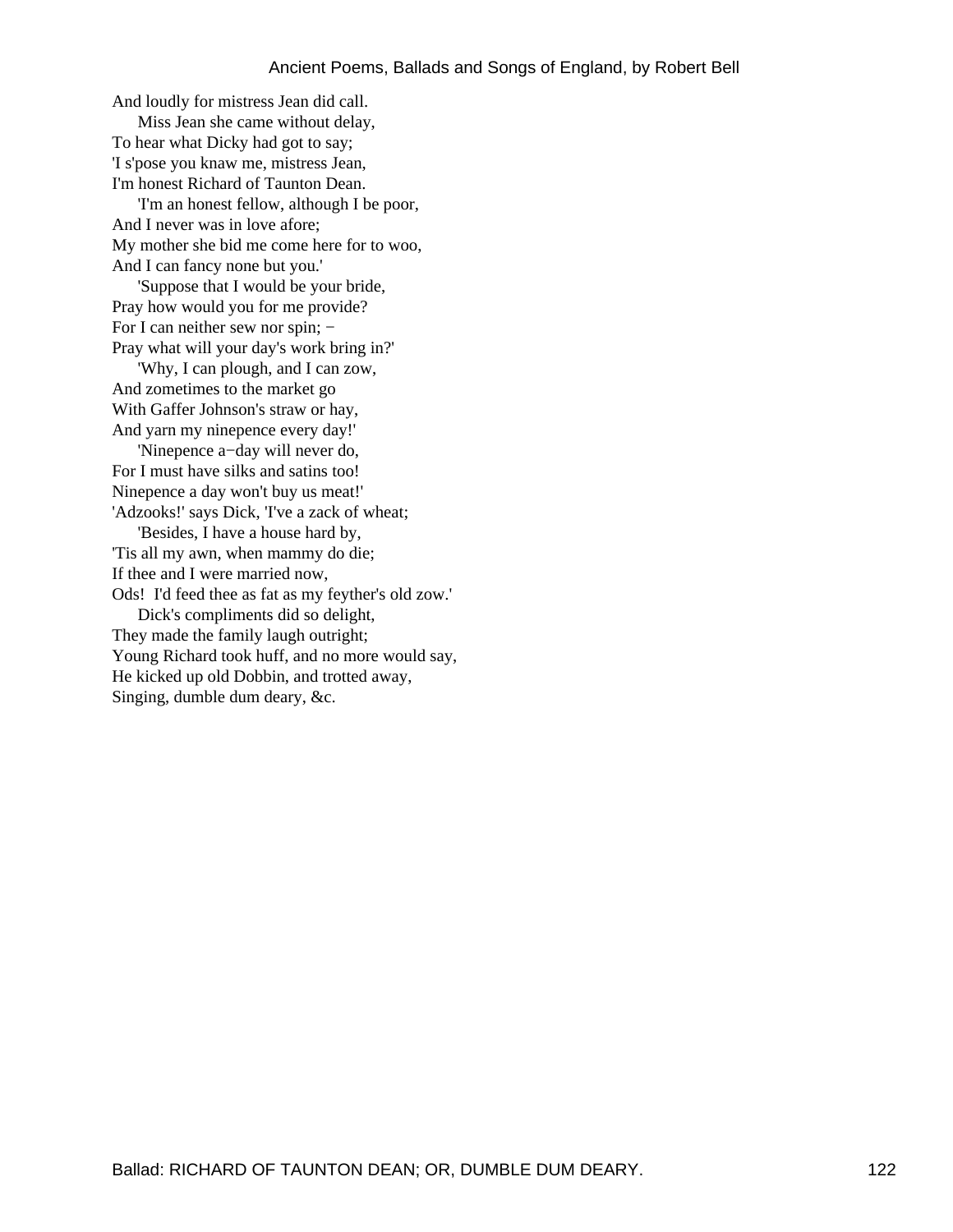### **Ballad: WOOING SONG OF A YEOMAN OF KENT'S SONNE.**

[The following song is the original of a well−known and popular Scottish song:−

'I hae laid a herring in saut;

Lass, 'gin ye lo'e me, tell me now!

I ha'e brewed a forpit o' maut,

An' I canna come ilka day to woo.'

 There are modern copies of our Kentish *Wooing Song*, but the present version is taken from *Melismata, Musical phansies fitting the court, citie, and countree. To* 3, 4, and *5 voyces*. London, printed by William Stansby, for Thomas Adams, 1611. The tune will be found in *Popular Music*, I., 90. The words are in the Kentish dialect.]

Ich have house and land in Kent, And if you'll love me, love me now; Two–pence half–penny is my rent, – Ich cannot come every day to woo. *Chorus*. Two−pence half−penny is his rent, And he cannot come every day to woo.

 Ich am my vather's eldest zonne, My mouther eke doth love me well! For Ich can bravely clout my shoone, And Ich full−well can ring a bell. *Cho*. For he can bravely clout his shoone, And he full well can ring a bell. [{33}](#page-213-19)

 My vather he gave me a hogge, My mouther she gave me a zow; Ich have a god−vather dwells there by, And he on me bestowed a plow. *Cho*. He has a god−vather dwells there by, And he on him bestowed a plow.

 One time Ich gave thee a paper of pins, Anoder time a taudry lace; And if thou wilt not grant me love, In truth Ich die bevore thy vace. *Cho*. And if thou wilt not grant his love, In truth he'll die bevore thy vace.

 Ich have been twice our Whitson Lord, Ich have had ladies many vare; And eke thou hast my heart in hold, And in my minde zeemes passing rare. *Cho*. And eke thou hast his heart in hold, And in his minde zeemes passing rare.

 Ich will put on my best white sloppe, And Ich will weare my yellow hose; And on my head a good gray hat, And in't Ich sticke a lovely rose. *Cho*. And on his head a good grey hat, And in't he'll stick a lovely rose.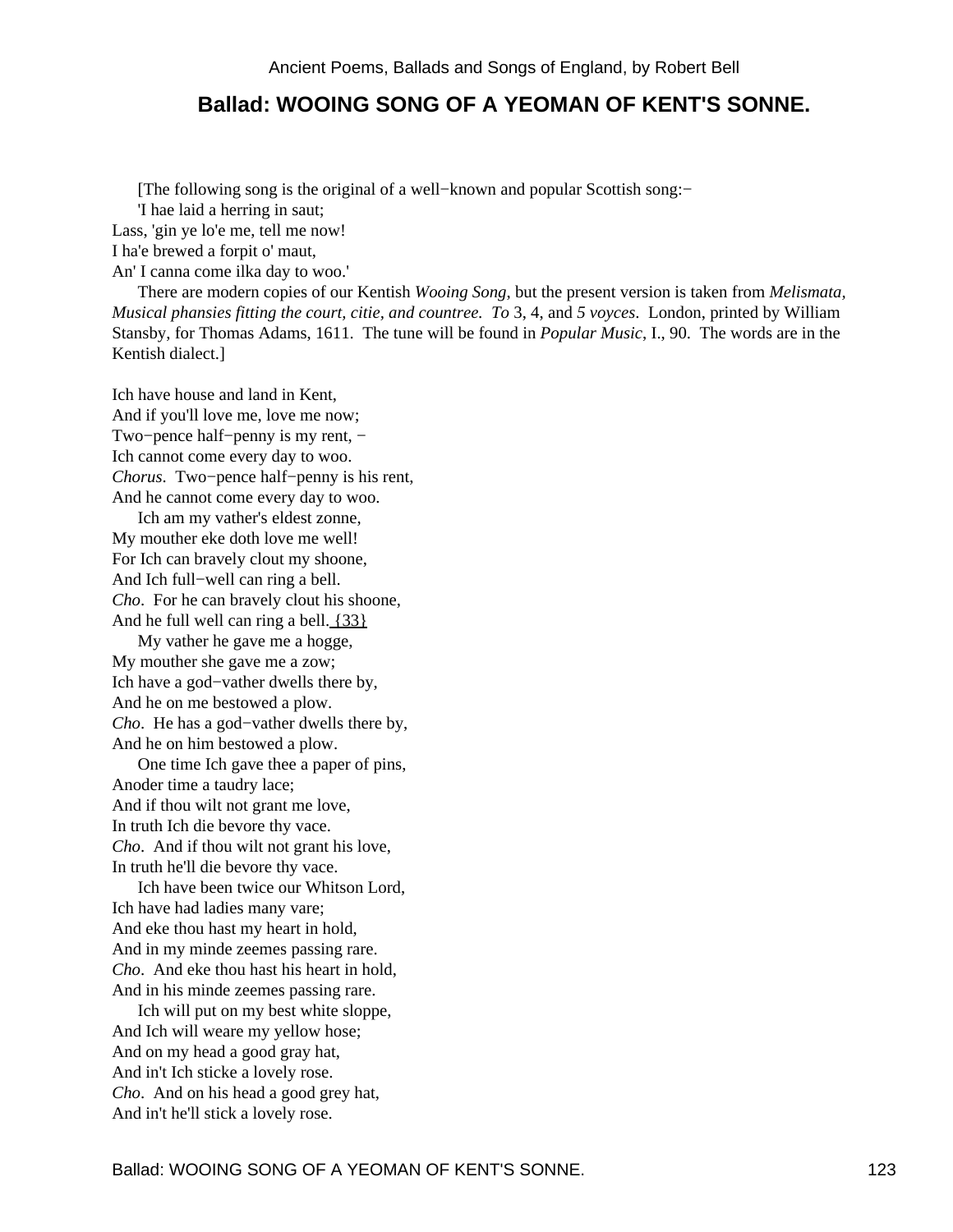Wherefore cease off, make no delay, And if you'll love me, love me now; Or els Ich zeeke zome oder where, − For Ich cannot come every day to woo. *Cho*. Or else he'll zeeke zome oder where, For he cannot come every day to woo.  $\{34\}$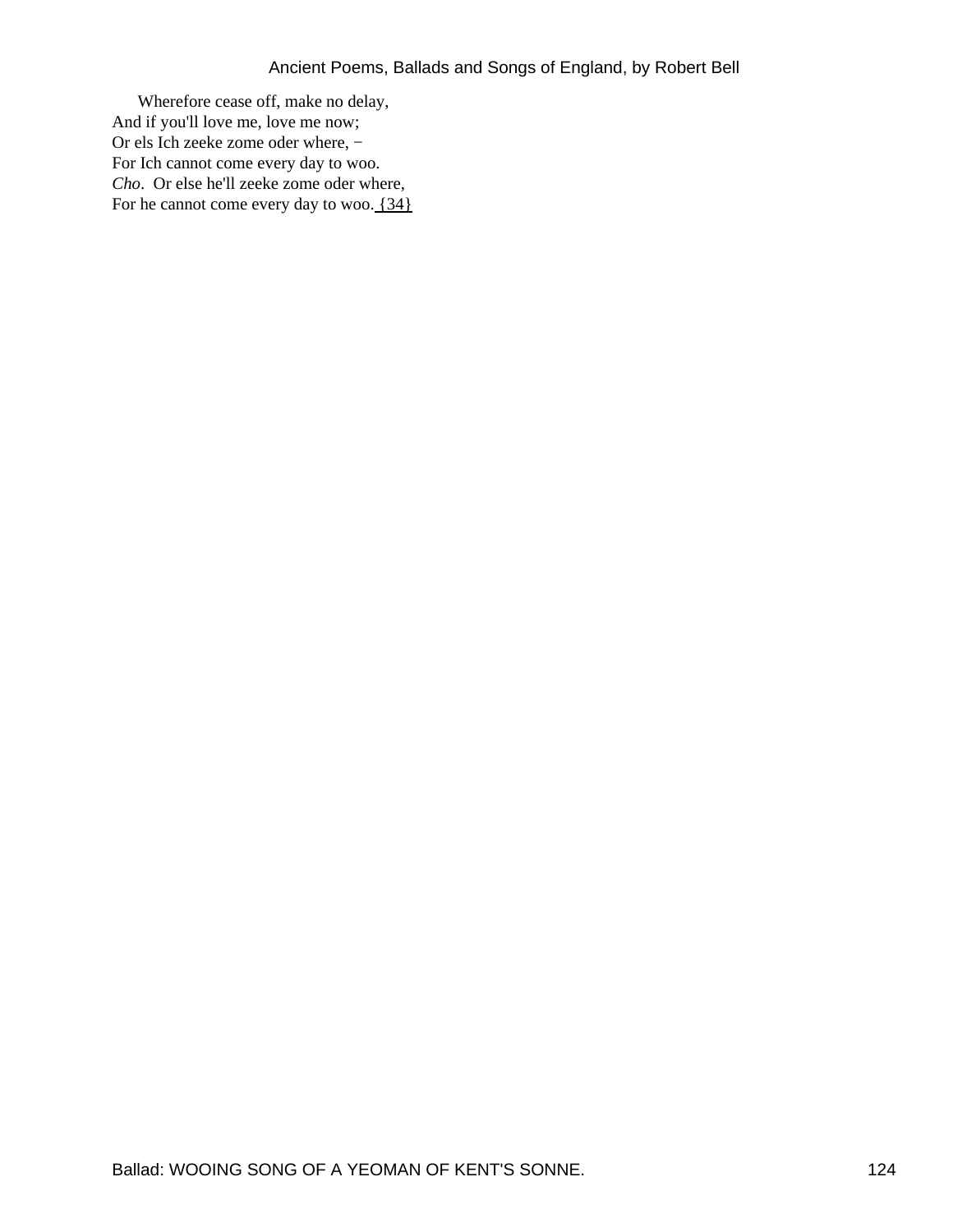# **Ballad: THE CLOWN'S COURTSHIP.**

 [This song, on the same subject as the preceding, is as old as the reign of Henry VIII., the first verse, says Mr. Chappell, being found elaborately set to music in a manuscript of that date. The air is given in *Popular Music*, I., 87.]

Quoth John to Joan, wilt thou have me? I prythee now, wilt? and I'ze marry with thee, My cow, my calf, my house, my rents, And all my lands and tenements: Oh, say, my Joan, will not that do? I cannot come every day to woo.

 I've corn and hay in the barn hard by, And three fat hogs pent up in the sty: I have a mare, and she is coal black, I ride on her tail to save my back. Then say, &c.

 I have a cheese upon the shelf, And I cannot eat it all myself; I've three good marks that lie in a rag, In the nook of the chimney, instead of a bag. Then say, &c.

 To marry I would have thy consent, But faith I never could compliment; I can say nought but 'hoy, gee ho,' Words that belong to the cart and the plow. Then say, &c.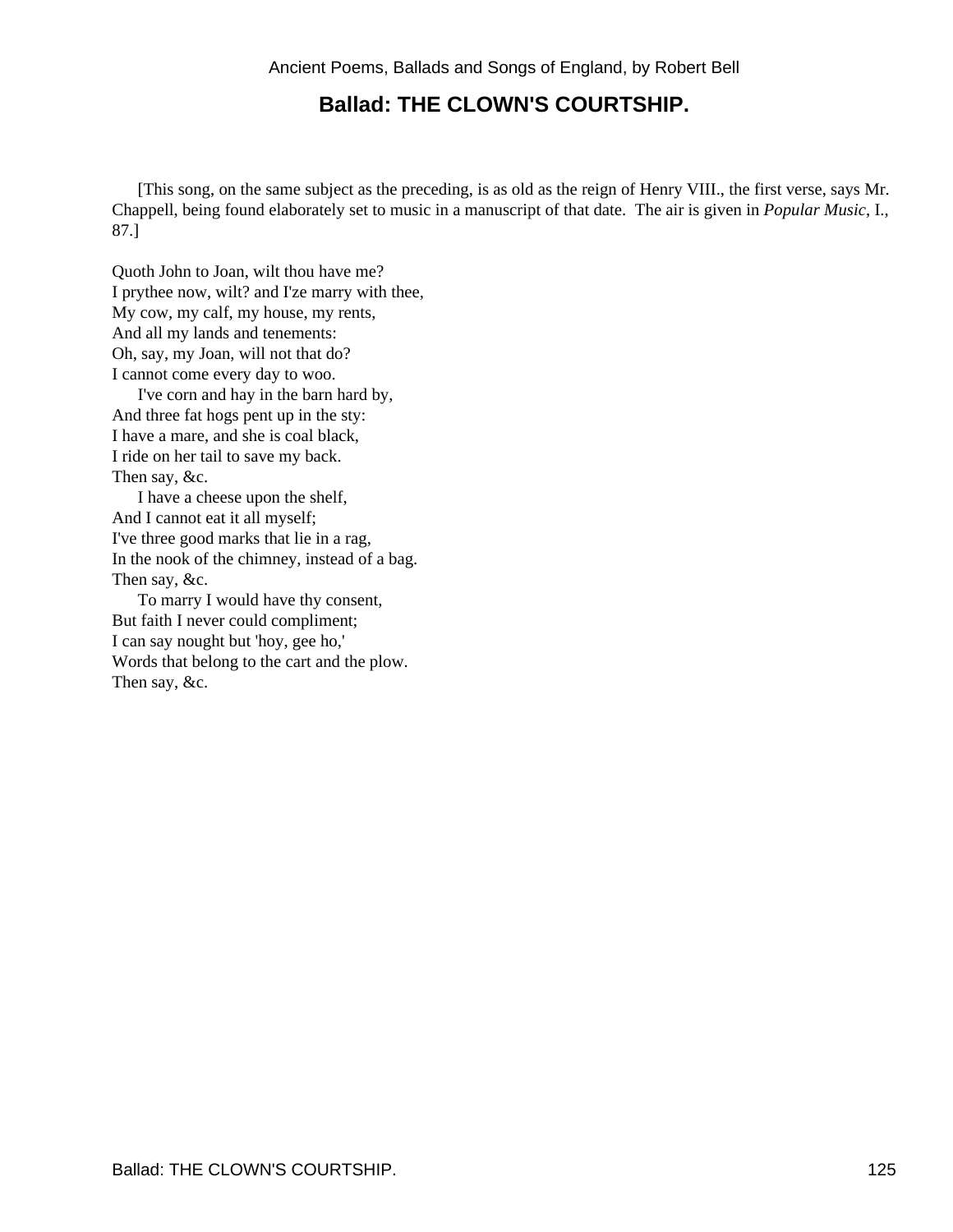# **Ballad: HARRY'S COURTSHIP.**

 [This old ditty, in its incidents, bears a resemblance to *Dumble−dum−deary*, see *ante*, p. 149. It used to be a popular song in the Yorkshire dales. We have been obliged to supply an *hiatus* in the second verse, and to make an alteration in the last, where we have converted the 'red−nosed parson' of the original into a squire.]

Harry courted modest Mary, Mary was always brisk and airy; Harry was country neat as could be, But his words were rough, and his duds were muddy. Harry when he first bespoke her, [Kept a dandling the kitchen poker;] Mary spoke her words like Venus, But said, 'There's something I fear between us. 'Have you got cups of China mettle, Canister, cream−jug, tongs, or kettle?' 'Odzooks, I've bowls, and siles, and dishes, Enow to supply any prudent wishes. 'I've got none o' your cups of Chaney, Canister, cream−jug, I've not any; I've a three−footed pot and a good brass kettle, Pray what do you want with your Chaney mettle? 'A shippen full of rye for to fother, A house full of goods, one mack or another; I'll thrash in the lathe while you sit spinning, O, Molly, I think that's a good beginning.' 'I'll not sit at my wheel a−spinning, Or rise in the morn to wash your linen; I'll lie in bed till the clock strikes eleven—' 'Oh, grant me patience gracious Heaven! 'Why then thou must marry some red−nosed squire, [Who'll buy thee a settle to sit by the fire,] For I'll to Margery in the valley, She is my girl, so farewell Malley.'

Ballad: HARRY'S COURTSHIP. 126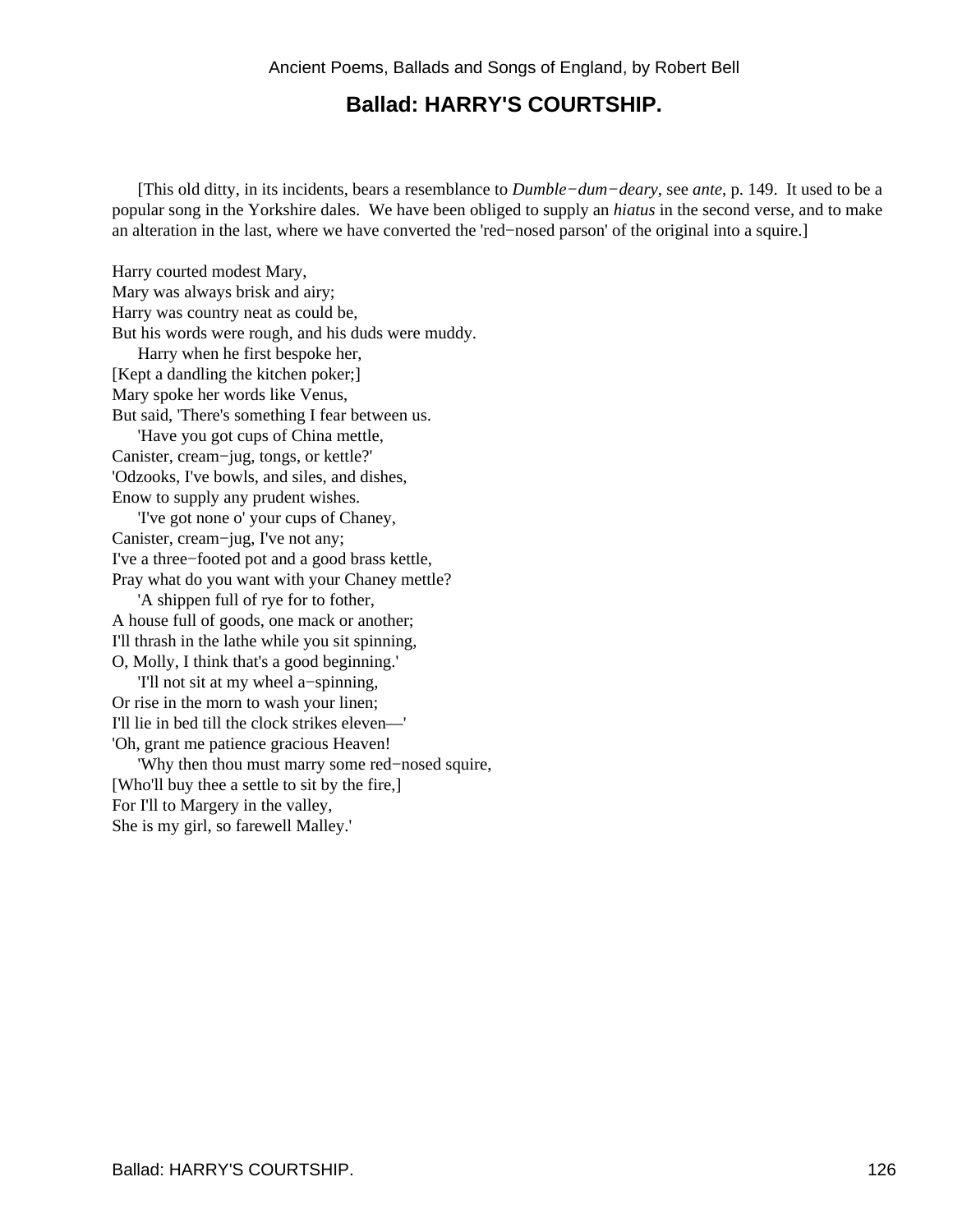# **Ballad: HARVEST−HOME SONG.**

 [Our copy of this song is taken from one in the Roxburgh Collection, where it is called, *The Country Farmer's vain glory; in a new song of Harvest Home, sung to a new tune much in request*. *Licensed according to order*. The tune is published in *Popular Music*. A copy of this song, with the music, may be found in D'Urfey's *Pills to purge Melancholy*. It varies from ours; but D'Urfey is so loose and inaccurate in his texts, that any other version is more likely to be correct. The broadside from which the following is copied was 'Printed for P. Brooksby, J. Dencon [Deacon], J. Blai[r], and J. Back.']

Our oats they are howed, and our barley's reaped, Our hay is mowed, and our hovels heaped; Harvest home! harvest home! We'll merrily roar out our harvest home! Harvest home! harvest home! We'll merrily roar out our harvest home! We'll merrily roar out our harvest home! We cheated the parson, we'll cheat him again; For why should the vicar have one in ten? One in ten! one in ten! For why should the vicar have one in ten? For why should the vicar have one in ten? For staying while dinner is cold and hot, And pudding and dumpling's burnt to pot; Burnt to pot! burnt to pot! Till pudding and dumpling's burnt to pot, Burnt to pot! burnt to pot! We'll drink off the liquor while we can stand, And hey for the honour of old England!

Old England! old England! And hey for the honour of old England! Old England! old England!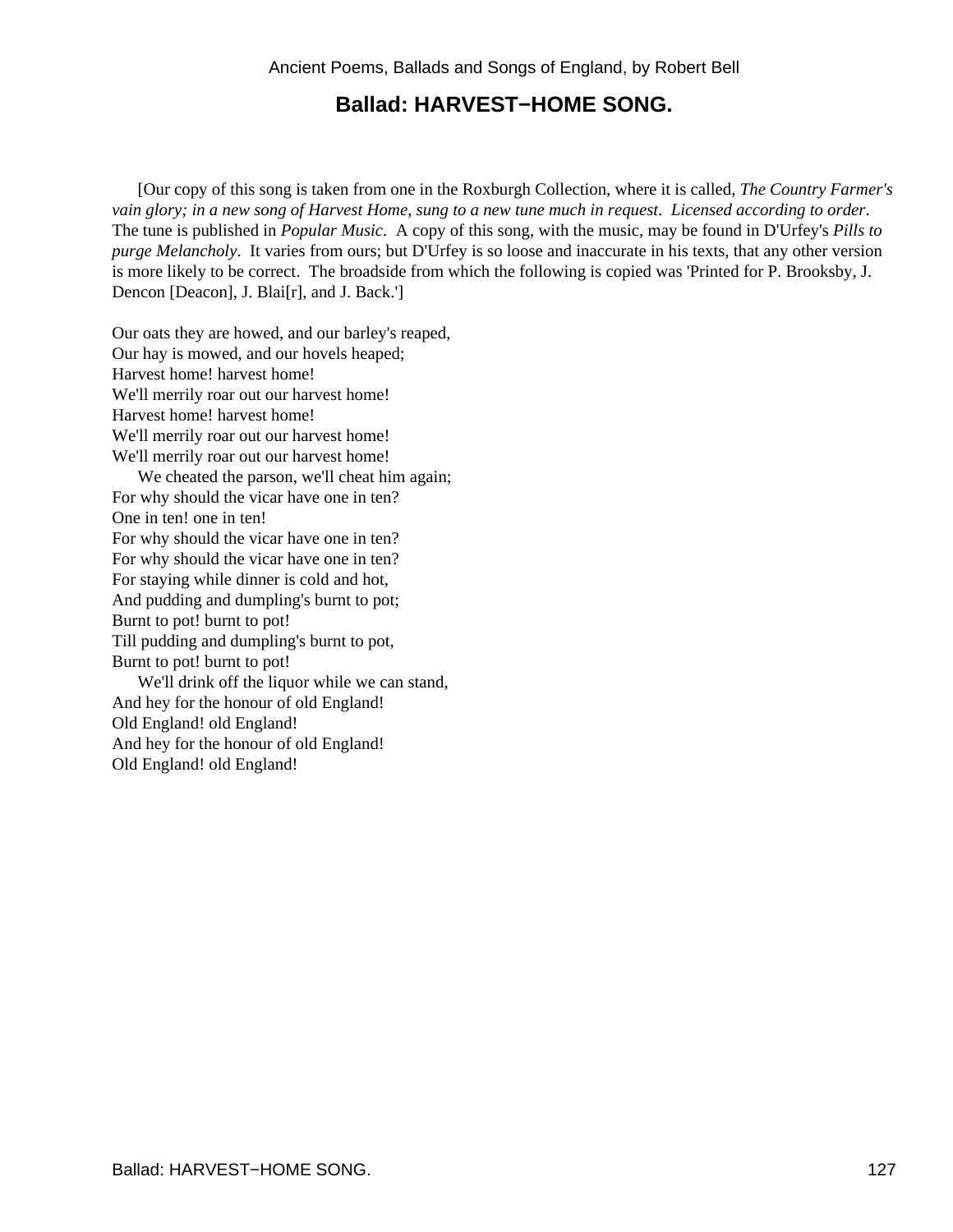# **Ballad: HARVEST−HOME.**

[From an old copy without printer's name or date.]

Come, Roger and Nell, Come, Simpkin and Bell, Each lad with his lass hither come; With singing and dancing, And pleasure advancing, To celebrate harvest−home!  *Chorus*. 'Tis Ceres bids play, And keep holiday, To celebrate harvest−home! Harvest−home! Harvest−home! To celebrate harvest−home! Our labour is o'er, Our barns, in full store, Now swell with rich gifts of the land; Let each man then take, For the prong and the rake, His can and his lass in his hand. For Ceres, &c. No courtier can be So happy as we, In innocence, pastime, and mirth; While thus we carouse, With our sweetheart or spouse, And rejoice o'er the fruits of the earth. For Ceres, &c.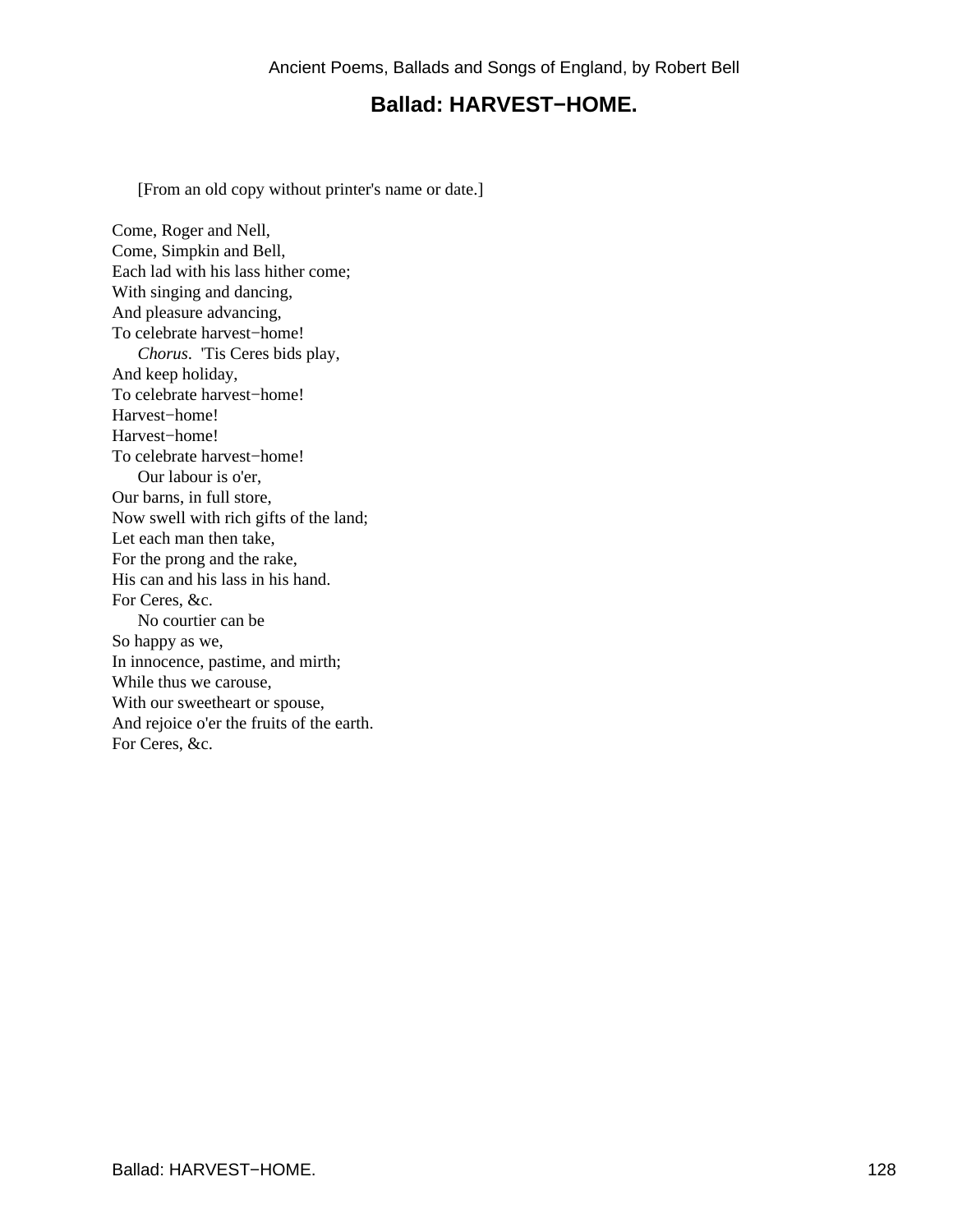#### Ancient Poems, Ballads and Songs of England, by Robert Bell

# **Ballad: THE MOW. A HARVEST HOME SONG. Tune, Where the bee sucks.**

 [This favourite song, copied from a chap−book called *The Whistling Ploughman*, published at the commencement of the present century, is written in imitation of Ariel's song, in the *Tempest* . It is probably taken from some defunct ballad−opera.]

Now our work's done, thus we feast, After labour comes our rest; Joy shall reign in every breast, And right welcome is each guest: After harvest merrily, Merrily, merrily, will we sing now, After the harvest that heaps up the mow. Now the plowman he shall plow, And shall whistle as he go, Whether it be fair or blow, For another barley mow, O'er the furrow merrily: Merrily, merrily, will we sing now, After the harvest, the fruit of the plow. Toil and plenty, toil and ease, Still the husbandman he sees; Whether when the winter freeze, Or in summer's gentle breeze; Still he labours merrily, Merrily, merrily, after the plow, He looks to the harvest, that gives us the mow.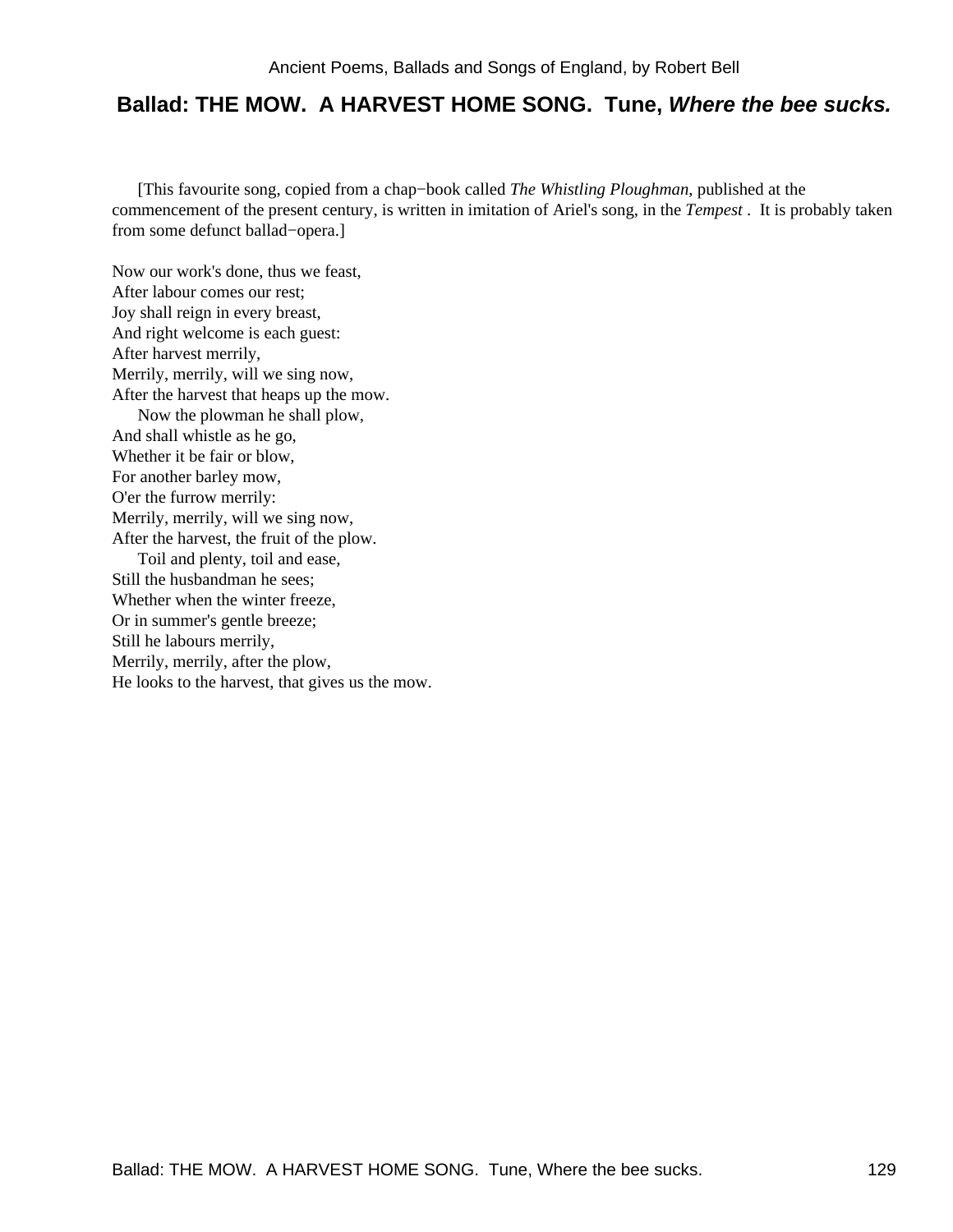## **Ballad: THE BARLEY−MOW SONG.**

 [This song is sung at country meetings in Devon and Cornwall, particularly on completing the carrying of the barley, when the rick, or mow of barley, is finished. On putting up the last sheaf, which is called the craw (or crow) sheaf, the man who has it cries out 'I have it, I have it, I have it;' another demands, 'What have 'ee, what have 'ee, what have 'ee?' and the answer is, 'A craw! a craw! a craw!' upon which there is some cheering, &c., and a supper afterwards. The effect of the *Barley−mow Song* cannot be given in words; it should be heard, to be appreciated properly,—particularly with the West−country dialect.]

Here's a health to the barley−mow, my brave boys, Here's a health to the barley−mow! We'll drink it out of the jolly brown bowl, Here's a health to the barley−mow! *Cho*. Here's a health to the barley−mow, my brave boys, Here's a health to the barley−mow! We'll drink it out of the nipperkin, boys, Here's a health to the barley−mow! The nipperkin and the jolly brown bowl, *Cho*. Here's a health, &c. We'll drink it out of the quarter−pint, boys, Here's a health to the barley−mow! The quarter−pint, nipperkin, &c. *Cho*. Here's a health, &c. We'll drink it out of the half−a−pint, boys, Here's a health to the barley−mow! The half−a−pint, quarter−pint, &c. *Cho*. Here's a health, &c. We'll drink it out of the pint, my brave boys, Here's a health to the barley−mow! The pint, the half−a−pint, &c. *Cho*. Here's a health, &c. We'll drink it out of the quart, my brave boys, Here's a health to the barley−mow! The quart, the pint, &c. *Cho*. Here's a health, &c. Well drink it out of the pottle, my boys, Here's a health to the barley−mow! The pottle, the quart, &c. *Cho*. Here's a health, &c. We'll drink it out of the gallon, my boys, Here's a health to the barley−mow! The gallon, the pottle, &c. *Cho*. Here's a health, &c. We'll drink it out of the half−anker, boys, Here's a health to the barley−mow! The half−anker, gallon, &c. *Cho*. Here's a health, &c. We'll drink it out of the anker, my boys,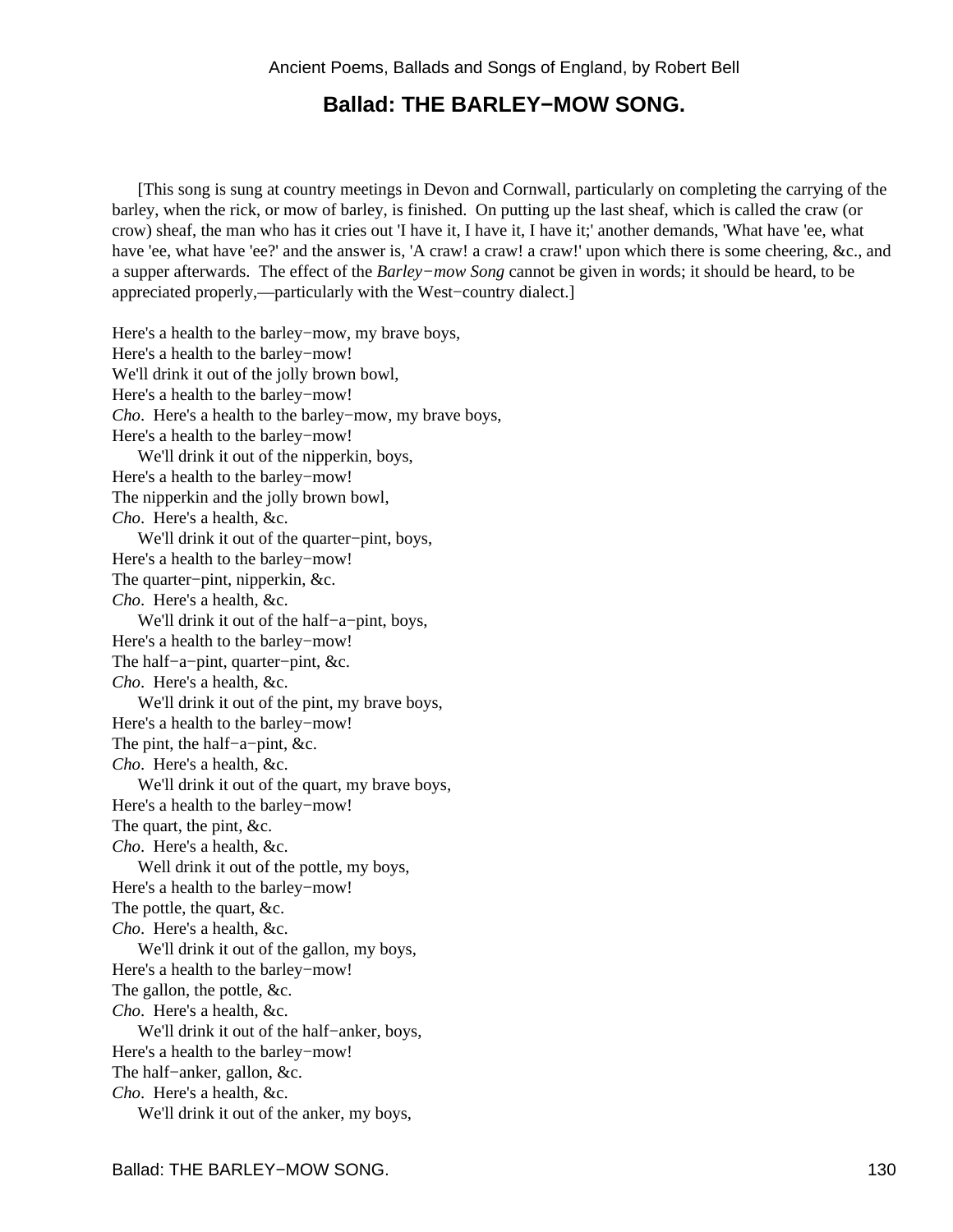Here's a health to the barley−mow! The anker, the half−anker, &c. *Cho*. Here's a health, &c. We'll drink it out of the half−hogshead, boys, Here's a health to the barley−mow! The half−hogshead, anker, &c. *Cho*. Here's a health, &c. We'll drink it out of the hogshead, my boys, Here's a health to the barley−mow! The hogshead, the half−hogshead, &c. *Cho*. Here's a health, &c. We'll drink it out of the pipe, my brave boys, Here's a health to the barley−mow! The pipe, the hogshead, &c. *Cho*. Here's a health, &c. We'll drink it out of the well, my brave boys, Here's a health to the barley−mow! The well, the pipe, &c. *Cho*. Here's a health, &c. We'll drink it out of the river, my boys, Here's a health to the barley−mow! The river, the well, &c. *Cho*. Here's a health, &c. We'll drink it out of the ocean, my boys, Here's a health to the barley−mow! The ocean, the river, the well, the pipe, the hogshead, the half−hogshead, the anker, the half−anker, the gallon, the pottle, the quart, the pint, the half−a−pint, the quarter−pint, the nipperkin, and the jolly brown bowl! *Cho*. Here's a health to the barley−mow, my brave boys! Here's a health to the barley−mow!

 [The above verses are very much *ad libitum*, but always in the third line repeating the whole of the previously−named measures; as we have shown in the recapitulation at the close of the last verse.]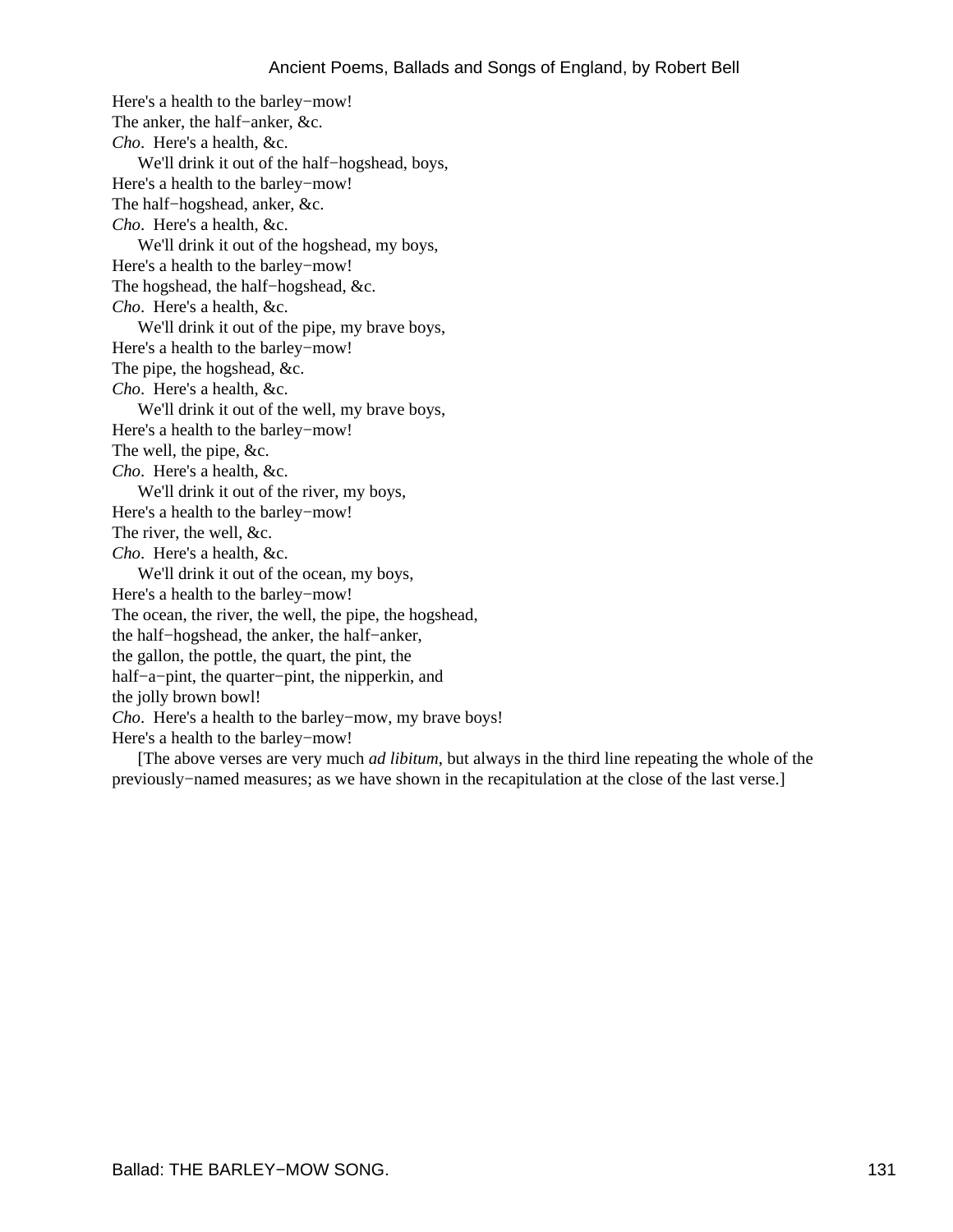# **Ballad: THE BARLEY−MOW SONG. (SUFFOLK VERSION.)**

[The peasantry of Suffolk sing the following version of the *Barley−Mow Song*.]

Here's a health to the barley mow! Here's a health to the man Who very well can Both harrow and plow and sow! When it is well sown See it is well mown, Both raked and gavelled clean, And a barn to lay it in. He's a health to the man Who very well can Both thrash and fan it clean!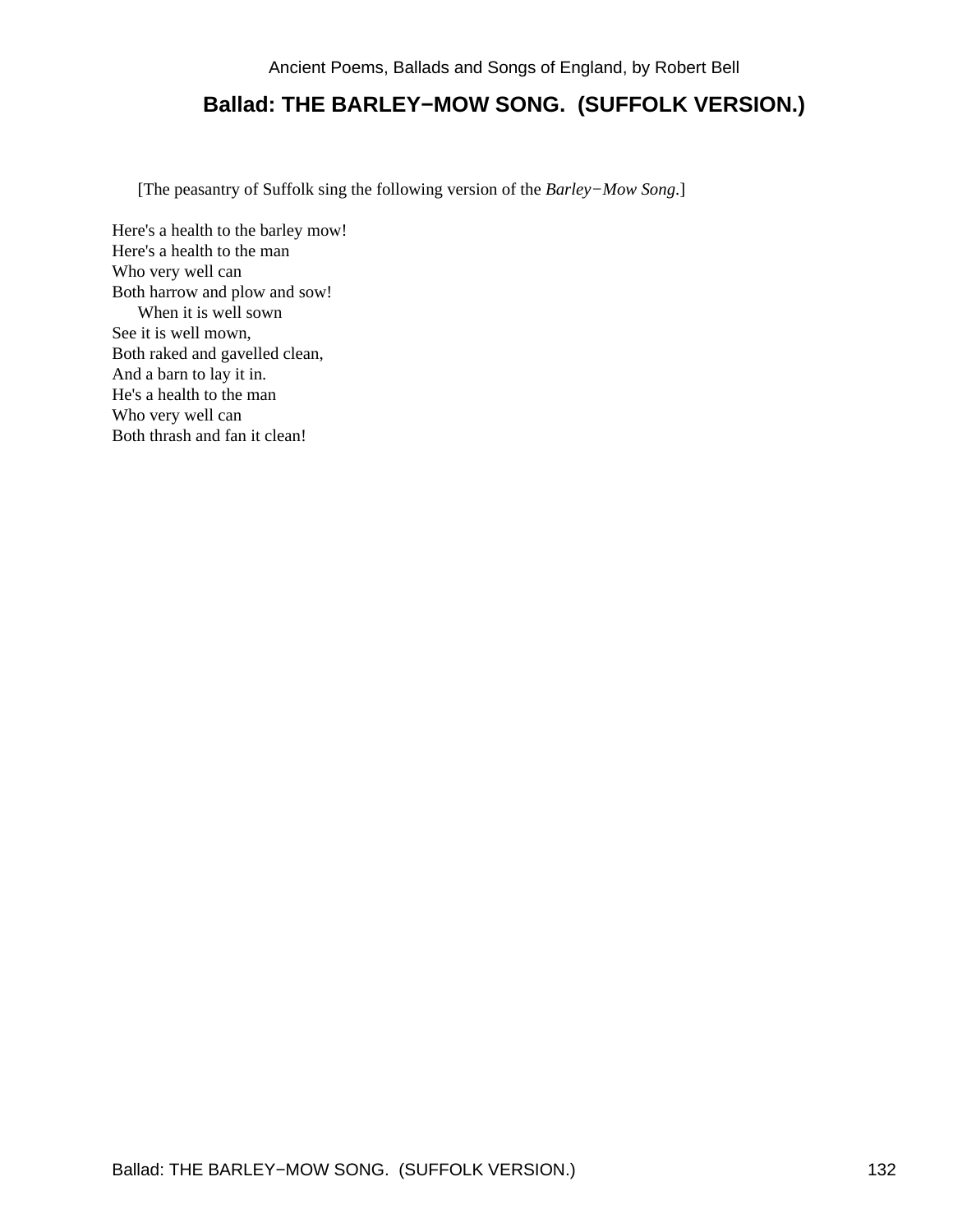# **Ballad: THE CRAVEN CHURN−SUPPER SONG.**

 [In some of the more remote dales of Craven it is customary at the close of the hay−harvest for the farmers to give an entertainment to their men; this is called the churn supper; a name which Eugene Aram traces to 'the immemorial usage of producing at such suppers a great quantity of cream in a churn, and circulating it in cups to each of the rustic company, to be eaten with bread.' At these churn−suppers the masters and their families attend the entertainment, and share in the general mirth. The men mask themselves, and dress in a grotesque manner, and are allowed the privilege of playing harmless practical jokes on their employers, &c. The churn−supper song varies in different dales, but the following used to be the most popular version. In the third verse there seems to be an allusion to the clergyman's taking tythe in kind, on which occasions he is generally accompanied by two or three men, and the parish clerk. The song has never before been printed. There is a marked resemblance between it and a song of the date of 1650, called *A Cup of Old Stingo*. See *Popular Music of the Olden Time*, I., 308.]

God rest you, merry gentlemen! Be not movèd at my strain, For nothing study shall my brain, But for to make you laugh: For I came here to this feast, For to laugh, carouse, and jest, And welcome shall be every guest, To take his cup and quaff. *Cho*. Be frolicsome, every one, Melancholy none; Drink about! See it out, And then we'll all go home, And then we'll all go home! This ale it is a gallant thing, It cheers the spirits of a king; It makes a dumb man strive to sing, Aye, and a beggar play! A cripple that is lame and halt, And scarce a mile a day can walk, When he feels the juice of malt, Will throw his crutch away. *Cho*. Be frolicsome, &c. 'Twill make the parson forget his men, − 'Twill make his clerk forget his pen; 'Twill turn a tailor's giddy brain, And make him break his wand, The blacksmith loves it as his life, – It makes the tinkler bang his wife, − Aye, and the butcher seek his knife When he has it in his hand! *Cho*. Be frolicsome, &c. So now to conclude, my merry boys, all, Let's with strong liquor take a fall, Although the weakest goes to the wall,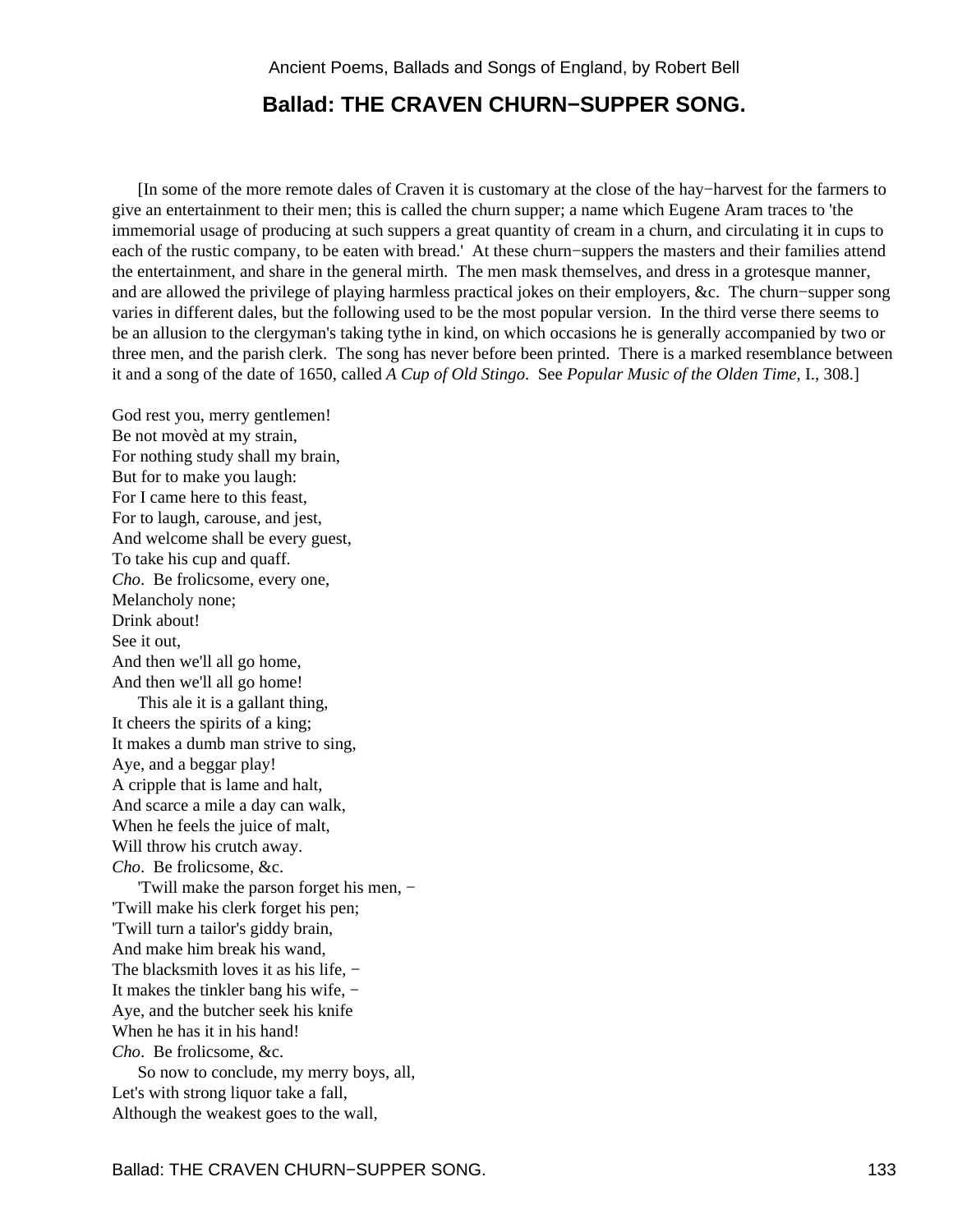The best is but a play! For water it concludes in noise, Good ale will cheer our hearts, brave boys; Then put it round with a cheerful voice, We meet not every day. *Cho*. Be frolicsome, &c.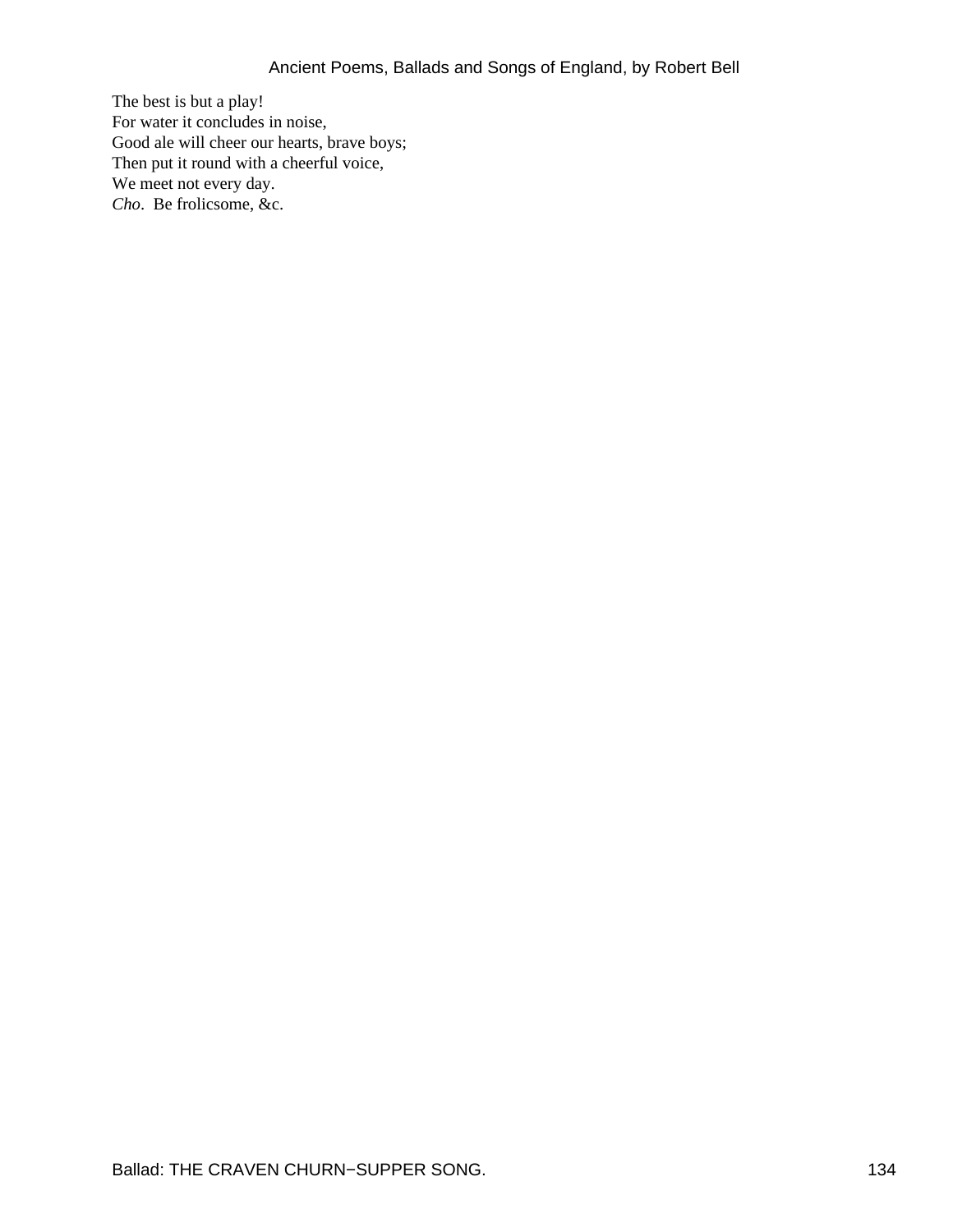### Ancient Poems, Ballads and Songs of England, by Robert Bell

## **Ballad: THE RURAL DANCE ABOUT THE MAY−POLE.**

 [The most correct copy of this song is that given in *The Westminster Drollery*, Part II. p. 80. It is there called *The Rural Dance about the May−pole, the tune, the first*− *figure dance at Mr*. *Young's ball, May*, 1671. The tune is in *Popular Music*. The *May−pole*, for so the song is called in modern collections, is a very popular ditty at the present time. The common copies vary considerably from the following version, which is much more correct than any hitherto published.]

Come, lasses and lads, take leave of your dads, And away to the may−pole hie; For every he has got him a she, And the minstrel's standing by; For Willie has gotten his Jill, And Johnny has got his Joan, To jig it, jig it, jig it, Jig it up and down. 'Strike up,' says Wat; 'Agreed,' says Kate, 'And I prithee, fiddler, play;' 'Content,' says Hodge, and so says Madge, For this is a holiday. Then every man did put His hat off to his lass, And every girl did curchy, Curchy, curchy on the grass. 'Begin,' says Hall; 'Aye, aye,' says Mall, 'We'll lead up *Packington's Pound*;' 'No, no,' says Noll, and so says Doll, 'We'll first have *Sellenger's Round*.[' {35}](#page-213-21) Then every man began To foot it round about; And every girl did jet it, Jet it, jet it, in and out. 'You're out,' says Dick; ''Tis a lie,' says Nick, 'The fiddler played it false;' ''Tis true,' says Hugh, and so says Sue, And so says nimble Alice. The fiddler then began To play the tune again; And every girl did trip it, trip it, Trip it to the men. 'Let's kiss,' says Jane, [{36}](#page-213-22) 'Content,' says Nan, And so says every she; 'How many?' says Batt; 'Why three,' says Matt, 'For that's a maiden's fee.' But they, instead of three, Did give them half a score, And they in kindness gave 'em, gave 'em, Gave 'em as many more.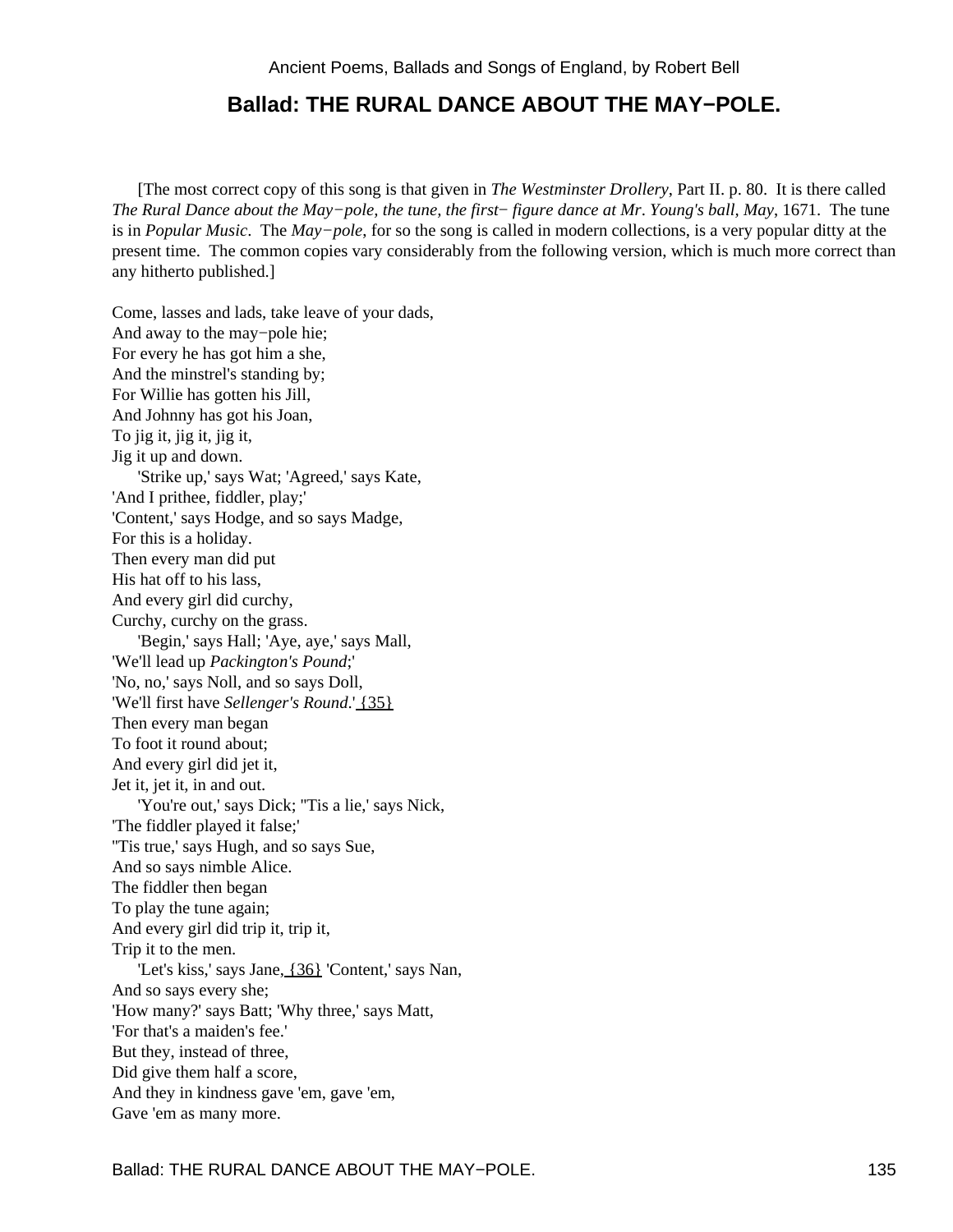Then after an hour, they went to a bower, And played for ale and cakes; And kisses, too;—until they were due, The lasses kept the stakes: The girls did then begin To quarrel with the men; And bid 'em take their kisses back, And give them their own again. Yet there they sate, until it was late, And tired the fiddler quite, With singing and playing, without any paying, From morning unto night: They told the fiddler then, They'd pay him for his play; And each a two−pence, two−pence, Gave him, and went away. 'Good night,' says Harry; 'Good night,' says Mary; 'Good night,' says Dolly to John; 'Good night,' says Sue; 'Good night,' says Hugh; 'Good night,' says every one. Some walked, and some did run, Some loitered on the way; And bound themselves with love−knots, love−knots, To meet the next holiday.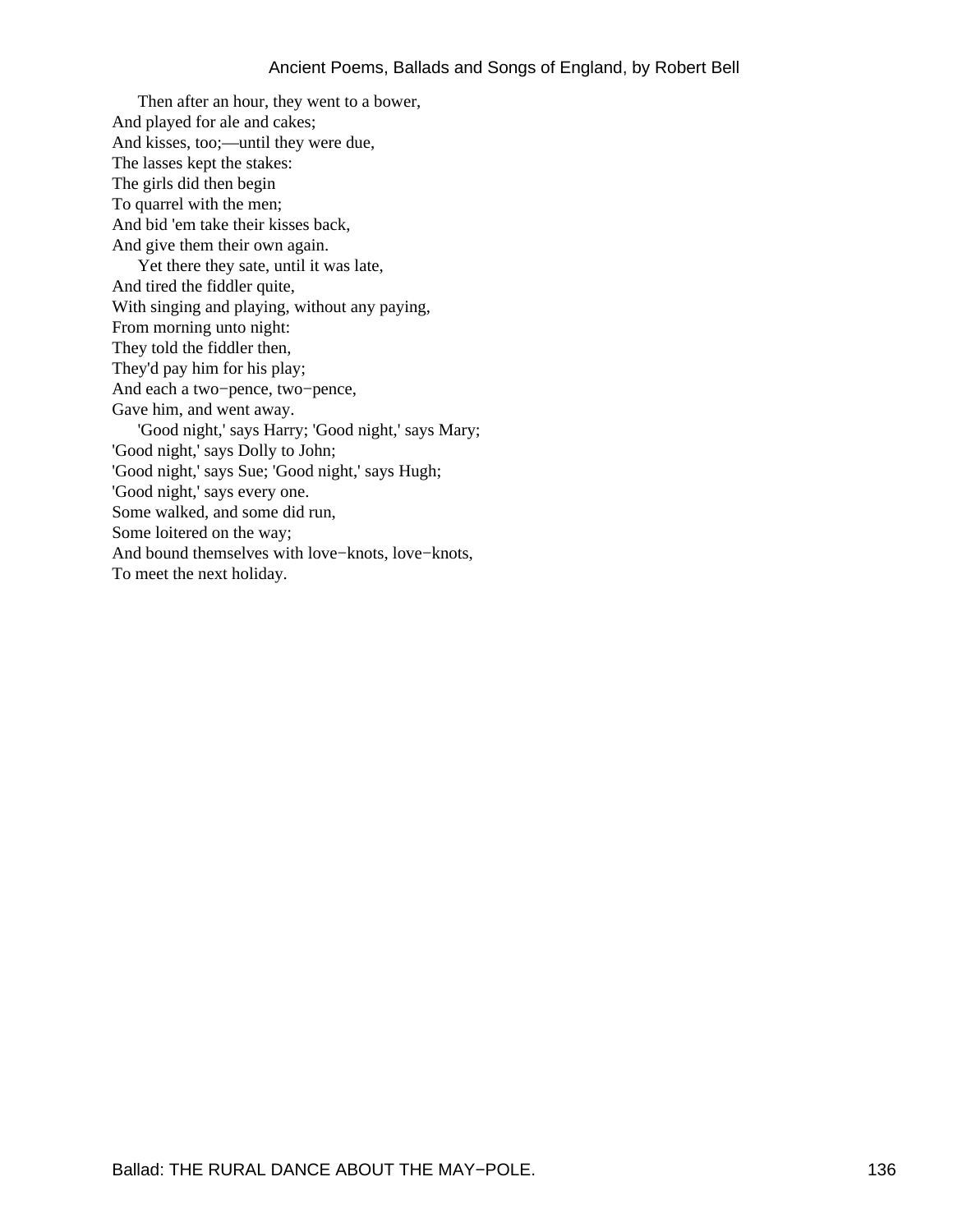# **Ballad: THE HITCHIN MAY−DAY SONG.**

 [The following song is sung by the Mayers at Hitchin in the county of Herts. For an account of the manner in which May−day is observed at Hitchin, see Hone's *Every−Day Book*.]

Remember us poor Mayers all! And thus do we begin To lead our lives in righteousness, Or else we die in sin. We have been rambling all the night, And almost all the day; And now returned back again, We have brought you a branch of May. A branch of May we have brought you, And at your door it stands; It is but a sprout, But it's well budded out By the work of our Lord's hand. The hedges and trees they are so green, As green as any leek; Our heavenly Father he watered them With his heavenly dew so sweet. The heavenly gates are open wide, Our paths are beaten plain; And if a man be not too far gone, He may return again. The life of man is but a span, It flourishes like a flower; We are here to−day, and gone to−morrow, And we are dead in an hour. The moon shines bright, and the stars give a light, A little before it is day; So God bless you all, both great and small, And send you a joyful May!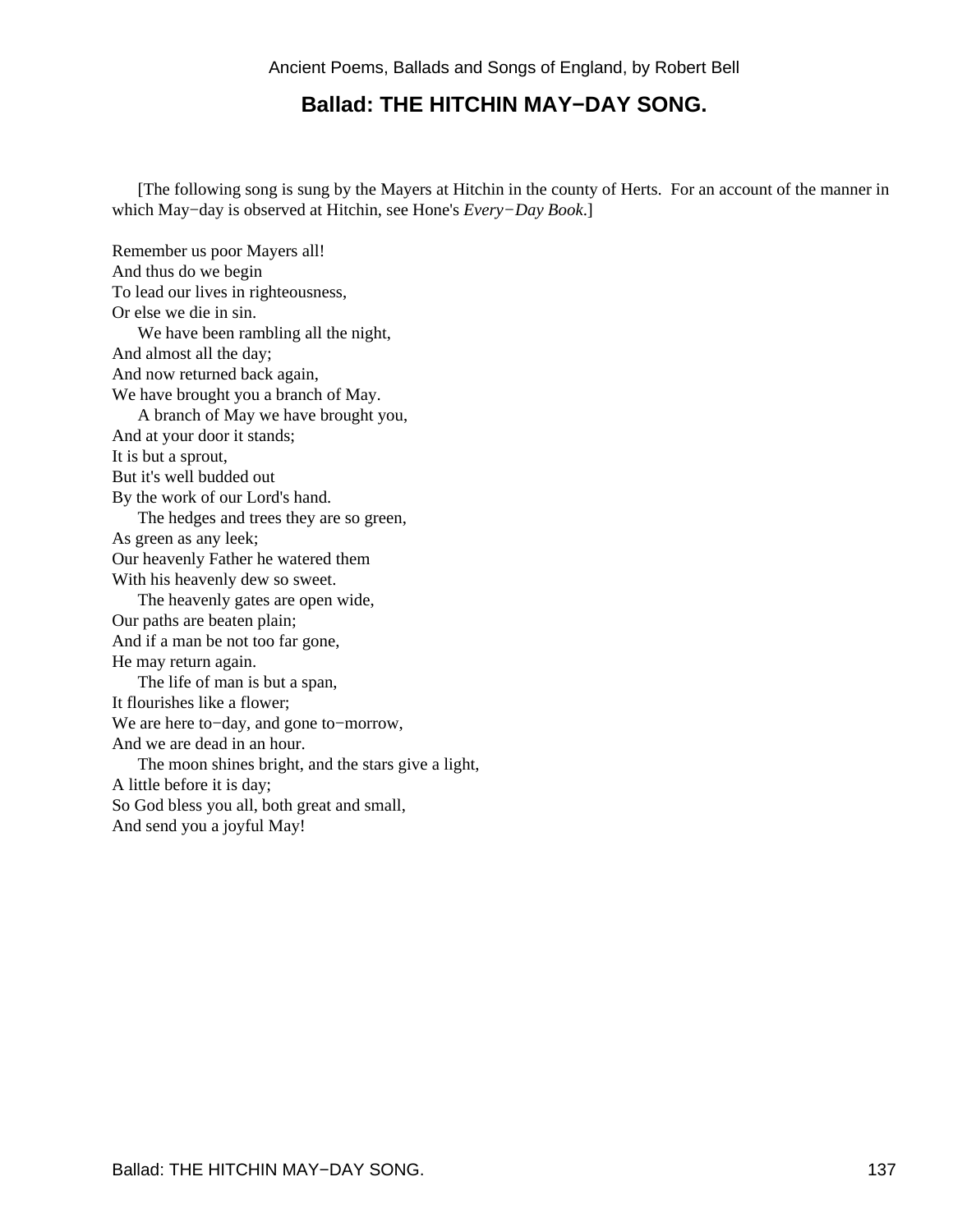# **Ballad: THE HELSTONE FURRY−DAY SONG.**

 [At Helstone, in Cornwall, the 8th of May is a day devoted to revelry and gaiety. It is called the Furry−day, supposed to be a corruption of Flora's day, from the garlands worn and carried in procession during the festival. [{37}](#page-213-23) A writer in the *Gentleman's Magazine* for June, 1790, says, 'In the morning, very early, some troublesome rogues go round the streets [of Helstone], with drums and other noisy instruments, disturbing their sober neighbours, and singing parts of a song, the whole of which nobody now re−collects, and of which I know no more than that there is mention in it of the 'grey goose quill,' and of going 'to the green wood' to bring home 'the Summer and the May, O!" During the festival, the gentry, tradespeople, servants, &c., dance through the streets, and thread through certain of the houses to a very old dance tune, given in the appendix to Davies Gilbert's *Christmas Carols* , and which may also be found in Chappell's *Popular Music*, and other collections. The *Furry−day Song* possesses no literary merit whatever; but as a part of an old and really interesting festival, it is worthy of preservation. The dance−tune has been confounded with that of the song, but Mr. Sandys, to whom we are indebted for this communication, observes that 'the dance−tune is quite different.']

Robin Hood and Little John, They both are gone to the fair, O! And we will go to the merry green−wood, To see what they do there, O! And for to chase, O! To chase the buck and doe. With ha−lan−tow, rumble, O! For we were up as soon as any day, O! And for to fetch the summer home, The summer and the may, O! For summer is a−come, O! And winter is a−gone, O! Where are those Spaniards That make so great a boast, O? They shall eat the grey goose feather, And we will eat the roast, O! In every land, O! The land where'er we go. With ha−lan−tow, &c As for Saint George, O! Saint George he was a knight, O! Of all the knights in Christendom, Saint George is the right, O! In every land, O! The land where'er we go. With ha−lan−tow, &c.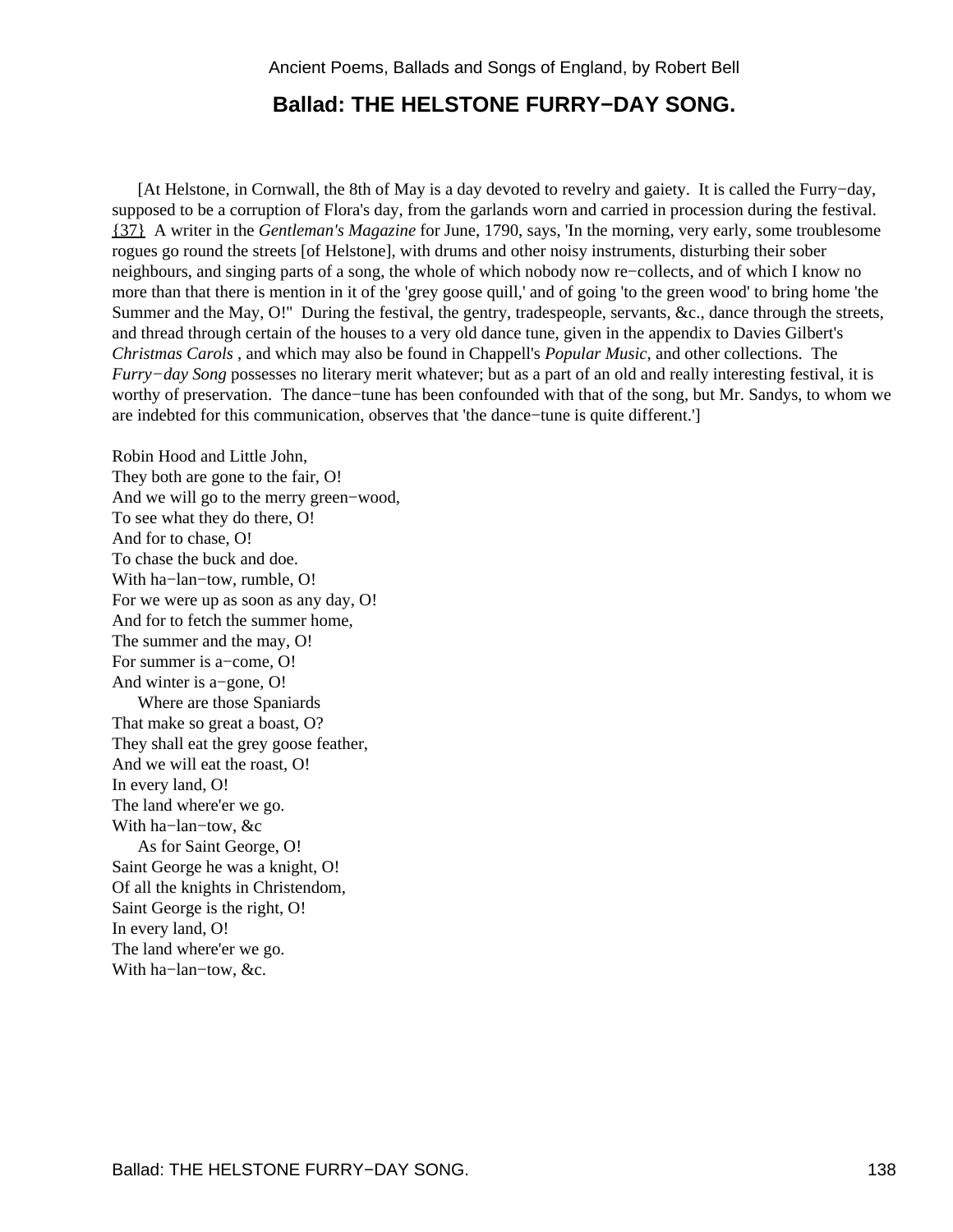### **Ballad: CORNISH MIDSUMMER BONFIRE SONG.**

 [The very ancient custom of lighting fires on Midsummer−eve, being the vigil of St. John the Baptist, is still kept up in several parts of Cornwall. On these occasions the fishermen and others dance about the fires, and sing appropriate songs. The following has been sung for a long series of years at Penzance and the neighbourhood, and is taken down from the recitation of the leader of a West−country choir. It is communicated to our pages by Mr. Sandys. The origin of the Midsummer bonfires is fully explained in Brand's *Popular Antiquities*. See Sir H. Ellis's edition of that work, vol. i. pp. 166−186.]

The bonny month of June is crowned With the sweet scarlet rose; The groves and meadows all around With lovely pleasure flows.

 As I walked out to yonder green, One evening so fair; All where the fair maids may be seen

Playing at the bonfire.

 Hail! lovely nymphs, be not too coy, But freely yield your charms; Let love inspire with mirth and joy, In Cupid's lovely arms.

 Bright Luna spreads its light around, The gallants for to cheer; As they lay sporting on the ground, At the fair June bonfire.

 All on the pleasant dewy mead, They shared each other's charms; Till Phoebus' beams began to spread, And coming day alarms. Whilst larks and linnets sing so sweet,

To cheer each lovely swain; Let each prove true unto their love, And so farewell the plain.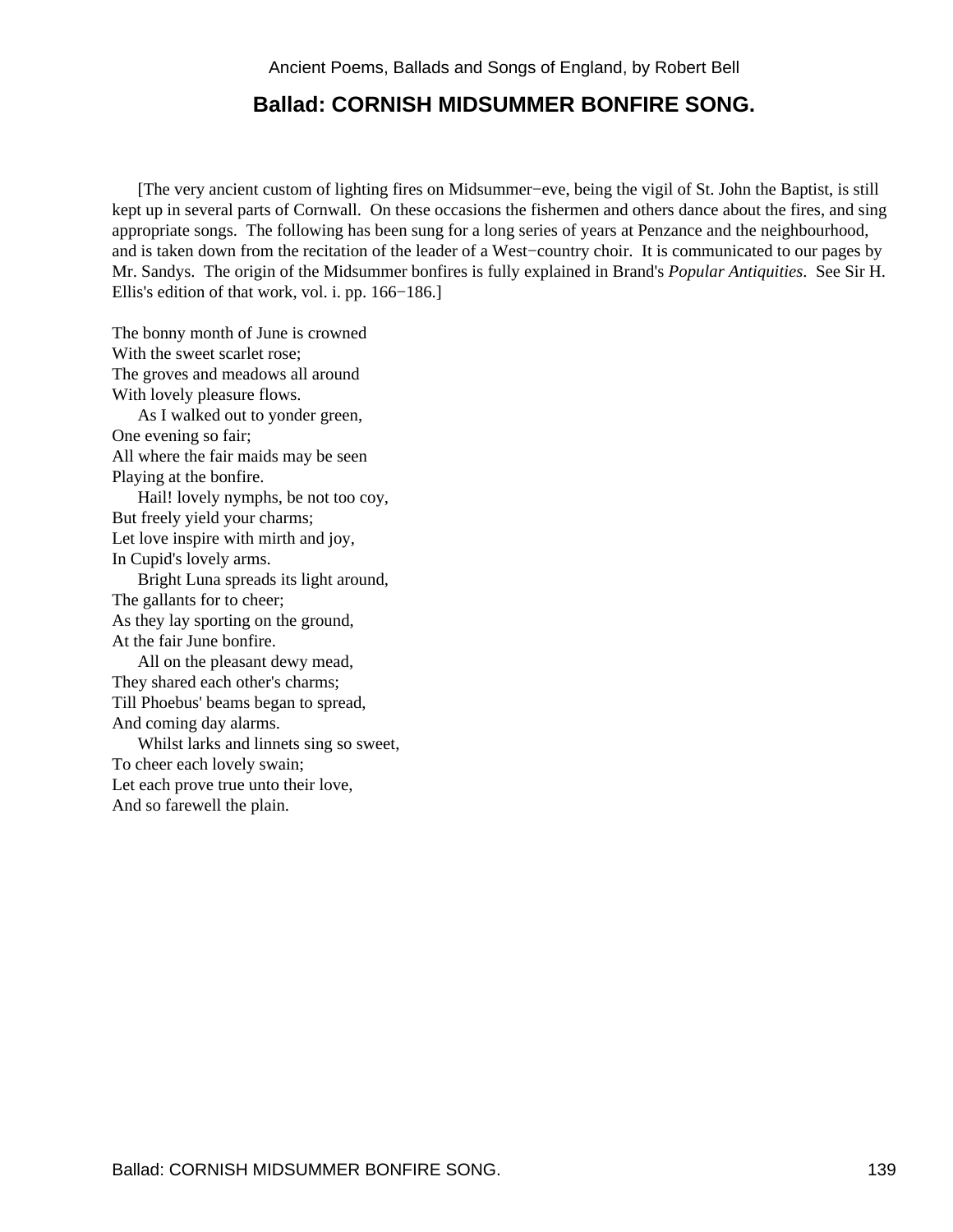## **Ballad: SUFFOLK HARVEST−HOME SONG.**

 [In no part of England are the harvest−homes kept up with greater spirit than in Suffolk. The following old song is a general favourite on such occasions.]

Here's a health unto our master, The founder of the feast! I wish, with all my heart and soul, In heaven he may find rest. I hope all things may prosper, That ever be takes in hand; For we are all his servants, And all at his command. Drink, boys, drink, and see you do not spill, For if you do, you must drink two,—it is your master's will. Now our harvest is ended, And supper is past; Here's our mistress' good health, In a full flowing glass! She is a good woman, − She prepared us good cheer; Come, all my brave boys, And drink off your beer. Drink, my boys, drink till you come unto me, The longer we sit, my boys, the merrier shall we be! In yon green wood there lies an old fox, Close by his den you may catch him, or no; Ten thousand to one you catch him, or no. His beard and his brush are all of one colour. − [*Takes the glass and empties it off.* I am sorry, kind sir, that your glass is no fuller. 'Tis down the red lane! 'tis down the red lane!

So merrily hunt the fox down the red lane! [{38}](#page-213-0)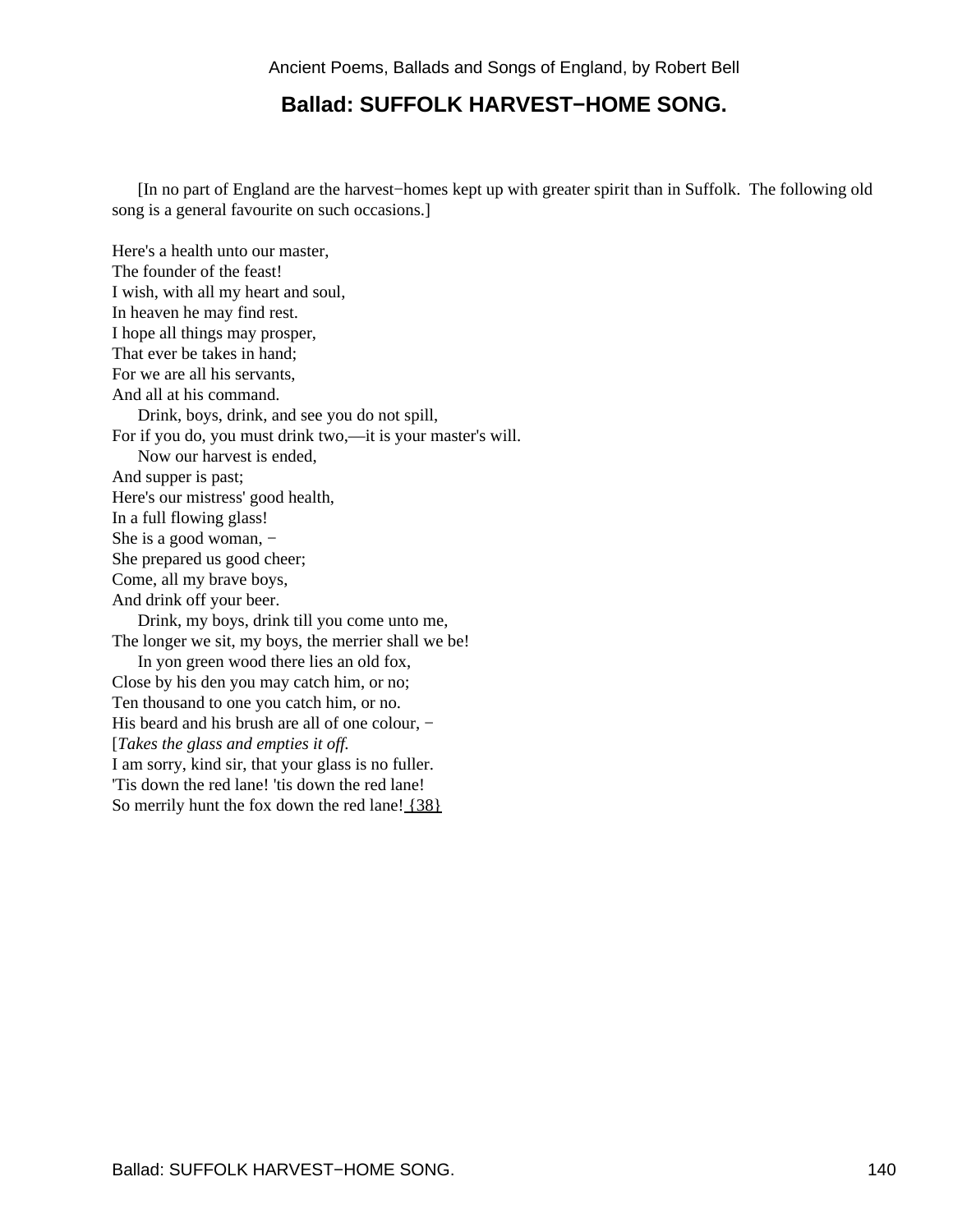## **Ballad: THE HAYMAKER'S SONG.**

 [An old and very favourite ditty sung in many parts of England at merry−makings, especially at those which occur during the hay−harvest. It is not in any collection.]

In the merry month of June, In the prime time of the year; Down in yonder meadows There runs a river clear: And many a little fish Doth in that river play; And many a lad, and many a lass, Go abroad a−making hay.

 In come the jolly mowers, To mow the meadows down; With budget and with bottle Of ale, both stout and brown, All labouring men of courage bold Come here their strength to try; They sweat and blow, and cut and mow, For the grass cuts very dry.

 Here's nimble Ben and Tom, With pitchfork, and with rake; Here's Molly, Liz, and Susan, Come here their hay to make. While sweet, jug, jug, jug! The nightingale doth sing, From morning unto even−song, As they are hay−making.

 And when that bright day faded, And the sun was going down, There was a merry piper Approachèd from the town: He pulled out his pipe and tabor, So sweetly he did play, Which made all lay down their rakes, And leave off making hay.

 Then joining in a dance, They jig it o'er the green; Though tired with their labour, No one less was seen. But sporting like some fairies, Their dance they did pursue, In leading up, and casting off, Till morning was in view.

 And when that bright daylight, The morning it was come, They lay down and rested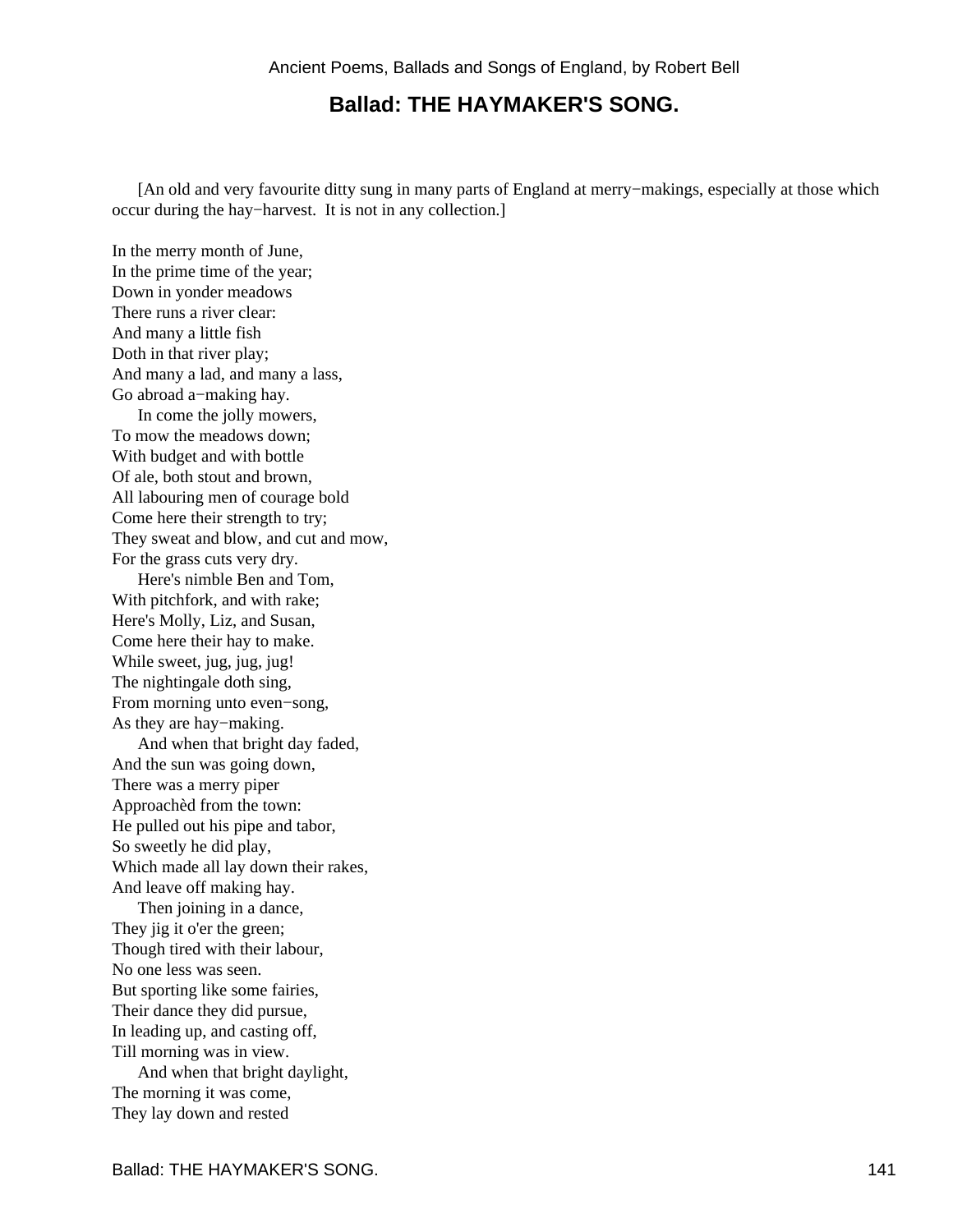Till the rising of the sun: Till the rising of the sun, When the merry larks do sing, And each lad did rise and take his lass, And away to hay−making.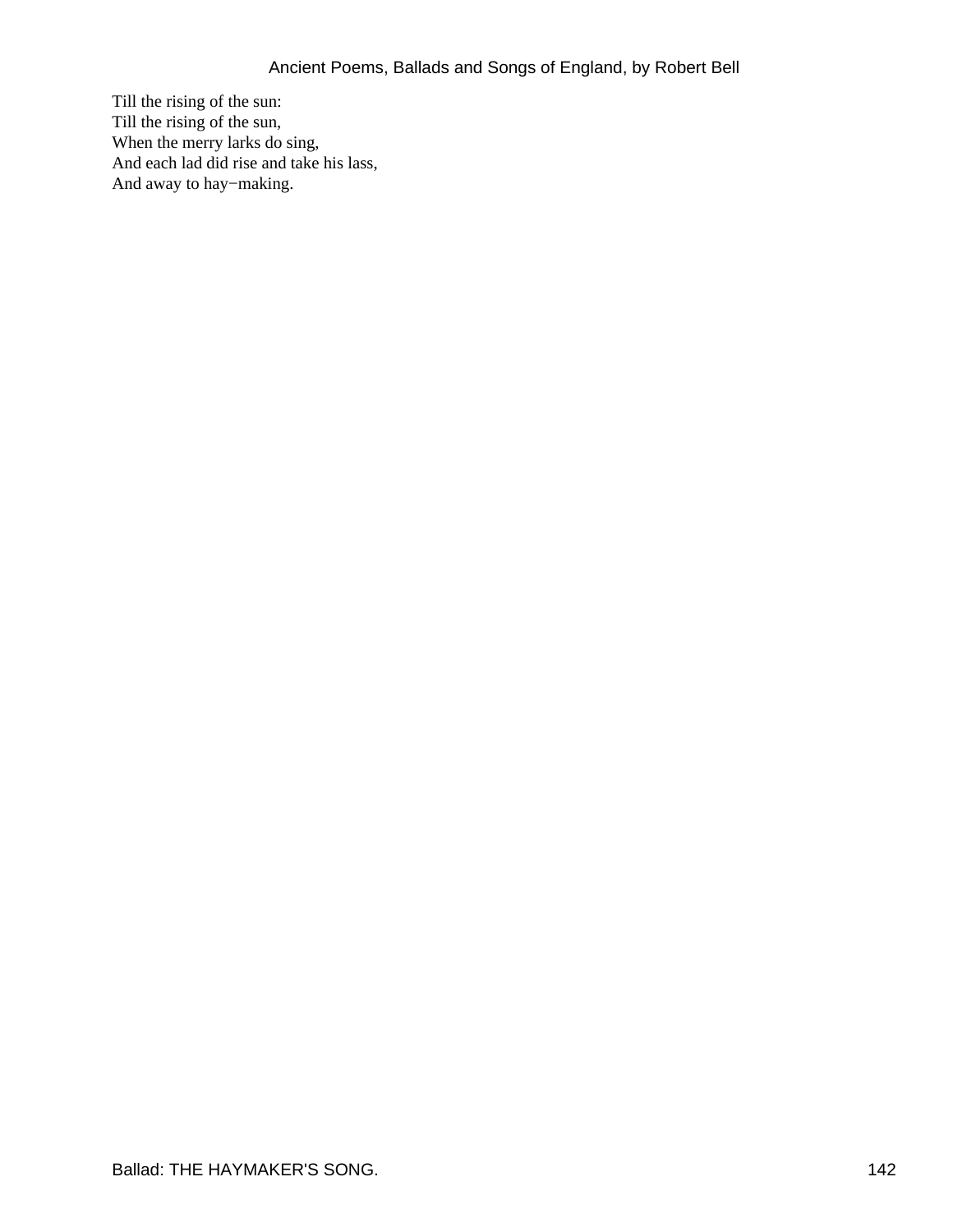## **Ballad: THE SWORD−DANCERS' SONG.**

 [Sword−dancing is not so common in the North of England as it was a few years ago; but a troop of rustic practitioners of the art may still be occasionally met with at Christmas time, in some of the most secluded of the Yorkshire dales. The following is a copy of the introductory song, as it used to be sung by the Wharfdale sword−dancers. It has been transcribed from a MS. in the possession of Mr. Holmes, surgeon, at Grassington, in Craven. At the conclusion of the song a dance ensues, and sometimes a rustic drama is performed. See post, p. 175. *Jumping Joan*, alluded to in the last verse, is a well−known old country dance tune.]

 *The spectators being assembled, the* CLOWN *enters, and after drawing a circle with his sword, walks round it, and calls in the actors in the following lines, which are sung to the accompaniment of a violin played outside, or behind the door.*

The first that enters on the floor, His name is Captain Brown; I think he is as smart a youth As any in this town: In courting of the ladies gay, He fixes his delight; He will not stay from them all day, And is with them all the night. The next's a tailor by his trade, Called Obadiah Trim; You may quickly guess, by his plain dress, And hat of broadest brim, That he is of the Quaking sect, Who would seem to act by merit Of yeas and nays, and hums and hahs, And motions of the spirit. The next that enters on the floor, He is a foppish knight; The first to be in modish dress, He studies day and night. Observe his habit round about, − Even from top to toe; The fashion late from France was brought, – He's finer than a beau! Next I present unto your view A very worthy man; He is a vintner, by his trade, And Love−ale is his name. If gentlemen propose a glass, He seldom says 'em nay, But does always think it's right to drink, While other people pay. The next that enters on the floor, It is my beauteous dame; Most dearly I do her adore, And Bridget is her name.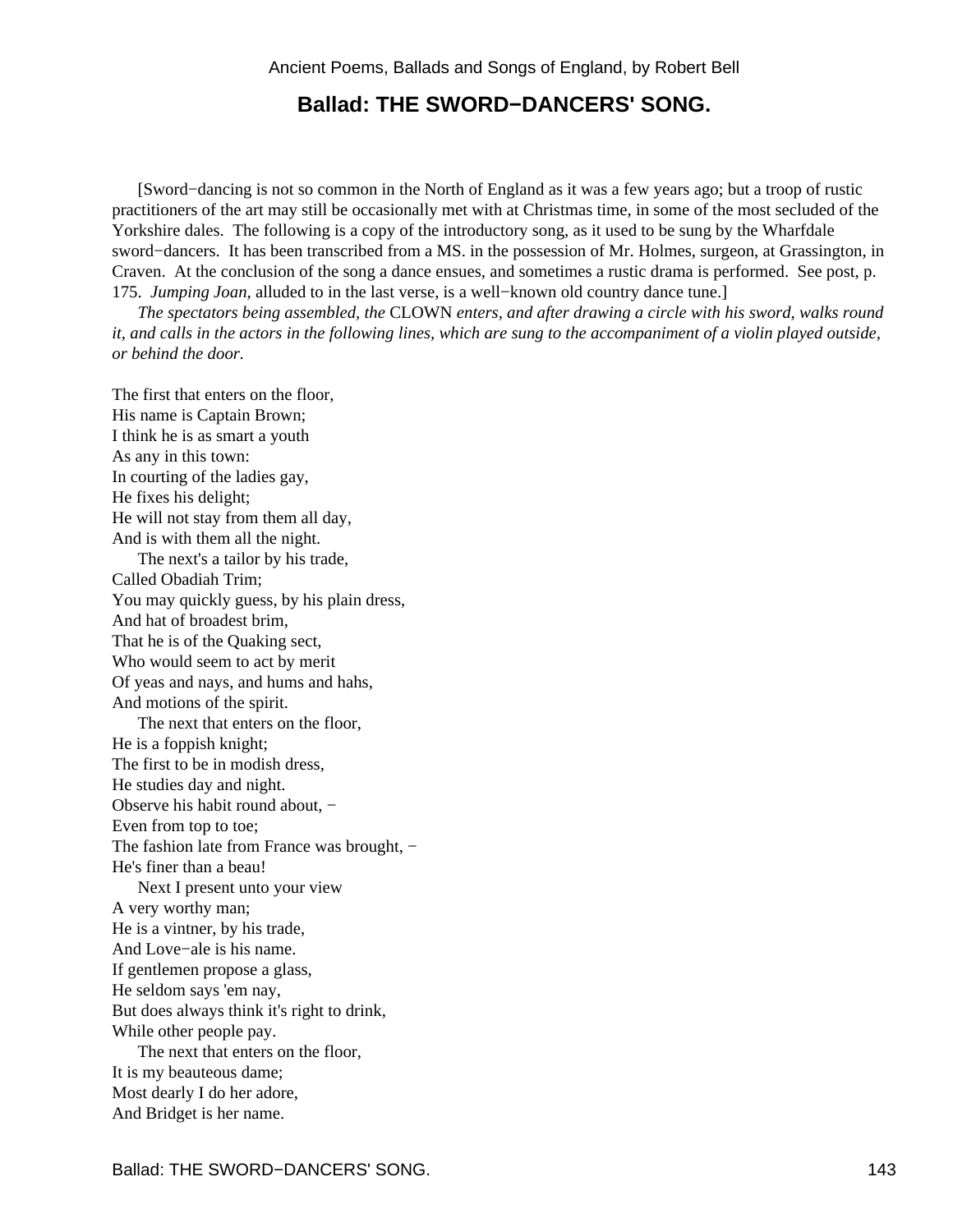At needlework she does excel All that e'er learnt to sew, And when I choose, she'll ne'er refuse, What I command her do.

 And I myself am come long since, And Thomas is my name; Though some are pleased to call me Tom, I think they're much to blame: Folks should not use their betters thus, But I value it not a groat, Though the tailors, too, that botching crew, Have patched it on my coat.

 I pray who's this we've met with here, That tickles his trunk wame[? {39}](#page-214-0) We've picked him up as here we came, And cannot learn his name: But sooner than he's go without, I'll call him my son Tom; And if he'll play, be it night or day, We'll dance you *Jumping Joan.*

### Ballad: THE SWORD−DANCERS' SONG AND INTERLUDE. AS NOW PERFORMED AT CHRISTMAS, IN THE COUNTY OF DURHAM.

 [The late Sir Cuthbert Sharp remarks, that 'It is still the practice during the Christmas holidays for companies of fifteen to perform a sort of play or dance, accompanied by song or music.' The following version of the song, or interlude, has been transcribed from Sir C. Sharp's *Bishoprick Garland*, corrected by collation with a MS. copy recently remitted to the editor by a countryman of Durham. The Devonshire peasants have a version almost identical with this, but laths are used instead of swords, and a few different characters are introduced to suit the locality. The pageant called *The Fool Plough* , which consists of a number of sword−dancers dragging a plough with music, was anciently observed in the North of England, not only at Christmas time, but also in the beginning of Lent. Wallis thinks that the *Sword Dance* is the antic dance, or chorus armatus of the Romans. Brand supposes that it is a composition made up of the gleaning of several obsolete customs anciently followed in England and other countries. The Germans still practise the *Sword Dance* at Christmas and Easter. We once witnessed a *Sword Dance* in the Eifel mountains, which closely resembled our own, but no interlude, or drama, was performed.]

*Enter Dancers, decorated with swords and ribbons; the* CAPTAIN *of the band wearing a cocked hat and a peacock's feather in it by way of cockade, and the* CLOWN*, or* 'BESSY,' *who acts as treasurer, being decorated with a hairy cap and a fox's brush dependent.*

The CAPTAIN *forms with his sword a circle, around which walks.*

The BESSY *opens the proceedings by singing* −

Good gentlemen all, to our captain take heed,

And hear what he's got for to sing;

He's lived among music these forty long year,

And drunk of the elegant  $\{40\}$  spring.

 *The* CAPTAIN *then proceeds as follows, his song being accompanied by a violin, generally played by the* BESSY −

 Six actors I have brought Who were ne'er on a stage before; But they will do their best,

Ballad: THE SWORD−DANCERS' SONG. 144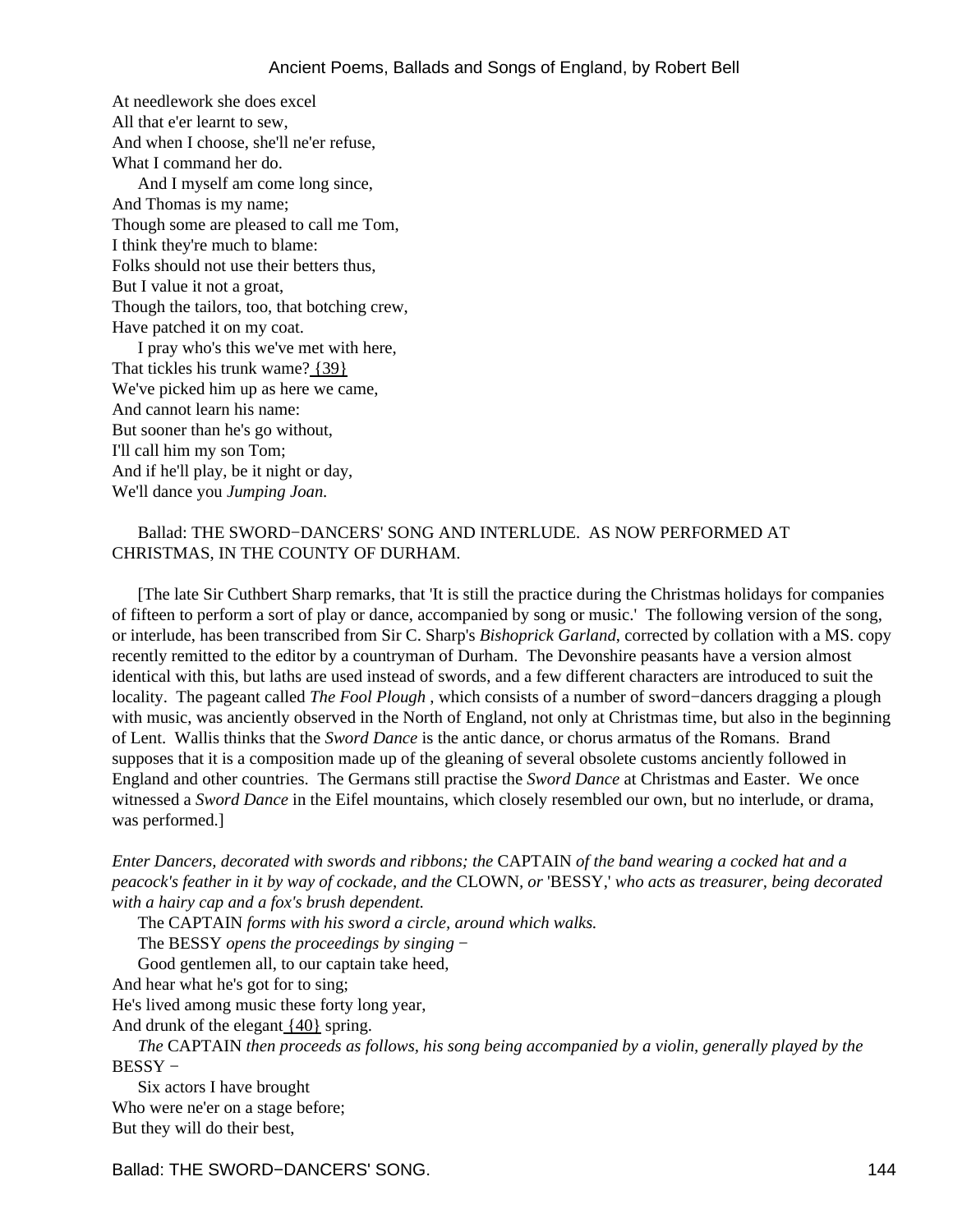And they can do no more. The first that I call in He is a squire's son; He's like to lose his sweetheart Because he is too young. But though he is too young, He has money for to rove, And he will spend it all Before he'll lose his love.  *Chorus. Fal lal de ral, lal de dal, fal lal de ra ral da.* Followed by a symphony on the fiddle, during which the introduced actor walks round the circle. The CAPTAIN *proceeds −* The next that I call in He is a tailor fine; What think you of his work? He made this coat of mine!  *Here the* CAPTAIN *turns round and exhibits his coat, which, of course, is ragged, and full of holes.* So comes good master Snip, His best respects to pay: He joins us in our trip To drive dull care away.  *Chorus and symphony as above. Here the* TAILOR *walks round*, *accompanied by the* SQUIRE'S SON*. This form is observed after each subsequent introduction, all the new comers taking apart.* The next I do call in, The prodigal son is he; By spending of his gold He's come to poverty. But though he all has spent, Again he'll wield the plow, And sing right merrily As any of us now. [{41}](#page-214-2) Next comes a skipper bold, He'll do his part right weel − A clever blade I'm told As ever pozed a keel. He is a bonny lad, As you must understand; It's he can dance on deck, And you'll see him dance on land. To join us in this play Here comes a jolly dog, Who's sober all the day  $-$ If he can get no grog. But though he likes his grog, As all his friends do say, He always likes it best When other people pay. Last I come in myself, The leader of this crew; And if you'd know my name,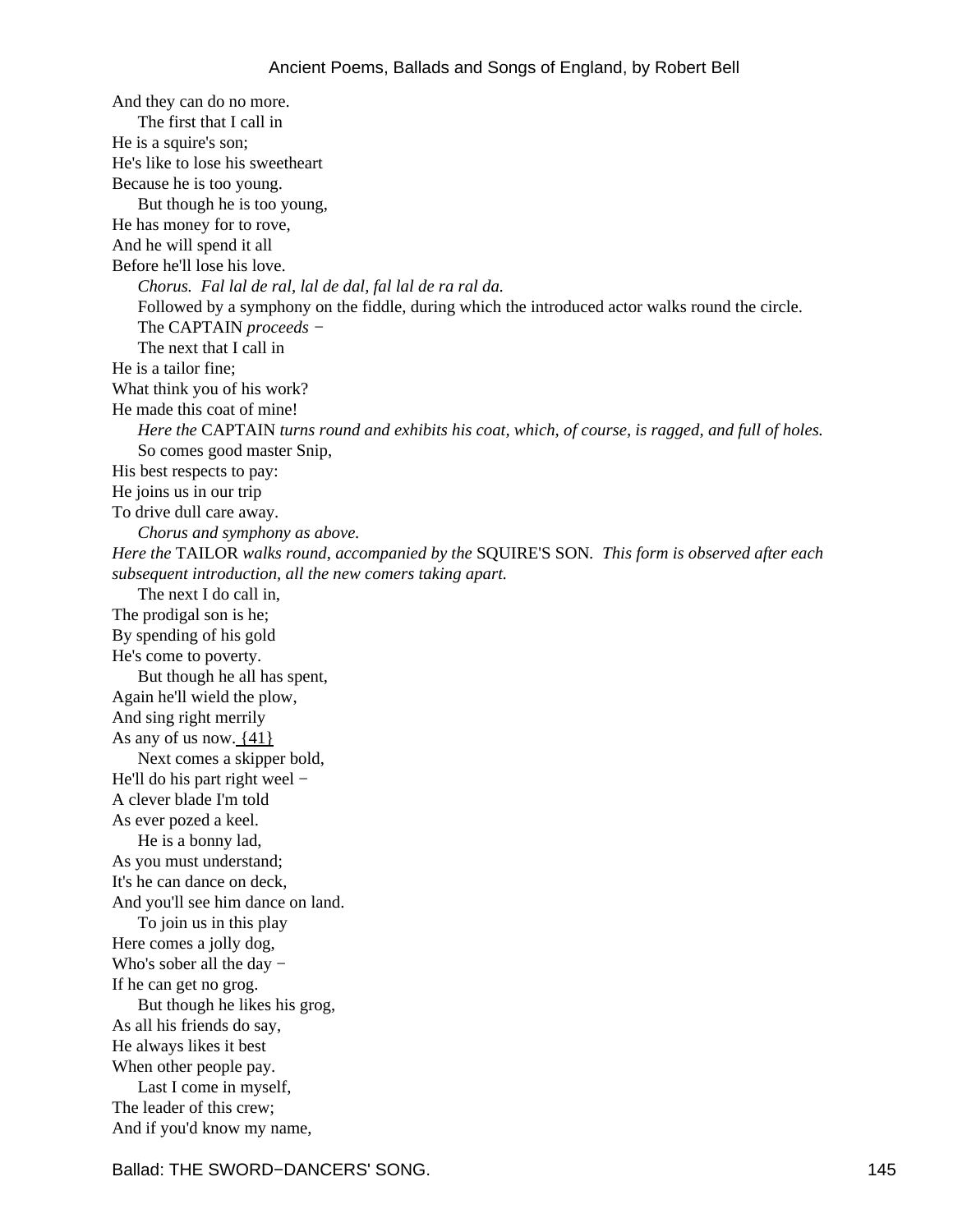My name it is 'True Blue.'

 *Here the* BESSY *gives an account of himself.* My mother was burnt for a witch, My father was hanged on a tree, And it's because I'm a fool There's nobody meddled wi' me.

 *The dance now commences. It is an ingenious performance, and the swords of the actors are placed in a variety of graceful positions, so as to form stars, hearts, squares, circles, &c. &c. The dance is so elaborate that it requires frequent rehearsals, a quick eye, and a strict adherence to time and tune. Before it concludes, grace and elegance have given place to disorder, and at last all the actors are seen fighting. The* PARISH CLERGYMAN *rushes in to prevent bloodshed, and receives a death−blow. While on the ground, the actors walk round the body, and sing as follows, to a slow, psalm−like tune:−*

 Alas! our parson's dead, And on the ground is laid; Some of us will suffer for't, Young men, I'm sore afraid. I'm sure 'twas none of me, I'm clear of *that* crime; 'Twas him that follows me That drew his sword so fine. I'm sure it was *not* me, I'm clear of the fact; 'Twas him that follows me That did this dreadful act. I'm sure 'twas none of me, Who say't be villains all; For both my eyes were closed When this good priest did fall.  *The* BESSY *sings −* Cheer up, cheer up, my bonny lads, And be of courage brave, We'll take him to his church, And bury him in the grave.  *The* CAPTAIN *speaks in a sort of recitative* − Oh, for a doctor, A ten pound doctor, oh.  *Enter* DOCTOR.  *Doctor*. Here I am, I. *Captain*. Doctor, what's your fee? *Doctor*. Ten pounds is my fee! But nine pounds nineteen shillings eleven pence three farthings I will take from thee.  *The Bessy*. There's ge−ne−ro−si−ty!  *The* DOCTOR *sings* − I'm a doctor, a doctor rare, Who travels much at home; My famous pills they cure all ills, Past, present, and to come. My famous pills who'd be without, They cure the plague, the sickness  $\{42\}$  and gout, Anything but a love−sick maid;

```
If you're one, my dear, you're beyond my aid!
```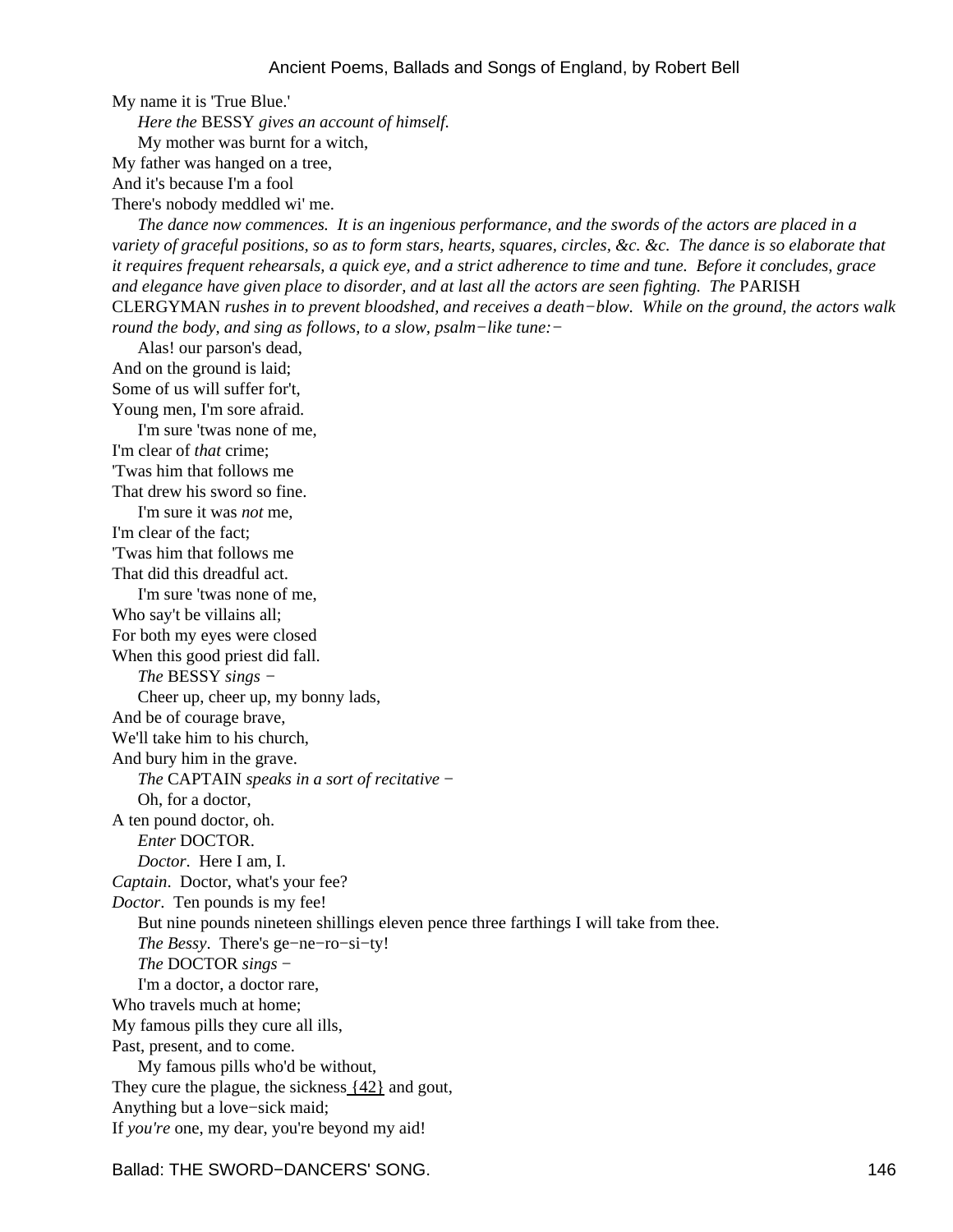### Ancient Poems, Ballads and Songs of England, by Robert Bell

 *Here the* DOCTOR *occasionally salutes one of the fair spectators; he then takes out his snuff−box, which is always of very capacious dimensions (a sort of miniature warming−pan), and empties the contents (flour or meal) on the* CLERGYMAN'S *face, singing at the time −*

 Take a little of my nif−naf, Put it on your tif−taf; Parson rise up and preach again, The doctor says you are not slain.  *The* CLERGYMAN *here sneezes several times, and gradually recovers, and all shake him by the hand.* The ceremony terminates by the CAPTAIN *singing −* Our play is at an end, And now we'll taste your cheer; We wish you a merry Christmas, And a happy new year. *The Bessy*. And your pockets full of brass, And your cellars full of beer!  *A general dance concludes the play.*

Ballad: THE MASKERS' SONG.

 [In the Yorkshire dales the young men are in the habit of going about at Christmas time in grotesque masks, and of performing in the farm−houses a sort of rude drama, accompanied by singing and music[. {43}](#page-214-4) The maskers have wooden swords, and the performance is an evening one. The following version of their introductory song was taken down literally from the recitation of a young besom−maker, now residing at Linton in Craven, who for some years past has himself been one of these rustic actors. From the allusion to the pace, or paschal−egg, it is evident that the play was originally an Easter pageant, which, in consequence of the decline of the gorgeous rites formerly connected with that season, has been transferred to Christmas, the only festival which, in the rural districts of Protestant England, is observed after the olden fashion. The maskers generally consist of five characters, one of whom officiates in the threefold capacity of clown, fiddler, and master of the ceremonies. The custom of masking at Christmas is common to many parts of Europe, and is observed with especial zest in the Swiss cantons, where the maskers are all children, and the performances closely resemble those of England. In Switzerland, however, more care is bestowed upon the costume, and the songs are better sung.]

*Enter* CLOWN, *who sings in a sort of chant, or recitative.*

 I open this door, I enter in, I hope your favour for to win; Whether we shall stand or fall, We do endeavour to please you all. A room! a room! a gallant room, A room to let us ride! We are not of the raggald sort, But of the royal tribe: Stir up the fire, and make a light, To see the bloody act to−night!  *Here another of the party introduces his companions by singing to a violin accompaniment, as follows*: Here's two or three jolly boys, all in one mind; We've come a pace−egging, [{44}](#page-214-5) I hope you'll prove kind: I hope you'll prove kind with your money and beer,

We shall come no more near you until the next year.

Fal de ral, lal de lal, &c.

The first that steps up is Lord [Nelson]  $\{45\}$  you'll see, With a bunch of blue ribbons tied down to his knee;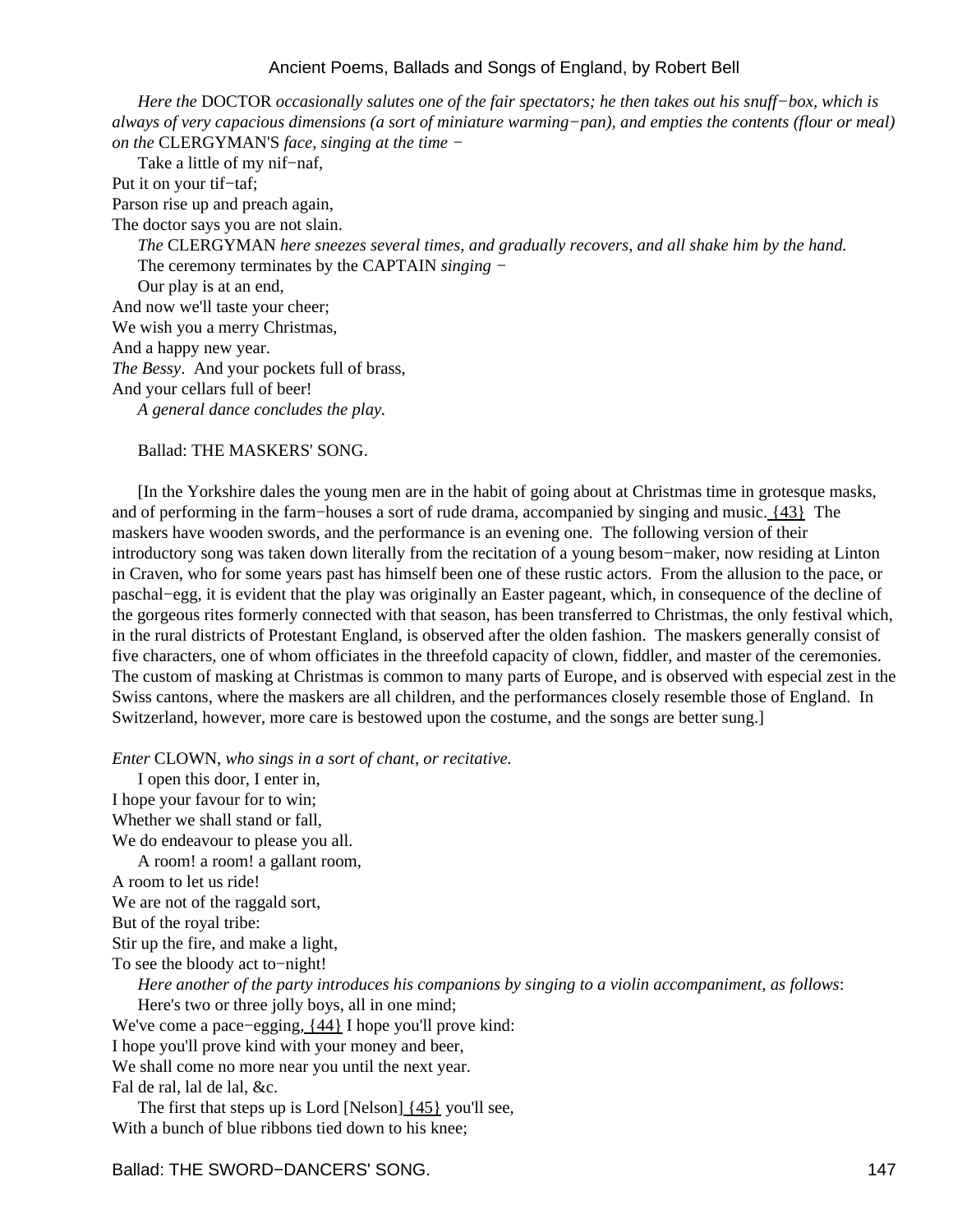With a star on his breast, like silver doth shine; I hope you'll remember this pace−egging time. Fal de ral, &c.

 O! the next that steps up is a jolly Jack tar, He sailed with Lord [Nelson], during last war: He's right on the sea, Old England to view: He's come a pace−egging with so jolly a crew. Fal de ral, &c.

 O! the next that steps up is old Toss−Pot, you'll see, He's a valiant old man, in every degree, He's a valiant old man, and he wears a pig−tail; And all his delight is drinking mulled ale. Fal de ral, &c.

 O! the next that steps up is old Miser, you'll see; She heaps up her white and her yellow money; She wears her old rags till she starves and she begs; And she's come here to ask for a dish of pace eggs. Fal de ral, &a

 *The characters being thus duly introduced, the following lines are sung in chorus by all the party.* Gentlemen and ladies, that sit by the fire,

Put your hand in your pocket, 'tis all we desire; Put your hand in your pocket, and pull out your purse, And give us a trifle,—you'll not be much worse.

 *Here follows a dance, and this is generally succeeded by a dialogue of an* ad libitum *character, which varies in different districts, being sometimes similar to the one performed by the sword−dancers.*

### Ballad: GLOUCESTERSHIRE WASSAILERS' SONG.

 [It is still customary in many parts of England to hand round the wassail, or health−bowl, on New−Year's Eve. The custom is supposed to be of Saxon origin, and to be derived from one of the observances of the Feast of Yule. The tune of this song is given in *Popular Music* . It is a universal favourite in Gloucestershire, particularly in the neighbourhood of

 'Stair on the wold, Where the winds blow cold,' as the old rhyme says.]

Wassail! wassail! all over the town, Our toast it is white, and our ale it is brown; Our bowl is made of a maplin tree; We be good fellows all:—I drink to thee.

Here's to our horse,  $[46]$  and to his right ear, God send our measter a happy new year: A happy new year as e'er he did see, − With my wassailing bowl I drink to thee.

 Here's to our mare, and to her right eye, God send our mistress a good Christmas pie; A good Christmas pie as e'er I did see, − With my wassailing bowl I drink to thee.

 Here's to our cow, and to her long tail, God send our measter us never may fail Of a cup of good beer: I pray you draw near,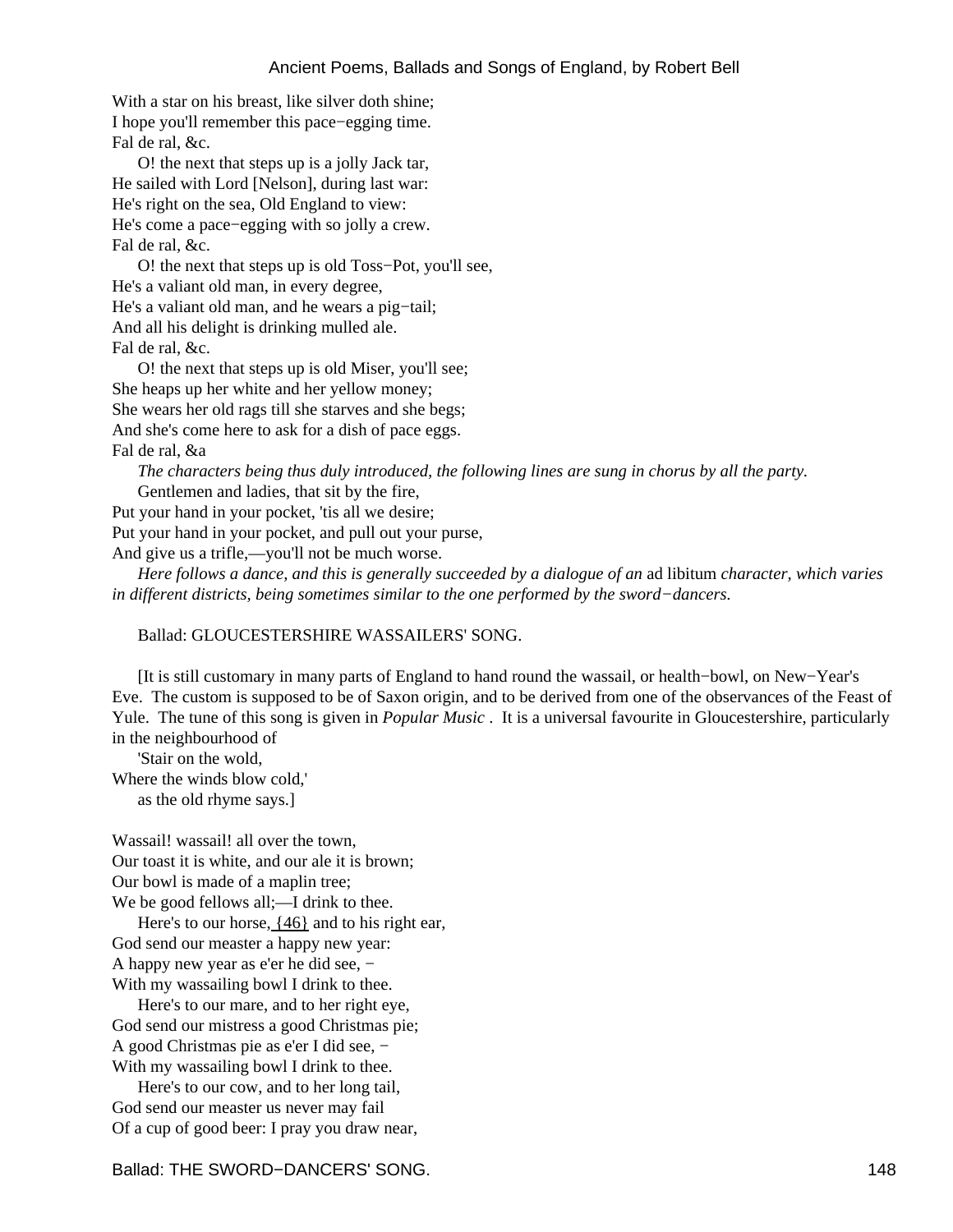And our jolly wassail it's then you shall hear.

 Be here any maids? I suppose here be some; Sure they will not let young men stand on the cold stone! Sing hey O, maids! come trole back the pin, And the fairest maid in the house let us all in.

 Come, butler, come, bring us a bowl of the best; I hope your soul in heaven will rest; But if you do bring us a bowl of the small, Then down fall butler, and bowl and all.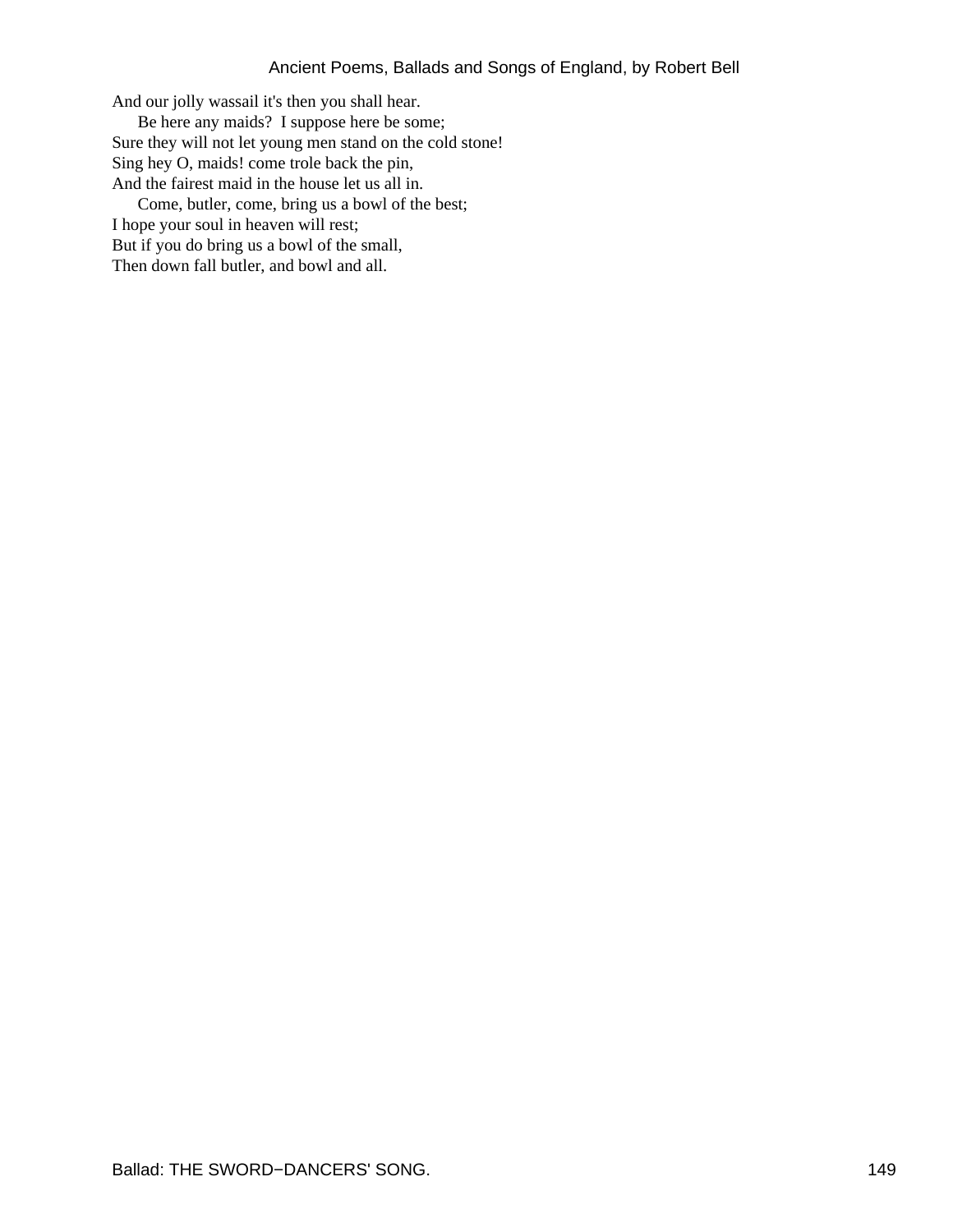## **Ballad: THE MUMMERS' SONG; OR, THE POOR OLD HORSE.**

As sung by the Mummers in the Neighbourhood of Richmond, Yorkshire, at the merrie time of Christmas.

 [The rustic actor who sings the following song is dressed as an old horse, and at the end of every verse the jaws are snapped in chorus. It is a very old composition, and is now printed for the first time. The 'old horse' is, probably, of Scandinavian origin,—a reminiscence of Odin's Sleipnor.]

You gentlemen and sportsmen, And men of courage bold, All you that's got a good horse, Take care of him when he is old; Then put him in your stable, And keep him there so warm; Give him good corn and hay, Pray let him take no harm. Poor old horse! poor old horse!

 Once I had my clothing Of linsey−woolsey fine, My tail and mane of length, And my body it did shine; But now I'm growing old, And my nature does decay, My master frowns upon me, These words I heard him say, – Poor old horse! poor old horse!

 These pretty little shoulders, That once were plump and round, They are decayed and rotten,  $−$ I'm afraid they are not sound. Likewise these little nimble legs, That have run many miles, Over hedges, over ditches, Over valleys, gates, and stiles. Poor old horse! poor old horse!

 I used to be kept On the best corn and hay That in fields could be grown, Or in any meadows gay; But now, alas! it's not so, – There's no such food at all! I'm forced to nip the short grass That grows beneath your wall. Poor old horse! poor old horse!

 I used to be kept up All in a stable warm, To keep my tender body From any cold or harm; But now I'm turned out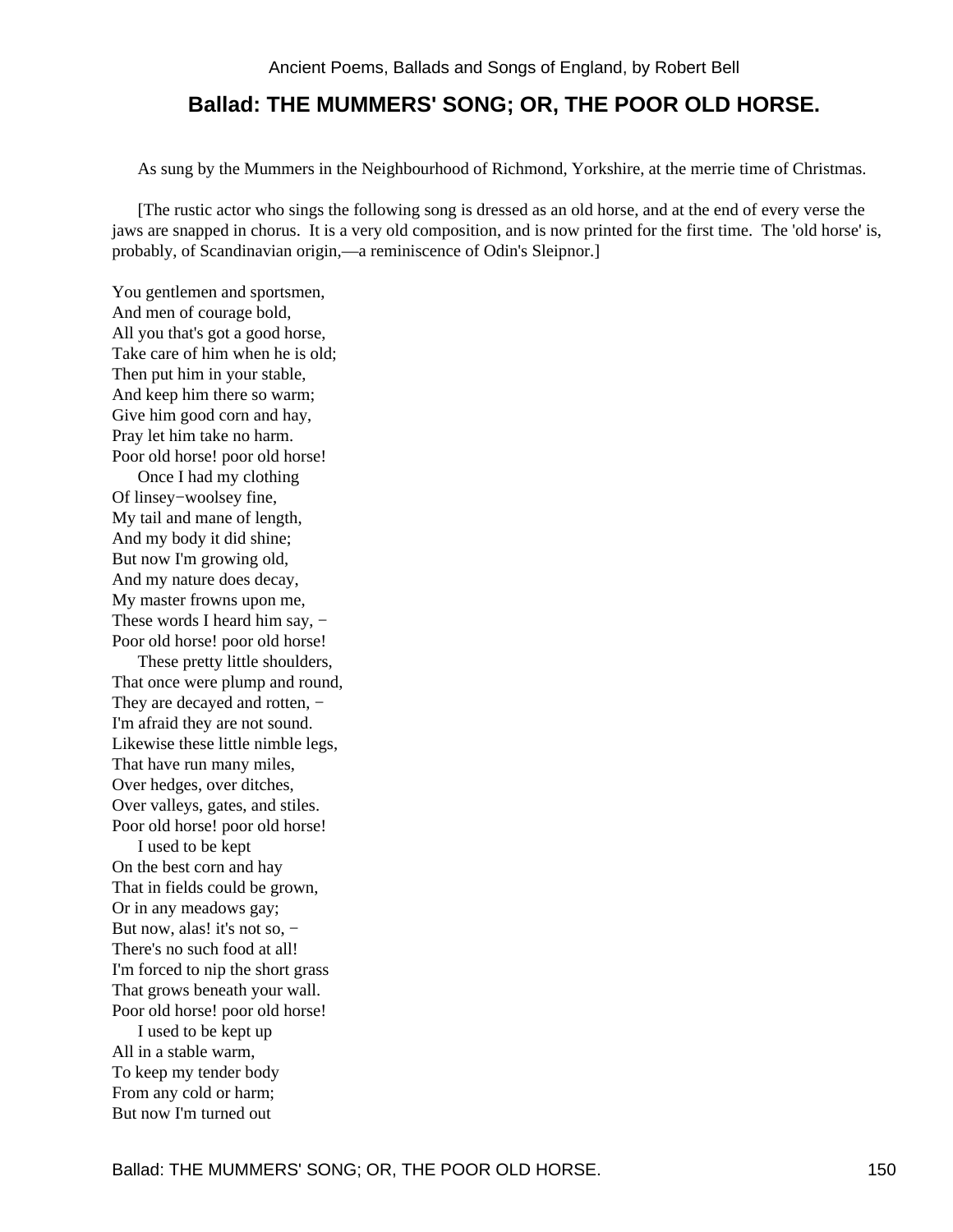In the open fields to go, To face all kinds of weather, The wind, cold, frost, and snow. Poor old horse! poor old horse!

 My hide unto the huntsman So freely I would give, My body to the hounds, For I'd rather die than live: So shoot him, whip him, strip him, To the huntsman let him go; For he's neither fit to ride upon, Nor in any team to draw. Poor old horse! you must die!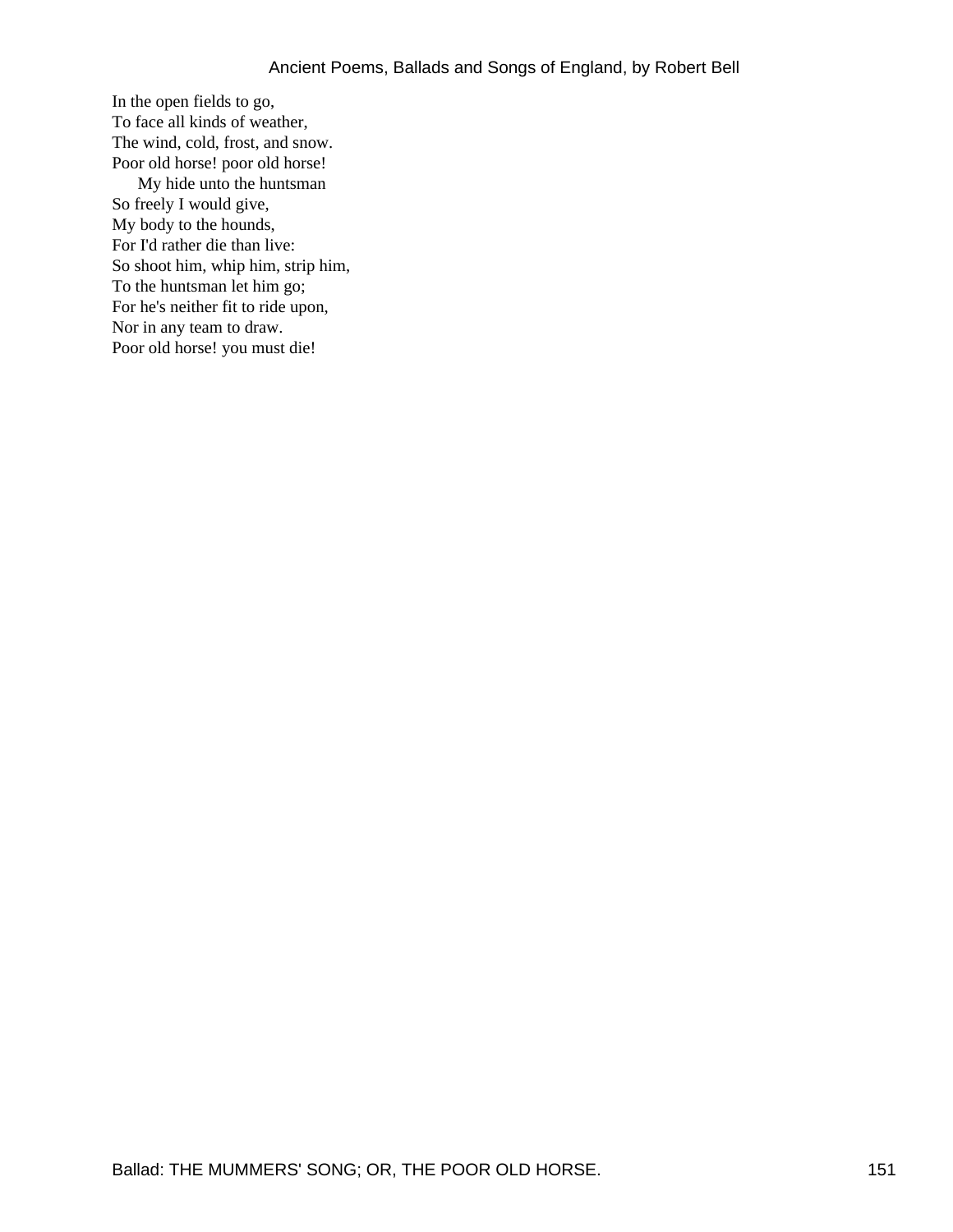## **Ballad: FRAGMENT OF THE HAGMENA SONG.**

As sung at Richmond, Yorkshire, on the eve of the New Year, by the Corporation Pinder.

 [The custom of singing Hagmena songs is observed in different parts of both England and Scotland. The origin of the term is a matter of dispute. Some derive it from 'au guy l'an neuf,' i.e., *to the misletoe this new year*, and a French Hagmena song still in use seems to give some authority to such a derivation; others, dissatisfied with a heathen source, find the term to be a corruption of [Greek text which cannot be reproduced], i.e., *the holy month*. The Hagmena songs are sometimes sung on Christmas Eve and a few of the preceding nights, and sometimes, as at Richmond, on the eve of the new year. For further information the reader is referred to Brand's *Popular Antiquities*, vol. i. 247−8, Sir H. Ellis's edit. 1842.]

To−night it is the New−year's night, to−morrow is the day, And we are come for our right, and for our ray, As we used to do in old King Henry's day. Sing, fellows, sing, Hagman−heigh.

 If you go to the bacon−flick, cut me a good bit; Cut, cut and low, beware of your maw; Cut, cut and round, beware of your thumb, That me and my merry men may have some, Sing, fellows, sing, Hagman−heigh.

 If you go to the black−ark, bring me X mark; Ten mark, ten pound, throw it down upon the ground, That me and my merry men may have some. Sing, fellows, sing, Hagman−heigh.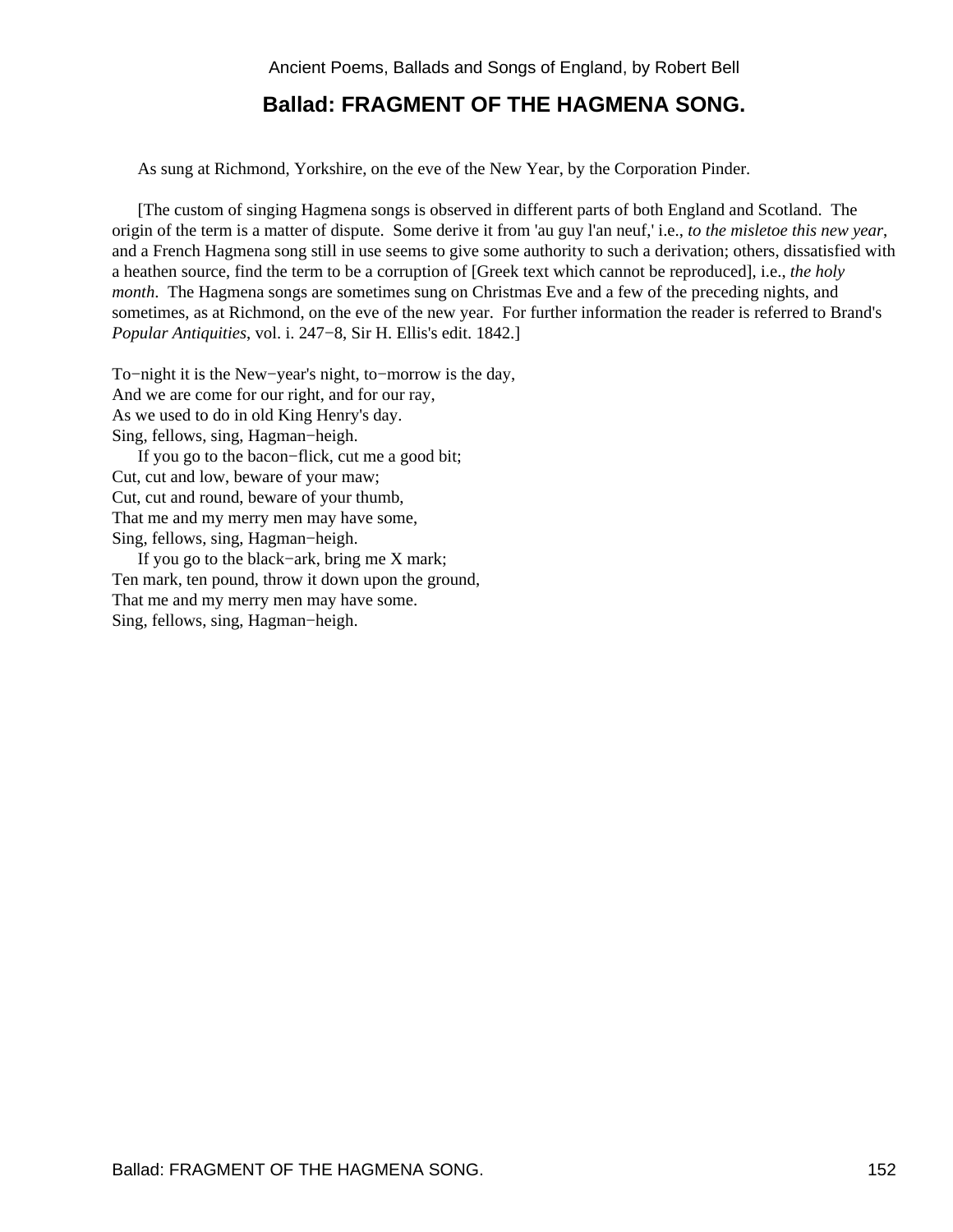## **Ballad: THE GREENSIDE WAKES SONG.**

 [The wakes, feasts, or tides of the North of England, were originally religious festivals in honour of the saints to whom the parish churches were dedicated. But now−a−days, even in Catholic Lancashire, all traces of their pristine character have departed, and the hymns and prayers by which their observance was once hallowed have given place to dancing and merry−making. At Greenside, near Manchester, during the wakes, two persons, dressed in a grotesque manner, the one a male, the other a female, appear in the village on horseback, with spinning–wheels before them; and the following is the dialogue, or song, which they sing on these occasions.]

''Tis Greenside wakes, we've come to the town To show you some sport of great renown; And if my old wife will let me begin, I'll show you how fast and how well I can spin. Tread the wheel, tread the wheel, den, don, dell O.'

 'Thou brags of thyself, but I don't think it true, For I will uphold thy faults are not a few; For when thou hast done, and spun very hard, Of this I'm well sure, thy work is ill marred. Tread the wheel, tread the wheel, den, don, dell O.'

 'Thou'rt a saucy old jade, and pray hold thy tongue, Or I shall be thumping thee ere it be long; And if that I do, I shall make thee to rue, For I can have many a one as good as you. Tread the wheel, tread the wheel, dan, don, dell O.'

 'What is it to me who you can have? I shall not be long ere I'm laid in my grave; And when I am dead you may find if you can, One that'll spin as hard as I've done. Tread the wheel, tread the wheel, dan, don, dell O.'

 'Come, come, my dear wife, here endeth my song, I hope it has pleased this numerous throng; But if it has missed, you need not to fear, We'll do our endeavour to please them next year. Tread the wheel, tread the wheel, dan, don, dell O.'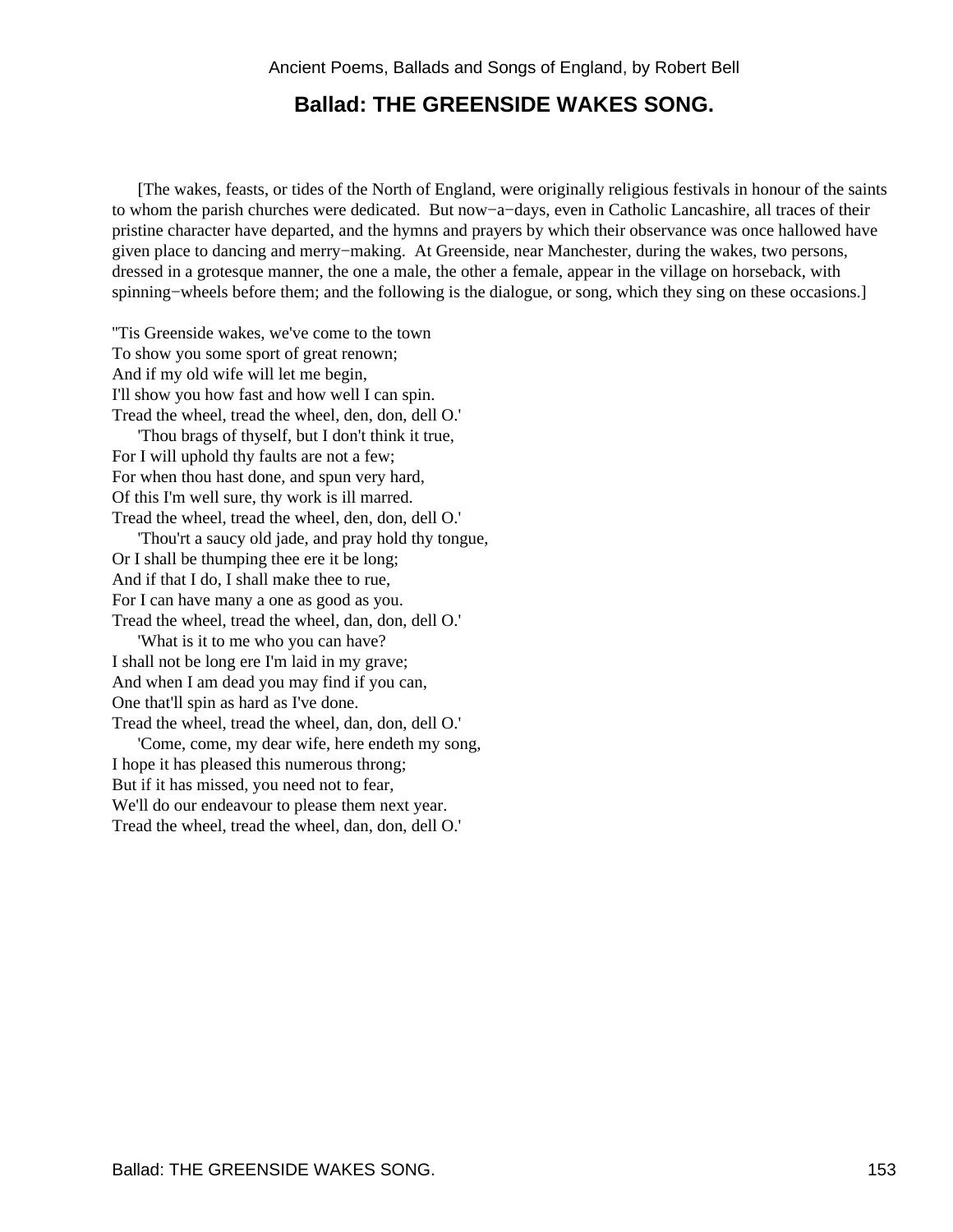## **Ballad: THE SWEARING−IN SONG OR RHYME.**

As formerly sung or said at Highgate, in the county of Middlesex.

 [The proverb, 'He has been sworn at Highgate,' is more widely circulated than understood. In its ordinary signification it is applied to a 'knowing' fellow who is well acquainted with the 'good things,' and always helps himself to the best; and it has its origin in an old usage still kept up at Highgate, in Middlesex. Grose, in his *Classical Dictionary of the Vulgar Tongue*, London, 1785, says, −

A ridiculous custom formerly prevailed at the public−houses of Highgate, to administer a ludicrous oath to all the men of the middling rank who stopped there. The party was sworn on a pair of horns fastened on a stick; the substance of the oath was never to kiss the maid when he could kiss the mistress, never to drink small beer when be could get strong, with many other injunctions of the like kind to all of which was added a saving clause—*Unless you like it best*! The person administering the oath was always to be called father by the juror, and he in return was to style him son, under the penalty of a bottle.

From this extract it is evident that in 1786 the custom was ancient, and had somewhat fallen into desuetude. Hone's *Year−Book* contains a very complete account of the ceremony, with full particulars of the mode in which the 'swearing−in' was then performed in the 'Fox under the Hill.' Hone does not throw any light on the origin of the practice, nor does he seem to have been aware of its comparative antiquity. He treated the ceremony as a piece of modern foolery, got up by some landlord for 'the good of the house,' and adopted from the same interested motive by others of the tribe. A subsequent correspondent of Mr. Hone, however, points out the antiquity of the custom, and shows that it could be traced back long before the year 1782, when it was introduced into a pantomime called *Harlequin Teague; or, the Giant's Causeway*, which was performed at the Haymarket on Saturday, August 17, 1782. One of the scenes was Highgate, where, in the 'parlour' of a public house, the ceremony was performed. Mr. Hone's correspondent sends a copy of the old initiation song, which varies considerably from our version, supplied to us in 1851 by a very old man (an ostler) at Highgate. The reciter said that the *copy of verses* was not often used now, as there was no landlord who could sing, and gentlemen preferred the speech. He said, moreover, 'that the verses were not always alike—some said one way, and some another—some made them long, and some *cut 'em short*.'

 Grose was in error when he supposed that the ceremony was confined to the inferior classes, for even in his day such was not the case. In subsequent times the oath has been frequently taken by people of rank, and also by several persons of the highest literary and political celebrity. An inspection of any one of the register−books will show that the jurors have belonged to all sorts of classes, and that amongst them the Harrovians have always made a conspicuous figure. When the stage−coaches ceased to pass through the village in consequence of the opening of railways, the custom declined, and was kept up only at three houses, which were called the 'original house,' the 'old original,' and the 'real old original.' Two of the above houses have latterly ceased to hold courts, and the custom is now confined to the 'Fox under the Hill,' where the rite is celebrated with every attention to ancient forms and costume, and for a fee which, in deference to modern notions of economy, is only one shilling.

Byron, in the first canto of *Childe Harold*, alludes to the custom of Highgate:−

Some o'er thy Thamis row the ribboned fair, Others along the safer turnpike fly; Some Richmond−hill ascend, some wend to Wara And many to the steep of Highgate hie. Ask ye, Boeotian shades! the reason why? *'Tis to the worship of the solemn horn, Grasped in the holy hand of mystery, In whose dread name both men and maid[s {47}](#page-214-8) are sworn,*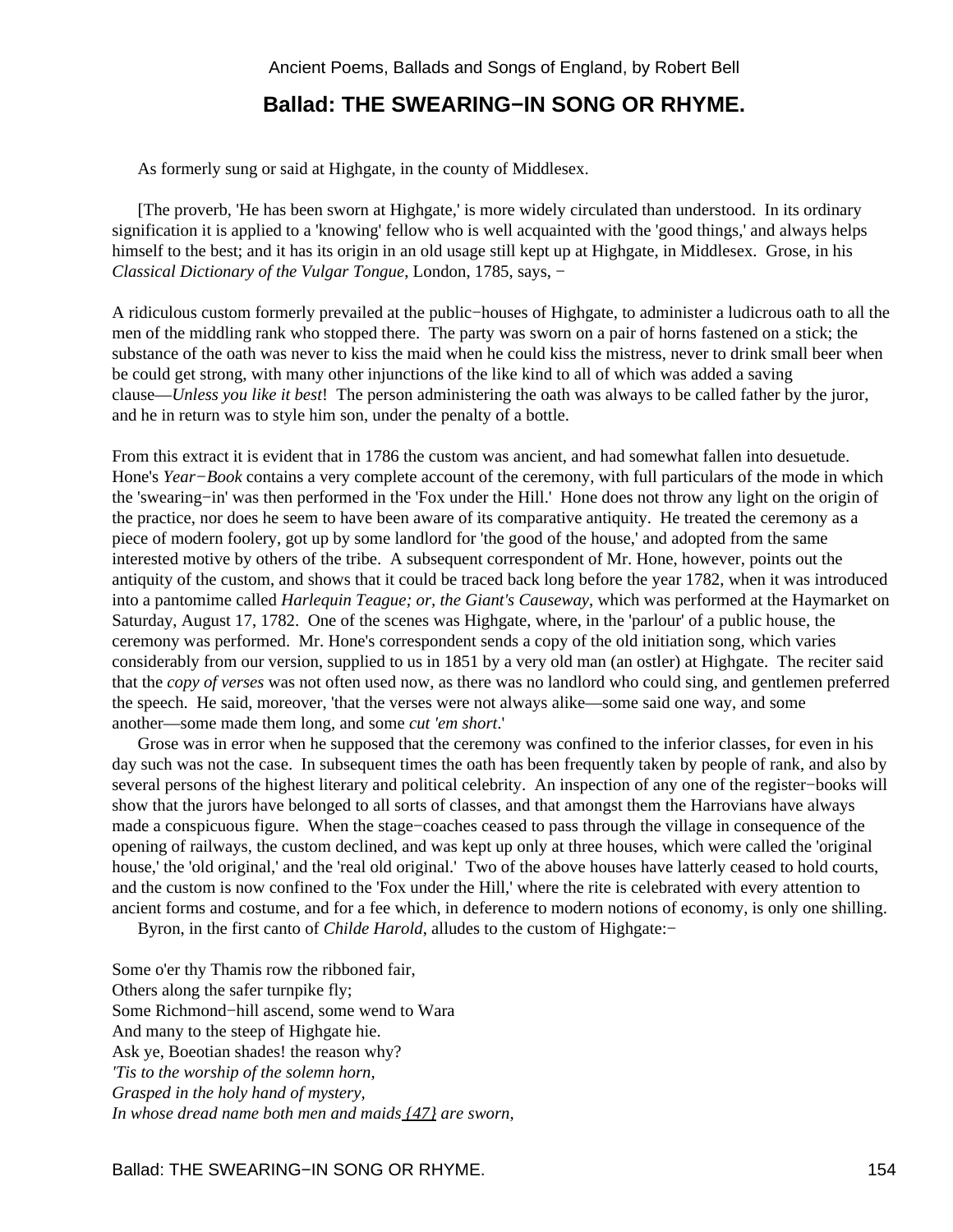### Ancient Poems, Ballads and Songs of England, by Robert Bell

*And consecrate the oath with draught, and dance till morn.* Canto I, stanza 70.]

*Enter* LANDLORD*, dressed in a black gown and bands, and wearing an antique−fashioned wig, followed by the* CLERK OF THE COURT *, also in appropriate costume, and carrying the registry−book and the horns.* Landlord. Do you wish to be sworn at Highgate?

*Candidate*. I do, Father.

*Clerk*. *Amen.*

The LANDLORD *then sings, or says, as follows*:−

Silence! O, yes! you are my son!

Full to your old father turn, sir;

This is an oath you may take as you run,

So lay your hand thus on the horn, sir.

 *Here the* CANDIDATE *places his right hand on the horn.*

You shall spend not with cheaters or cozeners your life,

Nor waste it on profligate beauty;

And when you are wedded be kind to your wife,

And true to all petticoat duty.

 *The* CANDIDATE *says 'I will,' and kisses the horn in obedience to the command of the* CLERK*, who exclaims in a loud and solemn tone, 'Kiss the horn, sir!'*

And while you thus solemnly swear to be kind,

And shield and protect from disaster,

This part of your oath you must bear it in mind,

That you, and not she, is the master.

 *Clerk*. '*Kiss the horn, sir*!'

You shall pledge no man first when a woman is near,

For neither 'tis proper nor right, sir;

Nor, unless you prefer it, drink small for strong beer,

Nor eat brown bread when you can get white, sir.

 *Clerk*. '*Kiss the horn, sir*!'

You shall never drink brandy when wine you can get,

Say when good port or sherry is handy;

Unless that your taste on spirit is set,

In which case—you *may*, sir, drink brandy!

 *Clerk*. '*Kiss the horn, sir*!'

To kiss with the maid when the mistress is kind,

Remember that you must be loth, sir;

But if the maid's fairest, your oath doesn't bind, −

Or you may, if you like it, kiss both, sir!

 *Clerk*. '*Kiss the horn, sir*!'

Should you ever return, take this oath here again,

Like a man of good sense, leal and true, sir;

And be sure to bring with you some more merry men,

That they on the horn may swear too, sir.

 *Landlord*. Now, sir, if you please, sign your name in that book, and if you can't write, make your mark, and the clerk of the court will attest it.

 *Here one of the above requests is complied with.*

Landlord. You will please pay half−a−crown for court fees, and what you please to the clerk.

 *This necessary ceremony being gone through, the important business terminates by the* LANDLORD *saying, 'God bless the King [or Queen] and the lord of the manor;' to which the* CLERK *responds, 'Amen, amen!'*

N.B. The court fees are always returned in wines, spirits, or porter, of which the Landlord and Clerk are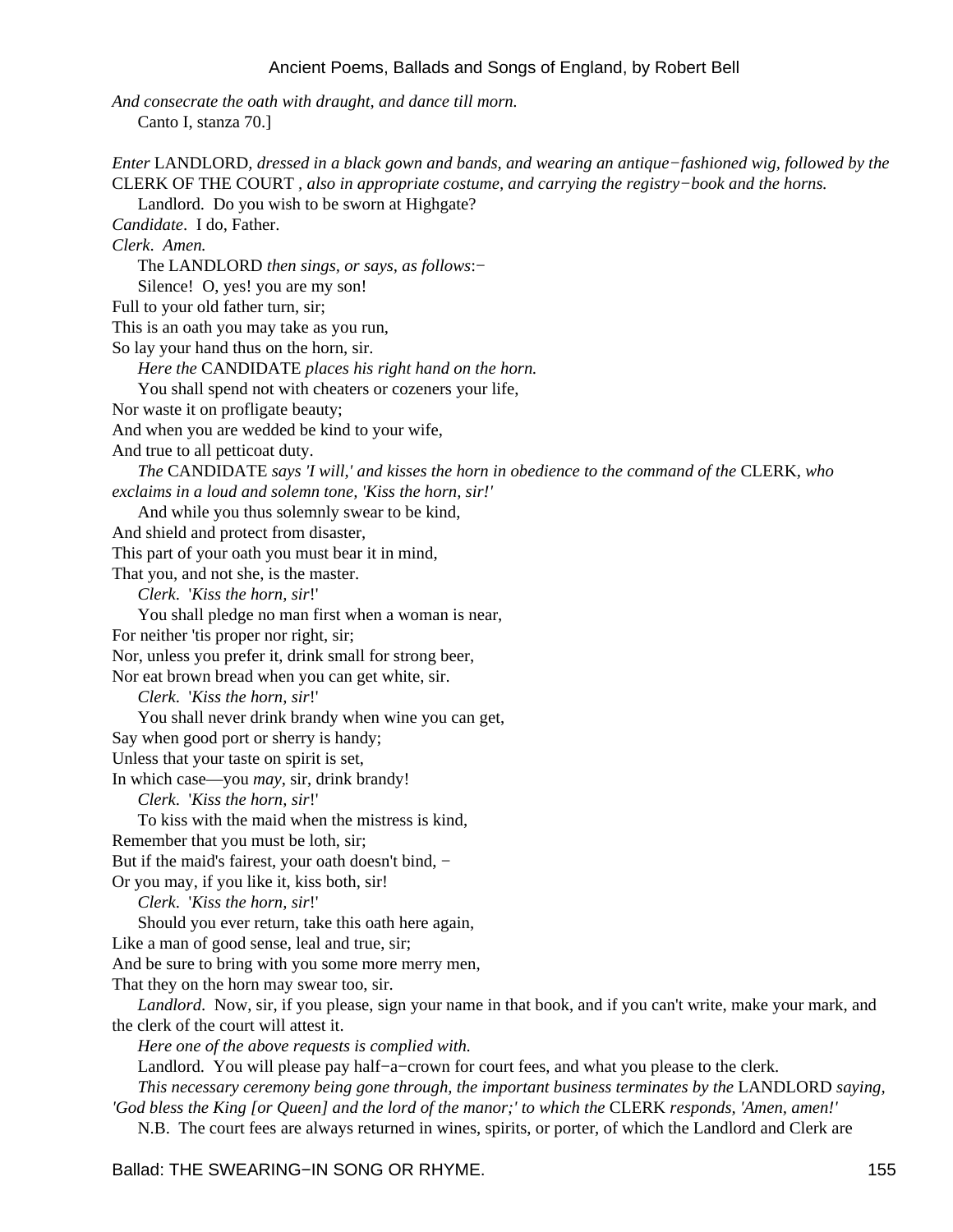invited to partake.

#### Ballad: FAIRLOP FAIR SONG.

 [The following song is sung at Fairlop fair, one of the gayest of the numerous saturnalia kept by the good citizens of London. The venerable oak has disappeared; but the song is nevertheless song, and the curious custom of riding through the fair, seated in boats, still continues to be observed.]

Come, come, my boys, with a hearty glee, To Fairlop fair, bear chorus with me; At Hainault forest is known very well, This famous oak has long bore the bell.  *Cho*. Let music sound as the boat goes round, If we tumble on the ground, we'll be merry, I'll be bound; We will booze it away, dull care we will defy, And be happy on the first Friday in July.

 At Tainhall forest, Queen Anne she did ride, And beheld the beautiful oak by her side, And after viewing it from bottom to top, She said that her court should be at Fairlop.

 It is eight fathom round, spreads an acre of ground, They plastered it round to keep the tree sound. So we'll booze it away, dull care we'll defy, And be happy on the first Friday in July.

 About a century ago, as I have heard say, This fair it was kept by one Daniel Day, A hearty good fellow as ever could be, His coffin was made of a limb of the tree.

 With black−strap and perry he made his friends merry, All sorrow for to drown with brandy and sherry. So we'll booze it away, dull care we'll defy, And be happy on the first Friday in July.

 At Tainhall forest there stands a tree, And it has performed a wonderful bounty, It is surrounded by woods and plains, The merry little warblers chant their strains.

 So we'll dance round the tree, and merry we will be, Every year we'll agree the fair for to see; And we'll booze it away, dull care we'll defy, And be happy on the first Friday in July.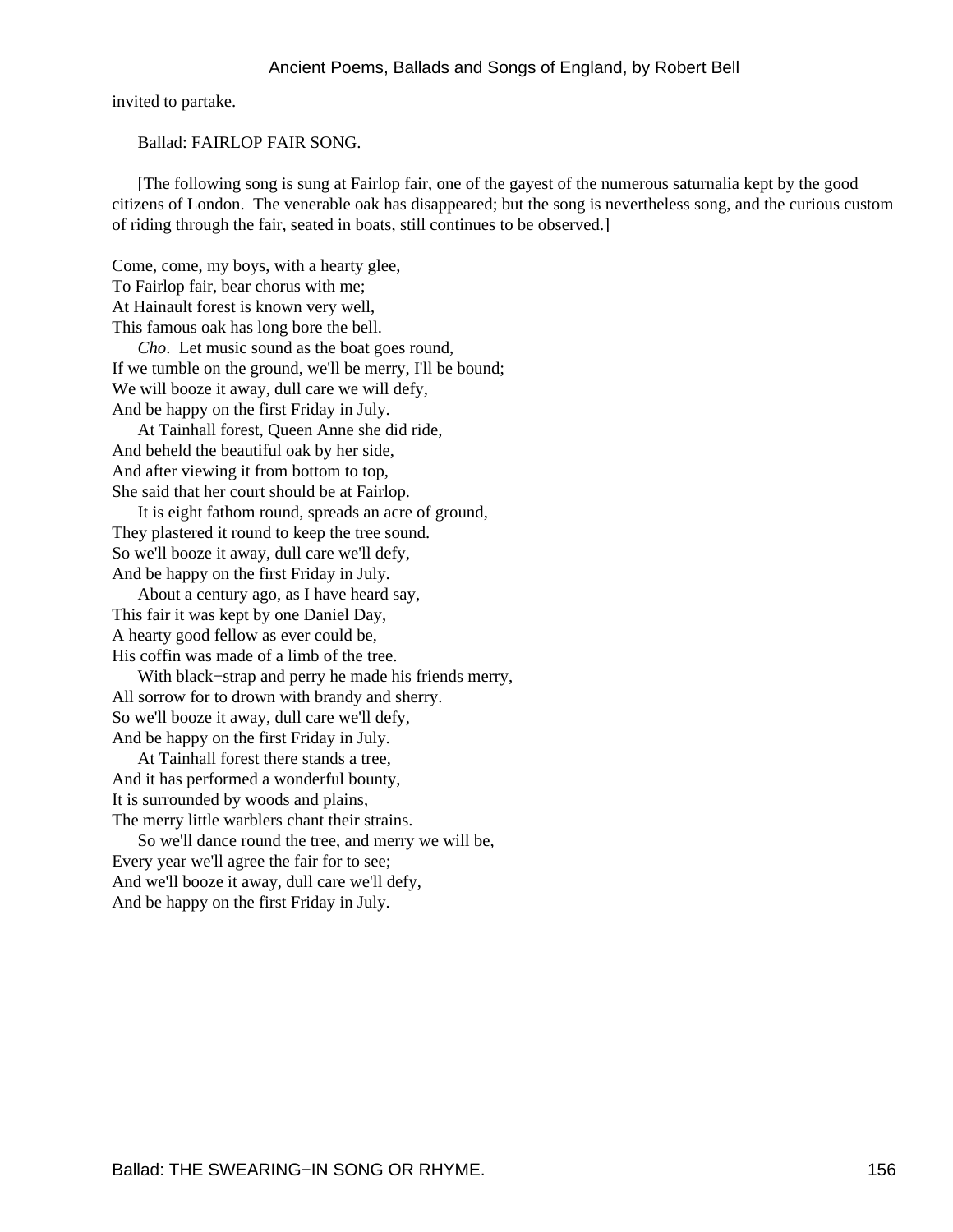### Ancient Poems, Ballads and Songs of England, by Robert Bell

## **Ballad: AS TOM WAS A−WALKING. AN ANCIENT CORNISH SONG.**

 [This song, said to be translated from the Cornish, 'was taken down,' says Mr. Sandys, 'from the recital of a modern Corypheus, or leader of a parish choir,' who assigned to it a very remote, but indefinite, antiquity.]

As Tom was a−walking one fine summer's morn, When the dazies and goldcups the fields did adorn; He met Cozen Mal, with a tub on her head, Says Tom, 'Cozen Mal, you might speak if you we'd.'

 But Mal stamped along, and appeared to be shy, And Tom singed out, 'Zounds! I'll knaw of thee why?' So back he tore a'ter, in a terrible fuss, And axed cozen Mal, 'What's the reason of thus?'

 'Tom Treloar,' cried out Mal, 'I'll nothing do wi' 'ee, Go to Fanny Trembaa, she do knaw how I'm shy; Tom, this here t'other daa, down the hill thee didst stap, And dab'd a great doat fi[g {48}](#page-214-9) in Fan Trembaa's lap.'

 'As for Fanny Trembaa, I ne'er taalked wi' her twice, And gived her a doat fig, they are so very nice; So I'll tell thee, I went to the fear t'other day, And the doat figs I boft, why I saved them away.'

 Says Mal, 'Tom Treloar, ef that be the caase, May the Lord bless for ever that sweet pretty faace; Ef thee'st give me thy doat figs thee'st boft in the fear, I'll swear to thee now, thee shu'st marry me here.'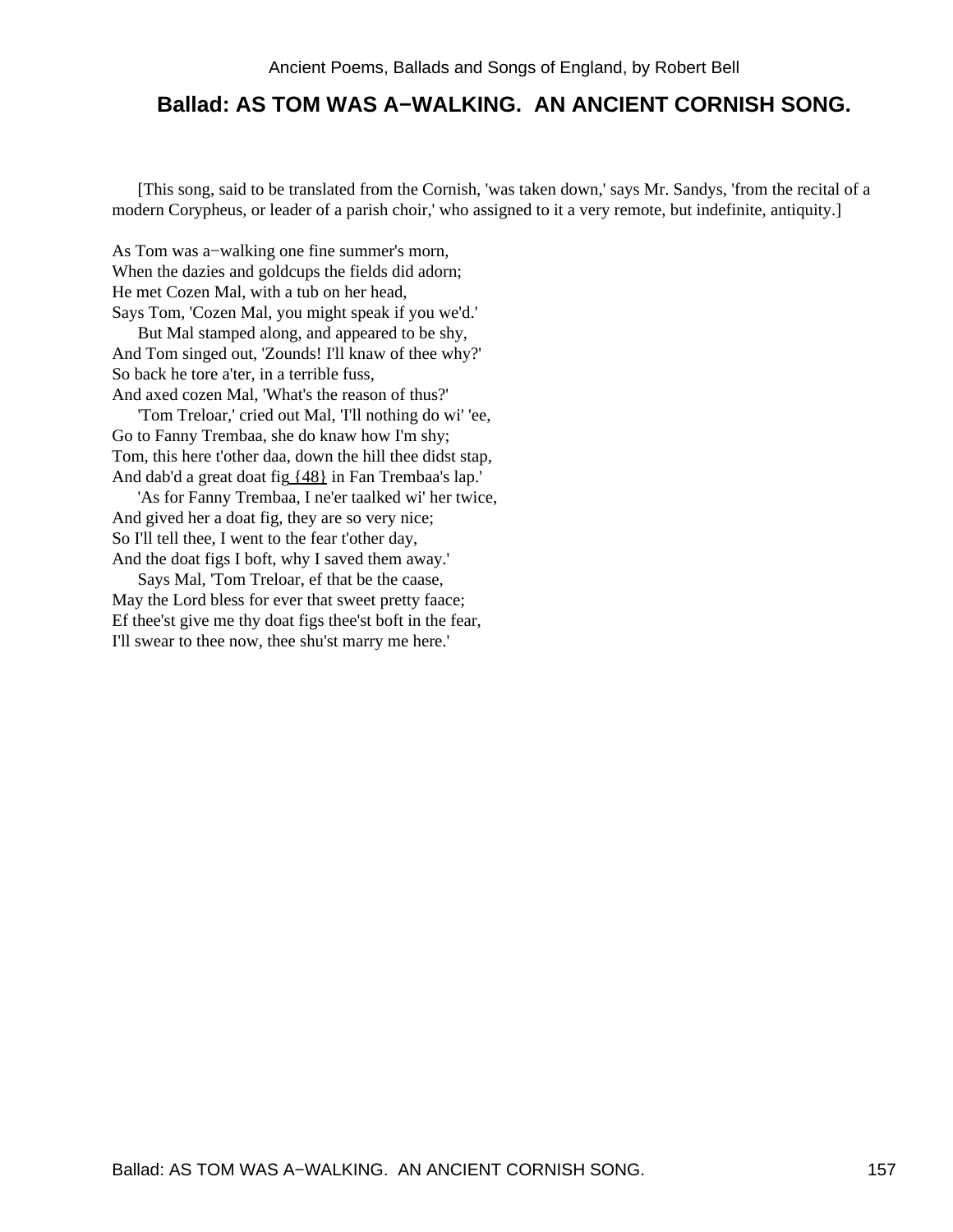## **Ballad: THE MILLER AND HIS SONS.**

 [A miller, especially if he happen to be the owner of a soke−mill, has always been deemed fair game for the village satirist. Of the numerous songs written in ridicule of the calling of the 'rogues in grain,' the following is one of the best and most popular: its quaint humour will recommend it to our readers. For the tune, see *Popular Music*.]

There was a crafty miller, and he Had lusty sons, one, two, and three: He called them all, and asked their will, If that to them he left his mill.

 He called first to his eldest son, Saying, 'My life is almost run; If I to you this mill do make, What toll do you intend to take?'

 'Father,' said he, 'my name is Jack; Out of a bushel I'll take a peck, From every bushel that I grind, That I may a good living find.'

 'Thou art a fool!' the old man said, 'Thou hast not well learned thy trade; This mill to thee I ne'er will give, For by such toll no man can live.'

 He called for his middlemost son, Saying, 'My life is almost run; If I to you this mill do make, What toll do you intend to take?'

 'Father,' says he, 'my name is Ralph; Out of a bushel I'll take a half, From every bushel that I grind, That I may a good living find.'

 'Thou art a fool!' the old man said, 'Thou hast not well learned thy trade; This mill to thee I ne'er will give, For by such toll no man can live.'

 He called for his youngest son, Saying, 'My life is almost run; If I to you this mill do make, What toll do you intend to take?'

 'Father,' said he, 'I'm your only boy, For taking toll is all my joy! Before I will a good living lack, I'll take it all, and forswear the sack!'

 'Thou art my boy!' the old man said, 'For thou hast right well learned thy trade; This mill to thee I give,' he cried, – And then he turned up his toes and died.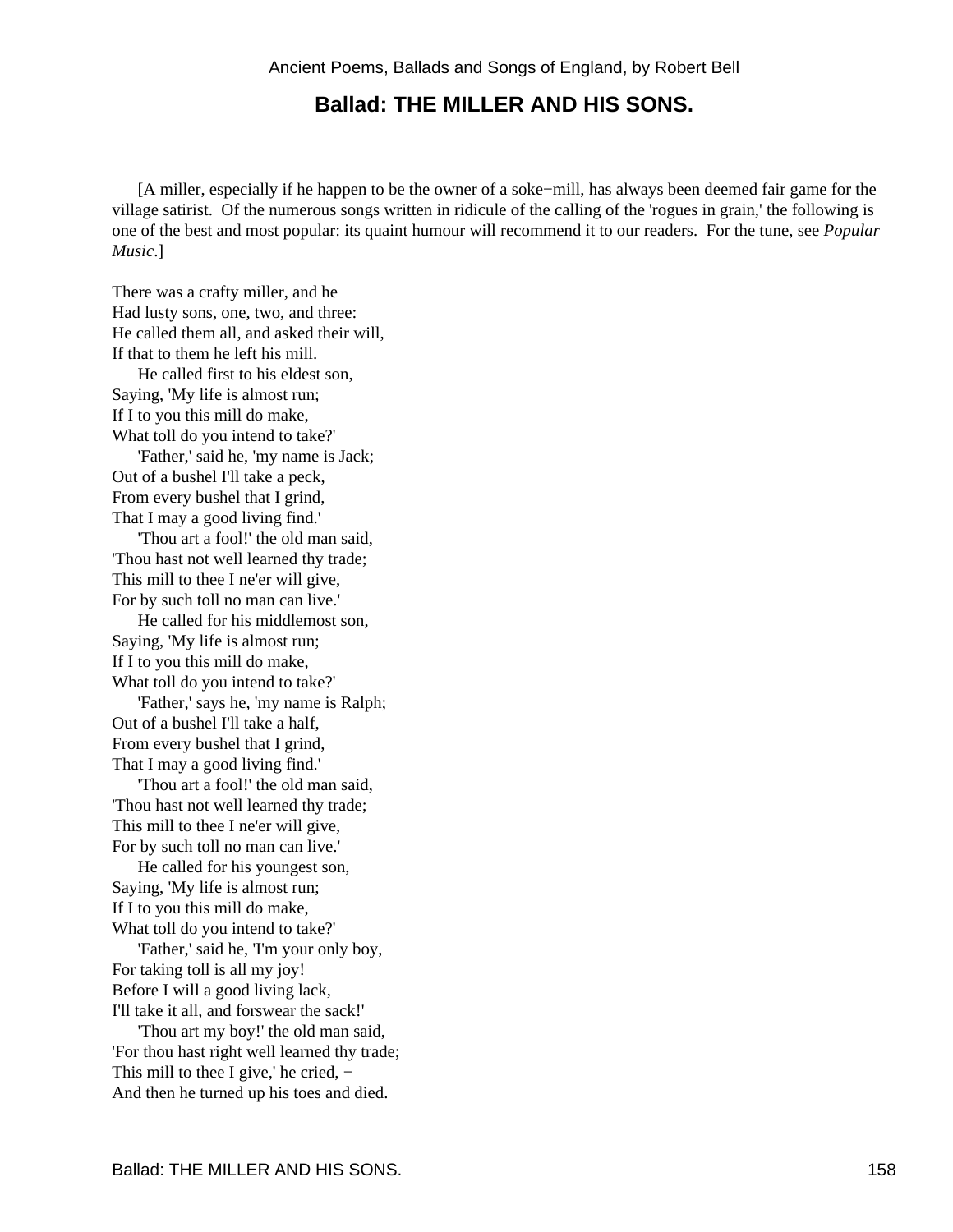### Ancient Poems, Ballads and Songs of England, by Robert Bell

# **Ballad: JACK AND TOM. AN OULD BORDER DITTIE. (TRADITIONAL.)**

 [The following song was taken down from recitation in 1847. Of its history nothing is known; but we are strongly inclined to believe that it may be assigned to the early part of the seventeenth century, and that it relates to the visit of Prince Charles and Buckingham, under the assumed names of Jack and Tom, to Spain, in 1623. Some curious references to the adventures of the Prince and his companion, on their masquerading tour, will be found in Halliwell's *Letters of the Kings of England*, vol. ii.]

 I'm a north countrie−man, in Redesdale born, Where our land lies lea, and grows ne corn, – And such two lads to my house never com, As them two lads called Jack and Tom!

 Now, Jack and Tom, they're going to the sea; I wish them both in good companie! They're going to seek their fortunes ayont the wide sea, Far, far away frae their oan countrie!

 They mounted their horses, and rode over the moor, Till they came to a house, when they rapped at the door; And out came Jockey, the hostler−man. 'D'ye brew ony ale? D'ye sell ony beer? Or have ye ony lodgings for strangers here?'

 'Ne, we brew ne ale, nor we sell ne beer, Nor we have ne lodgings for strangers here.' So he bolted the door, and bade them begone, For there was ne lodgings there for poor Jack and Tom.

They mounted their horses, and rode over the plain; – Dark was the night, and down fell the rain; Till a twinkling light they happened to spy, And a castle and a house they were close by.

 They rode up to the house, and they rapped at the door, And out came Jockey, the hosteler. 'D'ye brew ony ale? D'ye sell ony beer? Or have ye ony lodgings for strangers here?'

 'Yes, we have brewed ale this fifty lang year, And we have got lodgings for strangers here.' So the roast to the fire, and the pot hung on, 'Twas all to accommodate poor Jack and Tom.

 When supper was over, and all was *sided down,* The glasses of wine did go merrily roun'. 'Here is to thee, Jack, and here is to thee, And all the bonny lasses in our countrie!' 'Here is to thee, Tom, and here is to thee, And look they may *leuk* for thee and me!'

 'Twas early next morning, before the break of day, They mounted their horses, and so they rode away. Poor Jack, he died upon a far foreign shore, And Tom, he was never, never heard of more!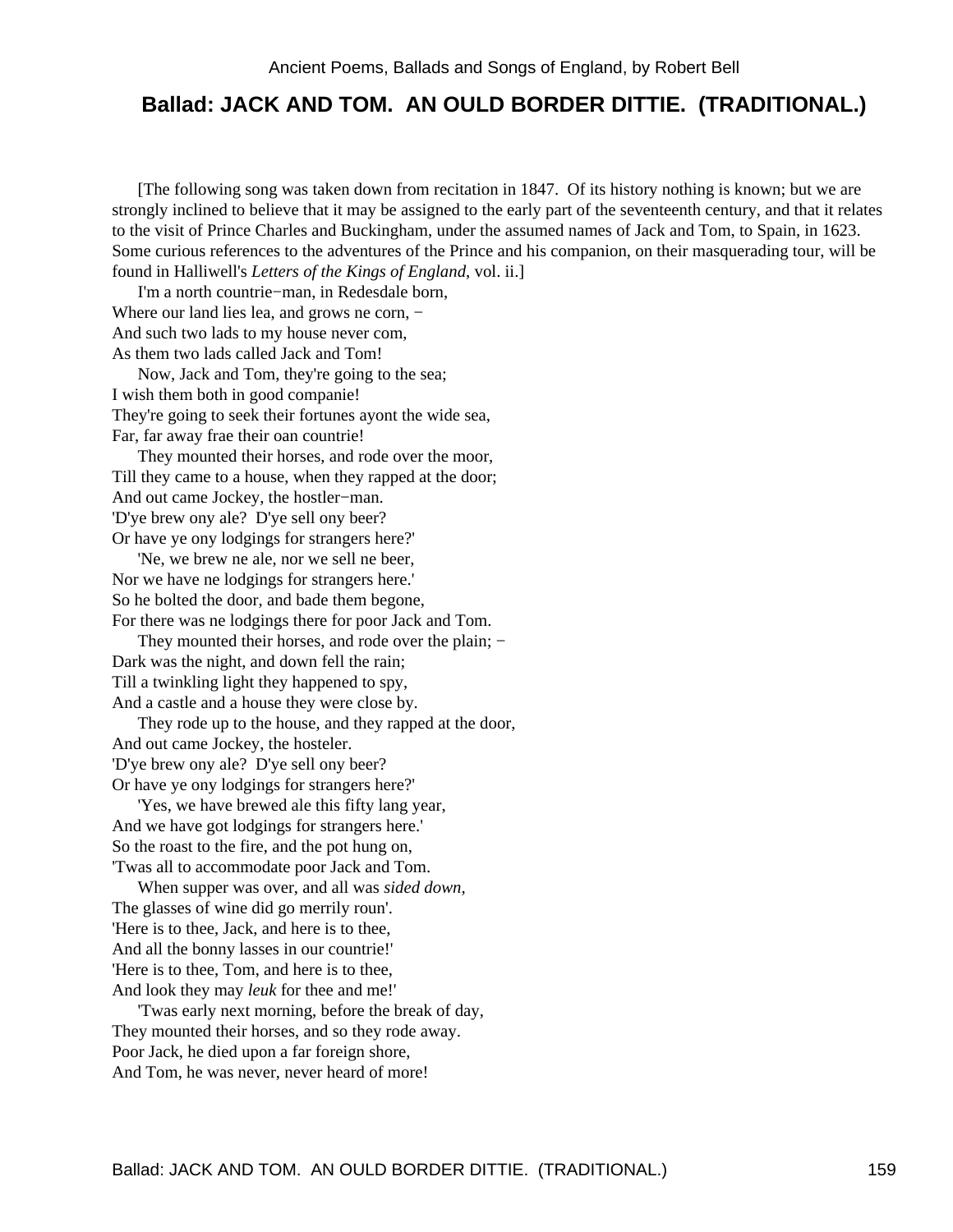## **Ballad: JOAN'S ALE WAS NEW.**

 [Ours is the common version of this popular song; it varies considerably from the one given by D'Urfey, in the *Pills to purge Melancholy*. From the names of Nolly and Joan and the allusion to ale, we are inclined to consider the song as a lampoon levelled at Cromwell, and his wife, whom the Royalist party nick−named 'Joan.' The Protector's acquaintances (depicted as low and vulgar tradesmen) are here humorously represented paying him a congratulatory visit on his change of fortune, and regaling themselves with the 'Brewer's' ale. The song is mentioned in Thackeray's Catalogue, under the title of *Joan's Ale's New*; which may be regarded as circumstantial evidence in favour of our hypothesis. The air is published in *Popular Music* , accompanying three stanzas of a version copied from the Douce collection. The first verse in Mr. Chappell's book runs as follows:−

There was a jovial tinker, Who was a good ale drinker, He never was a shrinker, Believe me this is true; And he came from the Weald of Kent, When all his money was gone and spent, Which made him look like a Jack a−lent. And Joan's ale is new, my boys, And Joan's ale is new.]

There were six jovial tradesmen, And they all sat down to drinking, For they were a jovial crew; They sat themselves down to be merry; And they called for a bottle of sherry, You're welcome as the hills, says Nolly, While Joan's ale is new, brave boys, While Joan's ale is new.

 The first that came in was a soldier, With his firelock over his shoulder, Sure no one could be bolder, And a long broad−sword he drew: He swore he would fight for England's ground, Before the nation should be run down; He boldly drank their healths all round, While Joan's ale was new.

 The next that came in was a hatter, Sure no one could be blacker, And he began to chatter, Among the jovial crew: He threw his hat upon the ground, And swore every man should spend his pound, And boldly drank their hearths all round, While Joan's ale was new.

 The next that came in was a dyer, And he sat himself down by the fire, For it was his heart's desire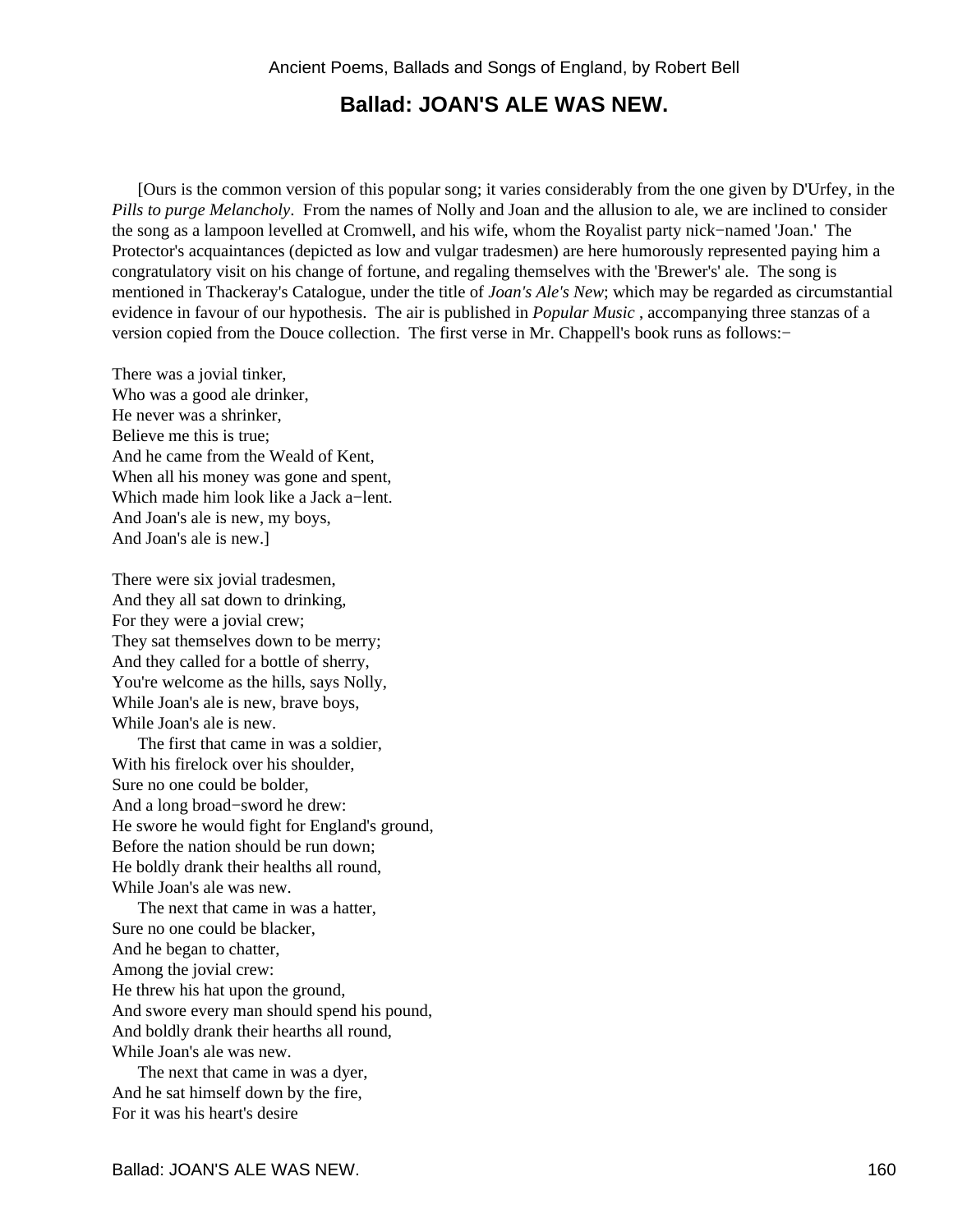To drink with the jovial crew: He told the landlord to his face, The chimney−corner should be his place, And there he'd sit and dye his face, While Joan's ale was new.

 The next that came in was a tinker, And he was no small beer drinker, And he was no strong ale shrinker, Among the jovial crew: For his brass nails were made of metal, And he swore he'd go and mend a kettle, Good heart, how his hammer and nails did rattle, When Joan's ale was new!

 The next that came in was a tailor, With his bodkin, shears, and thimble, He swore he would be nimble Among the jovial crew: They sat and they called for ale so stout, Till the poor tailor was almost broke, And was forced to go and pawn his coat, While Joan's ale was new.

 The next that came in was a ragman, With his rag−bag over his shoulder, Sure no one could be bolder Among the jovial crew. They sat and called for pots and glasses, Till they were all drunk as asses, And burnt the old ragman's bag to ashes, While Joan's ale was new.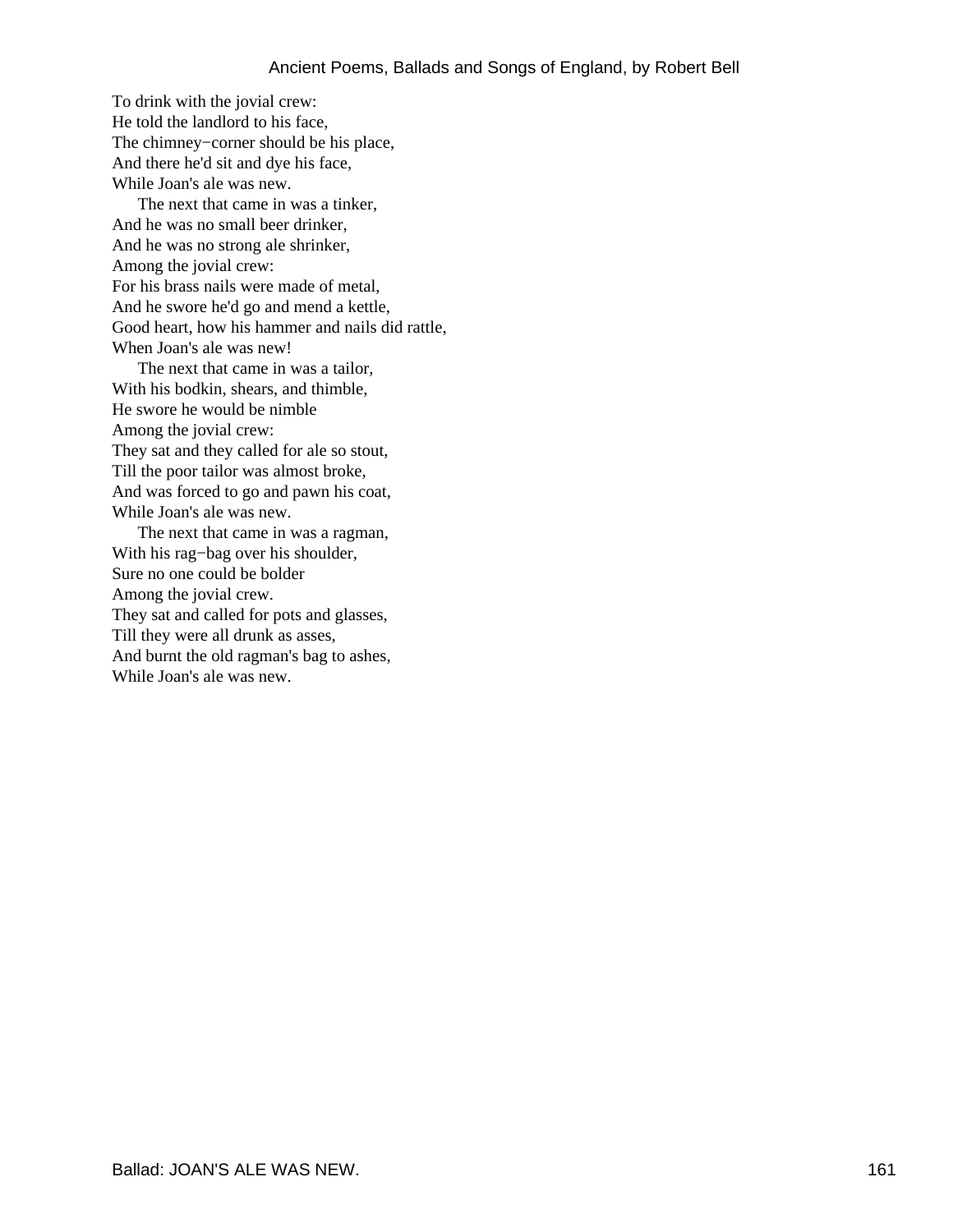## **Ballad: GEORGE RIDLER'S OVEN.**

 [This ancient Gloucestershire song has been sung at the annual dinners of the Gloucestershire Society, from the earliest period of the existence of that institution; and in 1776 there was an Harmonic Society at Cirencester, which always opened its meetings with *George Ridler's Oven* in full chorus.

 The substance of the following key to this very curious song is furnished by Mr. H. Gingell, who extracts it from the *Annual Report of the Gloucestershire Society* for 1835. The annual meeting of this Society is held at Bristol in the month of August, when the members dine, and a branch meeting, which was formerly held at the Crown and Anchor in the Strand, is now annually held at the Thatched House Tavern, St. James's. *George Ridler's Oven* is sung at both meetings, and the late Duke of Beaufort used to lead off the glee in capital style. The words have a secret meaning, well known to the members of the Gloucestershire Society, which was founded in 1657, three years before the Restoration of Charles II. The Society consisted of Royalists, who combined together for the purpose of restoring the Stuarts. The Cavalier party was supported by all the old Roman Catholic families of the kingdom; and some of the Dissenters, who were disgusted with Cromwell, occasionally lent them a kind of passive aid.

 *First Verse*.—By 'George Ridler' is meant King Charles I. The 'oven' was the Cavalier party. The 'stwons' that 'built the oven,' and that 'came out of the Bleakney quaar,' were the immediate followers of the Marquis of Worcester, who held out long and steadfastly for the Royal cause at Raglan Castle, which was not surrendered till 1646, and was in fact the last stronghold retained for the King. 'His head did grow above his hair,' is an allusion to the crown, the head of the State, which the King wore 'above his hair.'

 *Second Verse*.—This means that the King, 'before he died,' boasted that notwithstanding his present adversity, the ancient constitution of the kingdom was so good, and its vitality so great, that it would surpass and outlive every other form of government.

 *Third Verse*.—'Dick the treble, Jack the mean, and George the bass,' mean King, Lords, and Commons. The injunction to 'let every man sing in his own place,' is a warning to each of the three estates of the realm to preserve its proper position, and not to encroach on each other's prerogative.

 *Fourth Verse*.—'Mine hostess's maid' is an allusion to the Queen, who was a Roman Catholic, and her maid, the Church. The singer we must suppose was one of the leaders of the party, and his 'dog' a companion, or faithful official of the Society, and the song was sung on occasions when the members met together socially; and thus, as the Roman Catholics were Royalists, the allusion to the mutual attachment between the 'maid' and 'my dog and I,' is plain and consistent.

 *Fifth Verse*.—The 'dog' had a 'trick of visiting maids when they were sick.' The meaning is, that when any of the members were in distress or desponding, or likely to give up the Royal cause in despair, the officials, or active members visited, counselled, and assisted them.

 *Sixth Verse*.—The 'dog' was 'good to catch a hen,' a 'duck,' or a 'goose.'—That is, to enlist as members of the Society any who were well affected to the Royal cause.

 *Seventh Verse*.—'The good ale tap' is an allusion, under cover of the similarity in sound between the words ale and aisle, to the Church, of which it was dangerous at the time to be an avowed follower; and so the members were cautioned that indiscretion might lead to their discovery and 'overthrow.'

 *Eighth Verse*.—The allusion here is to those unfaithful supporters of the Royal cause, who 'welcomed' the members of the Society when it appeared to be prospering, but 'parted' from them in adversity.

 *Ninth Verse*.—An expression of the singer's wish that if he should die he may be buried with his faithful companion, as representing the principles of the Society, under the good aisles of the church.

 The following text has been collated with a version published in *Notes and Queries*, from the 'fragments of a MS. found in the speech−house of Dean.' The tune is the same as that of the *Wassailers' Song*, and is printed in *Popular Music*. Other ditties appear to have been founded on this ancient piece. The fourth, seventh, and ninth verses are in the old ditty called *My Dog and I* : and the eighth verse appears in another old song. The air and words bear some resemblance to *Todlen Hame*.]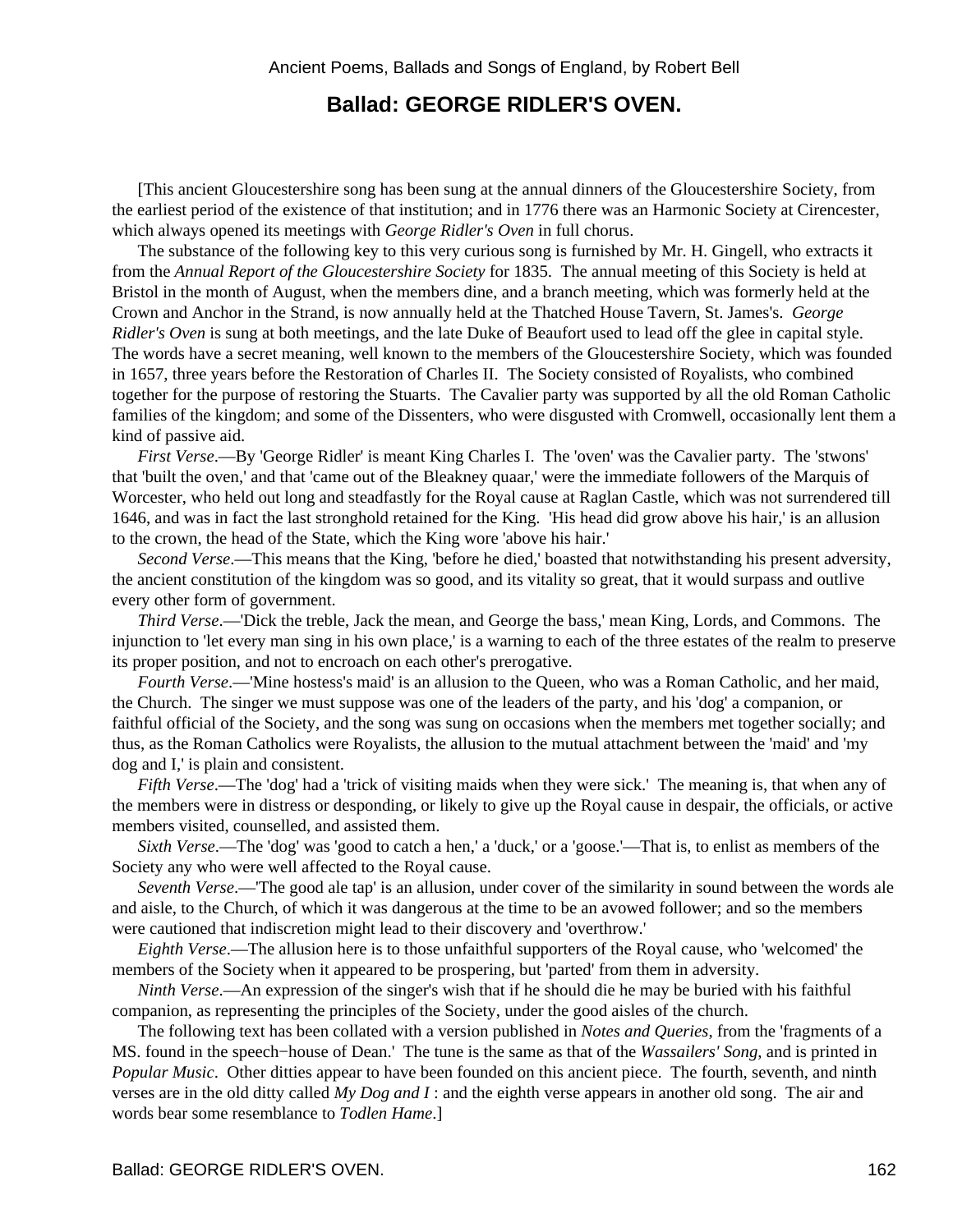The stwons that built George Ridler's oven, And thauy keam vrom the Bleakney quaar, And George he wur a jolly old mon, And his yead it grow'd above his yare.

 One thing of George Ridler I must commend, And that wur vor a notable thing; He mead his brags avoore he died, Wi' any dree brooders his zons zshould zing.

 There's Dick the treble, and John the meean, (Let every mon zing in his auwn pleace,) And George he wur the elder brother, And therevoor he would zing the beass.

 Mine hostess's moid, (and her neaum 'twour Nell,) A pretty wench, and I lov'd her well; I lov'd her well, good reauzon why, Because zshe loved my dog and I.

 My dog is good to catch a hen; A dug or goose is vood for men; And where good company I spy*,* O thether gwoes my dog and I.

 My mwother told I, when I wur young, If I did vollow the strong−beer pwoot, That drenk would prov my awverdrow, And meauk me wear a threadbare cwoat.

 My dog has gotten zitch a trick, To visit moids when thauy be zick; When thauy be zick and like to die, O thether gwoes my dog and I.

When I have dree zixpences under my thumb, O then I be welcome wherever I come; But when I have none, O, then I pass by,  $-$ 'Tis poverty pearts good companie.

 If I should die, as it may hap, My greauve shall be under the good yeal tap; In voulded yarms there wool us lie, Cheek by jowl, my dog and I.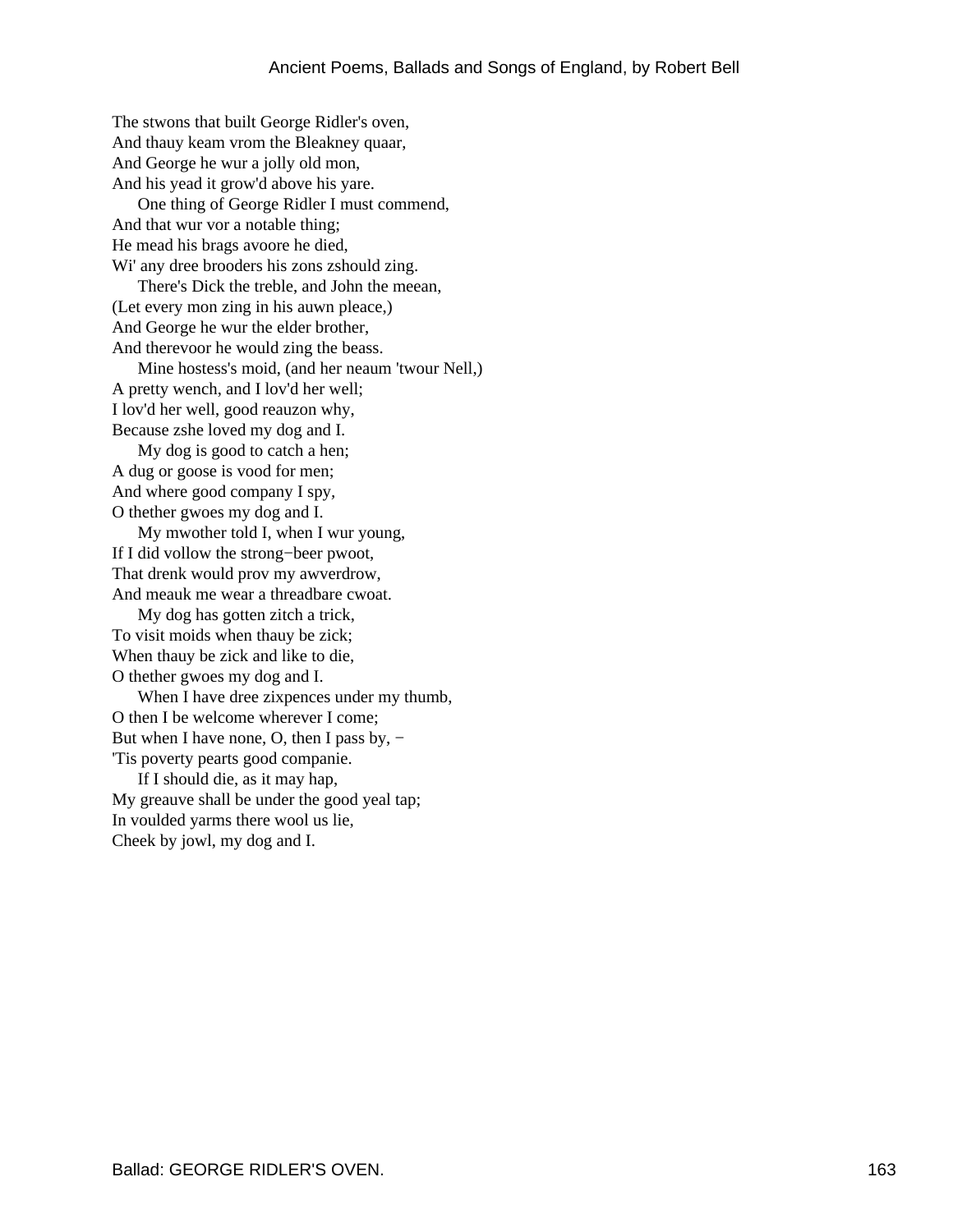## **Ballad: THE CARRION CROW.**

 [This still popular song is quoted by Grose in his *Olio*, where it is made the subject of a burlesque commentary, the covert political allusions having evidently escaped the penetration of the antiquary. The reader familiar with the annals of the Commonwealth and the Restoration, will readily detect the leading points of the allegory. The 'Carrion Crow' in the oak is Charles II., who is represented as that bird of voracious appetite, because he deprived the puritan clergy of their livings; perhaps, also, because he ordered the bodies of the regicides to be exhumed—as Ainsworth says in one of his ballads:−

 The carrion crow is a sexton bold, He raketh the dead from out of the mould.

 The religion of the 'old sow,' whoever she may be, is clearly pointed out by her little pigs praying for her soul. The 'tailor' is not easily identified. It is possibly intended for some puritan divine of the name of Taylor, who wrote and preached against both prelacy and papacy, but with an especial hatred of the latter. In the last verse he consoles himself by the reflection that, notwithstanding the deprivations, his party will have enough remaining from the voluntary contributions of their adherents. The 'cloak' which the tailor is engaged in cutting out, is the Genevan gown, or cloak; the 'spoon' in which he desires his wife to bring treacle, is apparently an allusion to the 'spatula' upon which the wafer is placed in the administration of the Eucharist; and the introduction of 'chitterlings and black−puddings' into the last verse seems to refer to a passage in Rabelais, where the same dainties are brought in to personify those who, in the matter of fasting, are opposed to Romish practices. The song is found in collections of the time of Charles II.]

The carrion crow he sat upon an oak, And he spied an old tailor a cutting out a cloak. Heigho! the carrion crow.

 The carrion crow he began for to rave, And he called the tailor a lousy knave! Heigho! the carrion crow.

 'Wife, go fetch me my arrow and my bow, I'll have a shot at that carrion crow.' Heigho! the carrion crow.

 The tailor he shot, and he missed his mark, But he shot the old sow through the heart. Heigho! the carrion crow.

 'Wife, go fetch me some treacle in a spoon, For the old sow's in a terrible swoon!' Heigho! the carrion crow.

 The old sow died, and the bells they did toll, And the little pigs prayed for the old sow's soul! Heigho! the carrion crow.

 'Never mind,' said the tailor, 'I don't care a flea, There'll be still black−puddings, souse, and chitterlings for me.' Heigho! the carrion crow.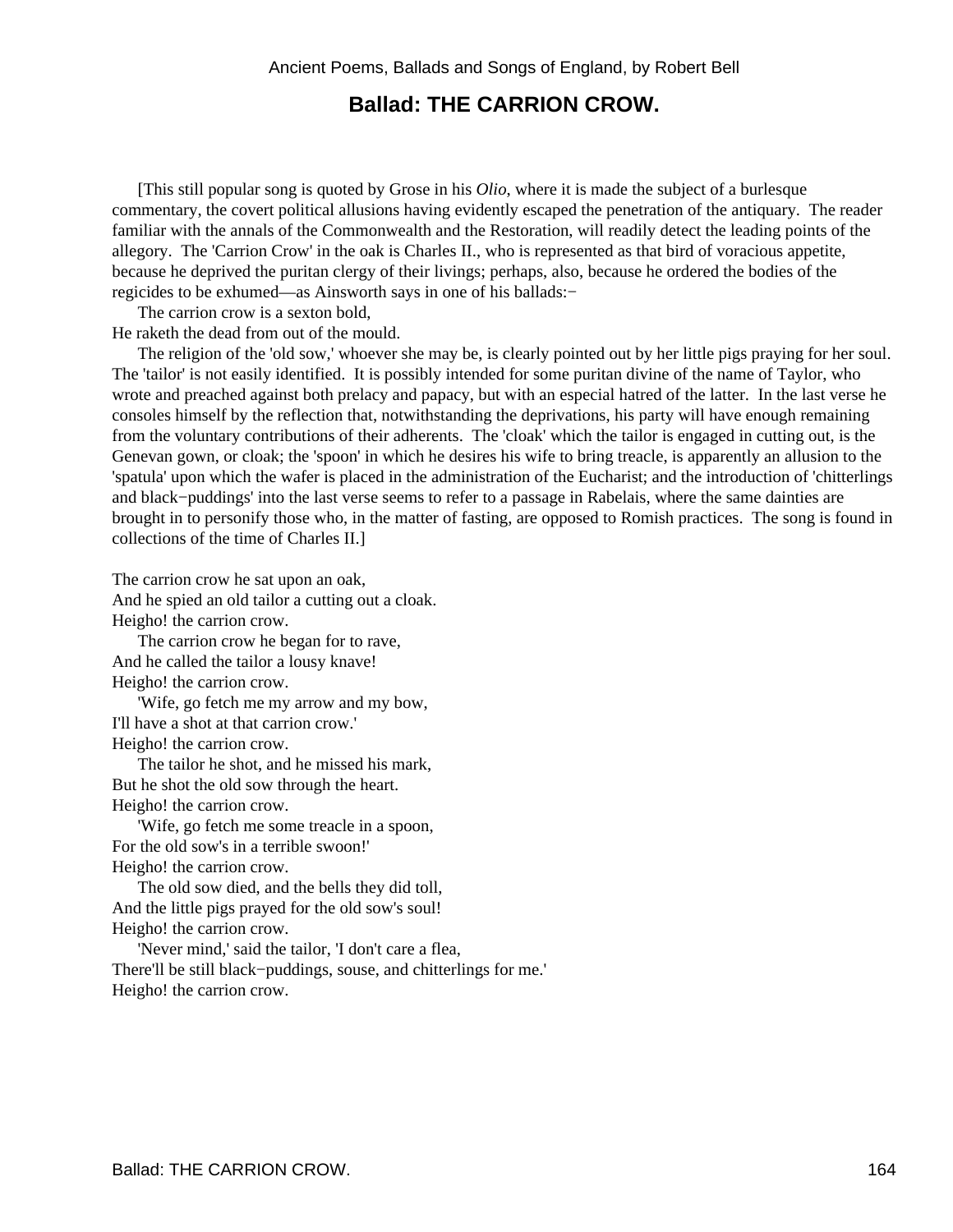## **Ballad: THE LEATHERN BOTTEL. SOMERSETSHIRE VERSION.**

 [In Chappell's *Popular Music* is a much longer version of *The Leathern Bottèl*. The following copy is the one sung at the present time by the country−people in the county of Somerset. It has been communicated to our pages by Mr. Sandys.]

God above, who rules all things, Monks and abbots, and beggars and kings, The ships that in the sea do swim, The earth, and all that is therein; Not forgetting the old cow's hide, And everything else in the world beside: And I wish his soul in heaven may dwell, Who first invented this leathern bottèl!

 Oh! what do you say to the glasses fine? Oh! they shall have no praise of mine; Suppose a gentleman sends his man To fill them with liquor, as fast as he can, The man he falls, in coming away, And sheds the liquor so fine and gay; But had it been in the leathern bottèl, And the stopper been in, 'twould all have been well!

 Oh! what do you say to the tankard fine? Oh! it shall have no praise of mine; Suppose a man and his wife fall out, − And such things happen sometimes, no doubt, − They pull and they haul; in the midst of the fray They shed the liquor so fine and gay; But had it been in the leathern bottèl, And the stopper been in, 'twould all have been well! Now, when this bottèl it is worn out, Out of its sides you may cut a clout;

This you may hang upon a pin, – 'Twill serve to put odd trifles in; Ink and soap, and candle−ends, For young beginners have need of such friends. And I wish his soul in heaven may dwell, Who first invented the leathern bottèl!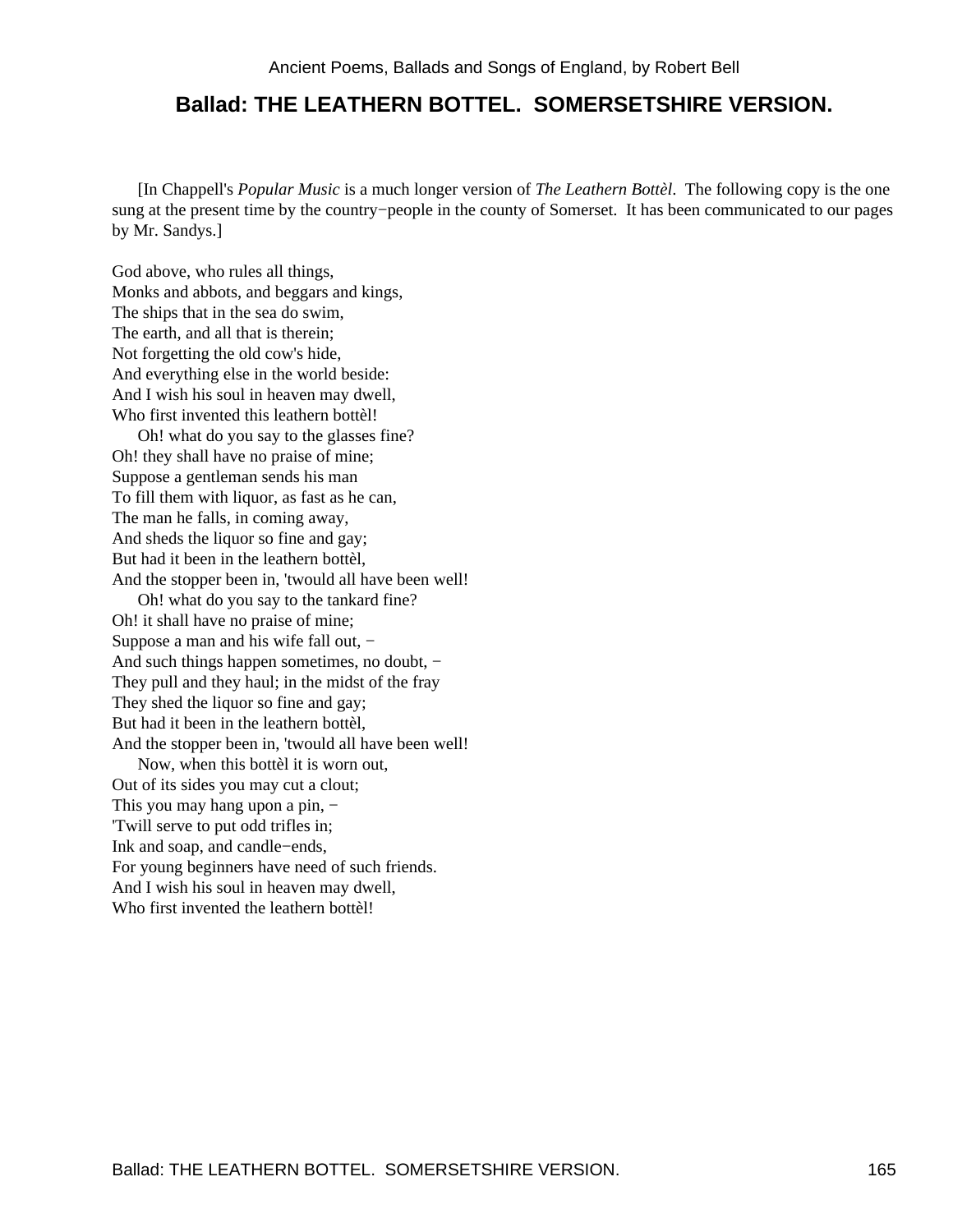### Ancient Poems, Ballads and Songs of England, by Robert Bell

## **Ballad: THE FARMER'S OLD WIFE. A SUSSEX WHISTLING SONG.**

 [This is a countryman's whistling song, and the only one of the kind which we remember to have heard. It is very ancient, and a great favourite. The farmer's wife has an adventure somewhat resembling the hero's in the burlesque version of *Don Giovanni*. The tune is *Lilli burlero*, and the song is sung as follows:− the first line of each verse is given as a solo; then the tune is continued by a chorus of whistlers, who whistle that portion of the air which in *Lilli burlero* would be sung to the words, *Lilli burlero bullen a la* . The songster then proceeds with the tune, and sings the whole of the verse through, after which the strain is resumed and concluded by the whistlers. The effect, when accompanied by the strong whistles of a group of lusty countrymen, is very striking, and cannot be adequately conveyed by description. This song constitutes the 'traditionary verses' upon which Burns founded his *Carle of Killyburn Braes*.]

There was an old farmer in Sussex did dwell,

[*Chorus of whistlers*.]

There was an old farmer in Sussex did dwell,

And he had a bad wife, as many knew well. [*Chorus of whistlers*.]

Then Satan came to the old man at the plough, –

'One of your family I must have now.

 'It is not your eldest son that I crave, But it is your old wife, and she I will have.'

 'O, welcome! good Satan, with all my heart, I hope you and she will never more part.'

 Now Satan has got the old wife on his back, And he lugged her along, like a pedlar's pack.

 He trudged away till they came to his hall−gate, Says he, 'Here! take in an old Sussex chap's mate!'

 O! then she did kick the young imps about, − Says one to the other, 'Let's try turn her out.'

 She spied thirteen imps all dancing in chains, She up with her pattens, and beat out their brains.

 She knocked the old Satan against the wall, − 'Let's try turn her out, or she'll murder us all!'

 Now he's bundled her up on his back amain, And to her old husband he took her again.

 'I have been a tormenter the whole of my life, But I ne'er was tormenter till I met with your wife.'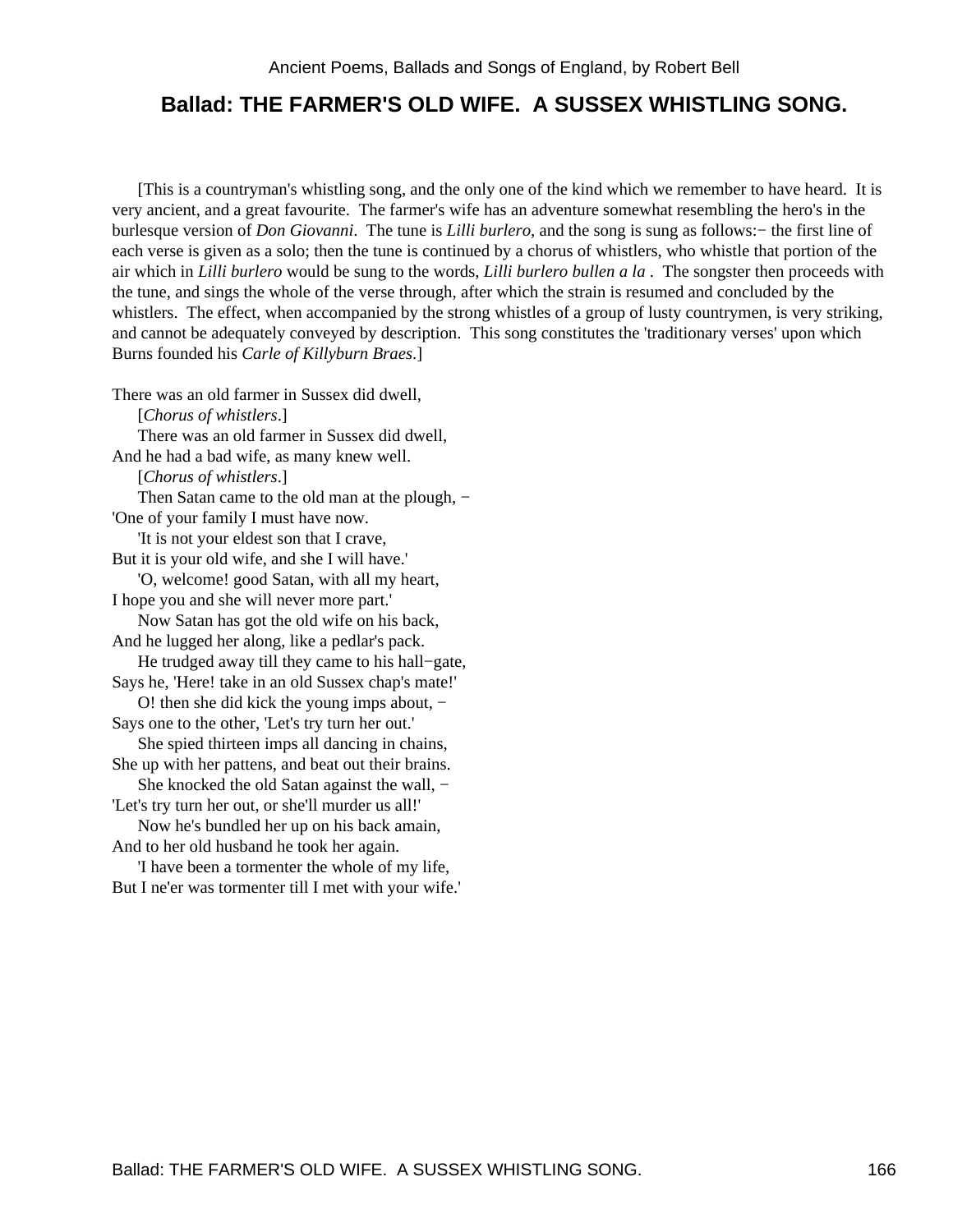## **Ballad: OLD WICHET AND HIS WIFE.**

 [This song still retains its popularity in the North of England, and, when sung with humour, never fails to elicit roars of laughter. A Scotch version may be found in Herd's Collection, 1769, and also in Cunningham's *Songs of England and Scotland*, London, 1835. We cannot venture to give an opinion as to which is the original; but the English set is of unquestionable antiquity. Our copy was obtained from Yorkshire. It has been collated with one printed at the Aldermary press, and preserved in the third volume of the Roxburgh Collection. The tune is peculiar to the song.]

O! I went into the stable, and there for to see,  $\{49\}$ 

And there I saw three horses stand, by one, by two, and by three; O! I called to my loving wife, and 'Anon, kind sir!' quoth she; 'O! what do these three horses here, without the leave of me?'

 'Why, you old fool! blind fool! can't you very well see, These are three milking cows my mother sent to me?' 'Ods bobs! well done! milking cows with saddles on! The like was never known!'

Old Wichet a cuckold went out, and a cuckold he came home! O! I went into the kitchen, and there for to see,

And there I saw three swords hang, by one, by two, quoth she; O! I called to my loving wife, and 'Anon, kind sir!'

'O! what do these three swords do here, without the leave of me?'

'Why, you old fool! blind fool! can't you very well see,

These are three roasting spits my mother sent to me?' 'Ods bobs! well done! roasting spits with scabbards on!

The like was never known!'

Old Wichet a cuckold went out, and a cuckold he came home!

 O! I went into the parlour, and there for to see, And there I saw three cloaks hang, by one, by two, and by three; O! I called to my loving wife, and 'Anon, kind sir!' quoth she; 'O! what do these three cloaks do here, without the leave of me?'

 'Why, you old fool! blind fool! can't you very well see, These are three mantuas my mother sent to me?' 'Ods bobs! well done! mantuas with capes on! The like was never known!'

Old Wichet a cuckold went out, and a cuckold he came home!

 O! I went into the pantry, and there for to see, And there I saw three pair of boots,  $\{50\}$  by one, by two, and by three; O! I called to my loving wife, and 'Anon, kind sir!' quoth she; 'O! what do these three pair of boots here, without the leave of me?'

 'Why, you old fool! blind fool! can't you very well see, These are three pudding−bags my mother sent to me?' 'Ods bobs! well done! pudding−bags with spurs on! The like was never known!'

Old Wichet a cuckold went out, and a cuckold he came home! O! I went into the dairy, and there for to see,

And there I saw three hats hang, by one, by two, and by three; O! I called to my loving wife, and 'Anon, kind sir!' quoth she;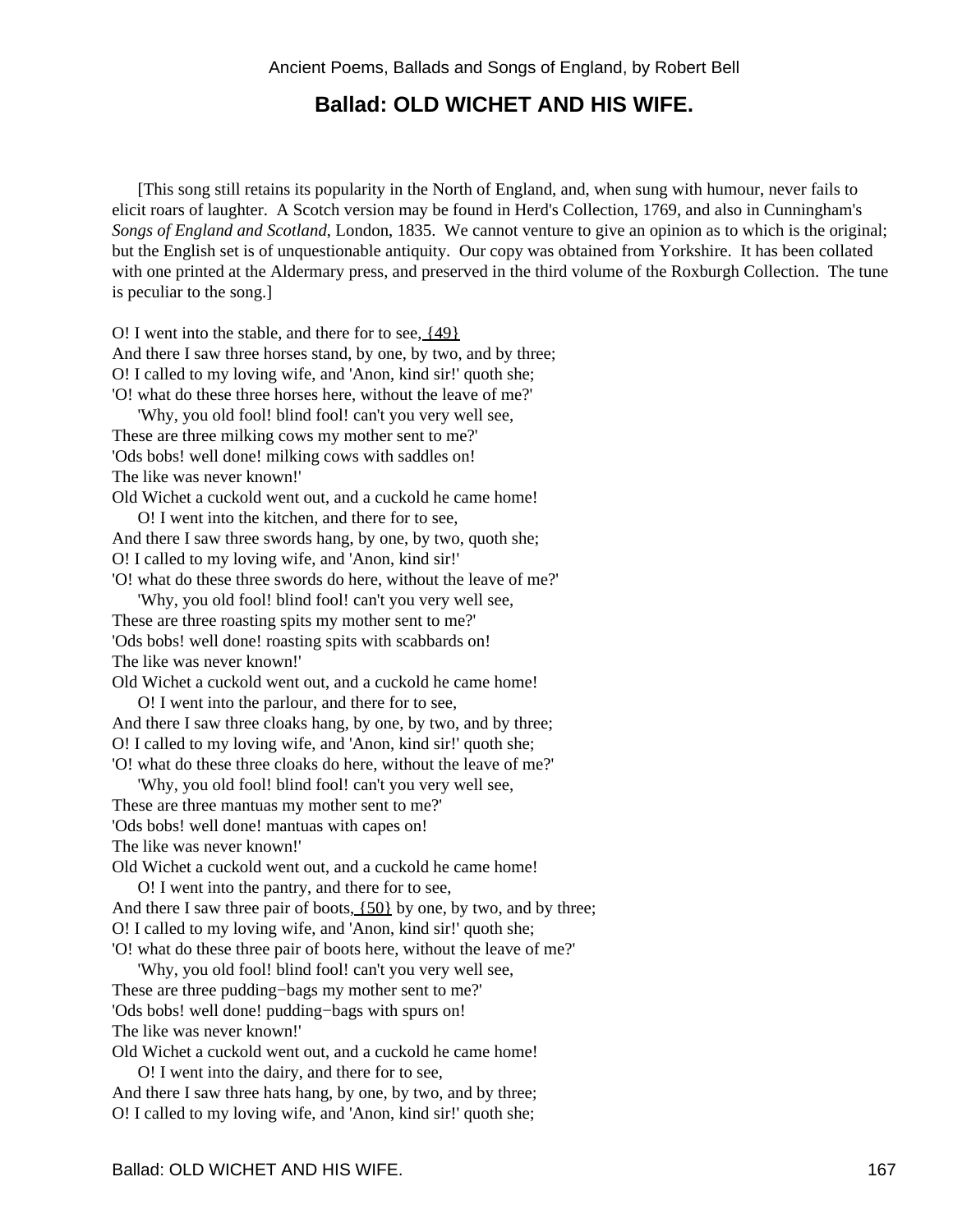'Pray what do these three hats here, without the leave of me?'

 'Why, you old fool! blind fool! can't you very well see, These are three skimming−dishes my mother sent to me?' 'Ods bobs! well done! skimming−dishes with hat−bands on! The like was never known!'

Old Wichet a cuckold went out, and a cuckold he came home! O! I went into the chamber, and there for to see, And there I saw three men in bed, by one, by two, and by three;

O! I called to my loving wife, and 'Anon, kind sir!' quoth she; 'O! what do these three men here, without the leave of me?'

 'Why, you old fool! blind fool! can't you very well see, They are three milking−maids my mother sent to me?' 'Ods bobs! well done! milking−maids with beards on! The like was never known!'

Old Wichet a cuckold went out, and a cuckold he came home!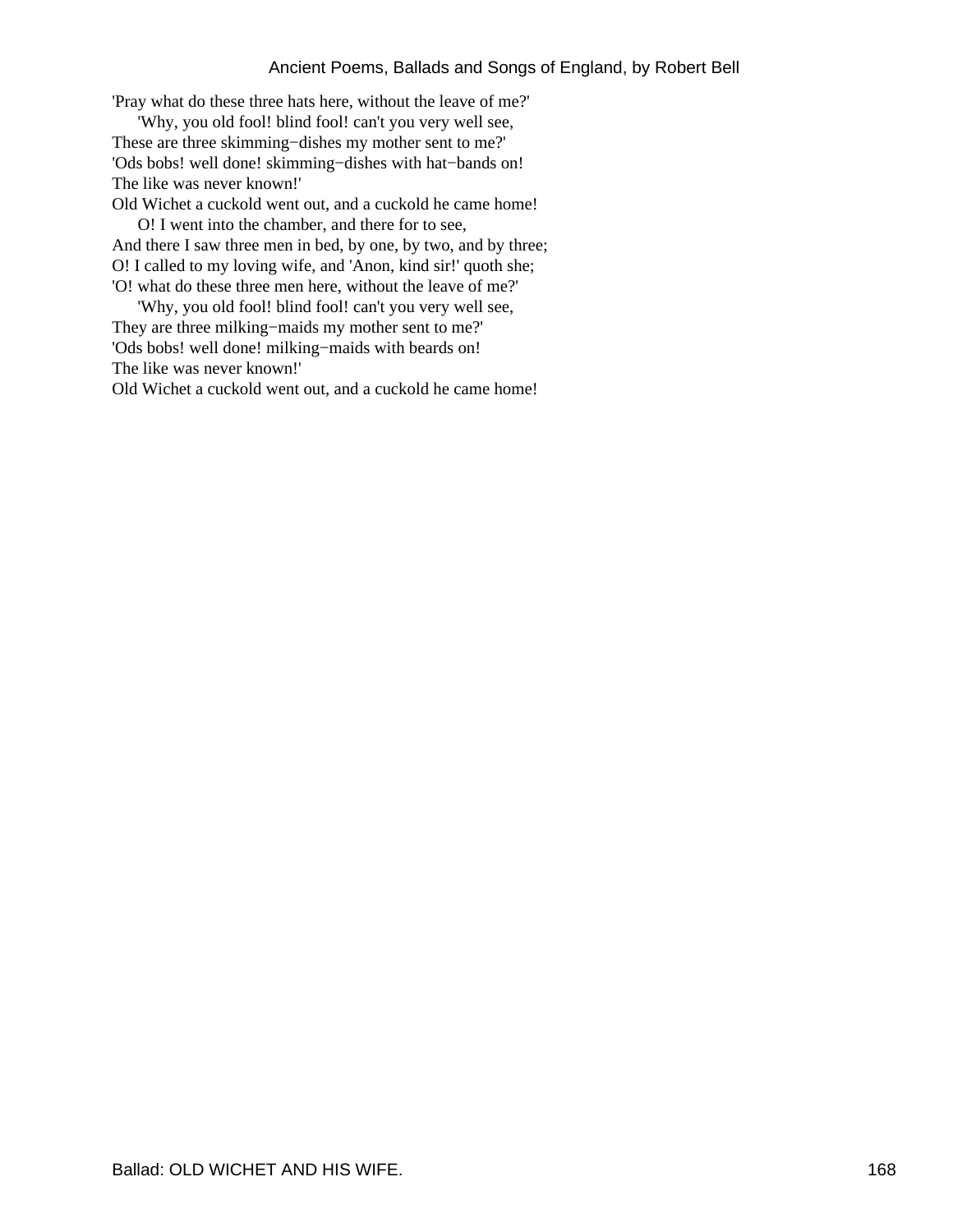## **Ballad: THE JOLLY WAGGONER.**

 [This country song can be traced back a century at least, but is, no doubt, much older. It is very popular in the West of England. The words are spirited and characteristic. We may, perhaps, refer the song to the days of transition, when the waggon displaced the packhorse.]

When first I went a−waggoning, a−waggoning did go, I filled my parents' hearts full of sorrow, grief, and woe. [{51}](#page-214-12) And many are the hardships that I have since gone through. And sing wo, my lads, sing wo! Drive on my lads, I–ho[! {52}](#page-214-13) And who wouldn't lead the life of a jolly waggoner? It is a cold and stormy night, and I'm wet to the skin,

I will bear it with contentment till I get unto the inn. And then I'll get a drinking with the landlord and his kin. And sing, &c.

 Now summer it is coming,—what pleasure we shall see; The small birds are a−singing on every green tree, The blackbirds and the thrushes are a−whistling merrilie. And sing, &c.

 Now Michaelmas is coming,—what pleasure we shall find; It will make the gold to fly, my boys, like chaff before the wind; And every lad shall take his lass, so loving and so kind. And sing, &c.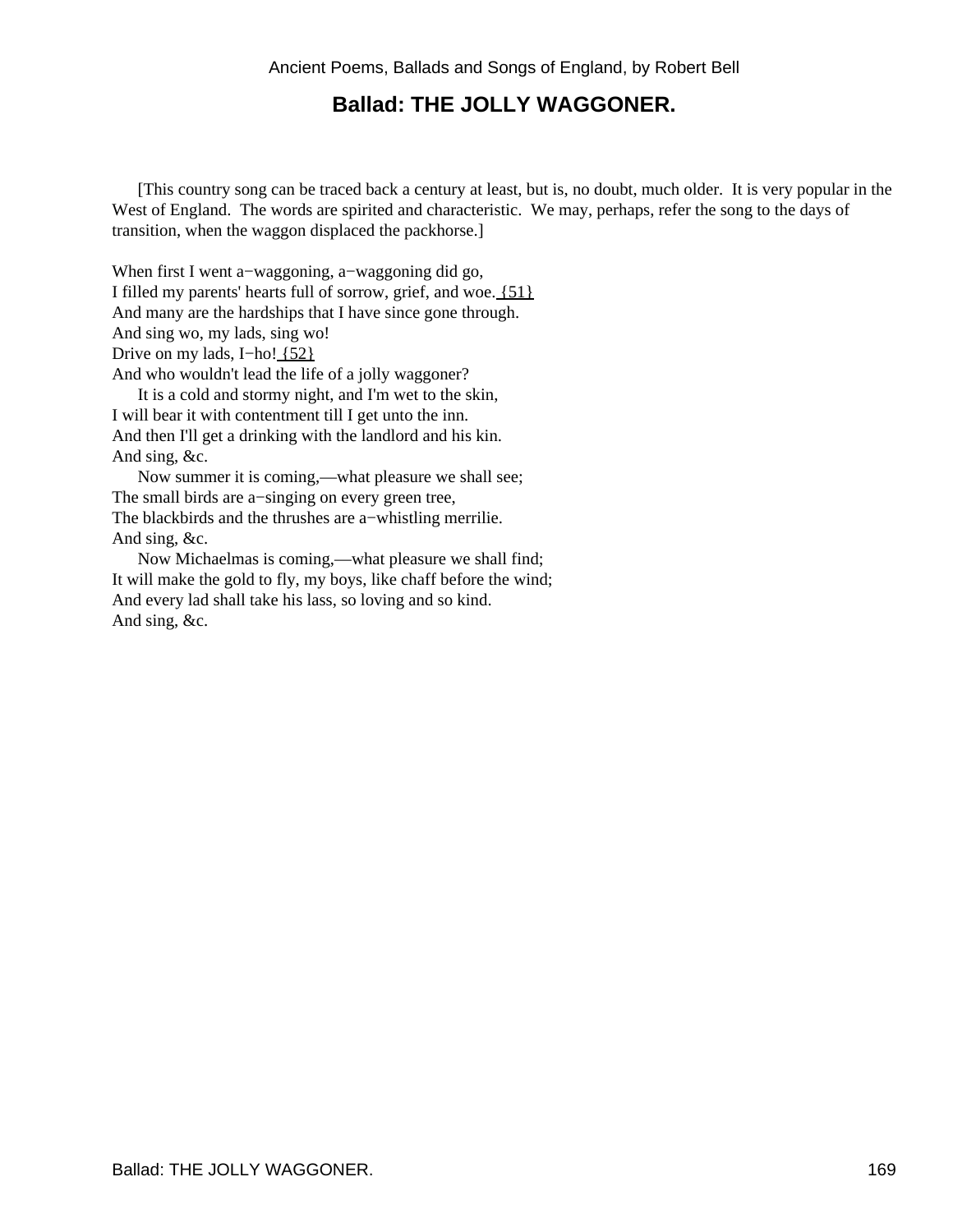## **Ballad: THE YORKSHIRE HORSE−DEALER.**

 [This ludicrous and genuine Yorkshire song, the production of some unknown country minstrel, obtained considerable popularity a few years ago from the admirable singing of Emery. The incidents actually occurred at the close of the last century, and some of the descendants of 'Tommy Towers' were resident at Clapham till within a very recent period, and used to take great delight in relating the laughable adventure of their progenitor. Abey Muggins is understood to be a *sobriquet* for a then Clapham innkeeper. The village of Clapham is in the west of Yorkshire, on the high road between Skipton and Kendal.]

Bane [{53}](#page-214-14) ta Claapam town−gate [{54}](#page-215-0) lived an ond Yorkshire tike, Who i' dealing i' horseflesh hed ne'er met his like; 'Twor his pride that i' aw the hard bargains he'd hit, He'd bit a girt monny, but nivver bin bit.

 This ond Tommy Towers (bi that naam he wor knaan), Hed an oud carrion tit that wor sheer skin an' baan; Ta hev killed him for t' curs wad hev bin quite as well, But 'twor Tommy opinion [{55}](#page-215-1) he'd dee on himsel!

 Well! yan Abey Muggins, a neighborin cheat, Thowt ta diddle ond Tommy wad be a girt treat; Hee'd a horse, too, 'twor war than ond Tommy's, ye see, Fort' neet afore that hee'd thowt proper ta dee!

 Thinks Abey, t' oud codger 'll nivver smoak t' trick, I'll swop wi' him my poor deead horse for his wick,  $\{56\}$ An' if Tommy I nobbu[t {57}](#page-215-3) can happen ta trap, 'Twill be a fine feather i' Aberram cap!

 Soa to Tommy he goas, an' the question he pops: 'Betwin thy horse and mine, prithee, Tommy, what swops? What wilt gi' me ta boot? for mine's t'better horse still!' 'Nout,' says Tommy, 'I'll swop ivven hands, an' ye will.'

 Abey preaached a lang time about summat ta boot, Insistin' that his war the liveliest brute; But Tommy stuck fast where he first had begun, Till Abey shook hands, and sed, 'Well, Tommy, done!

'O! Tommy,' sed Abey, Tze sorry for thee, I thowt thou'd a hadden mair white i' thy 'ee; Good luck's wi' thy bargin, for my horse is deead.' 'Hey!' says Tommy, 'my lad, soa is min, an it's fleead?'

 Soa Tommy got t' better of t' bargin, a vast, An' cam off wi' a Yorkshireman's triumph at last; For thof 'twixt deead horses there's not mitch to choose, Yet Tommy war richer by t' hide an' fower shooes.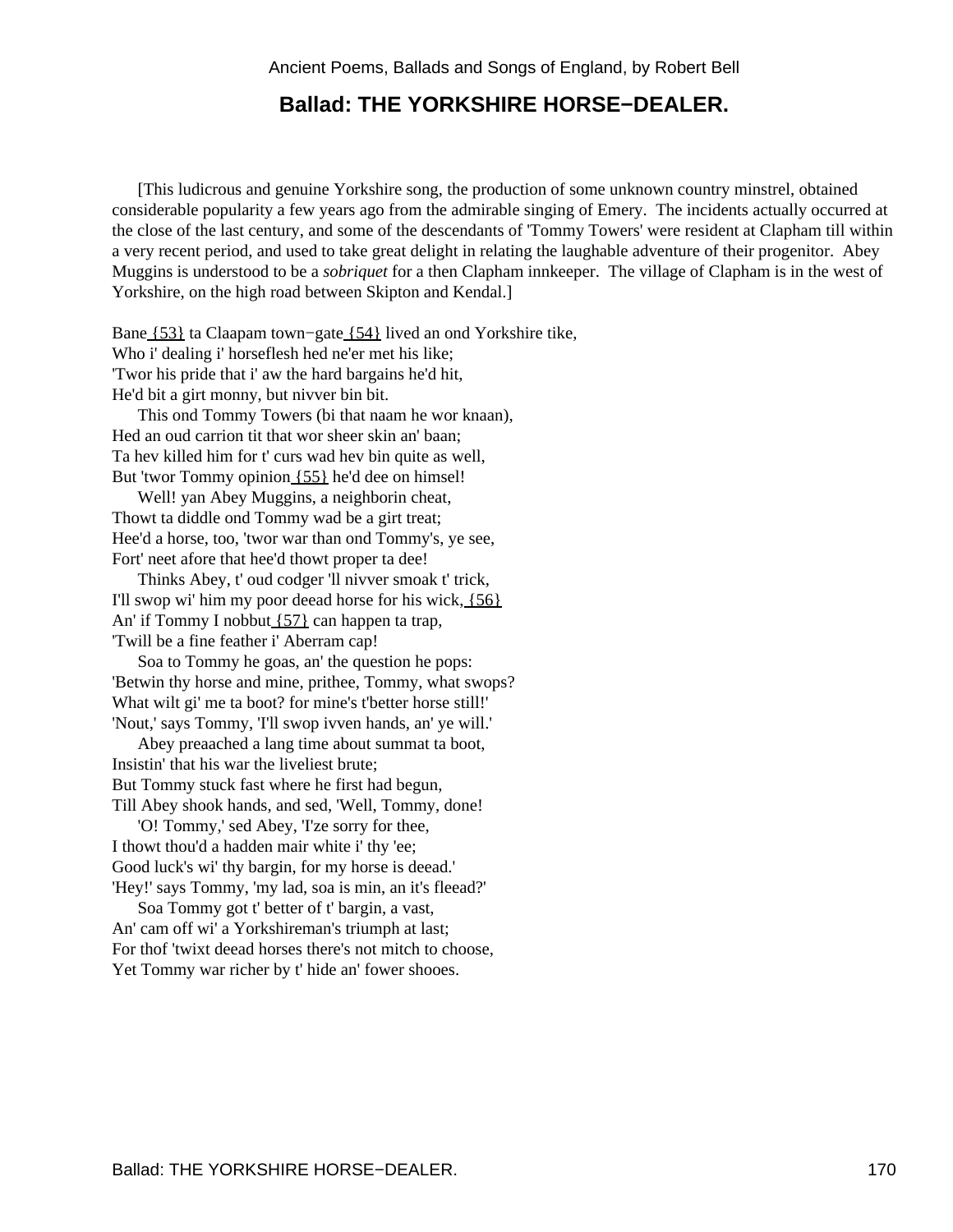## **Ballad: THE KING AND THE COUNTRYMAN.**

 [This popular favourite is a mere abridgment and alteration of a poem preserved in the Roxburgh Collection, called *The King and Northern Man, shewing how a poor Northumberland man (tenant to the King) being wronged by a lawyer (his neighbour) went to the King himself to make known his grievance. To the tune of Slut*. Printed by and for Alex. Melbourne, at the Stationer's Arms in Green Arbour Court, in the Little Old Baily. The Percy Society printed *The King and Northern Man* from an edition published in 1640. There is also a copy preserved in the Bagford Collection, which is one of the imprints of W. Onley. The edition of 1640 has the initials of Martin Parker at the end, but, as Mr. Collier observes, 'There is little doubt that the story is much older than 1640.' See preface to Percy Society's Edition.]

There was an old chap in the west country, A flaw in the lease the lawyers had found, 'Twas all about felling of five oak trees, And building a house upon his own ground. Right too looral, looral, looral—right too looral la! Now, this old chap to Lunnun would go, To tell the king a part of his woe, Likewise to tell him a part of his grief, In hopes the king would give him relief. Now, when this old chap to Lunnun had come, He found the king to Windsor had gone;

But if he'd known he'd not been at home, He danged his buttons if ever he'd come. Now, when this old chap to Windsor did stump,

The gates were barred, and all secure, But he knocked and thumped with his oaken clump, There's room within for I to be sure.

 But when he got there, how he did stare, To see the yeomen strutting about; He scratched his head, and rubbed down his hair, In the ear of a noble he gave a great shout:

 'Pray, Mr. Noble, show I the King; Is that the King that I see there? I seed an old chap at Bartlemy fair Look more like a king than that chap there.

 'Well, Mr. King, pray how d'ye do? I gotten for you a bit of a job, Which if you'll be so kind as to do, I gotten a summat for you in my fob.'

 The king he took the lease in hand, To sign it, too, he was likewise willing; And the old chap to make a little amends, He lugg'd out his bag, and gave him a shilling.

 The king, to carry on the joke, Ordered ten pounds to be paid down; The farmer he stared, but nothing spoke, And stared again, and he scratched his crown.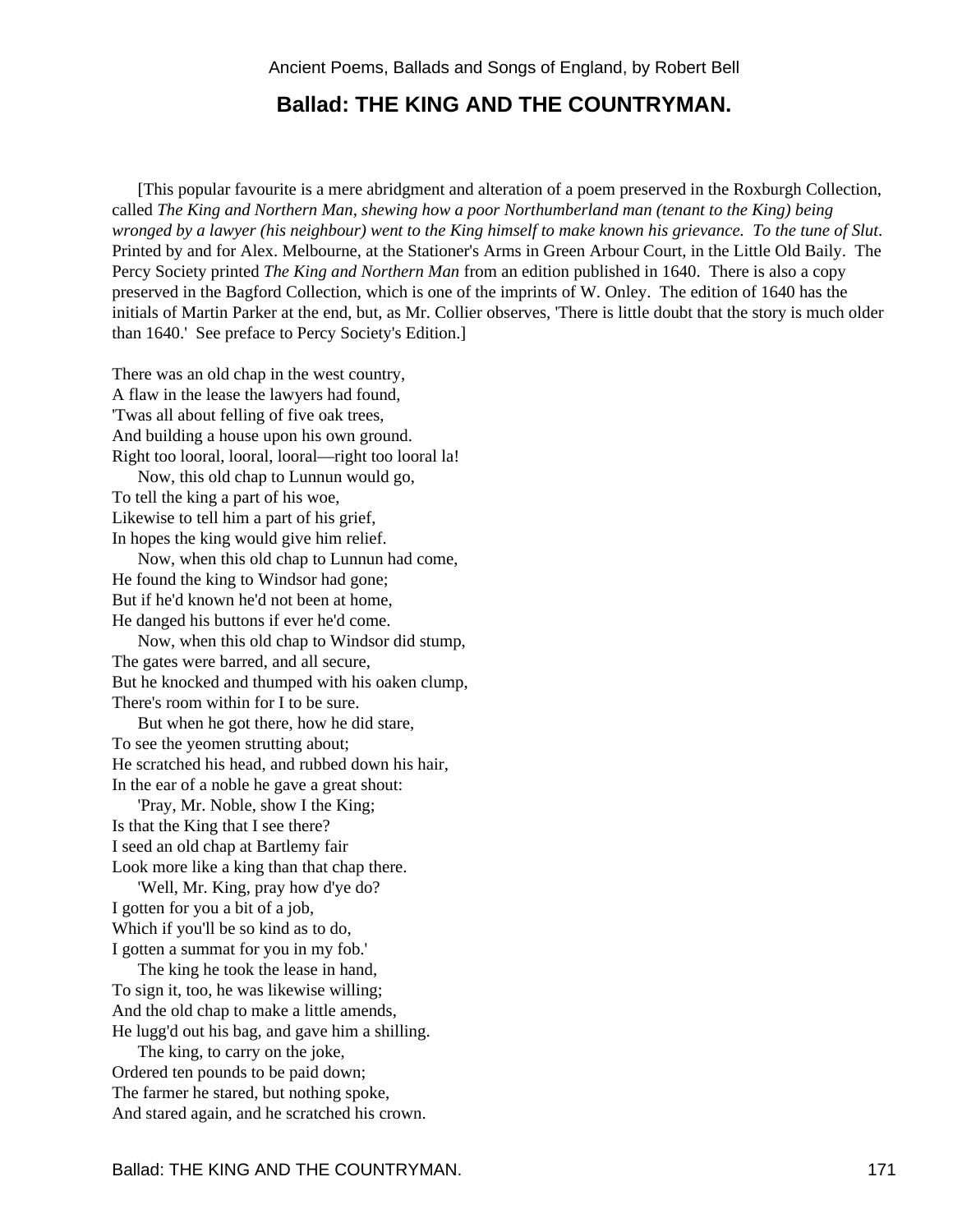The farmer he stared to see so much money, And to take it up he was likewise willing; But if he'd a known King had got so much money, He danged his wig if he'd gien him that shilling!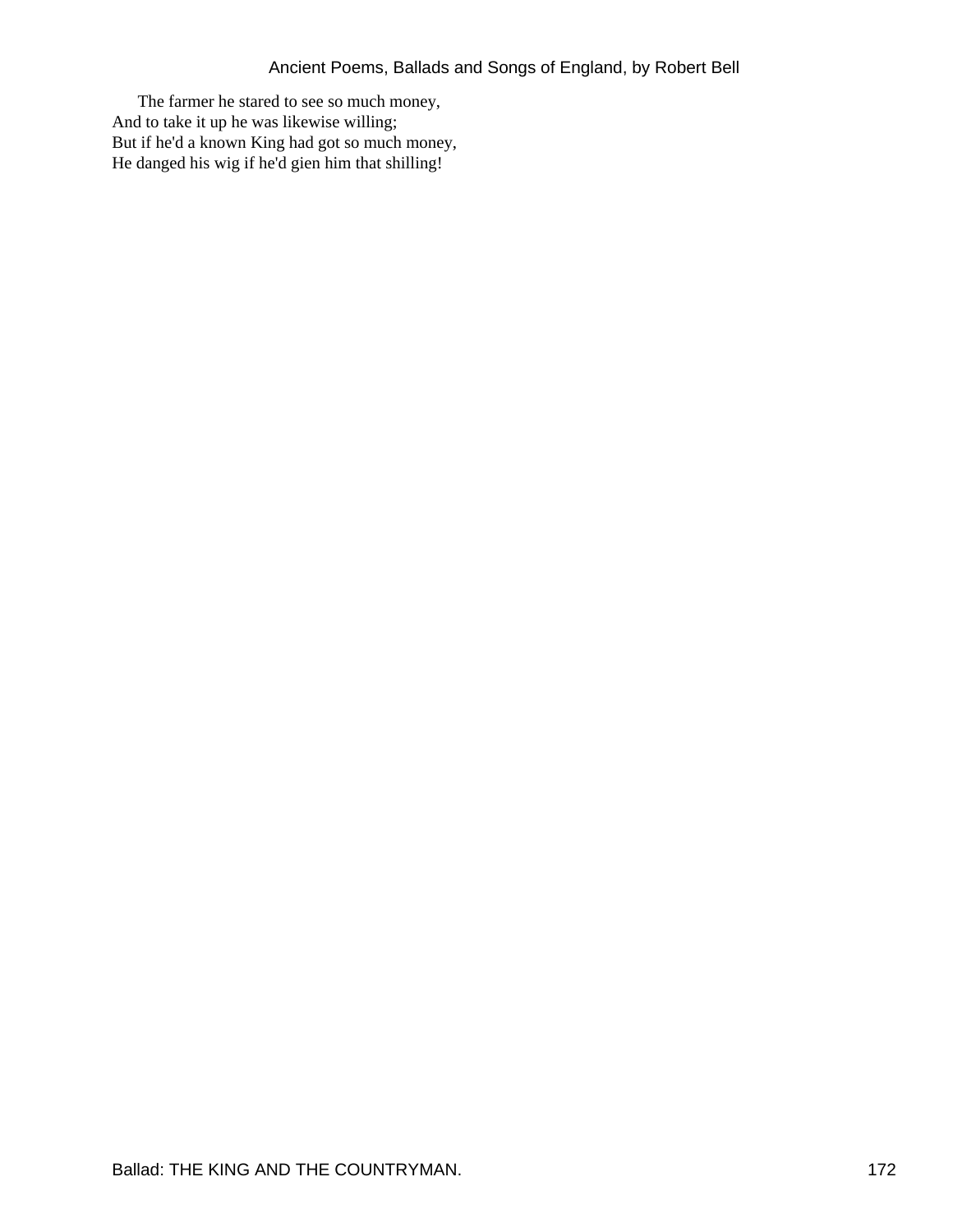### Ancient Poems, Ballads and Songs of England, by Robert Bell

## **Ballad: JONE O' GREENFIELD'S RAMBLE.**

 [The county of Lancaster has always been famed for its admirable *patois* songs; but they are in general the productions of modern authors, and consequently, however popular they may be, are not within the scope of the present work. In the following humorous production, however, we have a composition of the last century. It is the oldest and most popular Lancashire song we have been able to procure; and, unlike most pieces of its class, it is entirely free from grossness and vulgarity.]

Says Jone to his wife, on a hot summer's day, 'I'm resolved i' Grinfilt no lunger to stay; For I'll go to Owdham os fast os I can, So fare thee weel, Grinfilt, un fare thee weel, Nan; A soger I'll be, un brave Owdham I'll see, Un I'll ha'e a battle wi' th' French.'

 'Dear Jone,' then said Nan, un hoo bitterly cried, Wilt be one o' th' foote, or tha meons to ride?' 'Odsounds! wench, I'll ride oather ass or a mule, Ere I'll kewer i' Grinfilt os black as te dule, Booath clemmin[k {58}](#page-215-4) un starvink, un never a fardink, Ecod! it would drive ony mon mad.

 'Aye, Jone, sin' wi' coom i' Grinfilt for t' dwell, We'n had mony a bare meal, I con vara weel tell.' 'Bare meal! ecod! aye, that I vara weel know, There's bin two days this wick ot we'n had nowt at o: I'm vara near sided, afore I'll abide it, I'll feight oather Spanish or French.'

 Then says my Aunt Marget, 'Ah! Jone, thee'rt so hot, I'd ne'er go to Owdham, boh i' Englond I'd stop.' 'It matters nowt, Madge, for to Owdham I'll go, I'll naw clam to deeoth, boh sumbry shalt know: Furst Frenchman I find, I'll tell him meh mind, Un if he'll naw feight, he shall run.'

 Then down th' broo I coom, for we livent at top, I thowt I'd reach Owdharn ere ever I'd stop; Ecod! heaw they stared when I getten to th' Mumps, Meh owd hat i' my hond, un meh clogs full o'stumps; Boh I soon towd um, I'r gooink to Owdham, Un I'd ha'e battle wi' th' French.

 I kept eendway thro' th' lone, un to Owdham I went, I ask'd a recruit if te'd made up their keawnt? 'No, no, honest lad' (for he tawked like a king), 'Go wi' meh thro' the street, un thee I will bring Where, if theaw'rt willink, theaw may ha'e a shillink.' Ecod! I thowt this wur rare news.

 He browt me to th' pleck where te measurn their height, Un if they bin height, there's nowt said about weight; I retched me, un stretched me, un never did flinch, Says th' mon, 'I believe theaw 'rt meh lad to an inch.'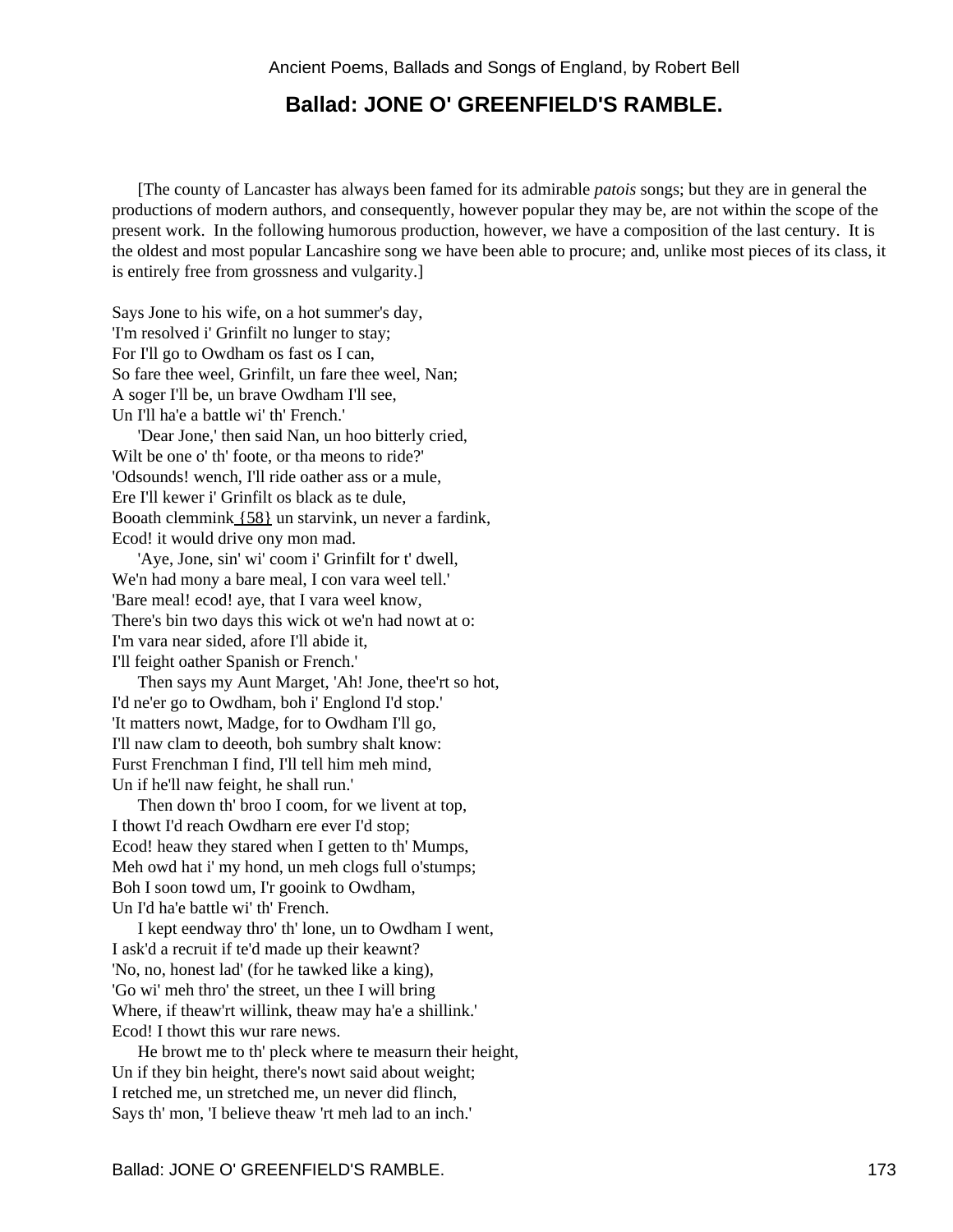I thowt this'll do, I'st ha'e guineas enow, Ecod! Owdham, brave Owdham for me. So fare thee weel, Grinfilt, a soger I'm made, I'n getten new shoon, un a rare cockade; I'll feight for Owd Englond os hard os I con, Oather French, Dutch, or Spanish, to me it's o one, I'll make 'em to stare like a new−started hare, Un I'll tell 'em fro' Owdham I coom.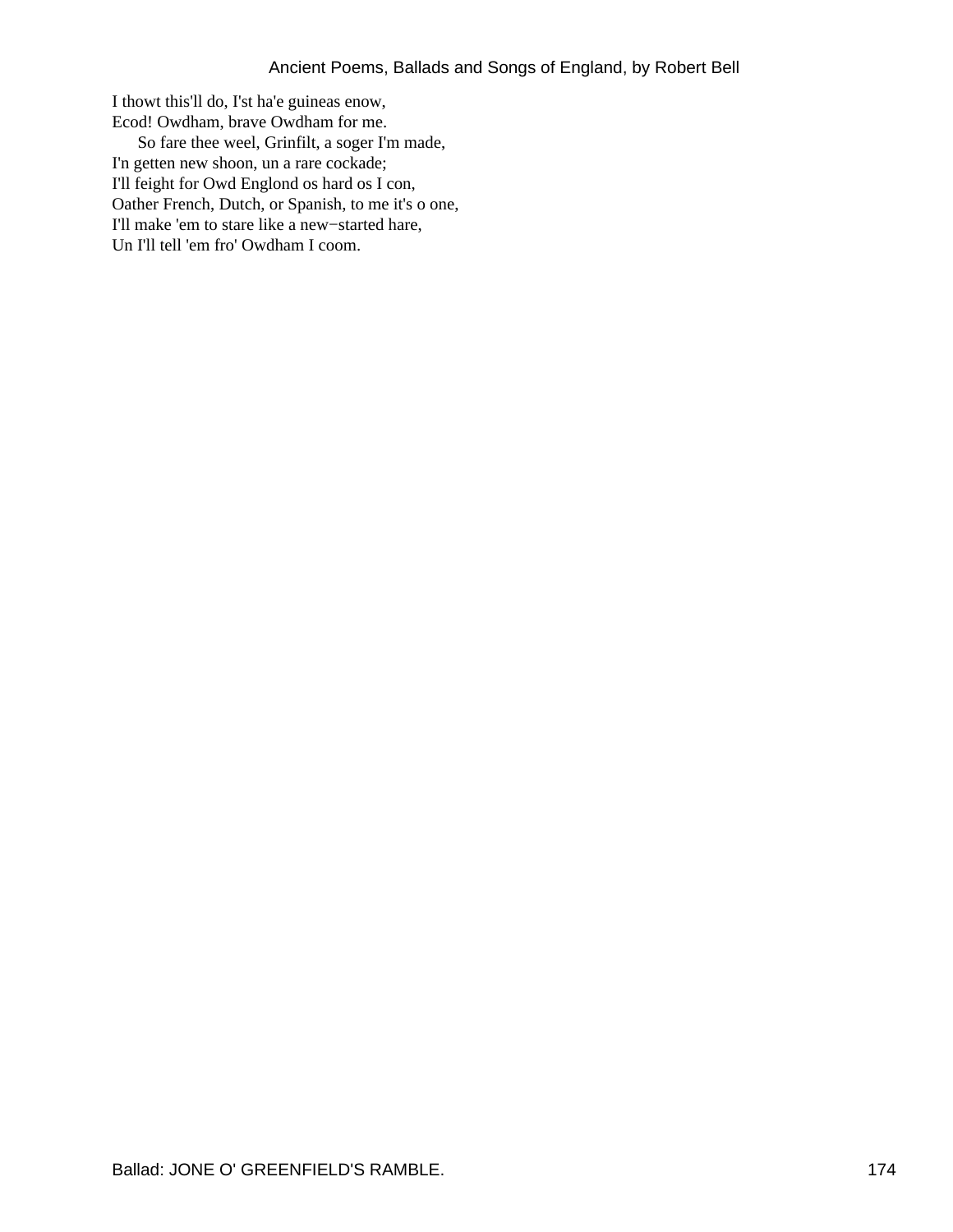# **Ballad: THORNEHAGH−MOOR WOODS. A CELEBRATED NOTTINGHAMSHIRE POACHER'S SONG.**

 [Nottinghamshire was, in the olden day, famous in song for the achievements of Robin Hood and his merry men. In our times the reckless daring of the heroes of the 'greenwood tree' has descended to the poachers of the county, who have also found poets to proclaim and exult over *their* lawless exploits; and in *Thornehagh−Moor Woods* we have a specimen of one of these rude, but mischievous and exciting lyrics. The air is beautiful, and of a lively character; and will be found in *Popular Music*. There is it prevalent idea that the song is not the production of an ordinary ballad−writer, but was written about the middle of the last century by a gentleman of rank and education, who, detesting the English game−laws, adopted a too successful mode of inspiring the peasantry with a love of poaching. The song finds locality in the village of Thornehagh, in the hundred of Newark. The common, or Moor−fields, was inclosed about 1797, and is now no longer called by the ancient designation. It contains eight hundred acres. The manor of Thornehagh is the property of the ancient family of Nevile, who have a residence on the estate.]

In Thornehagh−Moor woods, in Nottinghamshire, Fol de rol, la re, right fol laddie, dee; In Robin Hood's bold Nottinghamshire, Fol de rol, la re da;

 Three keepers' houses stood three−square, And about a mile from each other they were; – Their orders were to look after the deer. Fol de rol, la re da.

 I went out with my dogs one night, − The moon shone clear, and the stars gave light; Over hedges and ditches, and steyls With my two dogs close at my heels, To catch a fine buck in Thornehagh−Moor fields.

 Oh! that night we had bad luck, One of my very best dogs was stuck; He came to me both breeding and lame, – Right sorry was I to see the same, − He was not able to follow the game.

 I searched his wounds, and found them slight, Some keeper has done this out of spite; But I'll take my pike−staff,—that's the plan! I'll range the woods till I find the man, And I'll tan his hide right well,—if I can!

 I ranged the woods and groves all night, I ranged the woods till it proved daylight; The very first thing that then I found, Was a good fat buck that lay dead on the ground; I knew my dogs gave him his death−wound.

 I hired a butcher to skin the game, Likewise another to sell the same; The very first buck he offered for sale, Was to an old [hag] that sold bad ale, And she sent us three poor lads to gaol.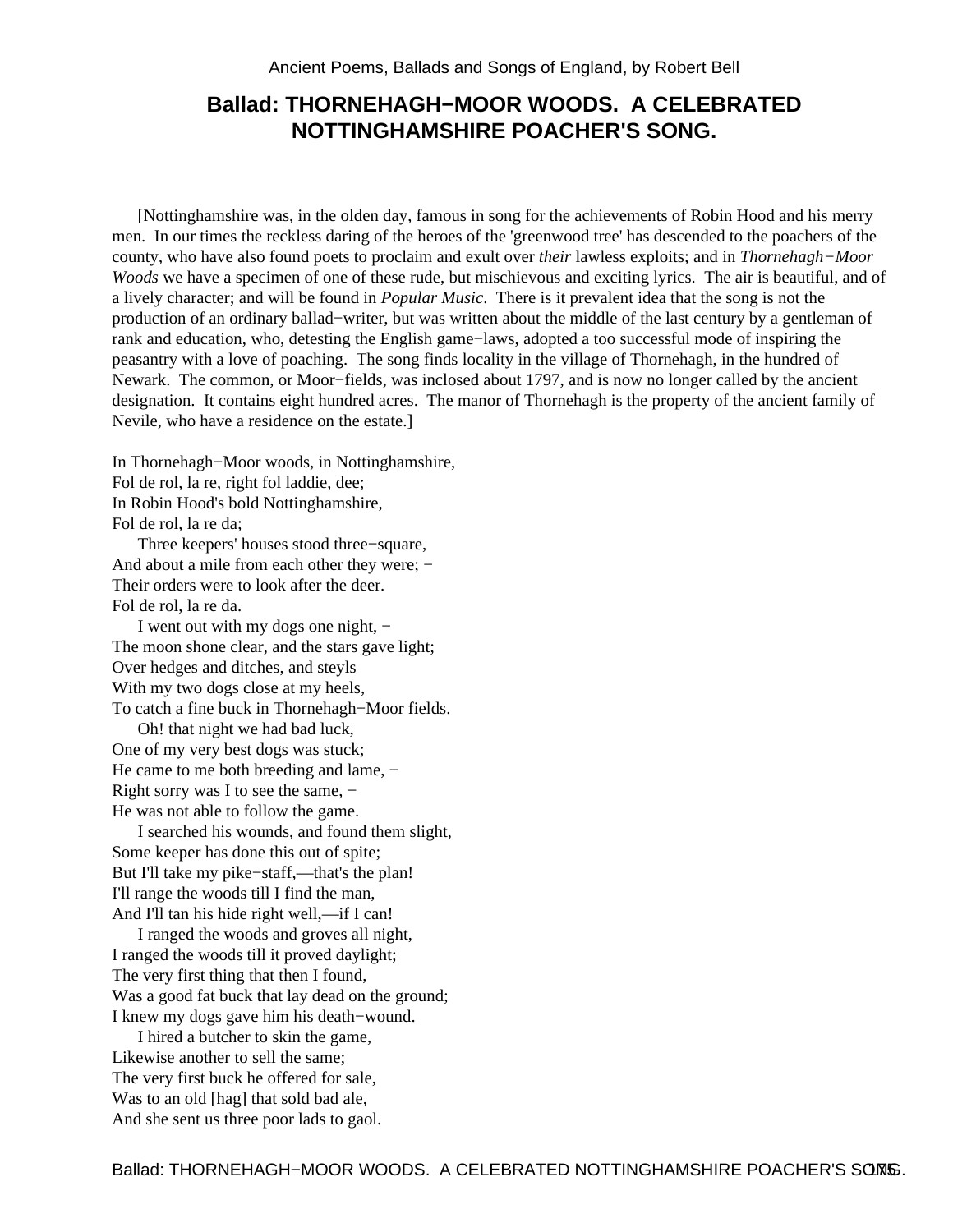The quarter sessions we soon espied, At which we all were for to be tried; The Chairman laughed the matter to scorn, He said the old woman was all forsworn, And unto pieces she ought to be torn.

 The sessions are over, and we are clear! The sessions are over, and we sit here, Singing fol de rol, la re da! The very best game I ever did see, Is a buck or a deer, but a deer for me! In Thornehagh−Moor woods this night we'll be! Fol de rol, la re da!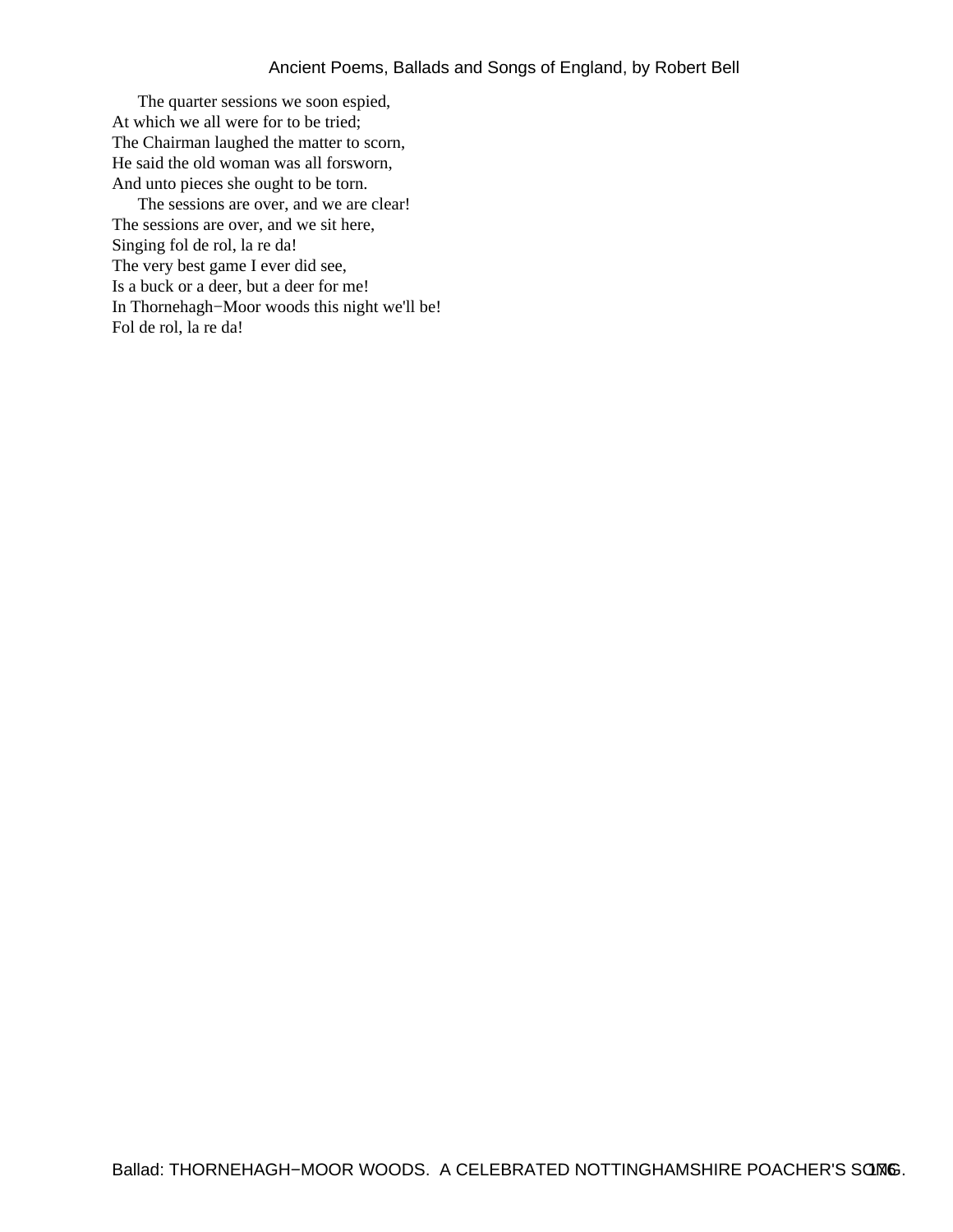### **Ballad: THE LINCOLNSHIRE POACHER.**

 [This very old ditty has been transformed into the dialects of Somersetshire, Northamptonshire, and Leicestershire; but it properly belongs to Lincolnshire. Nor is this the only liberty that his been taken with it. The original tune is that of a Lancashire air, well known as *The Manchester Angel*; but a florid modern tune has been substituted. *The Lincolnshire Poacher* was a favourite ditty with George IV., and it is said that he often had it sung for his amusement by a band of Berkshire ploughmen. He also commanded it to be sung at his harvest−homes, but we believe it was always on such occasions sung to the 'playhouse tune,' and not to the genuine music. It is often very difficult to trace the locality of countrymen's songs, in consequence of the licence adopted by printers of changing the names of places to suit their own neighbourhoods; but there is no such difficulty about *The Lincolnshire Poacher*. The oldest copy we have seen, printed at York about 1776, reads 'Lincolnshire,' and it is only in very modern copies that the venue is removed to other counties. In the Somersetshire version the local vernacular is skilfully substituted for that of the original; but the deception may, nevertheless, be very easily detected.]

When I was bound apprentice, in famous Lincolnsheer, Full well I served my master for more than seven year, Till I took up with poaching, as you shall quickly hear:− Oh! 'tis my delight of a shiny night, in the season of the year.

 As me and my comrades were setting of a snare, 'Twas then we seed the gamekeeper—for him we did not care, For we can wrestle and fight, my boys, and jump o'er everywhere:− Oh! 'tis my delight of a shiny night, in the season of the year.

 As me and my comrades were setting four or five, And taking on him up again, we caught the hare alive; We caught the hare alive, my boys, and through the woods did steer:− Oh! 'tis my delight of a shiny night, in the season of the year.

<span id="page-181-0"></span> Bad luck to every magistrate that lives in Lincolnsheer[; {59}](#page-215-0) Success to every poacher that wants to sell a hare; Bad luck to every gamekeeper that will not sell his deer:− Oh! 'tis my delight of a shiny night, in the season of the year.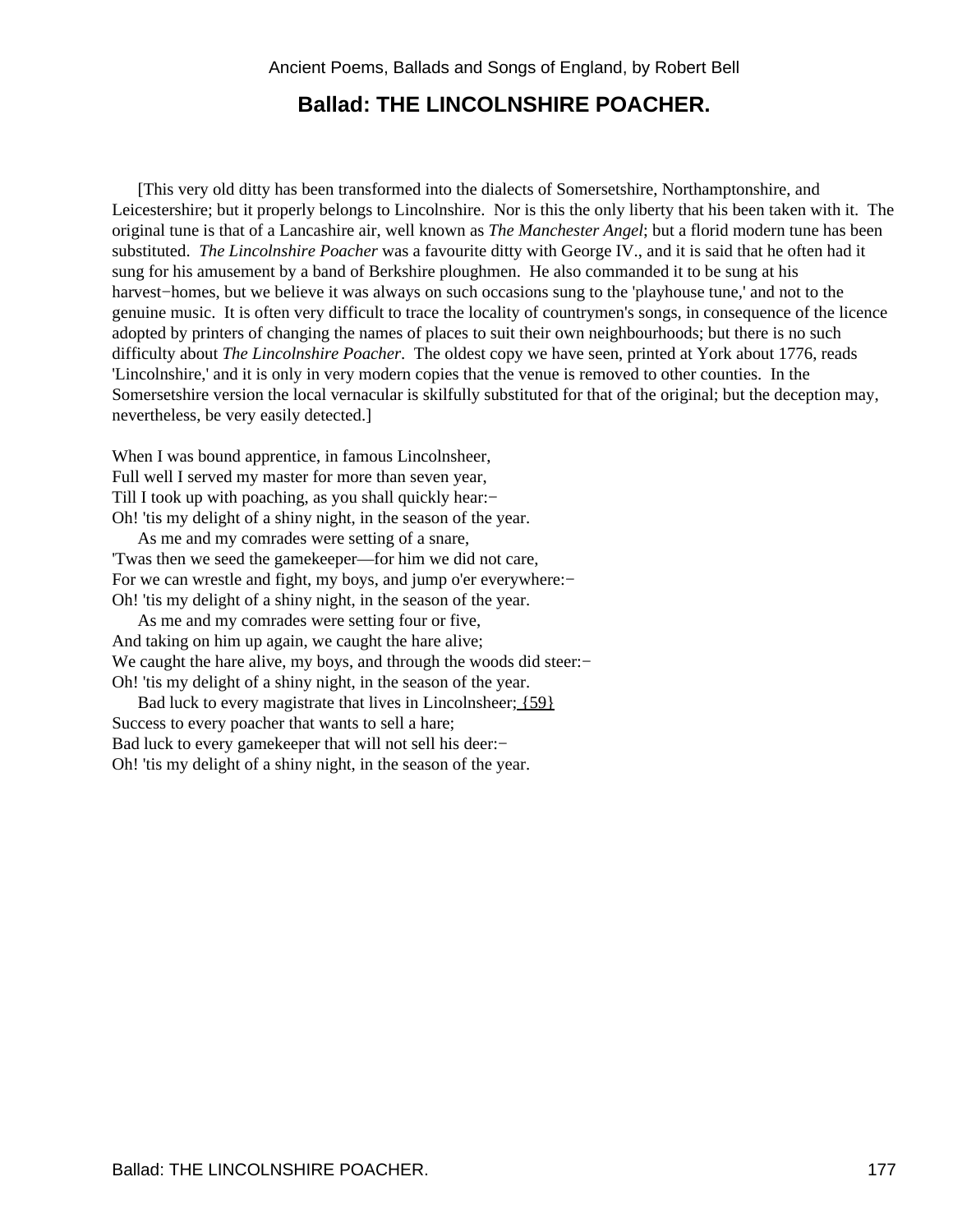#### Ancient Poems, Ballads and Songs of England, by Robert Bell

#### **Ballad: SOMERSETSHIRE HUNTING SONG.**

 [This following song, which is very popular with the peasantry of Somersetshire, is given as a curious specimen of the dialect still spoken in some parts of that county. Though the song is a genuine peasant's ditty, it is heard in other circles, and frequently roared out at hunting dinners. It is here reprinted from a copy communicated by Mr. Sandys.]

There's no pleasures can compare Wi' the hunting o' the hare, In the morning, in the morning, In fine and pleasant weather.  *Cho*. With our hosses and our hounds, We will scamps it o'er the grounds, And sing traro, huzza! And sing traro, huzza! And sing traro, brave boys, we will foller. And when poor puss arise, Then away from us she flies; And we'll gives her, boys, we'll gives her, One thundering and loud holler! *Cho*. With our hosses, &c. And when poor puss is killed, We'll retires from the field; And we'll count boys, and we'll count On the same good ren to−morrer. *Cho*. With our bosses and our hounds, &c.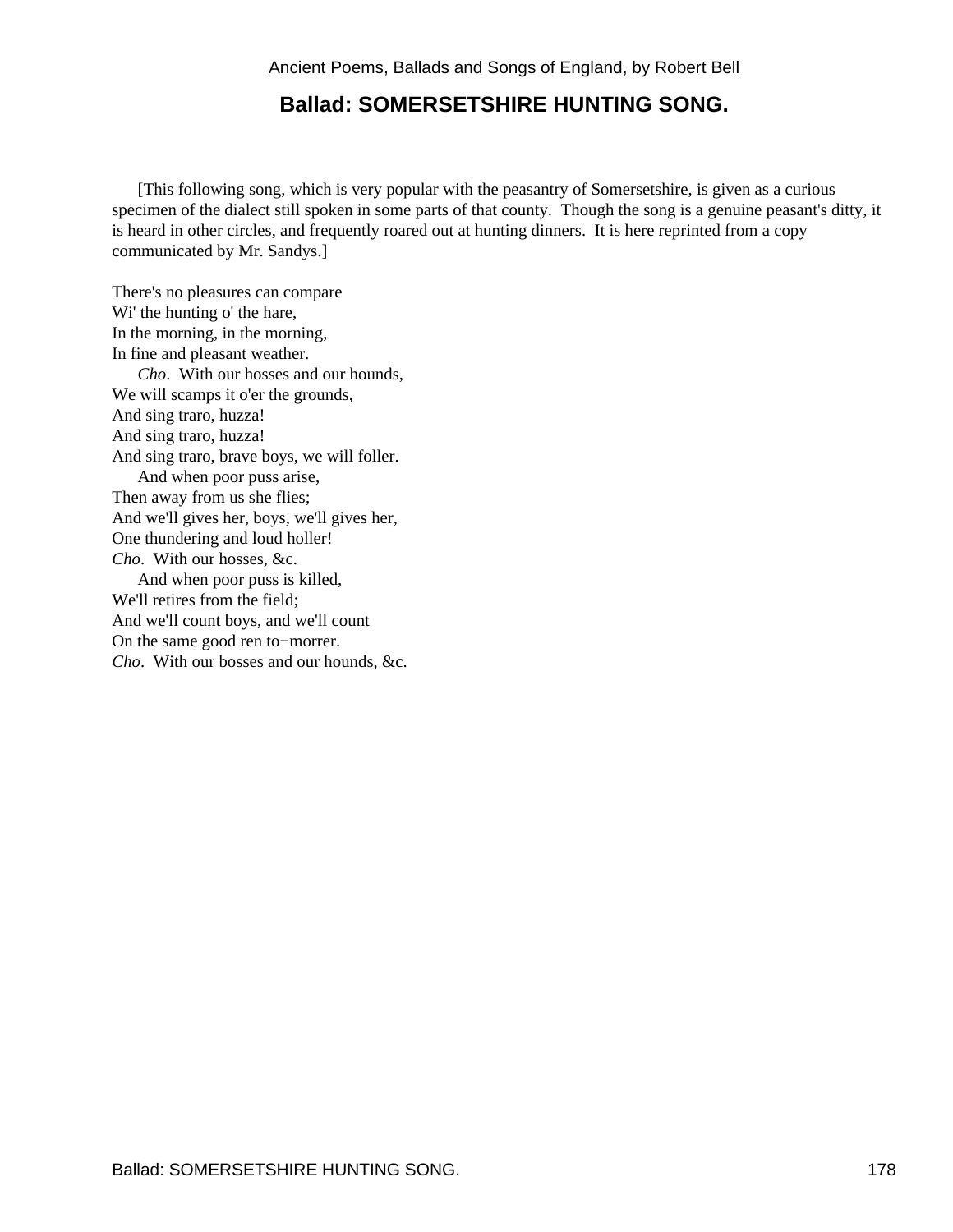#### **Ballad: THE TROTTING HORSE.**

 [The common copies of this old highwayman's song are very corrupt. We are indebted for the following version, which contains several emendations, to Mr. W. H. Ainsworth. The song, which may probably be referred to the age of Charles II., is a spirited specimen of its class.]

I can sport as fine a trotting horse as any swell in town, To trot you fourteen miles an hour, I'll bet you fifty crown; He is such a one to bend his knees, and tuck his haunches in, And throw the dust in people's face, and think it not a sin. For to ride away, trot away,

Ri, fa lar, la, &c.

 He has an eye like any hawk, a neck like any swan, A foot light as the stag's, the while his back is scarce a span; Kind Nature hath so formed him, he is everything that's good, – Aye! everything a man could wish, in bottom, bone, and blood. For to ride away, &c.

 If you drop therein, he'll nod his head, and boldly walk away, While others kick and bounce about, to him it's only play; There never was a finer horse e'er went on English ground, He is rising six years old, and is all over right and sound. For to ride away, &c.

 If any frisk or milling match should call me out of town, I can pass the blades with white cockades, their whiskers hanging down; With large jack−towels round their necks, they think they're first and fast, But, with their gapers open wide, they find that they are last. Whilst I ride away, &c.

 If threescore miles I am from home, I darkness never mind, My friend is gone, and I am left, with pipe and pot behind; Up comes some saucy kiddy, a scampsman on the hot, But ere he pulls the trigger I am off just like a shot. For I ride away, &c.

 If Fortune e'er should fickle be, and wish to have again That which she so freely gave, I'd give it without pain; I would part with it most freely, and without the least remorse, Only grant to me what God hath gave, my mistress and my horse! That I may ride away, &c.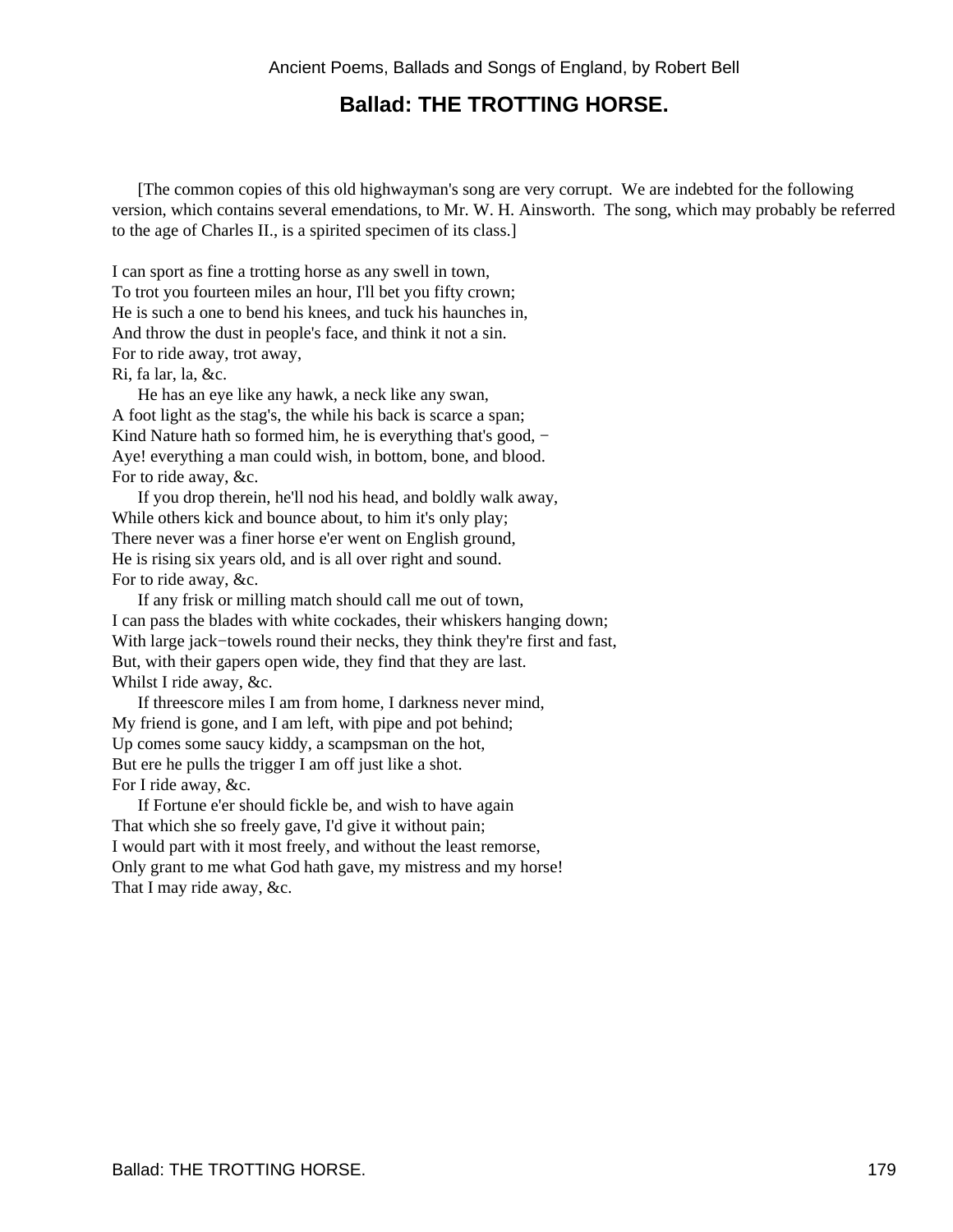### **Ballad: THE SEEDS OF LOVE.**

 [This very curious old song is not only a favourite with our peasantry, but, in consequence of having been introduced into the modern dramatic entertainment of *The Loan of a Lover*, has obtained popularity in higher circles. Its sweetly plaintive tune will be found in *Popular Music*. The words are quaint, but by no means wanting in beauty; they are, no doubt, corrupted, as we have derived them from common broadsides, the only form in which we have been able to meet with them. The author of the song was Mrs. Fleetwood Habergham, of Habergham, in the county of Lancaster. 'Ruined by the extravagance, and disgraced by the vices of her husband, she soothed her sorrows,' says Dr. Whitaker, 'by some stanzas yet remembered among the old people of her neighbourhood.'—*History of Whalley*. Mrs. Habergham died in 1703, and was buried at Padiham.]

I sowed the seeds of love, it was all in the spring, In April, May, and June, likewise, when small birds they do sing; My garden's well planted with flowers everywhere, Yet I had not the liberty to choose for myself the flower that I loved so dear. My gardener he stood by, I asked him to choose for me, He chose me the violet, the lily and pink, but those I refused all three; The violet I forsook, because it fades so soon, The lily and the pink I did o'erlook, and I vowed I'd stay till June. In June there's a red rose−bud, and that's the flower for me! But often have I plucked at the red rose−bud till I gained the willow−tree; The willow-tree will twist, and the willow-tree will twice, –

O! I wish I was in the dear youth's arms that once had the heart of mine.

 My gardener he stood by, he told me to take great care, For in the middle of a red rose−bud there grows a sharp thorn there; I told him I'd take no care till I did feel the smart, And often I plucked at the red rose−bud till I pierced it to the heart.

<span id="page-184-0"></span> I'll make me a posy of hyssop,—no other I can touch, − That all the world may plainly see I love one flower too much; My garden is run wild! where shall I plant anew − For my bed, that once was covered with thyme, is all overrun with rue?  $\{60\}$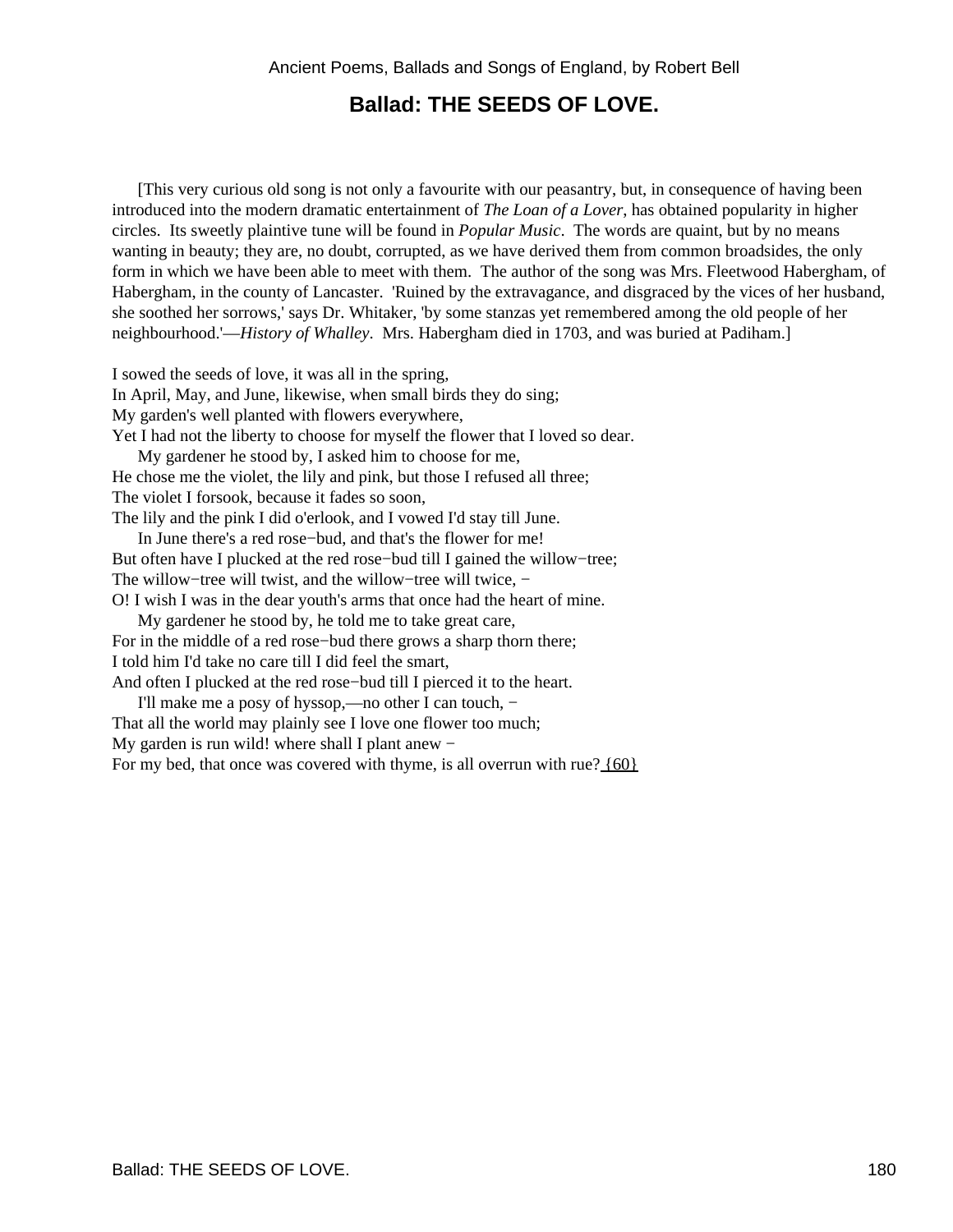#### **Ballad: THE GARDEN−GATE.**

<span id="page-185-0"></span> [One of our most pleasing rural ditties. The air is very beautiful. We first heard it sung in Malhamdale, Yorkshire, by Willy Bolton, an old Dales'−minstrel, who accompanied himself on the union–pipes. [{61}\]](#page-215-2)

The day was spent, the moon shone bright, The village clock struck eight; Young Mary hastened, with delight, Unto the garden−gate: But what was there that made her sad? – The gate was there, but not the lad, Which made poor Mary say and sigh, 'Was ever poor girl so sad as I?' She traced the garden here and there, The village clock struck nine; Which made poor Mary sigh, and say, 'You shan't, you shan't be mine! You promised to meet at the gate at eight, You ne'er shall keep me, nor make me wait, For I'll let all such creatures see, They ne'er shall make a fool of me!' She traced the garden here and there, The village clock struck ten; Young William caught her in his arms, No more to part again: For he'd been to buy the ring that day, And O! he had been a long, long way; – Then, how could Mary cruel prove, To banish the lad she so dearly did love? Up with the morning sun they rose, To church they went away, And all the village joyful were, Upon their wedding−day: Now in a cot, by a river side, William and Mary both reside; And she blesses the night that she did wait For her absent swain, at the garden−gate.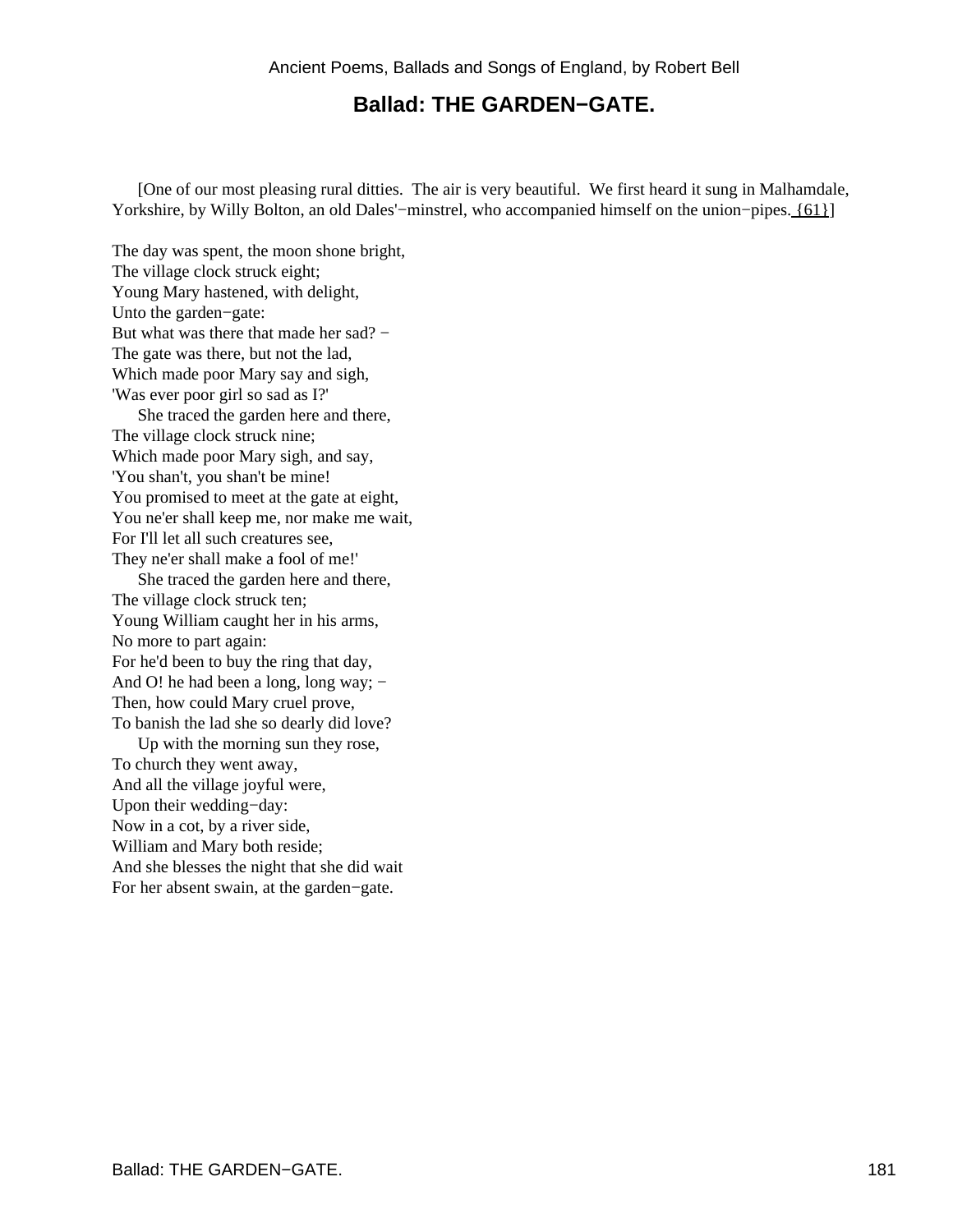### **Ballad: THE NEW−MOWN HAY.**

 [This song is a village−version of an incident which occurred in the Cecil family. The same English adventure has, strangely enough, been made the subject of one of the most romantic of Moore's *Irish Melodies*, viz., *You remember Helen, the hamlet's pride* .]

As I walked forth one summer's morn, Hard by a river's side, Where yellow cowslips did adorn The blushing field with pride; I spied a damsel on the grass, More blooming than the may; Her looks the Queen of Love surpassed, Among the new−mown hay. I said, 'Good morning, pretty maid, How came you here so soon?' 'To keep my father's sheep,' she said, 'The thing that must be done: While they are feeding 'mong the dew, To pass the time away, I sit me down to knit or sew, Among the new−mown hay.' Delighted with her simple tale, I sat down by her side; With vows of love I did prevail On her to be my bride: In strains of simple melody, She sung a rural lay; The little lambs stood listening by, Among the new−mown hay. Then to the church they went with speed, And Hymen joined them there; No more her ewes and lambs to feed, For she's a lady fair: A lord he was that married her, To town they came straightway: She may bless the day he spied her there, Among the new−mown hay.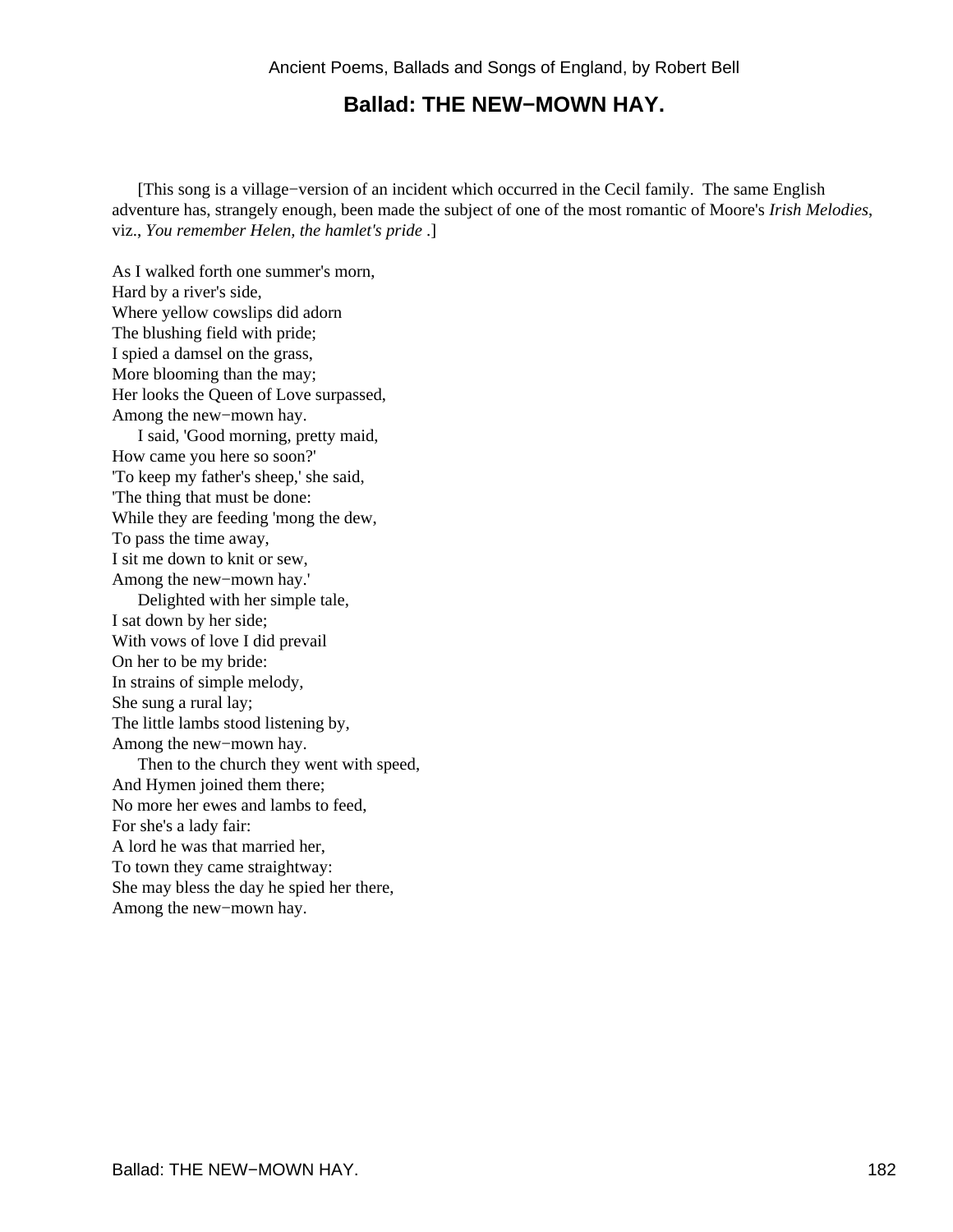#### **Ballad: THE PRAISE OF A DAIRY.**

 [This excellent old country song, which can be traced to 1687, is sung to the air of *Packington's Pound*, for the history of which see *Popular Music*.]

<span id="page-187-3"></span><span id="page-187-2"></span><span id="page-187-1"></span><span id="page-187-0"></span>In praise of a dairy I purpose to sing, But all things in order, first, God save the King[! {62}](#page-215-3) And the Queen, I may say, That every May−day, Has many fair dairy−maids all fine and gay. Assist me, fair damsels, to finish my theme, Inspiring my fancy with strawberry cream. The first of fair dairy−maids, if you'll believe, Was Adam's own wife, our great grandmother Eve, Who oft milked a cow, As well she knew how. Though butter was not then as cheap as 'tis now, She hoarded no butter nor cheese on her shelves, For butter and cheese in those days made themselves. In that age or time there was no horrid money, Yet the children of Israel had both milk and honey; No Queen you could see, Of the highest degree, But would milk the brown cow with the meanest she. Their lambs gave them clothing, their cows gave them meat, And in plenty and peace all their joys wore complete. Amongst the rare virtues that milk does produce, For a thousand of dainties it's daily in use: Now a pudding I'll tell 'ee, And so can maid Nelly, Must have from good milk both the cream and the jelly: For a dainty fine pudding, without cream or milk, Is a citizen's wife, without satin or silk. In the virtues of milk there is more to be mustered: O! the charming delights both of cheesecake and custard! If to wakes  $\{63\}$  you resort, You can have no sport, Unless you give custards and cheesecake too for't: And what's the jack−pudding that makes us to laugh, Unless he hath got a great custard to quaff? Both pancake and fritter of milk have good store, But a Devonshire white−pot must needs have much more; Of no bre[w {64}](#page-215-5) you can think, Though you study and wink, From the lusty sack posset to poor posset drink, But milk's the ingredient, though wine's  ${65}$  ne'er the worse, For 'tis wine makes the man, though 'tis milk makes the nurse.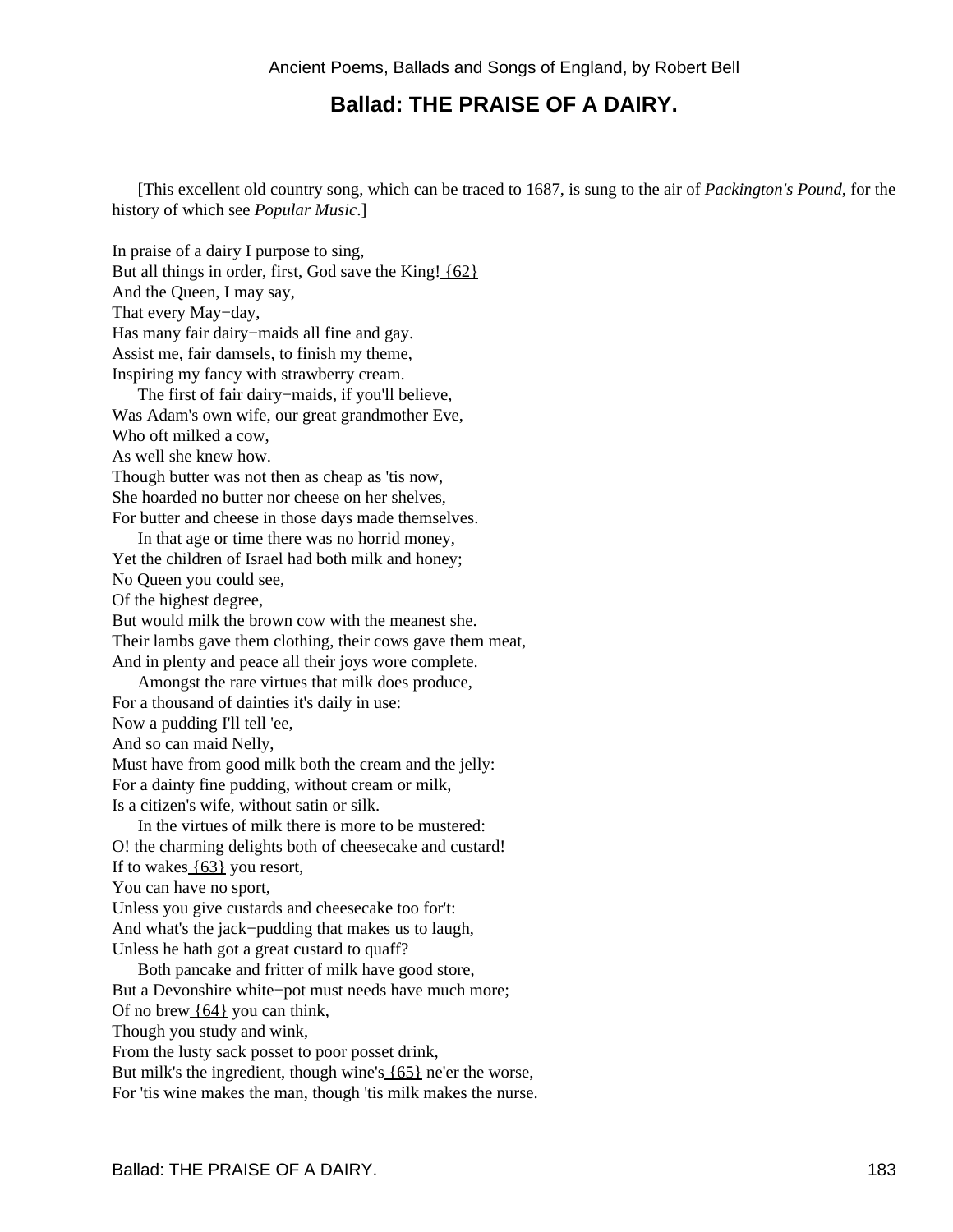### **Ballad: THE MILK−MAID'S LIFE.**

 [Of this popular country song there are a variety of versions. The following, which is the most ancient, is transcribed from a black−letter broadside in the Roxburgh Collection, entitled *The Milke−maid's Life; or, a pretty new ditty composed and penned, the praise of the Milking−pail to defend*. To a curious new tune called the *Milke−maid's Dump*. It is subscribed with the initials M. P.; probably those of Martin Parker.]

You rural goddesses, That woods and fields possess, Assist me with your skill, that may direct my quill, More jocundly to express, The mirth and delight, both morning and night, On mountain or in dale, Of them who choose this trade to use, And, through cold dews, do never refuse To carry the milking−pail. The bravest lasses gay, Live not so merry as they; In honest civil sort they make each other sport, As they trudge on their way; Come fair or foul weather, they're fearful of neither, Their courages never quail. In wet and dry, though winds be high, And dark's the sky, they ne'er deny To carry the milking−pail. Their hearts are free from care, They never will despair; Whatever them befal, they bravely bear out all, And fortune's frowns outdare. They pleasantly sing to welcome the spring, 'Gainst heaven they never rail; If grass well grow, their thanks they show, And, frost or snow, they merrily go Along with the milking−pail: Base idleness they do scorn, They rise very early i' th' morn, And walk into the field, where pretty birds do yield Brave music on every thorn. The linnet and thrush do sing on each bush, And the dulcet nightingale Her note doth strain, by jocund vein, To entertain that worthy train, Which carry the milking−pail. Their labour doth health preserve, No doctor's rules they observe, While others too nice in taking their advice, Look always as though they would starve. Their meat is digested, they ne'er are molested,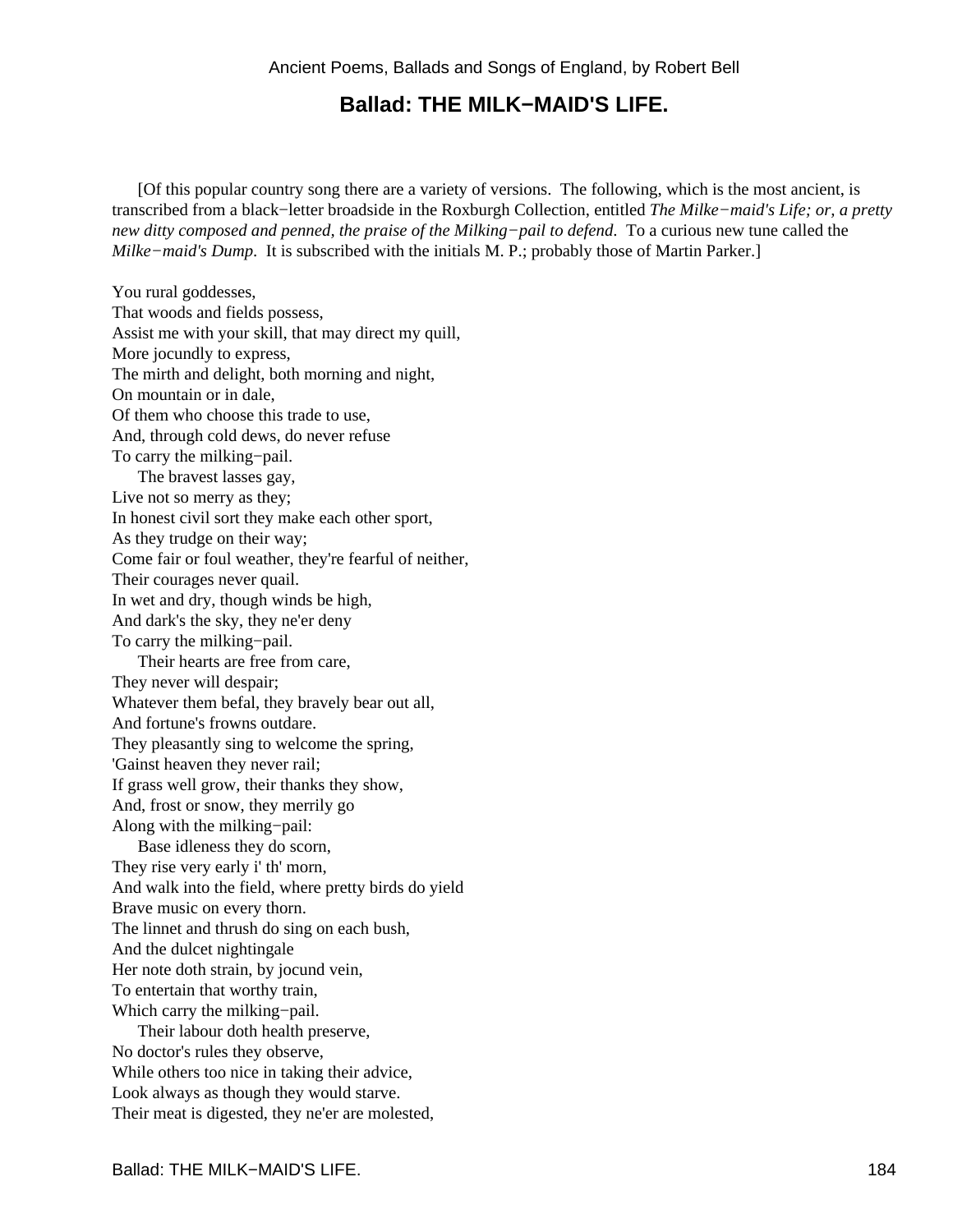No sickness doth them assail; Their time is spent in merriment, While limbs are lent, they are content, To carry the milking−pail. Upon the first of May, With garlands, fresh and gay, With mirth and music sweet, for such a season meet, They pass the time away. They dance away sorrow, and all the day thorough Their legs do never fail, For they nimbly their feet do ply, And bravely try the victory, In honour o' the milking−pail. If any think that I Do practise flattery, In seeking thus to raise the merry milkmaids' praise, I'll to them thus reply:− It is their desert inviteth my art, To study this pleasant tale; In their defence, whose innocence, And providence, gets honest pence Out of the milking−pail.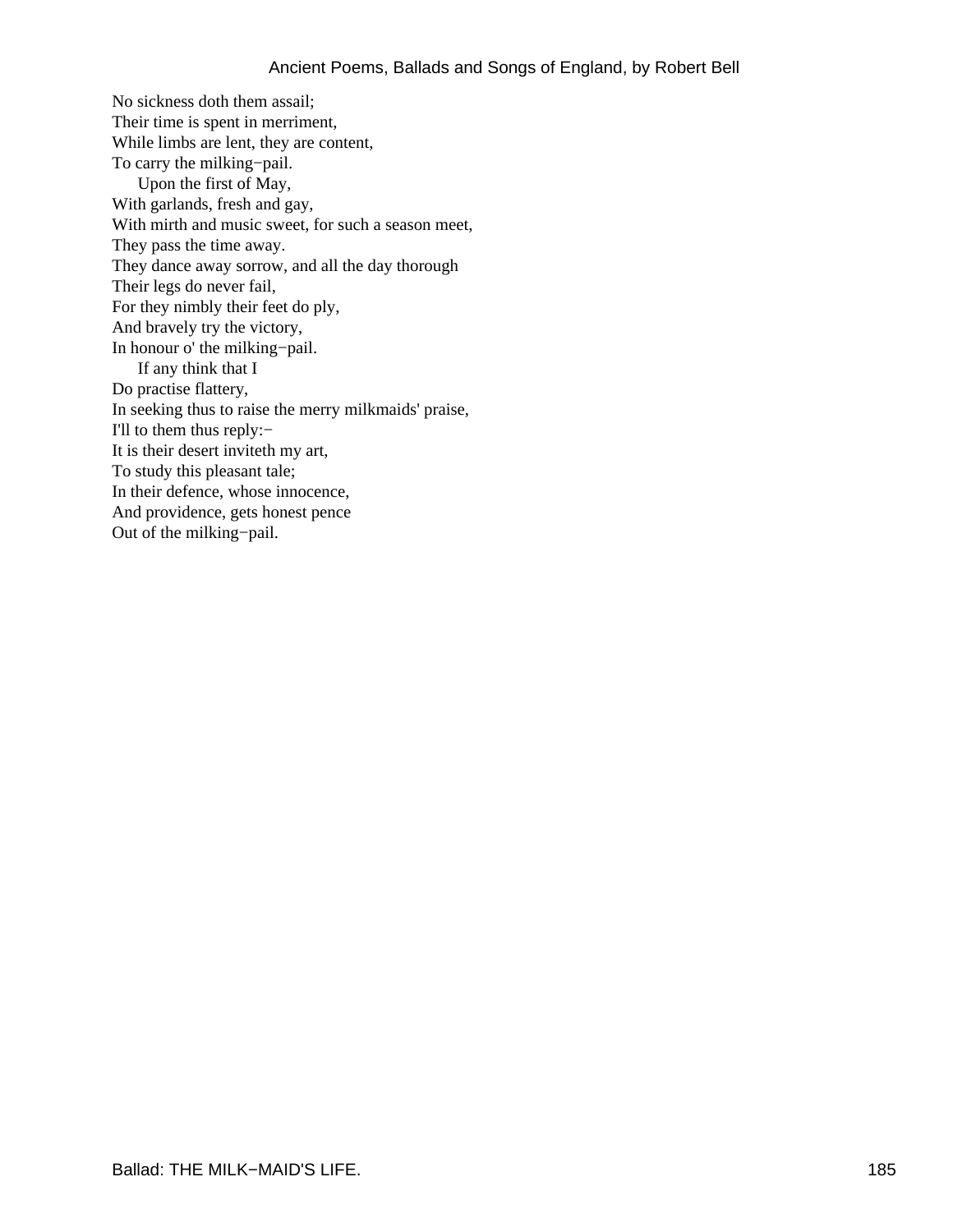### **Ballad: THE MILKING−PAIL.**

[The following is another version of the preceding ditty, and is the one most commonly sung.]

Ye nymphs and sylvan gods, That love green fields and woods, When spring newly−born herself does adorn, With flowers and blooming buds: Come sing in the praise, while flocks do graze, On yonder pleasant vale, Of those that choose to milk their ewes, And in cold dews, with clouted shoes, To carry the milking−pail. You goddess of the morn, With blushes you adorn, And take the fresh air, whilst linnets prepare A concert on each green thorn; The blackbird and thrush on every bush, And the charming nightingale, In merry vein, their throats do strain To entertain, the jolly train Of those of the milking−pail. When cold bleak winds do roar, And flowers will spring no more, The fields that were seen so pleasant and green, With winter all candied o'er. See now the town lass, with her white face, And her lips so deadly pale; But it is not so, with those that go Through frost and snow, with cheeks that glow, And carry the milking−pail. The country lad is free From fears and jealousy, Whilst upon the green he oft is seen, With his lass upon his knee. With kisses most sweet he doth her so treat, And swears her charms won't fail; But the London lass, in every place, With brazen face, despises the grace Of those of the milking−pail.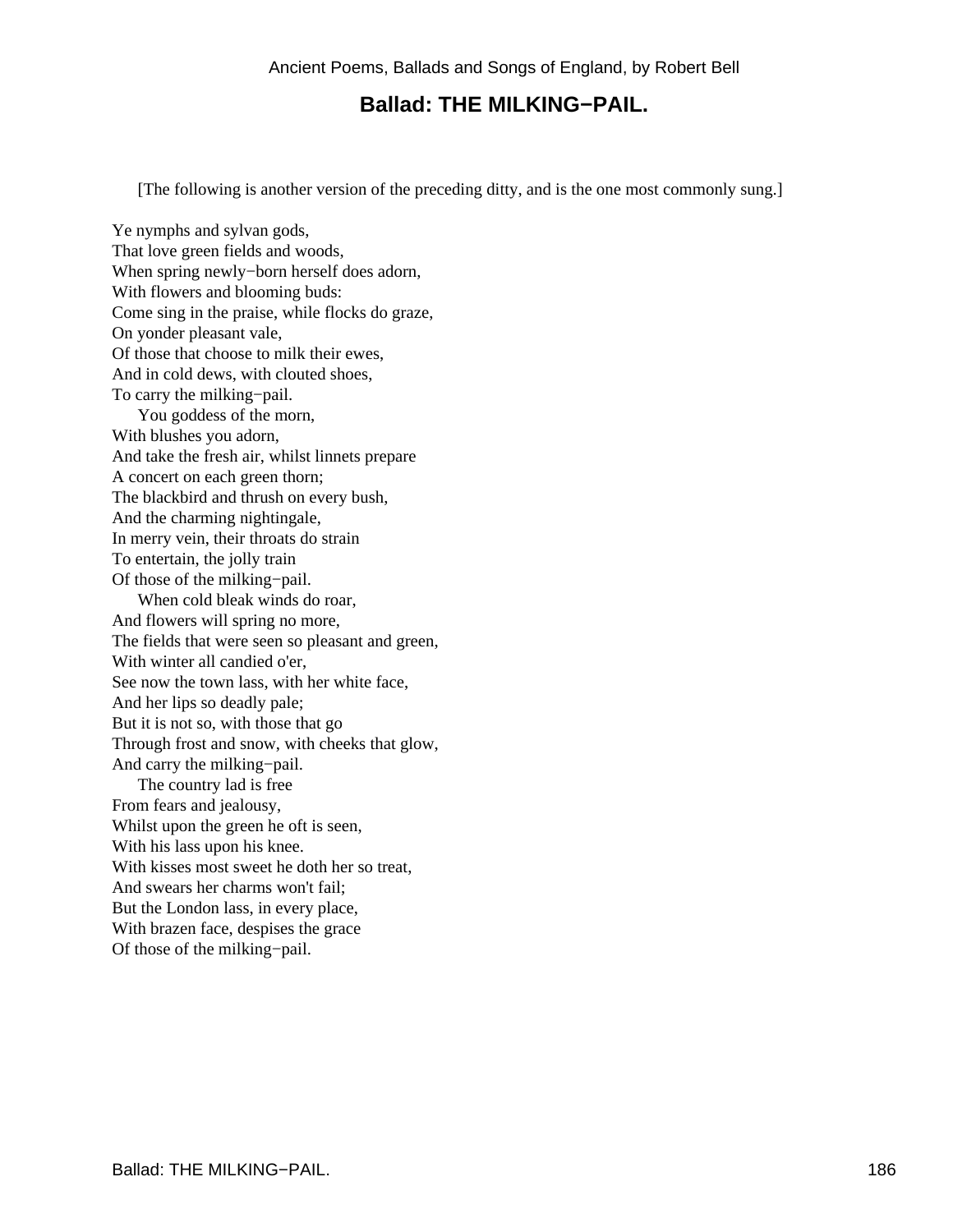#### **Ballad: THE SUMMER'S MORNING.**

 [This is a very old ditty, and a favourite with the peasantry in every part of England; but more particularly in the mining districts of the North. The tune is pleasing, but uncommon. R. W. Dixon, Esq., of Seaton−Carew, Durham, by whom the song was communicated to his brother for publication, says, 'I have written down the above, *verbatim*, as generally sung. It will be seen that the last lines of each verse are not of equal length. The singer, however, makes all right and smooth! The words underlined in each verse are sung five times, thus:− *They ad−van−cèd, they ad−van−cèd, they ad−van−cèd, they ad−van−cèd, they ad−van−cèd me some money,—ten guineas and a crown.* The last line is thus sung:− We'll be married, (as the word is usually pronounced), *We'll be married, we'll be married, we'll be married* , *we'll be married, we'll be mar−ri−èd when I return again*.' The tune is given in *Popular Music*. Since this song appeared in the volume issued by the Percy Society, we have met with a copy printed at Devonport. The readings are in general not so good; but in one or two instances they are apparently more ancient, and are, consequently, here adopted. The Devonport copy contains two verses, not preserved in our traditional version. These we have incorporated in our present text, in which they form the third and last stanzas.]

It was one summer's morning, as I went o'er the moss, I had no thought of 'listing, till the soldiers did me cross; They kindly did invite me to a flowing bowl, and down, *They advancèd* me some money,—ten guineas and a crown.

 'It's true my love has listed, he wears a white cockade, He is a handsome tall young man, besides a roving blade; He is a handsome young man, and he's gone to serve the king, *Oh! my very* heart is breaking for the loss of him.

 'My love is tall and handsome, and comely for to see, And by a sad misfortune a soldier now is he; I hope the man that listed him may not prosper night nor day, *For I wish that* the Hollànders may sink him in the sea.

 'Oh! may he never prosper, oh! may he never thrive, Nor anything he takes in hand so long as he's alive; May the very grass he treads upon the ground refuse to grow, *Since he's been* the only cause of my sorrow, grief, and woe!'

Then he pulled out a handkerchief to wipe her flowing eyes, – 'Leave off those lamentations, likewise those mournful cries; Leave of your grief and sorrow, while I march o'er the plain, *We'll be married* when I return again.'

 'O now my love has listed, and I for him will rove, I'll write his name on every tree that grows in yonder grove, Where the huntsman he does hollow, and the hounds do sweetly cry, *To remind me* of my ploughboy until the day I die.'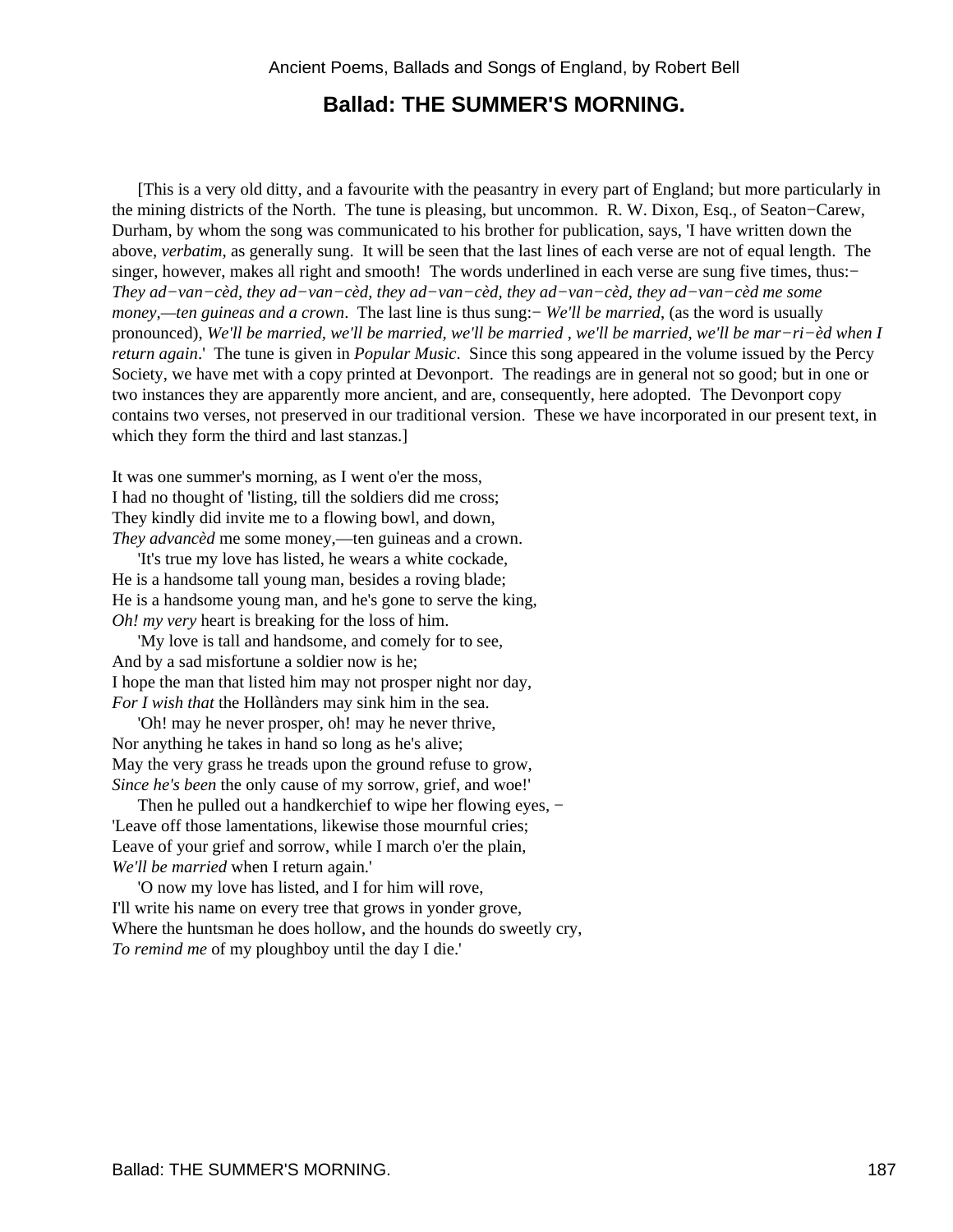#### **Ballad: OLD ADAM.**

 [We have had considerable trouble in procuring a copy of this old song, which used, in former days, to be very popular with aged people resident in the North of England. It has been long out of print, and handed down traditionally. By the kindness, however, of Mr. S. Swindells, printer, Manchester, we have been favoured with an ancient printed copy, which Mr. Swindells observes he had great difficulty in obtaining. Some improvements have been made in the present edition from the recital of Mr. Effingham Wilson, who was familiar with the song in his youth.]

Both sexes give ear to my fancy, While in praise of dear woman I sing; Confined not to Moll, Sue, or Nancy, But mates from a beggar to king.

 When old Adam first was created, And lord of the universe crowned, His happiness was not completed, Until that an helpmate was found.

 He'd all things in food that were wanting To keep and support him through life; He'd horses and foxes for hunting, Which some men love better than wife.

 He'd a garden so planted by nature, Man cannot produce in his life; But yet the all−wise great Creator Still saw that he wanted a wife.

 Then Adam he laid in a slumber, And there he lost part of his side; And when he awoke, with a wonder, Beheld his most beautiful bride!

 In transport he gazèd upon her, His happiness now was complete! He praisèd his bountiful donor, Who thus had bestowed him a mate.

 She was not took out of his head, sir, To reign and triumph over man; Nor was she took out of his feet, sir, By man to be trampled upon.

 But she was took out of his side, sir, His equal and partner to be; But as they're united in one, sir, The man is the top of the tree.

 Then let not the fair be despisèd By man, as she's part of himself; For woman by Adam was prizèd More than the whole globe full of wealth.

 Man without a woman's a beggar, Suppose the whole world he possessed; And the beggar that's got a good woman,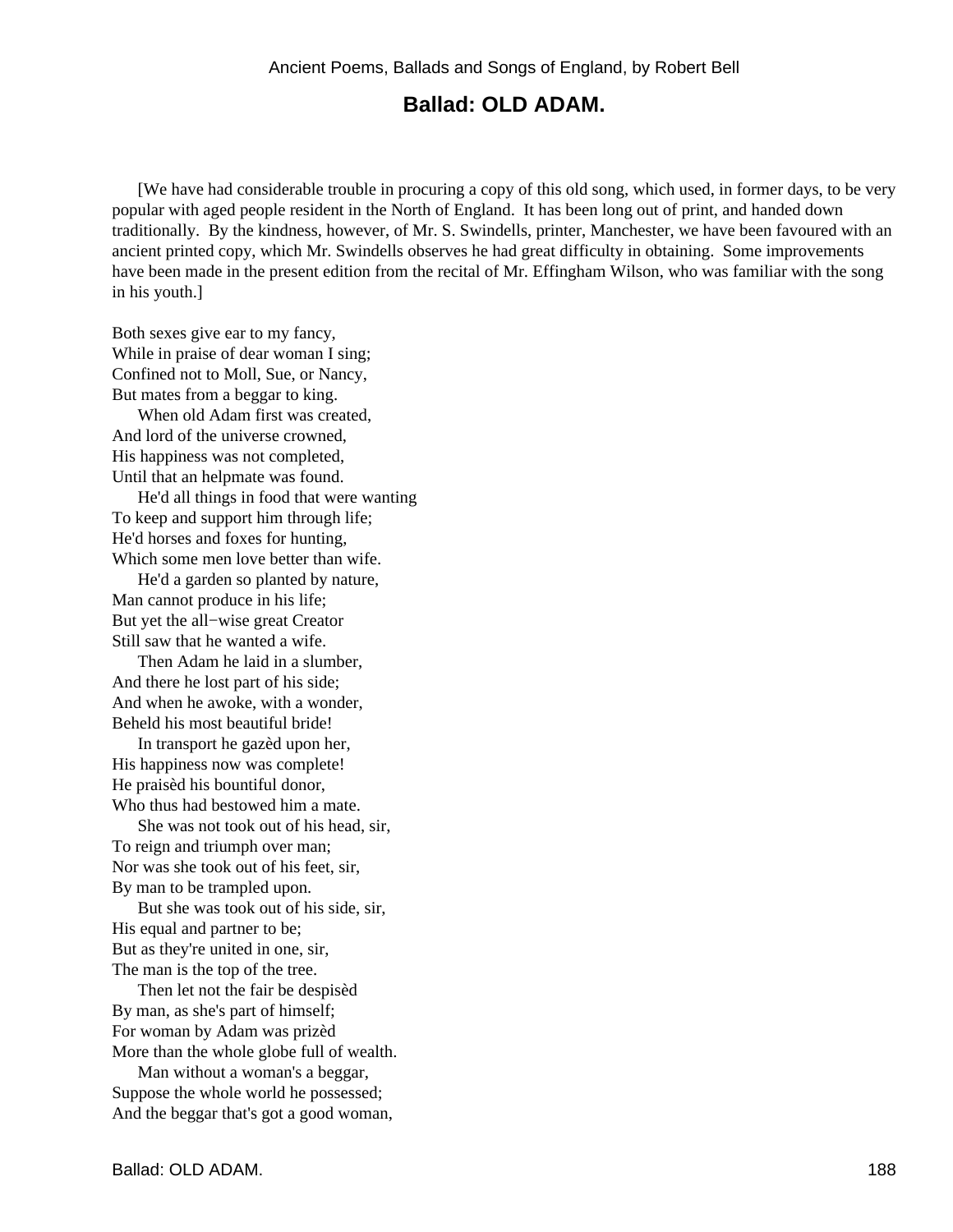With more than the world he is blest.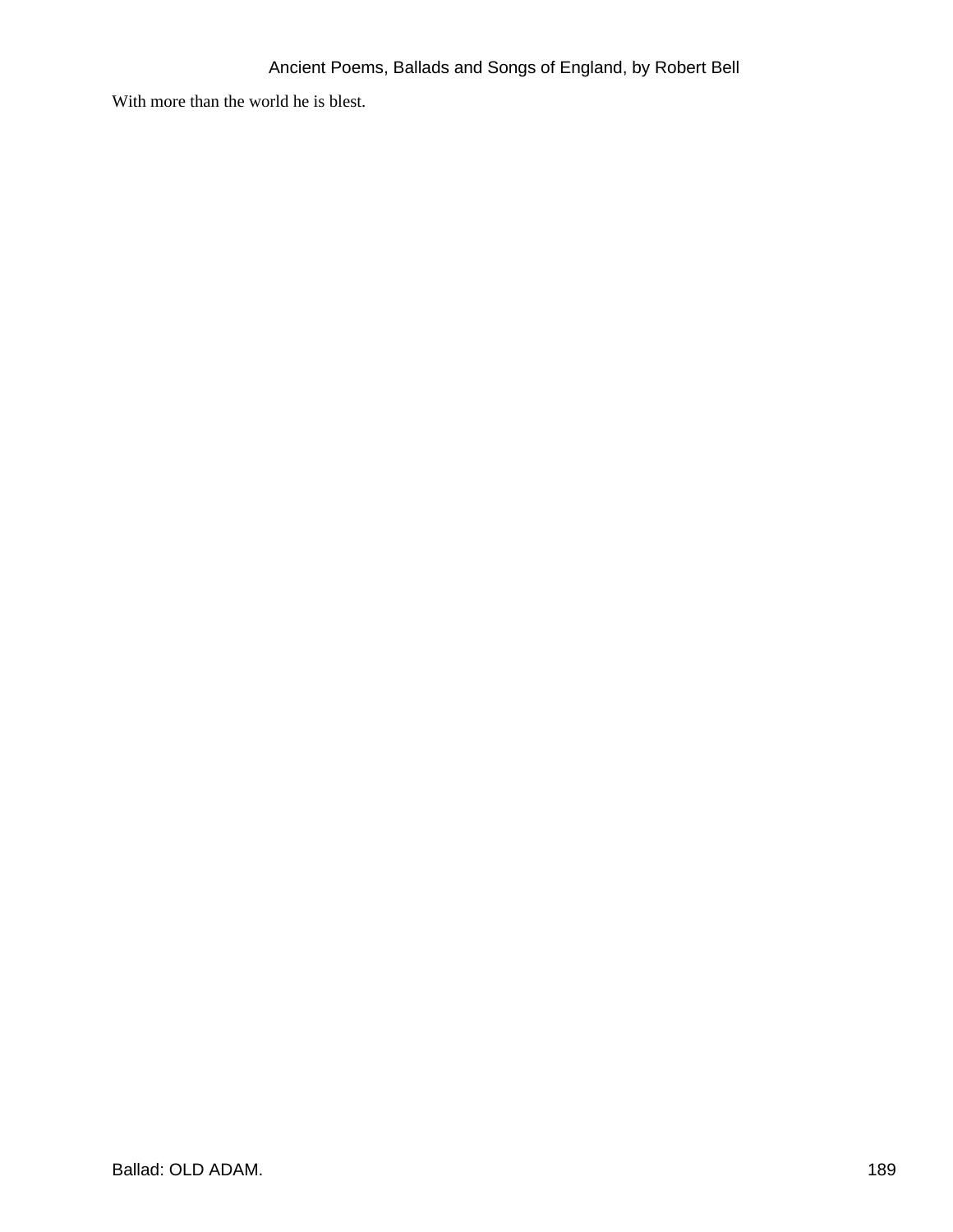## **Ballad: TOBACCO.**

 [This song is a mere adaptation of *Smoking Spiritualized*; see *ante*, p. 39. The earliest copy of the abridgment we have been able to meet with, is published in D'Urfey's *Pills to purge Melancholy*, 1719; but whether we are indebted for it to the author of the original poem, or to 'that bright genius, Tom D'Urfey,' as Burns calls him, we are not able to determine. The song has always been popular. The tune is in *Popular Music*.]

Tobacco's but an Indian weed, Grows green in the morn, cut down at eve; It shows our decay, We are but clay; Think of this when you smoke tobacco! The pipe that is so lily white, Wherein so many take delight, It's broken with a touch, − Man's life is such; Think of this when you take tobacco! The pipe that is so foul within, It shows man's soul is stained with sin; It doth require To be purred with fire; Think of this when you smoke tobacco! The dust that from the pipe doth fall, It shows we are nothing but dust at all; For we came from the dust, And return we must; Think of this when you smoke tobacco! The ashes that are left behind, Do serve to put us all in mind That unto dust Return we must; Think of this when you take tobacco! The smoke that does so high ascend, Shows that man's life must have an end; The vapour's gone, − Man's life is done; Think of this when you take tobacco!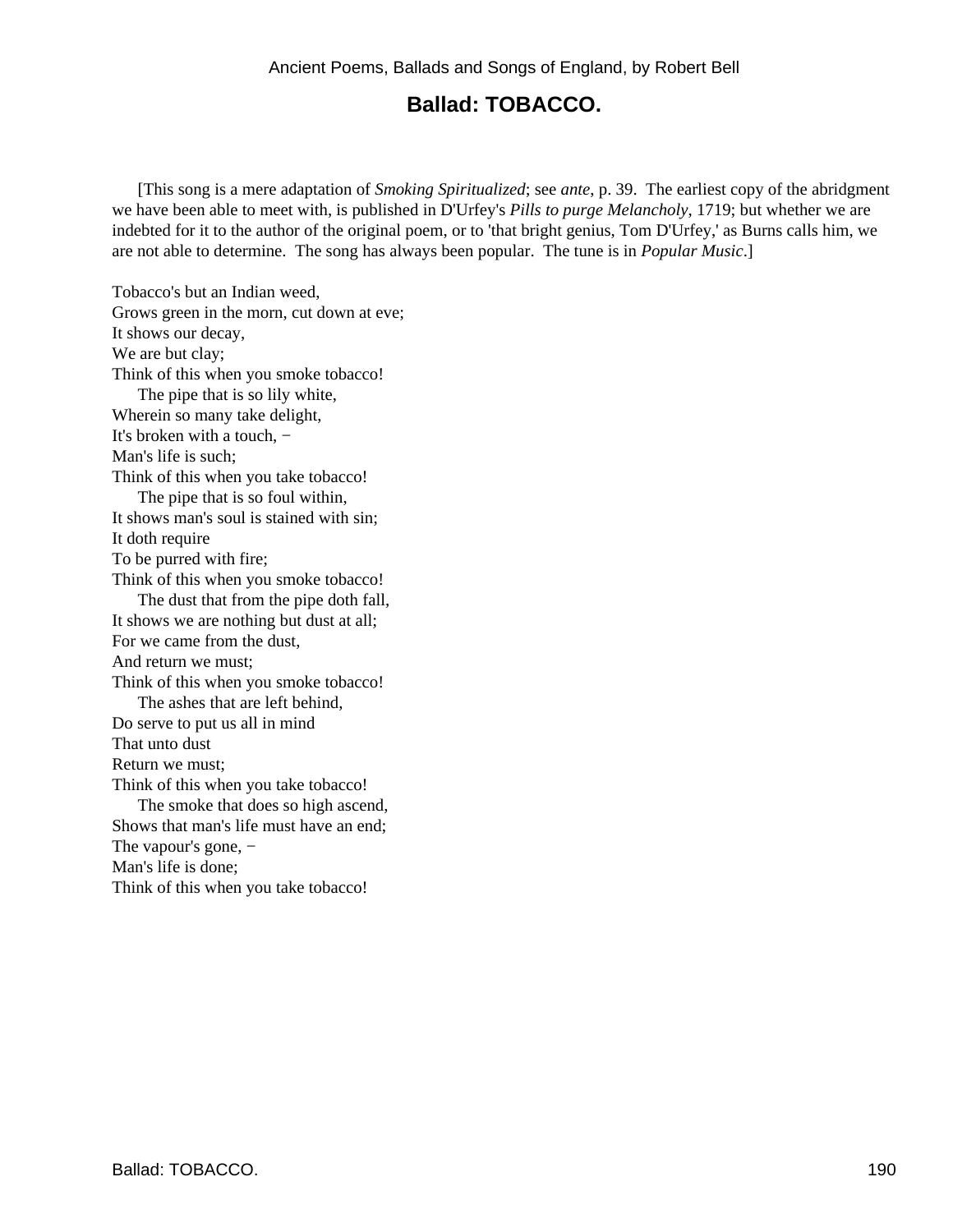#### **Ballad: THE SPANISH LADIES.**

 [This song is ancient, but we have no means of ascertaining at what period it was written. Captain Marryat, in his novel of *Poor Jack* , introduces it, and says it is *old*. It is a general favourite. The air is plaintive, and in the minor key. See *Popular Music*.]

Farewell, and adieu to you Spanish ladies, Farewell, and adieu to you ladies of Spain! For we've received orders for to sail for old England, But we hope in a short time to see you again.

We'll rant and we'll roa[r {66}](#page-216-0) like true British heroes, We'll rant and we'll roar across the salt seas, Until we strike soundings in the channel of old England; From Ushant to Scilly is thirty−five leagues.

Then we hove our ship to, with the wind at sou'−west, boys, We hove our ship to, for to strike soundings clear; We got soundings in ninety−five fathom, and boldly Up the channel of old England our course we did steer.

 The first land we made it was callèd the Deadman, Next, Ram'shead off Plymouth, Start, Portland, and Wight; We passèd by Beachy, by Fairleigh, and Dungeness, And hove our ship to, off the South Foreland light.

 Then a signal was made for the grand fleet to anchor All in the Downs, that night for to sleep; Then stand by your stoppers, let go your shank−painters, Haul all your clew−garnets, stick out tacks and sheets.

 So let every man toss off a full bumper, Let every man toss off his full bowls; We'll drink and be jolly, and drown melancholy, So here's a good health to all true−hearted souls!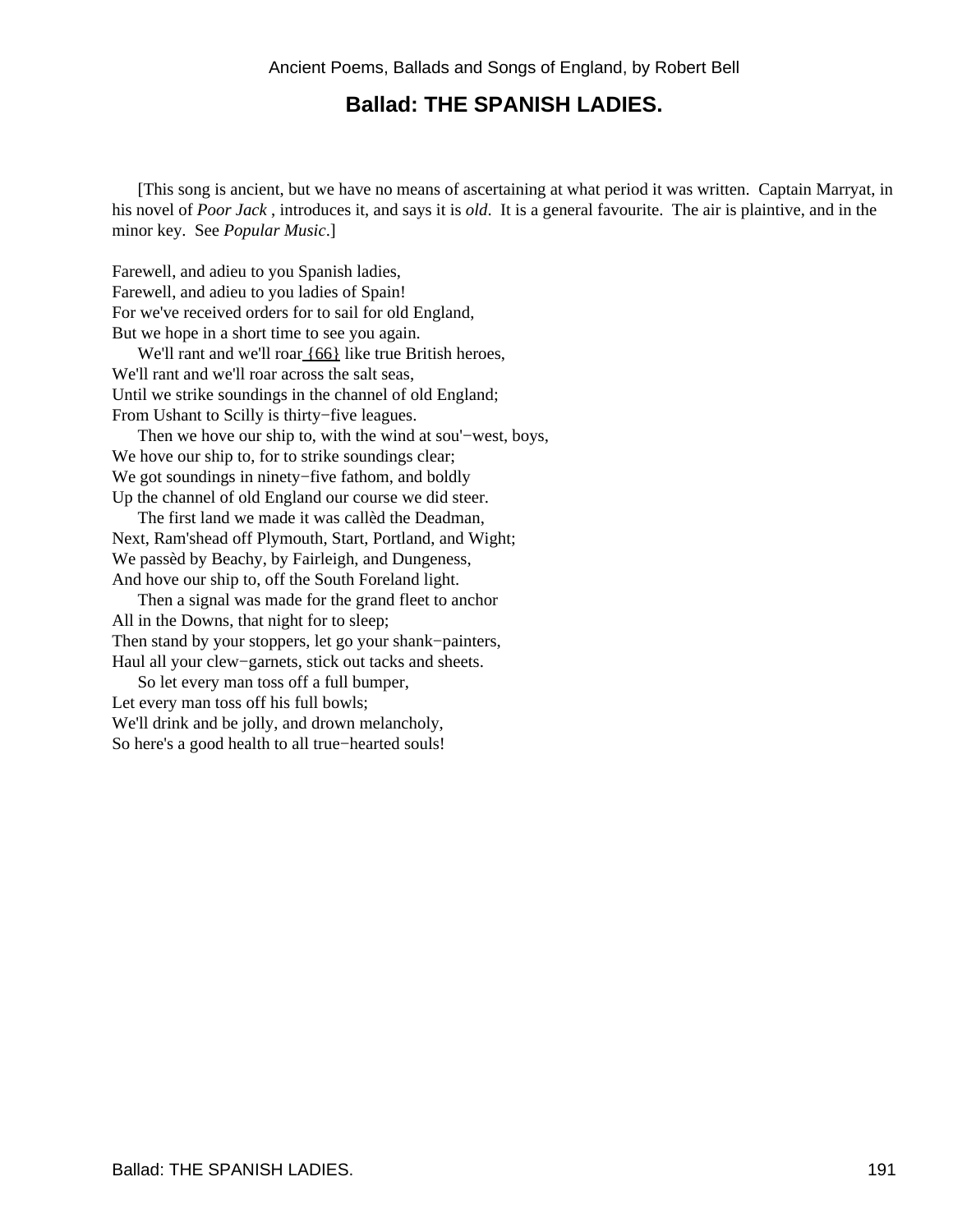#### Ancient Poems, Ballads and Songs of England, by Robert Bell

# **Ballad: HARRY THE TAILOR. (TRADITIONAL.)**

 [The following song was taken down some years ago from the recitation of a country curate, who said he had learned it from a very old inhabitant of Methley, near Pontefract, Yorkshire. We have never seen it in print.]

When Harry the tailor was twenty years old, He began for to look with courage so bold; He told his old mother he was not in jest, But he would have a wife as well as the rest.

 Then Harry next morning, before it was day, To the house of his fair maid took his way. He found his dear Dolly a making of cheese, Says he, 'You must give me a buss, if you please!'

 She up with the bowl, the butter−milk flew, And Harry the tailor looked wonderful blue. 'O, Dolly, my dear, what hast thou done? From my back to my breeks has thy butter−milk run.'

 She gave him a push, he stumbled and fell Down from the dairy into the drawwell. Then Harry, the ploughboy, ran amain, And soon brought him up in the bucket again.

 Then Harry went home like a drowned rat, And told his old mother what he had been at. With butter−milk, bowl, and a terrible fall, O, if this be called love, may the devil take all!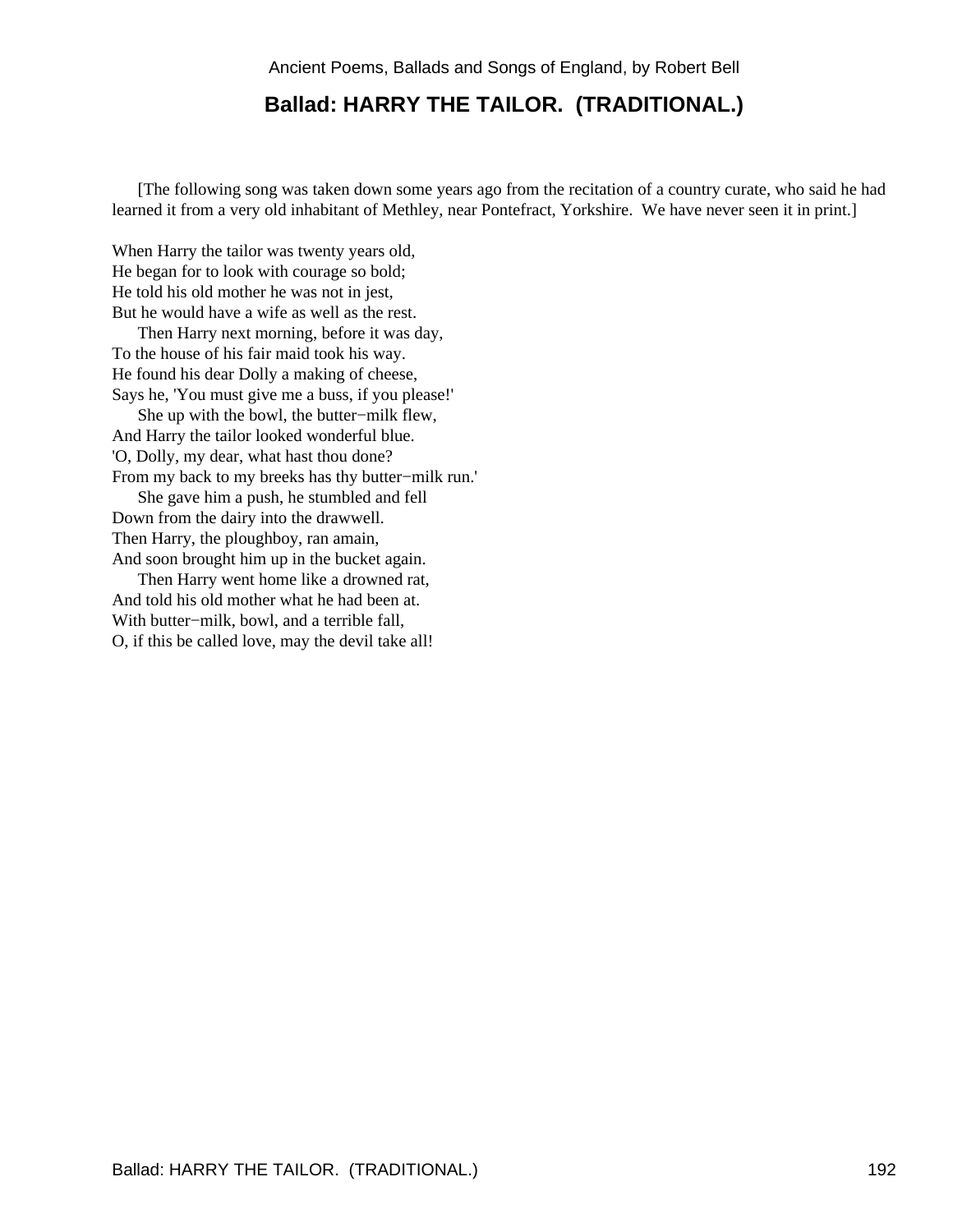#### Ancient Poems, Ballads and Songs of England, by Robert Bell

## **Ballad: SIR ARTHUR AND CHARMING MOLLEE. (TRADITIONAL.)**

 [For this old Northumbrian song we are indebted to Mr. Robert Chambers. It was taken down from the recitation of a lady. The 'Sir Arthur' is no less a personage than Sir Arthur Haslerigg, the Governor of Tynemouth Castle during the Protectorate of Cromwell.]

As noble Sir Arthur one morning did ride, With his hounds at his feet, and his sword by his side, He saw a fair maid sitting under a tree, He askèd her name, and she said 'twas Mollee.

 'Oh, charming Mollee, you my butler shall be, To draw the red wine for yourself and for me! I'll make you a lady so high in degree, If you will but love me, my charming Mollee!

 'I'll give you fine ribbons, I'll give you fine rings, I'll give you fine jewels, and many fine things; I'll give you a petticoat flounced to the knee, If you will but love me, my charming Mollee!'

 'I'll have none of your ribbons, and none of your rings, None of your jewels, and other fine things; And I've got a petticoat suits my degree, And I'll ne'er love a married man till his wife dee.'

 'Oh, charming Mollee, lend me then your penknife, And I will go home, and I'll kill my own wife; I'll kill my own wife, and my bairnies three, If you will but love me, my charming Mollee!'

 'Oh, noble Sir Arthur, it must not be so, Go home to your wife, and let nobody know; For seven long years I will wait upon thee, But I'll ne'er love a married man till his wife dee.'

 Now seven long years are gone and are past, The old woman went to her long home at last; The old woman died, and Sir Arthur was free, And he soon came a−courting to charming Mollee.

 Now charming Mollee in her carriage doth ride, With her hounds at her feet, and her lord by her side: Now all ye fair maids take a warning by me, And ne'er love a married man till his wife dee.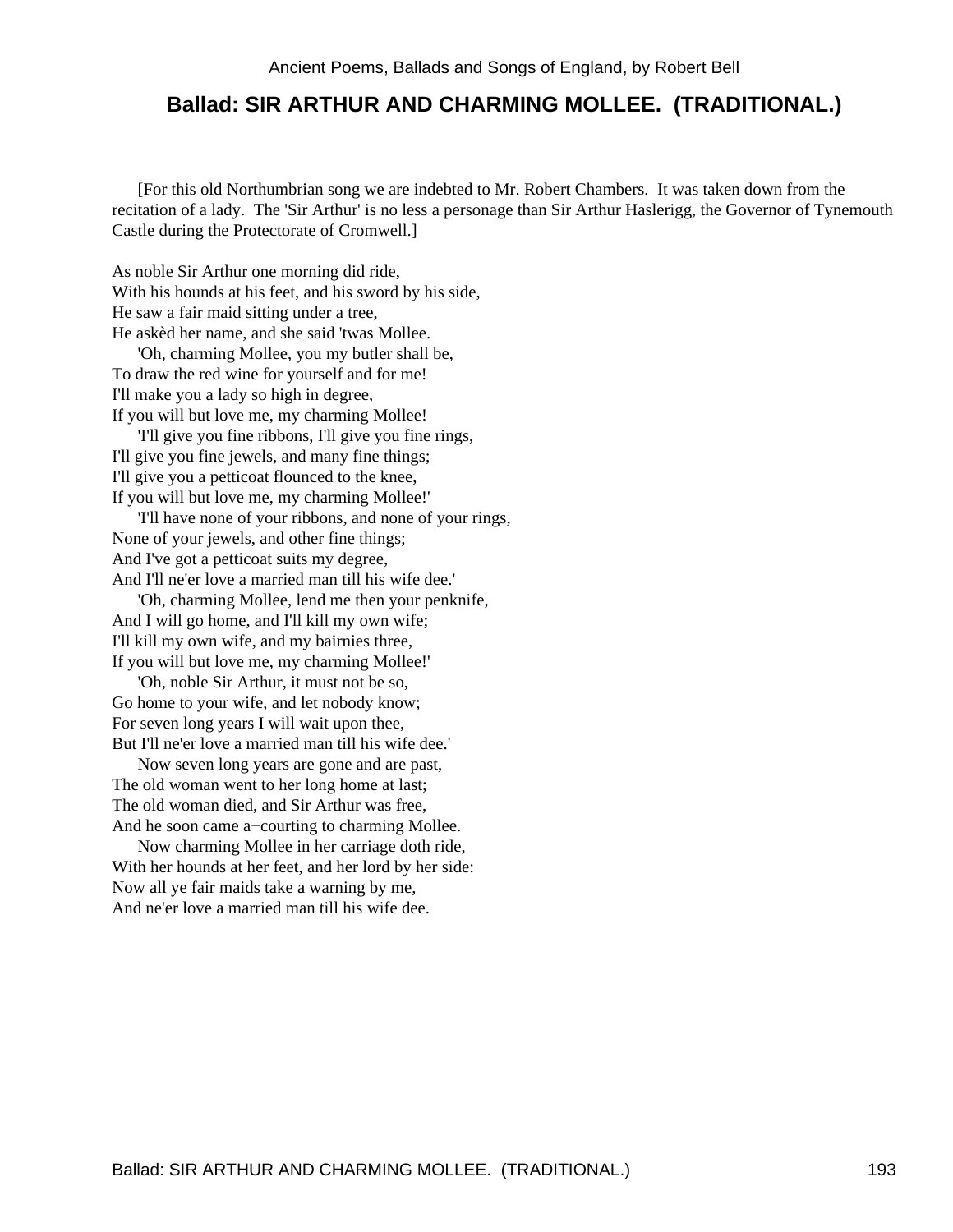### **Ballad: THERE WAS AN OLD MAN CAME OVER THE LEA.**

 [This is a version of the *Baillie of Berwick*, which will be found in the *Local Historian's Table−Book*. It was originally obtained from Morpeth, and communicated by W. H. Longstaffe, Esq., of Darlington, who says, 'in many respects the *Baillie of Berwick* is the better edition—still mine may furnish an extra stanza or two, and the ha! ha! ha! is better than heigho, though the notes suit either version.']

There was an old man came over the Lea, Ha−ha−ha−ha! but I won't have him[. {67}](#page-216-1) He came over the Lea, A−courting to me, With his grey beard newly−shaven. My mother she bid me open the door: I opened the door, And he fell on the floor. My mother she bid me set him a stool: I set him a stool, And he looked like a fool. My mother she bid me give him some beer: I gave him some beer, And he thought it good cheer. My mother she bid me cut him some bread: I cut him some bread, And I threw't at his head. My mother she bid me light him to bed. I lit him to bed, And wished he were dead. My mother she bid me tell him to rise: I told him to rise, And he opened his eyes. My mother she bid me take him to church: I took him to church, And left him in the lurch; With his grey beard newly−shaven.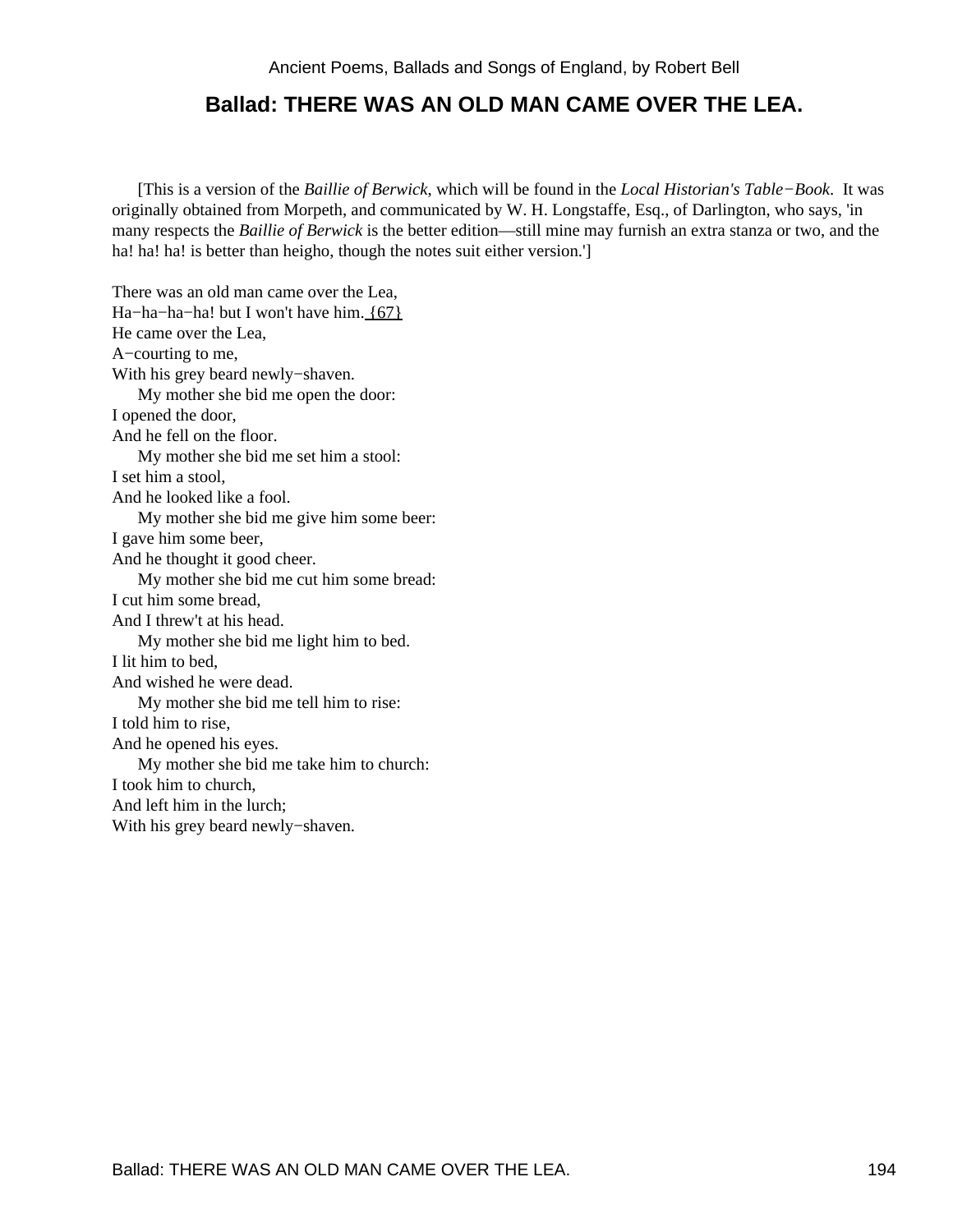### **Ballad: WHY SHOULD WE QUARREL FOR RICHES.**

 [A version of this very favourite song may be found in Ramsay's *Tea−Table Miscellany*. Though a sailor's song, we question whether it is not a greater favourite with landsmen. The chorus is become proverbial, and its philosophy has often been invoked to mitigate the evils and misfortunes of life.]

How pleasant a sailor's life passes, Who roams o'er the watery main! No treasure he ever amasses, But cheerfully spends all his gain. We're strangers to party and faction, To honour and honesty true; And would not commit a bad action For power or profit in view. Then why should we quarrel for riches, Or any such glittering toys; A light heart, and a thin pair of breeches, Will go through the world, my brave boys! The world is a beautiful garden, Enriched with the blessings of life, The toiler with plenty rewarding, Which plenty too often breeds strife. When terrible tempests assail us, And mountainous billows affright, No grandeur or wealth can avail us, But skilful industry steers right. Then why, &c. The courtier's more subject to dangers,

Who rules at the helm of the state, Than we that, to politics strangers, Escape the snares laid for the great. The various blessings of nature, In various nations we try; No mortals than us can be greater, Who merrily live till we die. Then why should, &c.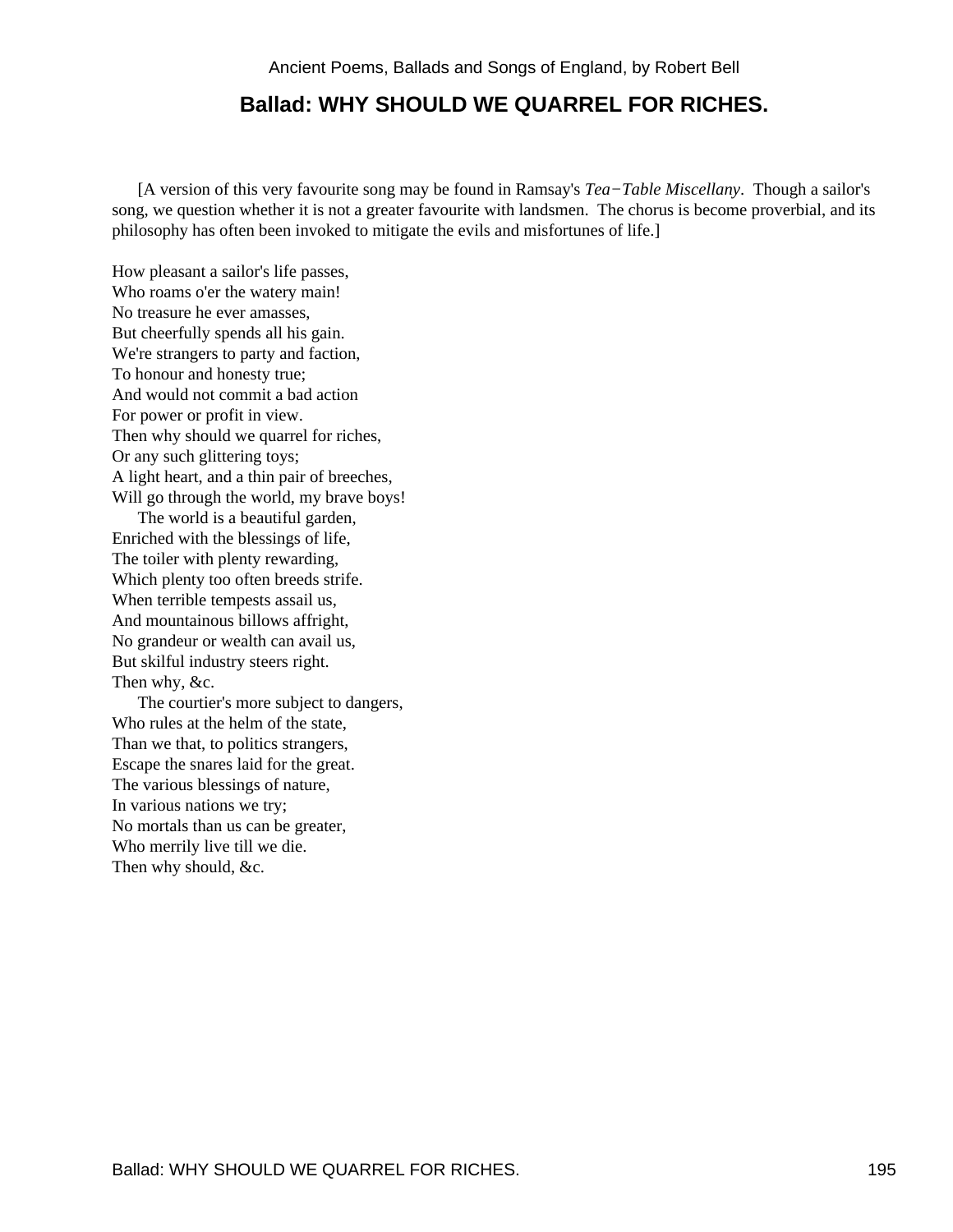# **Ballad: THE MERRY FELLOWS; OR, HE THAT WILL NOT MERRY, MERRY BE.**

 [The popularity of this old lyric, of which ours is the ballad−printer's version, has been increased by the lively and appropriate music recently adapted to it by Mr. Holderness. The date of this song is about the era of Charles II.]

Now, since we're met, let's merry, merry be, In spite of all our foes; And he that will not merry be, We'll pull him by the nose. *Cho*. Let him be merry, merry there, While we're all merry, merry here, For who can know where he shall go, To be merry another year. He that will not merry, merry be, With a generous bowl and a toast, May he in Bridewell be shut up, And fast bound to a post. Let him, &c. He that will not merry, merry be, And take his glass in course, May he be obliged to drink small beer, Ne'er a penny in his purse. Let him, &c. He that will not merry, merry be, With a company of jolly boys; May he be plagued with a scolding wife, To confound him with her noise. Let him, &c. [He that will not merry, merry be, With his sweetheart by his side, Let him be laid in the cold churchyard, With a head−stone for his bride. Let him, &c.]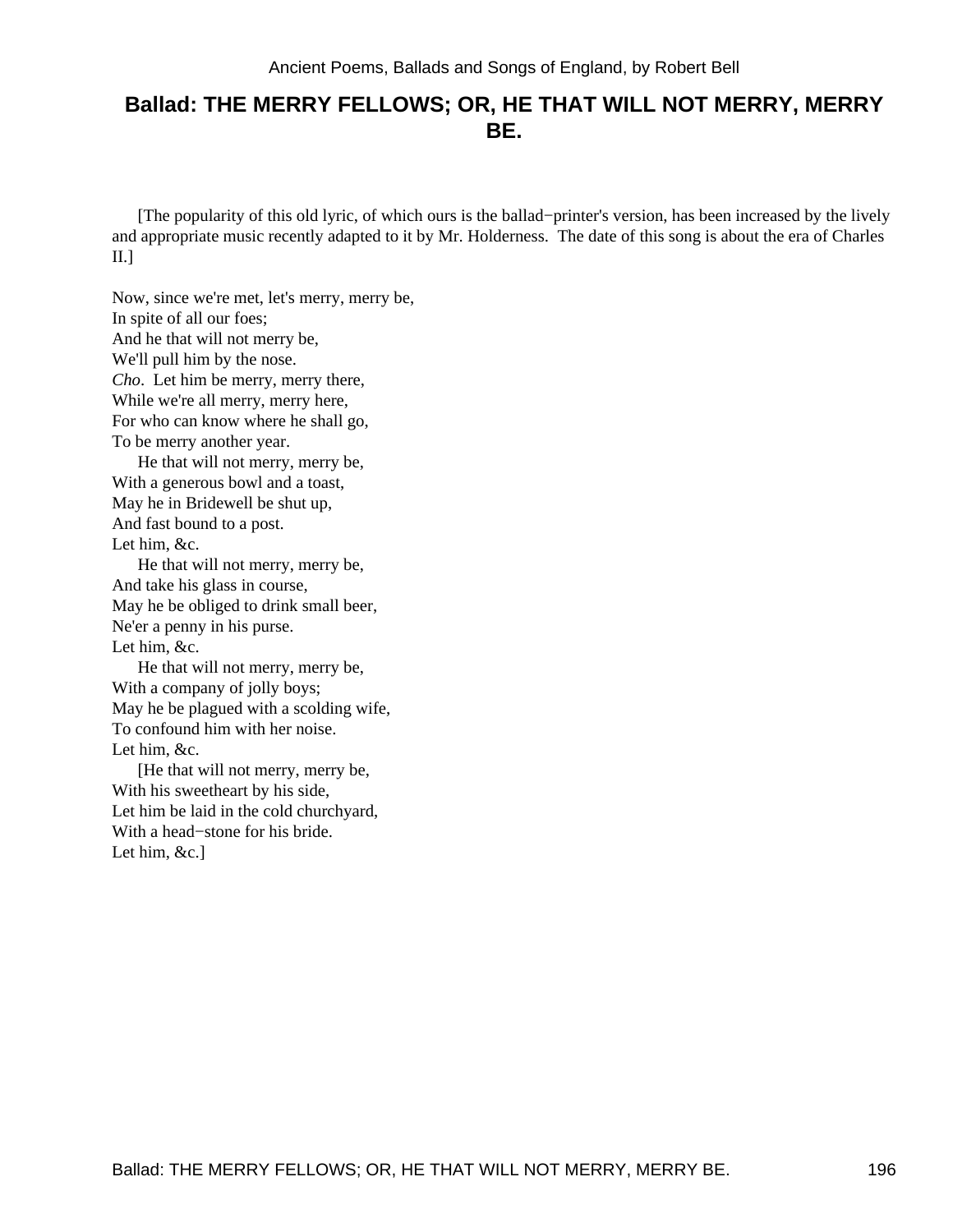### **Ballad: THE OLD MAN'S SONG.**

 [This ditty, still occasionally heard in the country districts, seems to be the original of the very beautiful song, *The Downhill of Life. The Old Man's Song* may be found in Playford's *Theatre of Music*, 1685; but we are inclined to refer it to an earlier period. The song is also published by D'Urfey, accompanied by two objectionable parodies.]

If I live to grow old, for I find I go down, Let this be my fate in a country town:− May I have a warm house, with a stone at the gate, And a cleanly young girl to rub my bald pate; May I govern my passions with absolute sway, And grow wiser and better as strength wears away, Without gout or stone, by a gentle decay.

 In a country town, by a murmuring brook, With the ocean at distance on which I may look; With a spacious plain, without hedge or stile, And an easy pad nag to ride out a mile. May I govern, &c.

 With Horace and Plutarch, and one or two more Of the best wits that lived in the age before; With a dish of roast mutton, not venison or teal, And clean, though coarse, linen at every meal. May I govern, &c.

 With a pudding on Sunday, and stout humming liquor, And remnants of Latin to welcome the vicar; With a hidden reserve of good Burgundy wine, To drink the king's health in as oft as I dine. May I govern, &c.

 When the days are grown short, and it freezes and snows, May I have a coal fire as high as my nose; A fire (which once stirred up with a prong), Will keep the room temperate all the night long. May I govern, &c.

 With a courage undaunted may I face my last day; And when I am dead may the better sort say − 'In the morning when sober, in the evening when mellow, He's gone, and he leaves not behind him his fellow!' May I govern, &c.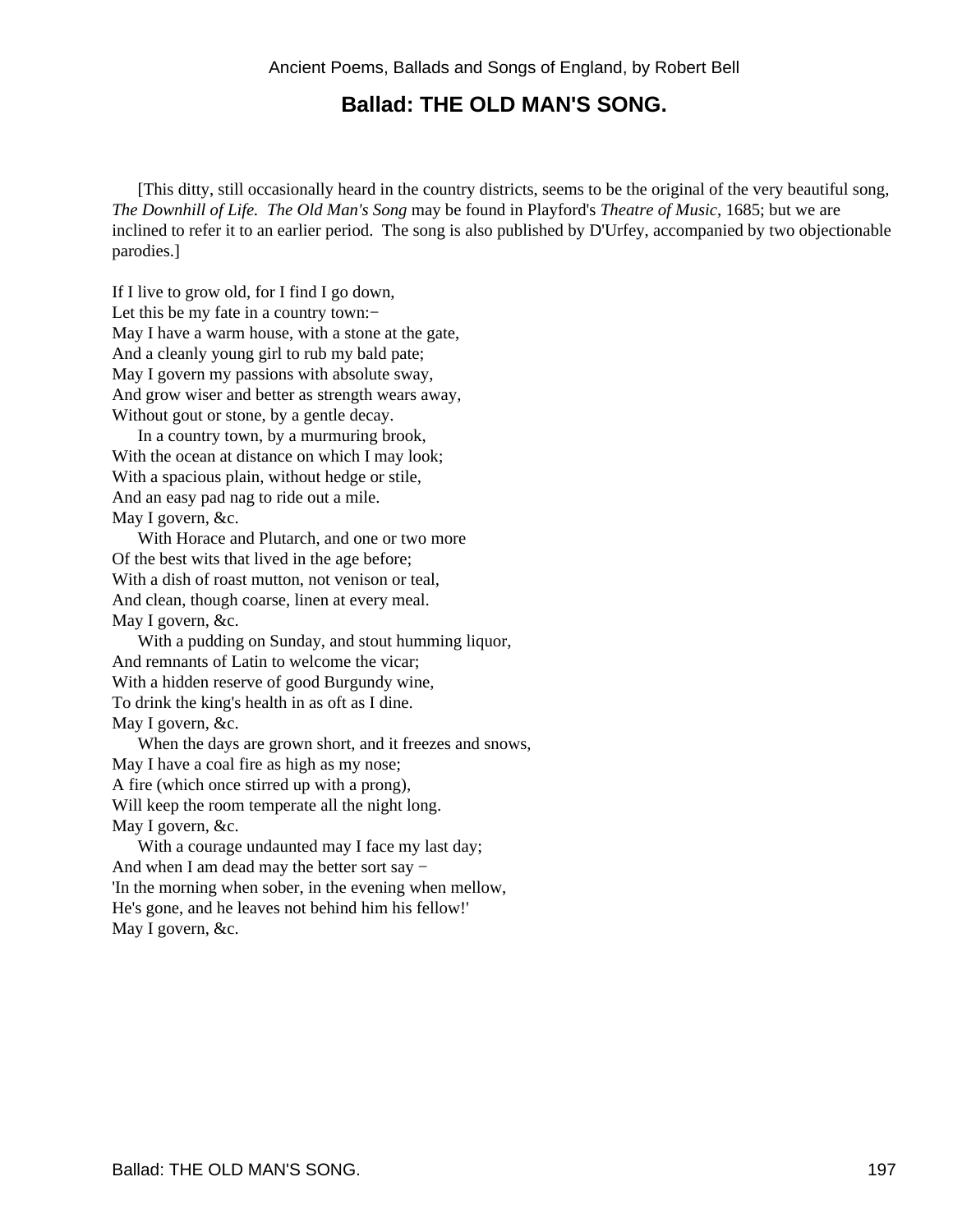#### **Ballad: ROBIN HOOD'S HILL.**

 [Ritson speaks of a Robin Hood's Hill near Gloucester, and of a 'foolish song' about it. Whether this is the song to which he alludes we cannot determine. We find it in *Notes and Queries*, where it is stated to be printed from a MS. of the latter part of the last century, and described as a song well known in the district to which it refers.]

Ye bards who extol the gay valleys and glades, The jessamine bowers, and amorous shades, Who prospects so rural can boast at your will, Yet never once mentioned sweet 'Robin Hood's Hill.'

 This spot, which of nature displays every smile, From famed Glo'ster city is distanced two mile, Of which you a view may obtain at your will, From the sweet rural summit of 'Robin Hood's Hill.'

 Where a clear crystal spring does incessantly flow, To supply and refresh the fair valley below; No dog−star's brisk heat e'er diminished the rill Which sweetly doth prattle on 'Robin Hood's Hill.'

 Here, gazing around, you find objects still new, Of Severn's sweet windings, how pleasing the view, Whose stream with the fruits of blessed commerce doth fill The sweet−smelling vale beneath 'Robin Hood's Hill.'

 This hill, though so lofty, yet fertile and rare, Few valleys can with it for herbage compare; Some far greater bard should his lyre and his quill Direct to the praise of sweet 'Robin Hood's Hill.'

 Here lads and gay lasses in couples resort, For sweet rural pastime and innocent sport; Sure pleasures ne'er flowed from gay nature or skill, Like those that are found on sweet 'Robin Hood's Hill.'

 Had I all the riches of matchless Peru, To revel in splendour as emperors do, I'd forfeit the whole with a hearty good will, To dwell in a cottage on 'Robin Hood's Hill.'

 Then, poets, record my loved theme in your lays: First view;—then you'll own that 'tis worthy of praise; Nay, Envy herself must acknowledge it still, That no spot's so delightful as 'Robin Hood's Hill.'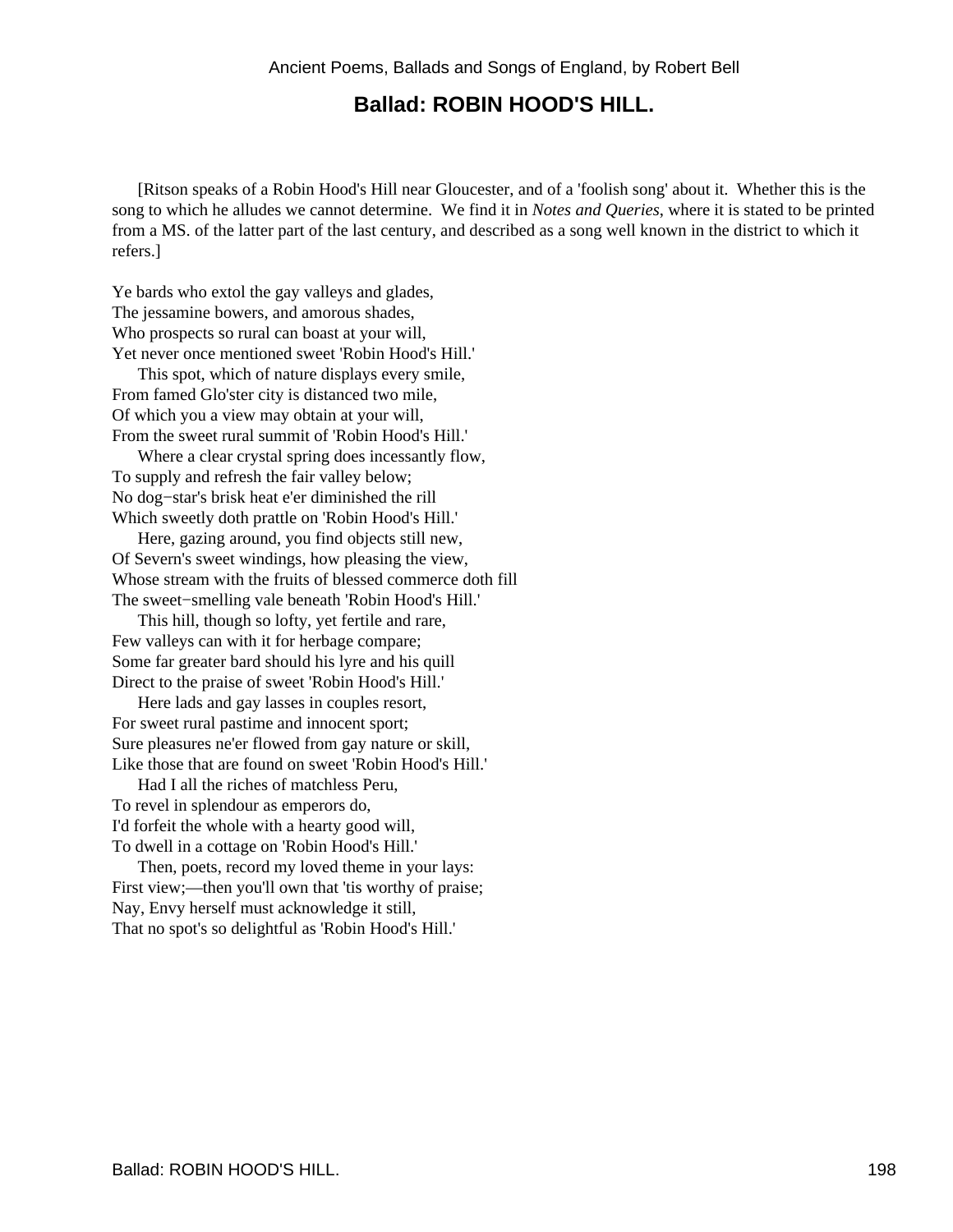# **Ballad: BEGONE DULL CARE. (TRADITIONAL.)**

 [We cannot trace this popular ditty beyond the reign of James II, but we believe it to be older. The origin is to be found in an early French chanson. The present version has been taken down from the singing of an old Yorkshire yeoman. The third verse we have never seen in print, but it is always sung in the west of Yorkshire.]

Begone, dull care! I prithee begone from me; Begone, dull care! Thou and I can never agree. Long while thou hast been tarrying here, And fain thou wouldst me kill; But i' faith, dull care, Thou never shalt have thy will. Too much care Will make a young man grey; Too much care Will turn an old man to clay. My wife shall dance, and I shall sing, So merrily pass the day; For I hold it is the wisest thing, To drive dull care away. Hence, dull care, I'll none of thy company; Hence, dull care, Thou art no pair  ${68}$  for me. We'll hunt the wild boar through the wold, So merrily pass the day; And then at night, o'er a cheerful bowl, We'll drive dull care away.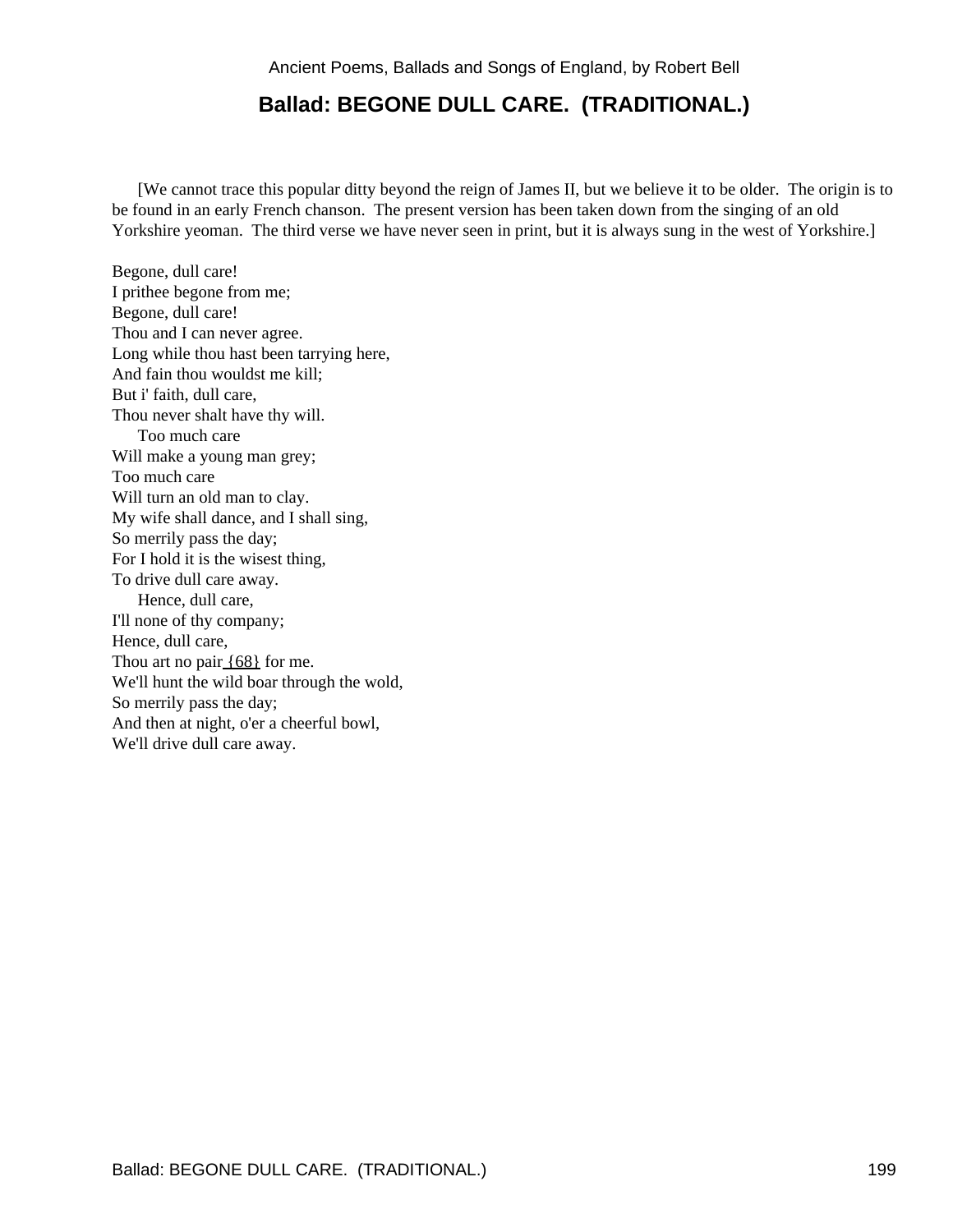#### Ancient Poems, Ballads and Songs of England, by Robert Bell

#### **Ballad: FULL MERRILY SINGS THE CUCKOO.**

 [The earliest copy of this playful song is one contained in a MS. of the reign of James I., preserved amongst the registers of the Stationers' Company; but the song can be traced back to 1566.]

Full merrily sings the cuckoo Upon the beechen tree; Your wives you well should look to, If you take advice of me. Cuckoo! cuckoo! alack the morn, When of married men Full nine in ten Must be content to wear the horn. Full merrily sings the cuckoo Upon the oaken tree; Your wives you well should look to, If you take advice of me. Cuckoo! cuckoo! alack the day! For married men But now and then, Can 'scape to bear the horn away. Full merrily sings the cuckoo Upon the ashen tree; Your wives you well should look to, If you take advice of me. Cuckoo! cuckoo! alack the noon, When married men Must watch the hen, Or some strange fox will steal her soon. Full merrily sings the cuckoo Upon the alder tree; Your wives you well should look to, If you take advice of me. Cuckoo! cuckoo! alack the eve, When married men Must bid good den To such as horns to them do give. Full merrily sings the cuckoo Upon the aspen tree; Your wives you well should look to, If you take advice of me. Cuckoo! cuckoo! alack the night, When married men, Again and again, Must hide their horns in their despite.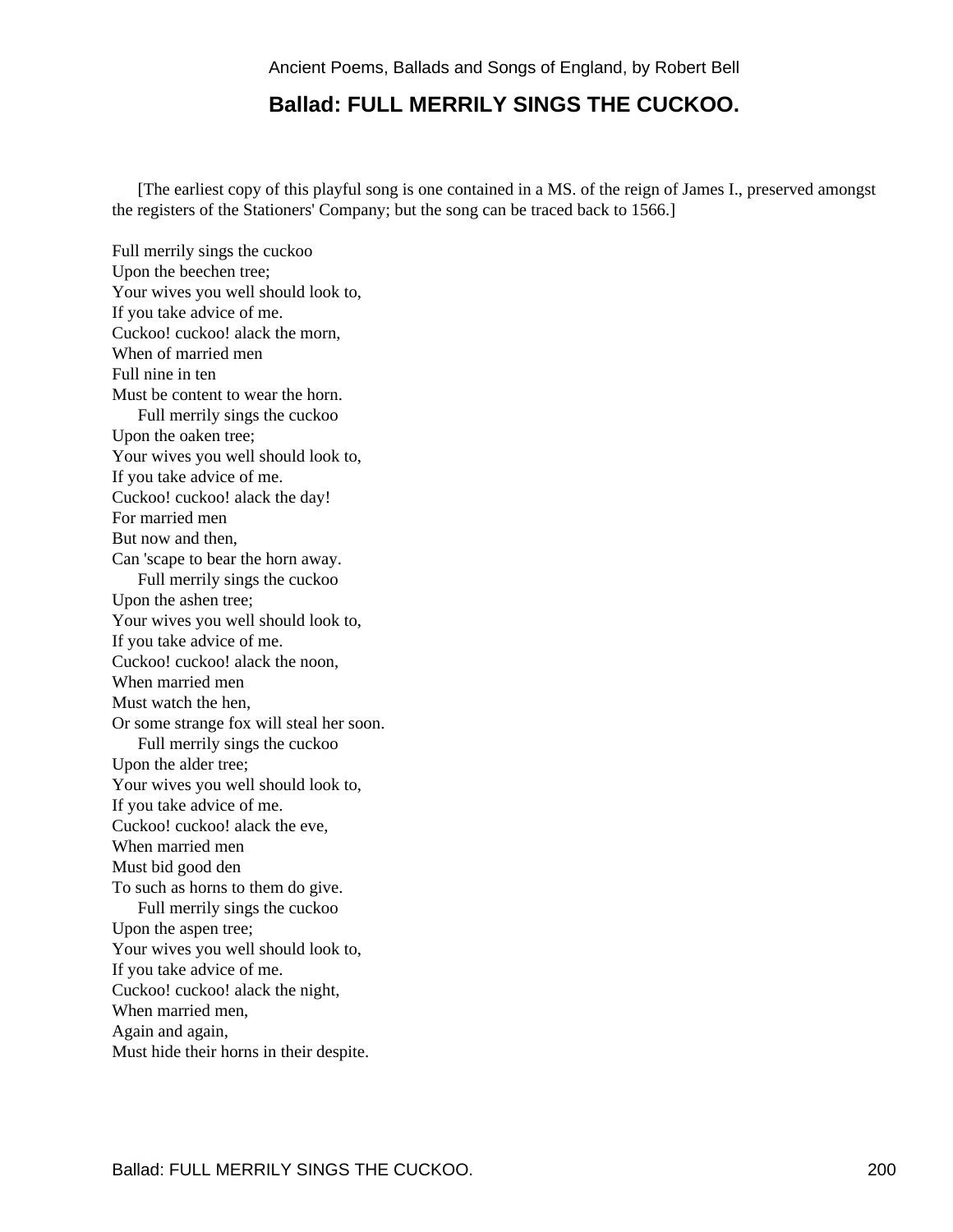## **Ballad: JOCKEY TO THE FAIR.**

 [A version of this song, not quite so accurate as the following was published from an old broadside in *Notes and Queries*, vol. vii., p. 49, where it is described as a 'very celebrated Gloucestershire ballad.' But Gloucestershire is not exclusively entitled to the honour of this genuine old country song, which is well known in Westmoreland and other counties. 'Jockey' songs constitute a distinct and numerous class, and belong for the most part to the middle of the last century, when Jockey and Jenny were formidable rivals to the Strephons and Chloes of the artificial school of pastoral poetry. The author of this song, whoever he was, drew upon real rural life, and not upon its fashionable masquerade. We have been unable to trace the exact date of this ditty, which still enjoys in some districts a wide popularity. It is not to be found in any of several large collections of Ranelagh and Vauxhall songs, and other anthologies, which we have examined. From the christian names of the lovers, it might be supposed to be of Scotch or Border origin; but *Jockey to the Fair* is not confined to the North; indeed it is much better known, and more frequently sung, in the South and West.]

'Twas on the morn of sweet May−day, When nature painted all things gay, Taught birds to sing, and lambs to play, And gild the meadows fair; Young Jockey, early in the dawn, Arose and tripped it o'er the lawn; His Sunday clothes the youth put on, For Jenny had vowed away to run With Jockey to the fair; For Jenny had vowed, &c.

 The cheerful parish bells had rung, With eager steps he trudged along, While flowery garlands round him hung, Which shepherds use to wear; He tapped the window; 'Haste, my dear!' Jenny impatient cried, 'Who's there?' ''Tis I, my love, and no one near; Step gently down, you've nought to fear, With Jockey to the fair.' Step gently down, &c.

 'My dad and mam are fast asleep, My brother's up, and with the sheep; And will you still your promise keep, Which I have heard you swear? And will you ever constant prove?' 'I will, by all the powers above, And ne'er deceive my charming dove; Dispel these doubts, and haste, my love, With Jockey to the fair.' Dispel, &c.

 'Behold, the ring,' the shepherd cried; 'Will Jenny be my charming bride? Let Cupid be our happy guide, And Hymen meet us there.'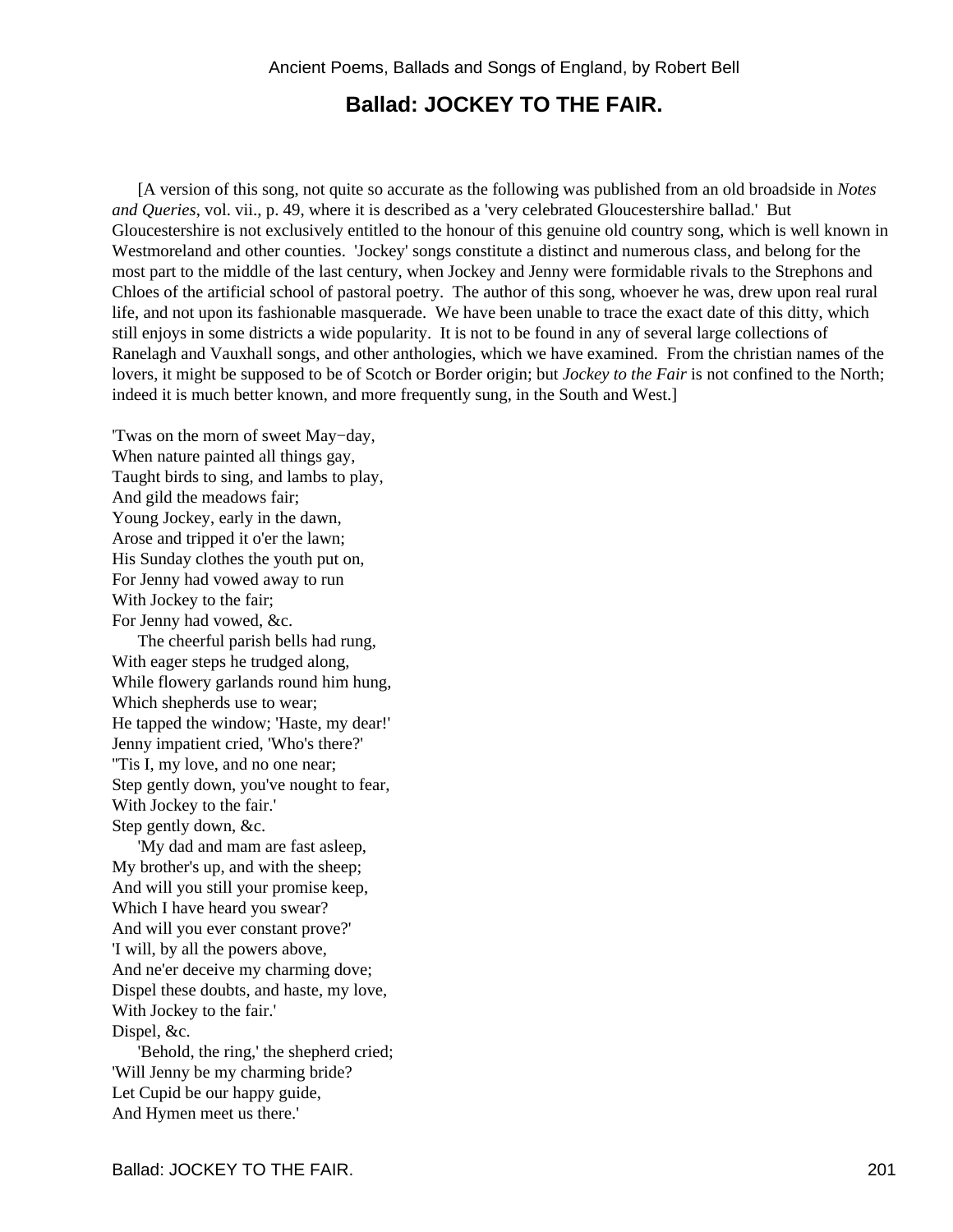Then Jockey did his vows renew; He would be constant, would he true, His word was pledged; away she flew, O'er cowslips tipped with balmy dew, With Jockey to the fair. O'er cowslips, &c. In raptures meet the joyful throng;

Their gay companions, blithe and young, Each join the dance, each raise the song, To hail the happy pair. In turns there's none so loud as they, They bless the kind propitious day, The smiling morn of blooming May, When lovely Jenny ran away With Jockey to the fair. When lovely, &c.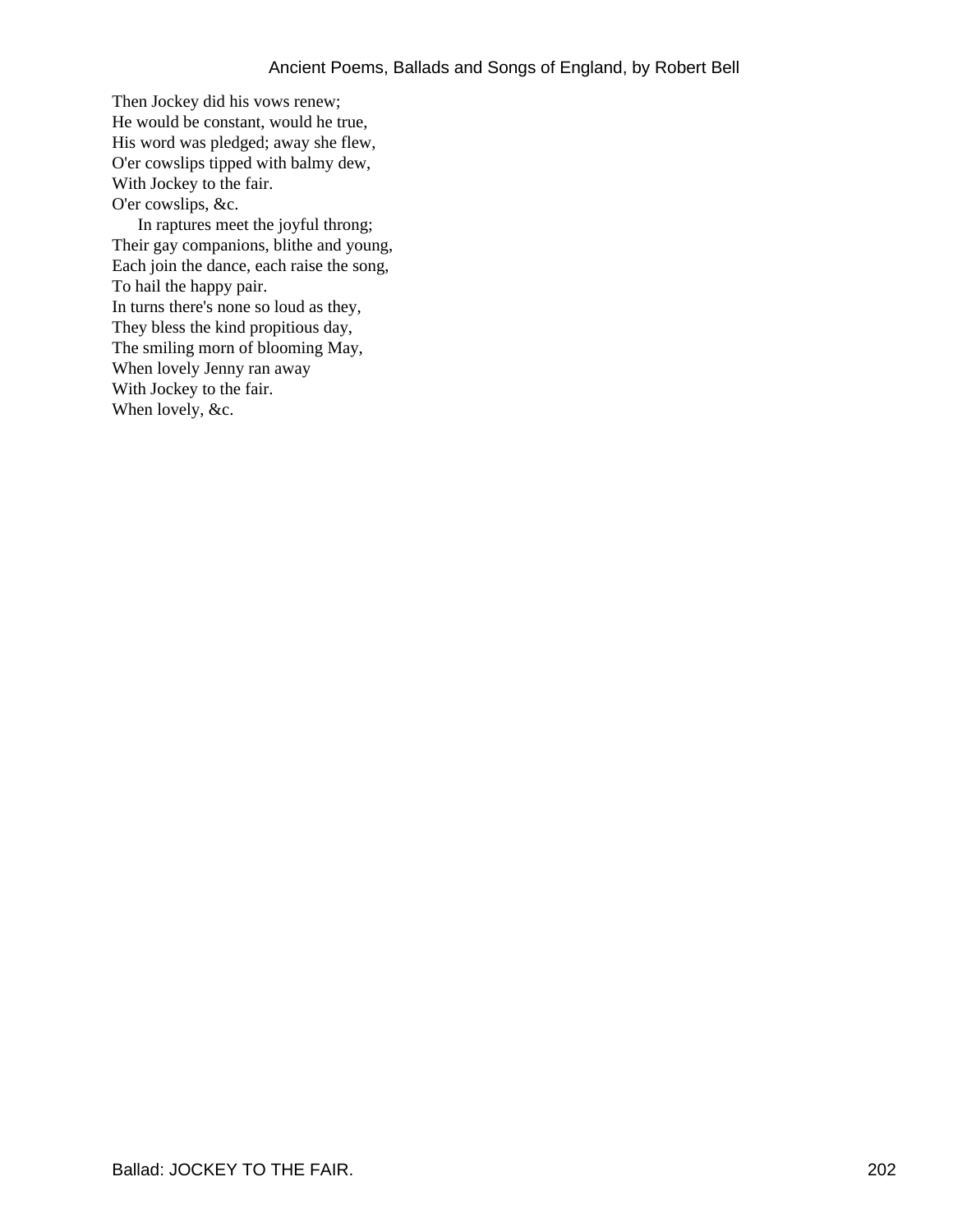# **Ballad: LONG PRESTON PEG. (A FRAGMENT.)**

 [Mr. Birkbeck, of Threapland House, Lintondale, in Craven, has favoured us with the following fragment. The tune is well known in the North, but all attempts on the part of Mr. Birkbeck to obtain the remaining verses have been unsuccessful. The song is evidently of the date of the first rebellion, 1715.]

Long Preston Peg to proud Preston went, To see the Scotch rebels it was her intent. A noble Scotch lord, as he passed by, On this Yorkshire damsel did soon cast an eye. He called to his servant, which on him did wait,

'Go down to yon girl who stands in the gate,  ${69}$ That sings with a voice so soft and so sweet, And in my name do her lovingly greet.'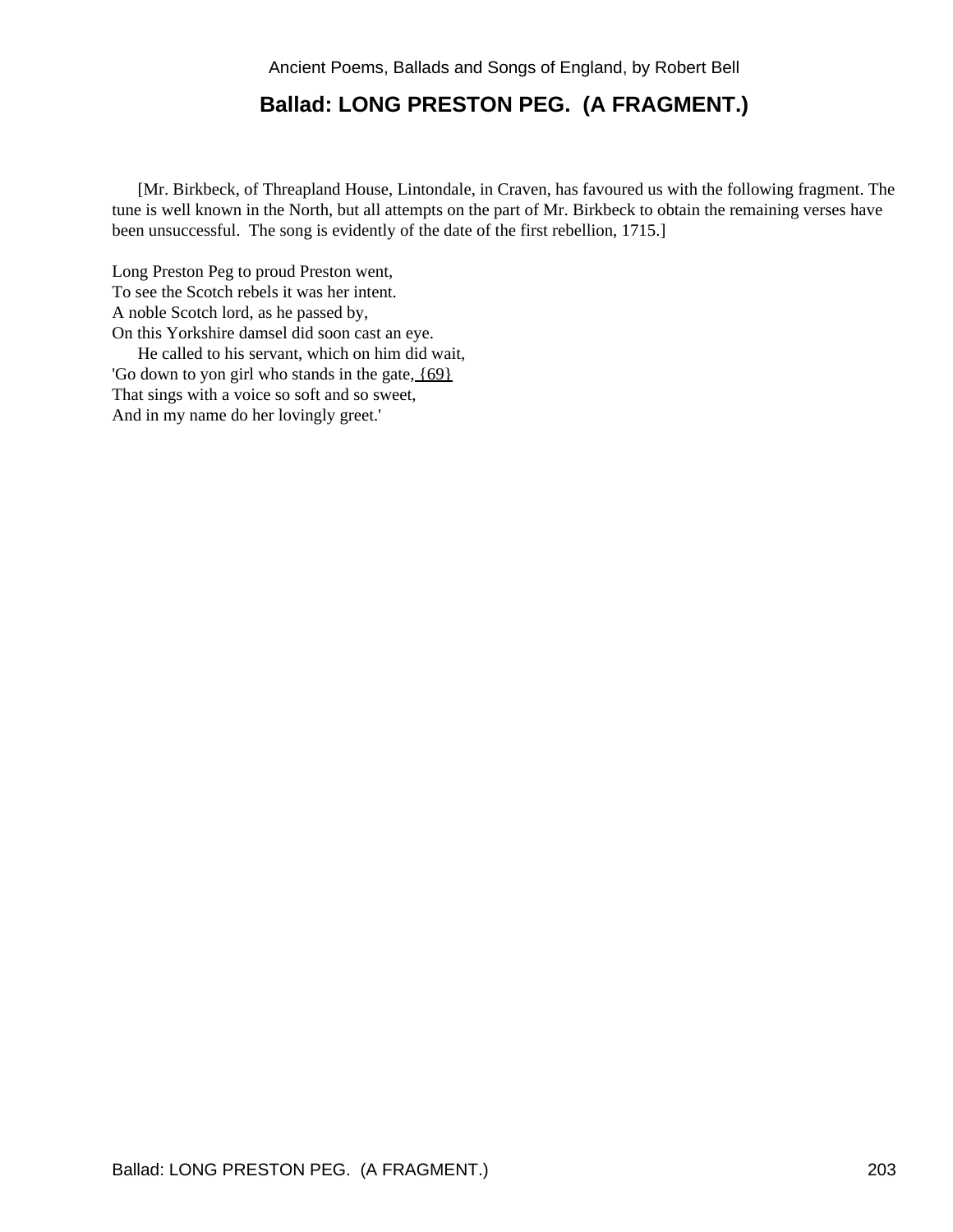# **Ballad: THE SWEET NIGHTINGALE; OR, DOWN IN THOSE VALLEYS BELOW. AN ANCIENT CORNISH SONG.**

 [This curious ditty, which may be confidently assigned to the seventeenth century, is said to be a translation from the ancient Cornish tongue. We first heard it in Germany, in the pleasure−gardens of the Marienberg, on the Moselle. The singers were four Cornish miners, who were at that time, 1854, employed at some lead mines near the town of Zell. The leader or 'Captain,' John Stocker, said that the song was an established favourite with the lead miners of Cornwall and Devonshire, and was always sung on the pay−days, and at the wakes; and that his grandfather, who died thirty years before, at the age of a hundred years, used to sing the song, and say that it was very old. Stocker promised to make a copy of it, but there was no opportunity of procuring it before we left Germany. The following version has been supplied by a gentleman in Plymouth, who writes:−

 I have had a great deal of trouble about *The Valley Below*. It is not in print. I first met with one person who knew one part, then with another person who knew another part, but nobody could sing the whole. At last, chance directed me to an old man at work on the roads, and he sung and recited it throughout, not exactly, however, as I send it, for I was obliged to supply a little here and there, but only where a bad rhyme, or rather none at all, made it evident what the real rhyme was. I have read it over to a mining gentleman at Truro, and he says 'It is pretty near the way we sing it.'

The tune is plaintive and original.]

'My sweetheart, come along! Don't you hear the fond song, The sweet notes of the nightingale flow? Don't you hear the fond tale Of the sweet nightingale, As she sings in those valleys below? So be not afraid To walk in the shade, Nor yet in those valleys below, Nor yet in those valleys below. 'Pretty Betsy, don't fail, For I'll carry your pail, Safe home to your cot as we go; You shall hear the fond tale Of the sweet nightingale, As she sings in those valleys below.' But she was afraid To walk in the shade, To walk in those valleys below, To walk in those valleys below. 'Pray let me alone, I have hands of my own; Along with you I will not go, To hear the fond tale Of the sweet nightingale, As she sings in those valleys below; For I am afraid To walk in the shade, To walk in those valleys below,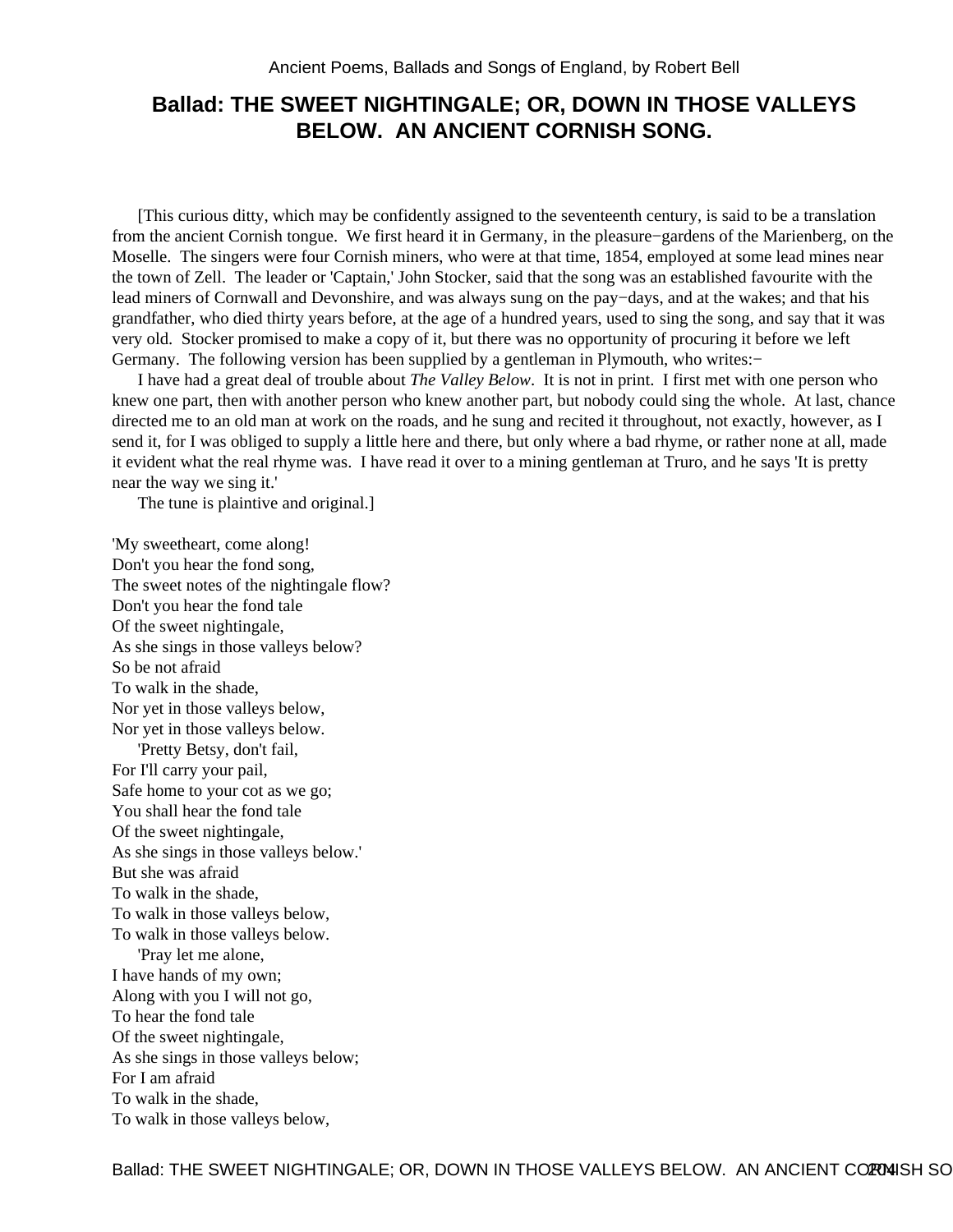To walk in those valleys below.' 'Pray sit yourself down With me on the ground, On this bank where sweet primroses grow; You shall hear the fond tale Of the sweet nightingale, As she sings in those valleys below; So be not afraid To walk in the shade, Nor yet in those valleys below, Nor yet in those valleys below.' This couple agreed; They were married with speed, And soon to the church they did go. She was no more afraid For to [{70}](#page-216-4) walk in the shade, Nor yet in those valleys below: Nor to hear the fond tale Of the sweet nightingale, As she sung in those valleys below, As she sung in those valleys below.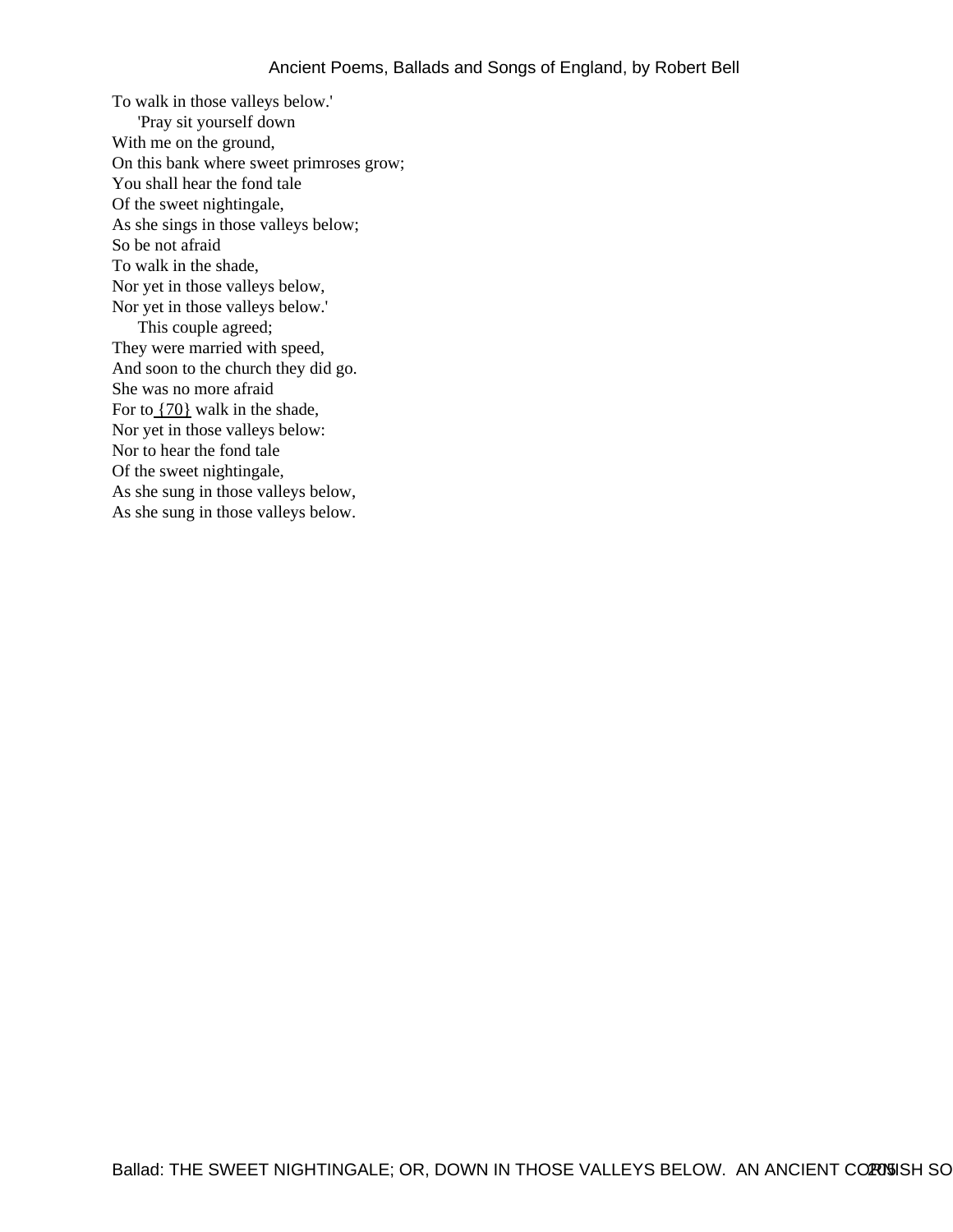## **Ballad: THE OLD MAN AND HIS THREE SONS.**

 [This traditional ditty, founded upon the old ballad inserted *ante*, p. 124, is current as a nursery song in the North of England.]

There was an old man, and sons he had three,  $\{71\}$ Wind well, Lion, good hunter. A friar he being one of the three, With pleasure he rangèd the north country, For he was a jovial hunter. As he went to the woods some pastime to see, Wind well, Lion, good hunter, He spied a fair lady under a tree, Sighing and moaning mournfully. He was a jovial hunter. 'What are you doing, my fair lady!' Wind well, Lion, good hunter. 'I'm frightened, the wild boar he will kill me, He has worried my lord, and wounded thirty, As thou art a jovial hunter.'

 Then the friar he put his horn to his mouth, Wind well, Lion, good hunter. And he blew a blast, east, west, north, and south, And the wild boar from his den he came forth Unto the jovial hunter.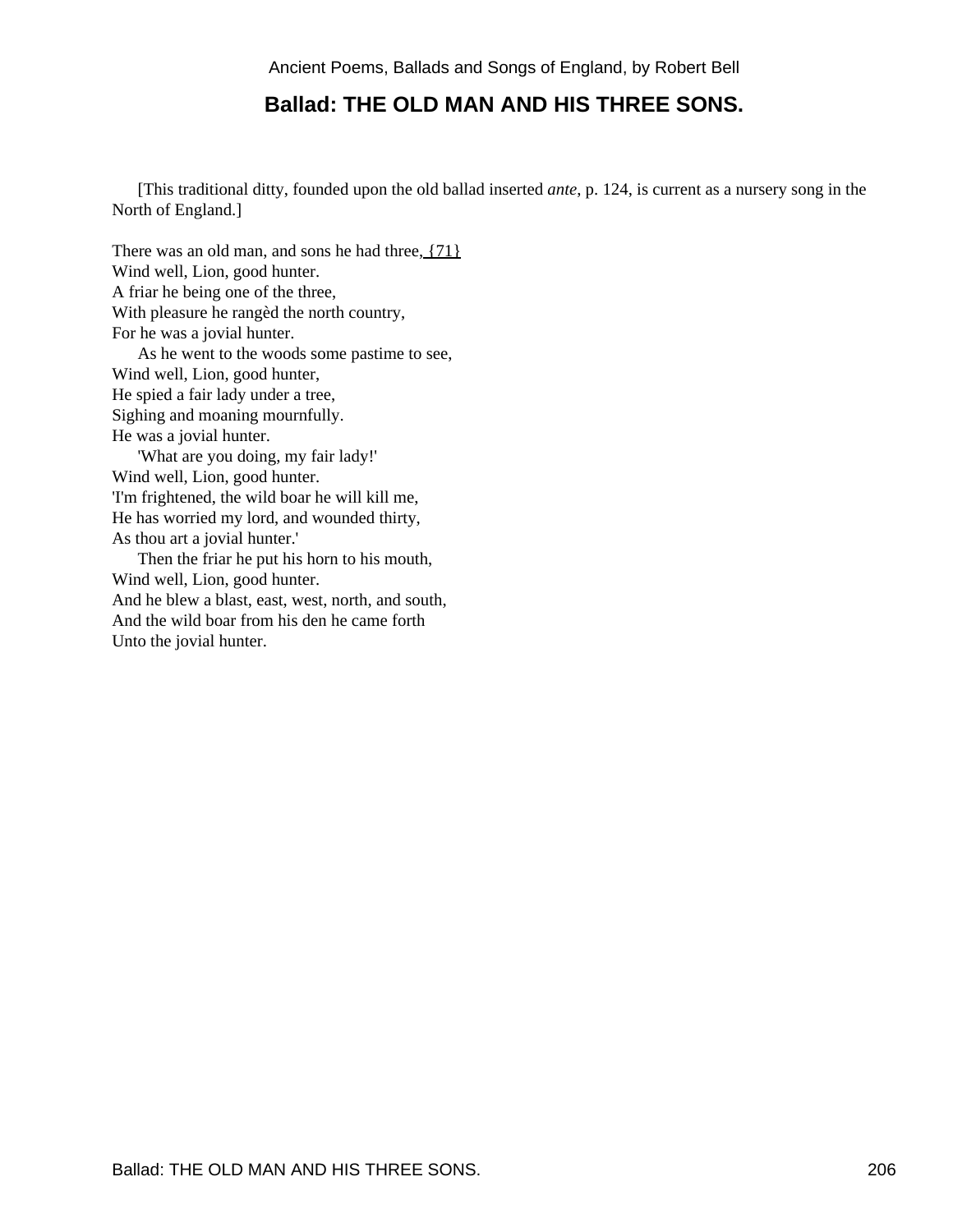#### **Ballad: A BEGGING WE WILL GO.**

 [The authorship of this song is attributed to Richard Brome—(he who once 'performed a servant's faithful part' for Ben Jonson)—in a black−letter copy in the Bagford Collection, where it is entitled *The Beggars' Chorus in the* '*Jovial Crew*,' *to an excellent new tune*. No such chorus, however, appears in the play, which was produced at the Cock−pit in 1641; and the probability is, as Mr. Chappell conjectures, that it was only interpolated in the performance. It is sometimes called *The Jovial Beggar*. The tune has been from time to time introduced into several ballad operas; and the song, says Mr. Chappell, who publishes the air in his *Popular Music*, 'is the prototype of many others, such as *A bowling we will go, A fishing we will go, A hawking we will go*, and *A fishing we will go*. The last named is still popular with those who take delight in hunting, and the air is now scarcely known by any other title.]

There was a jovial beggar, He had a wooden leg, Lame from his cradle, And forced for to beg. And a begging we will go, we'll go, we'll go; And a begging we will go! A bag for his oatmeal, Another for his salt; And a pair of crutches, To show that he can halt. And a begging, &c. A bag for his wheat, Another for his rye; A little bottle by his side, To drink when he's a−dry. And a begging, &c. Seven years I begged For my old Master Wild, He taught me to beg When I was but a child. And a begging, &c. I begged for my master, And got him store of pelf; But now, Jove be praised! I'm begging for myself. And a begging, &c. In a hollow tree I live, and pay no rent; Providence provides for me, And I am well content. And a begging, &c. Of all the occupations, A beggar's life's the best; For whene'er he's weary, He'll lay him down and rest. And a begging, &c.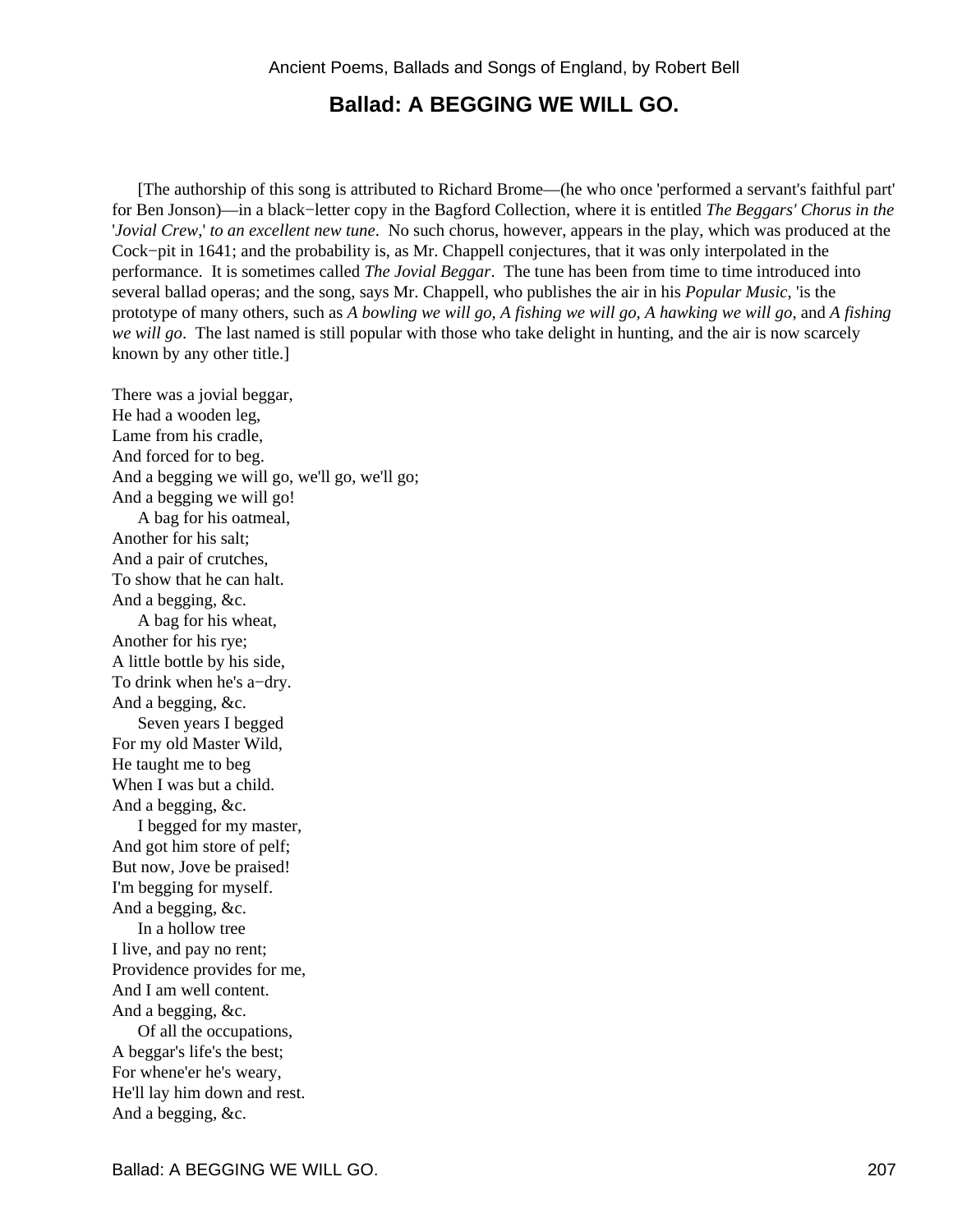I fear no plots against me, I live in open cell; Then who would be a king When beggars live so well? And a begging we will go, we'll go, we'll go; And a begging we will go!

Footnotes:

 [{1}](#page-23-0) This is the same tune as *Fortune my foe*.—See *Popular Music of the Olden Time* , p. 162.

 [{2}](#page-45-0) This word seems to be used here in the sense of the French verb *mettre*, to put, to place.

 [{3}](#page-53-0) The stall copies read 'Gamble bold.'

 [{4}](#page-55-0) In the Roxburgh Collection is a copy of this ballad, in which the catastrophe is brought about in a different manner. When the young lady finds that she is to be drowned, she very leisurely makes a particular examination of the place of her intended destruction, and raises an objection to some nettles which are growing on the banks of the stream; these she requires to be removed, in the following poetical stanza:−

'Go fetch the sickle, to crop the nettle,

That grows so near the brim;

For fear it should tangle my golden locks,

Or freckle my milk−white skin.'

 A request so elegantly made is gallantly complied with by the treacherous knight, who, while engaged in 'cropping' the nettles, is pushed into the stream.

 [{5}](#page-62-0) A *tinker* is still so called in the north of England.

 [{6}](#page-62-1) This poor minstrel was born at the village of Rylstone, in Craven, the scene of Wordsworth's *White Doe of Rylstone*. King was always called 'the Skipton Minstrel;' and he merited that name, for he was not a mere player of jigs and country dances, but a singer of heroic ballads, carrying his hearers back to the days of chivalry and royal adventure, when the King of England called up Cheshire and Lancashire to fight the King of France, and monarchs sought the greenwood tree, and hob−a−nobbed with tinkers, knighting these Johns of the Dale as a matter of poetical justice and high sovereign prerogative. Francis King was a character. His physiognomy was striking and peculiar; and, although there was nothing of the rogue in its expression, for an honester fellow never breathed, he might have sat for Wordsworth's 'Peter Bell.' He combined in a rare degree the qualities of the mime and the minstrel, and his old jokes, and older ballads and songs, always ensured him a hearty welcome. He was lame, in consequence of one leg being shorter than the other, and his limping gait used to give occasion to the remark that 'few Kings had had more ups and downs in the world.' He met his death by drowning on the night of December 13, 1844. He had been at a 'merry−making' at Gargrave, in Craven, and it is supposed that, owing to the darkness of the night, he mistook the road, and walked into the river. As a musician his talents were creditable; and his name will long survive in the village records. The minstrel's grave is in the quiet churchyard of Gargrave. Further particulars of Francis King may be seen in Dixon's *Stories of the Craven Dales*, published by Tasker and Son, of Skipton.

 [{7}](#page-78-0) This is the ancient way of spelling the name of Reading. In Percy's version of *Barbara Allen*, that ballad commences 'In Scarlet town,' which, in the common stall copies, is rendered 'In Redding town.' The former is apparently a pun upon the old orthography—*Red*ding.

 [{8}](#page-90-0) The sister of Roger.

 [{9}](#page-90-1) This gentleman was Mr. Thomas Petty.

 [{10}](#page-93-0) We here, and in a subsequent verse, find 'daughter' made to rhyme with 'after;' but we must not therefore conclude that the rhyme is of cockney origin. In many parts of England, the word 'daughter' is pronounced 'dafter' by the peasantry, who, upon the same principle, pronounce 'slaughter' as if it were spelt 'slafter.'

 [{11}](#page-104-0) Added to complete the sense.

 [{12}](#page-105-0) That is, 'said he, the wild boar.'

 [{13}](#page-108-0) Scott has strangely misunderstood this line, which he interprets −

'Many people did she *kill*.'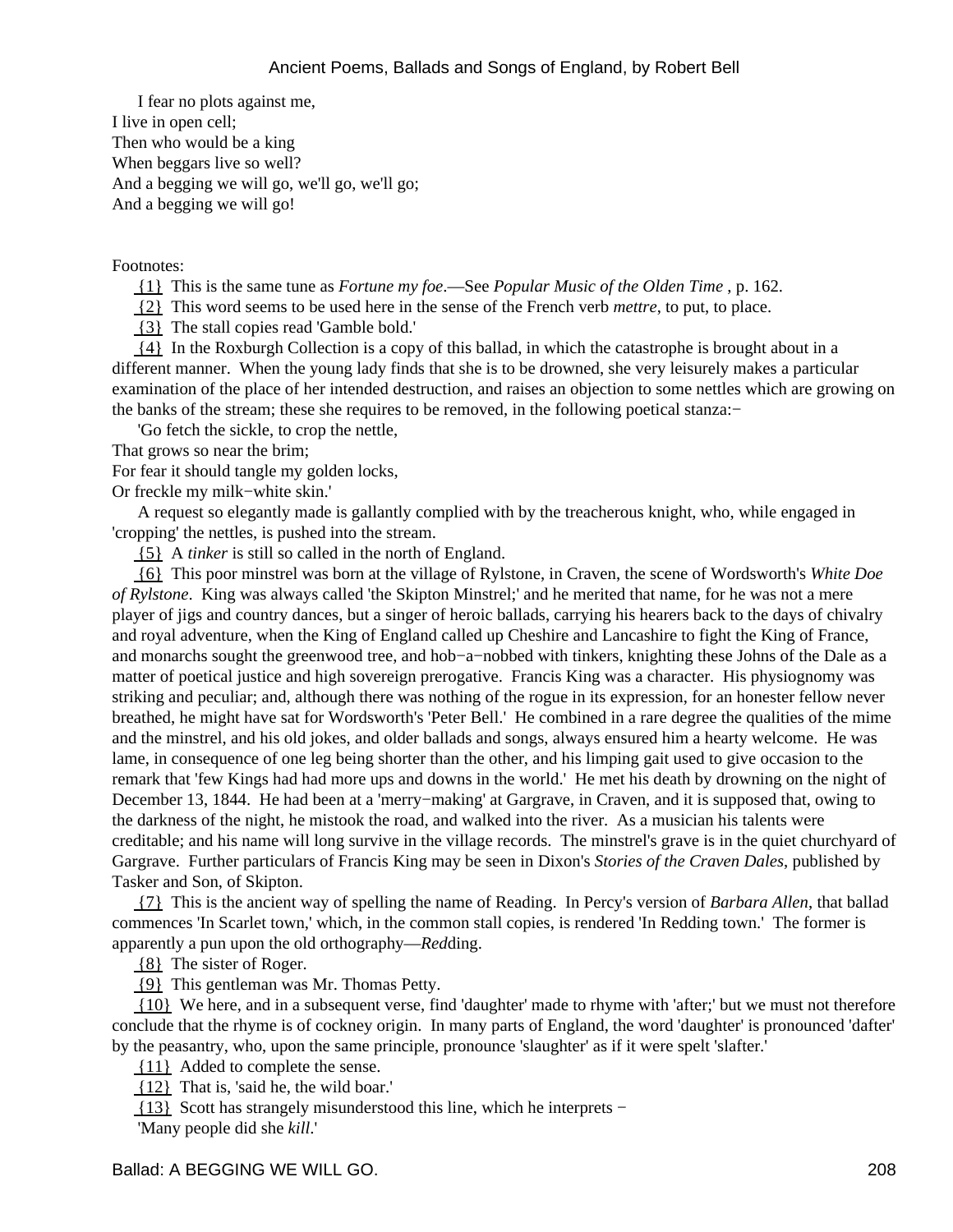#### Ancient Poems, Ballads and Songs of England, by Robert Bell

'Fell' is to knock down, and the meaning is that she could 'well' knock down, or 'fell' people.

 [{14}](#page-108-1) Went.

 [{15}](#page-108-2) The meaning appears to be that no 'wiseman' or wizard, no matter from whence his magic, was derived, durst face her. Craven has always been famed for its wizards, or wisemen, and several of such impostors may be found there at the present day.

 [{16}](#page-108-3) Scott's MS. reads Ralph, but Raphe is the ancient form.

 [{17}](#page-108-4) Scott reads 'brim as beare,' which he interprets 'fierce as a bear.' Whitaker's rendering is correct. Beare is a small hamlet on the Bay of Morecambe, no great distance, as the crow files, from the *locale* of the poem. There is also a Bear−park in the county of Durham, of which place Bryan might be an inhabitant. *Utrum horum*, &c.

 [{18}](#page-108-5) That is, they were good soldiers when the *musters* were—when the regiments were called up.

 [{19}](#page-108-6) Fierce look.

 [{20}](#page-108-7) Descended from an ancient race famed for fighting.

 [{21}](#page-109-0) Assaulted. They were, although out of danger, terrified by the attacks of the sow, and their fear was shared by the kiln, which began to smoke!

 [{22}](#page-109-1) Watling−street, the Roman way from Catterick to Bowes.

 [{23}](#page-109-2) Lost his colour.

 [{24}](#page-109-3) Scott, not understanding this expression, has inserted 'Jesus' for the initials 'I. H. S.,' and so has given a profane interpretation to the passage. By a figure of speech the friar is called an I. H. S., from these letters being conspicuously wrought on his robes, just as we might call a livery−servant by his master's motto, because it was stamped on his buttons.

 [{25}](#page-110-0) The meaning here is obscure. The verse is not in Whitaker.

 [{26}](#page-111-0) Warlock or wizard.

 [{27}](#page-111-1) It is probable that by guest is meant an allusion to the spectre dog of Yorkshire (the *Barguest*), to which the sow is compared.

 [{28}](#page-111-2) Hired.

 [{29}](#page-112-0) The monastery of Gray Friars at Richmond.—See LELAND, *Itin*., vol. iii, p. 109.

 [{30}](#page-116-0) This appears to have been a cant saying in the reign of Charles II. It occurs in several novels, jest books and satires of the time, and was probably as unmeaning as such vulgarisms are in general.

 [{31}](#page-116-1) A cake composed of oatmeal, caraway−seeds, and treacle. 'Ale and parkin' is a common morning meal in the north of England.

 [{32}](#page-125-0) We have heard a Yorkshire yeoman sing a version, which commenced with this line:−

' It was at the time of a high holiday.'

 [{33}](#page-127-0) Bell−ringing was formerly a great amusement of the English, and the allusions to it are of frequent occurrence. Numerous payments to bell−ringers are generally to be found in Churchwarden's accounts of the sixteenth and seventeenth centuries.—CHAPPELL.

 [{34}](#page-128-0) The subject and burthen of this song are identical with those of the song which immediately follows, called in some copies *The Clown's Courtship, sung to the King at Windsor*, and in others, *I cannot come everyday to woo*. The Kentish ditty cannot be traced to so remote a date as the *Clown's Courtship*; but it probably belongs to the same period.

 [{35}](#page-139-0) The common modern copies read 'St. Leger's Round.'

 [{36}](#page-139-1) The common stall copies read 'Pan,' which not only furnishes a more accurate rhyme to 'Nan,' but is, probably, the true reading. About the time when this song was written, there appears to have been some country minstrel or fiddler, who was well known by the sobriquet of 'Pan.' Frequent allusions to such a personage may be found in popular ditties of the period, and it is evidently that individual, and not the heathen deity, who is referred to in the song of *Arthur O'Bradley:−*

'Not Pan, the god of the swains,

Could e'er produce such strains.'—See *ante*, p. 142.

 [{37}](#page-142-0) A correspondent of *Notes and Queries* says that, although there is some resemblance between Flora and Furry, the latter word is derived from an old Cornish term, and signifies jubilee or fair.

 [{38}](#page-144-0) There is another version of these concluding lines:−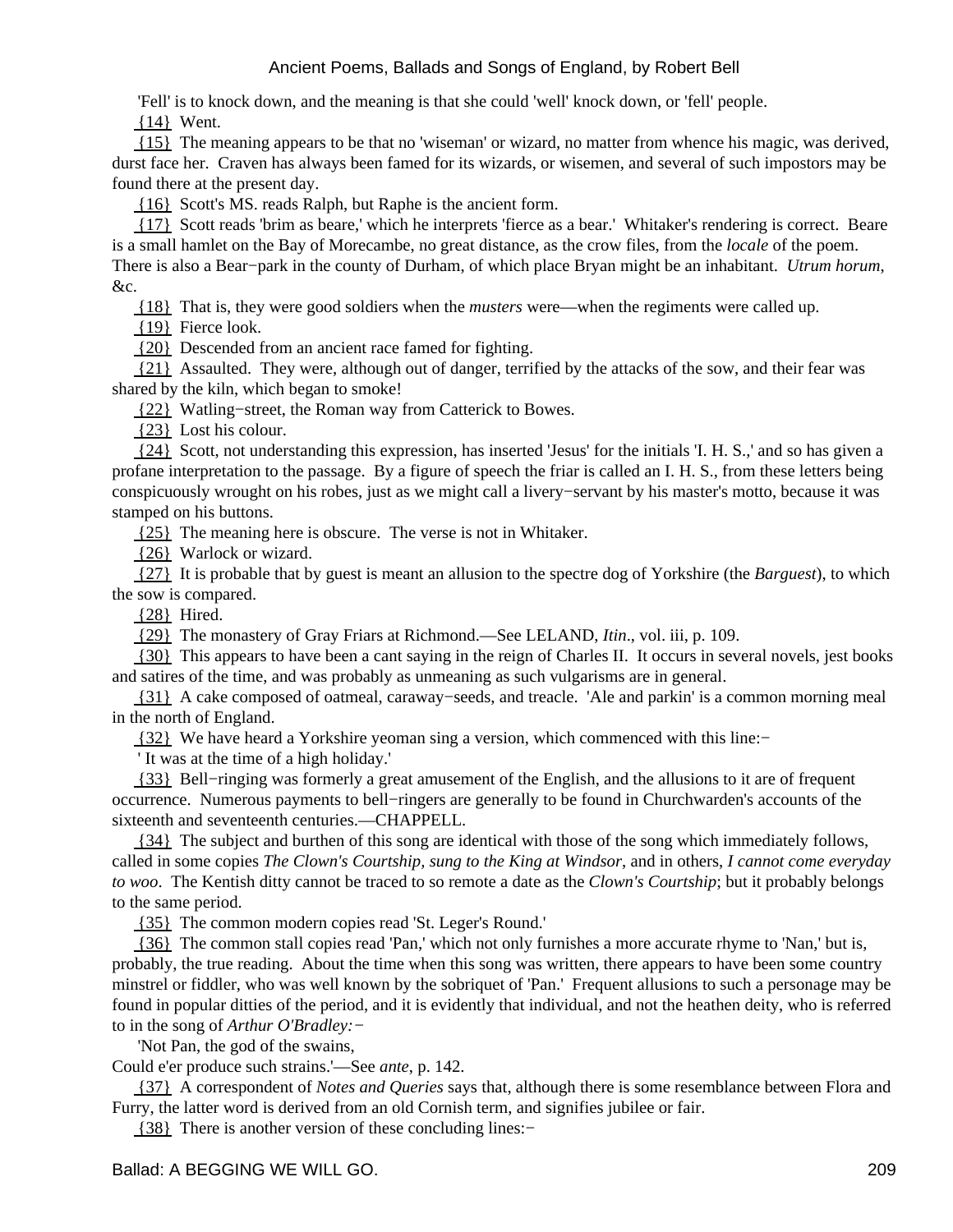'Down the red lane there lives an old fox,

There does he sit a−mumping his chops;

Catch him, boys, catch him, catch if you can;

'Tis twenty to one if you catch him or Nan.'

 [{39}](#page-148-0) A cant term for a fiddle. In its literal sense, it means trunk, or box−belly.

 [{40}](#page-148-1) 'Helicon,' as observed by Sir C. Sharp, is, of course, the true reading.

 [{41}](#page-149-0) In the introduction of the 'prodigal son,' we have a relic derived from the old mysteries and moralities. Of late years, the 'prodigal son' has been left out, and his place supplied by a 'sailor.'

 [{42}](#page-150-0) Probably the disease here pointed at is the sweating sickness of old times.

 [{43}](#page-151-0) Robert Kearton, a working miner, and librarian and lecturer at the Grassington Mechanics' institution, informs us that at Coniston, in Lancashire, and the neighbourhood, the maskers go about at the proper season, viz., Easter. Their introductory song is different to the one given above. He has favoured us with two verses of the delectable composition; he says, 'I dare say they'll be quite sufficient!'

'The next that comes on

Is a gentleman's son; −

A gentleman's son he was born;

For mutton and beef,

You may look at his teeth,

He's a laddie for picking a bone!

'The next that comes on

Is a tailor so bold −

He can stitch up a hole in the dark!

There's never a 'prentice

In famed London city

Can find any fault with his *wark*!'

 [{44}](#page-151-1) For the history of the paschal egg, see a paper by Mr. J. H. Dixon, in the *Local Historian's Table Book* (Traditional Division). Newcastle. 1843.

 [{45}](#page-151-2) We suspect that Lord Nelson's name was introduced out of respect to the late Jack Rider, of Linton (who is himself introduced into the following verse), an old tar who, for many years, was one of the 'maskers' in the district from whence our version was obtained. Jack was 'loblolly boy' on board the 'Victory,' and one of the group that surrounded the dying Hero of Trafalgar. Amongst his many miscellaneous duties, Jack had to help the doctor; and while so employed, he once set fire to the ship as he was engaged investigating, by candlelight, the contents of a bottle of ether. The fire was soon extinguished, but not without considerable noise and confusion. Lord Nelson, when the accident happened, was busy writing his despatches. 'What's all that noise about?' he demanded. The answer was, 'Loblolly boy's set fire to an empty bottle, and it has set fire to the doctor's shop!' 'Oh, that's all, is it?' said Nelson, 'then I wish you and loblolly would put the fire out without making such a confusion'—and he went on writing with the greatest coolness, although the accident might have been attended by the most disastrous consequences, as an immense quantity of powder was on board, and some of it close to the scene of the disaster. The third day after the above incident Nelson was no more, and the poor 'loblolly boy' left the service minus two fingers. 'Old Jack' used often to relate his 'accident;' and Captain Carslake, now of Sidmouth, who, at the time was one of the officers, permits us to add his corroboration of its truth.

 [{46}](#page-152-0) In this place, and in the first line of the following verse, the name of the horse is generally inserted by the singer; and 'Filpail' is often substituted for 'the cow' in a subsequent verse.

 [{47}](#page-158-0) The 'swearing−in' is gone through by females as well as the male sex. See Hone's *Year−Book.*

 [{48}](#page-161-0) A fig newly gathered from the tree; so called to distinguish it from a grocer's, or preserved fig.

 [{49}](#page-171-0) This line is sometimes sung −

O! I went into the stable, to see what I could see.

 [{50}](#page-171-1) Three cabbage−nets, according to some versions.

 [{51}](#page-173-0) This is a common phrase in old English songs and ballads. See *The Summer's Morning, post*, p. 229.

 [{52}](#page-173-1) See ante, p. 82.

 [{53}](#page-174-0) Near.

Ballad: A BEGGING WE WILL GO. 210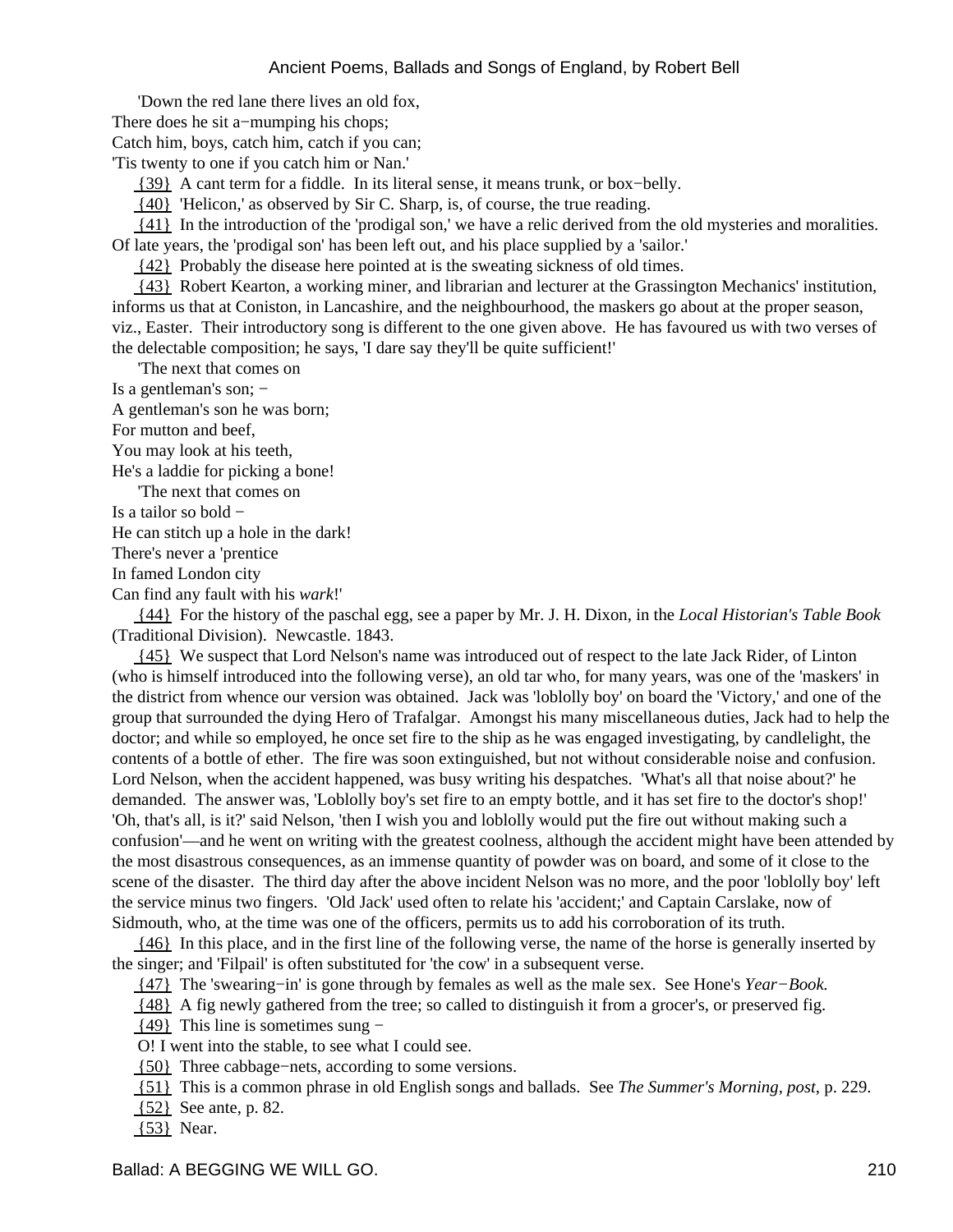#### Ancient Poems, Ballads and Songs of England, by Robert Bell

 [{54}](#page-174-0) The high−road through a town or village.

 [{55}](#page-174-1) That is Tommy's opinion. In the Yorkshire dialect, when the possessive case is followed by the relative substantive, it is customary to omit the *s* ; but if the relative be understood, and not expressed, the possessive case is formed in the usual manner, as in a subsequent line of this song:−

'Hee'd a horse, too, 'twor war than ond Tommy's, ye see.'

 [{56}](#page-174-2) Alive, quick.

 [{57}](#page-174-3) Only.

 [{58}](#page-177-0) Famished. The line in which this word occurs exhibits one of the most striking peculiarities of the Lancashire dialect, which is, that in words ending in *ing*, the termination is changed into *ink. Ex*. *gr* ., for starving, *starvink*, farthing, *fardink*.

<span id="page-215-0"></span> [{59}](#page-181-0) In one version this line has been altered, probably by some printer who had a wholesome fear of the 'Bench of Justices,' into −

'Success to every gentleman

<span id="page-215-1"></span>That lives in Lincolnsheer.'

 [{60}](#page-184-0) Dr. Whitaker gives a traditional version of part of this song as follows:−

'The gardener standing by proferred to chuse for me,

The pink, the primrose, and the rose, but I refused the three;

The primrose I forsook because it came too soon,

The violet I o'erlooked, and vowed to wait till June.

In June, the red rose sprung, bat was no flower for me,

I plucked it up, lo! by the stalk, and planted the willow−tree.

The willow I must wear with sorrow twined among,

That all the world may know I falshood loved too long.'

<span id="page-215-2"></span> [{61}](#page-185-0) The following account of Billy Bolton may, with propriety, be inserted here:− It was a lovely September day, and the scene was Arncliffe, a retired village in Littondale, one of the most secluded of the Yorkshire dales. While sitting at the open window of the humble hostelrie, we heard what we, at first, thought was a *ranter* parson, but, on inquiry, were told it was old Billy Bolton reading to a crowd of villagers. Curious to ascertain what the minstrel was reading, we joined the crowd, and found the text−book was a volume of Hume's *England*, which contained the reign of Elizabeth. Billy read in a clear voice, with proper emphasis, and correct pronunciation, interlarding his reading with numerous comments, the nature of some of which may be readily inferred from the fact that the minstrel belonged to what he called 'the ancient church.' It was a scene for a painter; the village situate in one of the deepest parts of the dale, the twilight hour, the attentive listeners, and the old man, leaning on his knife−grinding machine, and conveying popular information to a simple peasantry. Bolton is in the constant habit of so doing, and is really an extraordinary man, uniting, as he does, the opposite occupations of minstrel, conjuror, knife−grinder, and schoolmaster. Such a labourer (though an humble one) in the great cause of human improvement is well deserving of this brief notice, which it would be unjust to conclude without stating that whenever the itinerant teacher takes occasion to speak of his own creed, and contrast it with others, he does so in a spirit of charity; and he never performs any of his sleight−of−hand tricks without a few introductory remarks on the evil of superstition, and the folly of supposing that in the present age any mortal is endowed with supernatural attainments.

 [{62}](#page-187-0) This elastic opening might be adapted to existing circumstances by a slight alteration:−

The praise of a dairy to tell you I mean,

<span id="page-215-4"></span><span id="page-215-3"></span>But all things in order, first God save the Queen.

The common copies print 'God save the Queen,' which of course destroys the rhyme.

 [{63}](#page-187-1) This is the reading of a common stall copy. Chappell reads −

'For at Tottenham−court,'

which is no doubt correct, though inapplicable to a rural assembly in our days.

<span id="page-215-5"></span> [{64}](#page-187-2) Brew, or broo, or broth. Chappell's version reads, 'No state you can think,' which is apparently a mistake. The reading of the common copies is to be preferred.

<span id="page-215-6"></span> [{65}](#page-187-3) No doubt the original word in these places was *sack*, as in Chappell's copy— but what would a peasant understand by *sack*? Dryden's receipt for a sack posset is as follows:−